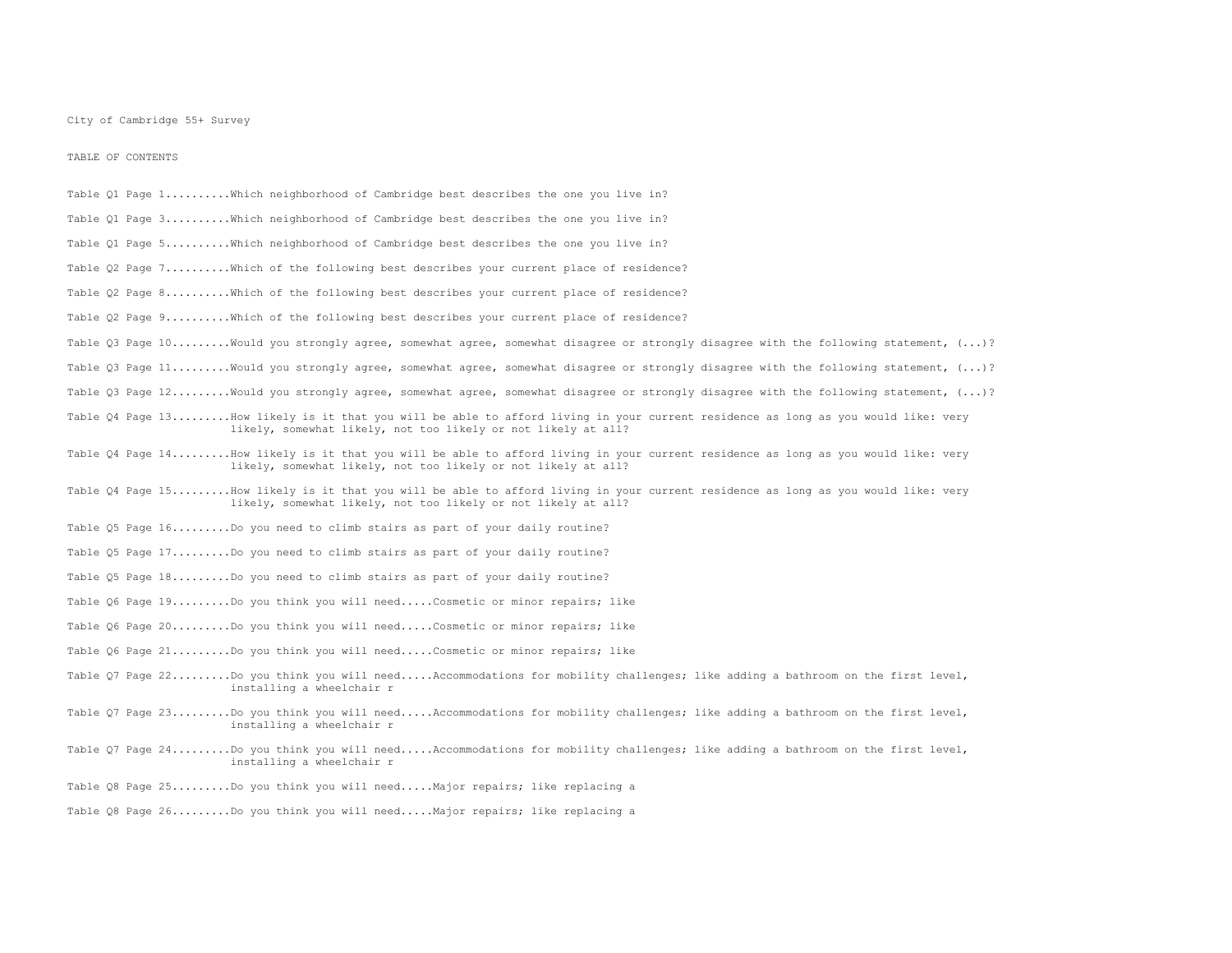TABLE OF CONTENTS

- Table Q8 Page 27.........Do you think you will need.....Major repairs; like replacing a
- Table Q9 Page 28.........How difficult is it to perform....Minor household maintenance and repairs; like changing light bulbs or smoke alarm batteries '
- Table Q9 Page 29.........How difficult is it to perform....Minor household maintenance and repairs; like changing light bulbs or smoke alarm batteries '
- Table 09 Page 30.........How difficult is it to perform....Minor household maintenance and repairs; like changing light bulbs or smoke alarm batteries '
- Table Q10 Page 31........How difficult is it to perform....Snow shoveling
- Table Q10 Page 32........How difficult is it to perform....Snow shoveling
- Table Q10 Page 33........How difficult is it to perform....Snow shoveling
- Table Q11 Page 34........How difficult is it to perform....Household chores; like dustin
- Table Q11 Page 35........How difficult is it to perform....Household chores; like dustin
- Table Q11 Page 36........How difficult is it to perform....Household chores; like dustin
- Table Q12 Page 37........How difficult is it to perform....Heavy lifting tasks; like ins
- Table Q12 Page 38........How difficult is it to perform....Heavy lifting tasks; like ins
- Table 012 Page 39........How difficult is it to perform....Heavy lifting tasks; like ins
- Table Q13 Page 40........How many additional years do you expect to stay in your current home?
- Table Q13 Page 41........How many additional years do you expect to stay in your current home?
- Table Q13 Page 42........How many additional years do you expect to stay in your current home?
- Table Q14M1 Page 43......What are the one or two major reasons you might consider moving either now or some point in the future?
- Table Q14M1 Page 46......What are the one or two major reasons you might consider moving either now or some point in the future?
- Table 014M1 Page 49......What are the one or two major reasons you might consider moving either now or some point in the future?
- Table Q15 Page 52........Do you expect to rent or own your next home?
- Table Q15 Page 53........Do you expect to rent or own your next home?
- Table Q15 Page 54........Do you expect to rent or own your next home?
- Table Q16 Page 55........Which one of the following statements best represents your desire if, for health reasons, you could no longer live independently?
- Table Q16 Page 56........Which one of the following statements best represents your desire if, for health reasons, you could no longer live independently?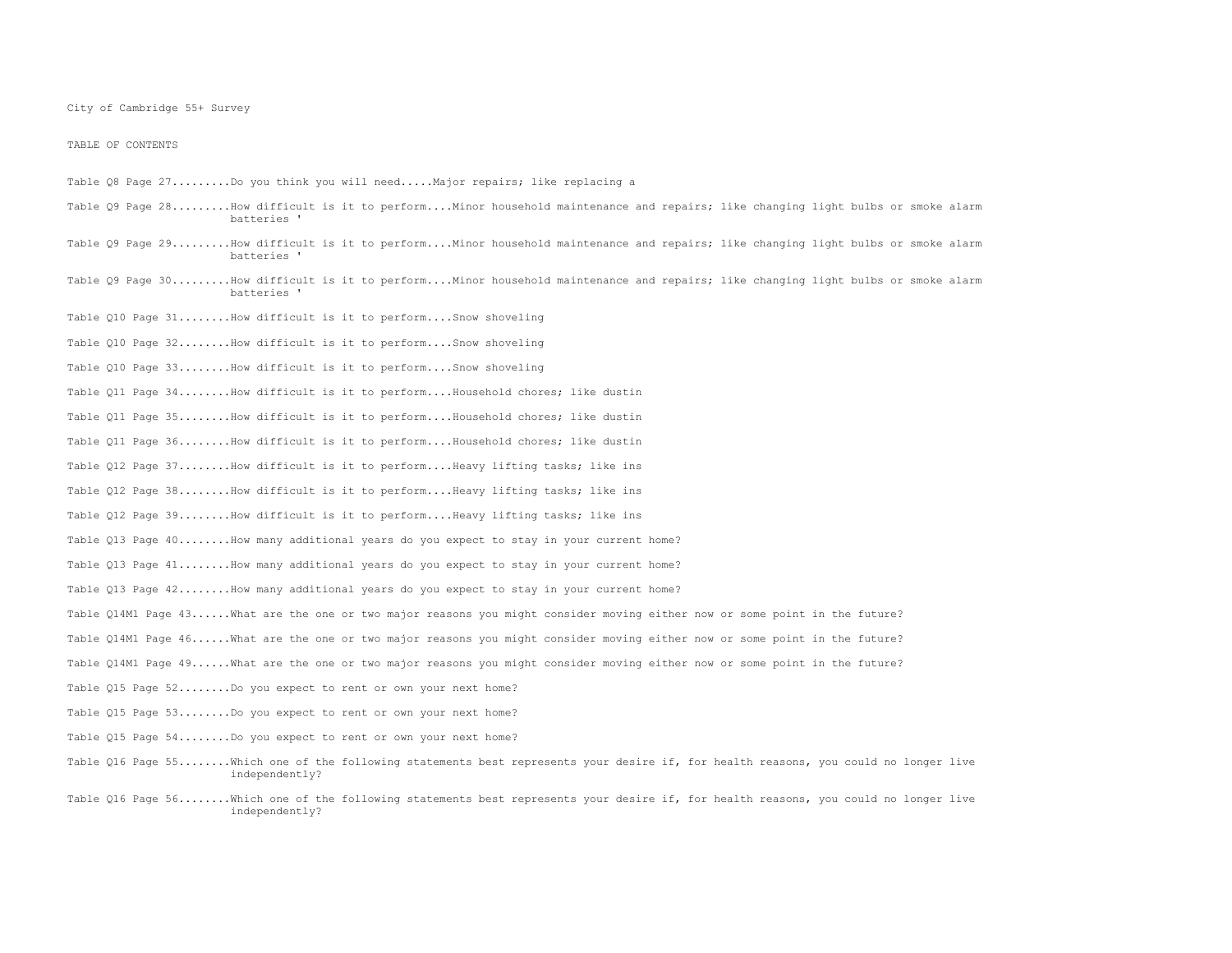TABLE OF CONTENTS

Table Q16 Page 57........Which one of the following statements best represents your desire if, for health reasons, you could no longer live independently? Table Q17 Page 58........Which one of the following statements comes closest to describing your situation: Table Q17 Page 59........Which one of the following statements comes closest to describing your situation: Table Q17 Page 60........Which one of the following statements comes closest to describing your situation: Table Q18M1 Page 61......And, what type of housing would you consider for your next residence? Table Q18M1 Page 63......And, what type of housing would you consider for your next residence? Table Q18M1 Page 65......And, what type of housing would you consider for your next residence? Table Q19 Page 67........How important is...Being able to stay in Cambridge (if you were seeking a next place to live) Table Q19 Page 68........How important is...Being able to stay in Cambridge (if you were seeking a next place to live) Table Q19 Page 69........How important is...Being able to stay in Cambridge (if you were seeking a next place to live) Table Q20 Page 70........How important is...Being able to stay in your current neighborhood (if you were seeking a next place to live) Table Q20 Page 71........How important is...Being able to stay in your current neighborhood (if you were seeking a next place to live) Table Q20 Page 72........How important is...Being able to stay in your current neighborhood (if you were seeking a next place to live) Table 021 Page 73........How important is...Having extra space; like for overnight quest Table Q21 Page 74........How important is...Having extra space; like for overnight guest Table Q21 Page 75........How important is...Having extra space; like for overnight guest Table Q22 Page 76........How important is...Having a kitchen in your unit (if you were seeking a next place to live) Table Q22 Page 77........How important is...Having a kitchen in your unit (if you were seeking a next place to live) Table Q22 Page 78........How important is...Having a kitchen in your unit (if you were seeking a next place to live) Table Q23 Page 79........How important is...Having access to outdoor space; (e.g. terrac Table 023 Page 80........How important is...Having access to outdoor space; (e.g. terrac Table Q23 Page 81........How important is...Having access to outdoor space; (e.g. terrac Table Q24 Page 82........How important is...Having an Elevator (if you were seeking a next place to live) Table Q24 Page 83........How important is...Having an Elevator (if you were seeking a next place to live) Table Q24 Page 84........How important is...Having an Elevator (if you were seeking a next place to live)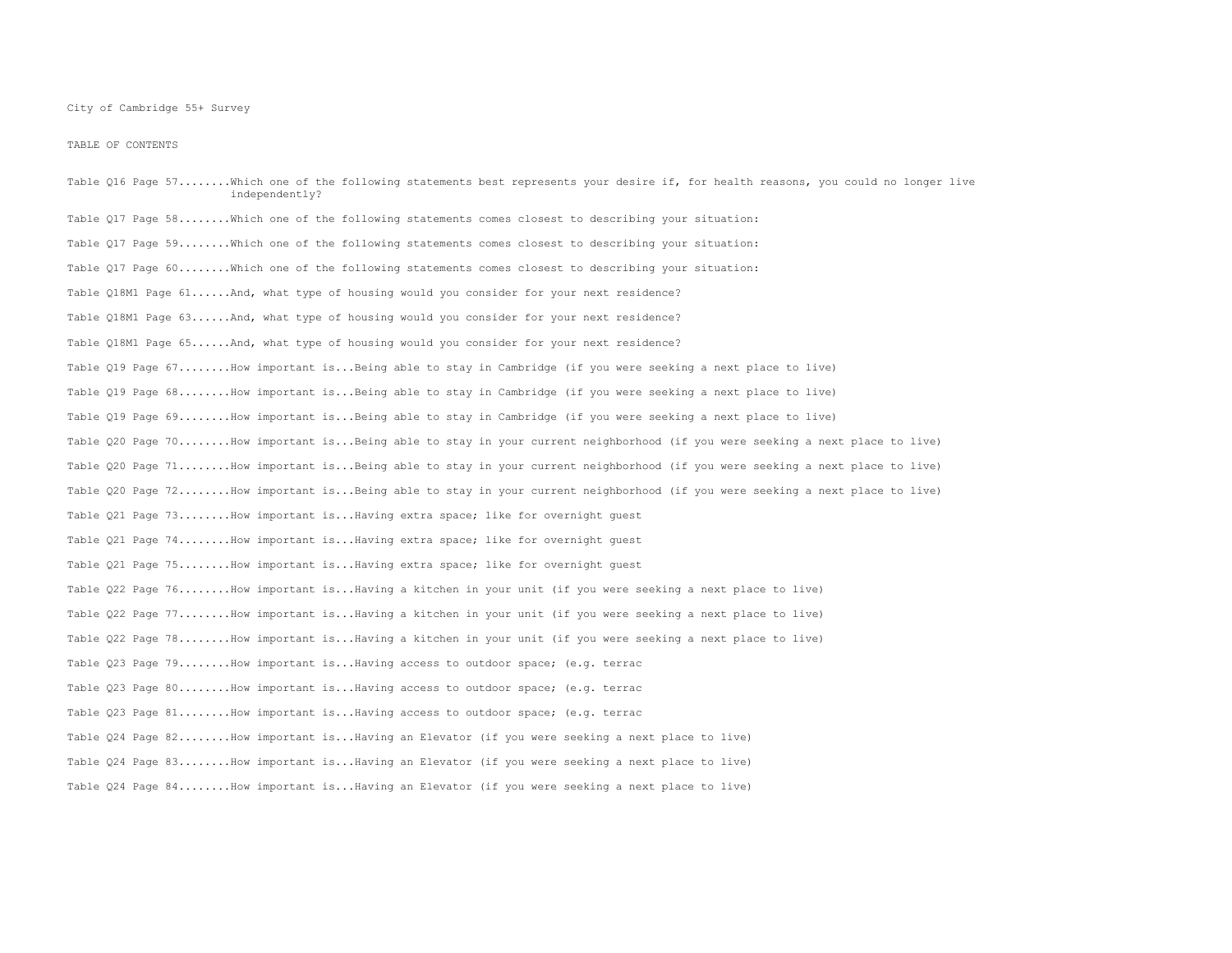TABLE OF CONTENTS

| Table Q25 Page 85How important isHaving a parking space (if you were seeking a next place to live)                                                                                                                                      |
|-----------------------------------------------------------------------------------------------------------------------------------------------------------------------------------------------------------------------------------------|
| Table Q25 Page 86How important isHaving a parking space (if you were seeking a next place to live)                                                                                                                                      |
| Table Q25 Page 87How important isHaving a parking space (if you were seeking a next place to live)                                                                                                                                      |
| Table Q26 Paqe 88How important isHaving a multi-purpose community room and kitchen (if you were seeking a next place to live)                                                                                                           |
| Table Q26 Page 89How important isHaving a multi-purpose community room and kitchen (if you were seeking a next place to live)                                                                                                           |
| Table Q26 Page 90How important isHaving a multi-purpose community room and kitchen (if you were seeking a next place to live)                                                                                                           |
| Table Q27 Page 91How important isHaving a gym and pool (if you were seeking a next place to live)                                                                                                                                       |
| Table Q27 Page 92How important isHaving a gym and pool (if you were seeking a next place to live)                                                                                                                                       |
| Table Q27 Page 93How important isHaving a gym and pool (if you were seeking a next place to live)                                                                                                                                       |
| Table Q28 Page 94How important isHaving on-site building and grounds management (if you were seeking a next place to live)                                                                                                              |
| Table Q28 Page 95How important isHaving on-site building and grounds management (if you were seeking a next place to live)                                                                                                              |
| Table Q28 Page 96How important isHaving on-site building and grounds management (if you were seeking a next place to live)                                                                                                              |
| Table Q29 Page 97How important isHaving on-site educational, social, and cultural activities/classes (if you were seeking a next<br>place to live)                                                                                      |
| Table Q29 Page 98How important isHaving on-site educational, social, and cultural activities/classes (if you were seeking a next<br>place to live)                                                                                      |
| Table Q29 Page 99How important isHaving on-site educational, social, and cultural activities/classes (if you were seeking a next<br>place to live)                                                                                      |
| Table Q30 Page 100How important isBeing within walking distance to retail, cultural, and social activities (if you were seeking a next<br>place to live)                                                                                |
| Table Q30 Page 101How important isBeing within walking distance to retail, cultural, and social activities (if you were seeking a next<br>place to live)                                                                                |
| Table Q30 Page 102How important isBeing within walking distance to retail, cultural, and social activities (if you were seeking a next<br>place to live)                                                                                |
| Table Q31 Page 103How likely would you be to consider having your own private unit that is part of a complex, which also provides shared<br>community resources, such as a large kitchen, multi-purpose common room, and outdoor space? |
| Table Q31 Page 104How likely would you be to consider having your own private unit that is part of a complex, which also provides shared<br>community resources, such as a large kitchen, multi-purpose common room, and outdoor space? |

Table Q31 Page 106.......How likely would you be to consider having your own private unit that is part of a complex, which also provides shared community resources, such as a large kitchen, multi-purpose common room, and outdoor space?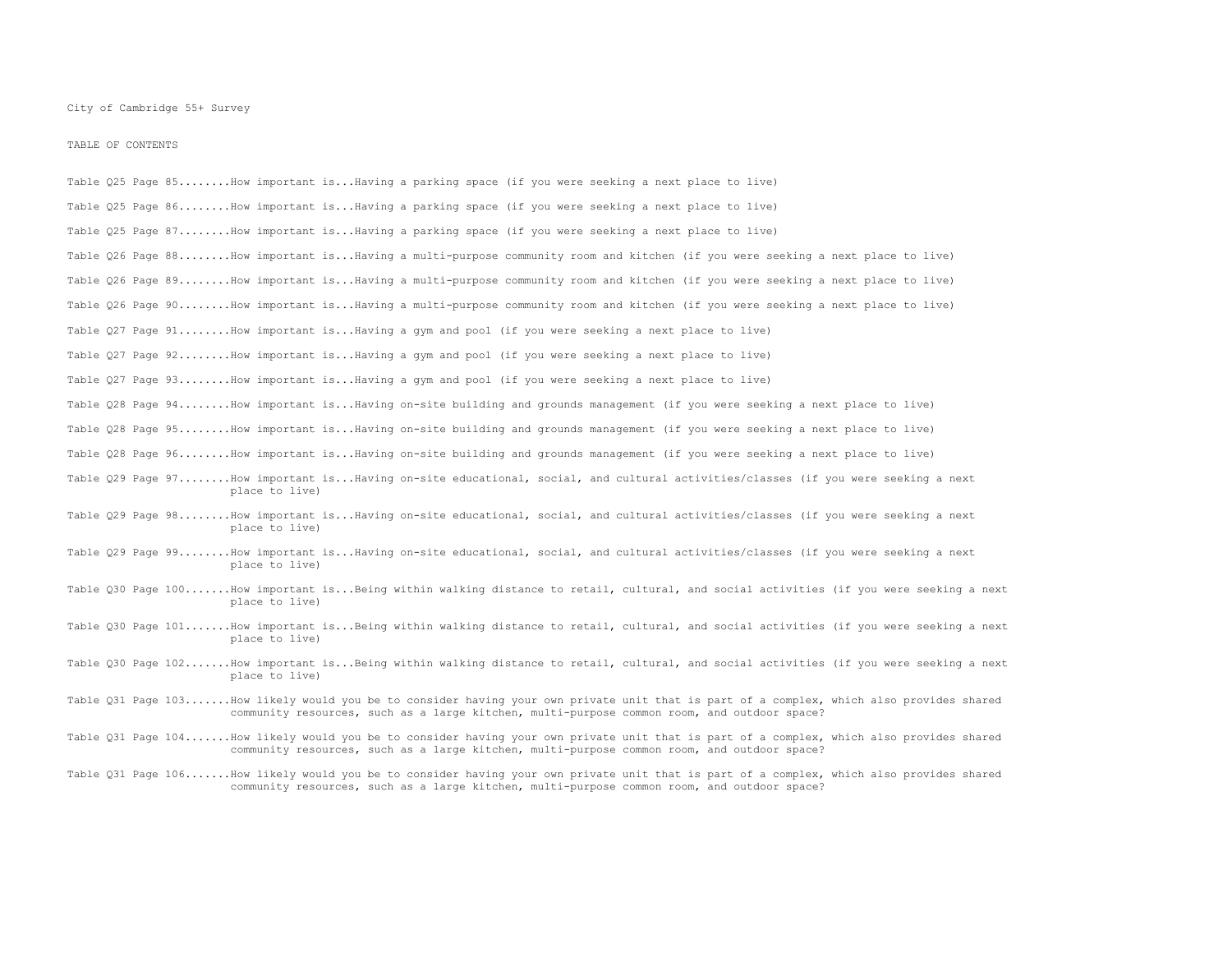TABLE OF CONTENTS

- Table Q32 Page 107.......How likely would you be to consider sharing an apartment or house with others, having your own private bedroom, with shared kitchen and common areas, bathrooms may be private or shared?
- Table Q32 Page 108.......How likely would you be to consider sharing an apartment or house with others, having your own private bedroom, with shared kitchen and common areas, bathrooms may be private or shared?
- Table Q32 Page 109.......How likely would you be to consider sharing an apartment or house with others, having your own private bedroom, with shared kitchen and common areas, bathrooms may be private or shared?
- Table Q33 Page 110.......How important is...Being able to share living costs (more economical housing option)
- Table Q33 Page 111.......How important is...Being able to share living costs (more economical housing option)
- Table Q33 Page 112.......How important is...Being able to share living costs (more economical housing option)
- Table Q34 Page 113.......How important is...Being able to share maintenance and upkeep like errands, yard work, snow removal, etc
- Table Q34 Page 114.......How important is...Being able to share maintenance and upkeep like errands, yard work, snow removal, etc
- Table Q34 Page 115.......How important is...Being able to share maintenance and upkeep like errands, yard work, snow removal, etc
- Table Q35 Page 116.......How important is...The chance to have more social interactions
- Table Q35 Page 117.......How important is...The chance to have more social interactions
- Table Q35 Page  $118$ .......How important is...The chance to have more social interactions
- Table 036 Page 119.......Now, I'd like to ask you some final questions for statistical purposes only. Do you currently rent or own your residence?
- Table Q36 Page 120.......Now, I'd like to ask you some final questions for statistical purposes only. Do you currently rent or own your residence?
- Table Q36 Page 121.......Now, I'd like to ask you some final questions for statistical purposes only. Do you currently rent or own your residence?
- Table 037 Page 122.......Which one of the following best describes your current living situation?
- Table Q37 Page 123.......Which one of the following best describes your current living situation?
- Table Q37 Page 125.......Which one of the following best describes your current living situation?
- Table Q38 Page 127.......Including yourself, how many people live in your home?
- Table Q38 Page 128.......Including yourself, how many people live in your home?
- Table 038 Page 129.......Including yourself, how many people live in your home?
- Table Q39 Page 130.......How many years have you lived in your current household?
- Table Q39 Page 131.......How many years have you lived in your current household?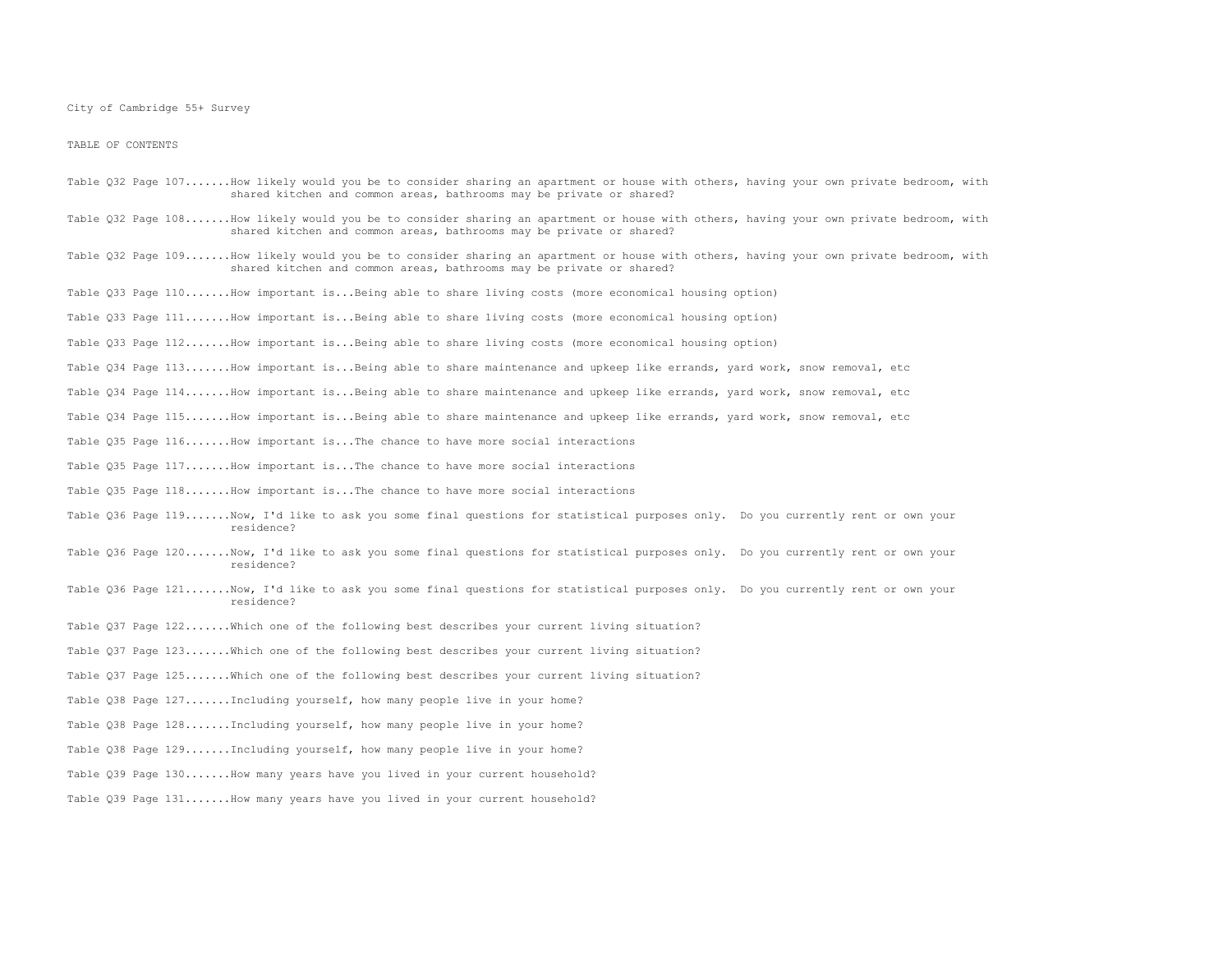TABLE OF CONTENTS

Table Q39 Page 132.......How many years have you lived in your current household? Table Q40 Page 133.......How many years have you lived in Cambridge? Table Q40 Page 134.......How many years have you lived in Cambridge? Table Q40 Page 135.......How many years have you lived in Cambridge? Table Q41 Page 136.......How would you rate your overall health at this time? Table Q41 Page 137.......How would you rate your overall health at this time? Table Q41 Page 139.......How would you rate your overall health at this time? Table Q42 Page 140.......What is your age? Table Q42 Page 142.......What is your age? Table Q42 Page 144.......What is your age? Table SEX Page 146.......Gender Table SEX Page 147.......Gender Table SEX Page 148.......Gender Table Q44M1 Page 149.....From which racial or ethnic group do most of your ancestors come? Table Q44M1 Page 150.....From which racial or ethnic group do most of your ancestors come? Table Q44M1 Page 151.....From which racial or ethnic group do most of your ancestors come? Table Q45 Page 152.......What is your current marital status? Table Q45 Page 153.......What is your current marital status? Table 045 Page 154....... What is your current marital status? Table Q46 Page 155.......What is the highest level of education you have completed? Table Q46 Page 156.......What is the highest level of education you have completed? Table Q46 Page 157.......What is the highest level of education you have completed? Table Q47 Page 158.......What is your current employment status? Table 047 Page 159.......What is your current employment status? Table 047 Page 160.......What is your current employment status?

Table Q49 Page 161.......And just for statistical purposes, could you please tell me into which of the following ranges your total household income falls? This information will be kept strictly confidential and will be used for analytical purposes only.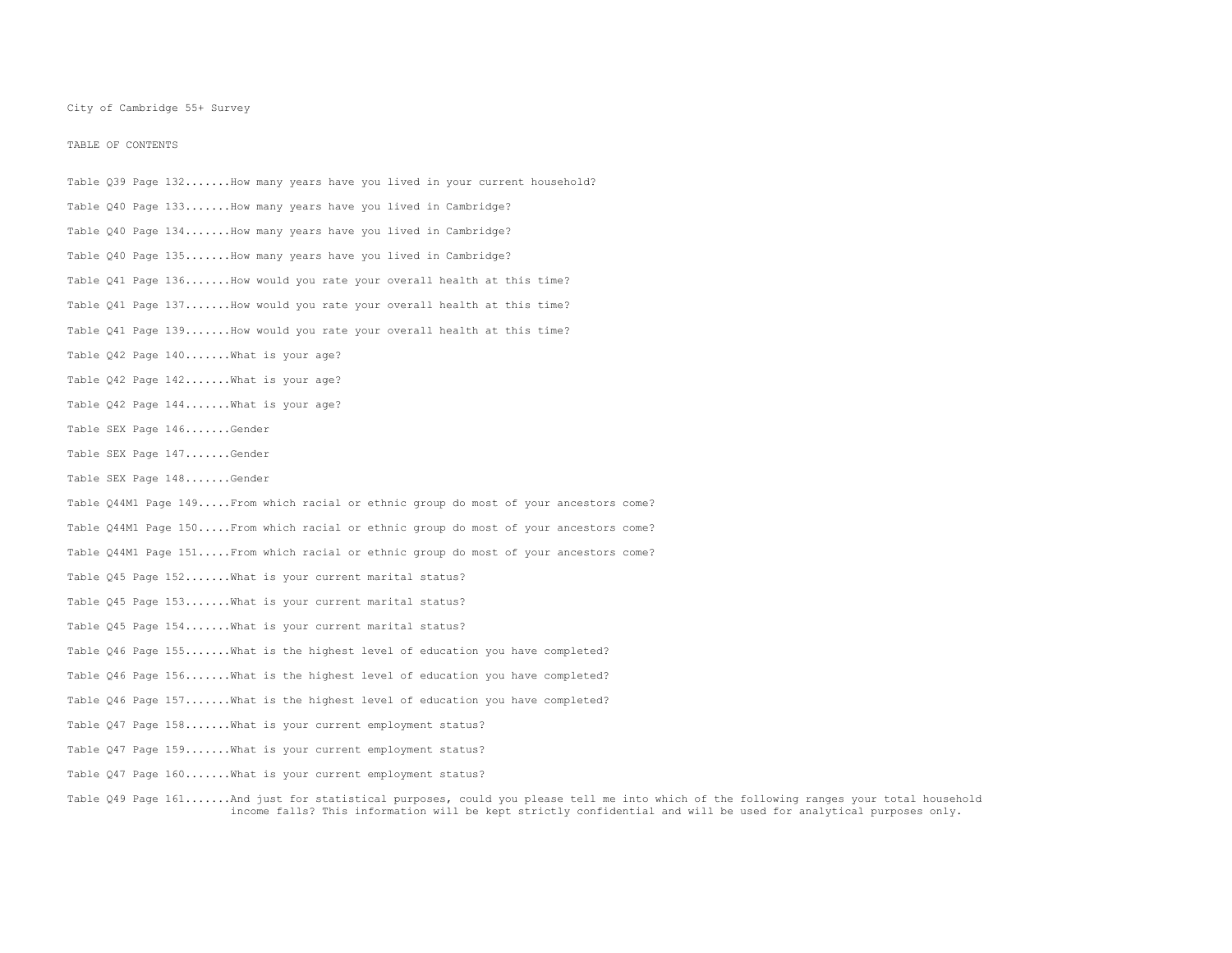TABLE OF CONTENTS

Table Q49 Page 162.......And just for statistical purposes, could you please tell me into which of the following ranges your total household income falls? This information will be kept strictly confidential and will be used for analytical purposes only.

Table Q49 Page 163.......And just for statistical purposes, could you please tell me into which of the following ranges your total household<br>income falls? This information will be kept strictly confidential and will be use

Table Q50M1 Page 164.....Finally, is there anything else you could imagine that would describe your ideal future living arrangement?

Table Q50M1 Page 168.....Finally, is there anything else you could imagine that would describe your ideal future living arrangement?

Table Q50M1 Page 172.....Finally, is there anything else you could imagine that would describe your ideal future living arrangement?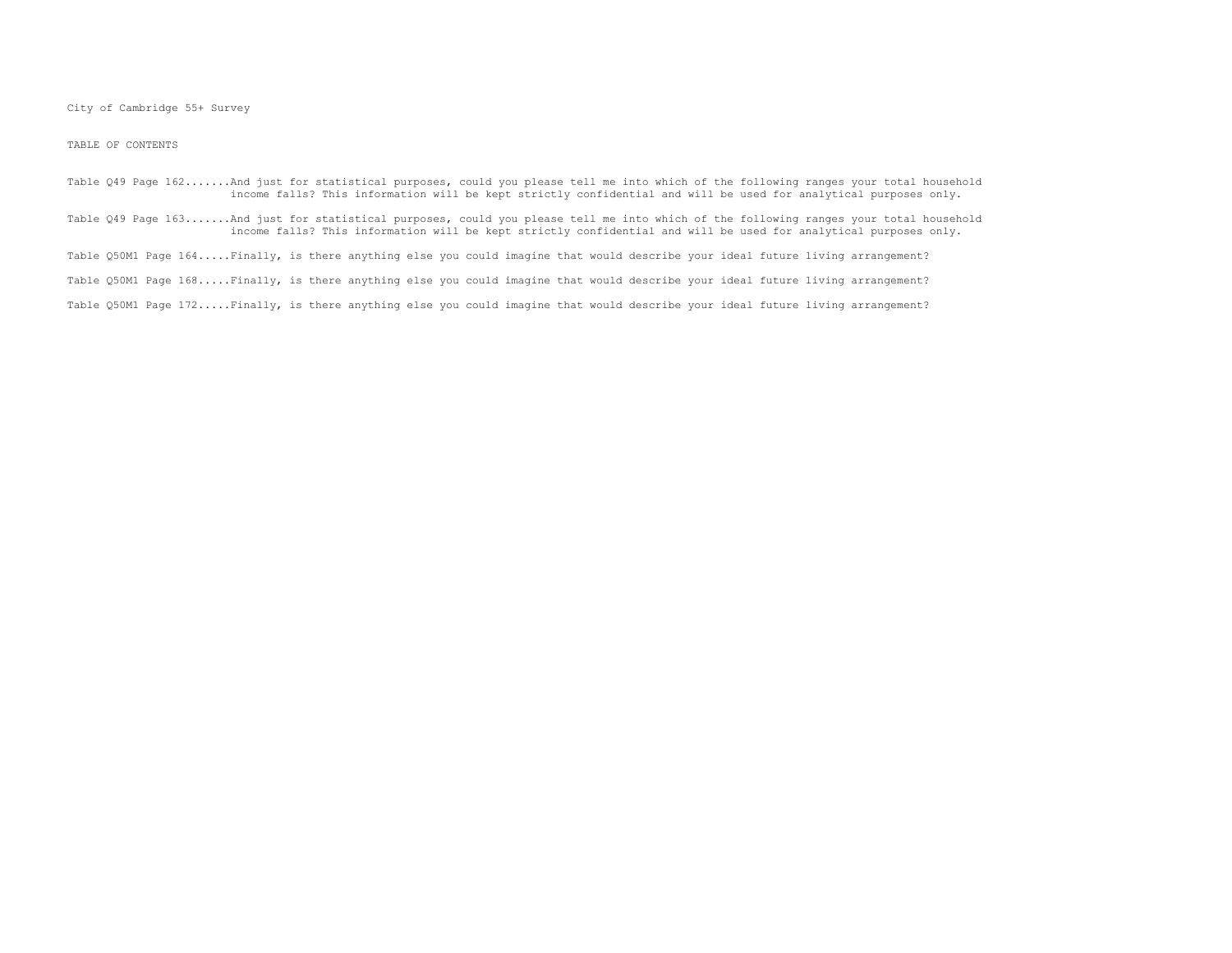## Table Q1 Page 1

City of Cambridge 55+ Survey

Which neighborhood of Cambridge best describes the one you live in?

|                   |                                     | Gender        |                     |                     | Ownership                             |                   |                         | Age                                                                                                                                                                                                                                                                                                                                                                                                                                          |              |                          |                     |                                |                                  | Education<br>------ --------------            |                                   |                      |                           | Employment Status    |                       |                                  | Marital Status                                                    |                                           |
|-------------------|-------------------------------------|---------------|---------------------|---------------------|---------------------------------------|-------------------|-------------------------|----------------------------------------------------------------------------------------------------------------------------------------------------------------------------------------------------------------------------------------------------------------------------------------------------------------------------------------------------------------------------------------------------------------------------------------------|--------------|--------------------------|---------------------|--------------------------------|----------------------------------|-----------------------------------------------|-----------------------------------|----------------------|---------------------------|----------------------|-----------------------|----------------------------------|-------------------------------------------------------------------|-------------------------------------------|
|                   | Total Male Male Own Rent $\<$ 75 85 |               | Fe                  |                     |                                       | 65                |                         | $66 - 76 - 86 -$                                                                                                                                                                                                                                                                                                                                                                                                                             |              |                          |                     |                                |                                  | High Some Bach Adv. Full Part                 |                                   |                      |                           |                      | Un- Marr Sep.         |                                  | 90 90+ or < Coll Dgr Dgr Time Time Ret. Emp. Dom. Div. Widow N.M. | Sing                                      |
|                   | (A)                                 | (B)           | (C)                 | (D)                 | (E)                                   | (F)               | (G)                     | (H)                                                                                                                                                                                                                                                                                                                                                                                                                                          | $(\top)$     | (J)                      | (K)                 | (L)                            | (M)                              | (N)                                           | (0)                               | (P)                  | (Q)                       | (R)                  | (S)                   | (T)                              | (U)                                                               | (V)                                       |
| Total             |                                     | 400 196       |                     | 204 297             | 95                                    |                   | 141 139                 | 72                                                                                                                                                                                                                                                                                                                                                                                                                                           | 22           | 7                        | 48                  | 55                             | 85                               | 207                                           | 83                                | 56                   | 222                       | 32                   | 200                   | 30                               | $55 -$                                                            | 104<br>100% 100%                          |
| North Cambridge   | 66                                  | 31            | 35                  | 51                  | 13<br>16% 16% 17% 17% 14% 18% 17% 14% | 26                | 23                      | 10                                                                                                                                                                                                                                                                                                                                                                                                                                           | 2<br>$9\%$   |                          | 8                   | 8                              | 11                               | 38<br>17% 15% 13% 18% 11% 23% 17% 12% 20% 10% | 9                                 | 13<br>$\circ$        | 38                        | 4                    | 39                    | 3                                | 7                                                                 | 16<br>13% 15%                             |
| West Cambridge    | 64                                  | 24<br>16% 12% | 40<br>20%<br>B      | 56<br>19%<br>E      | 7<br>$7\%$                            | 16                | 22<br>11% 16% 29%       | 21<br>FGi                                                                                                                                                                                                                                                                                                                                                                                                                                    | 3            | 2                        | 9                   | 6                              | 12                               | 36<br>14% 29% 19% 11% 14% 17% 17%             | 14                                | 5<br>$9\%$           | 41<br>18%<br>$\, {\bf P}$ | 3                    | 31<br>9% 16%          | 9<br>30%<br>sV                   | 13<br>V                                                           | 10<br>24% 10%                             |
| Cambridgeport     | 52<br>13%                           | 22<br>11%     | 30<br>15%           | 38<br>13%           | 13<br>14%                             | 20<br>14%<br>i.   | 21<br>15%<br>T          | 6<br>8 <sup>°</sup>                                                                                                                                                                                                                                                                                                                                                                                                                          | $\mathbf{1}$ | 2                        | 5                   |                                | $5 \t13$                         | 29<br>5% 29% 10% 9% 15% 14% 12% 18% 13%       | 10                                | 10                   | 29                        | 3<br>9월              | 33<br>16 <sup>°</sup> | 3<br>10 <sup>8</sup>             |                                                                   | $5 \quad 11$<br>9% 11%                    |
| Mid-Cambridge     | 51<br>13%                           | 29<br>15%     | 22<br>11%           | 39<br>13%           | 10<br>11%                             | 19                | 18<br>13% 13% 12%       | 9                                                                                                                                                                                                                                                                                                                                                                                                                                            | 2            | -2<br>9% 29%             | -2<br>4%            | $\overline{4}$                 | 9<br>7% 11%                      | 35<br>17%<br>KL                               | 13<br>16%                         | 12<br>21%<br>$\circ$ | 21                        | 4<br>9% 12%          | 22<br>11%             | 2<br>7%                          | 6                                                                 | 19<br>11% 18%<br>st                       |
| East Cambridge    | 29<br>7%                            | - 18<br>9%    | 11<br>5%            | 22<br>7%            | 7<br>7%                               | 12<br>9%          | 9<br>6%                 | 5                                                                                                                                                                                                                                                                                                                                                                                                                                            | 3<br>7% 14%  | $\overline{\phantom{a}}$ | $\overline{7}$<br>n | 6<br>15% 11%                   | $\overline{7}$<br>8 <sup>°</sup> | 9<br>4%                                       | $7\phantom{.0}$<br>8 <sup>°</sup> | 3<br>5%              | 16                        | -3<br>7% 9%          | 12<br>$6\%$           | -3<br>10%                        | $\overline{4}$                                                    | 10<br>7% 10%                              |
| Area Four         | 21<br>5%                            | 9<br>5%       | 12<br>6%            | 17<br>6%            | $\overline{4}$<br>4%                  | 12<br>$9\%$<br>qΗ | -5<br>4%                | $\overline{1}$<br>1%                                                                                                                                                                                                                                                                                                                                                                                                                         | 2<br>9%      | $\overline{\phantom{m}}$ | $5^{\circ}$<br>10%  | $\overline{4}$<br>7%           | $\overline{4}$<br>$5\%$          | 8<br>4%                                       | 8<br>10%                          | 3<br>$5\%$           | 9<br>4%                   | $\overline{1}$<br>3% | 12<br>6%              | 2<br>7%                          | 3<br>5%                                                           | $\overline{\mathbf{3}}$<br>$3\frac{6}{5}$ |
| Neighborhood Nine | 16<br>4%                            | 8<br>4%       | 8<br>4%             | 16<br>$5\%$         | $\overline{\phantom{a}}$              | 5<br>4%           | $\overline{7}$<br>$5\%$ | 4<br>$6\%$                                                                                                                                                                                                                                                                                                                                                                                                                                   |              |                          |                     | <sup>1</sup><br>2 <sup>°</sup> | 3<br>4%                          | 12<br>$6\%$                                   | 3<br>4%                           | 2<br>4%              | 11<br>$5\%$               |                      | 4%                    | $\overline{1}$<br>3 <sup>°</sup> | $\overline{1}$<br>2 <sup>°</sup>                                  | - 5<br>$5\%$                              |
| Riverside         | 13<br>3%                            | 9<br>$5\%$    | 4<br>2 <sup>°</sup> | 9<br>3 <sup>°</sup> | 4<br>4%                               | 7<br>$5\%$        | 3<br>2%                 | $\mathfrak{D}_{1}^{2}(\mathfrak{D}_{1})=\mathfrak{D}_{2}^{2}(\mathfrak{D}_{2})=\mathfrak{D}_{2}^{2}(\mathfrak{D}_{1})=\mathfrak{D}_{2}^{2}(\mathfrak{D}_{2})=\mathfrak{D}_{2}^{2}(\mathfrak{D}_{1})=\mathfrak{D}_{2}^{2}(\mathfrak{D}_{1})=\mathfrak{D}_{2}^{2}(\mathfrak{D}_{1})=\mathfrak{D}_{2}^{2}(\mathfrak{D}_{2})=\mathfrak{D}_{2}^{2}(\mathfrak{D}_{1})=\mathfrak{D}_{2}^{2}(\mathfrak{D}_{1})=\mathfrak{D}_{2}^{$<br>$3\frac{6}{9}$ |              |                          |                     | 3<br>$5\%$                     | $\overline{5}$<br>$6\%$          | 5<br>2%                                       | 2<br>2%                           | 3<br>$5\%$           | 5<br>2%                   | 3<br>$9\frac{6}{9}$  | .5<br>2 <sup>°</sup>  |                                  | $\overline{1}$<br>2%                                              | 6<br>6%                                   |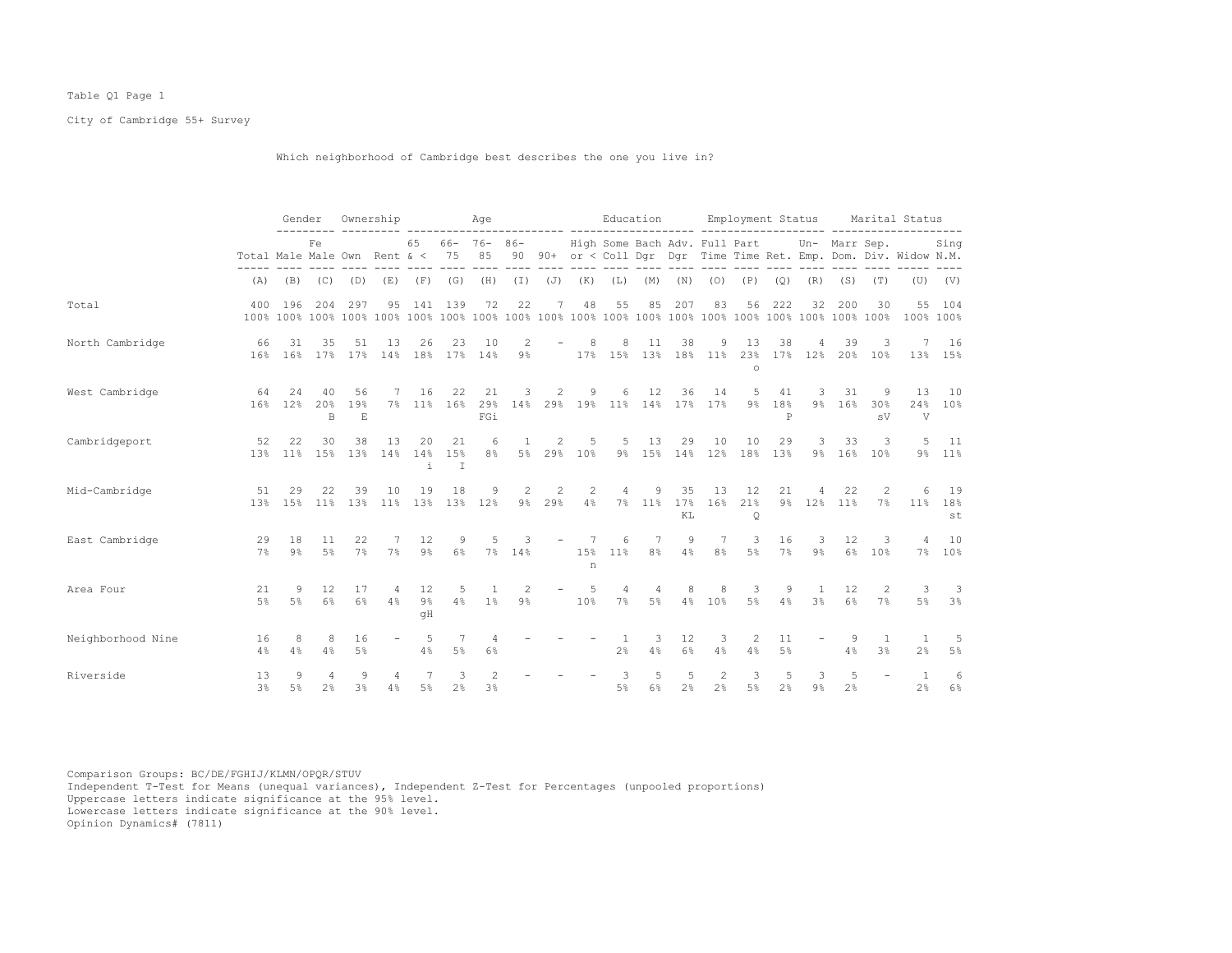## Which neighborhood of Cambridge best describes the one you live in?

|                                        |                                         | Gender              |                     | Ownership            |                |                     |                | Age          |              |       |                      | Education       |                |                     |                               | Employment Status |                       |                     |                     |                | Marital Status                                             |                     |
|----------------------------------------|-----------------------------------------|---------------------|---------------------|----------------------|----------------|---------------------|----------------|--------------|--------------|-------|----------------------|-----------------|----------------|---------------------|-------------------------------|-------------------|-----------------------|---------------------|---------------------|----------------|------------------------------------------------------------|---------------------|
|                                        | Fe<br>Total Male Male Own<br>(B)<br>(A) |                     |                     |                      | Rent & $\lt$   | 65                  | 66-<br>75      | $76 -$<br>85 | $86 -$<br>90 | $90+$ |                      |                 |                |                     | High Some Bach Adv. Full Part |                   |                       |                     | Un- Marr Sep.       |                | or < Coll Dgr Dgr Time Time Ret. Emp. Dom. Div. Widow N.M. | Sing                |
|                                        |                                         |                     | (C)                 | (D)                  | (E)            | (F)                 | (G)            | (H)          | (I)          | (J)   | (K)                  | (L)             | (M)            | (N)                 | (0)                           | (P)               | (Q)                   | (R)                 | (S)                 | (T)            | (U)                                                        | (V)                 |
| Agassiz                                | 12<br>$3\frac{6}{9}$                    | 2 <sup>°</sup>      | 8<br>4%             | 10<br>3 <sup>°</sup> | 2 <sup>°</sup> | 4<br>3%             | 5%             |              |              |       |                      | 2 <sup>°</sup>  | 4%             | 8<br>4%             | 4<br>$5\%$                    | 2 <sup>°</sup>    | 3 <sup>°</sup>        | $\qquad \qquad -$   | 9<br>4%             | 3 <sup>8</sup> | 2 <sup>°</sup>                                             |                     |
| MIT                                    | 9<br>2 <sup>°</sup>                     | 6<br>3 <sup>°</sup> | 3<br>1 <sup>°</sup> | $1\%$                | 7%<br>D        | $1\%$               | 3 <sup>8</sup> |              | $9\%$        |       | 8 <sup>°</sup><br>mn | 2 <sup>8</sup>  | $1\%$          | $1\%$               | 2<br>2 <sup>°</sup>           |                   | 6<br>3 <sup>8</sup>   |                     | 2 <sup>8</sup>      | 7%             | 4%                                                         | 2<br>2 <sup>°</sup> |
| Cambridge Highlands<br>Strawberry Hill | 6<br>$2\frac{6}{9}$                     | 6<br>3 <sup>°</sup> |                     | 2 <sup>8</sup>       | $1\%$          | 2 <sup>°</sup>      | 2 <sup>°</sup> |              |              |       |                      | 5%              | 1%             | $1\%$               | $\overline{\phantom{0}}$      | 2 <sup>°</sup>    | 2 <sup>°</sup>        | 3 <sup>°</sup>      | 2 <sup>°</sup>      |                |                                                            | $1\%$               |
| (Other)                                | 42<br>10%                               | $11\%$              | 21<br>10%           | 21<br>7%             | 20<br>21%<br>D | 11<br>8%            | 11<br>8%       | 10<br>14%    | 18%          | 14%   | 15%                  | 9%              | 13<br>15%<br>n | 16<br>8%            | 8<br>10 <sup>8</sup>          | 3<br>5%           | 23<br>10 <sup>8</sup> | 22%<br>P            | 14<br>7%            | 13%            | $11\%$                                                     | 15<br>14%<br>s      |
| (Don't Know)                           | 19<br>$5\%$                             | 9<br>5%             | 10<br>5%            | 11<br>4%             | 7%             | 4<br>3 <sup>°</sup> | 6<br>4%        | 6%           | 14%          |       | 2 <sup>°</sup>       | 8<br>15%<br>KMN | 3<br>4%        | 6<br>3 <sup>8</sup> | 3<br>4%                       |                   | 12<br>5%              | 3<br>9 <sub>8</sub> | 6<br>3 <sup>8</sup> |                | $11\%$<br>s                                                | 6<br>6%             |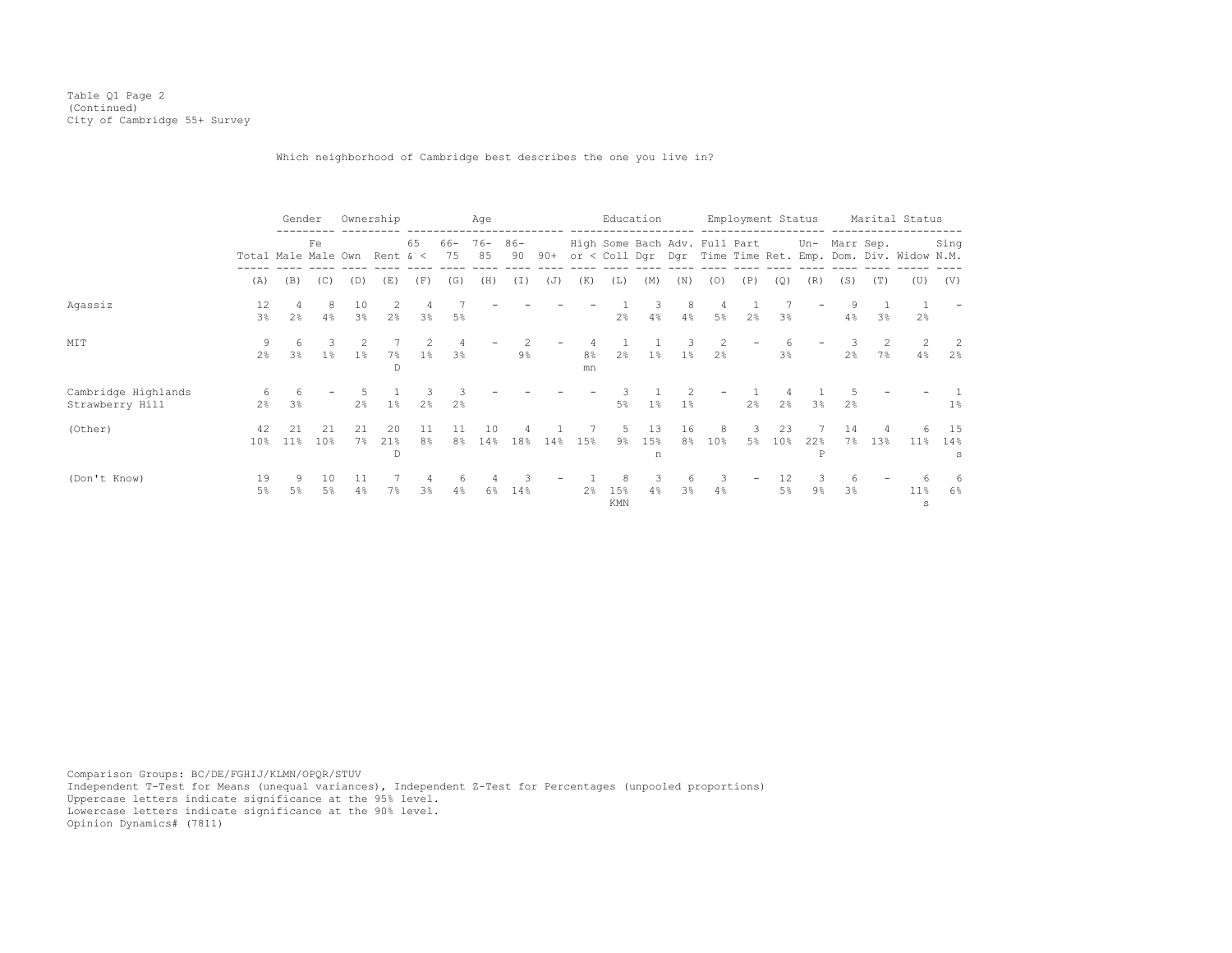## Table Q1 Page 3

City of Cambridge 55+ Survey

## Which neighborhood of Cambridge best describes the one you live in?

|                   |             |               |             |            |                                     |            |            |            | Current Place of Residence |            |                   |                                                                                                                                                                                                                                                                                                                                                                                                                                                                           |                                          |                      |                                                                                                                                                                                                                                                                                                                                                                                              |                       |                          | Living Situation Macial/Ethnic Group                                                                                                                                                             |                      |                                          |        |                                   |             |                         |
|-------------------|-------------|---------------|-------------|------------|-------------------------------------|------------|------------|------------|----------------------------|------------|-------------------|---------------------------------------------------------------------------------------------------------------------------------------------------------------------------------------------------------------------------------------------------------------------------------------------------------------------------------------------------------------------------------------------------------------------------------------------------------------------------|------------------------------------------|----------------------|----------------------------------------------------------------------------------------------------------------------------------------------------------------------------------------------------------------------------------------------------------------------------------------------------------------------------------------------------------------------------------------------|-----------------------|--------------------------|--------------------------------------------------------------------------------------------------------------------------------------------------------------------------------------------------|----------------------|------------------------------------------|--------|-----------------------------------|-------------|-------------------------|
|                   |             | East          |             |            | Area Camb Mid                       |            |            |            |                            |            |                   |                                                                                                                                                                                                                                                                                                                                                                                                                                                                           |                                          |                      | $\frac{1}{2} \frac{1}{2} \frac{1}{2} \frac{1}{2} \frac{1}{2} \frac{1}{2} \frac{1}{2} \frac{1}{2} \frac{1}{2} \frac{1}{2} \frac{1}{2} \frac{1}{2} \frac{1}{2} \frac{1}{2} \frac{1}{2} \frac{1}{2} \frac{1}{2} \frac{1}{2} \frac{1}{2} \frac{1}{2} \frac{1}{2} \frac{1}{2} \frac{1}{2} \frac{1}{2} \frac{1}{2} \frac{1}{2} \frac{1}{2} \frac{1}{2} \frac{1}{2} \frac{1}{2} \frac{1}{2} \frac{$ |                       |                          | Neigh West Nor. High Mo Spou Grand Par. Friend Wh. Bl. Asia A.I.<br>Total Camb MIT Four Port Camb River Agass Nine Camb Camb Straw Other One Part / Child Rel nonRel Cauc AA Pac. Esk. Hisp Oth. |                      |                                          |        |                                   |             |                         |
|                   | (A)         |               | $(B)$ $(C)$ | (D)        | (E)                                 | (F)        | (G)        | (H)        |                            |            | $(I)$ $(J)$ $(K)$ | $\begin{tabular}{lllllllllllll} \toprule & $\mathcal{P}=\mathcal{P}=\mathcal{P}=\mathcal{P}=\mathcal{P}=\mathcal{P}=\mathcal{P}=\mathcal{P}=\mathcal{P}=\mathcal{P}=\mathcal{P}=\mathcal{P}=\mathcal{P}=\mathcal{P}=\mathcal{P}=\mathcal{P}=\mathcal{P}=\mathcal{P}=\mathcal{P}=\mathcal{P}=\mathcal{P}=\mathcal{P}=\mathcal{P}=\mathcal{P}=\mathcal{P}=\mathcal{P}=\mathcal{P}=\mathcal{P}=\mathcal{P}=\mathcal{P}=\mathcal{P}=\mathcal{P}=\mathcal{P}=\mathcal{$<br>(L) |                                          |                      | $(M)$ $(N)$ $(O)$                                                                                                                                                                                                                                                                                                                                                                            |                       | $\cdots$<br>$(P)$ $(Q)$  | (R)                                                                                                                                                                                              |                      | $(S)$ $(T)$ $(U)$                        |        |                                   | $(V)$ $(W)$ | (X)                     |
| Total             | 400         | 29            | 9           | 21         | 52<br>100% 100% 100% 100% 100% 100% | 51         | 13<br>100% | 12<br>100% | 16                         | 64         | 66                | 6                                                                                                                                                                                                                                                                                                                                                                                                                                                                         | 42<br>100% 100% 100% 100% 100% 100% 100% |                      | 143 195                                                                                                                                                                                                                                                                                                                                                                                      | 23                    | 12<br>100% 100%          | 16                                                                                                                                                                                               | 346                  | 17<br>100% 100% 100% 100% 100% 100% 100% | 10     |                                   |             | 18                      |
| North Cambridge   | 66<br>16%   |               |             |            |                                     |            |            |            |                            |            | 66<br>100%        |                                                                                                                                                                                                                                                                                                                                                                                                                                                                           |                                          | 18<br>13%            | 38<br>19%<br>np                                                                                                                                                                                                                                                                                                                                                                              | $\mathbf{2}$          | $\overline{2}$<br>9% 17% | $\overline{4}$                                                                                                                                                                                   | 58<br>25% 17%<br>t   |                                          | 6% 30% |                                   |             | $\overline{4}$<br>22%   |
| West Cambridge    | 64<br>16%   |               |             |            |                                     |            |            |            |                            | 64<br>100% |                   |                                                                                                                                                                                                                                                                                                                                                                                                                                                                           |                                          | 24                   | 32<br>17% 16%                                                                                                                                                                                                                                                                                                                                                                                | 5                     | 2<br>22% 17%             | $\overline{1}$                                                                                                                                                                                   | 59<br>6% 17%<br>X    |                                          |        | $\overline{1}$<br>10% 100%<br>SUX |             | 1<br>$6\%$              |
| Cambridgeport     | 52<br>13%   |               |             |            | 52<br>100%                          |            |            |            |                            |            |                   |                                                                                                                                                                                                                                                                                                                                                                                                                                                                           |                                          | 11<br>8 <sup>°</sup> | 32<br>16%<br>N                                                                                                                                                                                                                                                                                                                                                                               | 6<br>26%<br>nr        |                          |                                                                                                                                                                                                  | 45                   | 4<br>6% 13% 24% 10%                      |        |                                   |             | $\mathcal{L}$<br>$11\%$ |
| Mid-Cambridge     | 51<br>13%   |               |             |            |                                     | 51<br>100% |            |            |                            |            |                   |                                                                                                                                                                                                                                                                                                                                                                                                                                                                           |                                          | 21                   | 22<br>15% 11%                                                                                                                                                                                                                                                                                                                                                                                | 2<br>$9\%$            | $\mathbf{1}$<br>$8\%$    | 5<br>31%<br>op                                                                                                                                                                                   | 47<br>14%            |                                          | 10%    |                                   | 25%         | -1<br>6%                |
| East Cambridge    | 29          | 29<br>7% 100% |             |            |                                     |            |            |            |                            |            |                   |                                                                                                                                                                                                                                                                                                                                                                                                                                                                           |                                          | 9<br>$6\%$           | 13<br>7%                                                                                                                                                                                                                                                                                                                                                                                     | 2<br>$9\%$            | 3<br>25%                 | 2<br>12%                                                                                                                                                                                         | 27<br>8 <sup>°</sup> | 6%                                       |        |                                   |             | 1<br>$6\%$              |
| Area Four         | 21<br>$5\%$ |               |             | 21<br>100% |                                     |            |            |            |                            |            |                   |                                                                                                                                                                                                                                                                                                                                                                                                                                                                           |                                          | 6<br>4%              | 12<br>$6\%$                                                                                                                                                                                                                                                                                                                                                                                  | 3<br>13%              |                          |                                                                                                                                                                                                  | 19<br>5 <sup>°</sup> | 6%                                       |        |                                   |             | 1<br>$6\%$              |
| Neighborhood Nine | 16<br>4%    |               |             |            |                                     |            |            |            | 16<br>100%                 |            |                   |                                                                                                                                                                                                                                                                                                                                                                                                                                                                           |                                          | 4<br>3 <sup>°</sup>  | $\overline{9}$<br>$5\%$                                                                                                                                                                                                                                                                                                                                                                      | $\mathbf{2}$<br>$9\%$ |                          |                                                                                                                                                                                                  | 15<br>4%             |                                          |        |                                   |             | 1<br>$6\%$              |
| Riverside         | 13<br>3%    |               |             |            |                                     |            | 13<br>100% |            |                            |            |                   |                                                                                                                                                                                                                                                                                                                                                                                                                                                                           |                                          | 6<br>4%              | $\overline{5}$<br>3%                                                                                                                                                                                                                                                                                                                                                                         |                       |                          | 12%                                                                                                                                                                                              | 9<br>3%              | 18%                                      | 10%    |                                   |             |                         |
| Agassiz           | 12<br>3%    |               |             |            |                                     |            |            | 12<br>100% |                            |            |                   |                                                                                                                                                                                                                                                                                                                                                                                                                                                                           |                                          | 1 <sup>°</sup>       | 4%                                                                                                                                                                                                                                                                                                                                                                                           |                       |                          |                                                                                                                                                                                                  | 3%                   | 6%                                       |        |                                   |             |                         |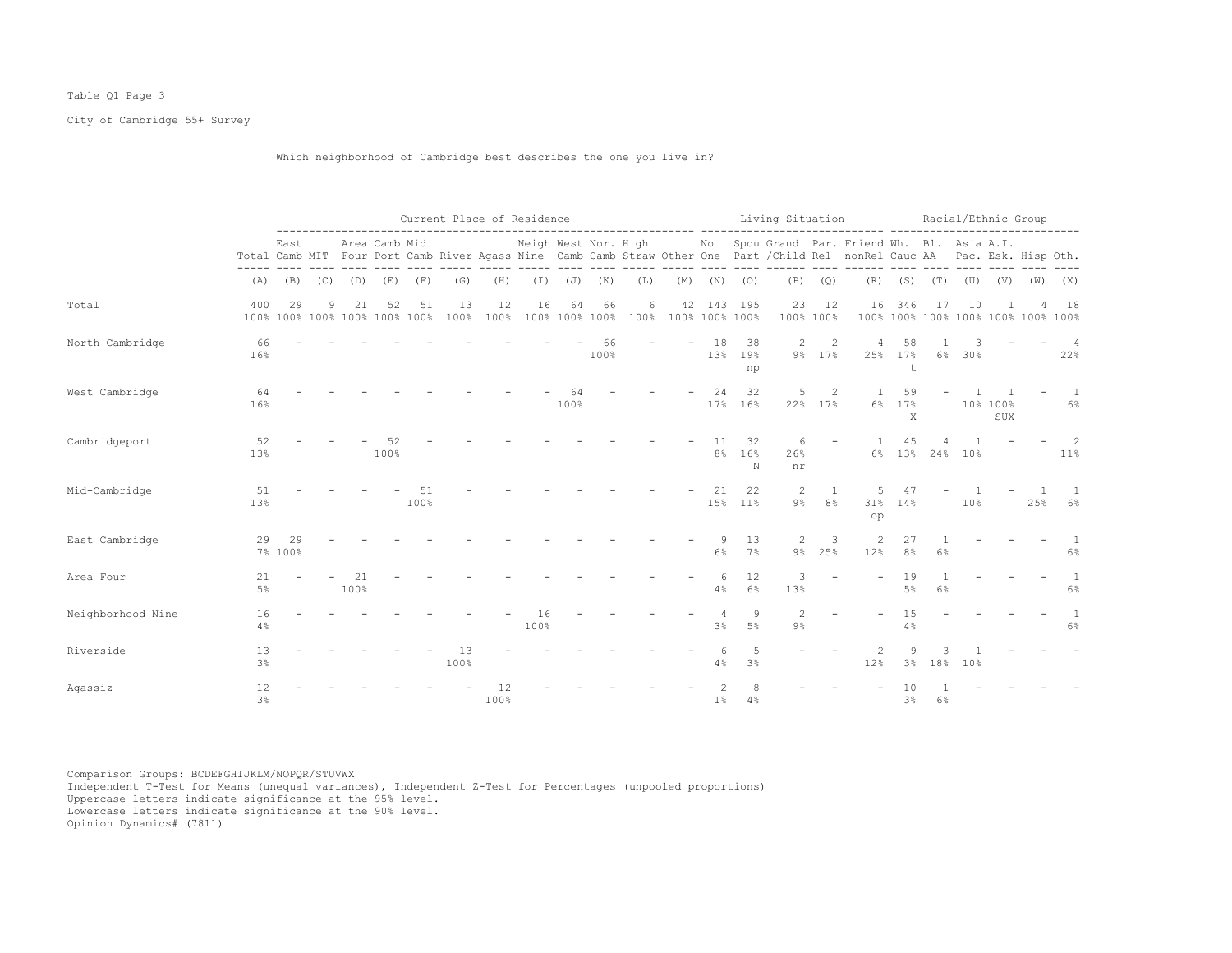Table Q1 Page 4 (Continued) City of Cambridge 55+ Survey

## Which neighborhood of Cambridge best describes the one you live in?

|                                        |                       |                          |           |     |               |     | Current Place of Residence |     |                      |     |     |      |            |                                 |          | Living Situation |                |                                                                                                                                                                             |           |          | Racial/Ethnic Group |     |            |       |
|----------------------------------------|-----------------------|--------------------------|-----------|-----|---------------|-----|----------------------------|-----|----------------------|-----|-----|------|------------|---------------------------------|----------|------------------|----------------|-----------------------------------------------------------------------------------------------------------------------------------------------------------------------------|-----------|----------|---------------------|-----|------------|-------|
|                                        |                       | East                     |           |     | Area Camb Mid |     |                            |     | Neigh West Nor. High |     |     |      |            |                                 |          |                  |                | No Spou Grand Par. Friend Wh. Bl. Asia A.I.<br>Total Camb MIT Four Port Camb River Agass Nine Camb Camb Straw Other One Part / Child Rel nonRel Cauc AA Pac. Esk. Hisp Oth. |           |          |                     |     |            |       |
|                                        | (A)                   | (B)                      | (C)       | (D) | (E)           | (F) | (G)                        | (H) | (I)                  | (J) | (K) | (L)  | (M)        | (N)                             | (0)      | (P)              | (Q)            | (R)                                                                                                                                                                         | (S)       | (T)      | (U)                 | (V) | (W)        | (X)   |
| MIT                                    | 9<br>2 <sup>°</sup>   | $\overline{\phantom{0}}$ | Q<br>100% |     |               |     |                            |     |                      |     |     |      |            | 3 <sup>°</sup>                  | $1\%$    | $4\%$            | 8%             |                                                                                                                                                                             | $1\%$     | 24%<br>S |                     |     | 25%        | 6%    |
| Cambridge Highlands<br>Strawberry Hill | 2%                    |                          |           |     |               |     |                            |     |                      |     |     | 100% |            | $1\%$                           | 3%       |                  |                |                                                                                                                                                                             | 1%        |          | 10%                 |     |            | $6\%$ |
| (Other)                                | 42<br>10 <sub>8</sub> |                          |           |     |               |     |                            |     |                      |     |     |      | 42<br>100% | 2.4<br>17%<br>$\circ$           | 13<br>7% |                  | 8 <sup>°</sup> | $6\%$                                                                                                                                                                       | 34<br>10% |          | 6% 10%              |     |            | 22%   |
| (Don't Know)                           | 19<br>5%              |                          |           |     |               |     |                            |     |                      |     |     |      |            | 12<br>8 <sup>°</sup><br>$\circ$ | 2%       |                  | 17%            |                                                                                                                                                                             | 14<br>4%  | 6%       | 10%                 |     | 50%<br>stx | 6%    |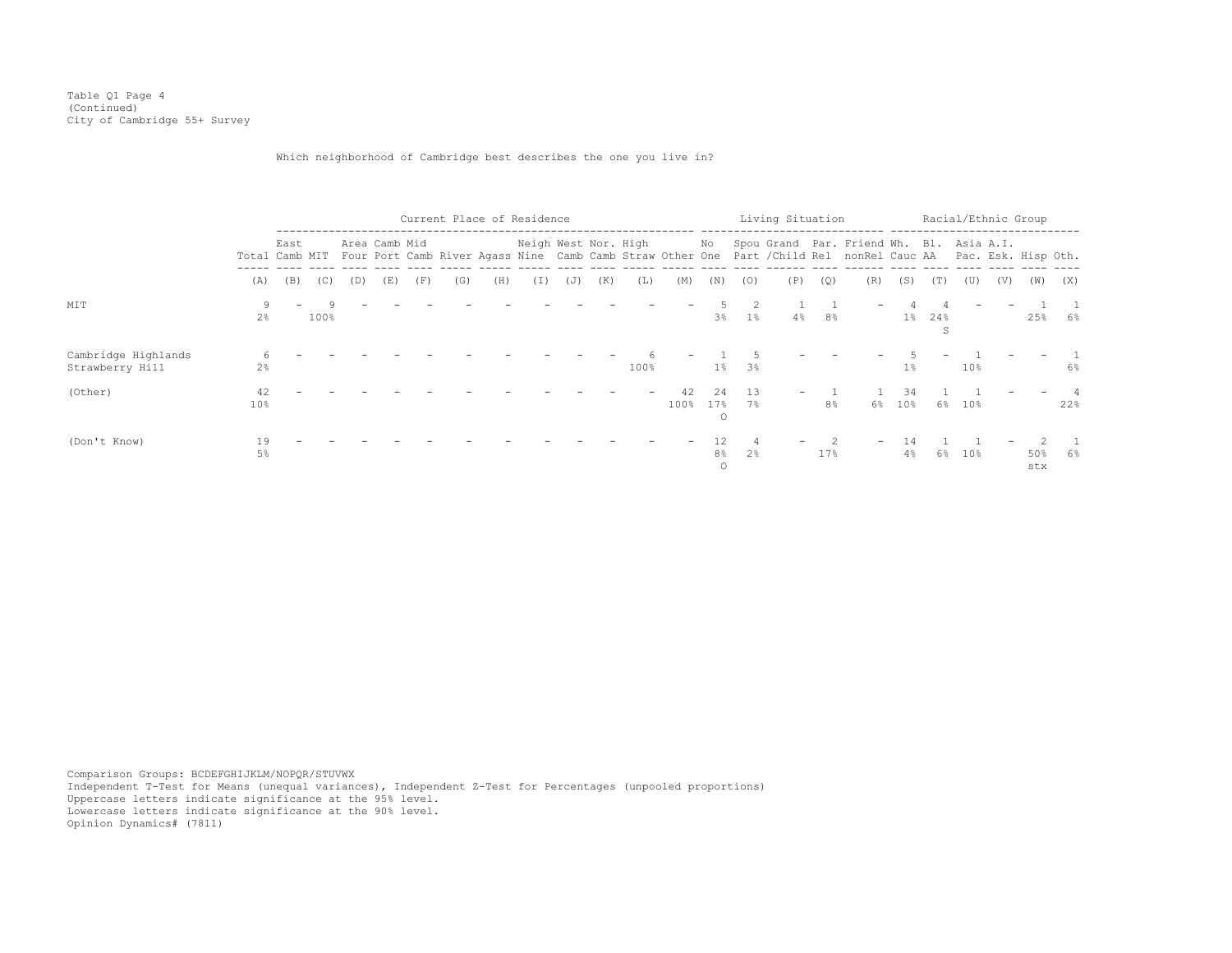## Table Q1 Page 5

City of Cambridge 55+ Survey

Which neighborhood of Cambridge best describes the one you live in?

|                   |                      |                                                                                                                |                      | Current Place of Residence |        |          |       |                  |                    | Income          |                  |                |                            |                |                | Years in Household           |                        |                              |               | Years in Cambridge          |                 |                  |                | People in Home   |                 |
|-------------------|----------------------|----------------------------------------------------------------------------------------------------------------|----------------------|----------------------------|--------|----------|-------|------------------|--------------------|-----------------|------------------|----------------|----------------------------|----------------|----------------|------------------------------|------------------------|------------------------------|---------------|-----------------------------|-----------------|------------------|----------------|------------------|-----------------|
|                   |                      | Condo Sing Mult Apt Apt Apt<br>Total or TH Fam Fam 4-8 9-50 +50 <30k <60k <90k <120k 120k+ or< -10 -25 -50 +50 |                      |                            |        |          |       |                  |                    | 30k- 60k- 90k-  |                  |                | $1 \t < 1 \t < 10 \t < 25$ |                |                |                              |                        | $\overline{1}$<br>$or < -10$ | $\leq 1$      | $< 10$ $< 25$<br>$-25 - 50$ |                 | $+50$            |                | 2                | $3+$            |
|                   | (A)                  | (B)                                                                                                            |                      | $(C)$ $(D)$                | (E)    | (F)      | (G)   | (H)              | ( I )              | (J)             | (K)              | (L)            | (M)                        | (N)            | (0)            | (P)                          | (Q)                    | (R)                          | (S)           | (T)                         | (U)             | (V)              | (W)            | (X)              | (Y)             |
| Total             | 400<br>100%          | 116                                                                                                            | 104                  | 103                        | 22     | 17       | 27    | 60               | 67                 | 54              | 45<br>100%       | 72             | 3                          |                | 70 135         | 156                          | 34                     | 2                            | 32            | 79                          | 181             | 100              | 149            | 183              | -61             |
| North Cambridge   | 66<br>16%            | 20<br>17%                                                                                                      | 16<br>15%            | 22<br>21%<br>G             | 14%    |          | 2     | 10<br>7% 17% 21% | 14                 | 13<br>24%       | 9<br>20%         | 9<br>12%       | $\overline{\phantom{a}}$   | 12             | 24             | 24<br>17% 18% 15% 15%        |                        |                              | -5<br>16%     | 13<br>16% 17%               | 30              | 17<br>17%        | 18<br>12%      | 33<br>18%        | -14<br>23%<br>W |
| West Cambridge    | 64<br>16%            | 19<br>16%                                                                                                      | 29<br>28%<br>EG BDEG | 14<br>14%<br>G             | 5%     |          | $4\%$ | $7\%$            | 13<br>19%<br>H     | 7<br>13%        | -7<br>16%        | 17<br>24%<br>H | $\overline{\phantom{a}}$   | 8              | 16             | 30<br>11% 12% 19%<br>$\circ$ | 10<br>29%<br><b>NO</b> | $\overline{\phantom{a}}$     | -3            | 11<br>9% 14% 14%            | 26              | 24<br>24%<br>Stu | 24             | 28<br>16% 15%    | - 11<br>18%     |
| Cambridgeport     | 52<br>13%            | 15<br>13%                                                                                                      | 10<br>10%            | 15<br>15%                  | $9\%$  | 24%      | 15%   | 5 <sup>5</sup>   | 11                 | 6<br>8% 16% 11% | 11<br>24%<br>HiL | -7<br>10%      | $\overline{\phantom{a}}$   | 11<br>16%<br>q | 17             | 22<br>13% 14%<br>q           | 2<br>6%                |                              | 6<br>19%<br>t | 5<br>6%                     | 33<br>18%<br>TV | 8 <sup>°</sup>   | 13<br>$9\%$    | 29<br>W          | -9<br>16% 15%   |
| Mid-Cambridge     | 51<br>13%            | 2.1<br>18%<br>Cq                                                                                               | 8                    | 12<br>8% 12%               | 23%    | 2<br>12% | 7%    | $7\%$            | 9<br>13%           | 7<br>13%        | -5<br>$11\%$     | 16<br>22%<br>H | $\overline{\phantom{a}}$   | -3<br>4%       | 17<br>13%<br>N | 24<br>15%<br>N               | 7<br>21%<br>N          | $\overline{\phantom{a}}$     | -1<br>3%      | 13<br>16%<br>S              | 22<br>12%<br>S  | 15<br>15%<br>S   | 22<br>15%<br>Y | 26<br>14%<br>Y   | 3<br>5%         |
| East Cambridge    | 29<br>7%             | 9<br>8 <sup>°</sup>                                                                                            | 6<br>6%              | 8<br>8 <sup>°</sup>        | 9%     | $6\%$    | 11%   | Q<br>15%<br>KL   | 10%<br>$\mathbf k$ | 4<br>7%         | 2%               | 3<br>4%        | $\overline{\phantom{a}}$   | 3<br>4%        | 12<br>$9\%$    | 10<br>6%                     | 12%                    | 50%                          | 2<br>6%       | 9%                          | 10<br>6%        | 9%               | 10<br>7%       | 17<br>$9\%$<br>У | 2<br>3%         |
| Area Four         | 21<br>$5\%$          | -1<br>1 <sup>8</sup>                                                                                           | 8<br>8%<br>B         | 9<br>$9\%$<br>$\mathbb{B}$ | $9\%$  |          | 4%    | 4<br>$7\%$       | 4<br>6%            | 2 <sup>°</sup>  | 4<br>$9\%$       | -2             | -1<br>3% 33%               | 3<br>4%        | 8<br>6%        | 8<br>5%                      | 3 <sup>°</sup>         |                              |               | 8%                          | 5%              | 6<br>6%          | 6<br>4%        | 10<br>5%         | 5<br>8%         |
| Neighborhood Nine | 16<br>4%             | 3 <sup>8</sup>                                                                                                 | $7\%$                | 5%                         |        |          |       | 2%               |                    | 2<br>4%         | 2%               | 8<br>11%<br>HK | 1<br>33%                   | 2<br>3%        | 6              | 5<br>$4\%$ $3\%$             | 2<br>6%                |                              | 2<br>6%       | 1%                          | 8<br>4%         | 5<br>5%          | 3 <sup>°</sup> | 4%               | 8%              |
| Riverside         | 13<br>3 <sup>°</sup> | 2%                                                                                                             | З<br>3%              |                            | 4% 14% |          | 4%    | 3<br>$5\%$       | 4%                 | $7\%$           |                  | 3%             |                            |                | 4%             | 4%                           |                        |                              |               | 3 <sup>°</sup>              | $5\%$           | 2%               | 4%             | 3%               | -1<br>2%        |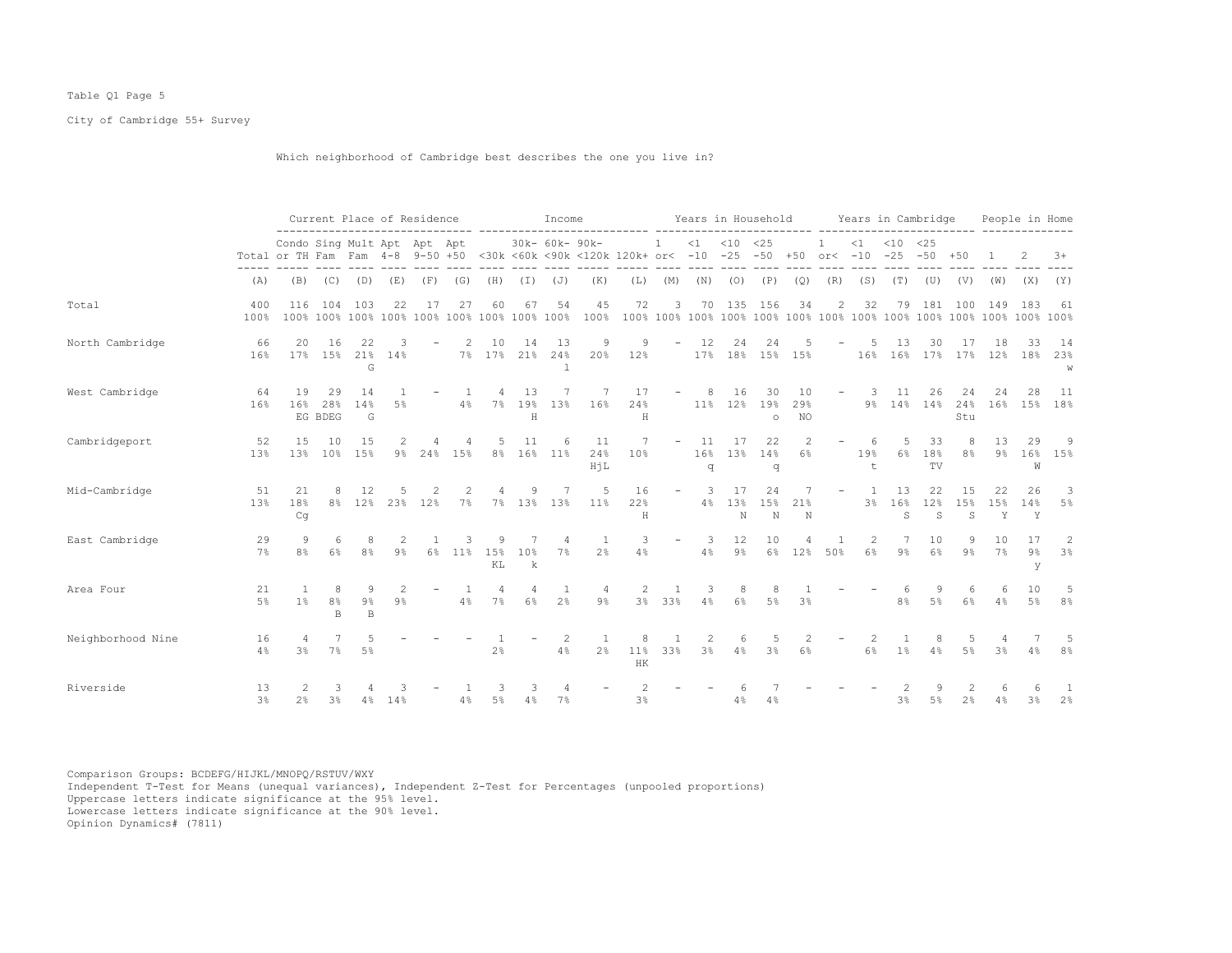Table Q1 Page 6 (Continued) City of Cambridge 55+ Survey

Which neighborhood of Cambridge best describes the one you live in?

|                                        |                      |                                                                 |                |                     | Current Place of Residence |            |                   |                      |         | Income         |          |                                |                          |                   | Years in Household |              |       |     | Years in Cambridge |                 |              |                | People in Home  |                |          |
|----------------------------------------|----------------------|-----------------------------------------------------------------|----------------|---------------------|----------------------------|------------|-------------------|----------------------|---------|----------------|----------|--------------------------------|--------------------------|-------------------|--------------------|--------------|-------|-----|--------------------|-----------------|--------------|----------------|-----------------|----------------|----------|
|                                        |                      | Condo Sing Mult Apt Apt Apt<br>Total or TH Fam Fam 4-8 9-50 +50 |                |                     |                            |            |                   |                      |         | 30k- 60k- 90k- |          | <30k <60k <90k <120k 120k+ or< |                          | $\leq 1$<br>$-10$ | $<$ 10<br>$-25$    | <25<br>$-50$ | $+50$ | or< | $\leq 1$<br>$-10$  | $<$ 10<br>$-25$ | <25<br>$-50$ | $+50$          |                 |                | $3+$     |
|                                        | (A)                  | (B)                                                             | (C)            | (D)                 | (E)                        | (F)        | (G)               | (H)                  | (1)     | (J)            | (K)      | (L)                            | (M)                      | (N)               | (0)                | (P)          | (Q)   | (R) | (S)                | (T)             | (U)          | (V)            | (W)             | (X)            | (Y)      |
| Agassiz                                | 12<br>3 <sup>°</sup> | 2 <sup>°</sup>                                                  | 5<br>5%        | 3<br>3 <sup>°</sup> |                            | 12%        |                   | 2%                   | -       | 2%             | 3.<br>7% | -4<br>6%                       | $\overline{\phantom{a}}$ | 3%                | $3\%$              | $4\%$        |       |     | 3%                 | 3%              | 4%           | 2%             | 1%              | 3%             | 4<br>7%  |
| MIT                                    | 9<br>$2\frac{6}{9}$  | 1%                                                              | $1\%$          | 1%                  | $5\%$                      | 6%         | 15%<br><b>BCD</b> | 3<br>5%              |         | 2%             |          | 1%                             |                          | 9%<br>OP          | $1\%$              | $1\%$        | 3%    |     | 6%                 | 3%              | $1\%$        | 4%<br>u        | 3%              | $1\%$          | 2<br>3%  |
| Cambridge Highlands<br>Strawberry Hill | -6<br>2%             | $1\%$                                                           | $2\frac{6}{5}$ | 2 <sup>°</sup>      |                            |            | 4%                | 3%                   |         | 2%             |          |                                |                          | 1 <sup>°</sup>    | 2%                 | $1\%$        |       |     | 3 <sup>°</sup>     | 3%              | 2%           |                | 1%              | 2 <sup>8</sup> | -2<br>3% |
| (Other)                                | 42<br>10%            | 16<br>14%<br>CD                                                 | 4%             | 4%                  | 14%                        | 35%<br>bCD | 19%               | 12<br>20%<br>cd IjKL | 2<br>3% | 9%             | 4%       | -2<br>3%                       |                          | 19%<br>PQ         | 15<br>$11\%$       | 12<br>8%     | 6%    |     | 16%                | 15%<br>T.T      | 17<br>$9\%$  | 6%             | 26<br>17%<br>XY | 13<br>7%       | 2<br>3%  |
| (Don't Know)                           | 19<br>5%             | 4%                                                              | 5%             | 4%                  |                            | 6%         | 11 <sup>8</sup>   | 3 <sup>8</sup>       | 4<br>6% | 2<br>4%        | 4%       | $1\%$                          | 33%                      | 6<br>9%           | $4\%$              | 3%           |       | 50% | 12%<br>$\sqrt{ }$  | 4%              | 6<br>3%      | 2 <sup>8</sup> | 12<br>8%<br>XY  | 2%             | 2%       |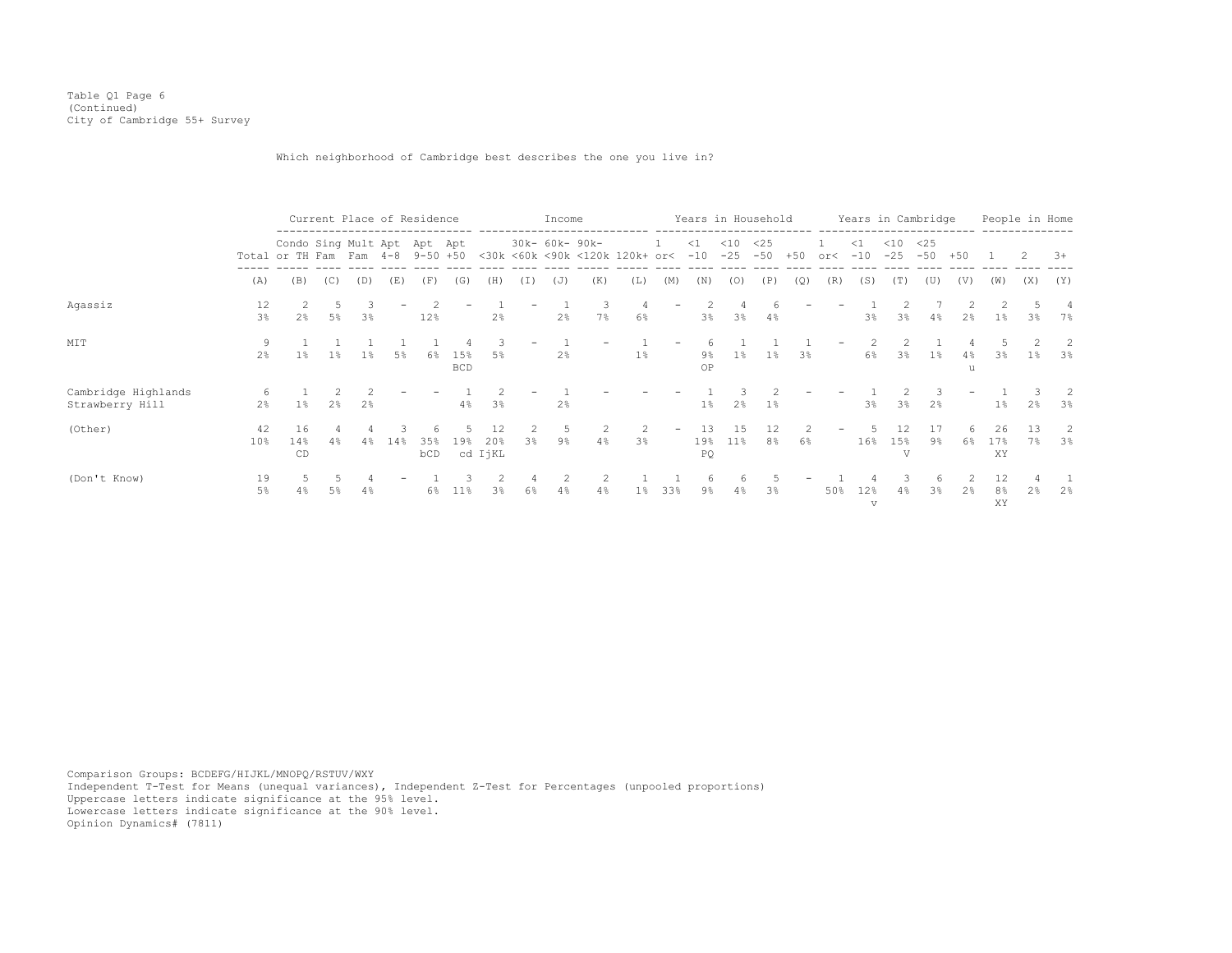## Table Q2 Page 7

City of Cambridge 55+ Survey

Which of the following best describes your current place of residence?

|                                            |                              | Gender               |                     |                          | Ownership                  |                           |                      | Age                     |              |          |                                  |                     | Education                 |                     |                               | Employment Status    |                                  |                                  |                     |                                | Marital Status                                                 |                           |
|--------------------------------------------|------------------------------|----------------------|---------------------|--------------------------|----------------------------|---------------------------|----------------------|-------------------------|--------------|----------|----------------------------------|---------------------|---------------------------|---------------------|-------------------------------|----------------------|----------------------------------|----------------------------------|---------------------|--------------------------------|----------------------------------------------------------------|---------------------------|
|                                            | Total Male Male Own Rent & < |                      | Fe                  |                          |                            | 65                        | $66 - 76 -$<br>75    | 85                      | $86 -$<br>90 |          |                                  |                     |                           |                     | High Some Bach Adv. Full Part |                      |                                  |                                  | Un- Marr Sep.       |                                | 90+ or < Coll Dqr Dqr Time Time Ret. Emp. Dom. Div. Widow N.M. | Sing                      |
|                                            | (A)                          | (B)                  | (C)                 | (D)                      | (E)                        | (F)                       | (G)                  | (H)                     | (I)          | (J)      | (K)                              | (L)                 | (M)                       | (N)                 | (0)                           | (P)                  | (Q)                              | (R)                              | (S)                 | (T)                            | (U)                                                            | (V)                       |
| Total                                      | 400                          | 196                  | 204                 | 297                      | 95                         | 141                       | 139                  | 72                      | 22           | 7        | 48                               | 55                  | 85                        | 207                 | 83                            | 56                   | 222                              | 32                               | 200                 | 30                             | 55<br>100% 100%                                                | 104                       |
| Condominium or town<br>house               | 116<br>29%                   | 54<br>28%            | 62<br>30%           | 109<br>37%<br>E.         | 5<br>$5\%$                 | 40<br>28%                 | 35<br>25%            | 22<br>31%               | 9            | 3        | 8<br>41% 43% 17%                 | 15<br>27%           | 24<br>28%                 | 66<br>32%<br>K      | 31<br>37%<br>qR               | 20<br>36%<br>R       | 59<br>27%<br>$\mathbb R$         | 12%                              | 58<br>29%           | 8<br>27%                       | 16<br>29%                                                      | 30<br>29%                 |
| Single Family Home                         | 104<br>2.6%                  | 58<br>30%            | 46<br>23%           | 101<br>34%<br>E          | 2<br>2 <sup>°</sup>        | 36<br>26%<br>$\mathbb{I}$ | 35                   | 29<br>25% 40%<br>I FGI1 | 2            | -1.      | 8<br>9% 14% 17%                  | 16<br>29%           | 20<br>24%                 | 60<br>29%<br>K      | 25<br>30%                     | 12<br>21%            | 59                               | 8<br>27% 25%                     | 67<br>34%<br>TV     | 4<br>13%                       | 13                                                             | 17<br>24% 16%             |
| Two or Three Family Home                   | 103<br>2.6%                  | 43<br>2.2%           | 60<br>29%<br>b      | 83<br>28%<br>$\mathbf E$ | 17<br>18%                  | 37<br>26%<br>h            | 42<br>30%<br>H       | 11<br>15%               | 6<br>27%     | 2<br>29% | 18<br>38%<br>lm                  | 12<br>22%           | 19<br>22%                 | 54<br>26%           | 16<br>19%                     | 18<br>32%<br>$\circ$ | 62<br>28%                        | 22%                              | 60<br>30%<br>v      | 6<br>20%                       | 16                                                             | 21<br>29% 20%             |
| Apartment building (more<br>than 50 units) | 27<br>7%                     | 16<br>8 <sup>°</sup> | 11<br>$5\%$         | 1<br>$\star$ %           | 25<br>26%<br>D             | 9<br>$6\%$                | 7<br>$5\%$           | 6<br>8 <sup>°</sup>     | 4<br>18%     |          | 7<br>15%<br>N                    | 6<br>11%            | 5<br>$6\%$                | 8<br>4%             | 1<br>1 <sup>8</sup>           | 2<br>4%              | 18<br>8 <sup>°</sup><br>$\Omega$ | 4<br>12%<br>$\circ$              | 4<br>2 <sup>°</sup> | 4<br>13%<br>s                  | 6<br>$11\%$<br>S                                               | 12<br>12%<br>$\mathbb{S}$ |
| Apartment building (4-8<br>units)          | 22<br>6%                     | 12<br>6%             | 10<br>$5\%$         | 2<br>1 <sup>8</sup>      | 20<br>21%<br>$\mathbb D$   | 11<br>8 <sup>°</sup>      | 10<br>7%             |                         |              |          | $\overline{4}$<br>8%             | 1<br>2 <sup>°</sup> | 8<br>$9\frac{6}{9}$<br>T. | 8<br>4%             | 6<br>7%                       |                      | 9<br>4%                          | 6<br>19%<br>O                    | 6<br>3 <sup>°</sup> | $\mathfrak{D}$<br>7%           | $\mathbf{1}$<br>$2\%$                                          | 12<br>12%<br>SU           |
| Apartment building (9-50<br>units)         | 17<br>4%                     | 11<br>6%             | 6<br>3%             |                          | 17<br>18%                  | 4<br>3 <sup>°</sup>       | 7<br>$5\%$           | 2<br>3%                 |              | 5% 14%   | $\overline{1}$<br>2 <sup>°</sup> | 3<br>$5\%$          | 5<br>6%                   | 8<br>4%             | 3<br>4%                       | 2<br>4%              | 10<br>$5\%$                      | $\overline{1}$<br>3 <sup>°</sup> | 2<br>1%             | 5<br>17%<br>Su                 | 2<br>4%                                                        | 7<br>$7\%$<br>S           |
| (Other)                                    | 8<br>2 <sup>°</sup>          | 2<br>1 <sup>8</sup>  | 6<br>3 <sup>°</sup> | -1.<br>$\star$ %         | 6<br>$6\%$<br>$\mathbb{D}$ | 4<br>3 <sup>°</sup>       | -3<br>2 <sup>°</sup> | 1%                      |              |          | 2 <sup>°</sup>                   |                     | 4<br>$5\%$                | 3<br>1 <sup>°</sup> | 1<br>$1\%$                    | 2<br>4%              | 2 <sup>°</sup>                   |                                  | 3<br>2 <sup>°</sup> | $\mathbf{1}$<br>3 <sup>°</sup> |                                                                | 4<br>4%                   |
| (Don't Know/Refused)                       | 3<br>1 <sup>°</sup>          |                      | 3<br>$1\%$          |                          | Κ<br>$3\frac{6}{6}$        |                           |                      | 1 <sup>8</sup>          |              |          | 2%                               | 4%                  |                           |                     |                               |                      | * %                              | 6%                               |                     |                                | 2 <sup>°</sup>                                                 | 1%                        |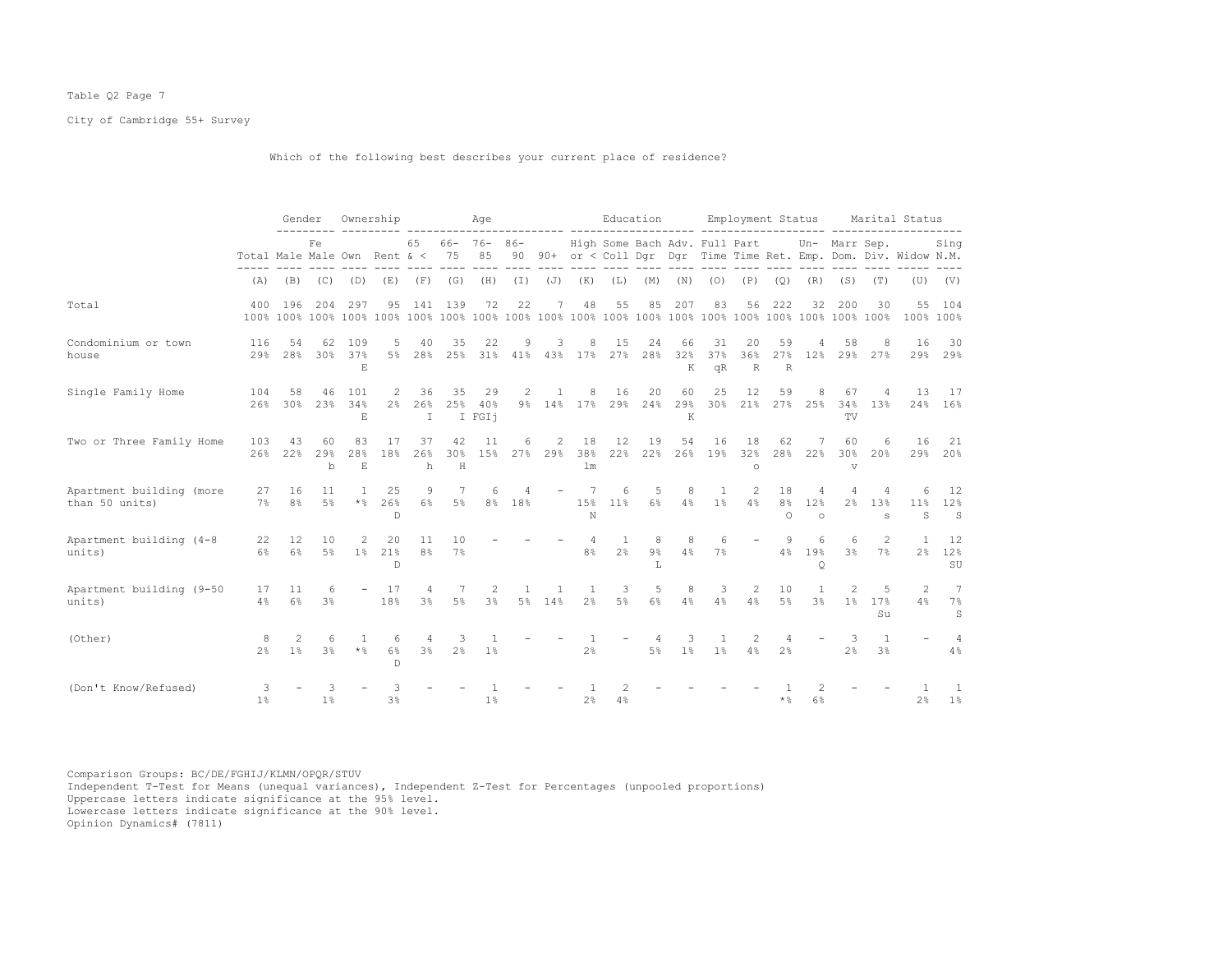## Table Q2 Page 8

City of Cambridge 55+ Survey

Which of the following best describes your current place of residence?

|                                            |                     |                              |                          |                         |                                     |                      | Current Place of Residence       |            |                                 |                          |                                  |                     |                     |                                  |                        | Living Situation |                                  | aasaas sacaasa                                                                                                                                                                                                  |                               |              |               |                                    | Racial/Ethnic Group                |                                 |
|--------------------------------------------|---------------------|------------------------------|--------------------------|-------------------------|-------------------------------------|----------------------|----------------------------------|------------|---------------------------------|--------------------------|----------------------------------|---------------------|---------------------|----------------------------------|------------------------|------------------|----------------------------------|-----------------------------------------------------------------------------------------------------------------------------------------------------------------------------------------------------------------|-------------------------------|--------------|---------------|------------------------------------|------------------------------------|---------------------------------|
|                                            |                     | East                         |                          |                         | Area Camb Mid                       |                      |                                  |            |                                 |                          |                                  | and control         |                     |                                  |                        | ---- ---- ------ |                                  | Neigh West Nor. High No Spou Grand Par. Friend Wh. Bl. Asia A.I.<br>Total Camb MIT Four Port Camb River Agass Nine Camb Camb Straw Other One Part / Child Rel nonRel Cauc AA Pac. Esk. Hisp Oth.<br>---- ------ |                               |              |               |                                    |                                    |                                 |
|                                            | (A)                 | (B)                          | (C)                      |                         | $(D)$ $(E)$                         | (F)                  | (G)                              | (H)        |                                 | $(I)$ $(J)$ $(K)$        |                                  | (L)                 |                     | $(M)$ $(N)$                      | (0)                    |                  | $(P)$ $(Q)$                      |                                                                                                                                                                                                                 | $(R)$ $(S)$ $(T)$ $(U)$ $(V)$ |              |               |                                    | (W)                                | (X)                             |
| Total                                      | 400                 | 29                           | 9                        | 21                      | 52<br>100% 100% 100% 100% 100% 100% | 51                   | 13<br>100%                       | 12<br>100% | 16                              | 64<br>100% 100% 100%     | 66                               | 6                   | 100% 100% 100% 100% |                                  | 42 143 195             | 23               | 12<br>100% 100%                  |                                                                                                                                                                                                                 | 16 346                        | 17           | 10            |                                    | 100% 100% 100% 100% 100% 100% 100% | 18                              |
| Condominium or town<br>house               | 116                 | 9<br>29% 31%<br>$\mathbb{D}$ | $\overline{1}$<br>$11\%$ | 5%                      | 15<br>29%                           | -21<br>41%<br>D CDGh | 2<br>15%                         | 2<br>17%   | 4<br>25%<br>d                   | 19<br>30%<br>$\mathbb D$ | 20<br>30%<br>D                   | $\mathbf{1}$<br>17% | 16<br>38%<br>CDq    | 47<br>33%<br>$\circ$             | 57<br>29%<br>$\circ$   | 5<br>22%         | $\overline{1}$<br>8%             | 4<br>25%                                                                                                                                                                                                        | 105<br>T                      | 2            | 30% 12% 20%   |                                    |                                    | $\overline{\phantom{a}}$<br>17% |
| Single Family Home                         | 104                 | 6<br>26% 21% 11%             | $\mathbf{1}$             | 8<br>38%<br>cfM         | 10                                  | 8<br>19% 16%         | 3<br>23%                         | 5<br>42%   | $7\phantom{0}$<br>cfM CeFM FqKM | 29<br>44% 45%<br>BCE     | 16<br>24%<br>M                   | 2<br>33%            |                     | 25                               | 61<br>10% 17% 31%<br>N | 8<br>35%<br>n    | 3<br>25%                         | 5<br>31%                                                                                                                                                                                                        | 96<br>t                       | 2<br>28% 12% | $\mathcal{L}$ | $\overline{1}$<br>20% 100%<br>STUX |                                    | $\overline{4}$<br>22%           |
| Two or Three Family Home                   | 103<br>26%          | 28%<br>${\rm m}$             | $11\%$                   | 9<br>43%<br>$C\dot{d}M$ | 15<br>29%<br>$\mathbb M$            | 12<br>24%<br>m       | 4<br>31%                         | 3<br>25%   | 5<br>31%<br>m                   | 14<br>22%<br>${\rm m}$   | 22<br>33%<br>C <sub>M</sub>      | 2<br>33%            |                     | 24<br>10% 17%                    | 61<br>31%<br>N         | 8<br>n           | 35% 33%                          | 19%                                                                                                                                                                                                             |                               | 26% 24% 40%  |               |                                    |                                    | - 5<br>28%                      |
| Apartment building (more<br>than 50 units) | 27                  | 3<br>7% 10% 44%              | 4<br>GJKm<br><b>bDEF</b> | 5%                      | $\overline{4}$<br>8%                | 2<br>4%              | $\overline{1}$<br>8 <sup>°</sup> |            |                                 | $\overline{1}$<br>2%     | $\overline{c}$<br>3 <sup>8</sup> | 1<br>17%            | 5<br>12%<br>J.      | 20<br>14%<br>$\Omega$            | 4<br>2 <sup>°</sup>    |                  | $\overline{1}$<br>8 <sup>°</sup> |                                                                                                                                                                                                                 | 20                            | 2            | 6% 12% 20%    |                                    |                                    | 3<br>25% 17%                    |
| Apartment building (4-8<br>units)          | 22<br>6%            | $\mathfrak{D}$               |                          | 7% 11% 10%              | $\overline{2}$                      | 5<br>4% 10%<br>ń     | 3<br>23%<br>j.                   |            |                                 | $\overline{1}$<br>2%     | 3<br>5%                          |                     | -3                  | 10<br>7% 7%                      | 6<br>3%                |                  | 2<br>4% 17%                      | 3<br>19%                                                                                                                                                                                                        | 15<br>4%                      | 29%<br>S     |               |                                    | 25%                                |                                 |
| Apartment building (9-50<br>units)         | 17<br>4%            | 3 <sup>8</sup>               | 11%                      |                         | 4<br>8%                             | 2<br>4%              |                                  | 2<br>17%   |                                 |                          |                                  |                     | 14%<br>bf           | 10<br>7%<br>$\Omega$             | 3<br>2 <sup>°</sup>    | -1<br>4%         | 8 <sup>°</sup>                   |                                                                                                                                                                                                                 | 13<br>4%                      | 12%          |               |                                    |                                    | 2<br>25% 11%                    |
| (Other)                                    | 8<br>$2\frac{6}{6}$ |                              |                          |                         | 4%                                  | 2 <sup>°</sup>       |                                  |            |                                 |                          | 3<br>5%                          |                     | 2<br>5%             | $\overline{4}$<br>3 <sup>8</sup> | 3<br>2.8               |                  |                                  | 6%                                                                                                                                                                                                              | 2 <sup>°</sup>                |              |               |                                    |                                    | 6%                              |
| (Don't Know/Refused)                       | 3<br>1%             |                              |                          |                         |                                     |                      |                                  |            |                                 |                          |                                  |                     | $5\%$               | 2 <sup>°</sup>                   |                        |                  |                                  |                                                                                                                                                                                                                 | $\star$ %                     |              |               |                                    | 25%                                |                                 |

Comparison Groups: BCDEFGHIJKLM/NOPQR/STUVWX Independent T-Test for Means (unequal variances), Independent Z-Test for Percentages (unpooled proportions) Uppercase letters indicate significance at the 95% level. Lowercase letters indicate significance at the 90% level.

Opinion Dynamics# (7811)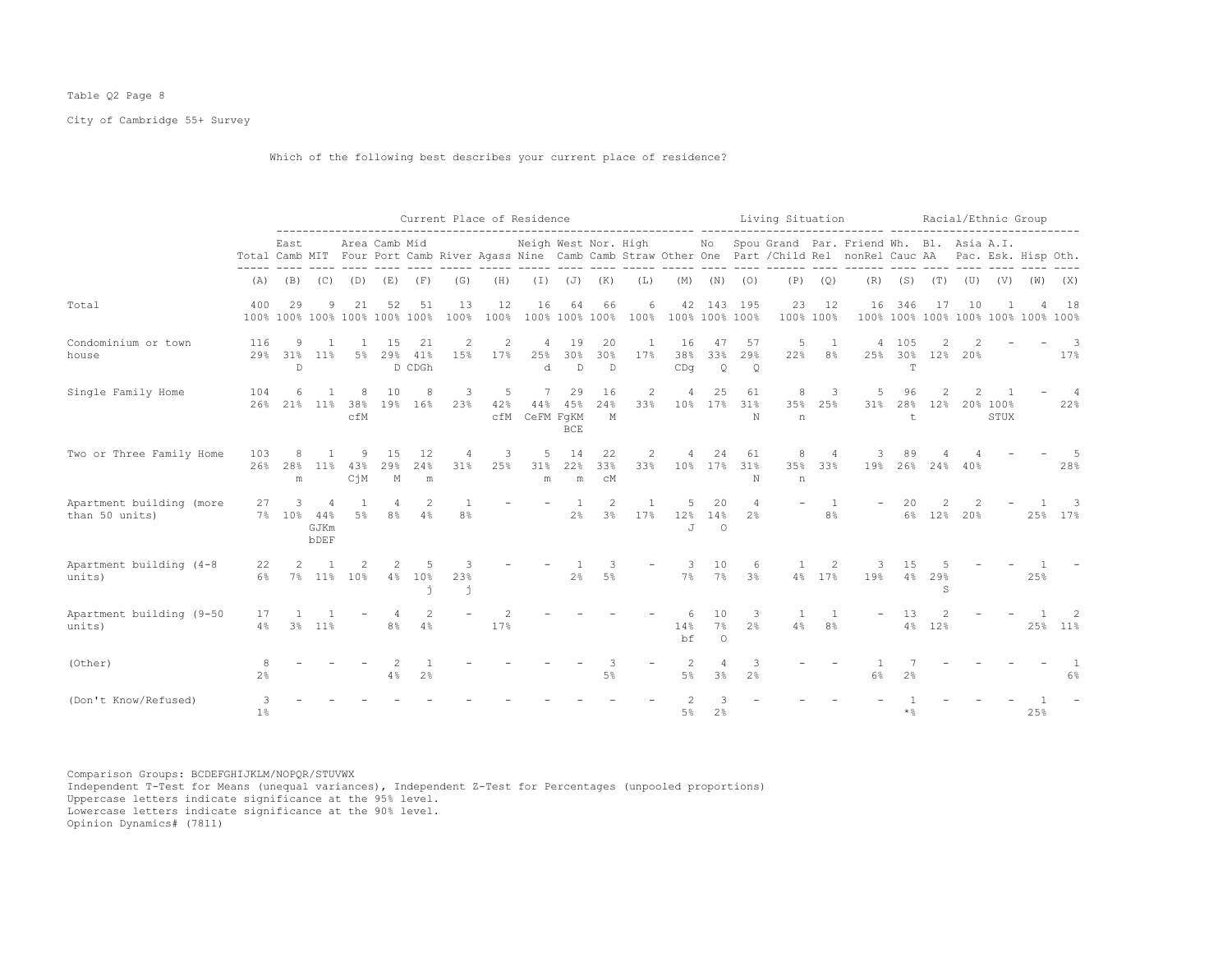## Table Q2 Page 9

City of Cambridge 55+ Survey

Which of the following best describes your current place of residence?

|                                            |                     |                                                                 |                | Current Place of Residence |            |            |      |                     |                | Income               |                                                |                  |                          |                 | Years in Household |                 |                 |                           |                         | Years in Cambridge               |                                        |                                  |                           | People in Home             |                 |
|--------------------------------------------|---------------------|-----------------------------------------------------------------|----------------|----------------------------|------------|------------|------|---------------------|----------------|----------------------|------------------------------------------------|------------------|--------------------------|-----------------|--------------------|-----------------|-----------------|---------------------------|-------------------------|----------------------------------|----------------------------------------|----------------------------------|---------------------------|----------------------------|-----------------|
|                                            |                     | Condo Sing Mult Apt Apt Apt<br>Total or TH Fam Fam 4-8 9-50 +50 |                |                            |            |            |      |                     |                | 30k- 60k- 90k-       | <30k <60k <90k <120k 120k+ or< -10 -25 -50 +50 |                  | $\mathbf{1}$             | <1              | $< 10$ $< 25$      |                 |                 | $\mathbf{1}$<br>or $<-10$ | $\leq 1$                | $< 10$ $< 25$<br>$-25 - 50$      |                                        | $+50$                            |                           |                            | $3+$            |
|                                            | (A)                 | (B)                                                             |                | $(C)$ $(D)$                | (E)        | (F)        | (G)  | (H)                 | (I)            | (J)                  | (K)                                            | (L)              | (M)                      | (N)             | (0)                | (P)             | (Q)             | (R)                       | (S)                     | (T)                              | (U)                                    | (V)                              | (W)                       | (X)                        | (Y)             |
| Total                                      | 400<br>100%         | 116                                                             | 104            | 103                        | 22         | 17         | 27   | 60                  | 67             | 54                   | 45<br>100%                                     | 72               | 3                        | 70              | 135                | 156             | 34              | 2                         | 32                      | 79                               | 181                                    | 100                              | 149                       | 183                        | 61              |
| Condominium or town<br>house               | 116<br>29%          | 116<br>100%                                                     |                |                            |            |            |      | 9<br>15%            | 20<br>30%<br>Н | 18<br>33%<br>$\rm H$ | 14<br>31%<br>h                                 | 27<br>38%<br>Η   | 33%                      | 28<br>40%<br>PQ | 48<br>36%<br>PQ    | 33<br>21%       | 12%             |                           | 15<br>47%<br>uV         | 30<br>38%<br>V                   | 54<br>30%<br>V                         | 14<br>14%                        | 49<br>33%<br>Y            | 55<br>30%<br>Y             | 10<br>16%       |
| Single Family Home                         | 104<br>26%          |                                                                 | $-104$<br>100% |                            |            |            |      | -5<br>8%            | 14<br>21%<br>H | 12<br>22%<br>H       | 15<br>33%<br>H                                 | 31<br>43%<br>HIJ | $\overline{\phantom{m}}$ | 7<br>10%        | 39<br>29%<br>N     | 43<br>28%<br>N  | 15<br>44%<br>Np | -1<br>50%                 | $\overline{4}$<br>12%   | 19<br>24%                        | 46<br>25%<br>s                         | 32<br>32%<br>S                   | 25<br>17%                 | 54<br>30 <sub>8</sub><br>W | 23<br>38%<br>W  |
| Two or Three Family Home                   | 103<br>26%          |                                                                 |                | 103<br>100%                |            |            |      | 12<br>20%           | 21<br>31%<br>1 | 16<br>30%            | 12<br>27%                                      | 13<br>18%        | 33%                      | 10<br>14%       | 22<br>16%          | 56<br>36%<br>NO | 14<br>41%<br>NO | $\qquad \qquad -$         | 3<br>9%                 | 17<br>22%<br>$\mathtt{s}$        | 42<br>23%<br>S                         | 41<br>41%<br>STU                 | 25<br>17%                 | 52<br>28%<br>W             | 26<br>43%<br>WX |
| Apartment building (more<br>than 50 units) | 27<br>7%            |                                                                 |                |                            |            |            | 100% | -1.3<br>22%<br>IJKL | 3<br>4%        | 3<br>$6\%$           | 2 <sup>°</sup>                                 | $1\%$            |                          | -9<br>13%<br>Q  | 8<br>6%            | 9<br>6%         | $3\%$           |                           | 5<br>16%<br>$\mathbb T$ | $\mathfrak{D}$<br>3 <sup>°</sup> | 13<br>7%<br>t                          | 7%                               | 21<br>14%<br>X            | 5<br>$3\%$                 |                 |
| Apartment building (4-8<br>units)          | 22<br>6%            |                                                                 |                |                            | 22<br>100% |            |      | 10<br>17%<br>K      | .5<br>7%       | 4<br>7%              | 2%                                             |                  |                          | $9\%$           | 6<br>4%            | 10<br>6%        |                 |                           |                         | 5%                               | 15<br>8 <sup>°</sup><br>$\overline{V}$ | 3<br>3%                          | 12<br>8 <sup>°</sup><br>Y | 9<br>5%                    | 2%              |
| Apartment building (9-50<br>units)         | 17<br>4%            |                                                                 |                |                            |            | 17<br>100% |      | 6<br>10%            | 3<br>4%        | 2 <sup>°</sup>       | $\overline{c}$<br>4%                           |                  |                          | 9%<br>p         | 5%                 | 3 <sup>8</sup>  |                 |                           | 6%                      | 4<br>$5\%$                       | 9<br>5%                                | $\overline{c}$<br>2 <sup>°</sup> | 10<br>7%<br>xу            | $2\%$                      | 2 <sup>°</sup>  |
| (Other)                                    | 8<br>2 <sup>°</sup> |                                                                 |                |                            |            |            |      | 7%                  | $1\%$          |                      |                                                |                  |                          | 3%              | 5<br>4%<br>p       | 1%              |                 |                           | 9 <sup>°</sup>          | 3 <sup>°</sup>                   | 1 <sup>°</sup>                         | $1\%$                            | 3%                        | 2%                         |                 |
| (Don't Know/Refused)                       | 3<br>1%             |                                                                 |                |                            |            |            |      | 2 <sup>°</sup>      |                |                      |                                                |                  | 33%                      | 3%              |                    |                 |                 | 50%                       |                         | 1%                               |                                        |                                  | 2%                        |                            |                 |

Comparison Groups: BCDEFG/HIJKL/MNOPQ/RSTUV/WXY Independent T-Test for Means (unequal variances), Independent Z-Test for Percentages (unpooled proportions) Uppercase letters indicate significance at the 95% level. Lowercase letters indicate significance at the 90% level.

Opinion Dynamics# (7811)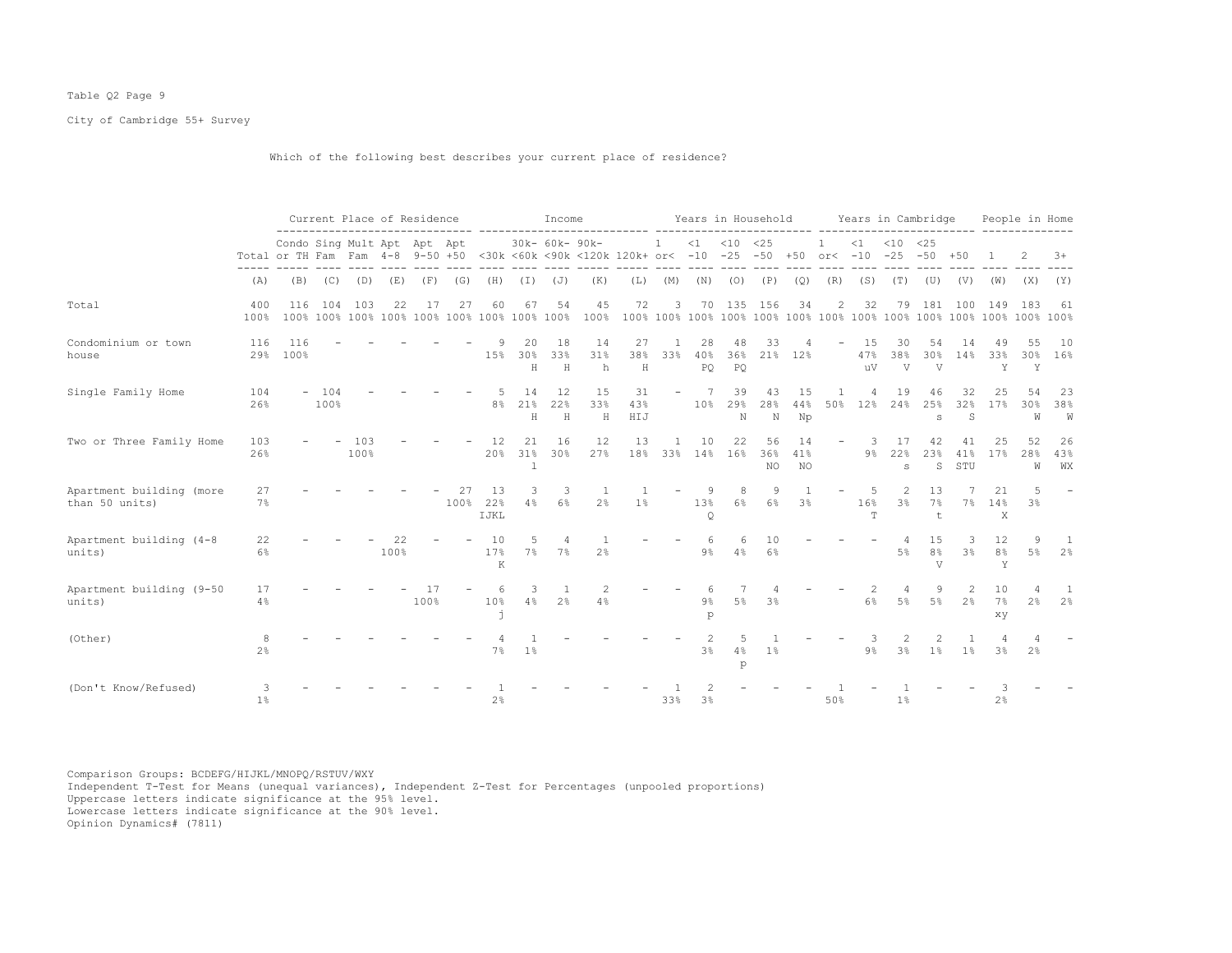## Table Q3 Page 10

City of Cambridge 55+ Survey

Would you strongly agree, somewhat agree, somewhat disagree or strongly disagree with the following statement,  $(...)?$ 

|                      |                              | Gender              |                                                                                                                                                                                                                                                                                                                                                                                                                                  | Ownership                 |                |                      |                     | Age                                  |           |                        |                | Education                     |                  |                           |                                | Employment Status |                                    |                |                  |                     | Marital Status                                                    |                             |
|----------------------|------------------------------|---------------------|----------------------------------------------------------------------------------------------------------------------------------------------------------------------------------------------------------------------------------------------------------------------------------------------------------------------------------------------------------------------------------------------------------------------------------|---------------------------|----------------|----------------------|---------------------|--------------------------------------|-----------|------------------------|----------------|-------------------------------|------------------|---------------------------|--------------------------------|-------------------|------------------------------------|----------------|------------------|---------------------|-------------------------------------------------------------------|-----------------------------|
|                      | Total Male Male Own Rent & < |                     | Fe                                                                                                                                                                                                                                                                                                                                                                                                                               |                           |                | 65                   | 75                  | $66 - 76 - 86 -$<br>85               |           |                        |                | High Some Bach Adv. Full Part |                  |                           |                                |                   |                                    |                | Un- Marr Sep.    |                     | 90 90+ or < Coll Dqr Dqr Time Time Ret. Emp. Dom. Div. Widow N.M. | Sing                        |
|                      | (A)                          | (B)                 | (C)                                                                                                                                                                                                                                                                                                                                                                                                                              | (D)                       | (E)            | (F)                  | (G)                 | (H)                                  | $(\bot)$  |                        | $(J)$ $(K)$    | (L)                           | (M)              | (N)                       | (0)                            | (P)               | (Q)                                | (R)            | (S)              | (T)                 | (U)                                                               | (V)                         |
| Total                | 400                          | 196                 | 204                                                                                                                                                                                                                                                                                                                                                                                                                              | 297                       | 95             | 141                  | 139                 | 72                                   | 22        | 7                      | 48             | 55                            | 85               | 207                       | 83                             | 56                | 222                                | 32             | 200              | 30                  | 55<br>100% 100%                                                   | 104                         |
| Strongly agree       | 301<br>75%                   | 150<br>77%          | 1.51<br>74%                                                                                                                                                                                                                                                                                                                                                                                                                      | 233<br>78%<br>E.          | 61<br>64%      | 92<br>65%            | 107<br>77%<br>F     | 58<br>81%<br>$\overline{\mathrm{F}}$ | 21<br>FGH | 7<br>95% 100%<br>FGH   | 39<br>81%      | 39                            | 62               | 157<br>71% 73% 76%        | 56<br>67%                      | 44<br>79%<br>r    | 175<br>79%<br>$\circ$ <sub>R</sub> | 19<br>59%      | 157<br>78%<br>Tv | 18<br>60%           | 45<br>82%<br>Tv                                                   | 72<br>69%                   |
| Somewhat agree       | 54<br>14%                    | 27<br>14%           | 27<br>13%                                                                                                                                                                                                                                                                                                                                                                                                                        | 38<br>13%                 | 16<br>17%      | 29<br>21%<br>G       | 16                  | 9<br>12% 12%                         |           |                        | 8 <sup>8</sup> | 12<br>22%<br>K                | 10<br>12%        | 28<br>14%                 | 15<br>18%<br>P                 | 4<br>7%           | 28<br>13%                          | 22%<br>p       | 25<br>12%        | 5<br>17%            | 4<br>$7\%$                                                        | 20<br>19%<br>$\overline{U}$ |
| Somewhat disagree    | 13<br>3 <sup>°</sup>         | 6<br>3%             | $3\frac{6}{6}$                                                                                                                                                                                                                                                                                                                                                                                                                   | 2 <sup>°</sup>            | 6<br>6%        | 3<br>2 <sup>°</sup>  | 6<br>4%             | 3<br>4%                              |           |                        |                | 2%                            | $\epsilon$<br>7% | 3%                        | 4<br>$5\%$                     | 2<br>4%           | 6<br>3%                            | $3\frac{6}{6}$ | 2 <sup>°</sup>   | 3<br>10%            | 3<br>5%                                                           | 2<br>2%                     |
| Strongly disagree    | 18<br>4%                     | 8<br>4%             | 10<br>$5\%$                                                                                                                                                                                                                                                                                                                                                                                                                      | 10<br>3 <sup>°</sup>      | 7%             | 10<br>7%             | 6<br>4%             |                                      | $5\%$     |                        | $2\frac{6}{9}$ | 2<br>$4\%$                    | 3<br>4%          | 11<br>$5\%$               | 6<br>7%                        | 3<br>$5\%$        | 6<br>$3\frac{6}{6}$                | 3<br>$9\%$     | 4%               | 3<br>10%            | $\mathbf{1}$<br>2%                                                | 6<br>6%                     |
| (Other)              | 3<br>$1\%$                   | $\mathbf{1}$<br>1%  | $\mathfrak{D}_{1}^{2}(\mathfrak{D}_{1})=\mathfrak{D}_{2}^{2}(\mathfrak{D}_{2})=\mathfrak{D}_{2}^{2}(\mathfrak{D}_{1})=\mathfrak{D}_{2}^{2}(\mathfrak{D}_{2})=\mathfrak{D}_{2}^{2}(\mathfrak{D}_{1})=\mathfrak{D}_{2}^{2}(\mathfrak{D}_{1})=\mathfrak{D}_{2}^{2}(\mathfrak{D}_{1})=\mathfrak{D}_{2}^{2}(\mathfrak{D}_{1})=\mathfrak{D}_{2}^{2}(\mathfrak{D}_{1})=\mathfrak{D}_{2}^{2}(\mathfrak{D}_{1})=\mathfrak{D}_{2}^{$<br>1% | 1%                        | $1\%$          | $1\%$                | $1\%$               |                                      |           |                        | 2%             |                               | 1%               | $\star$ $\,$ $\,$ $\,$    | $\mathbf{1}$<br>1 <sup>°</sup> |                   | $\star$ %                          | 3 <sup>8</sup> |                  |                     | $\mathfrak{D}$<br>4%                                              |                             |
| (Don't Know/Refused) | 11<br>$3\%$                  | Δ<br>2 <sup>°</sup> | $3\frac{6}{9}$                                                                                                                                                                                                                                                                                                                                                                                                                   | 2 <sup>°</sup>            | 4<br>4%        | 6<br>4%              | 3<br>$2\frac{6}{9}$ | 2<br>$3\frac{6}{9}$                  |           |                        | 3<br>$6\%$     | 1<br>2%                       | 3<br>4%          | $2\frac{6}{9}$            | $\mathbf{1}$<br>$1\%$          | 3<br>$5\%$        | 6<br>3%                            | $3\%$          | 3 <sup>°</sup>   | 1<br>3 <sup>°</sup> |                                                                   | 4%                          |
| NET AGREE            | 355<br>89%                   | 177<br>90%          | 178<br>87%                                                                                                                                                                                                                                                                                                                                                                                                                       | 271<br>91%<br>$\mathbf E$ | 77<br>81%      | 121<br>86%           | 123<br>88%          | 67<br>93%<br>f                       | 21        | 7<br>95% 100%<br>f FGH | 43<br>90%      | 51<br>93%                     | 72<br>85%        | 185<br>89%                | 71<br>86%                      | 48<br>86%         | 203<br>91%                         | 26<br>81%      | 182<br>91%<br>t  | 23<br>77%           | 49<br>89%                                                         | 92<br>88%                   |
| NET DISAGREE         | 31<br>8 <sup>°</sup>         | 14<br>7%            | 17<br>8 <sup>°</sup>                                                                                                                                                                                                                                                                                                                                                                                                             | 17<br>6%                  | 13<br>14%<br>D | 13<br>9 <sup>°</sup> | 12<br>$9\%$         | 3<br>4%                              | $5\%$     |                        | 2 <sup>°</sup> | 3<br>$5\%$                    | 9<br>11%<br>K    | 17<br>8 <sup>°</sup><br>K | 10<br>12%<br>q                 | 5<br>$9\%$        | 12<br>$5\%$                        | 12%            | 12<br>6%         | 6<br>20%<br>S       | 7%                                                                | 8<br>8 <sup>°</sup>         |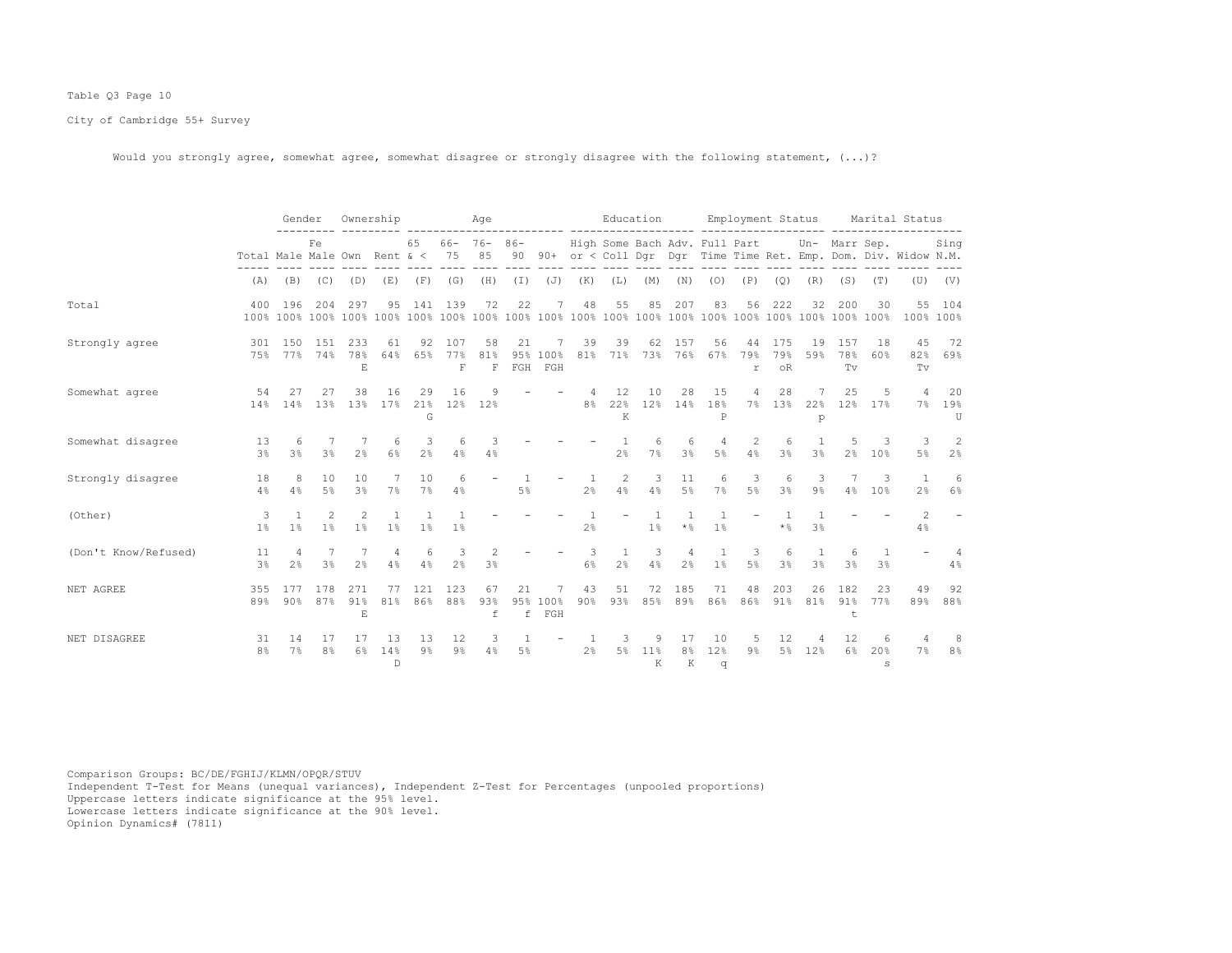## Table Q3 Page 11

City of Cambridge 55+ Survey

Would you strongly agree, somewhat agree, somewhat disagree or strongly disagree with the following statement,  $(...)?$ 

|                      |                      |                |                                     |           |                                       |                     |            |                                                                                                                                                                                                                                                                                                                                                                                                                                   | Current Place of Residence |                |                      |                                              | Living Situation     |                     |                      |           |                           |                                                                                                                                                         | Racial/Ethnic Group   |           |     |                  |                                    |              |
|----------------------|----------------------|----------------|-------------------------------------|-----------|---------------------------------------|---------------------|------------|-----------------------------------------------------------------------------------------------------------------------------------------------------------------------------------------------------------------------------------------------------------------------------------------------------------------------------------------------------------------------------------------------------------------------------------|----------------------------|----------------|----------------------|----------------------------------------------|----------------------|---------------------|----------------------|-----------|---------------------------|---------------------------------------------------------------------------------------------------------------------------------------------------------|-----------------------|-----------|-----|------------------|------------------------------------|--------------|
|                      |                      | East           |                                     |           | Area Camb Mid                         |                     |            |                                                                                                                                                                                                                                                                                                                                                                                                                                   | Neigh West Nor. High       |                |                      |                                              |                      |                     |                      |           |                           | No Spou Grand Par. Friend Wh. Bl. Asia A.I.<br>Total Camb MIT Four Port Camb River Agass Nine Camb Camb Straw Other One Part / Child Rel nonRel Cauc AA |                       |           |     |                  | Pac. Esk. Hisp Oth.                |              |
|                      | (A)                  | (B)            | (C)                                 | (D)       | (E)                                   | (F)                 | (G)        | (H)                                                                                                                                                                                                                                                                                                                                                                                                                               | $(\top)$                   | (J)            | (K)                  | (L)                                          | (M)                  | (N)                 | (0)                  | (P)       | (Q)                       | (R)                                                                                                                                                     | (S)                   | (T)       | (U) | (V)              | (W)                                | (X)          |
| Total                | 400                  | 29             | 9                                   | 21        | 52<br>100% 100% 100% 100% 100% 100%   | 51                  | 13<br>100% | 12<br>100%                                                                                                                                                                                                                                                                                                                                                                                                                        | 16                         | 64             | 66<br>100% 100% 100% | 6<br>100%                                    | 42<br>100% 100% 100% | 143                 | 195                  | 23        | 12<br>100% 100%           | 16                                                                                                                                                      | 346                   | 17        | 10  |                  | 100% 100% 100% 100% 100% 100% 100% | 18           |
| Strongly agree       | 301<br>75%           | 22<br>76%      | 8<br>89%<br>dE                      | 13<br>62% | 31<br>60%                             | 42<br>82%<br>dE     | -9<br>69%  | 8<br>67%                                                                                                                                                                                                                                                                                                                                                                                                                          | 11<br>69%                  | 48<br>75%<br>e | 54<br>82%            | 6<br>100%<br><b>dE HIJKM</b><br><b>BDEFG</b> | 34<br>81%<br>E       | 105                 | 152<br>73% 78%       | 16        | 8<br>70% 67%              | 11<br>69%                                                                                                                                               | 261<br>75%            | 12<br>71% |     | 80% 100%<br>STWX | 50%                                | 12<br>67%    |
| Somewhat agree       | 54<br>14%            | 10%            | 11%                                 | 6<br>29%  | 14<br>27%<br>FKM FjKM<br>$\, {\bf B}$ | 8%                  | 23%        | $\mathfrak{D}_{1}^{2}(\mathfrak{D}_{1})=\mathfrak{D}_{2}^{2}(\mathfrak{D}_{2})=\mathfrak{D}_{2}^{2}(\mathfrak{D}_{1})=\mathfrak{D}_{2}^{2}(\mathfrak{D}_{2})=\mathfrak{D}_{2}^{2}(\mathfrak{D}_{1})=\mathfrak{D}_{2}^{2}(\mathfrak{D}_{1})=\mathfrak{D}_{2}^{2}(\mathfrak{D}_{1})=\mathfrak{D}_{2}^{2}(\mathfrak{D}_{2})=\mathfrak{D}_{2}^{2}(\mathfrak{D}_{1})=\mathfrak{D}_{2}^{2}(\mathfrak{D}_{1})=\mathfrak{D}_{2}^{$<br>17% | 2                          | 12% 12%        | 11%                  |                                              | $\mathcal{L}$        | 23                  | 25<br>5% 16% 13%     | 3         | $\overline{c}$<br>13% 17% | 6%                                                                                                                                                      | 48<br>14%             | 18% 10%   |     |                  |                                    | 17%          |
| Somewhat disagree    | 13<br>3 <sup>8</sup> |                |                                     | 5%        | 8 <sup>°</sup>                        |                     |            | 8%                                                                                                                                                                                                                                                                                                                                                                                                                                | 6%                         | 3<br>5%        | 2.8                  |                                              | 2.8                  | 4<br>3 <sup>°</sup> | -5<br>3 <sup>8</sup> | 3<br>13%  |                           | 6%                                                                                                                                                      | 1 N<br>3 <sup>°</sup> | 12%       | 10% |                  |                                    |              |
| Strongly disagree    | 18<br>4%             | 3<br>10%       |                                     |           |                                       | 4<br>8 <sup>°</sup> |            | 1<br>8%                                                                                                                                                                                                                                                                                                                                                                                                                           | 1<br>$6\%$                 | 3<br>$5\%$     | 3<br>5%              |                                              | 2<br>5%              | 5<br>3%             | 8<br>4%              |           | $\overline{c}$<br>4% 17%  | 6%                                                                                                                                                      | 16<br>$5\%$           |           |     |                  | 25%                                | 2<br>$11\%$  |
| (Other)              | 3<br>1%              |                |                                     |           | 2%                                    |                     |            |                                                                                                                                                                                                                                                                                                                                                                                                                                   |                            |                | 2 <sup>°</sup>       |                                              | 2 <sup>°</sup>       | 3<br>2 <sup>°</sup> |                      |           |                           |                                                                                                                                                         | $\mathcal{L}$<br>1%   |           |     |                  |                                    |              |
| (Don't Know/Refused) | 11<br>3 <sup>°</sup> | 3 <sup>°</sup> |                                     | 5%        | 4%                                    | 2 <sup>°</sup>      | 8%         |                                                                                                                                                                                                                                                                                                                                                                                                                                   | 6%                         | 3%             |                      |                                              | $5\%$                | 3<br>2%             | 3 <sup>°</sup>       |           |                           | 12%                                                                                                                                                     | 3%                    |           |     |                  | 25%                                | 6%           |
| NET AGREE            | 355<br>89%           | 25             | 9<br>86% 100%<br>iJKM<br><b>BEF</b> | 19<br>90% | 4.5<br>87%                            | 46<br>$90\%$        | 12<br>92%  | 10<br>83%                                                                                                                                                                                                                                                                                                                                                                                                                         | 13<br>81%                  | 56<br>88%      | 61<br>92%            | 6<br>100%<br>FiJKM<br>$\rm BE$               | 36<br>86%            | 128                 | 177<br>90% 91%       | 19<br>83% | 10<br>83%                 | 12<br>75%                                                                                                                                               | 309<br>89%            | 15<br>88% |     | 90% 100%<br>SWx  | 50%                                | 15<br>83%    |
| NET DISAGREE         | 31                   | 8% 10%         |                                     | $5\%$     | 8%                                    | 8 <sup>°</sup>      |            | 17%                                                                                                                                                                                                                                                                                                                                                                                                                               | 12%                        | 9%             | 6%                   |                                              | 7%                   | 6%                  | 13<br>$7\%$          | 17%       | 17%                       | 12%                                                                                                                                                     | 26<br>8 <sup>°</sup>  | 12%       | 10% |                  |                                    | 2<br>25% 11% |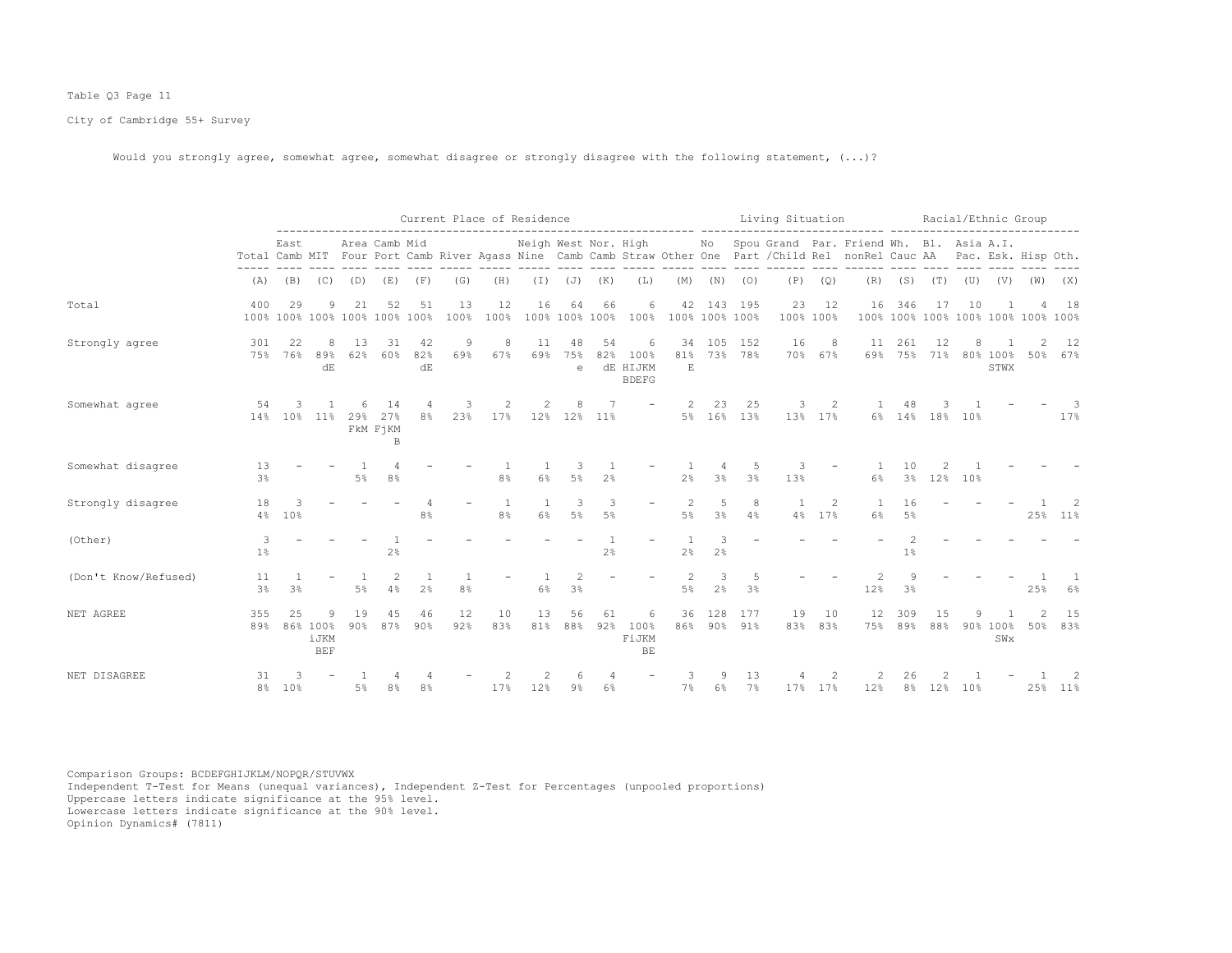## Table Q3 Page 12

City of Cambridge 55+ Survey

Would you strongly agree, somewhat agree, somewhat disagree or strongly disagree with the following statement,  $(...)?$ 

|                      |                      |                                                                 |                           |                          | Current Place of Residence     |           |                          |                      |                      | Income               |                                                        |                      |                              |           |                 | Years in Household |                          |                        |           | Years in Cambridge     |                                      |                  |            | People in Home |                     |
|----------------------|----------------------|-----------------------------------------------------------------|---------------------------|--------------------------|--------------------------------|-----------|--------------------------|----------------------|----------------------|----------------------|--------------------------------------------------------|----------------------|------------------------------|-----------|-----------------|--------------------|--------------------------|------------------------|-----------|------------------------|--------------------------------------|------------------|------------|----------------|---------------------|
|                      |                      | Condo Sing Mult Apt Apt Apt<br>Total or TH Fam Fam 4-8 9-50 +50 |                           |                          |                                |           |                          |                      |                      | 30k- 60k- 90k-       | <30k <60k <90k <120k 120k+ or< -10 -25 -50 +50 or< -10 |                      | $\mathbf{1}$                 | $\leq 1$  | $< 10$ $< 25$   |                    |                          |                        | $\leq 1$  | $< 10$ $< 25$<br>$-25$ | $-50$                                | $+50$            |            |                | $3+$                |
|                      | (A)                  | (B)                                                             | (C)                       | (D)                      | (E)                            | (F)       | (G)                      | (H)                  | (I)                  | (J)                  | (K)                                                    | (L)                  | (M)                          | (N)       | (O)             | (P)                | (Q)                      | (R)                    | (S)       | (T)                    | (U)                                  | (V)              | (W)        | (X)            | (Y)                 |
| Total                | 400<br>100%          | 116<br>100%                                                     | 104                       | 103                      | 22<br>100% 100% 100% 100% 100% | 17        | 27                       | 60<br>100% 100% 100% | 67                   | 54                   | 45<br>100%                                             | 72                   | 3                            | 70        | 135             | 156                | 34                       | 2                      | 32        | 79                     | 181                                  | 100              | 149        | 183            | 61                  |
| Strongly agree       | 301<br>75%           | 89<br>77%<br>$\mathbf E$                                        | 81<br>78%<br>$\mathbf E$  | 84<br>82%<br>$\mathbf E$ | 10<br>45%                      | 11<br>65% | 22<br>81%<br>$\mathbf E$ | 40<br>67%            | 49<br>73%            | 40<br>74%            | 33<br>73%                                              | 56<br>78%            | $\overline{1}$<br>33%        | 47<br>67% | 96<br>71%       | 124<br>79%         | 31<br>91%<br>mno MNOP    | 50%                    | 22<br>69% | 57<br>72%              | 130<br>72%                           | 88<br>88%<br>STU | 109<br>73% | 142<br>78%     | 45<br>74%           |
| Somewhat agree       | 54<br>14%            | 1.5<br>1.3%                                                     | 14<br>1.3%                | 10<br>10 <sup>9</sup>    | 6<br>27%<br>d                  | 18%       | 11%                      | 12<br>20%<br>ń       | 13%                  | $9\%$                | 8<br>18%                                               | 12%                  | $\mathcal{D}$<br>67%<br>NoPO | 11%       | 23<br>17%       | 18<br>12%          | 9%                       | 50%                    | 6<br>19%  | 10<br>13%              | 28<br>15%<br>v                       | 8 <sup>°</sup>   | 23<br>15%  | 22             | -8<br>12% 13%       |
| Somewhat disagree    | 13<br>3 <sup>8</sup> | 4%                                                              | 3<br>3 <sup>°</sup>       | 1%                       | 9 <sup>°</sup>                 | 6%        |                          | 3%                   | 3<br>4%              | 2%                   | 2%                                                     | 6%                   |                              | 6%        | 3%              | 3%                 |                          |                        | 6%        | 3%                     | 4%                                   | 2%               | 3%         | 3%             | 7%                  |
| Strongly disagree    | 18<br>4%             | 3%                                                              | 3<br>3 <sup>°</sup>       | 4%                       | 14%                            | 12%       | 7%                       | 3<br>$5\%$           | $\overline{4}$<br>6% | 5<br>$9\%$           | 2<br>4%                                                | $\overline{c}$<br>3% | $\overline{\phantom{0}}$     | .5<br>7%  | 5%              | 4%                 |                          |                        | 3%        | 9%<br>$\overline{U}$   | 4%<br>$\overline{V}$                 | 1%               | 4%         | Q<br>5%        | 2<br>3 <sup>8</sup> |
| (Other)              | 3<br>1%              | 2<br>2 <sup>°</sup>                                             |                           |                          |                                |           |                          |                      |                      | 2%                   |                                                        |                      |                              | 3%        | $1\%$           |                    |                          |                        |           |                        | 1%                                   |                  | 2%         |                |                     |
| (Don't Know/Refused) | 11<br>3 <sup>°</sup> | $1\%$                                                           | 3<br>3%                   | 4%                       | 5%                             |           |                          | 5%                   | 2<br>3%              | $\overline{c}$<br>4% | 2%                                                     | 1%                   |                              | 4<br>6%   | 3%              | 2 <sup>°</sup>     |                          |                        | 3%        | 3<br>4%                | 6<br>3%                              | 1 <sup>°</sup>   | 3%         | 3%             | 2<br>3%             |
| NET AGREE            | 355<br>89%           | 104<br>90%<br>e                                                 | 95<br>91%<br>$\mathsf{e}$ | 94<br>91%<br>e           | 16<br>73%                      | 14<br>82% | 25<br>93%<br>e           | 52<br>87%            | 58<br>87%            | 45<br>83%            | 41<br>91%                                              | 65<br>90%            | 3<br>100%<br><b>NOP</b>      | 55<br>79% | 119<br>88%<br>n | 142<br>91%         | 34<br>100%<br>N NOP STUV | $\mathfrak{D}$<br>100% | 28<br>88% | 67<br>85%              | 158<br>87%                           | 96<br>96%<br>TU  | 132<br>89% | 164<br>90%     | 53<br>87%           |
| NET DISAGREE         | 31<br>8 <sup>°</sup> | 8%                                                              | 6<br>6%                   | 5%                       | 23%<br>cd                      | 18%       | 7%                       | 8%                   | 10 <sup>8</sup>      | 11 <sup>8</sup>      | 7%                                                     | 8%                   |                              | 13%       | 8%              | 7%                 |                          |                        | 9%        | 11%<br>V               | 15<br>8 <sup>°</sup><br>$\mathbf{V}$ | 3 <sup>°</sup>   | 10<br>7%   | 8 <sup>°</sup> | 10%                 |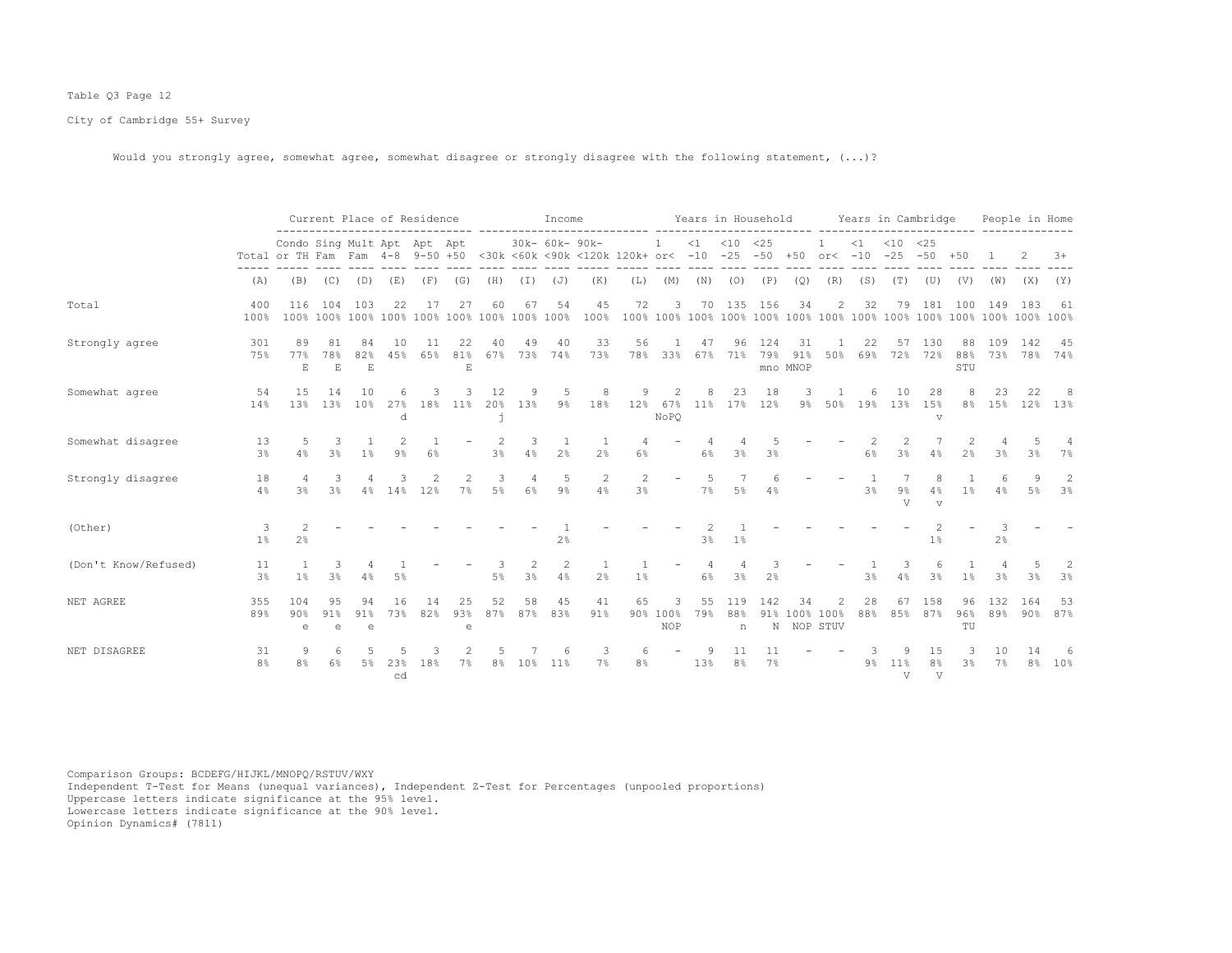#### Table Q4 Page 13

City of Cambridge 55+ Survey

# How likely is it that you will be able to afford living in your current residence as long as you would like: very likely, somewhat likely, not too likely or not likely at all?

|                      |                                     | Gender                     |                           | Ownership                 |                             |             |                           | Aqe                 |                       |                       |                     | Education                               |                  |                       |                          |                          |                      | Employment Status                | ------ -------------------- ----- |             | Marital Status                                                    |                      |
|----------------------|-------------------------------------|----------------------------|---------------------------|---------------------------|-----------------------------|-------------|---------------------------|---------------------|-----------------------|-----------------------|---------------------|-----------------------------------------|------------------|-----------------------|--------------------------|--------------------------|----------------------|----------------------------------|-----------------------------------|-------------|-------------------------------------------------------------------|----------------------|
|                      | Total Male Male Own Rent $\< 75$ 85 |                            | Fe                        |                           |                             | 65          |                           | $66 - 76 - 86 -$    |                       |                       |                     | High Some Bach Adv. Full Part           |                  |                       |                          |                          |                      |                                  | Un- Marr Sep.                     |             | 90 90+ or < Coll Dqr Dqr Time Time Ret. Emp. Dom. Div. Widow N.M. | Sing                 |
|                      | (A)                                 |                            |                           | $(B)$ $(C)$ $(D)$         |                             | $(E)$ $(F)$ | (G)                       | (H)                 | (I)                   | $(\mathbb{J})$        | (K)                 | (L)                                     | (M)              | (N)                   | (0)                      | (P)                      | (Q)                  | (R)                              | (S)                               | (T)         |                                                                   | $(U)$ $(V)$          |
| Total                |                                     | 400 196                    |                           | 204 297                   | 95                          |             | 141 139                   | 72                  | 22                    | 7                     | 48                  | 55                                      | 85               | 207                   | 83                       | 56                       | 222                  | 32                               | 200                               | 30          | 55<br>100% 100%                                                   | 104                  |
| Very likely          |                                     | 280 147<br>70% 75%<br>C    | 133<br>65%                | 231<br>78%<br>E           | 42<br>44%                   | 95          | 101<br>67% 73%            | 54<br>75%           | 16                    | 5<br>73% 71%          | 28<br>58%           | 32<br>58%                               | 63<br>74%<br>k1  | 153<br>74%<br>KL      | 59<br>71%<br>$\mathbb R$ | 43<br>77%<br>R           | 160<br>72%<br>R      | 12<br>38%                        | 157<br>78%<br>TV                  | 16<br>53%   | 38                                                                | 60<br>69% 58%        |
| Somewhat likely      | 83<br>21%                           | 36<br>18%                  | 47<br>23%                 | 54<br>18%                 | 29<br>31%<br>D              | 33          | 23<br>23% 17% 21%         | 15                  | 6                     | 1<br>$27\%$ 14%       | 17<br>35%<br>MN     | 18<br>33%<br>$\mathop{\rm MN}\nolimits$ | 12               | 36<br>14% 17% 14% 18% | 12                       | 10                       | 44<br>20%            | 17<br>53%<br>OPO                 | 32<br>16%                         | 9<br>$30\%$ | 13<br>24%                                                         | 28<br>27%<br>S       |
| Not too likely       | 21<br>5%                            | 8<br>4%                    | 13<br>6%                  | 7<br>$2\%$                | 14<br>15%<br>$\mathbb{D}$   | 8<br>6%     | 9<br>$6\%$                | 2<br>3 <sup>°</sup> |                       |                       | - 2<br>4%           | 1<br>2 <sup>°</sup>                     | 8<br>$9\%$<br>Т. | 10<br>$5\%$           | 6                        | 3<br>7% 5%               | 10<br>$5\%$          | -1<br>3 <sup>°</sup>             | 5<br>2 <sup>°</sup>               | 2<br>7%     | 2<br>4%                                                           | 12<br>12%<br>SU      |
| Not likely at all    | -5<br>1%                            | 2<br>1 <sup>8</sup>        | 3<br>1%                   | 2<br>1%                   | 3<br>3 <sup>°</sup>         | 2<br>$1\%$  | $1\%$                     |                     |                       |                       |                     | 3<br>$5\%$                              | 1<br>1%          | $\star$ %             | 2<br>$2\frac{6}{6}$      |                          | 2<br>1%              | -1.<br>3%                        | $\star$ %                         |             | $\overline{1}$<br>2%                                              | -3<br>3 <sup>°</sup> |
| (Other)              | 1<br>$\star$ %                      |                            | $\mathbf{1}$<br>$\star$ % |                           |                             | $1\%$       |                           |                     |                       |                       |                     |                                         |                  |                       | 1%                       |                          |                      |                                  | $*$ %                             |             |                                                                   |                      |
| (Don't Know/Refused) | 10<br>2 <sup>°</sup>                | 3<br>2 <sup>8</sup>        | 7<br>3%                   | 3<br>$1\%$                | 7<br>$7\%$<br>$\mathbb{D}$  | 2<br>$1\%$  | 4<br>3%                   | 1 <sup>°</sup>      | $-$                   | $\overline{1}$<br>14% | 1<br>2 <sup>8</sup> | 1<br>2 <sup>8</sup>                     | 1<br>1%          | 7<br>3 <sup>°</sup>   | 3<br>4%                  | $\overline{\phantom{a}}$ | 6<br>3 <sup>°</sup>  | $\overline{1}$<br>3 <sup>°</sup> | $\overline{4}$<br>2 <sup>°</sup>  | 3<br>10%    | $\mathbf{1}$<br>$2\,$ $\,$                                        | -1<br>$1\%$          |
| NET LIKELY           | 363<br>91%                          | 183<br>93%<br>$\mathtt{C}$ | 180<br>88%                | 285<br>96%<br>$\mathbf E$ | 71<br>75%                   | 128<br>91%  | 124<br>89%                | 69<br>$\sigma$      | 22<br>96% 100%<br>FGh | 6<br>86%              | 45<br>94%           | 50<br>$91\%$                            | 75<br>88%        | 189<br>91%            | 71<br>86%                | 53<br>95%<br>$\circ$     | 204<br>92%           | 29<br>91%                        | 189<br>94%<br>V                   | 25<br>83%   | 51                                                                | 88<br>93% 85%        |
| NET NOT LIKELY       | 26<br>6%                            | 10<br>5%                   | 16<br>8 <sup>°</sup>      | 9                         | 17<br>3% 18%<br>$\mathbb D$ | 10<br>7%    | 11<br>8 <sup>°</sup><br>h | 3%                  |                       |                       | 4%                  | 4                                       | 9<br>7% 11%      | 11<br>$5\%$           | 8<br>10%                 | 3<br>$5\%$               | 12<br>5 <sup>°</sup> | 2<br>6%                          | 6<br>3 <sup>8</sup>               | 2<br>7%     | 3<br>5%                                                           | 15<br>14%<br>Su      |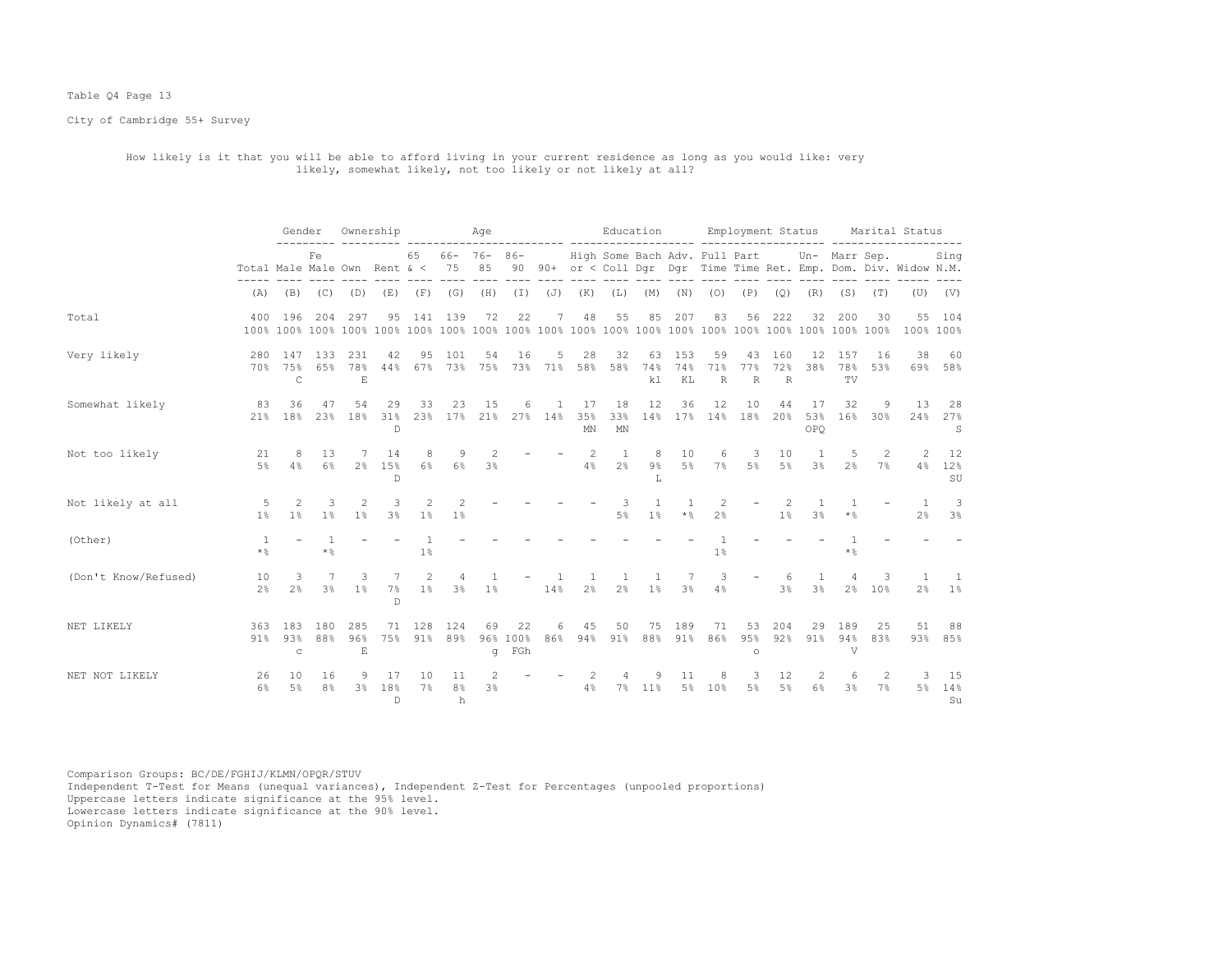## Table Q4 Page 14

City of Cambridge 55+ Survey

# How likely is it that you will be able to afford living in your current residence as long as you would like: very likely, somewhat likely, not too likely or not likely at all?

|                      |                             |                |                   |              |                                     |                 |                                |            | Current Place of Residence          |                      |                      |                   |                                          |                                 |                          | Living Situation          |                             |                                                                                                                                                                                                  |                      |                    |     |                         | Racial/Ethnic Group                |                                     |
|----------------------|-----------------------------|----------------|-------------------|--------------|-------------------------------------|-----------------|--------------------------------|------------|-------------------------------------|----------------------|----------------------|-------------------|------------------------------------------|---------------------------------|--------------------------|---------------------------|-----------------------------|--------------------------------------------------------------------------------------------------------------------------------------------------------------------------------------------------|----------------------|--------------------|-----|-------------------------|------------------------------------|-------------------------------------|
|                      |                             | East           |                   |              | Area Camb Mid                       |                 |                                |            |                                     |                      |                      |                   |                                          |                                 |                          | ------- ----              |                             | Neigh West Nor. High Mo Spou Grand Par. Friend Wh. Bl. Asia A.I.<br>Total Camb MIT Four Port Camb River Agass Nine Camb Camb Straw Other One Part / Child Rel nonRel Cauc AA Pac. Esk. Hisp Oth. |                      |                    |     |                         |                                    |                                     |
|                      | (A)                         |                | $(B)$ $(C)$ $(D)$ |              | (E)                                 | (F)             | (G)                            | (H)        |                                     | $(I)$ $(J)$ $(K)$    |                      | (L)               |                                          | $(M)$ $(N)$                     | (0)                      | (P)                       | (Q)                         | (R)                                                                                                                                                                                              |                      | $(S)$ $(T)$ $(U)$  |     | (V)                     | (W)                                | (X)                                 |
| Total                | 400                         | 29             | 9                 | 21           | 52<br>100% 100% 100% 100% 100% 100% | 51              | 13<br>100%                     | 12<br>100% | 16                                  | 64                   | 66                   | 6                 | 42<br>100% 100% 100% 100% 100% 100% 100% |                                 | 143 195                  | 23                        | 12<br>100% 100%             | 16                                                                                                                                                                                               | 346                  | 17                 | 10  |                         | 100% 100% 100% 100% 100% 100% 100% | 18                                  |
| Very likely          | 280<br>70%                  | 19<br>66%      | 5<br>56%          | 14           | 39<br>67% 75%                       | 39<br>76%       | 9<br>69%                       | 11<br>92%  | 15<br>94%<br>deJKM FqJKM<br>BC BCDE | 41<br>64%            | 46<br>70%            | 4<br>67%          | 28<br>67%                                | 93                              | 153<br>65% 78%<br>Q NpQR | 14<br>61%<br>$\mathsf{Q}$ | 3<br>25%                    | 8<br>50%                                                                                                                                                                                         | 246<br>71%<br>tW     | 8<br>47%           |     | 70% 100%<br>w TUWX<br>S | 25%                                | 13<br>72%<br>W                      |
| Somewhat likely      | 83<br>21%                   | 8<br>28%       | २<br>33%          |              | 24% 17%                             | 10<br>20%       | 3<br>23%                       |            |                                     | 15<br>23%            | 15<br>23%            | 2<br>33%          | 8                                        | 33                              | 32<br>19% 23% 16%        | 7                         | 8<br>30% 67%<br><b>NOPR</b> | 3<br>19%                                                                                                                                                                                         | 70<br>20%            | 41%<br>$_{\rm SX}$ | 20% |                         |                                    | $\overline{\phantom{a}}$<br>25% 17% |
| Not too likely       | 21<br>5%                    | 3 <sup>°</sup> |                   | 5%           | 2 <sup>°</sup>                      | -2<br>4%        | $\mathbf{1}$<br>8 <sup>°</sup> |            | 6%                                  | .5<br>8 <sup>°</sup> | .5<br>8%             |                   | 2<br>5%                                  | 9<br>$6\%$                      | -5<br>3 <sup>°</sup>     | 4%                        |                             | -4<br>25%<br>nOp                                                                                                                                                                                 | 18<br>$5\%$          | $6\%$              | 10% |                         |                                    | $6\%$                               |
| Not likely at all    | -5<br>1 <sup>°</sup>        | 3 <sup>°</sup> |                   |              | 2 <sup>°</sup>                      |                 |                                |            |                                     |                      |                      |                   | 2 <sup>°</sup>                           | $\mathfrak{D}$<br>1%            | 1 <sup>°</sup>           |                           | 8 <sup>°</sup>              | 6%                                                                                                                                                                                               | 3<br>1 <sup>°</sup>  |                    |     |                         | 50%<br>Sx                          | $6\%$                               |
| (Other)              | $\overline{1}$<br>$\star$ % |                |                   |              |                                     |                 |                                |            |                                     |                      |                      |                   | 2 <sup>°</sup>                           |                                 | 1 <sup>°</sup>           |                           |                             |                                                                                                                                                                                                  | * %                  |                    |     |                         |                                    |                                     |
| (Don't Know/Refused) | 10<br>2%                    |                | 11%               | 5%           |                                     |                 |                                | 8%         |                                     | 5%                   |                      |                   | 2<br>$5\%$                               | 6<br>4%                         | -3<br>2.8                | 4%                        |                             |                                                                                                                                                                                                  | 2%                   | $6\%$              |     |                         |                                    |                                     |
| NET LIKELY           | 363<br>91%                  | 27<br>93%      | 8<br>89%          | 19<br>$90\%$ | 92%                                 | 49<br>96%<br>ήm | 12<br>92%                      | 11<br>92%  | 15<br>94%                           | 56<br>88%            | 61<br>92%            | 6<br>100%<br>EJKM | 36<br>86%                                | 126<br>88%                      | 185<br>95%<br>$\rm NR$   | 21<br>91%<br>r            | 11<br>92%                   | 11<br>69%                                                                                                                                                                                        | 316<br>91%<br>W      | 15<br>88%          |     | 90% 100%<br>SW          | 50%                                | 16<br>89%                           |
| NET NOT LIKELY       | 26<br>6%                    | 7%             |                   | 5%           | 4%                                  | 2<br>4%         | 8 <sup>°</sup>                 |            | 6%                                  | 8%                   | .5<br>8 <sup>°</sup> |                   | 3<br>7%                                  | 11<br>8 <sup>°</sup><br>$\circ$ | 6<br>3 <sup>°</sup>      | 4%                        | 8 <sup>°</sup>              | -5<br>31%<br><b>NOP</b>                                                                                                                                                                          | 21<br>6 <sup>°</sup> | 6%                 | 10% |                         | 50%<br>st                          | 2<br>11%                            |

Comparison Groups: BCDEFGHIJKLM/NOPQR/STUVWX Independent T-Test for Means (unequal variances), Independent Z-Test for Percentages (unpooled proportions) Uppercase letters indicate significance at the 95% level. Lowercase letters indicate significance at the 90% level.

Opinion Dynamics# (7811)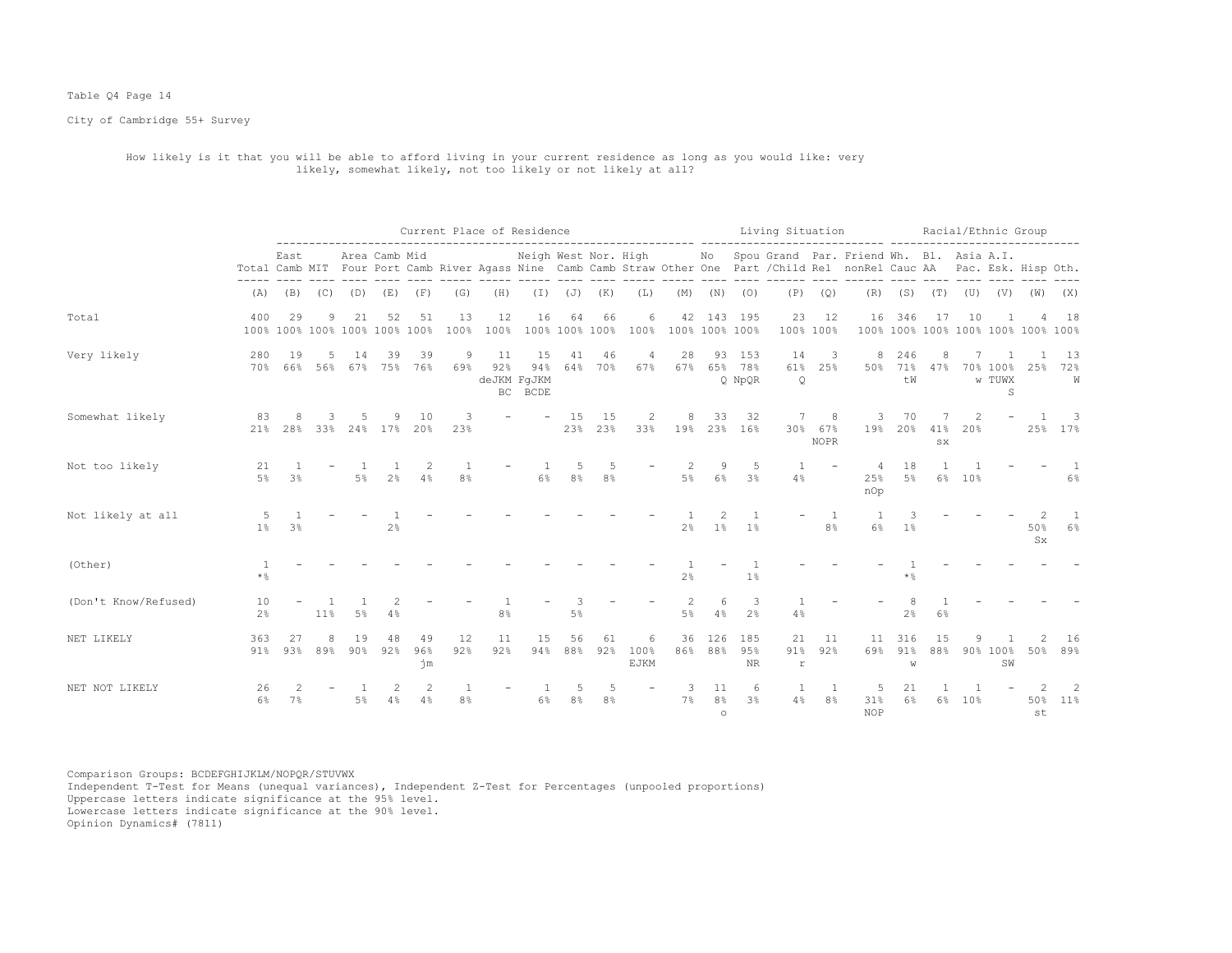#### Table Q4 Page 15

City of Cambridge 55+ Survey

# How likely is it that you will be able to afford living in your current residence as long as you would like: very likely, somewhat likely, not too likely or not likely at all?

|                      |                         | Current Place of Residence                                                                                     |                           |                          |                        | Income              |                          | ------- -----       |                 |                      |                      | Years in Household        |           |                |                         | Years in Cambridge    |                          |                            |                | People in Home              |                     |                 |                |                     |                 |
|----------------------|-------------------------|----------------------------------------------------------------------------------------------------------------|---------------------------|--------------------------|------------------------|---------------------|--------------------------|---------------------|-----------------|----------------------|----------------------|---------------------------|-----------|----------------|-------------------------|-----------------------|--------------------------|----------------------------|----------------|-----------------------------|---------------------|-----------------|----------------|---------------------|-----------------|
|                      |                         | Condo Sing Mult Apt Apt Apt<br>Total or TH Fam Fam 4-8 9-50 +50 <30k <60k <90k <120k 120k+ or< -10 -25 -50 +50 |                           |                          |                        |                     |                          |                     |                 | 30k- 60k- 90k-       |                      |                           | <b>1</b>  |                | $<1$ $<10$ $<25$        |                       |                          | $\mathbf{1}$<br>$or < -10$ | $\leq 1$       | $< 10$ $< 25$<br>$-25 - 50$ |                     | $+50$           |                |                     | $3+$            |
|                      | (A)                     | (B)                                                                                                            | (C)                       | (D)                      | (E)                    | (F)                 | (G)                      | (H)                 | (I)             | (J)                  | (K)                  | (L)                       | (M)       | (N)            | (0)                     | (P)                   | (Q)                      | (R)                        | (S)            | (T)                         | (U)                 | (V)             | (W)            | (X)                 | (Y)             |
| Total                | 400<br>100%             | 116                                                                                                            | 104                       | 103                      | 22                     | 17                  | 27                       | 60                  | 67              | 54                   | 45<br>100%           | 72                        | 3         |                | 70 135                  | 156                   | 34                       | 2                          | 32             | 79                          | 181                 | 100             | 149            | 183                 | 61              |
| Very likely          | 280<br>70%              | 86<br>74%<br>EF                                                                                                | 79<br>76%<br>EF           | 78<br>76%<br>EF          | 6<br>27%               | 41%                 | 20<br>74%<br>EF          | 32<br>53%           | 42<br>63%       | 41<br>76%<br>$\rm H$ | 33<br>73%<br>$\rm H$ | 68<br>94%<br>HIJK         | 2<br>67%  | 44             | 89<br>63% 66%           | 118<br>76%<br>no      | 25<br>74%                | $\overline{\phantom{a}}$   | 25<br>78%      | 54<br>68%                   | 125<br>69%          | 73<br>73%       | 96<br>64%      | 135<br>74%<br>W     | -44<br>72%      |
| Somewhat likely      | 83<br>21%               | 21<br>18%                                                                                                      | 21<br>20%                 | 20<br>19%                | 8<br>36%               | 7<br>41%<br>bg bcdg | 4<br>15%                 | 17<br>28%<br>L      | 15<br>22%<br>T. | 10<br>19%<br>L       | 8<br>18%<br>Τ.       | 3<br>4%                   | $ \,$     | 13<br>19%      | 34                      | 28<br>25% 18% 24% 50% |                          |                            | 12%            | 15<br>19%                   | 39<br>22%           | 23<br>23%       | 35<br>23%      | 34                  | - 13<br>19% 21% |
| Not too likely       | 21<br>$5\%$             | 6%                                                                                                             |                           | $\overline{4}$<br>4%     | 6<br>27%<br><b>BDq</b> |                     |                          | 7% 12%              | 9<br>13%<br>Jk  | 2<br>4%              | 2<br>4%              |                           |           | $9\%$          | 8<br>6%                 | 4%                    |                          |                            | 6%             | 5<br>6%                     | 11<br>6%            | 3<br>3%         | 9<br>6%        |                     | -3<br>5% 5%     |
| Not likely at all    | 1 <sup>8</sup>          |                                                                                                                | 2 <sup>°</sup>            |                          | $5\%$                  | 6%                  |                          | 2<br>3 <sup>°</sup> |                 | 1<br>2%              | 2 <sup>°</sup>       |                           | 33%       | 1%             | 1%                      | 1%                    |                          | 50%                        |                | 3%                          | 1%                  |                 | 2 <sup>°</sup> | $1\%$               |                 |
| (Other)              | $\overline{1}$<br>$*$ % | $\overline{1}$<br>$1\%$                                                                                        |                           |                          |                        |                     |                          |                     |                 |                      |                      |                           |           | 1%             |                         |                       |                          |                            |                |                             |                     |                 |                | $1\%$               |                 |
| (Don't Know/Refused) | 10<br>2 <sup>°</sup>    | $\overline{1}$<br>$1\%$                                                                                        | 2<br>2 <sup>°</sup>       | $\mathbf{1}$<br>$1\%$    |                        | 5% 12%              | 4%                       | 3%                  | 1 <sup>°</sup>  |                      | 2 <sup>°</sup>       | $1\%$                     |           | -5<br>7%<br>op | $\overline{2}$<br>$1\%$ | 2<br>$1\%$            | 3%                       |                            | 3 <sup>°</sup> | 3<br>4%                     | 4<br>2 <sup>°</sup> | $1\%$           | 6<br>4%        | 3<br>2 <sup>°</sup> | -1.<br>2%       |
| NET LIKELY           | 363<br>91%              | 107<br>92%<br>$\mathbf E$                                                                                      | 100<br>96%<br>$\mathbf E$ | 98<br>95%<br>$\mathbf E$ | 14<br>64%              | 14<br>82%           | 24<br>89%<br>$\mathbf E$ | 49<br>82%           | 57<br>85%       | 51<br>94%<br>Ηi      | 41<br>91%            | 71<br>99%<br>$\verb HIk $ | 2<br>67%  | 57<br>81%      | 123<br>91%<br>n         | 146<br>94%<br>N       | 33<br>97%<br>$\mathbb N$ | 50%                        | 29<br>91%      | 69                          | 164<br>87% 91%      | 96<br>96%<br>Tu | 131<br>88%     | 169<br>92%          | - 57<br>93%     |
| NET NOT LIKELY       | 26<br>6%                | 6%                                                                                                             | 2<br>2 <sup>°</sup>       | 4<br>4%                  | 7<br>32%<br>CDFG<br>B. | $\mathbf{1}$<br>6%  | $7\%$                    | 9<br>15%<br>j       | 9<br>13%        | 3<br>$6\%$           | 3<br>7%              | $\overline{\phantom{a}}$  | -1<br>33% | 10%            | 10<br>7%                | 8<br>$5\%$            |                          | -1<br>50%                  | 2<br>6%        | 7<br>$9\%$                  | 13<br>7%            | 3<br>3%         | 12<br>8%       | 10<br>$5\%$         | -3<br>5%        |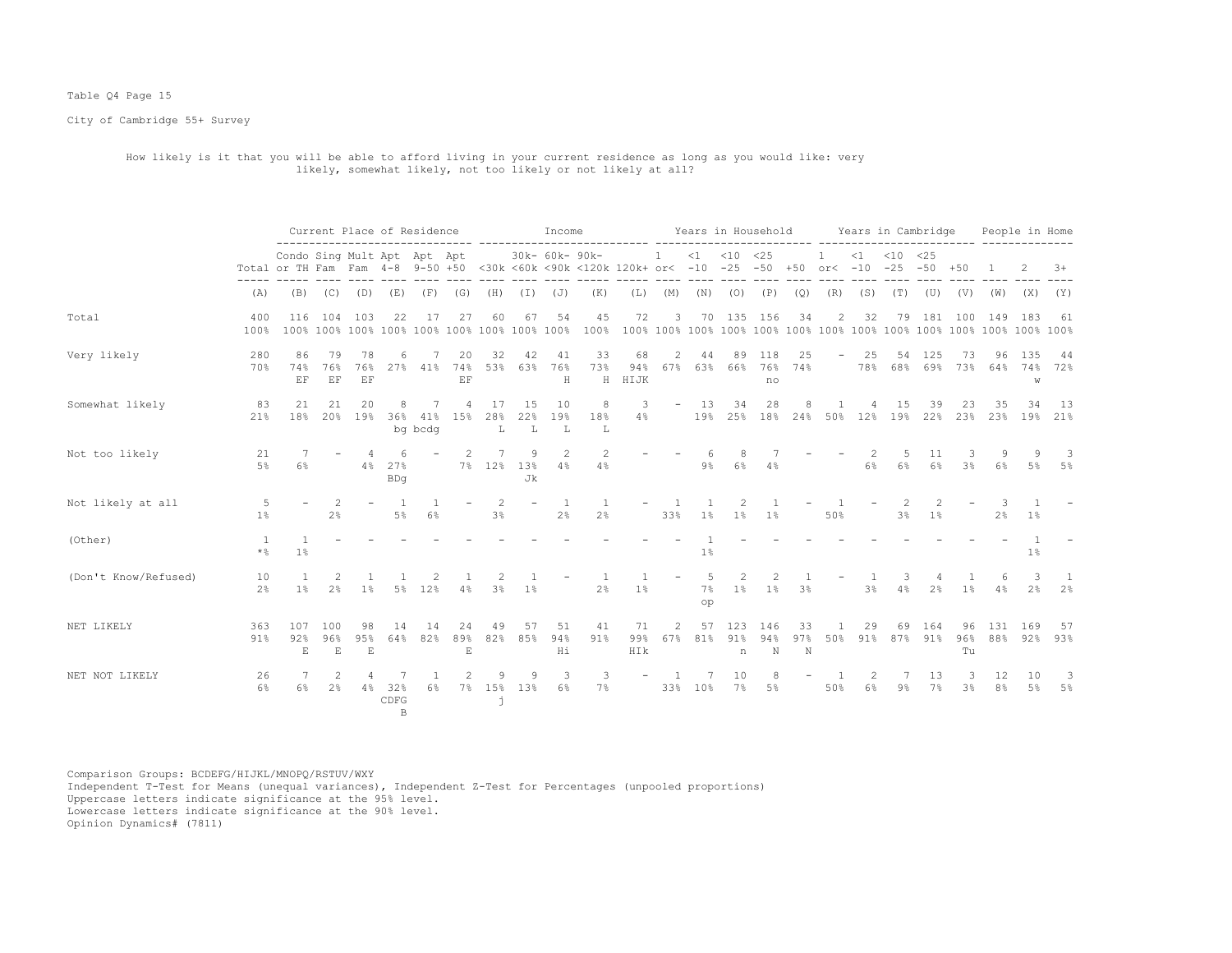## Table Q5 Page 16

City of Cambridge 55+ Survey

Do you need to climb stairs as part of your daily routine?

|                      |                              | Gender     |             | Ownership        |                |                  |                 | Age             |                  |          |                 |                 | Education                |                                             |                    |                 |                   | Employment Status |                         |                                                            | Marital Status |                  |
|----------------------|------------------------------|------------|-------------|------------------|----------------|------------------|-----------------|-----------------|------------------|----------|-----------------|-----------------|--------------------------|---------------------------------------------|--------------------|-----------------|-------------------|-------------------|-------------------------|------------------------------------------------------------|----------------|------------------|
|                      | Total Male Male Own Rent & < | Fe         |             |                  | 65             | 66- 76-<br>75 85 |                 | $86 -$          | 90 90+           |          |                 |                 |                          | High Some Bach Adv. Full Part Un- Marr Sep. |                    |                 |                   |                   |                         | or < Coll Dgr Dgr Time Time Ret. Emp. Dom. Div. Widow N.M. | Sing           |                  |
|                      | (A)                          | (B)        | (C)         | (D)              | (E)            | (F)              | (G)             | (H)             | (T)              | (J)      | (K)             | (L)             | (M)                      | (N)                                         | (0)                | (P)             | (Q)               | (R)               | (S)                     | (T)                                                        | (U)            | (V)              |
| Total                | 400                          | 196        | 204         | 297              | 95             | 141              | 139             | 72              | 22               | 7        | 48              | 55              | 85                       | 207                                         | 83                 | 56              | 222               | 32.               | 200                     | 30                                                         | 55             | 104<br>100% 100% |
| Yes                  | 301<br>75%                   | 148<br>76% | 1.53<br>75% | 245<br>82%<br>E. | 49<br>52%      | 115<br>82%<br>hI | 109<br>78%<br>T | 50<br>69%<br>I  | 9<br>41%         | 4<br>57% | 27<br>56%       | 36<br>65%       | 62<br>73%<br>k.          | 171<br>83%<br>KLm                           | 75<br>$90\%$<br>QR | 50<br>89%<br>0R | 151<br>68%        | 20<br>62%         | 172<br>86%<br><b>UV</b> | 22<br>73%                                                  | 37<br>67%      | - 61<br>59%      |
| No                   | 93<br>23%                    | 4.5<br>23% | 48<br>24%   | 48<br>16%        | 44<br>46%<br>D | 2.5<br>18%       | 28<br>20%       | 2.2<br>31%<br>F | 12<br>55%<br>FGH | 2<br>29% | 20<br>42%<br>mN | -17<br>31%<br>N | 23<br>27%<br>$\mathbb N$ | 33<br>16%                                   | 7<br>8%            | 6<br>$11\%$     | -67<br>30%<br>OP  | 11<br>34%<br>OP   | -27<br>14%              | 27%                                                        | 16<br>29%<br>S | 41<br>39%<br>- S |
| (Other)              | $\star$ %                    | $1\%$      | $*$ %       | 1 <sup>°</sup>   |                | $1\%$            | $1\%$           |                 |                  |          |                 | 2 <sup>8</sup>  |                          | $\star$ %                                   | $1\%$              |                 | $*$ $\frac{6}{5}$ |                   |                         |                                                            | $2\frac{6}{9}$ | 1%               |
| (Don't Know/Refused) | $1\%$                        | $1\%$      | $1\%$       | $1\%$            | 2 <sup>8</sup> |                  | $1\%$           |                 | 5%               | 14%      | 2 <sup>8</sup>  | 2 <sup>8</sup>  |                          | $1\%$                                       |                    |                 | $1\%$             | 3 <sup>8</sup>    | $*$ %                   |                                                            | $2\frac{6}{9}$ | $1\%$            |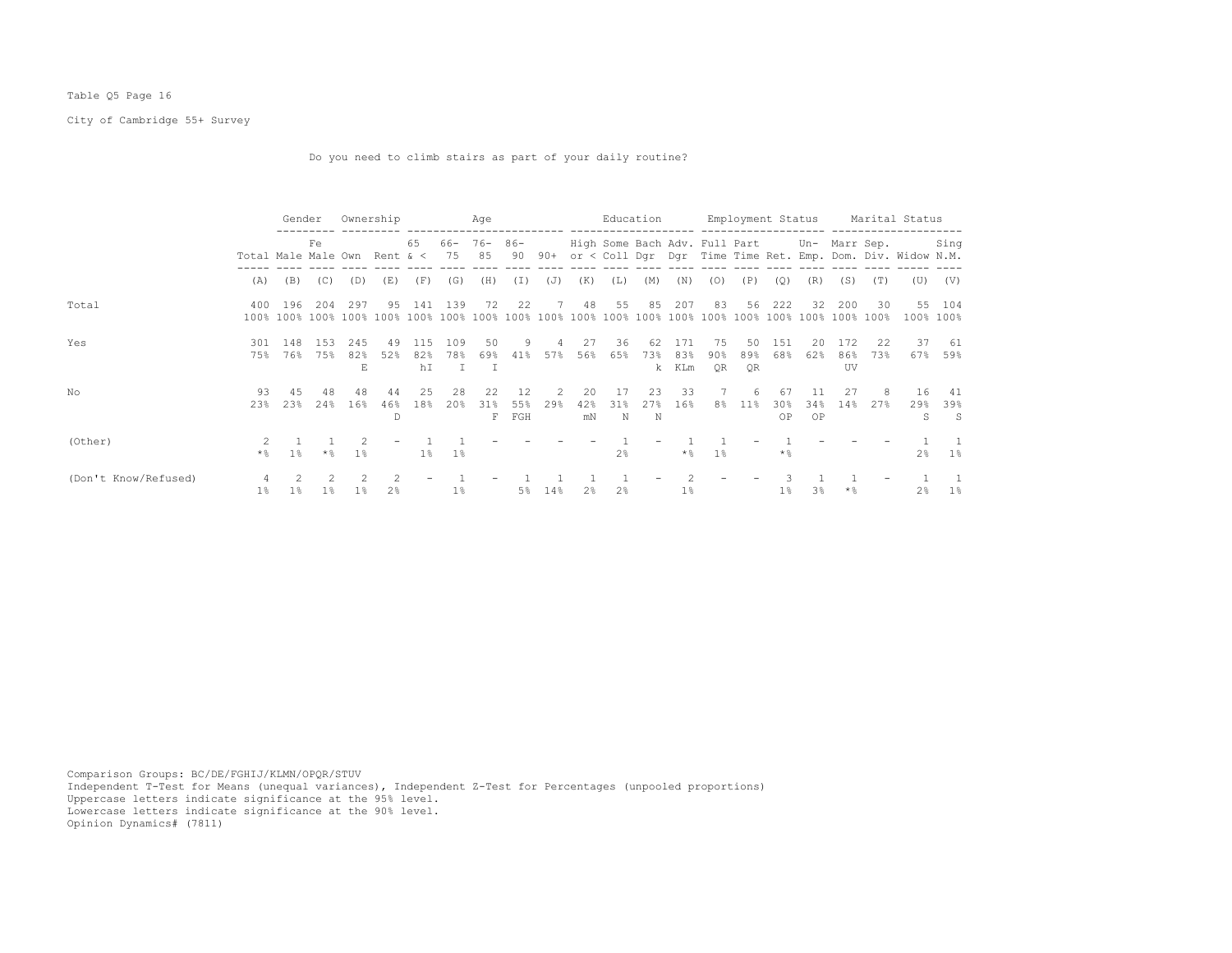## Table Q5 Page 17

City of Cambridge 55+ Survey

Do you need to climb stairs as part of your daily routine?

|                      |                |                           |                              |                            |                           |                           |                           | Current Place of Residence |                           |                                       |                        | ------------------        |                           |                |                 | Living Situation<br>--------------------- |                | .------- ----------------------                                                                                                                                                   |          |                      |     |                      | Racial/Ethnic Group           |                 |
|----------------------|----------------|---------------------------|------------------------------|----------------------------|---------------------------|---------------------------|---------------------------|----------------------------|---------------------------|---------------------------------------|------------------------|---------------------------|---------------------------|----------------|-----------------|-------------------------------------------|----------------|-----------------------------------------------------------------------------------------------------------------------------------------------------------------------------------|----------|----------------------|-----|----------------------|-------------------------------|-----------------|
|                      | Total Camb MIT | East                      |                              |                            | Area Camb Mid             |                           |                           |                            |                           |                                       |                        |                           |                           |                |                 |                                           |                | Neigh West Nor. High Mo Spou Grand Par. Friend Wh. Bl. Asia A.I.<br>Four Port Camb River Agass Nine Camb Camb Straw Other One Part / Child Rel nonRel Cauc AA Pac. Esk. Hisp Oth. |          |                      |     |                      |                               |                 |
|                      | (A)            | (B)                       | (C)                          | (D)                        | (E)                       | (F)                       | (G)                       | (H)                        | (T)                       | (J)                                   | (K)                    | (L)                       | (M)                       | (N)            | (O)             | (P)                                       | (Q)            | (R)                                                                                                                                                                               | (S)      | (T)                  | (U) | (V)                  | (W)                           | (X)             |
| Total                | 400            | 29<br>100% 100% 100% 100% |                              | 2.1                        | 52<br>100% 100%           | 51                        | 13<br>100%                | 12<br>100%                 | 16                        | 64<br>100% 100%                       | 66<br>100%             | 6.<br>100%                | 42<br>100% 100% 100%      | 143            | 195             | 23<br>$100\%$                             | 12<br>100%     | 16<br>100%                                                                                                                                                                        | 346      |                      | 10  |                      | 100% 100% 100% 100% 100% 100% | 18              |
| Yes                  | 301<br>75%     | 19<br>66%<br>C            | 2.<br>22%                    | 19<br>$90\%$<br><b>BCM</b> | 40<br>77%<br>$\mathsf{C}$ | -40<br>78%<br>Cm          | 10<br>77%<br>$\mathbb{C}$ | 10<br>83%                  | 15<br>94%<br>C CEfJM<br>B | 50<br>78%<br>$\mathbb{C}\mathfrak{m}$ | 54<br>82%<br><b>CM</b> | -4<br>67%<br>$\mathbf{C}$ | 26<br>62%<br>$\mathbb{C}$ | 89<br>62%      | 167<br>86%<br>N | 18<br>n                                   | - 8<br>78% 67% | 13<br>n                                                                                                                                                                           | 266<br>T | 8<br>81% 77% 47% 80% |     |                      |                               | - 11<br>50% 61% |
| No                   | 93<br>23%      | 1 N<br>34%                | 67%<br>DI IJKM<br>EFGH<br>bD | 10 <sup>8</sup>            | 12<br>23%<br>T            | 11<br>22%<br>$\mathbf{i}$ | 23%                       | 2<br>17%                   | 6%                        | 13<br>20%                             | 12<br>18%              | 2<br>33%                  | 13<br>31%<br>DI           | 50<br>$\circ$  | 27<br>35% 14%   | 22%                                       | 3<br>25%       | 19%                                                                                                                                                                               | 22%      | 47%<br>S             | 20% | $100\%$<br>TUWX<br>S | 50%                           | 33%             |
| (Other)              | 2<br>$\star$ % |                           |                              |                            |                           |                           |                           |                            |                           | 2 <sup>°</sup>                        |                        |                           |                           | 1 <sup>°</sup> |                 |                                           |                |                                                                                                                                                                                   | 1%       |                      |     |                      |                               |                 |
| (Don't Know/Refused) | 1%             |                           | $11\%$                       |                            |                           |                           |                           |                            |                           |                                       |                        |                           | 7%                        | $1\%$          | 1%              |                                           | 8 <sup>°</sup> |                                                                                                                                                                                   | * %      | 6%                   |     |                      |                               | 6%              |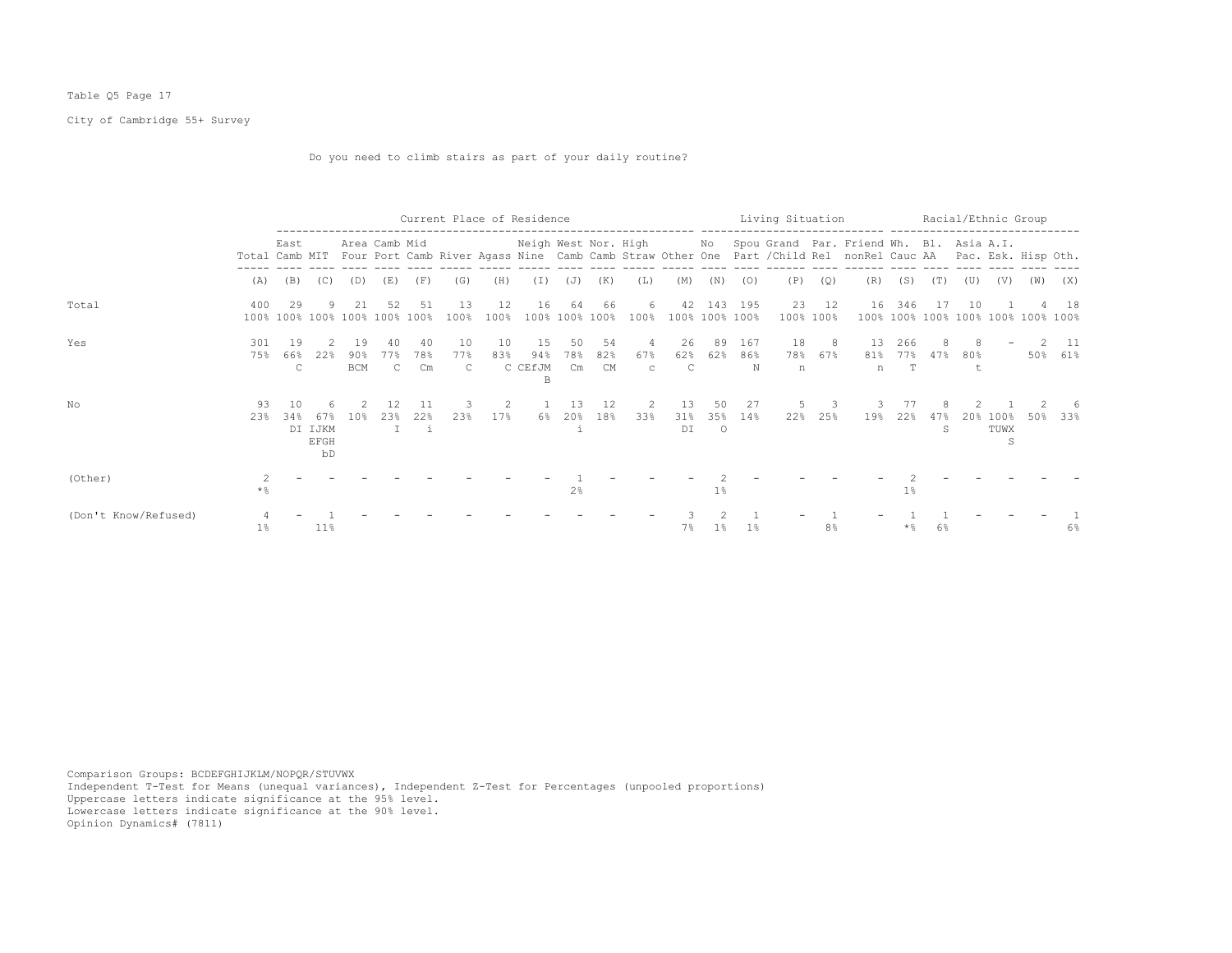## Table Q5 Page 18

City of Cambridge 55+ Survey

Do you need to climb stairs as part of your daily routine?

|                      |                       |                                                                 |                     | Current Place of Residence |                 |     |                      |                  |                    | Income           |                 |                                |          |                   | Years in Household |                 |            |               |                   |                 | Years in Cambridge |                |                 |                  | People in Home  |
|----------------------|-----------------------|-----------------------------------------------------------------|---------------------|----------------------------|-----------------|-----|----------------------|------------------|--------------------|------------------|-----------------|--------------------------------|----------|-------------------|--------------------|-----------------|------------|---------------|-------------------|-----------------|--------------------|----------------|-----------------|------------------|-----------------|
|                      |                       | Condo Sing Mult Apt Apt Apt<br>Total or TH Fam Fam 4-8 9-50 +50 |                     |                            |                 |     |                      |                  |                    | 30k- 60k- 90k-   |                 | <30k <60k <90k <120k 120k+ or< | -1       | $\leq$ 1<br>$-10$ | $<$ 10<br>$-25$    | <25<br>$-50$    | $+50$      | $\text{or}$   | $\leq$ 1<br>$-10$ | $<$ 10<br>$-25$ | <25<br>$-50$       | $+50$          |                 |                  | $3+$            |
|                      | (A)                   | (B)                                                             | (C)                 | (D)                        | (E)             | (F) | (G)                  | (H)              | I)                 | (J)              | (K)             | (L)                            | (M)      | (N)               | (0)                | (P)             | (Q)        | (R)           | (S)               | (T)             | (U)                | (V)            | (W)             | (X)              | (Y)             |
| Total                | 400<br>100%           | 116<br>100%                                                     | 104                 | 103<br>100% 100%           | 22<br>100%      |     | 27<br>100% 100%      | -60<br>100%      | 67<br>100%         | 54<br>100%       | 45<br>100%      | 72<br>100%                     | 3        | 70                | 135                | 156             | 34         | $\mathcal{L}$ | 32                | 79              | 181                | 100            | 149             | 183              | -61             |
| Yes                  | 301<br>75%            | 82<br>71%                                                       | 94<br>90%<br>G BDFG | 83<br>81%<br>bFG           | -17<br>77왕<br>G | 53% | 30%                  | 34<br>57%        | 44<br>66%          | -45<br>83%<br>HI | 39<br>87%<br>HI | 64<br>89%<br>HI                | 2<br>67% | 41<br>59%         | 104<br>77%<br>N    | 129<br>83%<br>N | 2.4<br>71% | 50%           | 2.2.<br>69%       | 59<br>75%       | 147<br>81%<br>T.T  | 68<br>68%      | 91<br>61%       | 1.51<br>83%<br>W | -53<br>87%<br>W |
| No                   | 93<br>23%             | 31<br>27%<br>C                                                  | 8<br>8%             | 20<br>19%<br>C             | 23%             |     | 19<br>70%<br>CD BCDE | 25<br>42%<br>JKL | 22.2<br>33%<br>JKL | 9<br>17%         | 6<br>13%        | 10%                            | 33%      | 2.5<br>36%<br>OP  | 30<br>22%          | 26<br>17%       | 10<br>29%  | 50%           | 25%               | 19<br>24%       | 32<br>18%          | 32<br>32%<br>U | 54<br>36%<br>XY | 30<br>16%        | -8<br>13%       |
| (Other)              | $\star$ $\frac{6}{9}$ | $1\%$                                                           | $1\%$               |                            |                 |     |                      |                  | $1\%$              |                  |                 | $1\%$                          |          | $1\%$             | $1\%$              |                 |            |               |                   | $1\%$           | $1\%$              |                | $1\%$           |                  |                 |
| (Don't Know/Refused) | $1\%$                 | 2%                                                              | $1\%$               |                            |                 |     |                      | $2\frac{6}{5}$   |                    |                  |                 |                                |          | 4%                |                    | $1\%$           |            |               | 6%                |                 | $1\%$              |                | $1\%$           | $1\%$            |                 |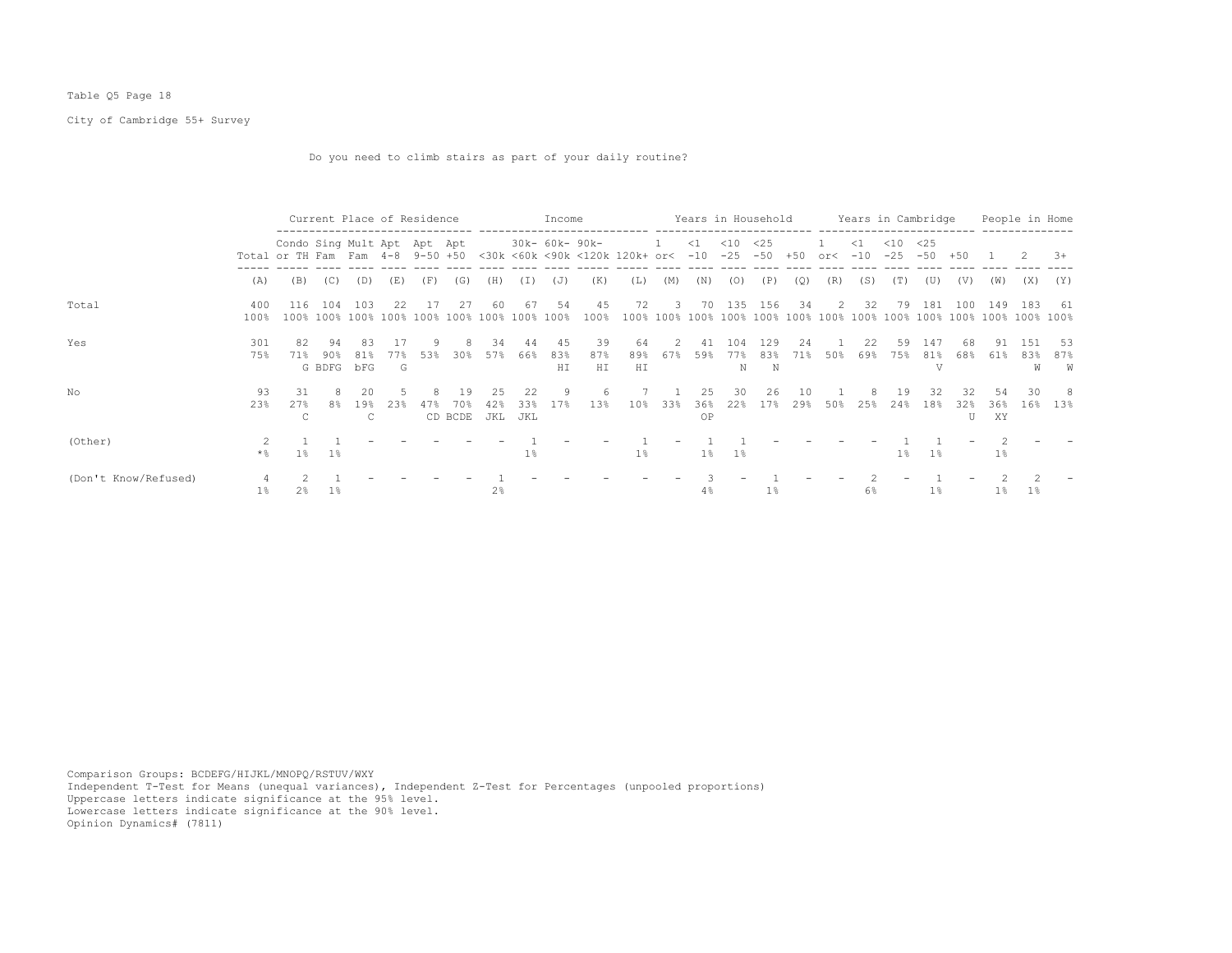## Table Q6 Page 19

City of Cambridge 55+ Survey

Do you think you will need.....Cosmetic or minor repairs; like

|                                |                              | Gender                     |            |            | Ownership  |                  |                 | Age          |              |           |            |                  | Education       |                |                                             |            | Employment Status |                |                 |                     | Marital Status                                             |                     |
|--------------------------------|------------------------------|----------------------------|------------|------------|------------|------------------|-----------------|--------------|--------------|-----------|------------|------------------|-----------------|----------------|---------------------------------------------|------------|-------------------|----------------|-----------------|---------------------|------------------------------------------------------------|---------------------|
|                                | Total Male Male Own Rent & < |                            | Fe         |            |            | 65               | 66-<br>75       | $76 -$<br>85 | $86 -$<br>90 | $90+$     |            |                  |                 |                | High Some Bach Adv. Full Part Un- Marr Sep. |            |                   |                |                 |                     | or < Coll Dgr Dgr Time Time Ret. Emp. Dom. Div. Widow N.M. | Sing                |
|                                | (A)                          | (B)                        | (C)        | (D)        | (E)        | (F)              | (G)             | (H)          | (I)          | (J)       | (K)        | (L)              | (M)             | (N)            | (0)                                         | (P)        | (Q)               | (R)            | (S)             | (T)                 | (U)                                                        | (V)                 |
| Total                          | 400                          | 196<br>100% 100% 100% 100% | 204        | 297        | 95<br>100% | 141<br>100%      | 139<br>100%     | 72<br>100%   | 22<br>100%   | 7<br>100% | 48<br>100% | 55<br>100%       | 85<br>100%      | 207<br>100%    | 83<br>100%                                  | 56<br>100% | 222<br>100%       | 32<br>100%     | 200<br>100%     | 30<br>100%          |                                                            | 55 104<br>100% 100% |
| Yes, modification needed       | 307<br>77%                   | 1.51<br>77%                | 156<br>76% | 234<br>79% | 67<br>71%  | 116<br>82%<br>Hi | 111<br>80%<br>h | 49<br>68%    | 14<br>64%    | 5.<br>71% | 33<br>69%  | 36<br>65%        | 70<br>82%<br>kL | 163<br>79%     | 68<br>82%                                   | 45<br>80%  | 166<br>75%        | 22<br>69%      | 163<br>82%<br>U | 21<br>70%           | 36<br>65%                                                  | 79<br>76%           |
| No, modification not<br>needed | 77<br>19%                    | 38<br>19%                  | 39<br>19%  | 56<br>19%  | 20<br>21%  | 20<br>14%        | 28<br>20%       | 17<br>24%    | 23%          | 14%       | 9.<br>19%  | 18<br>33%<br>kMN | 11<br>13%       | 39<br>19%      | 14<br>17%                                   | 9.<br>16%  | 46<br>21%         | 25%            | 33<br>16%       | 23%                 | -1.5<br>27%                                                | -21<br>20%          |
| (Not sure/Don't Know)          | 15<br>4%                     | 6<br>3%                    | 9<br>4%    | -6<br>2%   | 8%<br>D.   | .5<br>4%         |                 | 8%           | 9%           | 14%       | 12%<br>LN  | 2 <sup>8</sup>   | 4<br>5%         | 2 <sup>8</sup> | $1\%$                                       | 4%         | 9<br>4%           | 6 <sup>°</sup> | 2.8             | $\mathcal{L}$<br>7% | 4<br>7%                                                    | 4<br>$4\%$          |
| (Refused)                      | $\star$ %                    | $1\%$                      |            | $*$ %      |            |                  |                 |              | 5%           |           |            |                  |                 | $*$ &          |                                             |            | $*$ &             |                | $*$ %           |                     |                                                            |                     |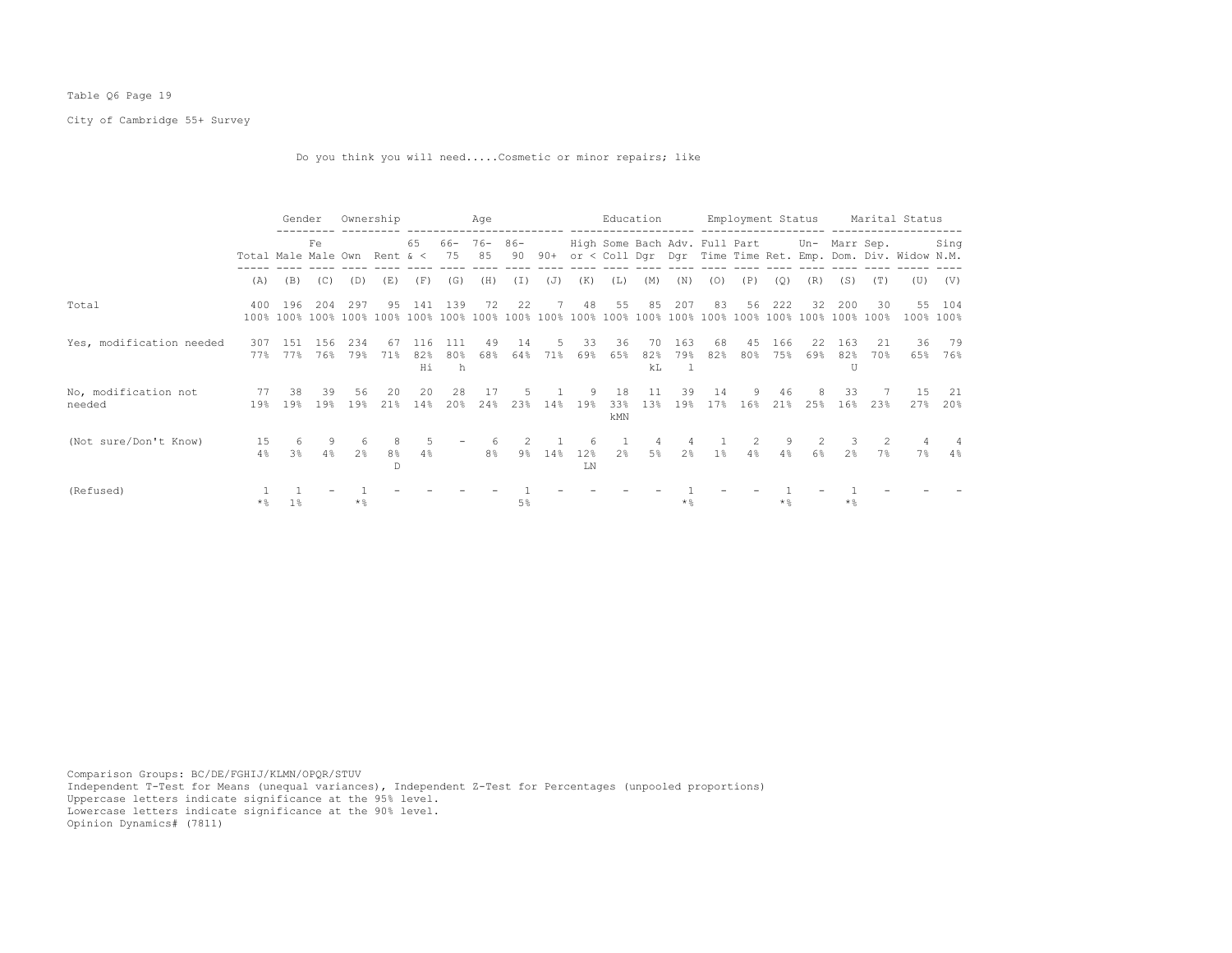## Table Q6 Page 20

City of Cambridge 55+ Survey

Do you think you will need.....Cosmetic or minor repairs; like

|                                |            |                                     |          |                   |                  |                |            | Current Place of Residence |           |                           |                |            |                      |                                  | Living Situation |           |                    |                                                                                                                                                                                                  |                     |           |     | Racial/Ethnic Group |                                    |            |
|--------------------------------|------------|-------------------------------------|----------|-------------------|------------------|----------------|------------|----------------------------|-----------|---------------------------|----------------|------------|----------------------|----------------------------------|------------------|-----------|--------------------|--------------------------------------------------------------------------------------------------------------------------------------------------------------------------------------------------|---------------------|-----------|-----|---------------------|------------------------------------|------------|
|                                |            | East                                |          |                   | Area Camb Mid    |                |            |                            |           |                           |                |            |                      |                                  |                  |           |                    | Neigh West Nor. High Mo Spou Grand Par. Friend Wh. Bl. Asia A.I.<br>Total Camb MIT Four Port Camb River Agass Nine Camb Camb Straw Other One Part / Child Rel nonRel Cauc AA Pac. Esk. Hisp Oth. |                     |           |     |                     |                                    |            |
|                                | (A)        | (B)                                 | (C)      | (D)               | (E)              | (F)            | (G)        | (H)                        | (T)       | (J)                       | (K)            | (L)        | (M)                  | (N)                              | (0)              | (P)       | (0)                | (R)                                                                                                                                                                                              | (S)                 | (T)       | (U) | (V)                 | (W)                                | (X)        |
| Total                          | 400        | 29<br>100% 100% 100% 100% 100% 100% |          | 21                | 52               | 51             | 13<br>100% | 12<br>100%                 | 16        | 64<br>100% 100%           | 66<br>100%     | 6.<br>100% | 42<br>100% 100% 100% | 143                              | 195              |           | 23 12<br>100% 100% | 16                                                                                                                                                                                               | 346                 | -17       | 10  |                     | 100% 100% 100% 100% 100% 100% 100% | -18        |
| Yes, modification needed       | 307<br>77% | 20<br>69%                           | 56%      | 19<br>90%<br>CejM | 38<br>73%        | 40<br>78%      | 11<br>85%  | 9<br>75%                   | 13<br>81% | -49<br>77%                | 54<br>82%      | -5<br>83%  | 30<br>71%            | 104<br>73%                       | 159<br>82%<br>n  | 17<br>74% | - 8<br>67%         | 10<br>62%                                                                                                                                                                                        | 263<br>76%          | 15<br>88% | 80% | 100%<br>SWX         | 50%                                | -13<br>72% |
| No, modification not<br>needed | 77<br>19%  | 24%<br>D                            | 33%<br>d | .5%               | 14<br>2.7%<br>Df | 14%            | 1.5%       | 3<br>25%                   | 19%       | 13<br>20%<br>$\mathbb{D}$ | 10<br>15%      | 17%        | 19%<br>d             | 28<br>20%                        | -33<br>17%       | 22%       | 33%                | 31%                                                                                                                                                                                              | 21%<br>$\mathbf{r}$ | 6%        | 20% |                     | 25%                                | $17\%$     |
| (Not sure/Don't Know)          | 15<br>4%   | 7%                                  | 11%      | 5%                |                  | $6\%$          |            |                            |           | 3%                        | 3 <sup>°</sup> |            | 10%                  | 11<br>8 <sup>°</sup><br>$\Omega$ | 1 <sup>8</sup>   | 4%        |                    | 6%                                                                                                                                                                                               | 3 <sup>8</sup>      | 6%        |     |                     | 25%                                | $11\%$     |
| (Refused)                      | $\star$ %  |                                     |          |                   |                  | 2 <sup>°</sup> |            |                            |           |                           |                |            |                      |                                  | 1%               |           |                    |                                                                                                                                                                                                  | * %                 |           |     |                     |                                    |            |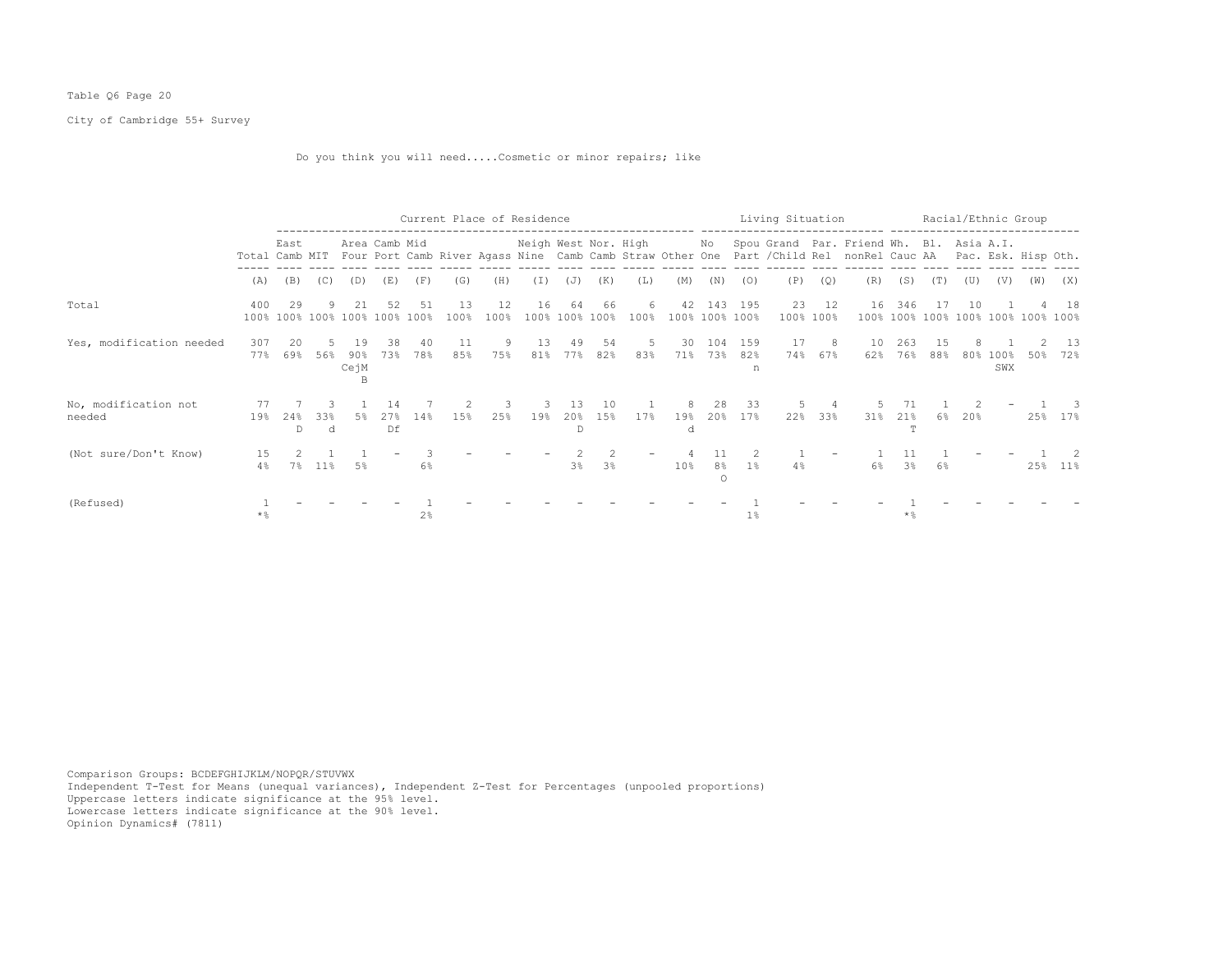## Table Q6 Page 21

City of Cambridge 55+ Survey

Do you think you will need.....Cosmetic or minor repairs; like

|                                |                       |                                                                 | Current Place of Residence |           |                     |            |                      |                |            | Income         |                |                                    |                          |            | Years in Household |              |            |           |                   | Years in Cambridge  |                 |                 |               | People in Home |             |
|--------------------------------|-----------------------|-----------------------------------------------------------------|----------------------------|-----------|---------------------|------------|----------------------|----------------|------------|----------------|----------------|------------------------------------|--------------------------|------------|--------------------|--------------|------------|-----------|-------------------|---------------------|-----------------|-----------------|---------------|----------------|-------------|
|                                |                       | Condo Sing Mult Apt Apt Apt<br>Total or TH Fam Fam 4-8 9-50 +50 |                            |           |                     |            |                      |                |            | 30k- 60k- 90k- |                | <30k <60k <90k <120k 120k+ or< -10 | -1                       | $\leq 1$   | $<$ 10<br>$-25$    | <25<br>$-50$ | $+50$      | or<       | $\leq$ 1<br>$-10$ | $<$ 10<br>$-25$     | <25<br>$-50$    | $+50$           |               | 2              | $3+$        |
|                                | (A)                   | (B)                                                             | (C)                        | (D)       | (E)                 | (F)        | (G)                  | (H)            | (I)        | (J)            | (K)            | (L)                                | (M)                      | (N)        | (0)                | (P)          | (Q)        | (R)       | (S)               | (T)                 | (U)             | (V)             | (W)           | (X)            | (Y)         |
| Total                          | 400<br>100%           | 116<br>100%                                                     | 104<br>100% 100%           | 103       | 2.2<br>100%         | 17<br>100% | 27<br>100%           | 60<br>100%     | 67<br>100% | 54<br>100%     | 45<br>100%     | 72<br>100%                         | 3<br>100%                | 70<br>100% | 135<br>100% 100%   | 156          | 34<br>100% | 2<br>100% | 32<br>100%        | 79<br>100%          | 181<br>100%     | 100<br>100%     | 149<br>100%   | -183<br>100%   | -61<br>100% |
| Yes, modification needed       | 307<br>77%            | 94<br>81%<br>G                                                  | 81<br>78%<br>q             | 80<br>78% | 20<br>91%<br>g cdFG | 65%        | 16<br>59%            | 47<br>78%      | 50.<br>75% | 42<br>78%      | 39<br>87%      | 59<br>82%                          | 2<br>67%                 | 54<br>77%  | 104<br>77%         | 121<br>78%   | 24<br>71%  | 50%       | 24<br>75%         | 60<br>76%           | 149<br>82%<br>V | 68<br>68%       | 110<br>74%    | 141<br>77%     | 50<br>82%   |
| No, modification not<br>needed | 77<br>19%             | 20<br>17%                                                       | 20<br>19%                  | 19<br>18% | 9%                  | 24%        | 30 <sub>8</sub><br>e | 18%            | 19%        | -11<br>20%     | 11%            | 12<br>17 <sub>8</sub>              | 33%                      | 13<br>19%  | 23<br>17%          | 33<br>21%    | 21%        | 50%       | 22%               | 16%                 | 28<br>15%       | 28<br>28%<br>tU | 28<br>19%     | 37<br>20%      | -11<br>18%  |
| (Not sure/Don't Know)          | 15<br>4%              | $2\frac{6}{5}$                                                  | 3.<br>3 <sup>8</sup>       | 4%        |                     | 12%        | 7%                   | 3 <sup>°</sup> | 6%         | 2 <sup>°</sup> |                | 1%                                 | $\overline{\phantom{0}}$ | 4%         | 6%<br>P            | $1\%$        | 9%<br>D    |           | 3 <sup>°</sup>    | 8 <sup>°</sup><br>u | 2%              | $4\%$           | 11<br>7%<br>X | 2%             |             |
| (Refused)                      | $\star$ $\frac{6}{9}$ |                                                                 |                            |           |                     |            | 4%                   |                |            |                | 2 <sup>°</sup> |                                    |                          |            |                    | $1\%$        |            |           |                   |                     | $1\%$           |                 |               | $1\%$          |             |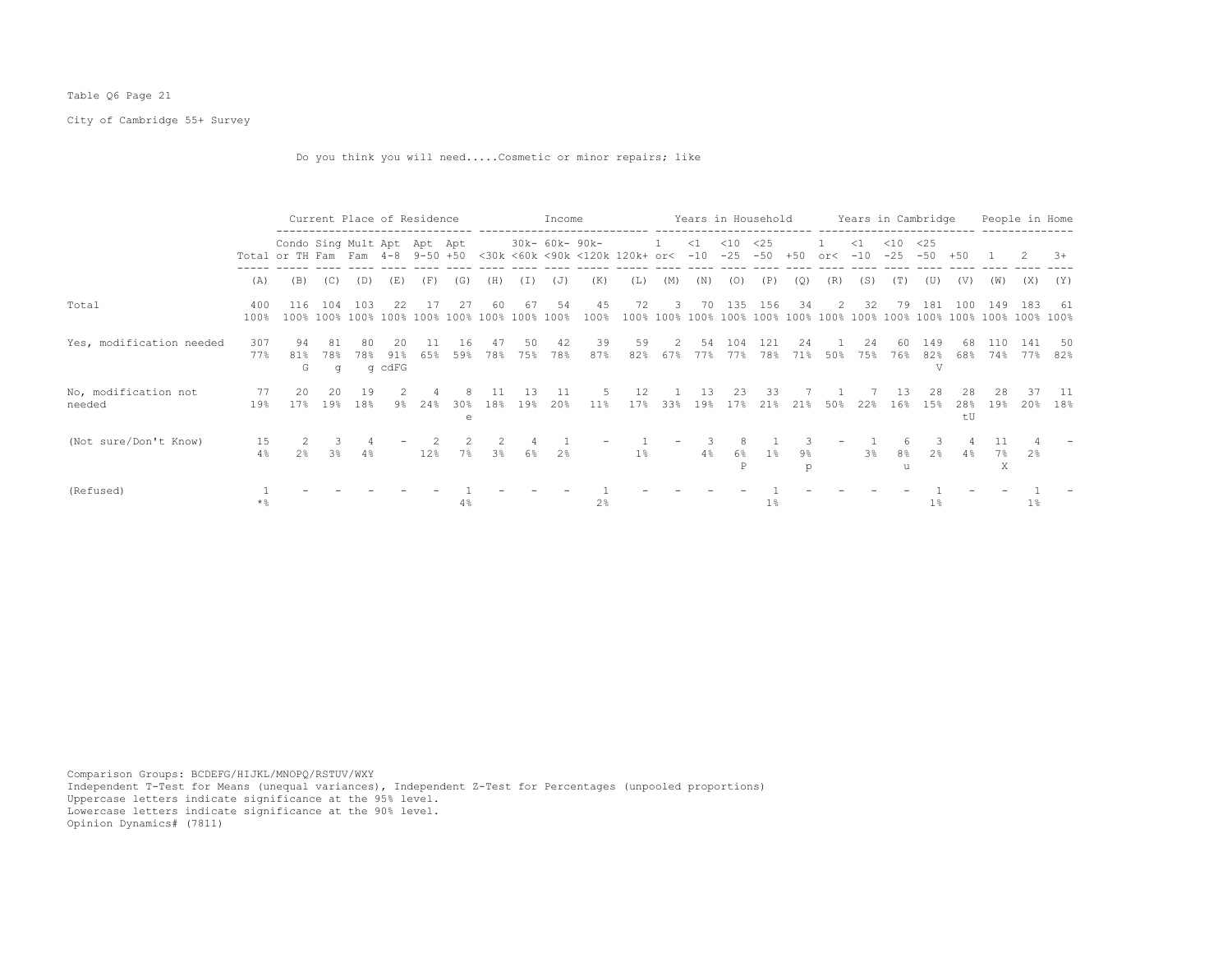## Table Q7 Page 22

City of Cambridge 55+ Survey

#### Do you think you will need.....Accommodations for mobility challenges; like adding a bathroom on the first level, installing a wheelchair r

|                                |                     | Gender                |            | Ownership  |            |                 |                 | Age                  |              |             |           |                       | Education      |                 |                               |                  | Employment Status |               |                |                      | Marital Status                                             |                     |
|--------------------------------|---------------------|-----------------------|------------|------------|------------|-----------------|-----------------|----------------------|--------------|-------------|-----------|-----------------------|----------------|-----------------|-------------------------------|------------------|-------------------|---------------|----------------|----------------------|------------------------------------------------------------|---------------------|
|                                | Total Male Male Own |                       | Fe         |            | Rent $\<$  | 65              | 66- 76-<br>75   | 85                   | $86 -$<br>90 | 90+         |           |                       |                |                 | High Some Bach Adv. Full Part |                  |                   | Un- Marr Sep. |                |                      | or < Coll Dgr Dgr Time Time Ret. Emp. Dom. Div. Widow N.M. | Sing                |
|                                | (A)                 | (B)                   | (C)        | (D)        | (E)        | (F)             | (G)             | (H)                  | (I)          | (J)         | (K)       | (L)                   | (M)            | (N)             | (0)                           | (P)              | (Q)               | (R)           | (S)            | (T)                  | (U)                                                        | (V)                 |
| Total                          | 400                 | 196                   | 204        | 297        | 9.5        | 141             | 139             | 72                   | 22           | $7^{\circ}$ | 48        | 55                    | 85             | 207             | 83                            | 56               | 222               | 32            | 200<br>100%    | 30<br>100%           |                                                            | 55 104<br>100% 100% |
| Yes, modification needed       | 63<br>16%           | 26<br>1.3%            | 37<br>18%  | 46<br>15%  | 17<br>18%  | 13<br>9%        | 2.4<br>17%<br>F | 18<br>25%            | 2.3%         | 29%         | 1.5%      | 9<br>16%              | 1 O<br>12%     | 37<br>18%       | 8<br>10 <sup>8</sup>          | 11 <sup>8</sup>  | 42<br>19%<br>Op   | 22%           | 36<br>18%<br>V | 2.7%<br>V            | 20%<br>V                                                   | 8<br>8%             |
| No, modification not<br>needed | 281<br>70%          | 143<br>73%            | 138<br>68% | 210<br>71% | 64<br>67%  | 108<br>77%<br>h | 95<br>68%       | 46<br>64%            | 13<br>59%    | 4<br>57%    | 35<br>73% | 42<br>76%             | 65<br>76%<br>n | 136<br>66%      | 58<br>70%                     | 39<br>70%        | 157<br>71%        | 22<br>69%     | 139<br>70%     | 19<br>63%            | 40<br>73%                                                  | -76<br>73%          |
| (Not sure/Don't Know)          | 55<br>14%           | 26<br>13 <sup>°</sup> | 29<br>14%  | 40<br>1.3% | 14<br>1.5% | 20<br>14%       | 20<br>14%       | 8<br>11 <sup>8</sup> | 14%          | 14%         | 6<br>12%  | $\overline{4}$<br>7 % | 10<br>12%      | 33<br>16%<br>Ŀ. | 17<br>2.0%<br>Q               | -11<br>2.0%<br>q | 22<br>10%         | 3<br>9%       | 24<br>12%      | २<br>10 <sup>8</sup> | 4<br>7%                                                    | 20<br>19%<br>ΤT     |
| (Refused)                      | * 응                 | 1 <sub>8</sub>        |            | $*$ %      |            |                 |                 |                      | 5%           |             |           |                       |                | $*$ &           |                               |                  | * &               |               | $*$ &          |                      |                                                            |                     |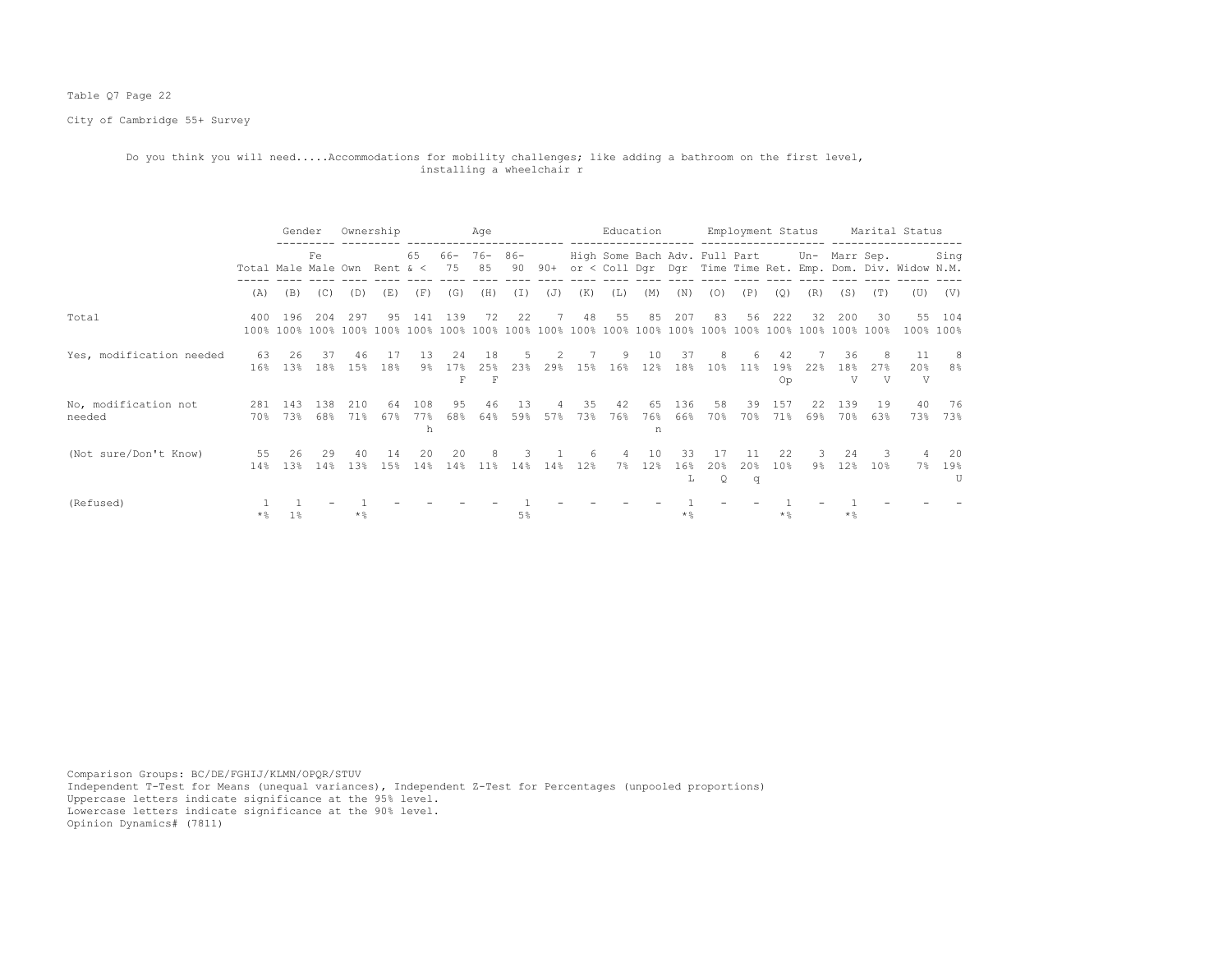## Table Q7 Page 23

City of Cambridge 55+ Survey

#### Do you think you will need.....Accommodations for mobility challenges; like adding a bathroom on the first level, installing a wheelchair r

|                                |                |                                     |            |     |               |                 | Current Place of Residence |                |                      |                 |            |           |           |                       |            | Living Situation |                    |                                                                                                                                       |                    |           | Racial/Ethnic Group |                 |     |                                           |
|--------------------------------|----------------|-------------------------------------|------------|-----|---------------|-----------------|----------------------------|----------------|----------------------|-----------------|------------|-----------|-----------|-----------------------|------------|------------------|--------------------|---------------------------------------------------------------------------------------------------------------------------------------|--------------------|-----------|---------------------|-----------------|-----|-------------------------------------------|
|                                | Total Camb MIT | East                                |            |     | Area Camb Mid |                 |                            |                | Neigh West Nor. High |                 |            |           |           | No                    |            |                  |                    | Spou Grand Par. Friend Wh. Bl. Asia A.I.<br>Four Port Camb River Agass Nine Camb Camb Straw Other One Part / Child Rel nonRel Cauc AA |                    |           |                     |                 |     | Pac. Esk. Hisp Oth.                       |
|                                | (A)            | (B)                                 | (C)        | (D) | (E)           | (F)             | (G)                        | (H)            | (I)                  | (J)             | (K)        | (L)       | (M)       | (N)                   | (0)        | (P)              | (Q)                | (R)                                                                                                                                   | (S)                | (T)       | (U)                 | (V)             | (W) | (X)                                       |
| Total                          | 400            | 29<br>100% 100% 100% 100% 100% 100% |            |     | 52            | 51              | 1.3<br>100%                | 12<br>100%     | 16                   | 64<br>100% 100% | 66<br>100% | 6<br>100% | 42        | 143<br>100% 100% 100% | 195        |                  | 23 12<br>100% 100% | 16                                                                                                                                    | 346                | 17        | 1 O                 |                 |     | -18<br>100% 100% 100% 100% 100% 100% 100% |
| Yes, modification needed       | 63<br>16%      | 10%                                 | 11%        | 14% | 1.5%          | 8%              | 15%                        | 2<br>17%       | 25%                  | 10<br>16%       | 15<br>23%  | 2<br>33%  | 17%       | 17<br>12%             | 36<br>18%  | 3.<br>13%        | 3<br>25%           | 19%                                                                                                                                   | .54<br>16%         | 12%       | 20%                 |                 | 25% | $\overline{\phantom{0}}$ 2<br>11%         |
| No, modification not<br>needed | 281<br>70%     | 20<br>69%                           | 89%<br>EiK | 71% | 33.<br>63%    | 40<br>78%<br>ek | 9<br>69%                   | 9<br>75%       | 10<br>62%            | 46<br>72%       | 42<br>64%  | 67%       | 29<br>69% | 103<br>72%            | 134<br>69% | 18<br>78%        | 8<br>67%           | 10<br>62%                                                                                                                             | 245<br>71%         | 12<br>71% | 70%                 | $100\%$<br>STUX | 75% | 14<br>78%                                 |
| (Not sure/Don't Know)          | 55<br>14%      | 6<br>21%                            |            | 14% | 21%           | 12%             | 15%                        | 8 <sup>°</sup> | 12%                  | 12%             | 9<br>14%   |           | 14%       | 23<br>16%             | 2.4<br>12% | 9%               | 8 <sup>°</sup>     | 19%                                                                                                                                   | 46<br>13%          | 18%       | 10%                 |                 |     | 2<br>$11\%$                               |
| (Refused)                      | $\star$ %      |                                     |            |     |               | 2 <sup>°</sup>  |                            |                |                      |                 |            |           |           |                       | 1%         |                  |                    |                                                                                                                                       | $*$ $\frac{6}{10}$ |           |                     |                 |     |                                           |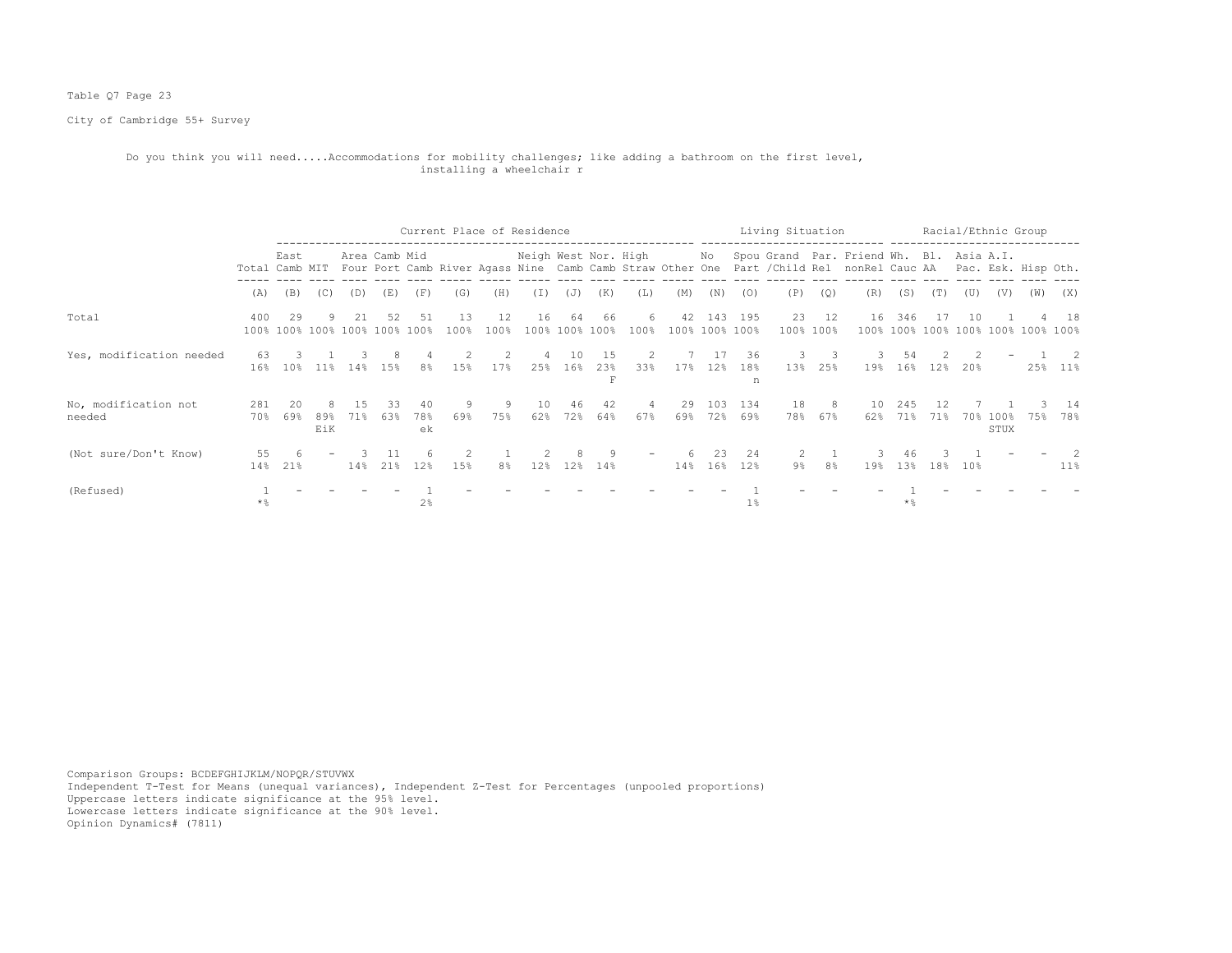## Table Q7 Page 24

City of Cambridge 55+ Survey

#### Do you think you will need.....Accommodations for mobility challenges; like adding a bathroom on the first level, installing a wheelchair r

|                                |             |                                                                 |             | Current Place of Residence |           |           |                                     |                  |           | Income         |                |                                    |                          |           | Years in Household |              |           |                   |                   | Years in Cambridge |              |           |            | People in Home |            |
|--------------------------------|-------------|-----------------------------------------------------------------|-------------|----------------------------|-----------|-----------|-------------------------------------|------------------|-----------|----------------|----------------|------------------------------------|--------------------------|-----------|--------------------|--------------|-----------|-------------------|-------------------|--------------------|--------------|-----------|------------|----------------|------------|
|                                |             | Condo Sing Mult Apt Apt Apt<br>Total or TH Fam Fam 4-8 9-50 +50 |             |                            |           |           |                                     |                  |           | 30k- 60k- 90k- |                | <30k <60k <90k <120k 120k+ or< -10 |                          | $\leq 1$  | $<$ 10<br>$-25$    | <25<br>$-50$ | $+50$     | or<               | $\leq 1$<br>$-10$ | $<$ 10<br>$-25$    | <25<br>$-50$ | $+50$     |            |                | $3+$       |
|                                | (A)         | (B)                                                             | (C)         | (D)                        | (E)       | (F)       | (G)                                 | (H)              | (I)       | (J)            | (K)            | (L)                                | (M)                      | (N)       | (0)                | (P)          | (Q)       | (R)               | (S)               | (T)                | (U)          | (V)       | (W)        | (X)            | (Y)        |
| Total                          | 400<br>100% | 116                                                             | 104         | 103                        | 22        | 17        | 27<br>100% 100% 100% 100% 100% 100% | -60<br>100% 100% | 67        | 54<br>100%     | 45<br>100%     | 72<br>100%                         | -3                       | 70        | 135                | 156          | 34        | 2                 | 32                | 79                 | 181          | 100       | 149        | 183            | - 61       |
| Yes, modification needed       | 63<br>16%   | 14<br>12%                                                       | 15<br>14%   | 21<br>20%<br>b             | 14%       | 12%       | 22%                                 | 13<br>22%        | 13<br>19% | 13<br>24%      | 16%            | 8<br>$11\%$                        | $\overline{\phantom{0}}$ | 12<br>17% | 18<br>13%          | 26.<br>17%   | 21%       |                   | 22%               | $11\%$             | 28<br>15%    | 19<br>19% | 19<br>13%  | 35<br>19%      | 9<br>15%   |
| No, modification not<br>needed | 281<br>70%  | 86<br>74%                                                       | 75<br>72%   | 69<br>67%                  | 16<br>73% | 12<br>71% | 63%                                 | 42<br>70%        | 43<br>64% | 36<br>67%      | 31<br>69%      | 54<br>75%                          | 3<br>$100\%$<br>NOPQ     | 49<br>70% | 93.<br>69%         | 113<br>72%   | 22<br>65% | 2<br>100%<br>STUV | 22<br>69%         | 61<br>77%          | 124<br>69%   | 68<br>68% | 107<br>72% | 127<br>69%     | -42<br>69% |
| (Not sure/Don't Know)          | 55<br>14%   | 16<br>14%                                                       | -14<br>1.3% | 13<br>13%                  | 14%       | 18%       | 11 <sup>8</sup>                     | 8%               | 11<br>16% | 9%             | 6<br>13%       | 10<br>14%                          |                          | 13%       | 2.4<br>18%<br>p    | 16<br>$10\%$ | 15%       |                   | 9%                | 9<br>$11\%$        | 28<br>15%    | 13<br>13% | 23<br>15%  | 20<br>$11\%$   | 10<br>16%  |
| (Refused)                      | $*$ %       |                                                                 |             |                            |           |           | $4\%$                               |                  |           |                | $2\frac{6}{9}$ |                                    |                          |           |                    | $1\%$        |           |                   |                   |                    | $1\%$        |           |            | $1\%$          |            |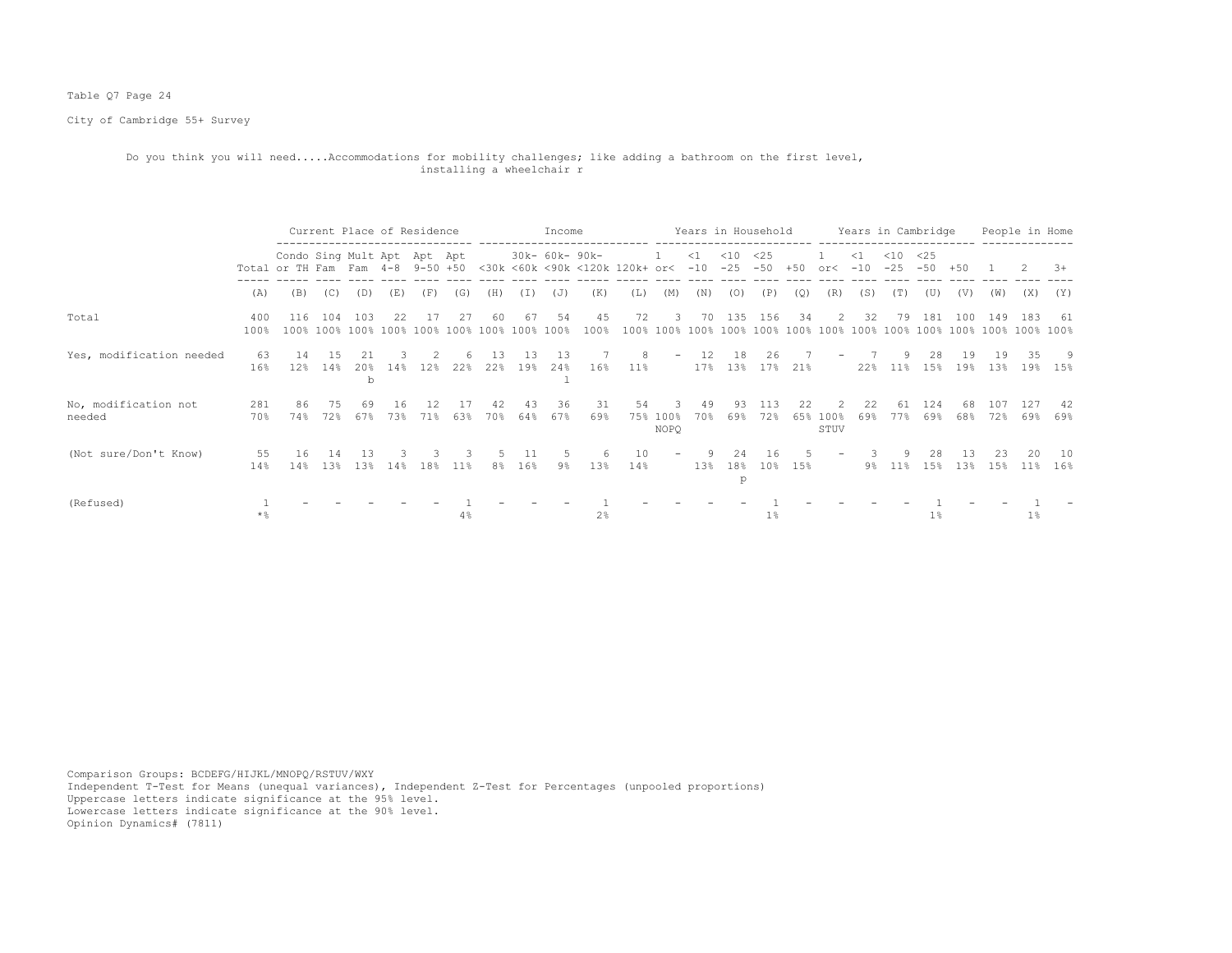## Table Q8 Page 25

City of Cambridge 55+ Survey

Do you think you will need.....Major repairs; like replacing a

|                                |            | Gender                             |                            |                  | Ownership      |                |                   | Age               |              |                          |            |                          | Education  |             |                                             |                       |                           | Employment Status |             |            | Marital Status                                             |                     |
|--------------------------------|------------|------------------------------------|----------------------------|------------------|----------------|----------------|-------------------|-------------------|--------------|--------------------------|------------|--------------------------|------------|-------------|---------------------------------------------|-----------------------|---------------------------|-------------------|-------------|------------|------------------------------------------------------------|---------------------|
|                                |            | Fe<br>Total Male Male Own Rent & < |                            |                  |                | 65             | $66 - 76 -$<br>75 | 85                | $86 -$<br>90 | 90+                      |            |                          |            |             | High Some Bach Adv. Full Part Un- Marr Sep. |                       |                           |                   |             |            | or < Coll Dqr Dqr Time Time Ret. Emp. Dom. Div. Widow N.M. | Sing                |
|                                | (A)        | (B)                                | (C)                        | (D)              | (E)            | (F)            | (G)               | (H)               | (I)          | (J)                      | (K)        | (L)                      | (M)        | (N)         | (0)                                         | (P)                   | (Q)                       | (R)               | (S)         | (T)        | (U)                                                        | (V)                 |
| Total                          | 400        | 196<br>100% 100%                   | 204<br>100% 100%           | 297              | 95<br>100%     | 141<br>100%    | 139<br>100%       | 72<br>100%        | 22<br>100%   | 100%                     | 48<br>100% | 55<br>$100$ <sup>2</sup> | 85<br>100% | 207<br>100% | 83<br>100%                                  | 56<br>100%            | 222<br>$100$ <sup>*</sup> | 32<br>100%        | 200<br>100% | 30<br>100% |                                                            | 55 104<br>100% 100% |
| Yes, modification needed       | 152<br>38% | 68<br>35%                          | 84<br>41%                  | 131<br>44%<br>E. | 19<br>20%      | 65<br>46%<br>Н | 61<br>44%<br>H    | 16<br>22%         | 32%          | $\overline{\phantom{0}}$ | 16<br>33%  | 18<br>33%                | 29<br>34%  | 89<br>43%   | 39<br>47%<br>Q                              | 25<br>45%<br>q        | 71<br>32%                 | 16<br>50%<br>q    | 85<br>42%   | 12<br>40%  | 19<br>35%                                                  | -35<br>34%          |
| No, modification not<br>needed | 195<br>49% | 108<br>55%<br>C                    | 87<br>43%                  | 133<br>45%       | 58<br>61%<br>D | 61<br>43%      | 64<br>46%         | 41<br>57%<br>f    | 13<br>59%    | 57%                      | 24<br>50%  | 31<br>56%                | 44<br>52%  | 92<br>44%   | 35<br>42%                                   | 25<br>45%             | 117<br>53%<br>or          | 12<br>38%         | 90<br>45%   | 16<br>53%  | 29<br>53%                                                  | 52<br>50%           |
| (Not sure/Don't Know)          | 51<br>13%  | 19<br>10 <sup>8</sup>              | 32<br>16 <sup>8</sup><br>b | 31<br>10%        | 18<br>19%<br>d | 1.5<br>11%     | 13<br>9%          | 1.5<br>21%<br>fGI | 5%           | 43%<br>fqI               | 17%        | 6<br>11 <sup>8</sup>     | 12<br>14%  | 24<br>12%   | 9<br>11 <sup>8</sup>                        | 6.<br>11 <sup>8</sup> | 32<br>14%                 | 4<br>12%          | 23<br>12%   | 7%         | 13%                                                        | 17<br>16%           |
| (Refused)                      | $\star$ %  | $1\%$                              | $\star$ $\frac{6}{9}$      | $1\%$            |                |                | $1\%$             |                   | 5%           |                          |            |                          |            | $1\%$       |                                             |                       | $1\%$                     |                   | $1\%$       |            |                                                            |                     |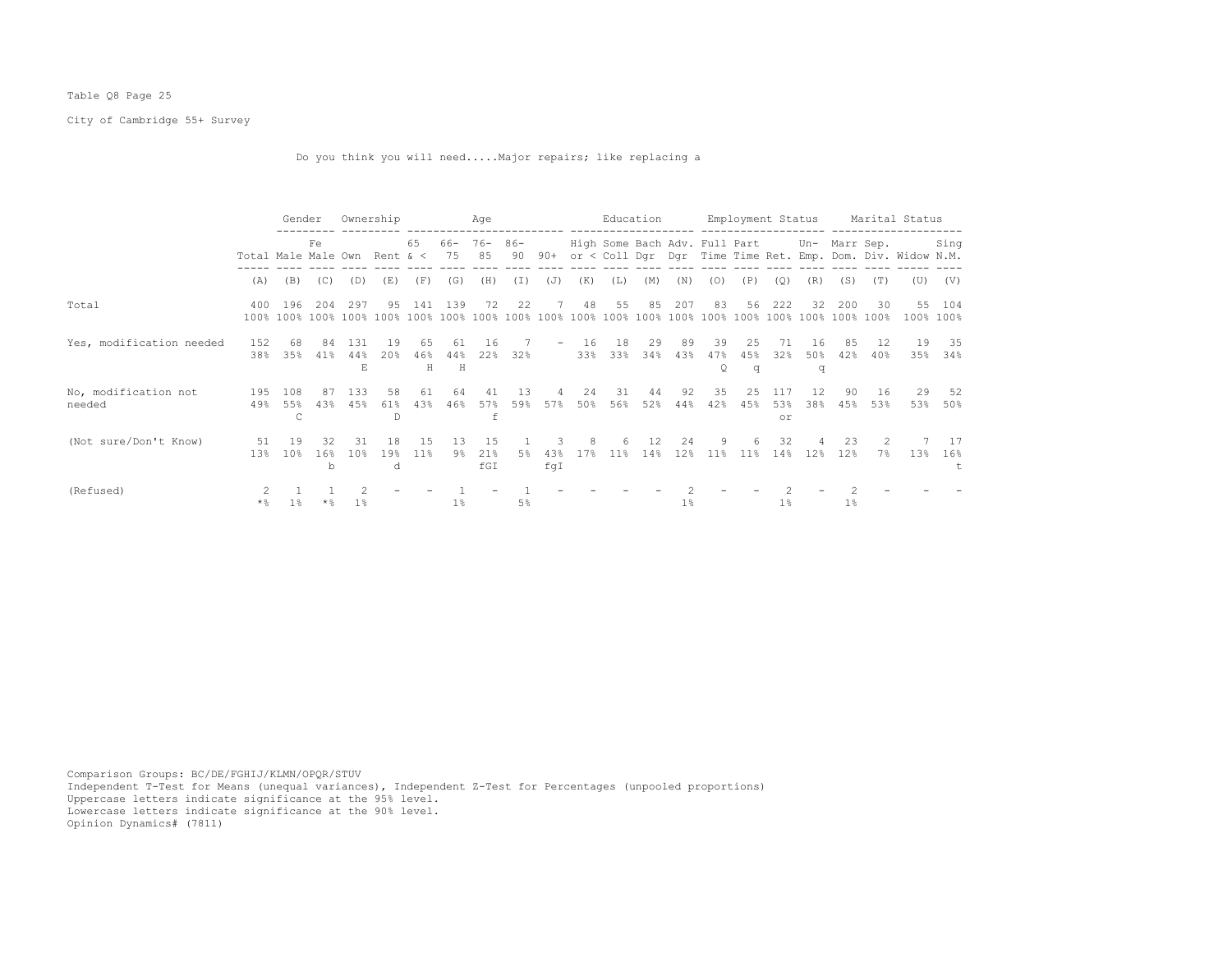## Table Q8 Page 26

City of Cambridge 55+ Survey

Do you think you will need.....Major repairs; like replacing a

|                                |                |                      | Current Place of Residence<br>. _ _ _ _ _ _ _ _ _ _ _ _ _ |     |                 |                |            |               |          |                  |                |              |                      |              |                |                                                                                                                                                                                   | Living Situation   |            |              |          |                 |                      | Racial/Ethnic Group      |             |
|--------------------------------|----------------|----------------------|-----------------------------------------------------------|-----|-----------------|----------------|------------|---------------|----------|------------------|----------------|--------------|----------------------|--------------|----------------|-----------------------------------------------------------------------------------------------------------------------------------------------------------------------------------|--------------------|------------|--------------|----------|-----------------|----------------------|--------------------------|-------------|
|                                | Total Camb MIT | East                 |                                                           |     | Area Camb Mid   |                |            |               |          |                  |                |              |                      |              |                | Neigh West Nor. High Mo Spou Grand Par. Friend Wh. Bl. Asia A.I.<br>Four Port Camb River Agass Nine Camb Camb Straw Other One Part / Child Rel nonRel Cauc AA Pac. Esk. Hisp Oth. |                    |            |              |          |                 |                      |                          |             |
|                                | (A)            | (B)                  | (C)                                                       | (D) | (E)             | (F)            | (G)        | (H)           | (T)      | (J)              | (K)            | (L)          | (M)                  | (N)          | (0)            | (P)                                                                                                                                                                               | (Q)                | (R)        | (S)          | (T)      | (U)             | (V)                  | (W)                      | (X)         |
| Total                          | 400<br>100%    | 29<br>100% 100% 100% |                                                           | 21  | 52<br>100% 100% | 51             | 13<br>100% | 12<br>100%    | 16       | 64<br>100% 100%  | 66<br>$100\%$  | 6<br>$100\%$ | 42<br>100% 100% 100% | 143          | 195            |                                                                                                                                                                                   | 23 12<br>100% 100% | 16<br>100% | 346          | -17      | 10              |                      | 100% 100% 100% 100% 100% | -18<br>100% |
| Yes, modification needed       | 152<br>38%     | -11<br>38%           | 33%                                                       | 43% | 22<br>42%<br>m  | 23<br>45%<br>М | 5<br>38%   | 6<br>50%<br>m | 44%      | 21<br>33%        | 27<br>41%<br>m | -3<br>50%    | 10<br>24%            | 45<br>$31\%$ | 84<br>43%<br>N | 10<br>43%                                                                                                                                                                         | -5<br>42%          | -5<br>31%  | -134<br>39%  | 53%<br>u | 20 <sup>8</sup> | $100\%$<br>TUWX<br>S | 25%                      | 28%         |
| No, modification not<br>needed | 195<br>49%     | 16<br>55%            | 6<br>67%<br>e                                             | 43% | 19<br>37%       | -22<br>43%     | 54%        | 6<br>50%      | 8<br>50% | -36<br>56%<br>E. | 28<br>42%      | -3<br>50%    | 25<br>60%<br>Ek      | 76<br>53%    | 89<br>46%      | 11<br>48%                                                                                                                                                                         | -6<br>50%          | 44%        | 7 166<br>48% | 35%      | 80%<br>ST       |                      | 50%                      | - 11<br>61% |
| (Not sure/Don't Know)          | 51<br>13%      | 7%                   |                                                           | 14% | 21%<br>bij      | 10%            | 8%         |               | 6%       | $9\%$            | 11<br>17%      |              | 17%                  | 22<br>15%    | 20<br>10%      | $\overline{2}$<br>$9\%$                                                                                                                                                           | 8%                 | 25%        | 13%          | 12%      |                 |                      | 25%                      | $11\%$      |
| (Refused)                      | $\star$ %      |                      |                                                           |     |                 | 2 <sup>8</sup> |            |               |          | 2%               |                |              |                      |              | $1\%$          |                                                                                                                                                                                   |                    |            | $1\%$        |          |                 |                      |                          |             |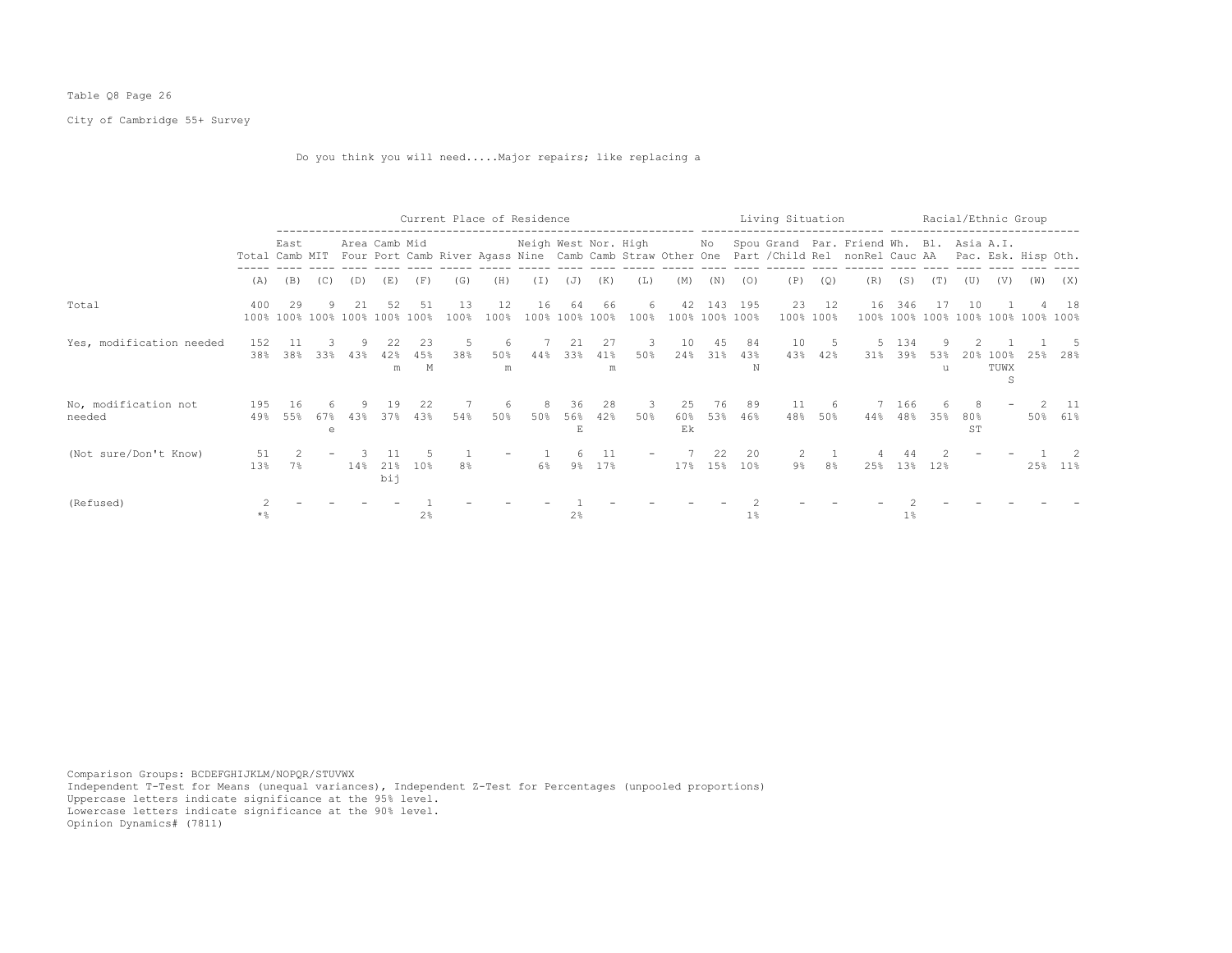## Table Q8 Page 27

City of Cambridge 55+ Survey

Do you think you will need.....Major repairs; like replacing a

|                                |             |                                                                 | Current Place of Residence |                |             |              |                 |                      |                | Income          |                |                                    |                   |               | Years in Household |              |            |           |                   | Years in Cambridge |                           |             |             | People in Home |                       |
|--------------------------------|-------------|-----------------------------------------------------------------|----------------------------|----------------|-------------|--------------|-----------------|----------------------|----------------|-----------------|----------------|------------------------------------|-------------------|---------------|--------------------|--------------|------------|-----------|-------------------|--------------------|---------------------------|-------------|-------------|----------------|-----------------------|
|                                |             | Condo Sing Mult Apt Apt Apt<br>Total or TH Fam Fam 4-8 9-50 +50 |                            |                |             |              |                 |                      |                | 30k- 60k- 90k-  |                | <30k <60k <90k <120k 120k+ or< -10 | 1                 | $\leq 1$      | $<$ 10<br>$-25$    | <25<br>$-50$ | $+50$      | or<       | $\leq$ 1<br>$-10$ | $<$ 10<br>$-25$    | <25<br>$-50$              | $+50$       |             | 2              | $3+$                  |
|                                | (A)         | (B)                                                             | (C)                        | (D)            | (E)         | (F)          | (G)             | (H)                  | (I)            | (J)             | (K)            | (L)                                | (M)               | (N)           | (0)                | (P)          | (Q)        | (R)       | (S)               | (T)                | (U)                       | (V)         | (W)         | (X)            | (Y)                   |
| Total                          | 400<br>100% | 116<br>100%                                                     | 104<br>100% 100%           | 103            | 2.2<br>100% | - 17<br>100% | -27<br>100%     | 60<br>100%           | 67<br>100%     | 54<br>100%      | 45<br>100%     | 72<br>100%                         | 3<br>100%         | 70<br>8 ∩ ∩ I | 135<br>100%        | 156<br>100%  | 34<br>100% | 2<br>100% | 32<br>100%        | 79<br>100%         | 181<br>100%               | 100<br>100% | 149<br>100% | 183            | -61<br>100%           |
| Yes, modification needed       | 152<br>38%  | 44<br>38%<br>G                                                  | 46<br>44%<br>fG            | 43<br>42%<br>G | 32%         | 24%          | 19%             | 28%                  | 26<br>39%      | 22<br>41%       | 24<br>53%<br>Η | 30<br>42%                          | 2<br>67%          | 24<br>34%     | 48<br>36%          | 67<br>43%    | 32%        | 50%       | 10<br>31%         | 30<br>38%          | 78<br>43%<br>$\mathbf{v}$ | 33<br>33%   | 32%         | 76<br>42%<br>W | 27<br>44%<br>W        |
| No, modification not<br>needed | 195<br>49%  | 59<br>51%                                                       | 48<br>46%                  | -4.5<br>44%    | 12<br>55%   | 10<br>59%    | 18<br>67%<br>CD | 37<br>62%<br>IK      | 28<br>42%      | 27<br>50%<br>k. | 15<br>33%      | 36<br>50%<br>k                     | $\qquad \qquad -$ | 36<br>51%     | 70<br>52%          | 70.<br>45%   | 18<br>53%  | -         | 18<br>56%         | 40<br>51%          | 82<br>45%                 | 52<br>52%   | 80<br>54%   | 82<br>45%      | 28<br>46%             |
| (Not sure/Don't Know)          | 51<br>13%   | 13<br>11%                                                       | 1 N<br>10 <sup>8</sup>     | 14<br>14%      | 14%         | 18%          | 11 <sup>8</sup> | 6<br>10 <sup>8</sup> | 13<br>19%<br>⊥ | .5.<br>9%       | .5<br>$11\%$   | 6.<br>8%                           | 33%               | 10<br>14%     | 1.3%               | 17<br>11%    | 1.5%       | 50%       | 12%               | 11 <sup>8</sup>    | 19<br>10%                 | 1.5<br>15%  | 22<br>15%   | 23<br>13%      | -6<br>10 <sup>8</sup> |
| (Refused)                      | * 응         |                                                                 |                            | $1\%$          |             |              | 4%              |                      |                |                 | 2 <sup>°</sup> |                                    |                   |               |                    | 1%           |            |           |                   |                    | $1\%$                     |             |             | $1\%$          |                       |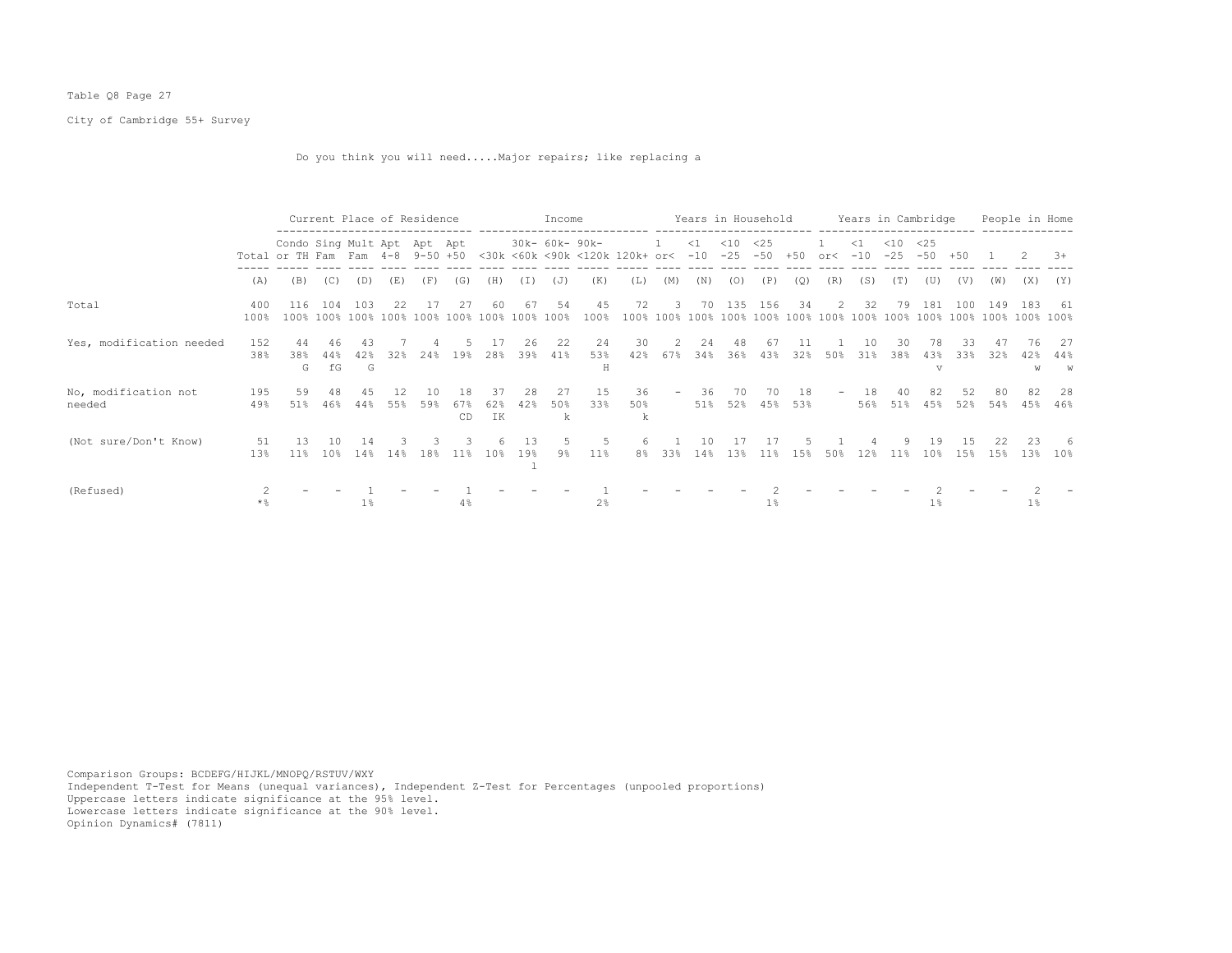## Table Q9 Page 28

City of Cambridge 55+ Survey

#### How difficult is it to perform....Minor household maintenance and repairs; like changing light bulbs or smoke alarm batteries '

|                      |                                  | Gender                     |                             |                                       | Ownership                    |                   |                     | Age                    |                 |                   |                                |                              | Education       |                  |                                               |                                  |                           | Employment Status        |                       |                      | Marital Status                                                    |                      |
|----------------------|----------------------------------|----------------------------|-----------------------------|---------------------------------------|------------------------------|-------------------|---------------------|------------------------|-----------------|-------------------|--------------------------------|------------------------------|-----------------|------------------|-----------------------------------------------|----------------------------------|---------------------------|--------------------------|-----------------------|----------------------|-------------------------------------------------------------------|----------------------|
|                      | Total Male Male Own Rent $\<$ 75 |                            | Fe                          |                                       |                              | 65                |                     | $66 - 76 - 86 -$<br>85 |                 |                   |                                |                              |                 |                  | High Some Bach Adv. Full Part                 |                                  |                           |                          |                       | Un- Marr Sep.        | 90 90+ or < Coll Dqr Dqr Time Time Ret. Emp. Dom. Div. Widow N.M. | Sing                 |
|                      | (A)                              |                            |                             | $(B)$ $(C)$ $(D)$                     | (E)                          |                   | $(F)$ (G)           | (H)                    |                 | $(I)$ $(J)$ $(K)$ |                                | (L)                          | (M)             | (N)              | (0)                                           | (P)                              | (Q)                       | (R)                      | (S)                   | (T)                  |                                                                   | $(V)$ $(V)$          |
| Total                | 400                              | 196                        | 204                         | 297                                   | 95                           |                   | 141 139             | 72                     | 22              | 7                 | 48                             | 55                           | 85              | 207              | 83                                            | 56                               | 222                       | 32                       | 200                   | 30                   | 100% 100%                                                         | 55 104               |
| Very difficult       | 30<br>8 <sup>°</sup>             | 8<br>4%                    | 22<br>$11\%$<br>$\mathbb B$ | 14                                    | 15<br>5% 16%<br>$\mathbb{D}$ | 5%                | 9<br>6%             |                        | fgh             |                   | n                              | 8<br>7% 23% 14% 15% 15%<br>N | 6<br>7%         | 9<br>4%          | 3                                             | $4\%$ $2\%$                      | 20<br>$9\%$<br>οP         | 5<br>16%<br>$\circ$ P    | 5<br>2%               | 20%<br>$\mathcal{S}$ | 6<br>s                                                            | 12<br>11% 12%<br>S   |
| Somewhat difficult   | 40<br>10%                        | 13<br>7%                   | 27<br>1.3%<br>$\mathbb B$   | 30<br>10 <sup>8</sup>                 | 8<br>8%                      | 9<br>6%           | 9<br>6%             | 14<br>19%<br>FG        | 5<br>23%<br>fq  | 3<br>fq           | 7                              | 9<br>43% 15% 16%<br>n        | 7<br>$8\,$ %    | 15<br>$7\%$      | 2                                             | 5<br>$2\%$ 9%                    | 26<br>$\Omega$            | 6<br>12% 19%<br>$\Omega$ | 20<br>10 <sup>8</sup> | $\sim$               | 10                                                                | 9<br>18% 9%          |
| Not very difficult   | 69<br>17 <sup>°</sup>            | 31<br>16%                  | 38<br>19 <sup>°</sup>       | 50<br>17%                             | 18<br>19%                    | 31<br>22%<br>đ    | 19                  | 12                     | 3               | 1                 | 9                              | 13                           | 14              | 33               | 16<br>14% 17% 14% 14% 19% 24% 16% 16% 19% 14% | 8                                | 38<br>17%                 |                          | 29                    | -5<br>22% 14% 17%    | 12                                                                | 20<br>22% 19%        |
| Not difficult at all | 249<br>62%                       | 141<br>72%<br>C            | 108<br>53%                  | 197<br>66%<br>$\mathop{\hbox{\bf E}}$ | 48<br>51%                    | 92<br>6.5%<br>hIJ | 98<br>71%<br>HIJ    | 37<br>51%              | 9               | 2                 | 22                             | 25<br>41% 29% 46% 45%        | 55<br>65%<br>KL | 144<br>70%<br>KL | 62<br>75%<br>OR                               | 41<br>73%<br>OR                  | 128<br>58%<br>$\mathbf r$ | 13<br>41%                | 141<br>70%<br>UV      | 18<br>60%            | 26                                                                | 59<br>47% 57%        |
| (Don't Know/Refused) | 12<br>3%                         | 3<br>2.8                   | 9<br>4%<br>$\mathbf b$      | -6<br>$2\%$                           | 6<br>6%                      | 2<br>$1\%$        | 4<br>$3\frac{6}{5}$ | $\overline{4}$<br>6%   |                 |                   | $\overline{\phantom{a}}$<br>6% | $\overline{\phantom{a}}$     | 3<br>4%         | 6<br>3%          |                                               | $\overline{1}$<br>2 <sup>°</sup> | 10<br>$5\%$               | <sup>1</sup><br>3%       | 5<br>2.8              | $\overline{1}$<br>3% | $\overline{1}$<br>2%                                              | $\overline{4}$<br>4% |
| NET DIFFICULT        | 70                               | 2.1<br>18% 11%             | 49<br>24%<br>$\mathbb B$    | 44<br>15%                             | 23<br>24%<br>d               | 16<br>11%         | 18<br>13%           | 19<br>26%<br>FG        | 10<br>45%<br>FG | 4<br>57%<br>FG    | 14<br>29%<br>mN                | 17<br>31%<br>MN              | 13<br>15%       | 24<br>12%        | 5                                             | 6<br>6% 11%                      | 46<br>21%<br>OP           | 11<br>34%<br>OP          | 25<br>12%             | 6<br>20%             | 16<br>29%<br>S                                                    | -21<br>20%<br>s      |
| NET NOT DIFFICULT    | 318<br>80%                       | 172<br>88%<br>$\mathsf{C}$ | 146<br>72%                  | 247<br>83%<br>E.                      | 66<br>69%                    | 123<br>87%<br>HIJ | 117<br>84%<br>HIJ   | 49<br>68%              | 12<br>55%       | 3<br>43%          | 31<br>65%                      | 38<br>69%                    | 69<br>81%<br>K  | 177<br>86%<br>KL | 78<br>94%<br><b>OR</b>                        | 49<br>88%<br>QR                  | 166<br>75%                | 20<br>62%                | 170<br>8.5%<br>Uv     | 23<br>77%            | 38                                                                | 79<br>69% 76%        |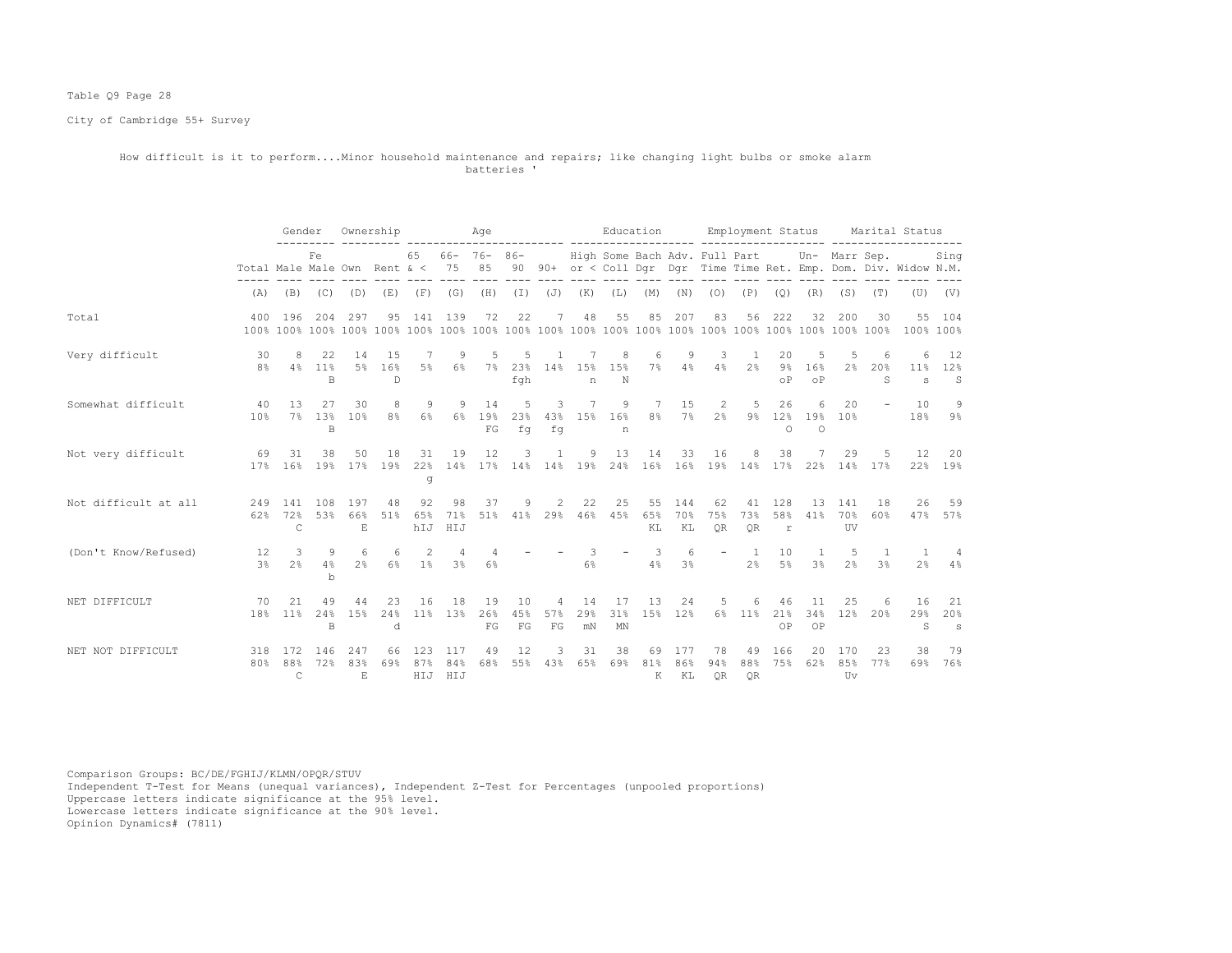## Table Q9 Page 29

City of Cambridge 55+ Survey

#### How difficult is it to perform....Minor household maintenance and repairs; like changing light bulbs or smoke alarm batteries '

|                      |                      | Current Place of Residence |     |           |                                     |                |                      |                     |                        |                |                      |                       |                     |                            |                     | Living Situation |                                | --------- ----                                                                                                                                                              |                       |                  |          | Racial/Ethnic Group                |                                    |                      |
|----------------------|----------------------|----------------------------|-----|-----------|-------------------------------------|----------------|----------------------|---------------------|------------------------|----------------|----------------------|-----------------------|---------------------|----------------------------|---------------------|------------------|--------------------------------|-----------------------------------------------------------------------------------------------------------------------------------------------------------------------------|-----------------------|------------------|----------|------------------------------------|------------------------------------|----------------------|
|                      |                      | East                       |     |           | Area Camb Mid                       |                |                      |                     | Neigh West Nor. High   |                |                      |                       |                     |                            |                     |                  |                                | No Spou Grand Par. Friend Wh. Bl. Asia A.I.<br>Total Camb MIT Four Port Camb River Agass Nine Camb Camb Straw Other One Part / Child Rel nonRel Cauc AA Pac. Esk. Hisp Oth. |                       |                  |          |                                    |                                    |                      |
|                      | (A)                  | (B)                        | (C) | (D)       | (E)                                 | (F)            | (G)                  | (H)                 | (I)                    | (J)            | (K)                  | (L)                   | (M)                 | (N)                        | (0)                 | (P)              | (Q)                            | (R)                                                                                                                                                                         |                       | (S) (T)          | (U)      | (V)                                | (W)                                | (X)                  |
| Total                | 400                  | 29                         | 9   | 21        | 52<br>100% 100% 100% 100% 100% 100% | 51             | 13<br>100%           | 12<br>100%          | 16                     | 64             | 66<br>100% 100% 100% | 6                     | 100% 100% 100% 100% | 42 143 195                 |                     | 23<br>100% 100%  | 12                             | 16                                                                                                                                                                          | 346                   | 17               | 10       |                                    | 100% 100% 100% 100% 100% 100% 100% | 18                   |
| Very difficult       | 30<br>8 <sup>°</sup> | 2<br>$7\%$                 | 22% |           | 3<br>6%                             | 6%             | 2<br>15%             | 8%                  |                        | .5<br>8%       | $\mathcal{R}$<br>5%  |                       | 19%<br>efK          | 9<br>$6\%$                 | -5<br>3%            | 3<br>13%         | 6<br>50%<br><b>NOP</b>         | 4<br>25%<br>nO                                                                                                                                                              | 22<br>$6\%$           | 18%              |          |                                    | 50%<br>s                           | 3<br>17%             |
| Somewhat difficult   | 40<br>10%            | $7\%$                      |     | 3         | 14% 10%                             | 6%             | -1<br>8 <sup>°</sup> |                     |                        |                | 8<br>6% 11% 12%      | $\mathbf{1}$<br>17%   | 4                   | 15<br>10% 10% 10%          | 19                  | 2<br>9%          | <sup>1</sup><br>8 <sup>°</sup> | 2<br>12%                                                                                                                                                                    | 33<br>10 <sup>8</sup> | $6\%$            |          | $\overline{1}$<br>20% 100%<br>STUX |                                    | 4<br>22%             |
| Not very difficult   | 69                   | 17% 10%                    | 22% | 24%       | 11<br>21%                           | 11<br>22%      |                      | 2<br>17%            | 3                      | 10             | 12<br>19% 16% 18%    | 17%                   | 5<br>12%            | 34<br><b>OPR</b>           | 28<br>24% 14%       | 2                | 3<br>9% 25%                    |                                                                                                                                                                             | 62<br>X               | 2<br>6% 18% 12%  | 3<br>30% |                                    |                                    | $\overline{1}$<br>6% |
| Not difficult at all | 249<br>62%           | 76%<br>eM                  | 56% | 12<br>57% | 30<br>58%                           | 33<br>65%      | 10<br>77%<br>m       | 9<br>75%            | 12<br>75%<br>${\rm m}$ | 41<br>64%      | 40<br>61%            | 4<br>67%              | 22<br>52%           | 79<br>55%<br>$\circ$       | 138<br>71%<br>NO    | 15<br>65%<br>Q   | 2<br>17%                       | 9.<br>56%<br>Q                                                                                                                                                              | 221                   | 9<br>64% 53% 50% | 5        |                                    | 2                                  | 10<br>50% 56%        |
| (Don't Know/Refused) | 12<br>3 <sup>°</sup> |                            |     | 5%        | 3<br>6%                             | 2 <sup>°</sup> |                      |                     |                        | 2%             | 3<br>5%              |                       | 3<br>7%             | 6<br>4%                    | 5<br>3 <sup>8</sup> | 4%               |                                |                                                                                                                                                                             | 2%                    | 12%              |          |                                    |                                    |                      |
| NET DIFFICULT        | 70<br>18%            | 14%                        | 22% | 3         | 8<br>14% 15% 12%                    |                | 3<br>23%             | 1<br>8 <sup>°</sup> | $\mathbf{1}$<br>$6\%$  | 12<br>19%      | 11<br>17%            | $\overline{1}$<br>17% | 12<br>29%<br>FhI    | 24                         | 24<br>17% 12%       | 5<br>22%         | 7<br>58%<br><b>NOP</b>         | 6<br>38%<br>n0                                                                                                                                                              | 55<br>16%             | 24%              |          | 20% 100%<br>TUWX<br>S              | 50%                                | 7<br>39%<br>S        |
| NET NOT DIFFICULT    | 318<br>80%           | 25<br>86%<br>М             | 78% | 81%       | 79%                                 | 44<br>86%<br>М | 10<br>77%            | 11<br>92%           | 15<br>94%<br>M ejkM    | 51<br>80%<br>m | 52<br>79%            | 5<br>83%              | 27<br>64%           | 113<br>79%<br>$\mathsf{Q}$ | 166<br>8.5%<br>Qr   | 17<br>74%<br>q   | -5<br>42%                      | 10<br>62%                                                                                                                                                                   | 82%<br>$\mathbf x$    | 11<br>6.5%       | 80%      |                                    | 50%                                | -11<br>61%           |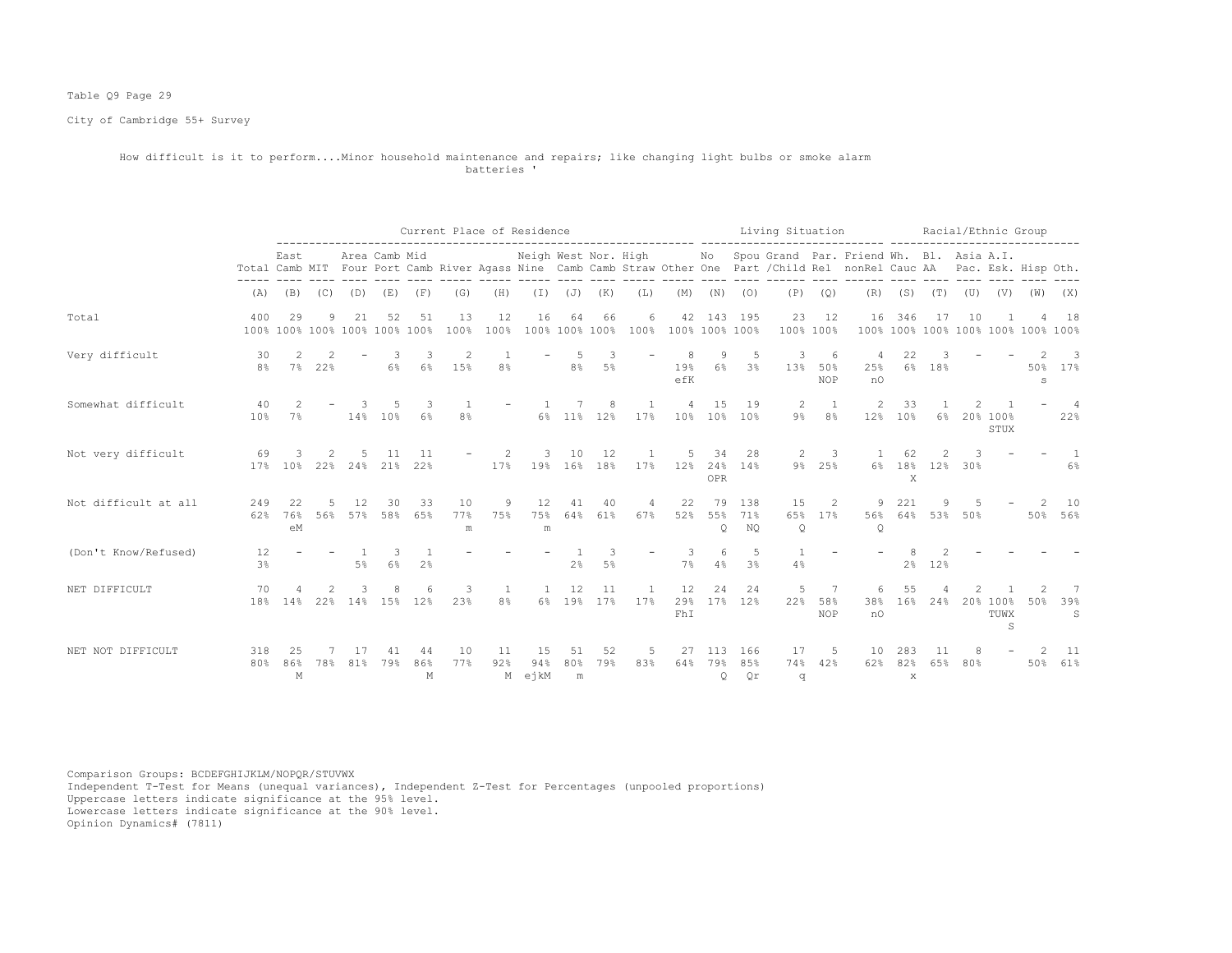## Table Q9 Page 30

City of Cambridge 55+ Survey

#### How difficult is it to perform....Minor household maintenance and repairs; like changing light bulbs or smoke alarm batteries '

|                      |                      |                                                                                                                        |                         |                              |                     | Current Place of Residence               |          |                   |                      | Income         | ___________________________ |                  |                                                                                                                                                                                                                                                                                                                                                                                                                                   |                   |                  |                              |        | Years in Household Years in Cambridge |           |                                   |                            |                    |             | People in Home      |                          |
|----------------------|----------------------|------------------------------------------------------------------------------------------------------------------------|-------------------------|------------------------------|---------------------|------------------------------------------|----------|-------------------|----------------------|----------------|-----------------------------|------------------|-----------------------------------------------------------------------------------------------------------------------------------------------------------------------------------------------------------------------------------------------------------------------------------------------------------------------------------------------------------------------------------------------------------------------------------|-------------------|------------------|------------------------------|--------|---------------------------------------|-----------|-----------------------------------|----------------------------|--------------------|-------------|---------------------|--------------------------|
|                      |                      | Condo Sing Mult Apt Apt Apt<br>Total or TH Fam Fam 4-8 9-50 +50 <30k <60k <90k <120k 120k+ or< -10 -25 -50 +50 or< -10 |                         |                              |                     |                                          |          |                   |                      | 30k- 60k- 90k- |                             |                  | $\overline{1}$                                                                                                                                                                                                                                                                                                                                                                                                                    |                   | $<1$ $<10$ $<25$ |                              |        |                                       | $\leq 1$  | $< 10 \le 25$                     | $-25 - 50 + 50$            |                    |             |                     | $3+$                     |
|                      | (A)                  | (B)                                                                                                                    | (C)                     | (D)                          | (E)                 | (F)                                      | (G)      | (H)               |                      | $(I)$ $(J)$    | (K)                         | (L)              | (M)                                                                                                                                                                                                                                                                                                                                                                                                                               |                   | $(N)$ $(O)$      | (P)                          | (Q)    | (R)                                   | (S)       | (T)                               | (U)                        | (V)                | (W)         | (X)                 | (Y)                      |
| Total                | 400<br>100%          | 116                                                                                                                    | 104                     | 103                          | 22                  | -17                                      | 27       | 60                | 67                   | 54             | 45<br>100%                  | 72               | 3                                                                                                                                                                                                                                                                                                                                                                                                                                 | 70                | 135              | 156                          | 34     | 2                                     | 32        | 79                                | 181                        | 100                | 149         | 183                 | 61                       |
| Very difficult       | 30<br>8 <sup>°</sup> | 6%                                                                                                                     | 2<br>$2\frac{6}{5}$     | -9<br>$9\%$<br>$\mathcal{C}$ | 18%<br>$\mathbf{C}$ | .5<br>29%<br><b>BCd</b>                  | 11%      | 15<br>25%<br>IJ   | -3<br>4%             | 7%             |                             |                  | $17\%$                                                                                                                                                                                                                                                                                                                                                                                                                            | 12<br>OP          | 9                | 6.<br>7% 4%                  | $9\%$  |                                       | -2.<br>6% | 7<br>9%                           | -9                         | 12<br>5% 12%<br>11 | 13<br>$9\%$ | 13                  | -3<br>7% 5%              |
| Somewhat difficult   | 40<br>10%            | 1.3<br>11 <sup>°</sup>                                                                                                 | 8                       | 13<br>8% 13%                 | 5%                  |                                          |          | 6<br>7% 10% 13%   | 9                    | 4<br>7%        | 3<br>$7\%$                  | 5                | $\overline{1}$<br>7% 33% 10% 11%                                                                                                                                                                                                                                                                                                                                                                                                  | 7                 | 15               | 12                           | 8% 15% |                                       |           | 9<br>12% 11%                      | 15<br>8 <sup>°</sup>       | 9<br>9%            | 16<br>11%   | 1.5                 | $\overline{7}$<br>8% 11% |
| Not very difficult   | 69<br>17%            | 26                                                                                                                     | 15                      | 16                           | 3                   | 4<br>22% 14% 16% 14% 24% 19% 13% 24% 19% | .5       | 8                 | 16<br>$\overline{1}$ | 10             | 11<br>24%                   | 9<br>12%         |                                                                                                                                                                                                                                                                                                                                                                                                                                   | $-13$             | 25               | 26<br>19% 19% 17% 12%        |        | $\overline{\phantom{a}}$              | -6        | 13<br>19% 16% 18% 16% 23% 13% 15% | 33                         | 16                 | 34<br>X     | 2.4                 | -9                       |
| Not difficult at all | 249<br>62%           | 67<br>58%                                                                                                              | 77<br>74%<br>depq<br>B. | 64<br>62%                    | 12                  | 7<br>55% 41% 56% 48% 54%                 | 15       | 29                | 36                   | 36<br>67%<br>H | 30<br>67%<br>h              | 55<br>76%<br>H I | 2<br>67%                                                                                                                                                                                                                                                                                                                                                                                                                          | 36<br>51%         | 82<br>61%        | 108<br>69%<br>N              | 20     | 2<br>59% 100%<br>STUV                 | 20<br>62% | 47<br>59%                         | 120<br>66%                 | 59<br>59%          | 80          | 125<br>54% 68%<br>W | 42<br>69%<br>W           |
| (Don't Know/Refused) | 12<br>3 <sup>8</sup> | - 3<br>3%                                                                                                              | $\overline{2}$<br>2%    | 1%                           | 2<br>9%             | 6%                                       | -2<br>7% | -2<br>3%          | -3<br>4%             |                | 2 <sup>°</sup>              | 4%               |                                                                                                                                                                                                                                                                                                                                                                                                                                   | -2<br>3%          | 3 <sup>°</sup>   | 3%                           | 6%     |                                       |           | 4%                                | 2%                         | 4%                 | 4%          | 3%                  |                          |
| NET DIFFICULT        | 70<br>18%            | $20^{\circ}$<br>17%<br>$\mathbb{C}$                                                                                    | 1 O<br>10 <sup>8</sup>  | 22<br>21%<br>$\mathsf{C}$    | 5<br>23%            | 5<br>29%<br>$\mathtt{C}$                 | 19%      | 21<br>35%<br>IJKL | 12<br>18%<br>kL      | 8<br>15%       | 3<br>$7\%$                  | .5               |                                                                                                                                                                                                                                                                                                                                                                                                                                   | 19<br>$\mathbb P$ | 24               | 18<br>7% 33% 27% 18% 12% 24% |        |                                       | 6<br>19%  | 16                                | 24<br>20% 13%              | 21<br>21%          | 29<br>19%   | 28                  | 10<br>15% 16%            |
| NET NOT DIFFICULT    | 318<br>80%           | 93<br>80%                                                                                                              | 92<br>88%<br>bDeF       | 80<br>78%                    | 68%                 | 65%                                      | 74%      | 37<br>62%         | 52<br>78%<br>H       | 46<br>85%<br>H | 41<br>91%<br>H I            | 64<br>89%<br>Hi  | $\mathfrak{D}_{1}^{2}(\mathfrak{D}_{1})=\mathfrak{D}_{2}^{2}(\mathfrak{D}_{2})=\mathfrak{D}_{2}^{2}(\mathfrak{D}_{1})=\mathfrak{D}_{2}^{2}(\mathfrak{D}_{2})=\mathfrak{D}_{2}^{2}(\mathfrak{D}_{1})=\mathfrak{D}_{2}^{2}(\mathfrak{D}_{1})=\mathfrak{D}_{2}^{2}(\mathfrak{D}_{1})=\mathfrak{D}_{2}^{2}(\mathfrak{D}_{1})=\mathfrak{D}_{2}^{2}(\mathfrak{D}_{1})=\mathfrak{D}_{2}^{2}(\mathfrak{D}_{1})=\mathfrak{D}_{2}^{$<br>67% | 49<br>70%         | 107<br>79%       | 134<br>86%<br>Nα             | 24     | 71% 100%<br>STUV                      | 26<br>81% | 60<br>76%                         | 1.53<br>85%<br>$\mathbf v$ | 75<br>75%          | 114<br>77%  | 149<br>81%          | 51<br>84%                |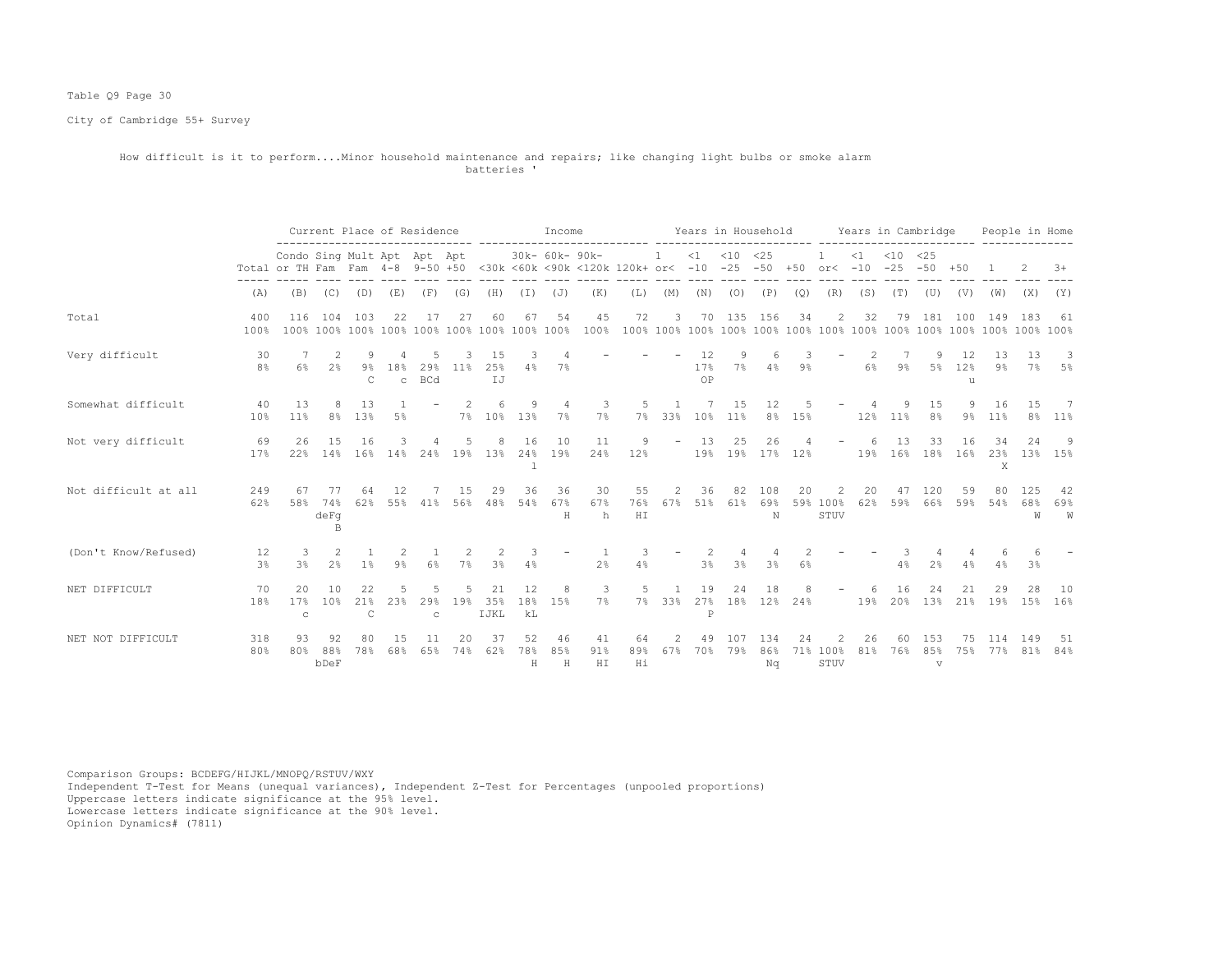## Table Q10 Page 31

City of Cambridge 55+ Survey

How difficult is it to perform....Snow shoveling

|                      |             | Gender                                                        |                 |                          | Ownership                 |                       |                 | Age                       |                  |                   |                              | Education            |                |                |                 |                           |                 |                            |                                     |            | Employment Status Marital Status                                                                                      |                       |
|----------------------|-------------|---------------------------------------------------------------|-----------------|--------------------------|---------------------------|-----------------------|-----------------|---------------------------|------------------|-------------------|------------------------------|----------------------|----------------|----------------|-----------------|---------------------------|-----------------|----------------------------|-------------------------------------|------------|-----------------------------------------------------------------------------------------------------------------------|-----------------------|
|                      |             | Fe<br>Total Male Male Own Rent $\alpha < 75$ 85<br>(A)<br>(B) |                 |                          |                           |                       |                 | $65$ $66 - 76 - 86 -$     |                  |                   |                              |                      |                |                |                 |                           |                 |                            |                                     |            | High Some Bach Adv. Full Part Un- Marr Sep. Sing<br>90 90+ or < Coll Dgr Dgr Time Time Ret. Emp. Dom. Div. Widow N.M. |                       |
|                      |             |                                                               | (C)             | (D)                      | (E)                       | (F)                   | (G)             | (H)                       |                  | $(J)$ $(J)$       | (K)                          | (L)                  | (M)            | (N)            |                 | $(O)$ $(P)$               | (Q)             | (R)                        | (S)                                 | (T)        |                                                                                                                       | $(U)$ $(V)$           |
| Total                | 400         | 196                                                           | 204             | 297                      | 95                        |                       | 141 139         | 72                        | 22               | 7                 | 48                           | 55                   | 85             | 207            | 83              | 56                        | 222             | 32                         | 200                                 | 30         | 100% 100%                                                                                                             | 55 104                |
| Very difficult       | 86          | 29<br>22% 15%                                                 | 57<br>28%<br>B  | 57<br>19%                | 27<br>28%<br>d            | 14<br>10 <sup>8</sup> | 26<br>19%<br>F  | 22<br>31%<br>Fq           | 12<br>55%<br>FGH | 5<br>71%<br>FGH   | 20<br>42%<br>1 <sub>MN</sub> | 14<br>25%            | 15<br>18%      | 36<br>17%      | 11<br>13%<br>p  | 3<br>5%                   | 61<br>27%<br>OP | 9<br>28%<br>O <sub>P</sub> | 29<br>14%                           | 23%        | 23<br>42%<br>StV                                                                                                      | 23<br>22%             |
| Somewhat difficult   | 86<br>22%   | 30<br>1.5%                                                    | 56<br>27%<br>B  | 72<br>24%<br>E.          | 12<br>13%                 | 33<br>23%<br>$\top$   | 33<br>24%<br>T  | 15<br>21%                 | 2<br>$9\%$       | $\qquad \qquad -$ | $7\phantom{0}7$              | 9<br>15% 16% 19% 26% | 16             | 53<br>k        | 22<br>27%       | 14<br>25%                 | 42              | 19% 22%                    | 48<br>24%                           | 6<br>20%   | 9                                                                                                                     | 20<br>16% 19%         |
| Not very difficult   | 69<br>17%   | 44<br>2.2%<br>$\mathcal{C}$                                   | 25<br>12%       | 57<br>19 <sup>°</sup>    | 12<br>13%                 | 29                    | 22              | 13<br>21% 16% 18%         | $ \,$            | 2                 | 6<br>29% 12%                 | 13<br>24%            | 16<br>19%      | 34             | 13<br>16% 16%   | 13<br>23%                 | 37              | 17% 16%                    | 42<br>21 <sub>8</sub><br>$\sqrt{ }$ | 6<br>2.0%  |                                                                                                                       | 14<br>13% 13%         |
| Not difficult at all | 103<br>2.6% | 67<br>34%<br>C                                                | 36<br>18%       | 78<br>26%                | 22<br>23%                 | 43<br>30%<br>HI       | 44<br>32%<br>HI | 10<br>14%                 | 5%               |                   | -8                           | 13<br>17% 24% 25%    | 21             | 59<br>29%<br>k | 31<br>37%<br>QR | 17<br>30%<br>$\mathtt{r}$ | 47              | 21% 16%                    | 61<br>30 <sub>8</sub><br>tU         | .5<br>17%  | 6                                                                                                                     | 27<br>$11\%$ 26%<br>U |
| (Don't Know/Refused) | 56<br>14%   | 26<br>1.3%                                                    | 30<br>15%       | 33<br>11%                | 22<br>23%<br>$\mathbb{D}$ | 22<br>16%             | 14              | 12<br>10% 17% 32%         | 7<br>G           |                   | -7                           | 6<br>15% 11% 20% 12% | 17             | 25             | 6               | 9<br>7% 16%               | 35<br>$\Omega$  | 6<br>16% 19%               | 20<br>10%                           | 6<br>20%   | 10<br>18%                                                                                                             | 20<br>19%<br>S        |
| NET DIFFICULT        | 172<br>43%  | 59<br>30%                                                     | 113<br>55%<br>B | 129<br>43%               | 39<br>41%                 | 47<br>33%             | 59<br>42%       | 37<br>51%<br>F            | 14<br>64%<br>Fq  | .5<br>71%<br>Fq   | 27<br>56%<br>Mn              | 23<br>42%            | 31<br>36%      | 89<br>43%      | 33<br>40%       | 17<br>30%                 | 103<br>46%<br>P | 16<br>50%<br>$\mathbf{p}$  | 77<br>38%                           | -13<br>43% | 32<br><b>SV</b>                                                                                                       | 43<br>58% 41%         |
| NET NOT DIFFICULT    | 172         | 111<br>4.3% 5.7%<br>$\mathsf{C}$                              | 61<br>30%       | 135<br>45%<br>$\epsilon$ | 34<br>36%                 | 72<br>51%<br>H I      | 66<br>47%<br>HI | 23<br>32%<br>$\mathbb{I}$ |                  | 2<br>5% 29%       | 14<br>29%                    | 26<br>47%<br>k       | 37<br>44%<br>k | 93<br>45%<br>K | 44<br>53%<br>OR | 30<br>54%<br><b>OR</b>    | 84<br>38%       | 10<br>31%                  | 103<br>52%<br>UV                    | 11<br>37%  | 13<br>24%                                                                                                             | 41<br>39%<br>U        |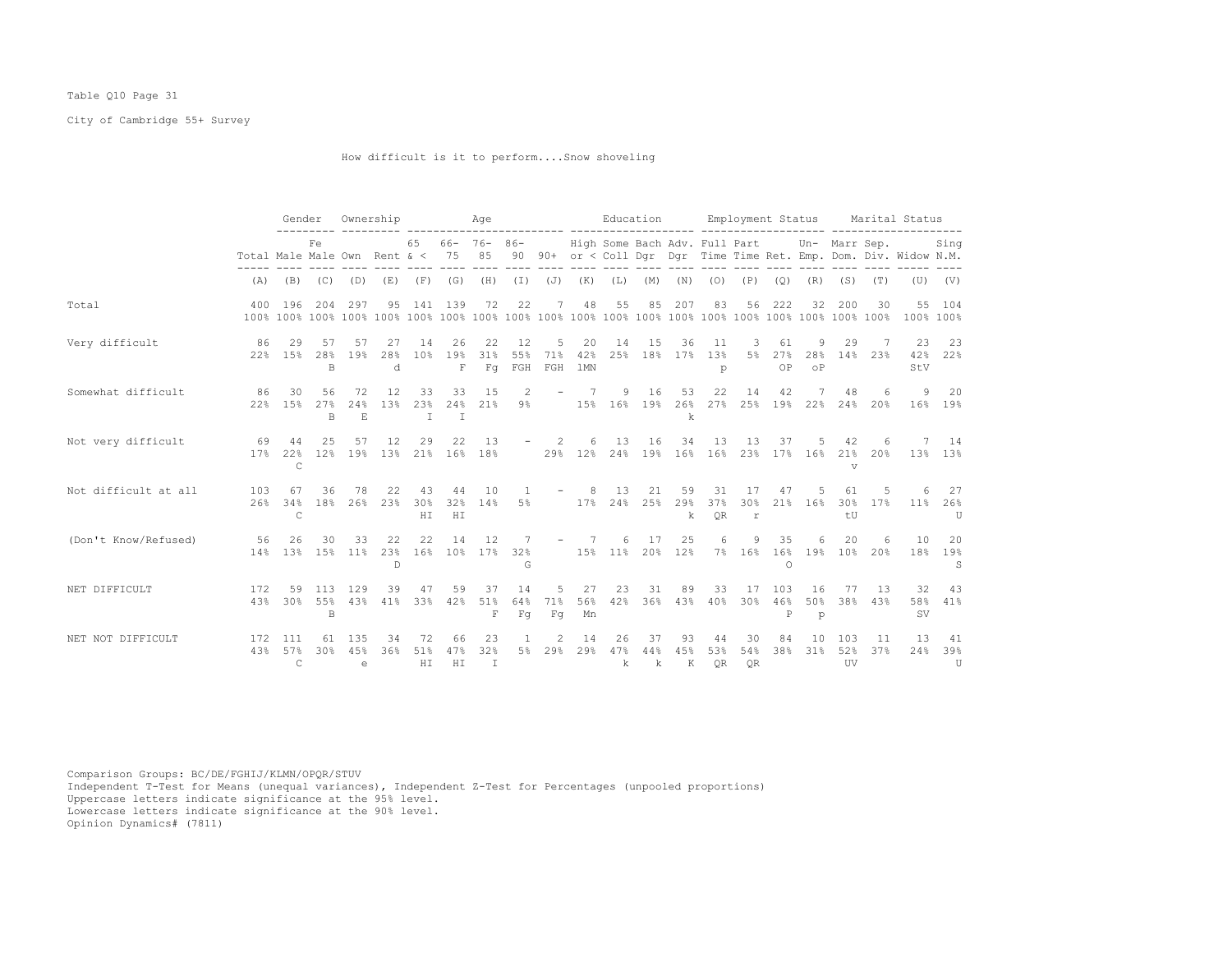## Table Q10 Page 32

City of Cambridge 55+ Survey

How difficult is it to perform....Snow shoveling

|                      |            |                                      |                       |                |                      |                      | Current Place of Residence       |                       |                          |                                      |                                 |                                 |                                    |               |                                 | Living Situation       |                       | -------- ---------                                                                                                                                                                               |                |                                   |     | Racial/Ethnic Group |                                           |                                 |
|----------------------|------------|--------------------------------------|-----------------------|----------------|----------------------|----------------------|----------------------------------|-----------------------|--------------------------|--------------------------------------|---------------------------------|---------------------------------|------------------------------------|---------------|---------------------------------|------------------------|-----------------------|--------------------------------------------------------------------------------------------------------------------------------------------------------------------------------------------------|----------------|-----------------------------------|-----|---------------------|-------------------------------------------|---------------------------------|
|                      |            | East                                 |                       |                | Area Camb Mid        |                      |                                  |                       |                          |                                      |                                 |                                 |                                    |               |                                 |                        |                       | Neigh West Nor. High Mo Spou Grand Par. Friend Wh. Bl. Asia A.I.<br>Total Camb MIT Four Port Camb River Agass Nine Camb Camb Straw Other One Part / Child Rel nonRel Cauc AA Pac. Esk. Hisp Oth. |                |                                   |     |                     |                                           |                                 |
|                      |            | $(A)$ $(B)$ $(C)$ $(D)$ $(E)$ $(F)$  |                       |                |                      |                      | (G)                              | (H)                   |                          |                                      | $(I)$ $(J)$ $(K)$               | (L)                             |                                    |               | $(M)$ $(N)$ $(O)$               |                        | $(P)$ $(Q)$           |                                                                                                                                                                                                  |                |                                   |     |                     | $(R)$ $(S)$ $(T)$ $(U)$ $(V)$ $(W)$ $(X)$ |                                 |
| Total                | 400        | 29<br>100% 100% 100% 100% 100% 100%  | 9                     | 21             | 52                   | 51                   | 13<br>100%                       | 12<br>100%            | 16                       | 64                                   | 66                              | 6                               | 100% 100% 100% 100% 100% 100% 100% |               | 42 143 195                      | 23<br>100% 100%        | 12                    |                                                                                                                                                                                                  | 16 346         | 17                                | 10  |                     | 100% 100% 100% 100% 100% 100% 100%        | 18                              |
| Very difficult       | 86         | 5<br>22% 17% 22% 19% 21% 18%         | 2                     | $\overline{4}$ | -11<br>$\perp$       | 9                    | 2<br>15%                         | 2<br>17%              | 1<br>$6\%$               | 15<br>23%<br>T                       | 12<br>18%                       |                                 | $-15$<br>36%<br>bFIK               | 37<br>$\circ$ | 27<br>26% 14%                   | 8<br>35%<br>$\Omega$   | $\overline{4}$<br>33% | $\overline{4}$                                                                                                                                                                                   | 67             | 25% 19% 24% 10%                   |     |                     | 3<br>75%<br>STU                           | 8<br>44%<br>SU                  |
| Somewhat difficult   | 86<br>22%  | 24%                                  |                       | -6             | 11<br>29% 21%        | 14<br>27%<br>m       | 3<br>23%                         | 2<br>17%              |                          | 16<br>$4\phantom{0}$<br>25% 25%<br>m | 14<br>21%                       | <sup>1</sup>                    | 5<br>17% 12% 18% 25%               | 26            | 49<br>P                         |                        | $2 \quad 3$<br>9% 25% | -5<br>p                                                                                                                                                                                          | 78             | 2<br>31% 23% 12% 20%              | 2   |                     |                                           | $\overline{\phantom{a}}$<br>17% |
| Not very difficult   | 69         | 6<br>17% 21%                         | 2<br>$22\%$           |                | 8<br>24% 15% 12%     | 6                    | -1<br>8%                         | 2<br>17%              | 3                        | 10                                   | 20<br>19% 16% 30%<br>FGJM<br>E. |                                 | $-5$<br>the contract of            | 21<br>12% 15% | 40<br>21%<br>p                  | $\overline{2}$         | 3<br>9% 25%           | 3                                                                                                                                                                                                | 63             | $\overline{2}$<br>19% 18% 12% 10% |     |                     |                                           | $\sim$ 3<br>17%                 |
| Not difficult at all | 103        | 3<br>26% 10% 22% 19% 29% 29%         | 2                     |                | 4 15<br>$\mathbb{B}$ | 15<br>$\overline{B}$ | 6<br>46%<br><b>BdM</b>           | $\overline{4}$<br>33% | 6<br>38%<br>$\mathbb{B}$ | 17<br>27%<br>$\overline{B}$          | 15<br>23%                       | 4<br>67%<br>efJKM<br><b>BcD</b> |                                    | 7 26          | 60<br>17% 18% 31%<br>$_{\rm N}$ | 11<br>48%<br><b>NR</b> |                       | -3                                                                                                                                                                                               | 89             | 6<br>19% 26% 35% 40%              |     |                     |                                           | 25% 22%                         |
| (Don't Know/Refused) | 56         | 8<br>14% 28% 33% 10% 13% 14%<br>dqJK | 3                     | 2              | 7                    | - 7                  | $\overline{1}$<br>8 <sup>°</sup> | 2<br>17%              | 2<br>12%                 | 6<br>$9\%$                           | 5<br>8 <sup>°</sup>             | $\overline{1}$<br>17%           | 10<br>jК                           | 33<br>OR      | 19<br>24% 23% 10%               |                        | $-2$<br>17%           | 1                                                                                                                                                                                                | 49             | 3<br>6% 14% 18% 20% 100%          | 2   | STU                 |                                           |                                 |
| NET DIFFICULT        | 172        | 12<br>43% 41% 22%                    | 2                     | 10             | 22<br>48% 42% 45%    | 23<br>$\overline{1}$ | 5<br>38%                         | $\overline{4}$<br>33% | 31%                      | 5 31<br>48%<br>c1                    | 26<br>39%                       | $\overline{1}$<br>17%           | 20<br>$\mathbf{1}$                 | 63            | 76<br>48% 44% 39%               | 10                     | 7<br>43% 58%          |                                                                                                                                                                                                  | 9 145          | 6<br>56% 42% 35% 30%              | 3   |                     | $\overline{\phantom{a}}$<br>11            | 11<br>75% 61%<br>u              |
| NET NOT DIFFICULT    | 172<br>43% | 9<br>31%                             | $\overline{4}$<br>44% | 9<br>43%       | 23<br>44%            | 21<br>41%            | 7<br>54%                         | 6<br>50%              | 9<br>bm                  | -27<br>56% 42%                       | 35<br>53%<br><b>BM</b>          | $\sim$ 4<br>67%<br>bm           | 12                                 | 47            | 100<br>29% 33% 51%<br>NO        | 13<br>57%<br>Nq        | 3<br>25%              | 6                                                                                                                                                                                                | 152<br>38% 44% | 8<br>47%                          | 50% |                     | 25%                                       | 7<br>39%                        |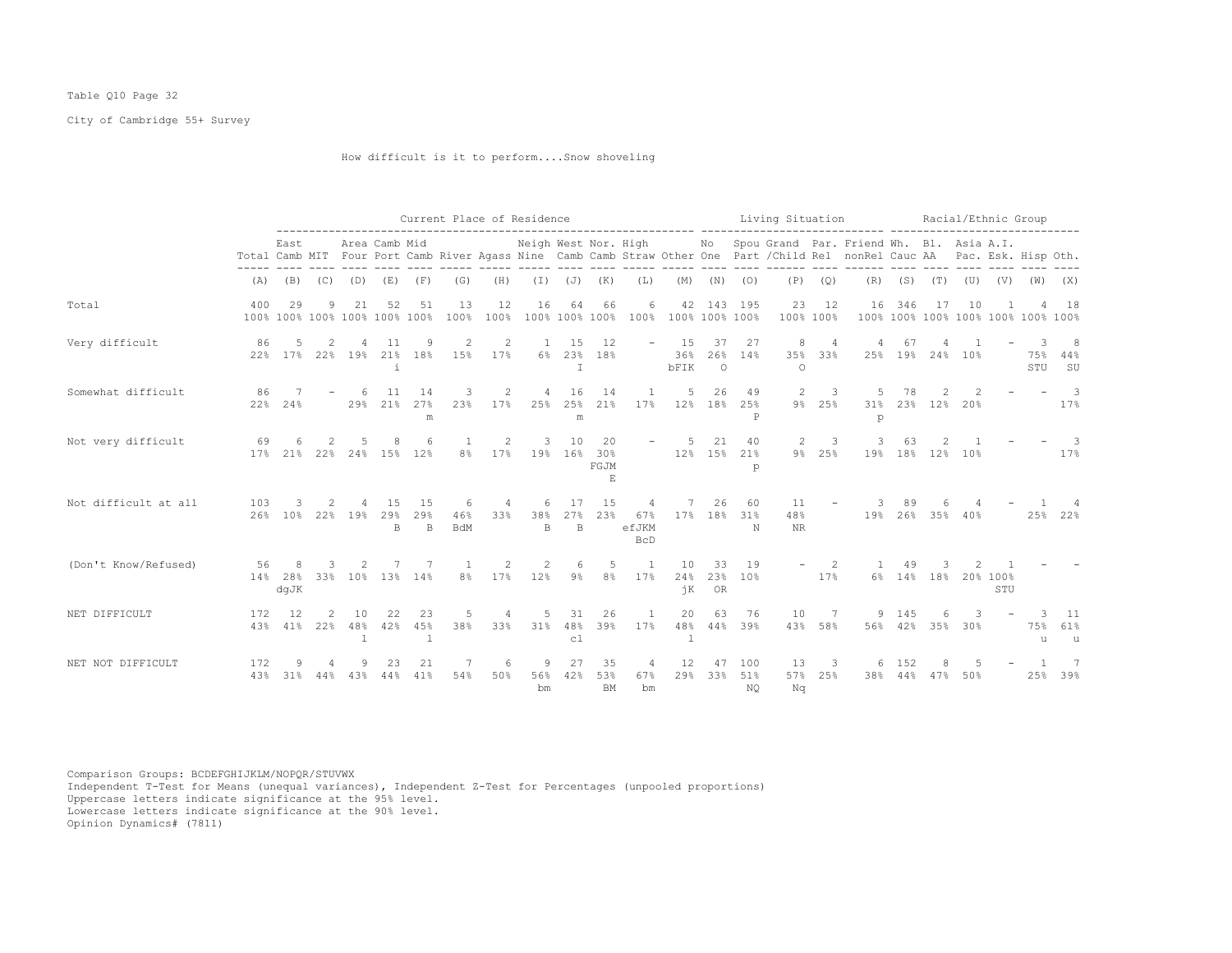## Table Q10 Page 33

City of Cambridge 55+ Survey

How difficult is it to perform....Snow shoveling

|                      |             |                                                                 |                         |                  |           | Current Place of Residence |           |                   |                 | Income          |                                                |                  |                          |                 | Years in Household |                         |                  |                                       |           | Years in Cambridge               |           |                   |                 | People in Home    |                  |
|----------------------|-------------|-----------------------------------------------------------------|-------------------------|------------------|-----------|----------------------------|-----------|-------------------|-----------------|-----------------|------------------------------------------------|------------------|--------------------------|-----------------|--------------------|-------------------------|------------------|---------------------------------------|-----------|----------------------------------|-----------|-------------------|-----------------|-------------------|------------------|
|                      |             | Condo Sing Mult Apt Apt Apt<br>Total or TH Fam Fam 4-8 9-50 +50 |                         |                  |           |                            |           |                   |                 | 30k- 60k- 90k-  | <30k <60k <90k <120k 120k+ or< -10 -25 -50 +50 |                  | $\mathbf{1}$             |                 | $<1$ $<10$ $<25$   |                         |                  | $or < -10$                            | $\leq 1$  | $< 10 \le 25$<br>$-25 - 50 + 50$ |           |                   |                 |                   | $+8$             |
|                      | (A)         | (B)                                                             | (C)                     | (D)              | (E)       | (F)                        | (G)       | (H)               | (I)             | (J)             | (K)                                            | (L)              | (M)                      | (N)             | (0)                | (P)                     | (Q)              | (R)                                   | (S)       | (T)                              | (U)       | (V)               | (W)             | (X)               | (Y)              |
| Total                | 400<br>100% | 116                                                             | 104                     | -103             | 22        | 17                         | 27        | 60                | 67              | 54              | 45<br>100%                                     | 72               | 3                        |                 | 70 135 156         |                         | 34               | 2                                     | 32        | 79                               | 181       | 100               | 149             | 183               | -61              |
| Very difficult       | 86<br>22%   | 2.4<br>21%                                                      | 1.5<br>14%              | 26<br>25%<br>C   | 18%       | 35%<br>$\mathcal{C}$       | 22%       | 21<br>35%<br>jKL  | 16<br>24%<br>KL | 11<br>20%<br>KL | 3<br>7%                                        | 5<br>7%          | 2<br>67%<br>op           | 16<br>23%       | 24                 | 29<br>18% 19%           | 14<br>41%<br>nOP | 50%                                   | 22%       | 14<br>18%                        | 31<br>17% | 30<br>30%<br>$+1$ | 28%<br>XY       | 36<br>20%<br>Y    | 6<br>10%         |
| Somewhat difficult   | 86<br>22%   | 25<br>22%<br>eF                                                 | 26<br>25%<br>EFq        | 27<br>26%<br>EFG | 2<br>9%   |                            | 3.        | 7<br>6% 11% 12%   | 14              | 10<br>21% 19%   | 16<br>36%<br>Hijl                              | 15<br>21%        | $\overline{\phantom{a}}$ | 12<br>17%       | 36                 | 31<br>$27\%$ 20%        | 18%              | 50%                                   | 16%       | 21<br>27%                        | 35<br>19% | 22<br>22%         | 26<br>17%       | 4.5<br>25%        | 12<br>20%        |
| Not very difficult   | 69<br>17%   | 18<br>16%                                                       | 23<br>22%<br>${\rm FG}$ | 20<br>19%<br>fq  | 3<br>14%  | $6\%$                      |           | 7% 12%            | 12<br>18%       | 10<br>19%       | 8<br>18%                                       | 19<br>26%<br>H   |                          | $-12$           | 22<br>17% 16%      | 31                      | 20% 12%          |                                       | 22%       | 1.3<br>16%                       | 35<br>19% | 14<br>14%         | 21<br>14%       | 35<br>19%         | - 13<br>21%      |
| Not difficult at all | 103<br>26%  | 24<br>21%                                                       | 35<br>34%<br>Bd         | 24<br>23%        | 32%       | 29%                        | 22%       | 10<br>17%         | 12<br>18%       | 18<br>33%<br>Ηi | 14<br>31%<br>h                                 | 24<br>33%<br>H I | 33%                      | 13<br>19%       | 32<br>24%          | 50<br>N                 | 32% 21%          |                                       | -7<br>22% | 19<br>24%                        | 54<br>30% | 23<br>23%         | 27<br>18%       | 26%<br>W          | 27<br>44%<br>WX  |
| (Don't Know/Refused) | 56<br>14%   | 2.5<br>22%<br>CD                                                | 5<br>5%                 | 6%               | 27%<br>CD | 24%<br>cd                  | 37%<br>CD | 1.5<br>25%<br>JK1 | 13<br>19%       | 5<br>$9\%$      | 4<br>$9\%$                                     | 9<br>12%         | $\overline{\phantom{a}}$ | 17<br>24%<br>PO | 21                 | 15<br>16% 10%           | З.<br>9%         |                                       | 19%       | 12<br>15%                        | 26<br>14% | 11<br>11%         | 33<br>22%<br>XY | 20<br>$11\%$<br>У | 3<br>5%          |
| NET DIFFICULT        | 172<br>43%  | 49<br>42%                                                       | 39%                     | 53<br>51%<br>CEq | 27%       | 41%                        | 33%       | 28<br>47%<br>L    | 30<br>45%<br>L  | 21<br>39%       | 19<br>42%                                      | 20<br>28%        | 2<br>67%                 | 28<br>40%       | 60<br>44%          | 60<br>38%               | 20               | $\mathfrak{D}$<br>59% 100%<br>nP STUV | 12<br>38% | 35<br>44%                        | 66<br>36% | 52<br>52%<br>U    | 68<br>46%<br>Y  | 81<br>44%<br>Y    | 18<br>30%        |
| NET NOT DIFFICULT    | 172<br>43%  | 42<br>36%                                                       | 58<br>56%<br><b>BdG</b> | 44<br>43%        | 45%       | 35%                        | 30%       | 28%               | 24<br>36%       | 28<br>52%<br>Hi | 22<br>49%<br>H                                 | 43<br>60%<br>H I | 33%                      | 25<br>36%       | 40%                | 81<br>52%<br><b>NOO</b> | 11<br>32%        |                                       | 44%       | 41%                              | 49%<br>V  | 37<br>37%         | 32%             | 45%<br>W          | -40<br>66%<br>WX |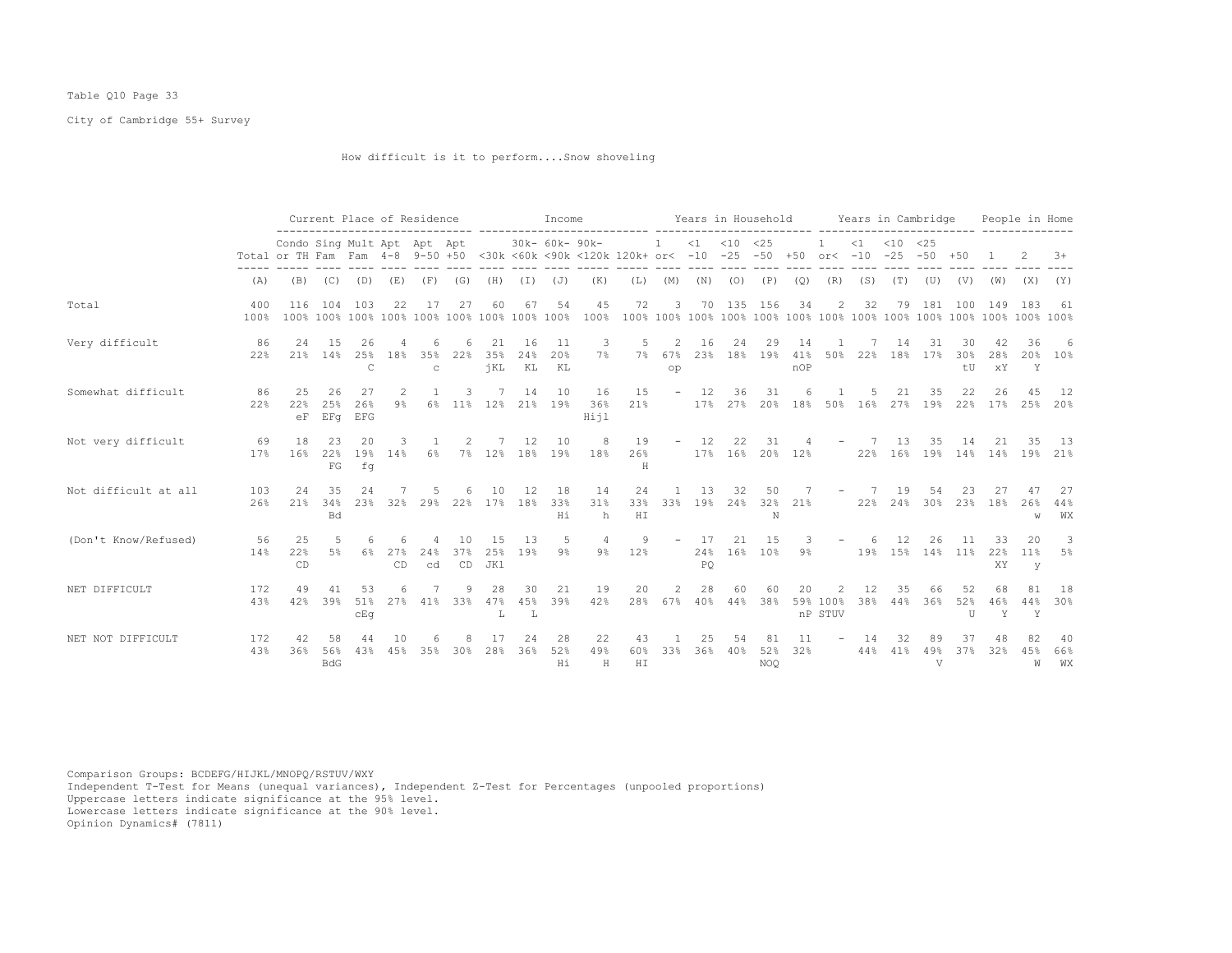## Table Q11 Page 34

City of Cambridge 55+ Survey

How difficult is it to perform....Household chores; like dustin

|                      |                              | Gender                |                          |                                  | Ownership                    |                         |                        | Aqe                      |                 |                   |                               | Education             |                                |                     |                        | Employment Status                |                            |                       |                      |                                                                   | Marital Status            |                          |
|----------------------|------------------------------|-----------------------|--------------------------|----------------------------------|------------------------------|-------------------------|------------------------|--------------------------|-----------------|-------------------|-------------------------------|-----------------------|--------------------------------|---------------------|------------------------|----------------------------------|----------------------------|-----------------------|----------------------|-------------------------------------------------------------------|---------------------------|--------------------------|
|                      | Total Male Male Own Rent & < | Fe                    |                          |                                  | 65                           | 75                      | $66 - 76 - 86 -$<br>85 |                          |                 |                   | High Some Bach Adv. Full Part |                       |                                |                     |                        |                                  |                            | Un- Marr Sep.         |                      | 90 90+ or < Coll Dqr Dqr Time Time Ret. Emp. Dom. Div. Widow N.M. | Sing                      |                          |
|                      | (A)                          |                       | $(B)$ $(C)$ $(D)$        |                                  | (E)                          |                         | $(F)$ $(G)$            | (H)                      |                 | $(I)$ $(J)$ $(K)$ |                               | (L)                   | (M)                            | (N)                 | (0)                    | (P)                              | (Q)                        | (R)                   | (S)                  | (T)                                                               |                           | $(U)$ $(V)$              |
| Total                | 400                          | 196                   | 204                      | 297                              | 95                           | 141                     | 139                    | 72                       | 22              | 7                 | 48                            | 55                    | 85                             | 207                 | 83                     | 56                               | 222                        | 32                    | 200                  | 30                                                                | 100% 100%                 | 55 104                   |
| Very difficult       | 17<br>4%                     | 9<br>5%               | 8<br>4%                  | -6                               | 11<br>2% 12%<br>$\mathbb{D}$ | 3<br>2 <sup>°</sup>     | 5%                     | .5<br>7%                 |                 |                   | $\overline{4}$<br>8%          | $\overline{4}$<br>7%  | 3<br>4%                        | 6<br>3 <sup>°</sup> | 2<br>2 <sup>°</sup>    | -1.<br>2 <sup>°</sup>            | 11<br>$5\%$                | $\mathfrak{D}$<br>6%  | 2%                   | 13%<br>s                                                          | $\mathcal{L}$<br>4%       | $-5$<br>5%               |
| Somewhat difficult   | 55                           | 21<br>14% 11%         | 34<br>17%<br>$\mathbf b$ | 37<br>12%                        | 17<br>18%                    | 1.5<br>11%              | 15<br>11%              | 11<br>15%                | 8<br>36%<br>FGh | 3<br>43%<br>fq    | 13<br>27%<br>MN               | 9                     | 10<br>16% 12%                  | 22<br>11%           | 9<br>11%<br>p          | 2<br>4%                          | 36<br>16%<br>Ρ             | 8<br>25%<br>$\circ$ P | 21<br>10%            | 3<br>10%                                                          | 11<br>20%                 | 19<br>18%<br>s           |
| Not very difficult   | 87<br>22%                    | 43<br>22%             | 44<br>22%                | 67<br>23%                        | 19<br>20%                    | 32<br>23%               | 28<br>20%              | 17<br>24%                | 4<br>18%        | 14%               | 11<br>23%                     | 15<br>27%             | 20<br>24%                      | 41<br>20%           | 11<br>13 <sup>°</sup>  | 13<br>23%                        | 51<br>23%<br>$\Omega$      | 12<br>38%<br>$\Omega$ | 41<br>20%            | 6<br>20%                                                          | 13                        | 26<br>24% 25%            |
| Not difficult at all | 58%                          | 234 119               | 115<br>61% 56%           | 183<br>62%<br>E.                 | 45<br>47%                    | 90<br>64%<br>hIJ        | 88<br>63%<br>hIJ       | 37<br>51%                | 8               | 2                 | 20                            | 27<br>36% 29% 42% 49% | 51<br>60%<br>K                 | 132<br>64%<br>K1    | 61<br>73%<br><b>OR</b> | 39<br>70%<br><b>OR</b>           | 118<br>53%<br>$\mathbb{R}$ | 10<br>31%             | 129<br>64%<br>uV     | 17<br>57%                                                         | 28                        | 52<br>51% 50%            |
| (Don't Know/Refused) | 7<br>2.8                     | $\overline{4}$<br>2.8 | 3<br>1%                  | $\overline{4}$<br>1 <sup>8</sup> | 3<br>3 <sup>°</sup>          | $\overline{1}$<br>$1\%$ | $\overline{1}$<br>1%   | 2<br>3%                  | 2               | 9% 14%            |                               |                       | $\mathbf{1}$<br>1 <sup>°</sup> | 6<br>3 <sup>°</sup> |                        | $\overline{1}$<br>2 <sup>°</sup> | 6<br>3%                    |                       | $\overline{4}$<br>2% |                                                                   | $\overline{1}$<br>2%      | -2<br>2 <sup>°</sup>     |
| NET DIFFICULT        | 72<br>18%                    | 30<br>1.5%            | 42<br>21%                | 43<br>14%                        | 28<br>29%<br>D               | 18<br>13%               | 22<br>16%              | 16<br>22%<br>$\mathbf f$ | 8<br>36%<br>Fq  | 3<br>43%          | 17<br>35%<br>MN               | 13<br>24%             | 13<br>15%                      | 28<br>14%           | 11<br>13%<br>p         | 3<br>$5\%$                       | 47<br>21%<br>$\circ$ P     | 10<br>31%<br>OP       | 26<br>13%            | $\overline{7}$<br>23%                                             | 13<br>24%<br>$\mathtt{s}$ | 24<br>23%<br>$\mathbf S$ |
| NET NOT DIFFICULT    | 321<br>80%                   | 162<br>83%            | 159<br>78%               | 250<br>84%<br>E.                 | 64<br>67%                    | 122<br>87%<br>HIJ       | 116<br>83%<br>IJ       | 54<br>75%<br>ii.         | 12<br>55%       | 3<br>43%          | 31<br>65%                     | 42<br>76%             | 71<br>84%<br>к                 | 173<br>84%<br>K     | 72<br>87%<br><b>OR</b> | 52<br>93%<br><b>OR</b>           | 169<br>76%                 | 22<br>69%             | 170<br>85%<br>V      | 23<br>77%                                                         | 41<br>75%                 | 78<br>75%                |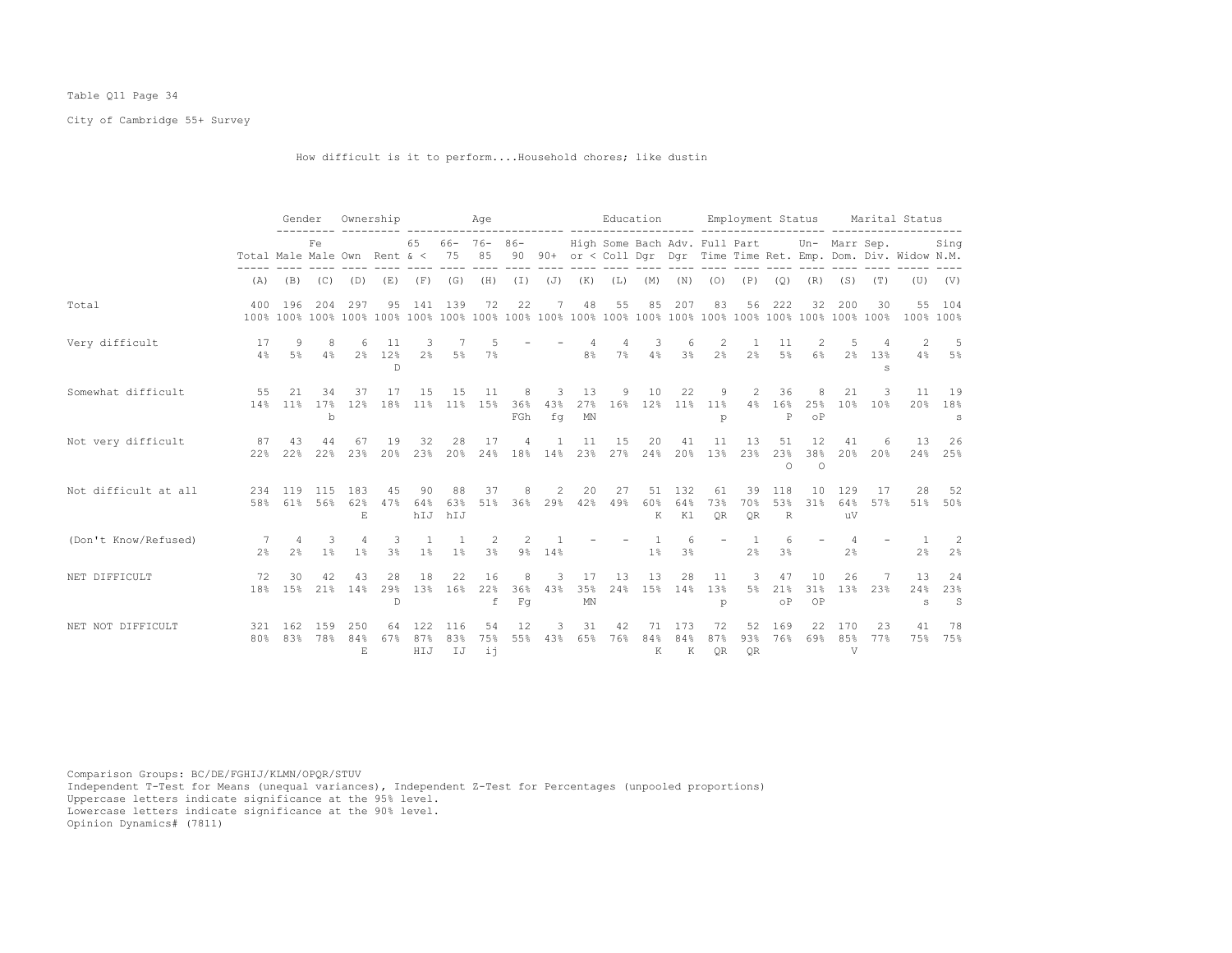## Table Q11 Page 35

City of Cambridge 55+ Survey

How difficult is it to perform....Household chores; like dustin

|                      |                |                                     |          |           |                |                 |                       |                       | Current Place of Residence |                |                      |                      |                           |                        |                             | Living Situation     |                      |                                                                                                                                                         |                      |             |     | Racial/Ethnic Group                |     |                           |
|----------------------|----------------|-------------------------------------|----------|-----------|----------------|-----------------|-----------------------|-----------------------|----------------------------|----------------|----------------------|----------------------|---------------------------|------------------------|-----------------------------|----------------------|----------------------|---------------------------------------------------------------------------------------------------------------------------------------------------------|----------------------|-------------|-----|------------------------------------|-----|---------------------------|
|                      |                | East                                |          |           | Area Camb Mid  |                 |                       |                       | Neigh West Nor. High       |                |                      |                      |                           |                        |                             |                      |                      | No Spou Grand Par. Friend Wh. Bl. Asia A.I.<br>Total Camb MIT Four Port Camb River Agass Nine Camb Camb Straw Other One Part / Child Rel nonRel Cauc AA |                      |             |     | Pac. Esk. Hisp Oth.                |     |                           |
|                      | (A)            | (B)                                 | (C)      | (D)       | (E)            | (F)             | (G)                   | (H)                   | $(\bot)$                   | (J)            | (K)                  | (L)                  | (M)                       | (N)                    | (0)                         | (P)                  | (Q)                  | (R)                                                                                                                                                     | (S)                  | (T)         | (U) | (V)                                | (W) | (X)                       |
| Total                | 400            | 29<br>100% 100% 100% 100% 100% 100% | 9        | 21        | 52             | 51              | 13<br>100%            | 12<br>100%            | 16                         | 64             | 66<br>100% 100% 100% | 6                    | 42<br>100% 100% 100% 100% |                        | 143 195                     | 23<br>100% 100%      | 12                   | 16                                                                                                                                                      | 346                  | 17          | 10  | 100% 100% 100% 100% 100% 100% 100% |     | 18                        |
| Very difficult       | 17             | 3<br>4% 10% 11%                     |          |           | 4%             | -3<br>$6\%$     | -1<br>8 <sup>°</sup>  | 8 <sup>°</sup>        |                            | 3%             |                      |                      | $7\%$                     | 5%                     | -5<br>3%                    |                      | 2<br>17%             | -2<br>12%                                                                                                                                               | 14<br>4%             | 6%          |     |                                    |     | $11\%$                    |
| Somewhat difficult   | 55             | 14% 14% 11%                         |          | 14%       | 10%            | -5<br>10%       | 1<br>8 <sup>°</sup>   | 1<br>8%               | $\overline{2}$<br>12%      | 11<br>17%      | 10<br>15%            | 2<br>33%             | 9                         | 19                     | 19<br>21% 13% 10%           | 6<br>26%<br>$\circ$  | 3<br>25%             |                                                                                                                                                         | 44<br>25% 13% 24%    |             | 10% |                                    |     | $\overline{4}$<br>25% 22% |
| Not very difficult   | 87<br>22%      | 21%                                 | 22%      | 29%<br>q  | 17%            | 14<br>27%<br>Gj | -1.<br>8 <sup>°</sup> | 3<br>25%              | 38%<br>Gj                  | 14%            | 16<br>24%<br>q       |                      | 21%                       | 39<br>27%<br>$\circ$ P | 38<br>19%<br>$\mathfrak{p}$ | 2<br>$9\%$           | -5<br>42%<br>Pr      | 12%                                                                                                                                                     | 76                   | 22% 18% 30% |     |                                    |     | - 5<br>25% 28%            |
| Not difficult at all | 234<br>58%     | 16<br>55%                           | 4<br>44% | 11<br>52% | 36<br>69%<br>М | 28<br>55%       | 9<br>69%              | 7<br>58%              | 8<br>50%                   | 42<br>66%<br>M | 39<br>59%            | 4<br>67%             | 19<br>45%                 | 75<br>52%<br>$\circ$   | 129<br>66%<br>NO            | 15<br>65%<br>$\circ$ | 2<br>17%             | 50%<br>$\circ$                                                                                                                                          | 207<br>60%<br>$\,$ X | 8<br>47%    |     | 60% 100%<br>TUWX<br>S              | 50% | - 7<br>39%                |
| (Don't Know/Refused) | 2 <sup>°</sup> |                                     | 11%      | 5%        |                | $2\%$           | 8%                    |                       |                            |                | 2%                   |                      | 5%                        | 3<br>2%                | 2 <sup>°</sup>              |                      |                      |                                                                                                                                                         | 1%                   | 6%          |     |                                    |     |                           |
| NET DIFFICULT        | 72<br>18%      | 24%                                 | 22%      |           | 14% 13%        | 16%             | $\mathfrak{D}$<br>15% | $\mathfrak{D}$<br>17% | $\mathfrak{D}$<br>12%      | -1.3<br>20%    | 10<br>15%            | $\mathcal{L}$<br>33% | 12<br>29%<br>e            | 26<br>18%              | 24<br>12%                   | 6.<br>26%            | .5<br>42%<br>$\circ$ | 38%<br>$\circ$                                                                                                                                          | 58<br>17%            | 29%         | 10% |                                    | 25% | 33%                       |
| NET NOT DIFFICULT    | 321<br>80%     | 22<br>76%                           | 67%      | 81%       | 87%<br>М       | 42<br>82%<br>m  | 10<br>77%             | 10<br>83%             | 14<br>88%<br>m             | 51<br>80%      | 55<br>83%<br>m       | 67%                  | 28<br>67%                 | 114<br>80%             | 167<br>86%<br>qr            | 17<br>74%            | 58%                  | 10<br>62%                                                                                                                                               | 283<br>82%           | 6.5%        |     | 90% 100%<br>t STX                  | 75% | 12<br>67%                 |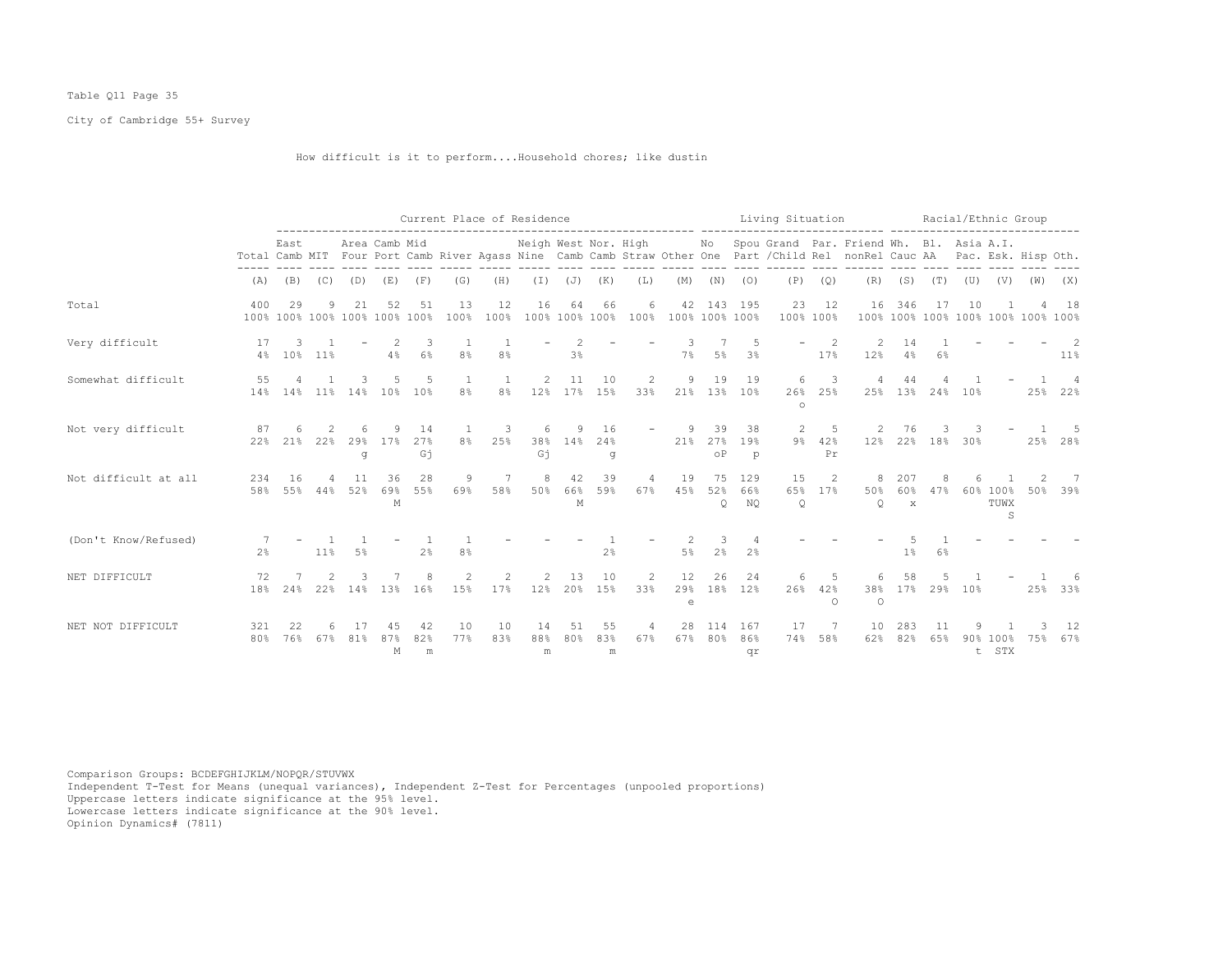## Table Q11 Page 36

City of Cambridge 55+ Survey

How difficult is it to perform....Household chores; like dustin

|                      |                |                                                                 |                                    |                           |                      | Current Place of Residence |                        |                     |                      | Income           |                                                |                 |                          |                          |                    | Years in Household |           |                  |                  | Years in Cambridge                           |                 |                 |                     | People in Home         |            |
|----------------------|----------------|-----------------------------------------------------------------|------------------------------------|---------------------------|----------------------|----------------------------|------------------------|---------------------|----------------------|------------------|------------------------------------------------|-----------------|--------------------------|--------------------------|--------------------|--------------------|-----------|------------------|------------------|----------------------------------------------|-----------------|-----------------|---------------------|------------------------|------------|
|                      |                | Condo Sing Mult Apt Apt Apt<br>Total or TH Fam Fam 4-8 9-50 +50 |                                    |                           |                      |                            |                        |                     |                      | 30k- 60k- 90k-   | <30k <60k <90k <120k 120k+ or< -10 -25 -50 +50 |                 | $\mathbf{1}$             |                          | $<1$ $<10$ $<25$   |                    |           |                  | $\leq 1$         | $< 10$ $< 25$<br>or< $-10$ $-25$ $-50$ $+50$ |                 |                 |                     |                        | $3+$       |
|                      | (A)            | (B)                                                             | (C)                                | (D)                       | (E)                  | (F)                        | (G)                    | (H)                 | (I)                  | (J)              | (K)                                            | (L)             | (M)                      | (N)                      | (0)                | (P)                | (Q)       | (R)              | (S)              | (T)                                          | (U)             | (V)             | (W)                 | (X)                    | (Y)        |
| Total                | 400<br>100%    | 116                                                             | 104                                | 103                       | 22                   | 17                         | 27                     | 60                  | 67                   | 54               | 45<br>100%                                     | 72              | 3                        | 70                       |                    | 135 156            | 34        | $\overline{2}$   | 32               | 79                                           | 181             | 100             | 149                 | 183                    | -61        |
| Very difficult       | 17<br>4%       | 3<br>3                                                          | $1\%$                              | 4%                        |                      | 3<br>18%<br>$\mathsf{C}$   | 5<br>19%<br><b>BCd</b> | 6<br>10%<br>L       | 2<br>3%              | 3<br>6%          |                                                | 1%              |                          | 10%<br>P                 | 5%                 | З<br>2.8           |           |                  | 6%               | 5%                                           | 5<br>3%         | $5\%$           | .5%                 | 4%                     | 2%         |
| Somewhat difficult   | 55<br>14%      | 20<br>17%<br>$\mathsf{C}$                                       | 8%                                 | 14<br>14%                 | 32%<br>CdG           | 3<br>18%                   | 2<br>$7\%$             | 16<br>27%           | 12<br>18%<br>JKL jKL | 4<br>7%          | 2<br>$4\%$                                     | 4               | $\overline{1}$<br>6% 33% | 10                       | 22<br>14% 16%<br>p | 14                 |           | -1<br>9% 21% 50% | 2<br>6%          | 11                                           | 19<br>14% 10%   | 20<br>20%<br>SU | 22<br>15%           | 23<br>13%              | 10<br>16%  |
| Not very difficult   | 87<br>22%      | 26<br>22%                                                       | 22<br>21%                          | 28<br>27%<br>$\mathtt{f}$ |                      | 2                          | .5<br>12% 19%          | 14                  | 15                   | 8<br>23% 22% 15% | 8<br>18%                                       | 19<br>26%       | $\overline{\phantom{a}}$ | 16<br>23%                | 29<br>21%          | 34<br>22%          | 24%       |                  | 19%              | 17<br>22%                                    | 42              | 21<br>23% 21%   | 39<br>26%<br>x      | 33.<br>18%             | 14<br>23%  |
| Not difficult at all | 234<br>58%     | 65<br>56%                                                       | 73<br>70%<br><b>BDG</b>            | 56<br>54%                 | 14<br>64%            | 9<br>53%                   | 12<br>44%              | 23<br>38%           | 37<br>55%<br>h       | 39<br>72%<br>HI  | 34<br>76%<br>HI                                | 45<br>62%<br>H  | 2<br>67%                 | 34<br>49%                | 75<br>56%          | 103<br>66%<br>No   | 19<br>56% | 50%              | 21<br>66%        | 46                                           | 111<br>58% 61%  | 53<br>53%       | 77<br>52%           | 116<br>63%<br>W        | 36<br>59%  |
| (Don't Know/Refused) | 2 <sup>°</sup> | 2.8                                                             |                                    | 1%                        | .5%                  |                            | 11%<br>d               | 2 <sup>°</sup>      | 1%                   |                  | 2 <sup>°</sup>                                 | 3<br>4%         | $\overline{\phantom{a}}$ | 3<br>4%                  | 2<br>1%            | 2<br>$1\%$         |           |                  | 3%               | 1%                                           | 2%              | 1%              | 3<br>2 <sup>°</sup> | 2%                     |            |
| NET DIFFICULT        | 72<br>18%      | 23<br>20%<br>$\mathcal{C}$                                      | 9<br>$9\%$                         | 18<br>17%<br>$\mathbb{C}$ | 32%<br>$\mathcal{C}$ | 35%<br>$\mathsf{C}$        | 26%                    | 22<br>37%<br>C IJKL | 14<br>21%<br>KL      | 13%              | 2<br>4%                                        | 5               | $\overline{1}$<br>7% 33% | 17<br>24%<br>$\mathbf P$ | 29<br>P            | 17<br>21% 11%      |           | -1               | 4<br>21% 50% 12% | 1.5                                          | 24<br>19% 13%   | 25<br>25%<br>sU | 30<br>20%           | 16%                    | -11<br>18% |
| NET NOT DIFFICULT    | 321<br>80%     | 91<br>78%                                                       | 9.5<br>91%<br>DEFG<br><sub>R</sub> | 84<br>82%<br>q            | 14<br>64%            | 11<br>65%                  | 63%                    | 37<br>62%           | 52<br>78%<br>H       | 47<br>87%<br>Н   | 42<br>93%<br>H I                               | 64<br>89%<br>Ηi | $\mathcal{L}$<br>67%     | 50<br>71%                | 104<br>77%         | 137<br>88%<br>NO   | 27<br>79% | 50%              | 27<br>84%        | 63<br>80%                                    | 153<br>85%<br>V | 74              | 116                 | 149<br>74% 78% 81% 82% | 50         |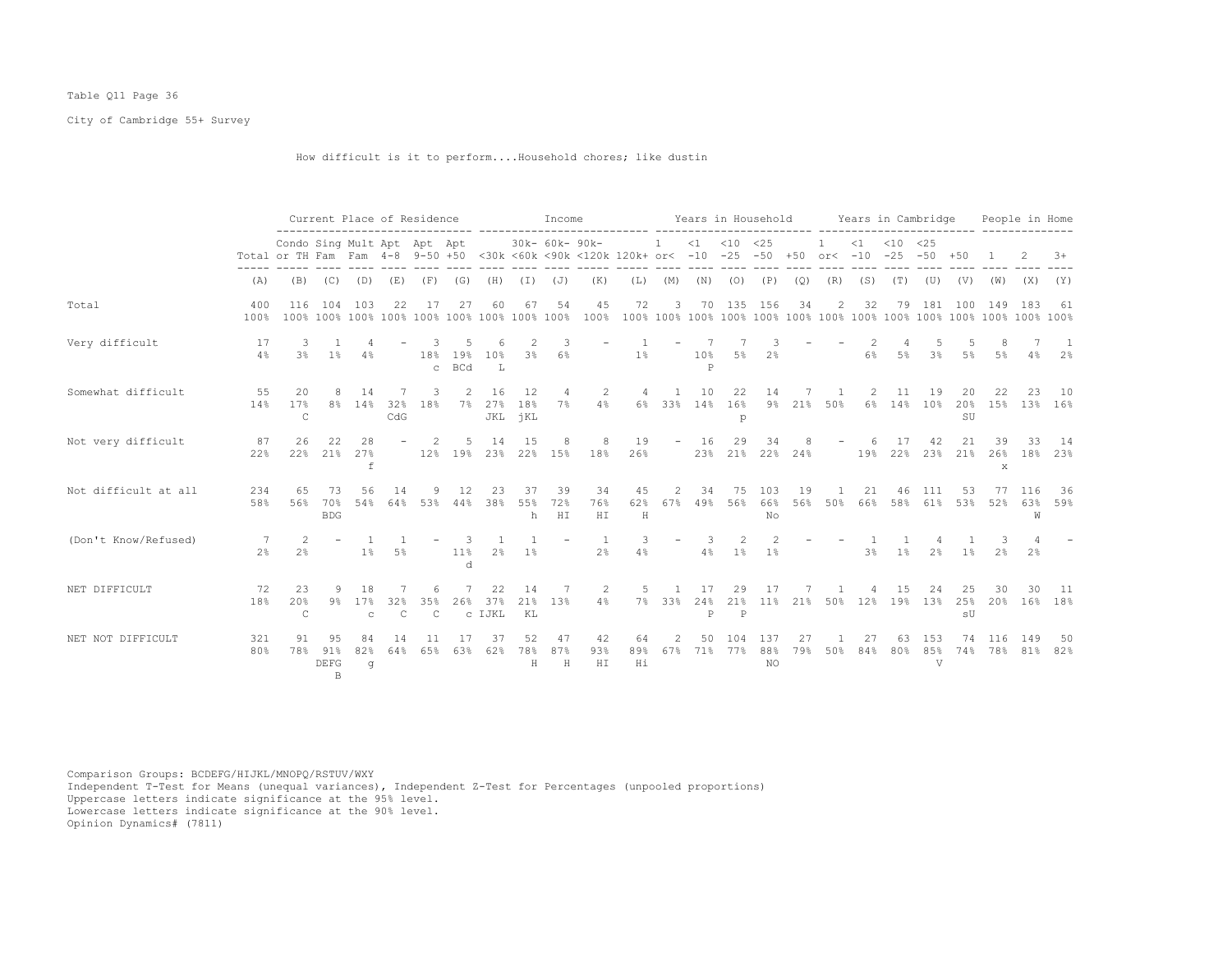## Table Q12 Page 37

City of Cambridge 55+ Survey

How difficult is it to perform....Heavy lifting tasks; like ins

|                      |              | Gender                                           |                 | Ownership  |            |                  |                           | Age                    |                                     |                |                 |                               | Education       |                     |                  | Employment Status                |                 |                             |                           |                                | Marital Status                                                    |                |
|----------------------|--------------|--------------------------------------------------|-----------------|------------|------------|------------------|---------------------------|------------------------|-------------------------------------|----------------|-----------------|-------------------------------|-----------------|---------------------|------------------|----------------------------------|-----------------|-----------------------------|---------------------------|--------------------------------|-------------------------------------------------------------------|----------------|
|                      |              | Fe<br>Total Male Male Own Rent & <<br>(B)<br>(C) |                 |            |            | 65               | 75                        | $66 - 76 - 86 -$<br>85 |                                     |                |                 | High Some Bach Adv. Full Part |                 |                     |                  |                                  |                 |                             | Un- Marr Sep.             |                                | 90 90+ or < Coll Dqr Dqr Time Time Ret. Emp. Dom. Div. Widow N.M. | Sing           |
|                      | (A)          |                                                  |                 | (D)        | (E)        | (F)              | (G)                       | (H)                    | $(\bot)$                            | ( J)           | (K)             | (L)                           | (M)             | (N)                 | (0)              | (P)                              | (Q)             | (R)                         | (S)                       | (T)                            | (U)                                                               | (V)            |
| Total                | 400          | 196                                              | 204             | 297        | 95         | 141              | 139                       | 72                     | 22                                  |                | 48              | 55                            | 85              | 207                 | 83               | 56                               | 222             | 32                          | 200                       | 30                             | $55 -$<br>100% 100%                                               | 104            |
| Very difficult       | 169<br>42%   | 58<br>30%                                        | 111<br>54%<br>B | 119<br>40% | 46<br>48%  | 43<br>30%        | 48<br>35%                 | 44<br>61%<br>FG        | 19<br>86%<br>FGH                    | 5<br>71%<br>FG | 28<br>58%<br>MN | 28<br>51%<br>M                | 27<br>32%       | 84<br>41%           | 32<br>39%        | 17<br>30%                        | 102<br>46%<br>P | 16<br>50%<br>$\mathfrak{p}$ | 66<br>33%                 | -17<br>57%<br>S                | 32<br>58%<br>S                                                    | 47<br>45%<br>S |
| Somewhat difficult   | 111<br>28%   | 62<br>32%<br>$\mathsf{C}$                        | 49<br>2.4%      | 85<br>29%  | 22<br>23%  | 45<br>32%<br>HT. | 46<br>33%<br>H I          | 13<br>18%<br>$\top$    | 1<br>5%                             |                | 8<br>17.8       | 11<br>20%                     | 26<br>31%<br>k  | 64<br>31%<br>K1     | 26<br>31%        | 18<br>32%                        | 55<br>25%       | 28%                         | 64<br>32%<br>$\mathbf{1}$ | 6<br>20%                       | 11<br>20%                                                         | 28<br>27%      |
| Not very difficult   | 45<br>$11\%$ | 31<br>16%<br>$\mathsf{C}$                        | 14<br>7%        | 36<br>12%  | 9<br>$9\%$ | 22<br>16%<br>Н   | 19<br>14%<br>H            | 6%                     |                                     |                | 4%              | -5<br>$9\%$                   | 11<br>13%<br>k  | 27<br>$\,$ K        | 9<br>13% 11% 12% |                                  | 24              | 11% 16%                     | 27<br>14%<br>T            | $\mathbf{1}$<br>3 <sup>8</sup> | $7\%$                                                             | 13<br>12%<br>т |
| Not difficult at all | 56<br>14%    | 36<br>18%<br>C                                   | 20<br>10%       | 45<br>15%  | 11<br>12%  | 26<br>18%<br>hI  | 21<br>15%<br>$\mathbb{I}$ | 10%                    | 5%                                  |                |                 | 8<br>15% 15% 15%              | 13              | 27<br>13%           | 16<br>19%<br>q   | 13<br>23%<br>Q                   | 25<br>11%       |                             | 35<br>18%<br>11V          | 4<br>13%                       | 9%                                                                | 10<br>10%      |
| (Don't Know/Refused) | 19<br>$5\%$  | 9<br>5%                                          | 10<br>5%        | 12.<br>4%  | 7%         | 5<br>4%          | 5<br>4%                   | 4<br>6%                | 5%                                  | 2<br>29%       | 3<br>6%         | -3<br>5%                      | 8<br>$9\%$<br>N | 5<br>2 <sup>8</sup> |                  | $\overline{1}$<br>2 <sup>8</sup> | 16<br>7%<br>P   | 2<br>6%                     | 8<br>4%                   | 2<br>$7\%$                     | 3<br>5%                                                           | 6<br>6%        |
| NET DIFFICULT        | 280<br>70%   | 120<br>61%                                       | 160<br>78%<br>B | 204<br>69% | 68<br>72%  | 88<br>62%        | 94<br>68%                 | 57<br>79%<br>Fq        | 20<br>$91\%$<br>$\operatorname{FG}$ | 5<br>71%       | 36              | 39<br>75% 71%                 | 53              | 148<br>62% 71%      | 58<br>70%        | 35<br>62%                        | 157<br>71%      | 25<br>78%                   | 130<br>65%                | 23<br>77%                      | 43<br>78%<br>S.                                                   | - 75<br>72%    |
| NET NOT DIFFICULT    | 101<br>2.5%  | 67<br>34%<br>$\mathsf{C}$                        | 34<br>17%       | 81<br>27%  | 20<br>21%  | 48<br>34%<br>HI  | 40<br>29%<br>HI           | 11<br>15%<br>i         | 5%                                  |                | 19%             | 13<br>24%                     | 24<br>28%       | 54<br>26%           | 25<br>30%<br>r   | 20<br>36%<br>qR                  | 49<br>22%       | 16%                         | 62<br>31%<br>tUv          | 17%                            | 16%                                                               | 23<br>22%      |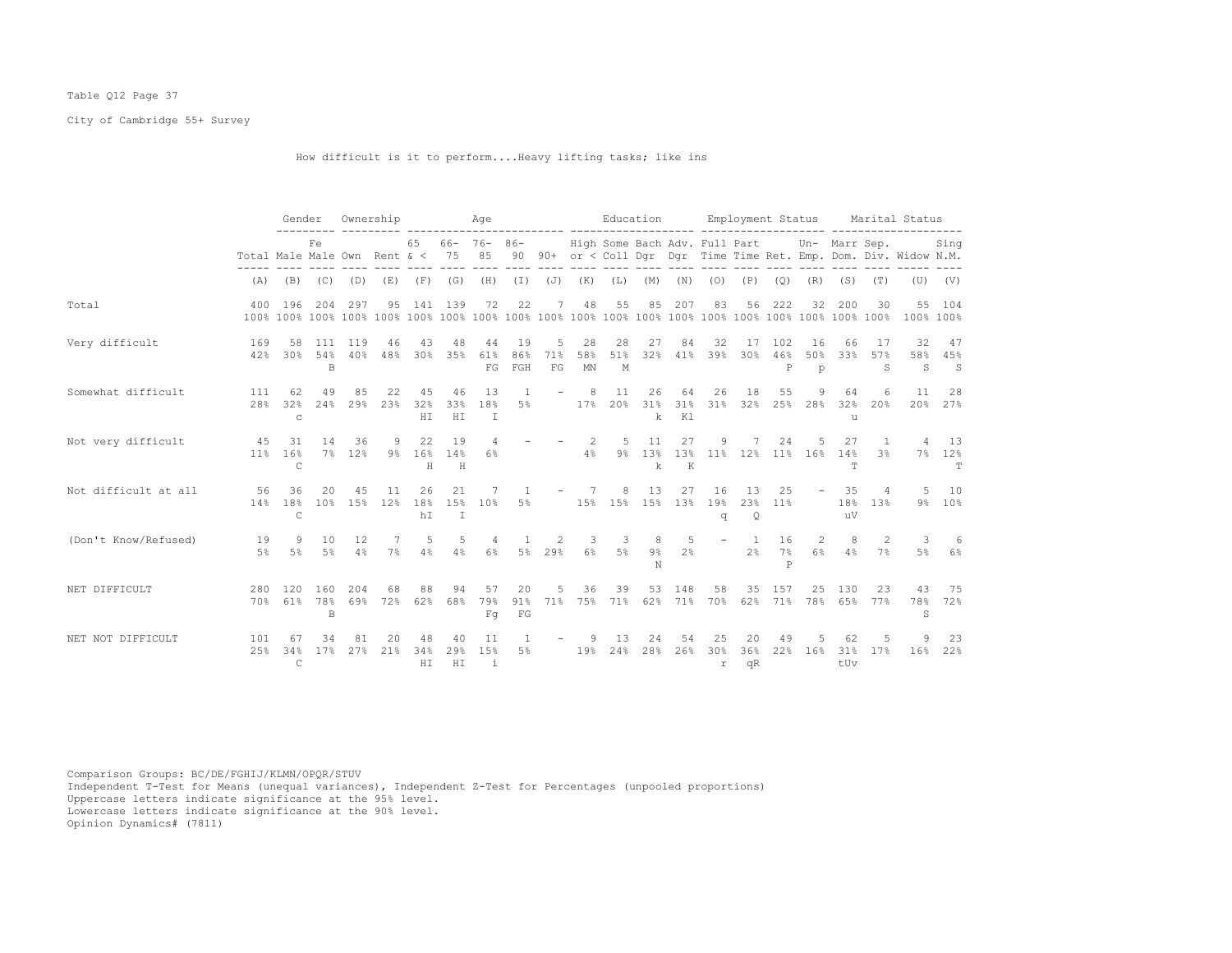## Table Q12 Page 38

City of Cambridge 55+ Survey

## How difficult is it to perform....Heavy lifting tasks; like ins

|                      |            |                      |              |           |                                     |                       | Current Place of Residence       |                          |                             |                       |                                |                       |                                    |                      |                           | Living Situation     |                        |                                                                                                                                                                                                  |                            | Racial/Ethnic Group |                 |                  |                                    |               |
|----------------------|------------|----------------------|--------------|-----------|-------------------------------------|-----------------------|----------------------------------|--------------------------|-----------------------------|-----------------------|--------------------------------|-----------------------|------------------------------------|----------------------|---------------------------|----------------------|------------------------|--------------------------------------------------------------------------------------------------------------------------------------------------------------------------------------------------|----------------------------|---------------------|-----------------|------------------|------------------------------------|---------------|
|                      |            | East                 |              |           | Area Camb Mid                       |                       |                                  |                          |                             |                       |                                |                       |                                    |                      |                           |                      |                        | Neigh West Nor. High Mo Spou Grand Par. Friend Wh. Bl. Asia A.I.<br>Total Camb MIT Four Port Camb River Agass Nine Camb Camb Straw Other One Part / Child Rel nonRel Cauc AA Pac. Esk. Hisp Oth. |                            |                     |                 |                  |                                    |               |
|                      | (A)        | (B)                  | (C)          | (D)       | (E)                                 | (F)                   | (G)                              | (H)                      | (I)                         | $(\mathbb{J})$        | (K)                            | (L)                   | (M)                                | (N)                  | (0)                       | (P)                  | (Q)                    |                                                                                                                                                                                                  | $(R)$ $(S)$ $(T)$          |                     |                 |                  | $(U)$ $(V)$ $(W)$ $(X)$            |               |
| Total                | 400        | 29                   | 9            | 21        | 52<br>100% 100% 100% 100% 100% 100% | 51                    | 13<br>100%                       | 12<br>100%               | 16                          | 64                    | 66                             | 6                     | 100% 100% 100% 100% 100% 100% 100% |                      | 42 143 195                | 23<br>100% 100%      | 12                     | 16                                                                                                                                                                                               | 346                        | 17                  | 10              |                  | 100% 100% 100% 100% 100% 100% 100% | 18            |
| Very difficult       | 169        | 12<br>42% 41% 44%    | 4            | 10<br>48% | 18                                  | 26<br>35% 51%<br>ehKL | 4<br>$31\%$                      | 3<br>25%                 | 5                           | 32<br>31% 50%<br>ehKL | 20<br>30%                      | 1<br>17%              | 23<br>55%<br>EHiKL                 | 70<br>49%<br>$\circ$ | 61<br>31%                 | 13<br>57%<br>$\circ$ | 9<br>75%<br><b>NO</b>  | 10<br>62%<br>$\circ$                                                                                                                                                                             | 145<br>42%<br>$\mathbf{U}$ | 8<br>47%<br>U       |                 | 10% 100%<br>STUX | U                                  | 9<br>50%<br>U |
| Somewhat difficult   | 111<br>28% | 7                    | 3.           |           | 14<br>24% 33% 19% 27% 27%           | 14                    | 6<br>46%<br>dj                   | $\overline{4}$<br>$33\%$ | 3                           | 13                    | 27<br>19% 20% 41%<br>DiJM<br>b | $\overline{2}$<br>33% | 9                                  | 35                   | 64<br>21% 24% 33%<br>npR  | 4                    | 2<br>17% 17%           | 2<br>12%                                                                                                                                                                                         | 95                         | $27\%$ 24%          | 50%<br>X        |                  |                                    | 3<br>17%      |
| Not very difficult   | 45         | 5<br>11% 17% 11% 19% |              |           | 10<br>19%<br>Jm                     | -5<br>10%             | $\overline{1}$<br>8 <sup>°</sup> | 8 <sup>°</sup>           | 2<br>12%                    |                       | 7<br>6% 11%                    | 1<br>17%              | 3                                  | 13                   | 26<br>7% 9% 13%           | 3                    | $\mathbf{1}$<br>13% 8% |                                                                                                                                                                                                  |                            | 6% 12% 12% 10%      |                 |                  |                                    | 6%            |
| Not difficult at all | 56         | 14% 14% 11%          |              | 10%       | 4                                   | -6<br>8% 12%          | 2<br>15%                         | 2                        | 6<br>17% 38%<br>DEFKM<br>bc | 13<br>20%<br>F        | 9<br>14%                       | 2                     | 4<br>33% 10% 10% 18%               | 14                   | 36<br>N                   | 3<br>13%             |                        |                                                                                                                                                                                                  | 49                         | 19% 14% 18% 20%     |                 |                  |                                    | 25% 28%       |
| (Don't Know/Refused) | 19<br>5%   | $\mathbf{1}$<br>3%   |              |           | 5% 12%                              |                       |                                  | 17%                      |                             | $2^{1}$<br>3%         | 3<br>5%                        |                       | -3<br>7 %                          | 11<br>8%             | 4%                        |                      |                        |                                                                                                                                                                                                  | 16<br>.5%                  |                     | 10 <sup>°</sup> |                  |                                    |               |
| NET DIFFICULT        | 280<br>70% | 19                   |              | 14        | 32<br>66% 78% 67% 62%               | 40<br>78%<br>eI       | 10<br>77%                        | 7<br>58%                 | 8                           | 45                    | 47<br>50% 70% 71%              | 3<br>50%              | i                                  | $\circ$              | 32 105 125<br>76% 73% 64% | 17<br>74%            | 11<br>92%<br>NO.       | 12                                                                                                                                                                                               | 240                        | 12                  |                 | STUX             | 75% 69% 71% 60% 100% 75%           | 12<br>67%     |
| NET NOT DIFFICULT    | 101<br>25% | 9                    | 2<br>31% 22% | 29%       | -14<br>27%                          | 11<br>22%             | 3<br>23%                         | 3<br>25%                 | 8<br>50%<br>eFikM           | 17<br>27%             | 16<br>24%                      | 3<br>50%              |                                    | 27<br>17% 19%        | 62<br>32%<br>NO.          | 6<br>26%             | 1<br>8%                | 25%                                                                                                                                                                                              | 90<br>26%                  | 29%                 | 30%             |                  |                                    | 25% 33%       |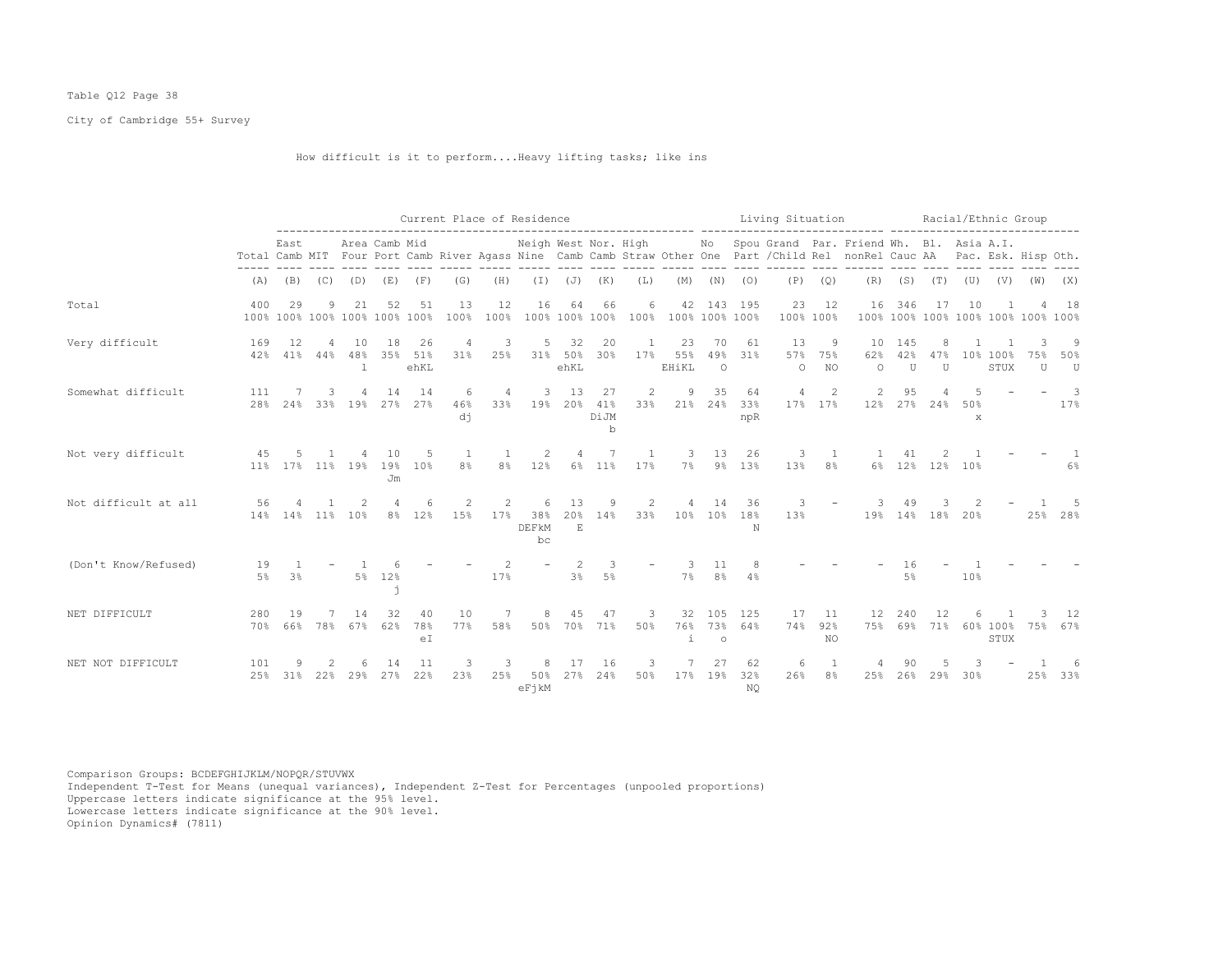## Table Q12 Page 39

City of Cambridge 55+ Survey

How difficult is it to perform....Heavy lifting tasks; like ins

|                      |             |                                                                 | Current Place of Residence |                 |            |                  |                 |                 |                 | Income                   |                                                        |                  |                          |                      | Years in Household         |                         |                      |                                                                                                                                            |                             | Years in Cambridge               |                  |                    |                 | People in Home |                |
|----------------------|-------------|-----------------------------------------------------------------|----------------------------|-----------------|------------|------------------|-----------------|-----------------|-----------------|--------------------------|--------------------------------------------------------|------------------|--------------------------|----------------------|----------------------------|-------------------------|----------------------|--------------------------------------------------------------------------------------------------------------------------------------------|-----------------------------|----------------------------------|------------------|--------------------|-----------------|----------------|----------------|
|                      |             | Condo Sing Mult Apt Apt Apt<br>Total or TH Fam Fam 4-8 9-50 +50 |                            |                 |            |                  |                 |                 |                 | 30k- 60k- 90k-           | <30k <60k <90k <120k 120k+ or< -10 -25 -50 +50 or< -10 |                  | -1                       |                      | $<1$ $<10$ $<25$           |                         |                      |                                                                                                                                            | $\leq 1$                    | $< 10$ $< 25$<br>$-25 - 50 + 50$ |                  |                    |                 |                | $+8$           |
|                      | (A)         | (B)                                                             | (C)                        | (D)             | (E)        | (F)              | (G)             | (H)             | $(\top)$        | $(\mathbb{J})$           | (K)                                                    | (L)              | (M)                      | (N)                  | $(O)$ $(P)$                |                         | (Q)                  | (R)                                                                                                                                        | (S)                         | (T)                              | (U)              | (V)                | (W)             | (X)            | (Y)            |
| Total                | 400<br>100% | 116                                                             | 104                        | -103            | 22         | 17               | 27              | 60              | 67              | 54                       | 45<br>100%                                             | 72               | 3                        |                      | 70 135 156                 |                         | 34                   | 2                                                                                                                                          | 32                          | 79                               | 181              | 100                | 149             | 183            | 61             |
| Very difficult       | 169<br>42%  | 57<br>49%<br>CG                                                 | 35<br>34%                  | 42<br>41%       | 11<br>50%  | 11<br>65%<br>CdG | 30 <sub>8</sub> | 31<br>52%<br>KL | 31<br>46%<br>kL | 23<br>43%                | 13<br>29%                                              | 21<br>29%        | $\overline{c}$<br>67%    | 30<br>43%            | 62<br>46%<br>P             | 54<br>35%               | 20                   | 2<br>59% 100%<br>P STUV                                                                                                                    | 10<br>31%                   | 36<br>46%                        | 65<br>36%        | 51<br>51%<br>SU    | 76<br>51%<br>XY | 71<br>39%      | 18<br>30%      |
| Somewhat difficult   | 111<br>28%  | 29<br>25%                                                       | 30<br>29%                  | 31<br>30%       | 23%        | 18%              | 8<br>30%        | 15<br>25%       | 18<br>27%       | 16<br>30%                | 16<br>36%                                              | 21<br>29%        |                          | 19<br>27%<br>$\circ$ | 43<br>32%<br>$\circ$       | 46<br>29%<br>$\circ$    | $\overline{c}$<br>6% | $\overline{\phantom{a}}$                                                                                                                   | 12<br>38%<br>$\overline{V}$ | 24<br>30%                        | 53<br>29%        | 21<br>21%          | 35<br>23%       | 54<br>30%      | 20<br>33%      |
| Not very difficult   | 45<br>11%   | 9<br>8%                                                         | 15<br>14%<br>G             | 16<br>16%<br>bG |            | 9% 12%           |                 | 4% 10%          | $10\%$          | $11\%$                   | $9\%$                                                  | 11<br>15%        | $\overline{\phantom{a}}$ | 6<br>9%              | 14                         | 22<br>10% 14%           | 3<br>$9\%$           | $\overline{\phantom{a}}$                                                                                                                   | 2<br>6%                     | 9%                               | 29<br>16%<br>stV | 7%                 | 13<br>$9\%$     | 21<br>$11\%$   | 10<br>16%      |
| Not difficult at all | 56<br>14%   | 14<br>12%                                                       | 20<br>19%<br>$\mathbf f$   | 13<br>13%       | 14%        | 6%               | 15%             | 5%              | 12%             | 9<br>17%<br>Н            | 10<br>22%<br>$\,$ H                                    | 16<br>22%<br>H   | 33%                      | 10<br>14%            | 10                         | 28<br>7% 18%<br>$\circ$ | 21%<br>$\circ$       |                                                                                                                                            | 12%                         | 11<br>14% 14% 15%                | 26               | 15                 | 14<br>$9\%$     | 31<br>17%<br>W | - 11<br>18%    |
| (Don't Know/Refused) | 19<br>5%    | 6%<br>D                                                         | 4%                         | $1\%$           | 5%         |                  | 22%<br>bCDe     | .5<br>8%        | 3<br>4%         | $\overline{\phantom{a}}$ | 2<br>4%                                                | 4%               |                          | 7%                   | 6<br>4%                    | 6<br>4%                 | 6%                   |                                                                                                                                            | 12%<br>$^{\dagger}$         | 1%                               | 8<br>4%          | 6%<br>$^{\dagger}$ | 11<br>7%        | 3 <sup>8</sup> | -2<br>3%       |
| NET DIFFICULT        | 280<br>70%  | 86<br>74%<br>$\mathtt{C}$                                       | 62%                        | 73<br>71%       | -16<br>73% | 14<br>82%<br>cq  | -16<br>59%      | 46<br>77%<br>L  | 49<br>73%<br>1  | 39<br>72%<br>-1          | 29<br>64%                                              | 42<br>58%        | $\mathcal{P}$<br>67%     | 49<br>70%            | 105<br>78%<br>$\, {\bf P}$ | 100<br>64%              | 22                   | $\mathfrak{D}_{1}^{2}(\mathfrak{D}_{1})=\mathfrak{D}_{2}^{2}(\mathfrak{D}_{2})=\mathfrak{D}_{2}^{2}(\mathfrak{D}_{1})$<br>65% 100%<br>STUV | 22<br>69%                   | 60<br>76%<br>u                   | 118<br>65%       | 72<br>72%          | 111<br>74%<br>У | 125<br>68%     | 38<br>62%      |
| NET NOT DIFFICULT    | 101<br>25%  | 23<br>20%                                                       | 35<br>34%<br>Βq            | 29<br>28%       | 23%        | 18%              | 19%             | 15%             | 15<br>22%       | 15<br>28%<br>h           | 14<br>31%<br>h                                         | 27<br>38%<br>H I | 33%                      | 16<br>23%            | 24<br>18%                  | 50<br>32%<br>$\circ$    | 10<br>29%            |                                                                                                                                            | 19%                         | 23%                              | 55<br>30%        | 22<br>22%          | 18%             | 28%<br>W       | 21<br>34%<br>W |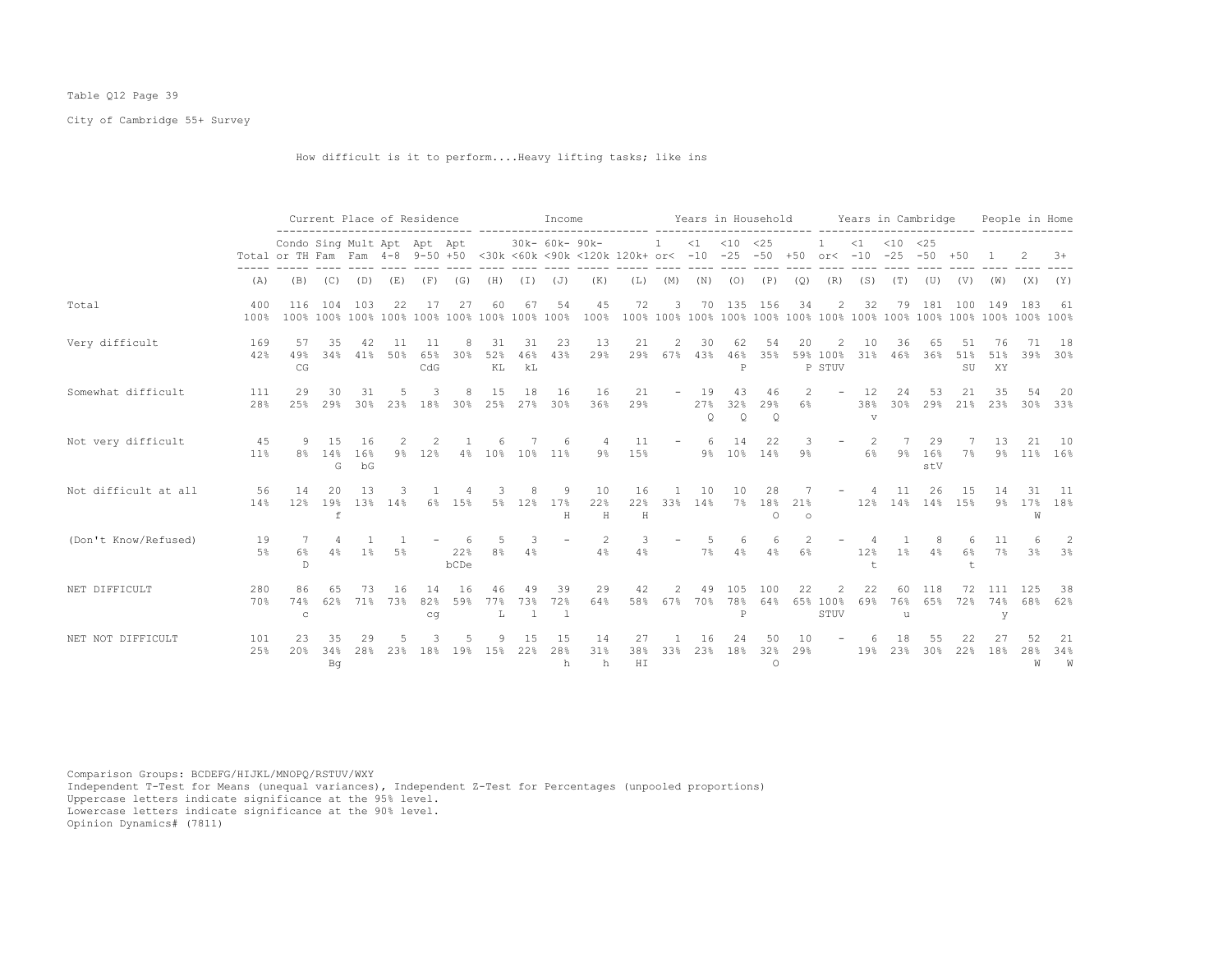## Table Q13 Page 40

City of Cambridge 55+ Survey

How many additional years do you expect to stay in your current home?

|                                   |                                  | Gender               |                  | Ownership           |                 |                       |            | Age          |                  |               |                | Education                       |                     |                     |                                  | Employment Status                |                |                  |                 |                                             | Marital Status                                                            |                      |
|-----------------------------------|----------------------------------|----------------------|------------------|---------------------|-----------------|-----------------------|------------|--------------|------------------|---------------|----------------|---------------------------------|---------------------|---------------------|----------------------------------|----------------------------------|----------------|------------------|-----------------|---------------------------------------------|---------------------------------------------------------------------------|----------------------|
|                                   | Total Male Male Own Rent $\< 75$ |                      | Fe               |                     |                 | 65 66- 76- 86-        |            | 85           |                  |               |                |                                 |                     |                     |                                  |                                  |                |                  |                 | High Some Bach Adv. Full Part Un- Marr Sep. | Sing<br>90 90+ or < Coll Dgr Dgr Time Time Ret. Emp. Dom. Div. Widow N.M. |                      |
|                                   | (A)                              | (B)                  | (C)              | (D)                 | (E)             |                       | $(F)$ (G)  | (H)          | $(\top)$         | (J)           | (K)            | (L)                             | (M)                 | (N)                 | (0)                              | (P)                              | (Q)            | (R)              | (S)             | (T)                                         |                                                                           | $(U)$ $(V)$          |
| Total                             | 400                              | 196                  | 204              | 297                 | 95              | 141                   | 139        | 72           | 22               | 7             | 48             | 55                              | 85                  | 207                 | 83                               | 56                               | 222            | 32               | 200             | 30                                          | 100% 100%                                                                 | 55 104               |
| Up to 1 year                      | 9<br>2.8                         | 7<br>4%<br>C         | 2<br>$1\%$       | 6<br>$2\frac{6}{5}$ | 3<br>$3\%$      | 3<br>2%               | 2<br>$1\%$ | -1.<br>$1\%$ | 3<br>14%<br>q    |               | 2 <sup>8</sup> | -1<br>2%                        | 2<br>2 <sup>8</sup> | 5<br>2 <sup>°</sup> |                                  | 2 <sup>°</sup>                   | 8<br>4%        |                  | 2 <sup>°</sup>  | 3 <sup>°</sup>                              | 2<br>4%                                                                   | 2<br>2 <sup>8</sup>  |
| More than 1 to up to 5<br>years   | 41<br>10 <sup>8</sup>            | 15<br>8 <sup>°</sup> | 26<br>13%<br>$b$ | 18<br>6%            | 23<br>24%<br>D. | 12<br>$9\%$           | 12         | 10           | 3                | -1            | 6              | 6<br>9% 14% 14% 14% 12% 11% 14% | 12                  | 16                  | 8<br>8% 10%                      | 4                                | 22             | -6<br>7% 10% 19% | 11              | 4<br>6% 13%                                 |                                                                           | 5 19<br>9% 18%<br>Su |
| More than 5 to up to 10<br>years  | 82<br>20%                        | 40<br>20%            | 42<br>21%        | 65<br>22%           | 16              | 30<br>17% 21% 17% 24% | 24         | 17           | 6                | 2             | 11             | 10<br>27% 29% 23% 18% 14%       | 12                  | 49<br>24%<br>M      | 18<br>22%                        | 11<br>20%                        | 47             | 6<br>21% 19%     | 43              | 6<br>22% 20%                                | 16<br>$\mathbf{v}$                                                        | 16<br>29% 15%        |
| More than 10 to up to 25<br>years | 114<br>28 <sup>8</sup>           | 62<br>32%            | 52<br>25%        | 97<br>33%<br>E      | 15<br>16%       | 51<br>36%<br>hI       | 39<br>-i   | 18           | 3<br>28% 25% 14% |               | $-14$          | 13<br>29% 24% 22%               | 19                  | 66<br>32%<br>m      | 27<br>33%                        | 21<br>38%<br>q                   | 55             | 8<br>25% 25%     | 69<br>34%<br>Uv | 7<br>23%                                    |                                                                           | 7 26<br>13% 25%<br>U |
| More than 25 years                | 53<br>13%                        | 31<br>16%            | 2.2.<br>11%      | 45<br>15%<br>E      | 7               | 19<br>7% 13% 16% 10%  | 22         | 7            |                  | $-1$ 1<br>14% | 3              | 10<br>k                         | 11                  | 29<br>k             | 12<br>6% 18% 13% 14% 14% 14% 14% | 8                                | 31             | 2                | 30<br>6% 15%    | 2<br>$7\%$                                  | $7^{\circ}$                                                               | 14<br>13% 13%        |
| (Other)                           | 23<br>6%                         | 10<br>5%             | 13<br>6%         | 17<br>6%            | 6%              |                       | -9<br>6%   |              | 8% 18% 14%       |               | 3<br>$6\%$     | 3<br>5%                         | 6<br>7%             | 11<br>$5\%$         | 2<br>$2\%$                       | $\overline{1}$<br>2 <sup>8</sup> | 19<br>9%<br>OP |                  | 8<br>4%         | 4<br>13%                                    | -5<br>9%                                                                  | -5<br>5%             |
| (Don't Know/Refused)              | 78<br>20%                        | 31<br>16%            | 47<br>23%<br>b   | 49<br>16%           | 25<br>26%<br>D. | 26<br>18%             | 31<br>22%  | 13<br>18%    | 3                | 2<br>14% 29%  | 10<br>21%      | 12<br>22%                       | 23<br>27%<br>N      | 31<br>15%           | 16<br>19%                        | 10<br>18%                        | 40<br>18%      | 10<br>31%        | 35<br>18%       | 6<br>20%                                    | 13<br>24%                                                                 | 22<br>21%            |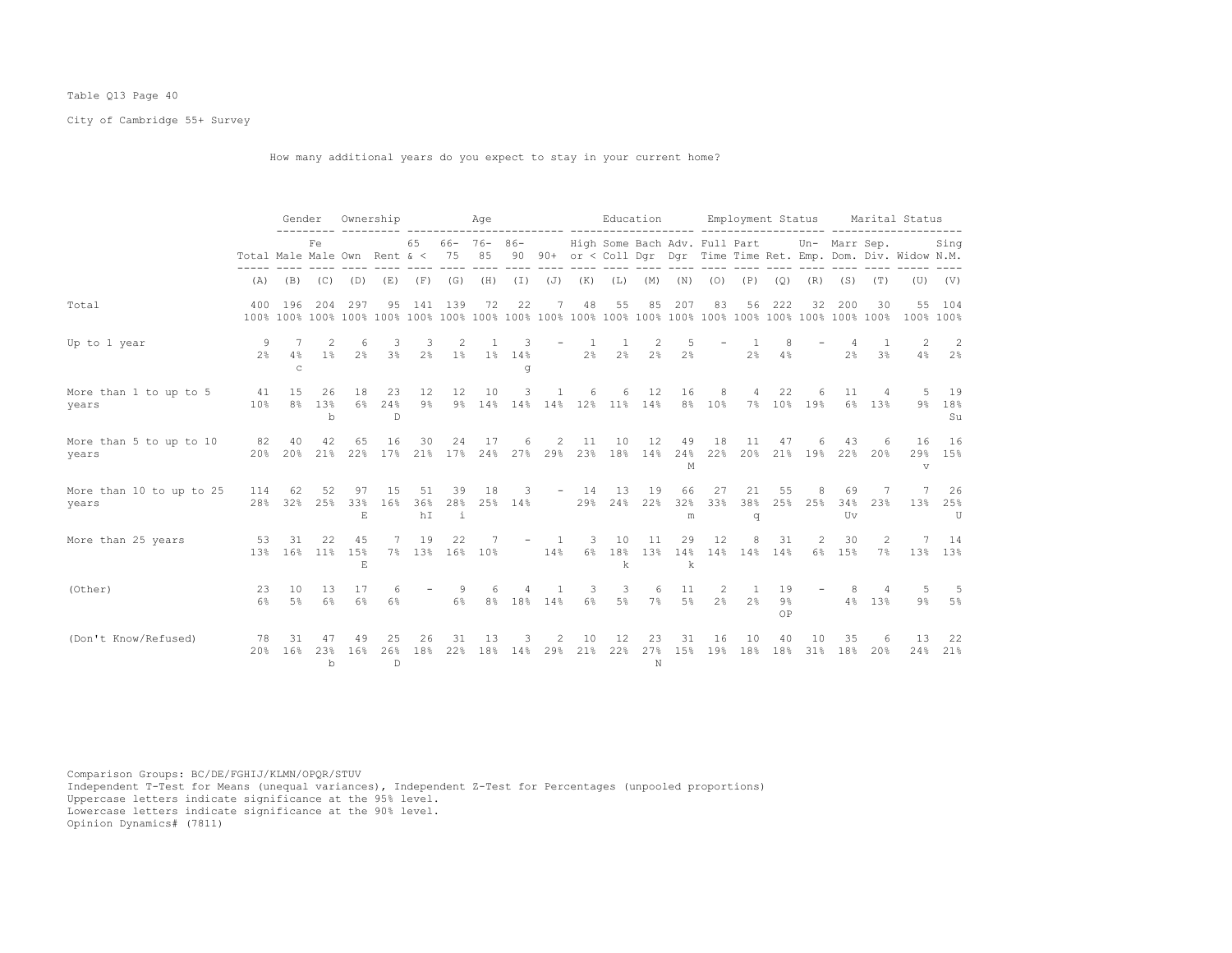## Table Q13 Page 41

City of Cambridge 55+ Survey

How many additional years do you expect to stay in your current home?

|                                   |                |            |                      |     |                                     |                                  |                      | Current Place of Residence       |                      |                          |                 |                           |                      |                        |                                  | Living Situation |               |                                                                                                                                                                             |                   | Racial/Ethnic Group |        |                       |                         |                    |
|-----------------------------------|----------------|------------|----------------------|-----|-------------------------------------|----------------------------------|----------------------|----------------------------------|----------------------|--------------------------|-----------------|---------------------------|----------------------|------------------------|----------------------------------|------------------|---------------|-----------------------------------------------------------------------------------------------------------------------------------------------------------------------------|-------------------|---------------------|--------|-----------------------|-------------------------|--------------------|
|                                   |                | East       |                      |     | Area Camb Mid                       |                                  |                      |                                  | Neigh West Nor. High |                          |                 |                           |                      |                        |                                  |                  |               | No Spou Grand Par. Friend Wh. Bl. Asia A.I.<br>Total Camb MIT Four Port Camb River Agass Nine Camb Camb Straw Other One Part / Child Rel nonRel Cauc AA Pac. Esk. Hisp Oth. |                   |                     |        |                       |                         |                    |
|                                   | (A)            |            | $(B)$ $(C)$          | (D) | (E)                                 | (F)                              | (G)                  | (H)                              |                      | $(I)$ $(J)$ $(K)$        |                 | (L)                       | (M)                  | (N)                    | (0)                              | (P)              | (Q)           |                                                                                                                                                                             | $(R)$ $(S)$ $(T)$ |                     |        |                       | $(U)$ $(V)$ $(W)$ $(X)$ |                    |
| Total                             | 400            | 29         | 9                    | 21  | 52<br>100% 100% 100% 100% 100% 100% | 51                               | 13<br>100%           | 12<br>100%                       | 16                   | 64<br>100% 100% 100%     | 66              | 6<br>100%                 | 42<br>100% 100% 100% | 143                    | 195                              | 23<br>100% 100%  | 12            | 16<br>100% 100% 100% 100% 100% 100% 100%                                                                                                                                    | 346               | 17                  | 10     |                       | Δ                       | 18                 |
| Up to 1 year                      | 2 <sup>8</sup> |            | $11\%$               |     | 2 <sup>°</sup>                      | $\overline{1}$<br>2 <sup>°</sup> | 8 <sup>°</sup>       |                                  |                      | 2%                       | 3%              |                           | 2 <sup>°</sup>       | 3<br>$2\frac{6}{6}$    | $\overline{4}$<br>2 <sup>°</sup> | 4%               |               | 6%                                                                                                                                                                          | $1\%$             | 12%                 |        |                       |                         | $11\%$             |
| More than 1 to up to 5<br>years   | 41             | 6<br>K     |                      | -2  | $\epsilon$<br>10% 21% 11% 10% 12%   | 8 <sup>°</sup>                   |                      | $\overline{1}$<br>8 <sup>°</sup> | $\mathbf{1}$<br>6%   | 10<br>16%<br>K           | 3<br>5%         |                           | 4<br>10%             | 18<br>13%<br>$\Omega$  | 12<br>$6\%$                      | 2                | - 3<br>9% 25% | 4<br>25%<br>$\circ$                                                                                                                                                         | 36<br>10%         | 6%                  |        |                       | 25%                     | <sup>1</sup><br>6% |
| More than 5 to up to 10<br>years  | 82             | 4          |                      | q   | 11<br>20% 14% 11% 29% 21% 22%       | 11                               | -1<br>8 <sup>°</sup> | 3<br>25%                         | 3                    | 9<br>19% 14%             | 18<br>27%<br>Gi | 17%                       | 9<br>21% 22% 22%     | 32                     | 43                               | 17%              |               | 12%                                                                                                                                                                         | 77<br>22%         |                     | 20%    |                       |                         |                    |
| More than 10 to up to 25<br>years | 114<br>28%     | 11         | 2                    |     | 12<br>38% 22% 33% 23%               | 19<br>37%<br>m                   | 3<br>23%             | 4<br>33%                         | 6<br>38%             | 18<br>28%                | 19<br>29%       | $\overline{1}$<br>17%     | 9                    | 32<br>21% 22%          | 68<br>35%<br><b>NR</b>           | 5                | 3<br>22% 25%  | 2                                                                                                                                                                           | 103               | 12% 30% 18% 30%     |        |                       |                         | 25% 17%            |
| More than 25 years                | 53<br>13%      |            |                      |     | 6<br>7% 11% 10% 12%                 | 9<br>18%<br>M                    | 3<br>23%             |                                  | 4<br>25%<br>m        | 14%<br>m                 | 12<br>18%       | 3<br>50%<br>bM cdejM<br>B | 2                    | 15                     | 29<br>5% 10% 15%                 | 3                | 2<br>13% 17%  |                                                                                                                                                                             | 45<br>25% 13%     |                     | 6% 30% |                       |                         | 28%                |
| (Other)                           | 23             | 6% 14% 11% |                      |     | 4%                                  |                                  |                      | 8 <sup>°</sup>                   |                      | 6%                       | $6\%$           |                           | 10%                  | 11<br>$8\,$<br>$\circ$ | -5<br>3%                         | 3<br>13%         | 8%            | $6\%$                                                                                                                                                                       | 19                | 5% 12%              |        |                       |                         | 11%                |
| (Don't Know/Refused)              | 78<br>20%      | $7\%$      | $\mathcal{L}$<br>22% | 19% | 14<br>27%<br>BfK                    | 14%                              | 5<br>38%<br>Bfk      | 3<br>25%                         | 2<br>12%             | 13<br>20%<br>$\mathbf b$ | 8<br>12%        | $\overline{1}$<br>17%     | 13<br>31%<br>BFiK    | 32<br>22%              | 34<br>17%                        | 5<br>22%         | 3<br>25%      | 12%                                                                                                                                                                         | 61<br>18%         | 47%<br>S            |        | 20% 100%<br>TUWX<br>S | 50%                     | -5<br>28%          |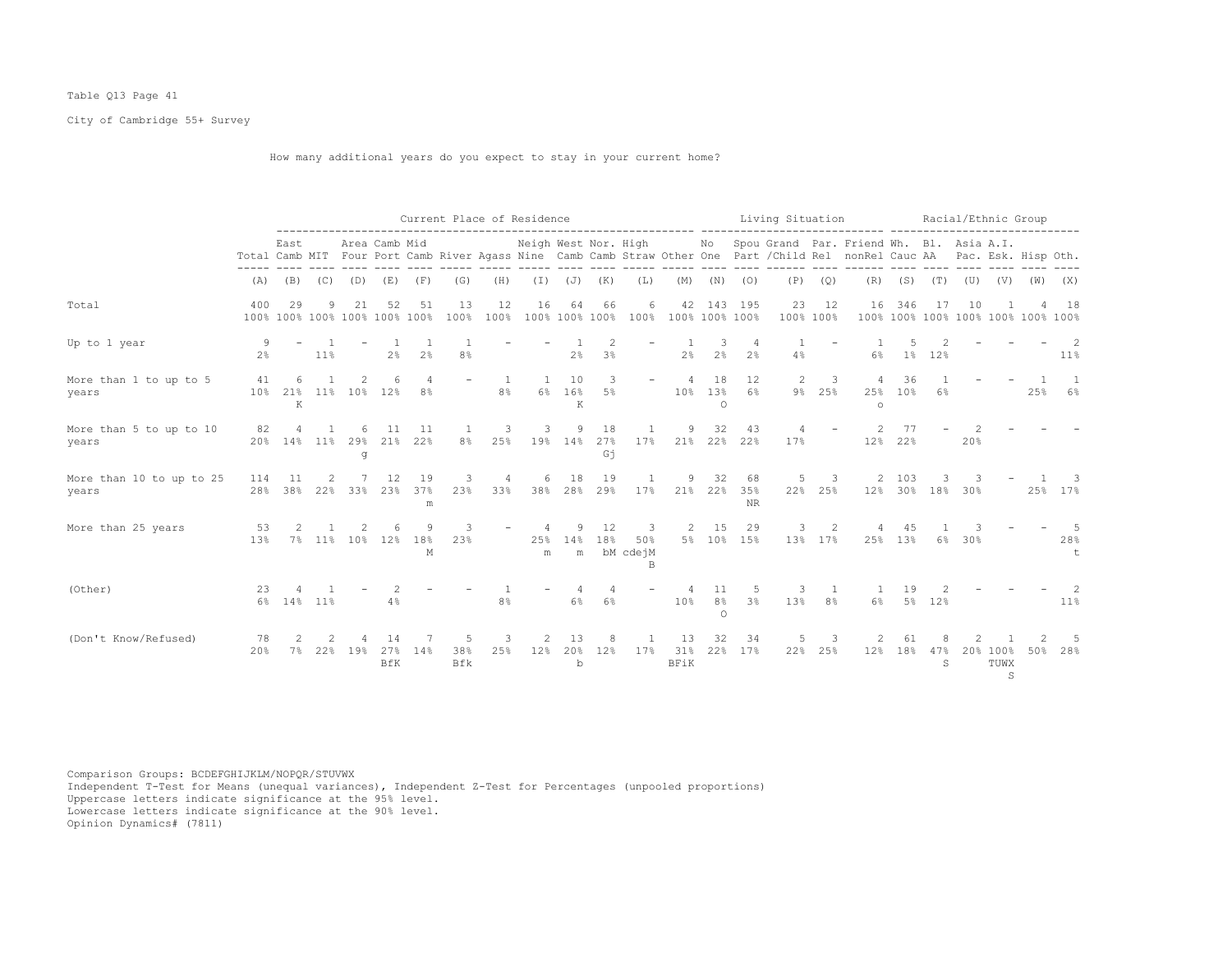## Table Q13 Page 42

City of Cambridge 55+ Survey

How many additional years do you expect to stay in your current home?

|                                   |                     |                                                                                                                |                           |                          |                       | Current Place of Residence |                     |                 |                 | Income            |                |                  |                          |                |                   | Years in Household   |                |           |           | Years in Cambridge               |                           |                 |                 | People in Home                |                      |
|-----------------------------------|---------------------|----------------------------------------------------------------------------------------------------------------|---------------------------|--------------------------|-----------------------|----------------------------|---------------------|-----------------|-----------------|-------------------|----------------|------------------|--------------------------|----------------|-------------------|----------------------|----------------|-----------|-----------|----------------------------------|---------------------------|-----------------|-----------------|-------------------------------|----------------------|
|                                   |                     | Condo Sing Mult Apt Apt Apt<br>Total or TH Fam Fam 4-8 9-50 +50 <30k <60k <90k <120k 120k+ or< -10 -25 -50 +50 |                           |                          |                       |                            |                     |                 |                 | 30k- 60k- 90k-    |                |                  | $\overline{1}$           |                | $<1$ $<10$ $<25$  |                      |                | or $<-10$ | $\leq 1$  | $< 10$ $< 25$<br>$-25 - 50 + 50$ |                           |                 |                 |                               | $3+$                 |
|                                   | (A)                 | (B)                                                                                                            | (C)                       | (D)                      | (E)                   | (F)                        | (G)                 | (H)             | ( I )           | (J)               | (K)            | (L)              | (M)                      | (N)            | (0)               | (P)                  | (Q)            | (R)       | (S)       | (T)                              | (U)                       | (V)             | (W)             | (X)                           | (Y)                  |
| Total                             | 400<br>100%         | 116                                                                                                            | 104                       | 103                      | 22                    | 17                         | 27                  |                 | 67              | 54                | 45<br>100%     | 72               | 3                        | 70             | 135               | 156                  | 34             | 2         | 32        | 79                               | 181                       | 100             | 149             | 183                           | 61                   |
| Up to 1 year                      | 9<br>2 <sup>8</sup> | $1\%$                                                                                                          | 3<br>3 <sup>°</sup>       | 2 <sup>°</sup>           | 5%                    |                            | 7%                  | 2 <sup>°</sup>  | 3<br>4%         | 2<br>4%           | 2%             | 3%               |                          | 2<br>3%        | 2 <sup>°</sup>    | 3%                   |                |           |           | 4%                               | 2%                        | 2 <sup>°</sup>  | 2%              | 3%                            | 2%                   |
| More than 1 to up to 5<br>years   | 41<br>10%           | 9<br>8 <sup>°</sup>                                                                                            | 7<br>7%                   |                          | 8% 36%<br><b>BCDG</b> | 3<br>18%                   | 11%                 | 13<br>22%<br>KL | 11<br>16%<br>KL | 6<br>11%<br>kL    | 2 <sup>°</sup> | 1%               |                          | 9<br>13%       | 14<br>10%         | 14<br>$9\frac{6}{6}$ | $9\%$          |           | 12%       | 10%                              | 21<br>12%<br>$\mathbf{V}$ | 6%              | 21<br>14%<br>XV | 1.5<br>8 <sup>°</sup>         | $\overline{4}$<br>7% |
| More than 5 to up to 10<br>years  | 82<br>20%           | 30<br>26%<br>$\mathsf{C}$                                                                                      | 16%                       | 25                       |                       | 24% 18% 24%                |                     | 12              | 18              | 12<br>20% 27% 22% | 10<br>22%      | 17<br>24%        | 67%<br>p                 | 16             | 30                | 23% 22% 17% 21%      |                |           | -9<br>28% | 20                               | 32                        | 21              | 32              | 39<br>25% 18% 21% 21% 21% 18% | 11                   |
| More than 10 to up to 25<br>years | 114<br>28%          | 37<br>32%<br>$\mathbf{E}$                                                                                      | 35<br>34%<br>$\mathbf{E}$ | 31<br>30%<br>$\mathbf E$ |                       | 5% 18%                     | 26%<br>$\mathbf{E}$ | 11<br>18%       | 17<br>25%       | 14<br>26%         | 14<br>31%      | 31<br>43%<br>HIJ | $\overline{\phantom{a}}$ | 18<br>26%      | 44<br>33%         | 43<br>28%            | 8<br>24%       | 50%       | 10<br>31% | 24<br>30%                        | 51<br>28%                 | 27<br>27%       | 33<br>22%       | 57<br>31%<br>W                | 22<br>36%<br>W       |
| More than 25 years                | 53<br>13%           | 1.5<br>13%                                                                                                     | 17<br>16%<br>E            | 15<br>15%<br>e           | 5%                    |                            | 15%                 | .5              |                 | 6<br>8% 10% 11%   | 16%            | 13<br>18%<br>h   |                          | $\overline{4}$ | 18<br>6% 13%<br>n | 23<br>15%<br>N       | 24%<br>N       |           |           | 3% 10% 14%                       | 25<br>S                   | 19<br>19%<br>St | 1.5<br>10%      | 26                            | 11<br>14% 18%        |
| (Other)                           | 23<br>6%            | 9<br>8%<br>C                                                                                                   | $\mathcal{L}$<br>2%       | $7\%$<br>$\mathbf C$     |                       | 5% 12%                     | 7%                  | 2%              | $6\%$           | .5<br>$9\%$<br>h  | $9\%$          |                  |                          | 6%             | 6<br>4%           | 12<br>8%             | 3 <sup>°</sup> |           | 3%        | 4<br>$5\%$                       | 12<br>7%                  | 6%              | 11<br>$7\%$     | 9<br>5%                       | -2<br>3%             |
| (Don't Know/Refused)              | 78<br>20%           | 1.5<br>13%                                                                                                     | 22%<br>$\mathbf b$        | 1.5%                     | 27%                   | 29%                        | 33%<br><b>Bd</b>    | 28%<br>IL       | 10%             | 17%               | 18%            | 11%              | 33%                      | 24%            | 15%               | 21%                  | 21%            | 50%       | 22%       | 15%                              | 36<br>20%                 | 19%             | 23%             | 17%                           | -10<br>16%           |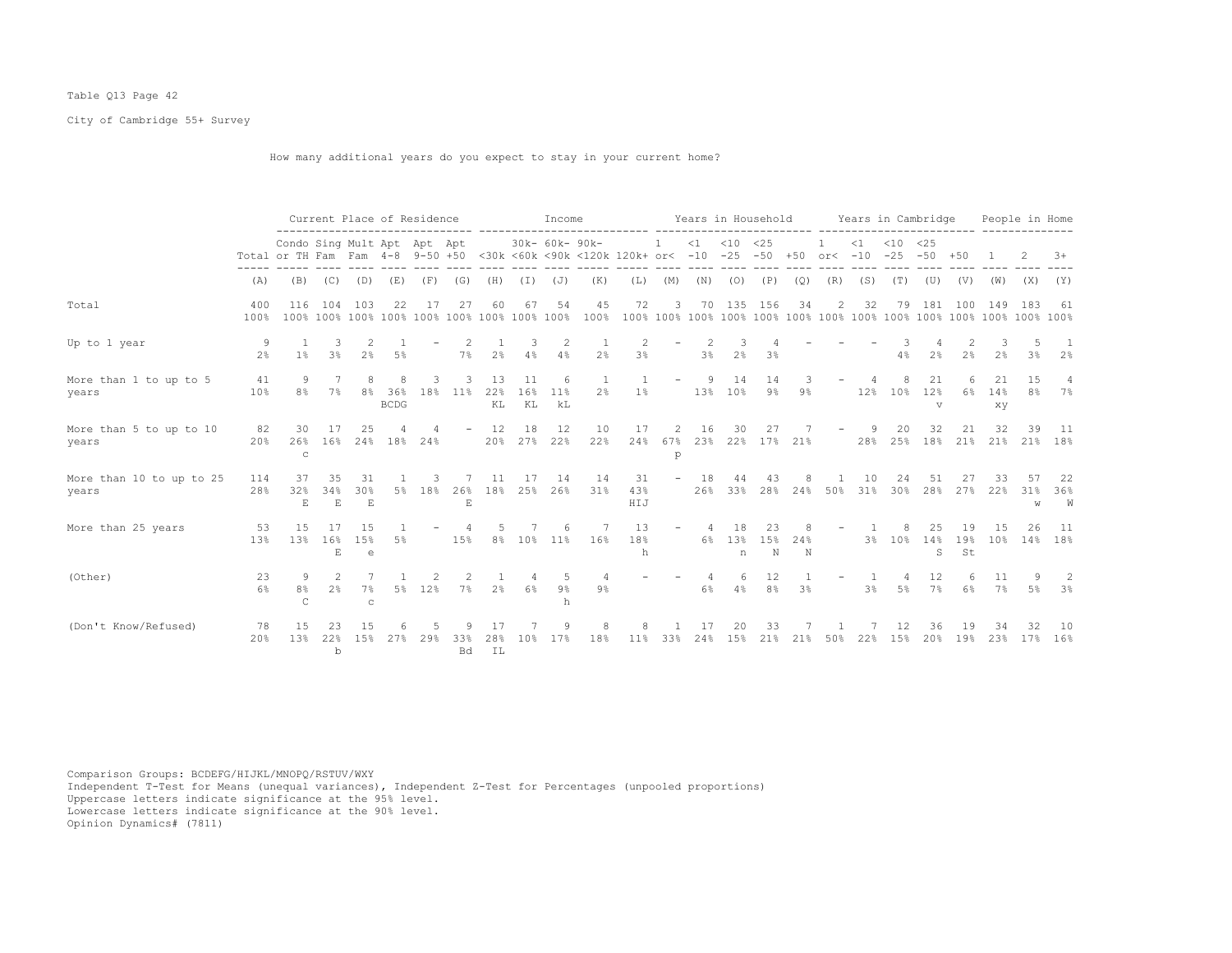## Table Q14M1 Page 43

City of Cambridge 55+ Survey

What are the one or two major reasons you might consider moving either now or some point in the future?

|                                                   |                                  | Gender                      |                      |                                          | Ownership            |                           |                           | Age                      |                                  |                                  |                                  |                     | Education                        |                               |                     | Employment Status                    |                 |                                  |                          |                                | Marital Status                                                    |                     |
|---------------------------------------------------|----------------------------------|-----------------------------|----------------------|------------------------------------------|----------------------|---------------------------|---------------------------|--------------------------|----------------------------------|----------------------------------|----------------------------------|---------------------|----------------------------------|-------------------------------|---------------------|--------------------------------------|-----------------|----------------------------------|--------------------------|--------------------------------|-------------------------------------------------------------------|---------------------|
|                                                   | Total Male Male Own Rent $\<$ 75 |                             | Fe                   |                                          |                      | 65                        | $66 - 76 - 86 -$          | 85                       |                                  |                                  |                                  |                     |                                  | High Some Bach Adv. Full Part |                     |                                      |                 |                                  | Un- Marr Sep.            |                                | 90 90+ or < Coll Dqr Dqr Time Time Ret. Emp. Dom. Div. Widow N.M. | Sing                |
|                                                   | (A)                              | (B)                         | (C)                  | (D)                                      | (E)                  | (F)                       | (G)                       | (H)                      | (I)                              | (J)                              | (K)                              | (L)                 | (M)                              | (N)                           | (0)                 | (P)                                  | (Q)             | (R)                              | (S)                      | (T)                            | (U)                                                               | (V)                 |
| Total                                             |                                  | 400 196                     | 204                  | 297                                      | 95                   | 141                       | 139                       | 72                       | 22                               | 7                                | 48                               | 55                  | 85                               | 207                           | 83                  | 56                                   | 222             | 32                               | 200                      | 30                             | 55<br>100% 100%                                                   | 104                 |
| (Change in health for me<br>or my spouse/partner) | 82<br>20%                        | -44                         | 38<br>22% 19%        | 75<br>25%<br>$\mathbf E$                 | 7<br>7%              | 18<br>13 <sup>°</sup>     | 36<br>26%<br>$\mathbf F$  | 18<br>25%<br>$\mathbf F$ | 5                                | $\mathbf{1}$<br>23% 14%          | 3                                | 6<br>6% 11%         | 22<br>26%<br>KL                  | 50<br>24%<br>KL               | 16                  | 8<br>19% 14%                         | 54<br>24%<br>pR | -3<br>9%                         | 50<br>25%<br>TV          | 3<br>10%                       | 12                                                                | - 13<br>22% 12%     |
| (Cost of housing/general<br>cost of living)       | 62<br>16%                        | 31<br>16 <sup>°</sup>       | 31<br>15%            | 32<br>11%                                | 30<br>32%<br>D.      | 29<br>21%<br>H I          | 20<br>14%<br>$\mathbf{1}$ | 7<br>10%                 | $\overline{1}$                   | $\overline{1}$                   | 6<br>5% 14% 12%                  | 11<br>20%           | 14<br>16%                        | 31<br>15%                     | 16<br>19%           | 6<br>11%                             | 26<br>12%       | 13<br>41%<br>OPO                 | 2.5<br>12%               | 8<br>27%<br>sU                 | 5<br>$9\%$                                                        | -24<br>23%<br>SU    |
| (Want an accessible<br>option)                    | 40<br>10%                        | 18<br>9%                    | 22.2                 | 35<br>11% 12%<br>$\mathop{\hbox{\bf E}}$ | $\overline{4}$<br>4% | 10                        | 16<br>7% 12% 11%          | 8                        | $\mathcal{L}$                    | $\overline{4}$<br>9% 57%<br>FGHI | $\overline{4}$                   | 7<br>8% 13%<br>М    | 2                                | 27<br>2% 13% 11% 12%<br>M     | 9                   | 7                                    | 22<br>10%       | $\mathcal{L}$                    | 19                       | $\overline{4}$<br>6% 10% 13%   | 8<br>15%                                                          | 8<br>8 <sup>°</sup> |
| (Closer to friends and<br>family()                | 32                               | 21<br>8% 11%<br>$\mathbb C$ | 11<br>5 <sup>°</sup> | 2.4<br>8 <sup>°</sup>                    | 6<br>6%              | 12<br>$9\%$               | 16<br>12%<br>H            | 3<br>4%                  | $\overline{1}$<br>5 <sup>°</sup> |                                  | -6<br>12%                        | 5<br>$9\%$          | 4<br>$5\%$                       | 17<br>8 <sup>°</sup>          | 5<br>$6\%$          | $\overline{7}$<br>12%<br>$\mathbf r$ | 19<br>$9\%$     | -1<br>3%                         | 18<br>9 <sup>°</sup>     | $\mathcal{L}$<br>7%            |                                                                   | 12<br>12%           |
| (Want the option of<br>living on one level)       | 27<br>7%                         | 10<br>.5%                   | 17<br>8 <sup>°</sup> | 20<br>7%                                 | 6<br>6%              | 7<br>5%                   | 13<br>$9\frac{6}{6}$      | 6<br>8 <sup>°</sup>      |                                  |                                  | 4%                               | 3<br>5 <sup>°</sup> | $\overline{4}$<br>5 <sup>°</sup> | 18<br>9%                      | 6<br>7%             | 5<br>9%                              | 15<br>7%        |                                  | 15<br>8 <sup>°</sup>     | $\mathbf{1}$<br>3 <sup>8</sup> | 4<br>7%                                                           | 6<br>$6\%$          |
| (Less home maintenance)                           | 22<br>6%                         | 10<br>5%                    | 12.<br>6%            | 21<br>7%<br>E.                           | $\overline{1}$<br>1% | 8<br>6%                   | 10<br>7%                  | 3<br>4%                  | $\overline{1}$<br>$5\%$          |                                  | $\overline{4}$<br>8 <sup>°</sup> | 3<br>$5\%$          | 2<br>2 <sup>°</sup>              | 13<br>6%<br>m                 | 3<br>4%             | $\overline{7}$<br>12%<br>or          | 11<br>5%        | $\overline{1}$<br>3 <sup>8</sup> | 14<br>7%<br>U            | 2<br>7%                        | $\mathbf{1}$<br>2 <sup>°</sup>                                    | 5<br>5%             |
| (Desire for a different<br>climate)               | 20<br>5%                         | 11<br>6%                    | 9<br>4%              | 16<br>5%                                 | 4<br>4%              | 14<br>10%<br>Gh           | 3<br>2 <sup>°</sup>       | 3<br>4%                  |                                  |                                  | 4%                               | 5<br>$9\frac{6}{6}$ | 3<br>4%                          | 10<br>5%                      | 6<br>7%             | 5<br>$9\%$                           | 7<br>3%         | 2<br>6%                          | 14<br>7%<br>$\mathbf{v}$ | $\mathbf{1}$<br>3 <sup>8</sup> | 2<br>4%                                                           | 3<br>3%             |
| (Find a better location)                          | 20<br>5%                         | 12<br>6%                    | 8<br>4%              | 12<br>4%                                 | 8<br>8 <sup>°</sup>  | 11<br>8 <sup>°</sup><br>G | 3<br>2.8                  | 3<br>4%                  | $\overline{1}$<br>5%             |                                  | 3<br>6%                          | 3<br>5 <sup>8</sup> | 5<br>6%                          | 9<br>4%                       | 7<br>8 <sup>°</sup> | 2<br>4%                              | 9<br>4%         | 2<br>6%                          | 9<br>4%                  | $\mathbf{1}$<br>3%             | 2<br>4%                                                           | 6<br>6%             |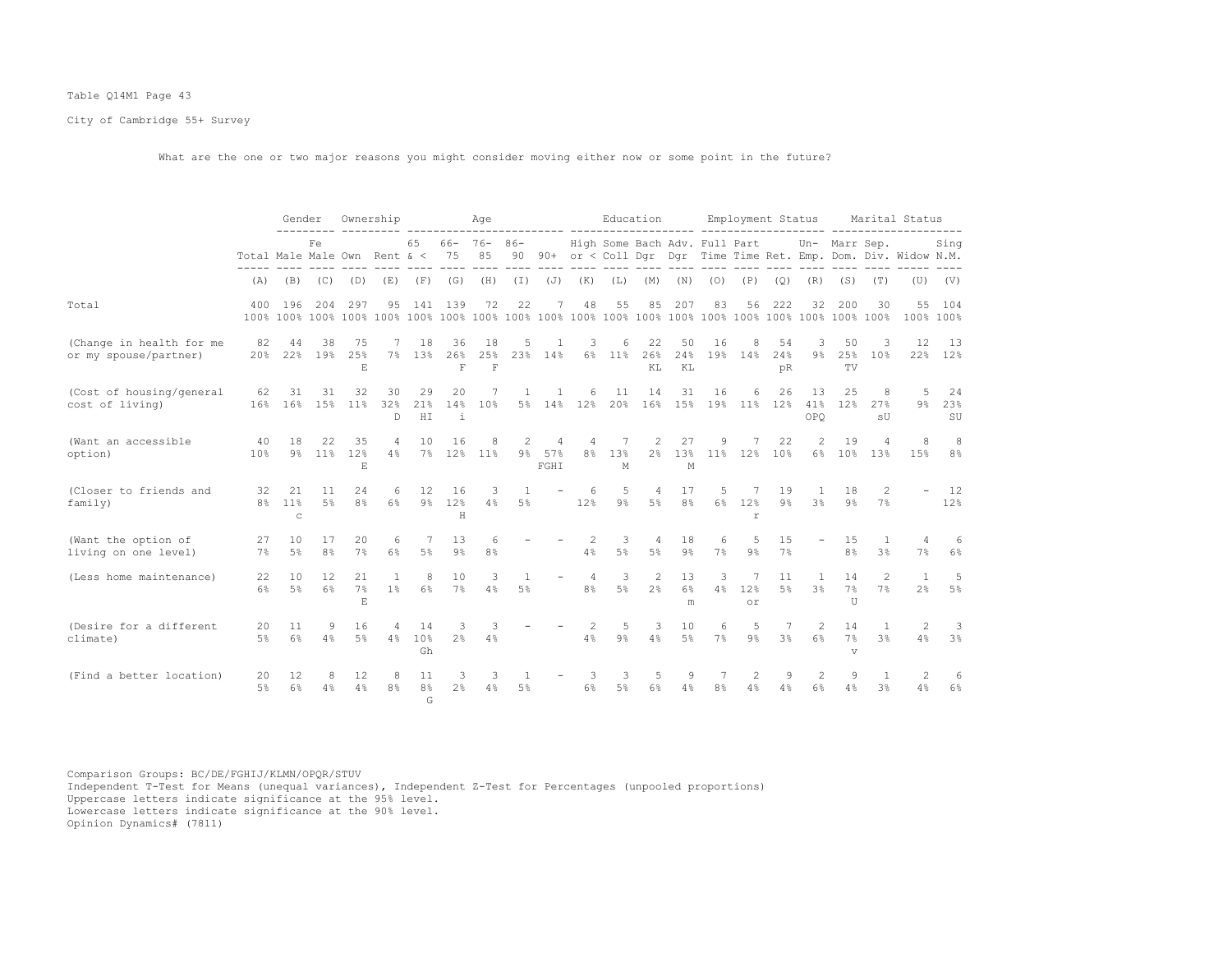Table Q14M1 Page 44 (Continued) City of Cambridge 55+ Survey

What are the one or two major reasons you might consider moving either now or some point in the future?

|                                                                                                                                            |                                  | Gender                           |                      |                                         | Ownership             |                       |                      | Age                    |                    |     |            |                     | Education  |                 |                               | Employment Status    |                           |         |                     |                       | Marital Status                                                    |                         |
|--------------------------------------------------------------------------------------------------------------------------------------------|----------------------------------|----------------------------------|----------------------|-----------------------------------------|-----------------------|-----------------------|----------------------|------------------------|--------------------|-----|------------|---------------------|------------|-----------------|-------------------------------|----------------------|---------------------------|---------|---------------------|-----------------------|-------------------------------------------------------------------|-------------------------|
|                                                                                                                                            | Total Male Male Own Rent $\<$ 75 |                                  | Fe                   |                                         |                       | 65                    |                      | $66 - 76 - 86 -$<br>85 |                    |     |            |                     |            |                 | High Some Bach Adv. Full Part |                      |                           |         | Un- Marr Sep.       |                       | 90 90+ or < Coll Dqr Dqr Time Time Ret. Emp. Dom. Div. Widow N.M. | Sing                    |
|                                                                                                                                            | (A)                              | (B)                              | (C)                  | (D)                                     | (E)                   | (F)                   | (G)                  | (H)                    | (I)                | (J) | (K)        | (L)                 | (M)        | (N)             | (0)                           | (P)                  | (Q)                       | (R)     | (S)                 | (T)                   | (U)                                                               | (V)                     |
| (Desire for a smaller<br>home)                                                                                                             | 18<br>4%                         | 7<br>4%                          | 11<br>5 <sup>°</sup> | 16<br>5%<br>$\mathbf E$                 | 1<br>1 <sup>°</sup>   | 5%                    | 8<br>6%              | 3<br>4%                |                    |     | 3<br>$6\%$ |                     | 4<br>$5\%$ | 10<br>$5\%$     | 5<br>$6\%$                    | 3<br>$5\%$           | 3%                        | 3<br>9% | 14<br>7%<br>V       |                       | 3<br>5%                                                           | $\overline{1}$<br>$1\%$ |
| (Medical/personal care<br>costs)                                                                                                           | 14<br>4%                         | 8<br>4%                          | 6<br>3 <sup>°</sup>  | 11<br>4%                                | 3<br>3 <sup>°</sup>   | 3<br>$2\frac{6}{9}$   | - 7<br>$5\%$         | 3<br>4%                | $\mathbf{1}$<br>5% |     | 2<br>4%    | 1<br>2%             | 4<br>5%    | 7<br>3%         | 1<br>1%                       | 3<br>$5\%$           | 10<br>5%<br>$\circ$       |         | 8<br>4%             |                       | 1<br>2%                                                           | $-5$<br>$5\%$           |
| (Job opportunities)                                                                                                                        | 10<br>2 <sup>°</sup>             | 5<br>3 <sup>°</sup>              | 5<br>$2\frac{6}{9}$  | 6<br>$2\frac{6}{9}$                     | 4<br>4%               | 8<br>$6\%$<br>g       | 2<br>1 <sup>°</sup>  |                        |                    |     |            | 2 <sup>°</sup>      | 1<br>1%    | 8<br>4%         | 6<br>7%<br>Q                  | 2<br>4%              | 2<br>1 <sup>°</sup>       |         | 2 <sup>°</sup>      |                       | -1.<br>2%                                                         | 5<br>5%                 |
| (Want to retire in a new<br>home or place)                                                                                                 | 4<br>1 <sup>°</sup>              | 3<br>2%                          | * %                  | 1%                                      |                       | 3<br>2%               | $\mathbf{1}$<br>1%   |                        |                    |     |            | $\mathbf{1}$<br>2%  |            | 3<br>1%         | 3<br>4%                       | $\mathbf{1}$<br>2%   |                           |         | 2<br>1 <sup>°</sup> | $\mathbf{1}$<br>$3\%$ |                                                                   | 1<br>$1\%$              |
| (More rural area)                                                                                                                          | 3<br>1 <sup>°</sup>              | $\mathbf{1}$<br>$1\%$            | 2<br>1 <sup>°</sup>  | $\overline{c}$<br>1%                    |                       | $\overline{c}$<br>1%  | $\overline{1}$<br>1% |                        |                    |     |            |                     | 3<br>4%    |                 |                               | $\overline{c}$<br>4% | $\mathbf{1}$<br>$\star$ % |         | 1 <sup>8</sup>      |                       |                                                                   | <sup>1</sup><br>$1\%$   |
| (Quality of community)                                                                                                                     | $\overline{c}$<br>$\star$ %      | $\mathfrak{D}$<br>1 <sup>°</sup> |                      | $\mathbf{1}$<br>$\star$ %               | 1%                    | 1%                    |                      |                        |                    |     |            | 1<br>$2\frac{6}{9}$ |            | -1<br>$\star$ % | $1\%$                         | $\mathbf{1}$<br>2%   |                           |         | $\star$ %           | $\mathbf{1}$<br>3%    |                                                                   |                         |
| (More urban area (more<br>densely scaled<br>community, with<br>possibility for easy<br>access to retail,<br>cultural, and social<br>activi | 2<br>$\star$ %                   |                                  | 2<br>1%              | $\overline{1}$<br>$\star$ $\frac{6}{6}$ | $\mathbf{1}$<br>$1\%$ | $\mathbf{1}$<br>$1\%$ |                      | 1 <sup>°</sup>         |                    |     |            | $2\frac{6}{9}$      |            | $\star$ %       | $\mathbf{1}$<br>1%            |                      | $\star$ %                 |         | $*$ %               |                       |                                                                   | $\overline{1}$<br>$1\%$ |
| (Desire to live with<br>other people)                                                                                                      | -2<br>$\star$ %                  | 1 <sup>8</sup>                   | $\star$ %            | 2<br>1%                                 |                       | 1%                    |                      | 1%                     |                    |     |            |                     |            | $1\%$           | 1 <sup>°</sup>                |                      | $\star$ %                 |         | $\star$ %           |                       | 2 <sup>°</sup>                                                    |                         |
| (More suburban area)                                                                                                                       | 1<br>$\star$ %                   | 1 <sup>°</sup>                   |                      | $\star$ %                               |                       |                       |                      |                        | $5\%$              |     |            |                     |            | $\star$ %       |                               |                      | $\star$ %                 |         |                     |                       | $2\frac{6}{6}$                                                    |                         |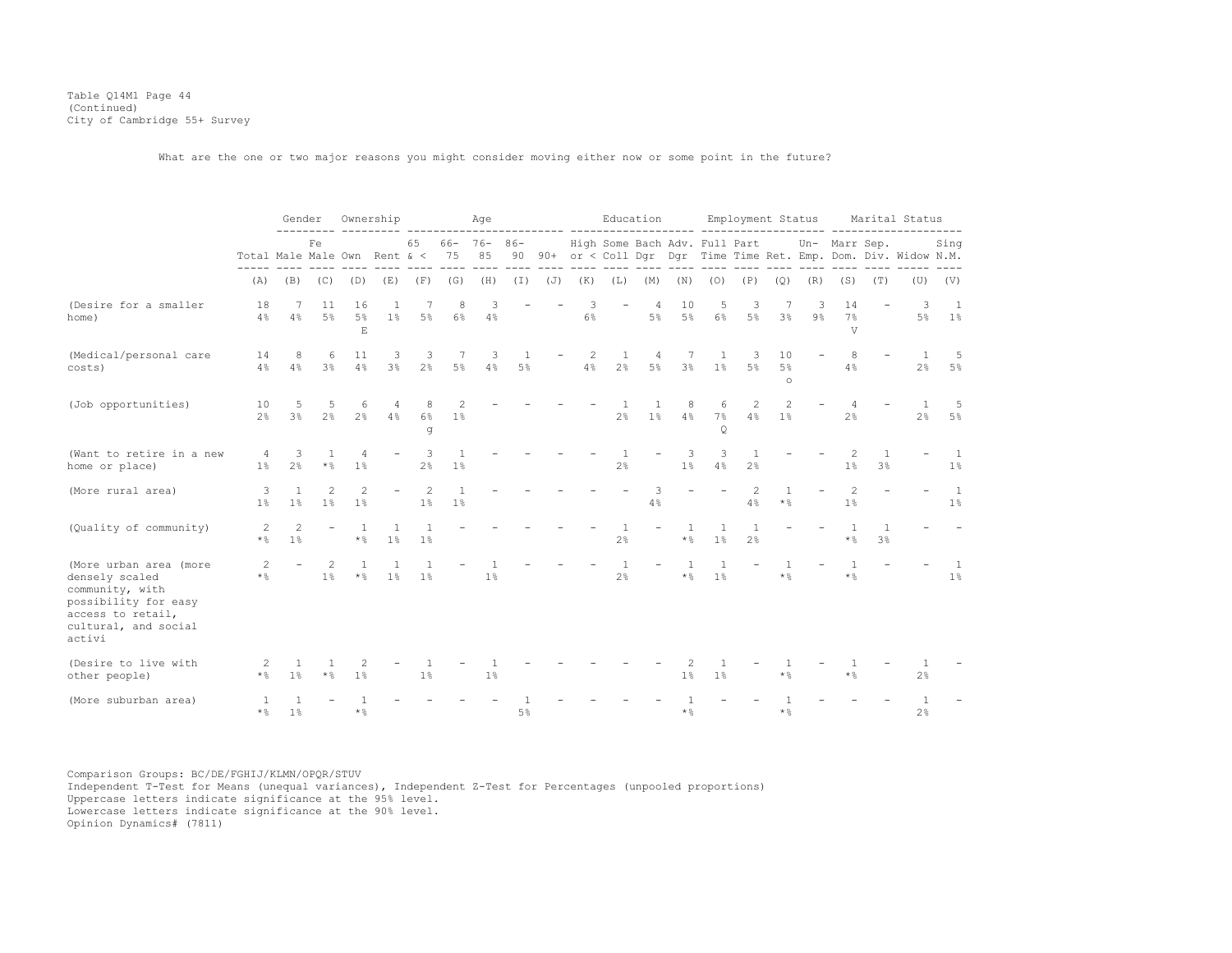Table Q14M1 Page 45 (Continued) City of Cambridge 55+ Survey

What are the one or two major reasons you might consider moving either now or some point in the future?

|                                |                     | Gender                |                | Ownership |                |                  |                         | Age                                |                                 |       |                |                | Education      |           |                     | Employment Status             |                  |                  |                |                | Marital Status                                             |            |
|--------------------------------|---------------------|-----------------------|----------------|-----------|----------------|------------------|-------------------------|------------------------------------|---------------------------------|-------|----------------|----------------|----------------|-----------|---------------------|-------------------------------|------------------|------------------|----------------|----------------|------------------------------------------------------------|------------|
|                                | Total Male Male Own |                       | Fe             |           | Rent $\<$      | 65               | 66-<br>75               | $76 -$<br>85                       | $86 -$<br>90                    | $90+$ |                |                |                |           |                     | High Some Bach Adv. Full Part |                  | Un-              | Marr Sep.      |                | or < Coll Dgr Dgr Time Time Ret. Emp. Dom. Div. Widow N.M. | Sing       |
|                                | (A)                 | (B)                   | (C)            | (D)       | (E)            | (F)              | (G)                     | (H)                                | (I)                             | (J)   | (K)            | (L)            | (M)            | (N)       | (0)                 | (P)                           | (Q)              | (R)              | (S)            | (T)            | (U)                                                        | (V)        |
| (Empty nester)                 | $*$ %               |                       | $\star$ %      | $*$ &     |                |                  | 1%                      |                                    |                                 |       |                |                |                | $\star$ % |                     | 2 <sup>8</sup>                |                  |                  | $\star$ %      |                |                                                            |            |
| (New marriage/<br>partnership) | $\star$ %           | $1\%$                 |                | $\star$ % |                | $1\%$            |                         |                                    |                                 |       |                |                | 1 <sup>°</sup> |           | 1%                  |                               |                  |                  |                |                | 2 <sup>°</sup>                                             |            |
| (Nothing/Won't move)           | 18<br>4%            | 10<br>5%              | 8<br>4%        | 13<br>4%  | 5<br>$5\%$     | 2<br>1%          | 5%                      | 6<br>8 <sup>°</sup><br>$\mathbf F$ | $\mathcal{L}$<br>$9\frac{6}{9}$ |       | 4%             | 2<br>4%        | 5<br>6%        | 8<br>4%   | 4<br>5 <sup>°</sup> | $\mathcal{L}$<br>4%           | 11<br>5%         |                  | 3 <sup>°</sup> | 3 <sup>8</sup> | 6<br>$11\%$<br>s                                           | $4\%$      |
| (Other)                        | 26<br>6%            | 13<br>7%              | 13<br>6%       | 4%        | 14<br>15%<br>D | 13<br>$9\%$<br>H | 5%                      | $3\frac{6}{9}$                     | 2<br>9%                         |       | 6%             | 3<br>$5\%$     | $9\frac{6}{9}$ | 11<br>5%  | -5<br>$6\%$         | $5\%$                         | 13<br>$6\%$      | 12%              | 4%             | 10%            | $7\%$                                                      | 9%         |
| (Don't Know/Refused)           | 52<br>13%           | 19<br>10 <sub>8</sub> | 33<br>16%<br>b | 38<br>13% | 13<br>14%      | 16<br>$11\%$     | $12 \overline{ }$<br>9% | 12<br>17%                          | 23%                             | 14%   | 12<br>25%<br>N | 10<br>18%<br>N | 16<br>19%<br>N | 13<br>6%  | 5<br>6%             | 2<br>4%                       | 36<br>16%<br>OP. | 19%<br>$\circ$ P | 23<br>12%      | 17%            | 15%                                                        | -15<br>14% |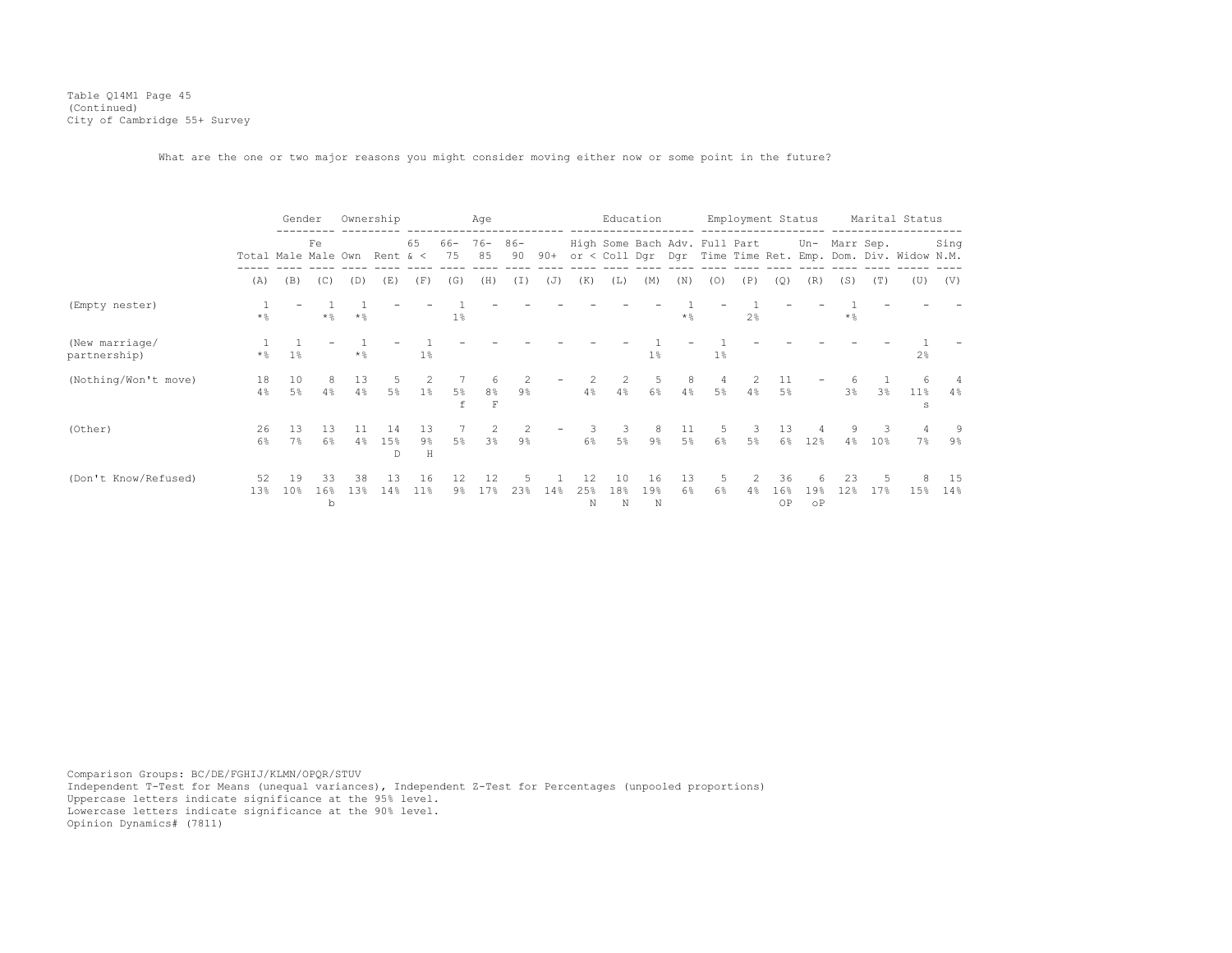## Table Q14M1 Page 46

City of Cambridge 55+ Survey

What are the one or two major reasons you might consider moving either now or some point in the future?

|                                                   |                       |                   |          |                                     |                       |                       | Current Place of Residence                                                                                                                                                                                                                                                                                                                                                                                                        |                     |                       |                                |                     |                   | ---------------------- ------ |                     |                              | Living Situation        |                                  |                                                                                                                                                                             |                                           |                   | Racial/Ethnic Group |                  |     |              |
|---------------------------------------------------|-----------------------|-------------------|----------|-------------------------------------|-----------------------|-----------------------|-----------------------------------------------------------------------------------------------------------------------------------------------------------------------------------------------------------------------------------------------------------------------------------------------------------------------------------------------------------------------------------------------------------------------------------|---------------------|-----------------------|--------------------------------|---------------------|-------------------|-------------------------------|---------------------|------------------------------|-------------------------|----------------------------------|-----------------------------------------------------------------------------------------------------------------------------------------------------------------------------|-------------------------------------------|-------------------|---------------------|------------------|-----|--------------|
|                                                   |                       | East              |          |                                     | Area Camb Mid         |                       |                                                                                                                                                                                                                                                                                                                                                                                                                                   |                     | Neigh West Nor. High  |                                |                     |                   |                               |                     |                              | and come concer         |                                  | No Spou Grand Par. Friend Wh. Bl. Asia A.I.<br>Total Camb MIT Four Port Camb River Agass Nine Camb Camb Straw Other One Part / Child Rel nonRel Cauc AA Pac. Esk. Hisp Oth. |                                           | and and some some |                     |                  |     |              |
|                                                   | (A)                   | (B)               | (C)      | (D)                                 | (E)                   | (F)                   | (G)                                                                                                                                                                                                                                                                                                                                                                                                                               | (H)                 |                       | $(J)$ $(J)$                    | (K)                 | ---- -----<br>(L) | $- - - - - -$<br>(M)          | (N)                 | (0)                          | (P)                     | (Q)                              | ---- ------<br>(R)                                                                                                                                                          | (S)                                       | (T)               |                     | $(V)$ $(V)$      | (W) | (X)          |
| Total                                             | 400                   | 29                | 9        | 21<br>100% 100% 100% 100% 100% 100% | 52                    | 51                    | 13<br>100%                                                                                                                                                                                                                                                                                                                                                                                                                        | 12<br>100%          | 16                    | 64<br>100% 100% 100%           | 66                  | 6<br>100%         |                               |                     | 42 143 195<br>100% 100% 100% | 23                      | 12<br>100% 100%                  | 16                                                                                                                                                                          | 346<br>100% 100% 100% 100% 100% 100% 100% | -17               | 10                  |                  |     | 18           |
| (Change in health for me<br>or my spouse/partner) | 82<br>20%             | 24%<br>$\pm$      |          | 19%                                 | 10<br>19%             | 9<br>18%              | 1<br>8%                                                                                                                                                                                                                                                                                                                                                                                                                           | 2<br>17%            | 1<br>6%               | 18<br>28%<br>GI                | 15<br>23%<br>αI     | -1<br>17%         | 10<br>24%<br>$\mathbb{I}$     | 24<br>17%           | 50<br>26%<br><b>NQR</b>      | 3<br>13%                | $\overline{1}$<br>8%             | $\overline{1}$<br>6%                                                                                                                                                        | 76<br>22%<br>T                            | 6%                | 10%                 |                  |     |              |
| (Cost of housing/general<br>cost of living)       | 62                    | 6<br>16% 21%<br>d | 2<br>22% |                                     | 6<br>5% 12% 12%       | 6                     |                                                                                                                                                                                                                                                                                                                                                                                                                                   |                     | 3<br>19%              | 10<br>16%<br>d                 | 14<br>21%<br>D      |                   | 17%                           | 29<br>Op            | 23<br>20% 12%                | $\mathbf{2}$            | 4<br>9% 33%<br>p                 | 2<br>12%                                                                                                                                                                    | 57<br>16%                                 |                   | 10%                 |                  |     | 50% 17%      |
| (Want an accessible<br>option)                    | 40<br>10 <sub>8</sub> |                   |          | 19%<br>k                            | 8 <sup>°</sup>        | 8<br>16%<br>Km        | 3<br>23%<br>k                                                                                                                                                                                                                                                                                                                                                                                                                     |                     | $\overline{1}$<br>6%  | 13<br>20%<br>EiKM              | 2<br>3%             | 3<br>50%<br>EIKM  | 2<br>5%                       | 13<br>$9\%$         | 20<br>10%                    | 2<br>9%                 | $\overline{1}$<br>8 <sup>°</sup> | 3<br>19%                                                                                                                                                                    | 36<br>10%                                 |                   |                     | 10% 100%<br>SUWX | 25% | -1.<br>$6\%$ |
| (Closer to friends and<br>family)                 | 32<br>8 <sup>°</sup>  |                   | 11%      | 3                                   | 9<br>14% 17% 10%<br>J | -5                    | 2<br>15%                                                                                                                                                                                                                                                                                                                                                                                                                          | 3<br>25%<br>j       | $\mathbf{1}$<br>6%    | $\overline{2}$<br>3%           | 6<br>$9\%$          |                   |                               | 9<br>$6\%$          | 15<br>8 <sup>°</sup>         | .5<br>22%<br>n          | $\overline{1}$<br>8 <sup>°</sup> | -1<br>6%                                                                                                                                                                    | 26                                        | Κ<br>8% 18%       |                     |                  |     | 6%           |
| (Want the option of<br>living on one level)       | 27<br>7%              | 7%                |          |                                     | 8<br>15%<br>J         | 6<br>12%<br>J         | 1<br>8%                                                                                                                                                                                                                                                                                                                                                                                                                           | 1<br>8 <sup>°</sup> | 2<br>12%              | $\mathbf{1}$<br>2 <sup>°</sup> | 5<br>8 <sup>°</sup> |                   |                               | 9<br>6%             | 14<br>7%                     | 4%                      | 2<br>17%                         | 6%                                                                                                                                                                          | 24<br>7%                                  |                   |                     |                  | 25% | $6\%$        |
| (Less home maintenance)                           | 22<br>6%              | 7%                | 11%      | 5%                                  | $\overline{2}$<br>4%  | $\overline{1}$<br>2.8 | 1<br>8%                                                                                                                                                                                                                                                                                                                                                                                                                           |                     | $\overline{c}$<br>12% | $6\%$                          | 11%<br>$\mathbb{F}$ | 17%               |                               | $5\%$               | 13<br>7%                     | $\overline{c}$<br>$9\%$ |                                  |                                                                                                                                                                             | 20<br>6%                                  |                   | 6% 10%              |                  |     |              |
| (Desire for a different<br>climate)               | 20<br>$5\%$           | 3 <sup>8</sup>    |          | 10%                                 | 2 <sup>°</sup>        | 3<br>6%               | 1<br>8 <sup>°</sup>                                                                                                                                                                                                                                                                                                                                                                                                               |                     | 2<br>12%              | 3<br>5%                        | 5<br>8 <sup>°</sup> | 17%               | 2 <sup>°</sup>                | 3<br>2 <sup>°</sup> | 14<br>7%<br>N                | 2<br>9%                 |                                  | 6%                                                                                                                                                                          | 14<br>4%                                  | 6%                | 40%<br>STX          |                  |     | 6%           |
| (Find a better location)                          | 20<br>5%              | З<br>10%          | 11%      | $5\%$                               | 2%                    | 2 <sup>°</sup>        | $\mathfrak{D}_{1}^{2}(\mathfrak{D}_{1})=\mathfrak{D}_{2}^{2}(\mathfrak{D}_{2})=\mathfrak{D}_{2}^{2}(\mathfrak{D}_{1})=\mathfrak{D}_{2}^{2}(\mathfrak{D}_{2})=\mathfrak{D}_{2}^{2}(\mathfrak{D}_{1})=\mathfrak{D}_{2}^{2}(\mathfrak{D}_{1})=\mathfrak{D}_{2}^{2}(\mathfrak{D}_{1})=\mathfrak{D}_{2}^{2}(\mathfrak{D}_{1})=\mathfrak{D}_{2}^{2}(\mathfrak{D}_{1})=\mathfrak{D}_{2}^{2}(\mathfrak{D}_{1})=\mathfrak{D}_{2}^{$<br>15% | 25%<br>efjk         |                       | 2%                             | 2 <sup>°</sup>      |                   | 4<br>10 <sup>°</sup><br>jk    | 8<br>6%             | 10<br>$5\%$                  |                         | 8 <sup>°</sup>                   |                                                                                                                                                                             |                                           | 3<br>4% 18%       | 10%                 |                  |     | 11%          |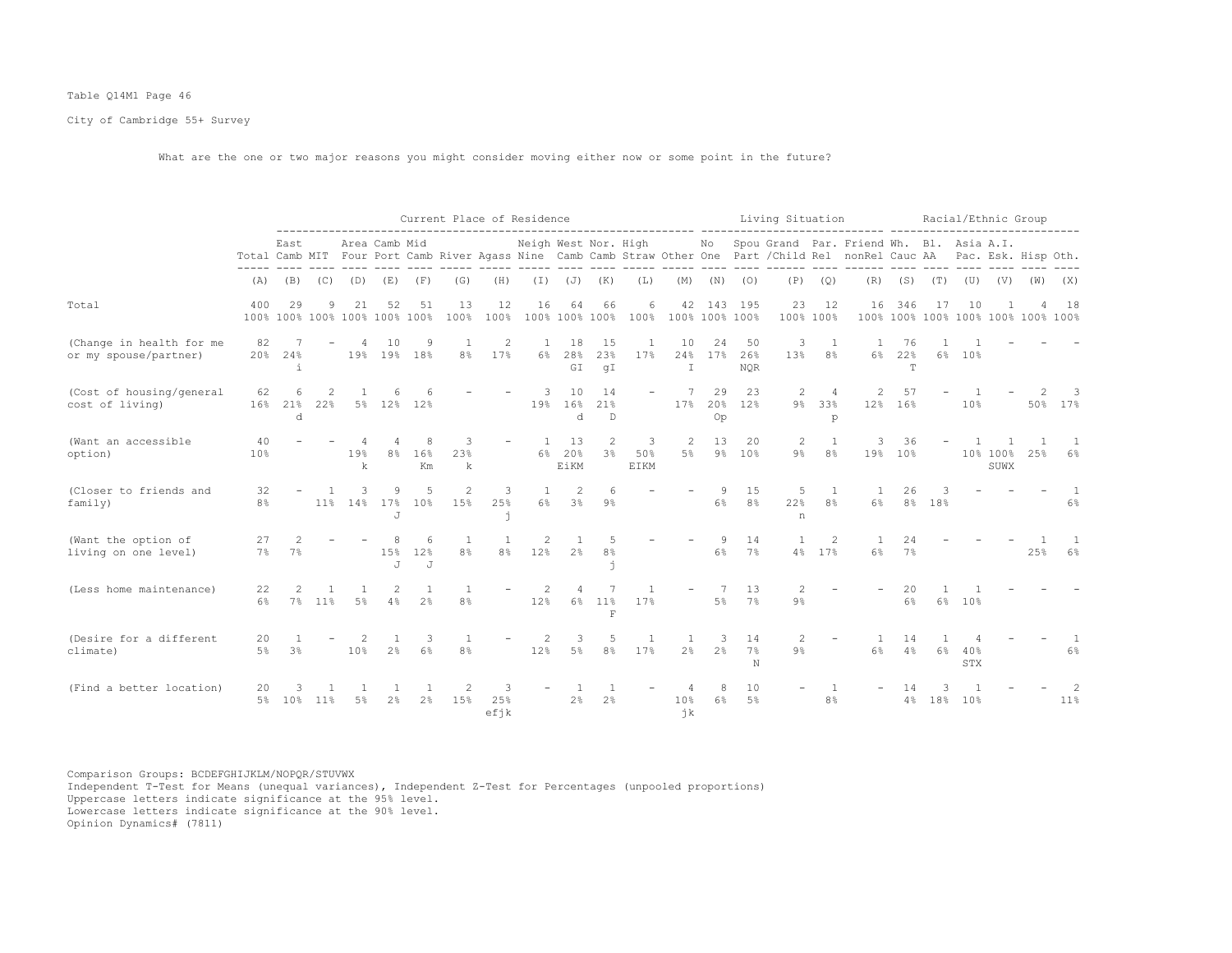Table Q14M1 Page 47 (Continued) City of Cambridge 55+ Survey

What are the one or two major reasons you might consider moving either now or some point in the future?

|                                                                                                                                            |                      |      |        |       |                |                      |     | Current Place of Residence |       |                                  |                   |     |                         |                                  |                       | Living Situation |     | adalah sebesarkan da                                                                                                                                                                                            |                         |       | Racial/Ethnic Group |     |             |    |
|--------------------------------------------------------------------------------------------------------------------------------------------|----------------------|------|--------|-------|----------------|----------------------|-----|----------------------------|-------|----------------------------------|-------------------|-----|-------------------------|----------------------------------|-----------------------|------------------|-----|-----------------------------------------------------------------------------------------------------------------------------------------------------------------------------------------------------------------|-------------------------|-------|---------------------|-----|-------------|----|
|                                                                                                                                            |                      | East |        |       | Area Camb Mid  |                      |     |                            |       |                                  |                   |     |                         |                                  |                       | ---- ------      |     | Neigh West Nor. High Mo Spou Grand Par. Friend Wh. Bl. Asia A.I.<br>Total Camb MIT Four Port Camb River Agass Nine Camb Camb Straw Other One Part / Child Rel nonRel Cauc AA Pac. Esk. Hisp Oth.<br>---- ------ |                         |       |                     |     |             |    |
|                                                                                                                                            | (A)                  | (B)  | (C)    | (D)   | (E)            | (F)                  | (G) | (H)                        |       |                                  | $(I)$ $(J)$ $(K)$ | (L) | (M)                     | (N)                              | (0)                   | (P)              | (Q) | (R)                                                                                                                                                                                                             | (S)                     | (T)   | (U)                 | (V) | $(W)$ $(X)$ |    |
| (Desire for a smaller<br>home)                                                                                                             | 18<br>4%             |      | 7% 11% | 5%    | 2 <sup>°</sup> | $\overline{c}$<br>4% |     | 8 <sup>°</sup>             |       | $\overline{c}$<br>3 <sup>°</sup> | 5<br>8%           |     | $\overline{2}$<br>$5\%$ | 3<br>2 <sup>8</sup>              | 14<br>7%<br>N         | 4%               |     |                                                                                                                                                                                                                 | 5%                      | $6\%$ |                     |     |             |    |
| (Medical/personal care<br>costs)                                                                                                           | 14<br>4%             |      |        | 10%   | 2<br>4%        | 2<br>4%              |     |                            | $6\%$ | $\mathcal{L}$<br>3%              | 3<br>5%           |     | 5%                      | 6<br>4%                          | 4%                    |                  |     |                                                                                                                                                                                                                 | 14<br>$4\%$             |       |                     |     |             | 6% |
| (Job opportunities)                                                                                                                        | 10<br>2 <sup>°</sup> | 3%   |        | $5\%$ |                | 2%                   | 8%  | 8 <sup>°</sup>             |       | 3%                               |                   |     | $5\%$                   | $\overline{4}$<br>3 <sup>°</sup> | $\overline{4}$<br>2.8 | 4%               |     | 6%                                                                                                                                                                                                              | 10<br>3%                |       |                     |     |             |    |
| (Want to retire in a new<br>home or place)                                                                                                 | 4<br>1%              |      |        |       |                | 8 <sup>°</sup>       |     |                            |       |                                  |                   |     |                         | $\mathcal{P}$<br>$1\%$           | $\mathcal{P}$<br>1%   |                  |     |                                                                                                                                                                                                                 | 1%                      |       |                     |     |             |    |
| (More rural area)                                                                                                                          | 3<br>$1\%$           |      |        |       | $2\frac{6}{6}$ | $\mathcal{L}$<br>4%  |     |                            |       |                                  |                   |     |                         | $1\%$                            | 1 <sup>°</sup>        | 4%               |     |                                                                                                                                                                                                                 | 3<br>1%                 |       |                     |     |             |    |
| (Quality of community)                                                                                                                     | 2<br>$\star$ %       |      | 3% 11% |       |                |                      |     |                            |       |                                  |                   |     |                         | $\mathcal{D}$<br>$1\%$           |                       |                  |     |                                                                                                                                                                                                                 | $\overline{c}$<br>$1\%$ |       |                     |     |             |    |
| (More urban area (more<br>densely scaled<br>community, with<br>possibility for easy<br>access to retail,<br>cultural, and social<br>activi | 2<br>$\star$ %       |      |        |       | 2 <sup>°</sup> |                      |     |                            |       | 2%                               |                   |     |                         |                                  | 1 <sup>°</sup>        |                  |     |                                                                                                                                                                                                                 | $\mathfrak{D}$<br>1%    |       |                     |     |             |    |
| (Desire to live with<br>other people)                                                                                                      | * %                  |      |        |       |                |                      |     |                            |       | 2%                               | 2%                |     |                         | $1\%$                            | 1 <sup>°</sup>        |                  |     |                                                                                                                                                                                                                 | $*$ $\frac{6}{6}$       |       | 10%                 |     |             |    |
| (More suburban area)                                                                                                                       | $*$ %                |      |        | $5\%$ |                |                      |     |                            |       |                                  |                   |     |                         | 1%                               |                       |                  |     |                                                                                                                                                                                                                 | $*$ %                   |       |                     |     |             |    |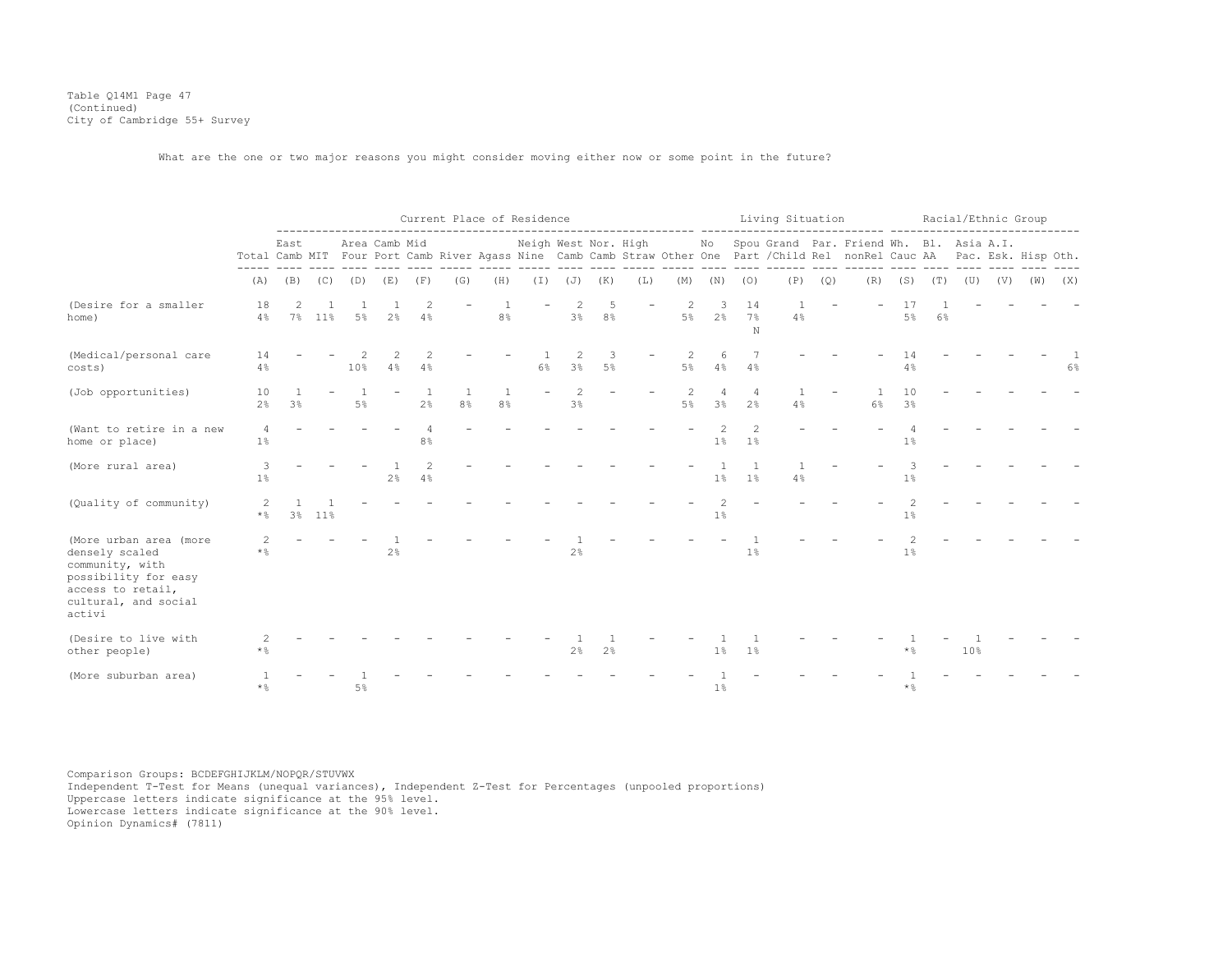Table Q14M1 Page 48 (Continued) City of Cambridge 55+ Survey

What are the one or two major reasons you might consider moving either now or some point in the future?

|                                |                   |                |        |     |                      |                |           | Current Place of Residence |                      |       |          |     |                 |           |                | Living Situation |                |                                                                                                                                       |                       |     |     |     | Racial/Ethnic Group |     |
|--------------------------------|-------------------|----------------|--------|-----|----------------------|----------------|-----------|----------------------------|----------------------|-------|----------|-----|-----------------|-----------|----------------|------------------|----------------|---------------------------------------------------------------------------------------------------------------------------------------|-----------------------|-----|-----|-----|---------------------|-----|
|                                | Total Camb MIT    | East           |        |     | Area Camb Mid        |                |           |                            | Neigh West Nor. High |       |          |     |                 | No        |                |                  |                | Spou Grand Par. Friend Wh. Bl. Asia A.I.<br>Four Port Camb River Agass Nine Camb Camb Straw Other One Part / Child Rel nonRel Cauc AA |                       |     |     |     | Pac. Esk. Hisp Oth. |     |
|                                | (A)               | (B)            | (C)    | (D) | (E)                  | (F)            | (G)       | (H)                        | (I)                  | (J)   | (K)      | (L) | (M)             | (N)       | (0)            | (P)              | (Q)            | (R)                                                                                                                                   | (S)                   | (T) | (U) | (V) | (W)                 | (X) |
| (Empty nester)                 | $\star$ %         |                |        |     | 2 <sup>°</sup>       |                |           |                            |                      |       |          |     |                 |           | 1 <sup>°</sup> |                  |                |                                                                                                                                       | * %                   |     |     |     |                     |     |
| (New marriage/<br>partnership) | $*$ $\frac{6}{9}$ |                |        |     | 2 <sup>8</sup>       |                |           |                            |                      |       |          |     |                 | $1\%$     |                |                  |                |                                                                                                                                       | $\star$ $\frac{6}{9}$ |     |     |     |                     |     |
| (Nothing/Won't move)           | 18<br>4%          | 3 <sup>°</sup> |        |     | $6\%$                | 10%<br>k       |           |                            | 12%                  | $5\%$ | 2%       |     | $2\frac{6}{9}$  | 5%        | -6<br>3%       | 13%              | 8 <sup>°</sup> | 6%                                                                                                                                    | 13<br>4%              | 12% | 10% |     |                     | 6%  |
| (Other)                        | 26<br>$6\%$       | $7\%$          | $11\%$ | 10% | 10 <sub>8</sub><br>f | 2 <sup>°</sup> |           | 8 <sup>°</sup>             | 6%                   | 3%    | 6%       | 17% | 10%             | $8\,$     | 5%             | 4%               | 8%             | 19%                                                                                                                                   | 6%                    | 12% | 10% |     |                     | 22% |
| (Don't Know/Refused)           | 52<br>13%         | 14%            | 22%    | 14% | 8 <sup>°</sup>       | 8%             | 31%<br>ef | 8%                         | 12%                  | 12%   | 9<br>14% |     | 10<br>24%<br>EF | 21<br>15% | 21<br>$11\%$   | 13%              | 17%            | 19%                                                                                                                                   | 42<br>12%             | 24% | 10% |     | 25%                 | 22% |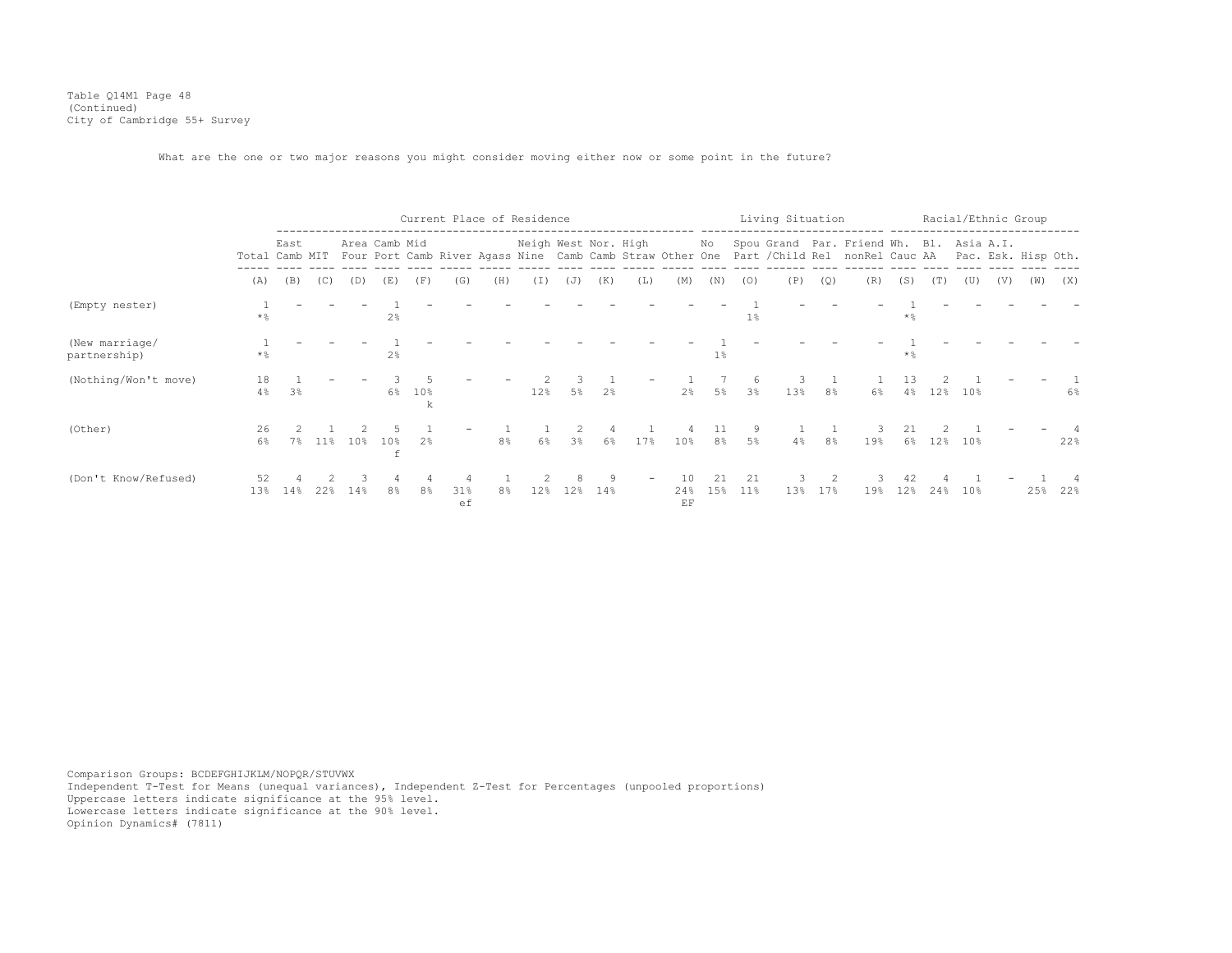## Table Q14M1 Page 49

City of Cambridge 55+ Survey

What are the one or two major reasons you might consider moving either now or some point in the future?

|                                                   |             |                                                                 |                             |                                    |                     | Current Place of Residence |          |                     |                   | Income                    |                       |                                        |                          |                      | Years in Household   |                      |                |                   |                       | Years in Cambridge                     |                          |                      |                     | People in Home   |                                  |
|---------------------------------------------------|-------------|-----------------------------------------------------------------|-----------------------------|------------------------------------|---------------------|----------------------------|----------|---------------------|-------------------|---------------------------|-----------------------|----------------------------------------|--------------------------|----------------------|----------------------|----------------------|----------------|-------------------|-----------------------|----------------------------------------|--------------------------|----------------------|---------------------|------------------|----------------------------------|
|                                                   |             | Condo Sing Mult Apt Apt Apt<br>Total or TH Fam Fam 4-8 9-50 +50 |                             |                                    |                     |                            |          |                     |                   | 30k- 60k- 90k-            |                       | <30k <60k <90k <120k 120k+ or< -10 -25 | 1                        | $\leq 1$             | $< 10$ $< 25$        | $-50 + 50$           |                | 1                 | $\leq 1$              | $< 10$ $< 25$<br>or< $-10$ $-25$ $-50$ |                          | $+50$                |                     |                  | $3+$                             |
|                                                   | (A)         | (B)                                                             | (C)                         | (D)                                | (E)                 | (F)                        | (G)      | (H)                 | (T)               | (J)                       | (K)                   | (L)                                    | (M)                      | (N)                  | (O)                  | (P)                  | (Q)            | (R)               | (S)                   | (T)                                    | (U)                      | (V)                  | (W)                 | (X)              | (Y)                              |
| Total                                             | 400<br>100% | 116                                                             | 104                         | 103                                | 22                  | 17                         | 27       | 60                  | 67                | 54                        | 45<br>100%            | 72                                     | 3                        |                      | 70 135               | 156                  | 34             | $\mathbf{2}$      | 32                    | 79                                     | 181                      | 100                  | 149                 | 183              | 61                               |
| (Change in health for me<br>or my spouse/partner) | 82<br>20%   | 30<br>26%<br>E                                                  | 25<br>2.4%<br>$\mathbf E$   | 23<br>22%<br>e                     | 9%                  | 12%                        |          | 3                   | 10<br>5% 15%<br>h | 13<br>24%<br>$\, {\rm H}$ | 10<br>2.2%<br>$\rm H$ | 22<br>31%<br>H I                       |                          | 10                   | 28<br>14% 21%        | 37<br>24%<br>n       | 21%            |                   | 25%                   | 14<br>18%                              | 38<br>21%                | 22<br>22%            | 17%                 | 44<br>2.4%<br>W  | 12<br>20%                        |
| (Cost of housing/general<br>cost of living)       | 62<br>16%   | 19<br>16%<br>d                                                  | 12<br>12%                   | 9<br>9%                            | 32%<br>CD           | .5<br>29%<br>d             | 6<br>22% | 13                  | 11                | 9<br>22% 16% 17%          | 6<br>13%              | 8<br>$11\%$                            | 2<br>67%<br>nop          | 12<br>17%            | 27                   | 21<br>20% 13%        |                | 2<br>100%<br>STUV | 12%                   | 16<br>20%<br>$\overline{\mathbf{V}}$   | 29<br>16%                | 10<br>10%            | 30<br>2.0%<br>Y     | 25<br>14%        | 6<br>10 <sup>8</sup>             |
| (Want an accessible<br>option)                    | 40<br>10%   | 13                                                              | 13<br>q                     | 10<br>11% 12% 10%                  | $\mathcal{L}$<br>9% |                            |          | 6                   | 8                 | 7<br>4% 10% 12% 13%       | - 6<br>13%            | 7<br>10%                               | $\overline{\phantom{a}}$ | 7<br>10 <sup>8</sup> | 14<br>10%            | 13<br>8%             | 18%            |                   | 4<br>12%              | 8<br>10%                               | 17<br>$9\%$              | 11<br>11%            | 14<br>9%            | 22.2<br>12%      | $\overline{4}$<br>7%             |
| (Closer to friends and<br>family)                 | 32<br>8%    | 9<br>8%                                                         | 11<br>11%                   | 7%                                 | .5%                 |                            | 15%      | 5<br>8%             | 3                 | 7<br>4% 13%               | 6<br>13%              | 4<br>6%                                |                          | 5<br>7%              | 11<br>8 <sup>°</sup> | 12<br>8%             | 12%            |                   | 3<br>$9\%$            | 5<br>6%                                | 17<br>9 <sup>°</sup>     | 7%                   | 10<br>7%            | 14<br>8%         | 8<br>13%                         |
| (Want the option of<br>living on one level)       | 27<br>7%    | 8<br>7%                                                         | $5\%$                       | 7%                                 | $5\%$               | 12%                        |          | 4<br>7%             | 6<br>$9\%$        | $\overline{4}$<br>7%      | 3<br>7%               | $\overline{4}$<br>6%                   | $\overline{\phantom{a}}$ | 3<br>4%              | 10<br>7%             | 12<br>8%             | 6%             |                   | $\overline{4}$<br>12% | $\mathfrak{D}$<br>3%                   | 17<br>9%<br>Tv           | $\overline{4}$<br>4% | 9<br>6%<br>V        | 17<br>$9\%$<br>Y | $\overline{1}$<br>2 <sup>°</sup> |
| (Less home maintenance)                           | 22<br>6%    | 3                                                               | 10<br>3% 10%<br>$\mathbb B$ | 8<br>8 <sup>°</sup><br>$\mathbf b$ |                     |                            | 4%       | 2<br>3 <sup>°</sup> | 4<br>6%           | 3<br>$6\%$                | 9%                    | 5<br>7%                                |                          | 1%                   | 5                    | 1.5<br>4% 10%<br>NOq | 3 <sup>8</sup> |                   |                       | 3.<br>4%                               | 1.5<br>8 <sup>°</sup>    | 4<br>4%              | .5%                 | 12<br>7%         | 3<br>5%                          |
| (Desire for a different<br>climate)               | 20<br>5%    | 8<br>7%                                                         | 5<br>$5\%$                  | 4%                                 | 5%                  |                            | 4%       | 3<br>$5\%$          | $1\%$             | 2 <sup>°</sup>            | 2%                    | 10%<br>IJk                             |                          | 5<br>7%              | 5%                   | 8<br>.5%             |                |                   | 2<br>6%               | 6<br>8%<br>$\overline{V}$              | 11<br>6%<br>$\mathbf{V}$ | 1 <sup>°</sup>       | 3<br>2 <sup>°</sup> | 10<br>5%<br>W    | -7<br>$11\%$<br>W                |
| (Find a better location)                          | 20<br>$5\%$ | 3<br>3%                                                         | 5<br>$5\%$                  | 5%                                 | 18%<br>$\mathbf b$  | 12%                        |          | 7%                  | 6<br>$9\%$<br>j.  | 1<br>2 <sup>°</sup>       | $\overline{1}$<br>2%  | $\overline{2}$<br>3%                   |                          | 5<br>7%              | 4%                   | 6%                   |                |                   | -3<br>$9\%$           | 2<br>3%                                | 12<br>7%<br>$\mathbf{V}$ | $1\%$                | 8<br>5%             | 4%               | 7%                               |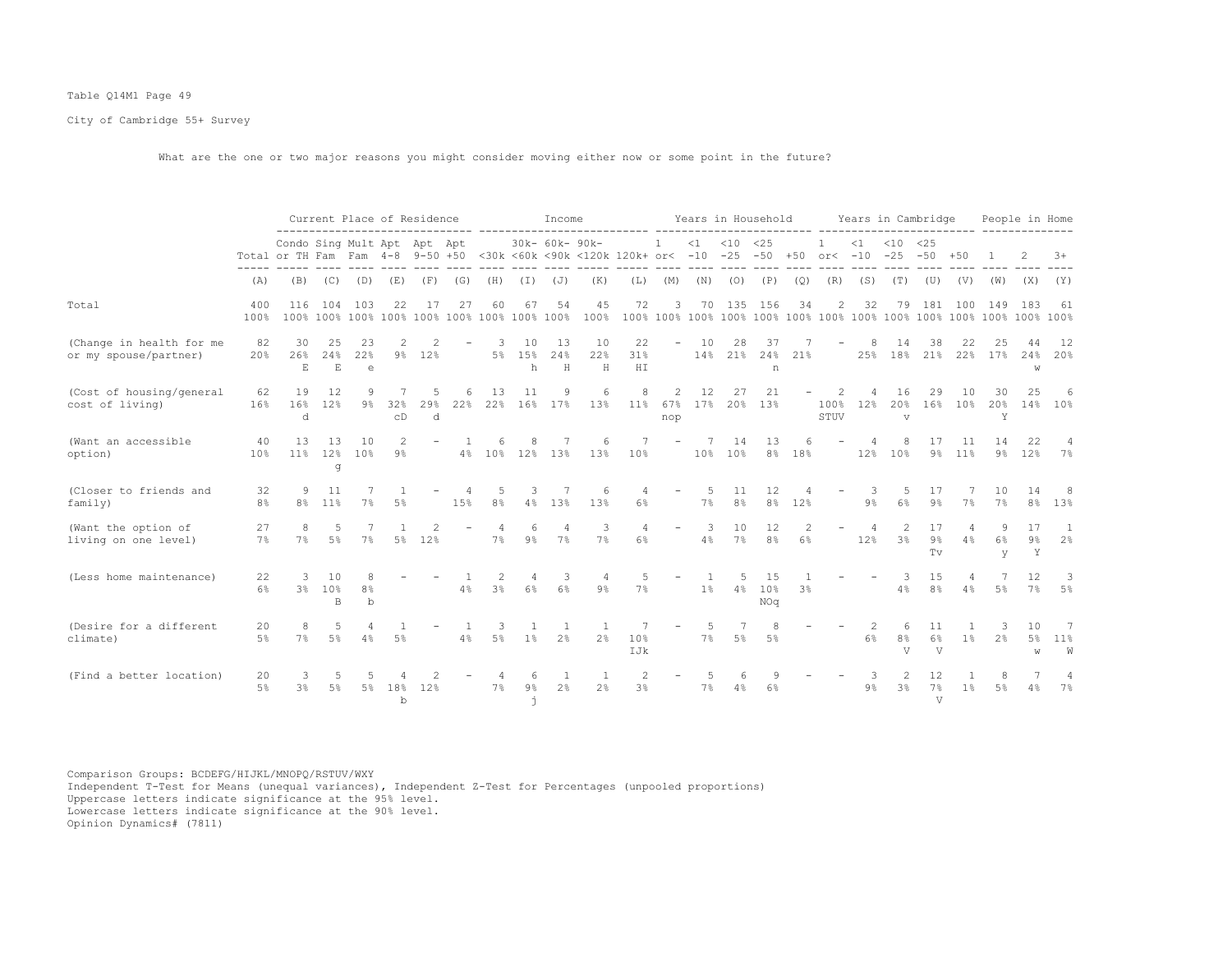Table Q14M1 Page 50 (Continued) City of Cambridge 55+ Survey

What are the one or two major reasons you might consider moving either now or some point in the future?

|                                                                                                                                            |                 |                             |                 | Current Place of Residence |     |       |     |         |         | Income         |                                                                                                     |         |                          |                |               | Years in Household |     |     |          |                | Years in Cambridge |                               |                | People in Home      |                     |
|--------------------------------------------------------------------------------------------------------------------------------------------|-----------------|-----------------------------|-----------------|----------------------------|-----|-------|-----|---------|---------|----------------|-----------------------------------------------------------------------------------------------------|---------|--------------------------|----------------|---------------|--------------------|-----|-----|----------|----------------|--------------------|-------------------------------|----------------|---------------------|---------------------|
|                                                                                                                                            |                 | Condo Sing Mult Apt Apt Apt |                 |                            |     |       |     |         |         | 30k- 60k- 90k- | Total or TH Fam Fam 4-8 9-50 +50 <30k <60k <90k <120k 120k+ or< -10 -25 -50 +50 or< -10 -25 -50 +50 |         | 1                        | $\leq 1$       | $< 10$ $< 25$ |                    |     |     | $\leq 1$ | $< 10$ $< 25$  |                    |                               |                | 2                   | $3+$                |
|                                                                                                                                            | (A)             | (B)                         | (C)             | (D)                        | (E) | (F)   | (G) | (H)     | (I)     | (J)            | (K)                                                                                                 | (L)     | (M)                      | (N)            | (0)           | (P)                | (Q) | (R) | (S)      | (T)            | (U)                | (V)                           | (W)            | (X)                 | (Y)                 |
| (Desire for a smaller<br>home)                                                                                                             | 18<br>4%        | 3 <sup>°</sup>              | 9<br>$9\%$<br>d | 3<br>3 <sup>°</sup>        | 9%  |       |     | 3%      | 6%      | 2<br>4%        | $\overline{4}$<br>$9\%$                                                                             | 4<br>6% | $\overline{\phantom{m}}$ | 4<br>6%        | 6<br>4%       | 4%                 | 3%  |     |          | $9\%$          | 3%                 | 4%                            | 2 <sup>°</sup> | 12<br>7%<br>W       | 3<br>5%             |
| (Medical/personal care<br>costs)                                                                                                           | 14<br>4%        | 4<br>3%                     | 3<br>3%         | $5\%$                      |     |       | 7%  | 2<br>3% | 2<br>3% |                | 2<br>4%                                                                                             | 4<br>6% | $\mathbf{1}$<br>33%      | 2<br>3%        | 3%            | 4%                 | 3%  |     |          | 3 <sup>8</sup> | 3 <sup>°</sup>     | $6\%$                         | 4%             | 3 <sup>8</sup>      | 2<br>3%             |
| (Job opportunities)                                                                                                                        | 10<br>2%        | 5<br>4%                     | 2%              | 1 <sup>°</sup>             |     | $6\%$ | 4%  | 2%      | 1%      | 2 <sup>°</sup> |                                                                                                     | 4%      |                          | 6%             | 2%            | 1%                 |     |     | 3%       | 5%             | 2%                 |                               | 3%             | $1\%$               | 3<br>5%             |
| (Want to retire in a new<br>home or place)                                                                                                 | 4<br>1%         | 3%                          |                 |                            |     |       |     | 2%      |         |                |                                                                                                     | 3%      |                          |                | 1%            | 2%                 |     |     |          | 1%             | 2%                 |                               | 1%             | $\mathcal{L}$<br>1% |                     |
| (More rural area)                                                                                                                          | 3<br>1%         | 1 <sup>°</sup>              | $1\%$           |                            |     |       |     |         | 1%      |                | 2%                                                                                                  |         |                          |                | 1%            | 1%                 |     |     |          | 1 <sup>°</sup> |                    | $\mathcal{D}_{1}^{(1)}$<br>2% | 1 <sup>°</sup> | 1 <sup>°</sup>      | 1<br>2 <sup>°</sup> |
| (Quality of community)                                                                                                                     | 2<br>$\star$ %  | 1 <sup>°</sup>              |                 |                            |     | $6\%$ |     |         | 1%      |                |                                                                                                     |         |                          | 1 <sup>°</sup> | 1%            |                    |     |     |          | 2<br>3%        |                    |                               | 2<br>1%        |                     |                     |
| (More urban area (more<br>densely scaled<br>community, with<br>possibility for easy<br>access to retail,<br>cultural, and social<br>activi | 2<br>$\star$ %  |                             | $1\%$           |                            |     |       | 4%  |         | $1\%$   |                | 2 <sup>°</sup>                                                                                      |         |                          |                |               | 1%                 |     |     |          |                | 1%                 |                               | $1\%$          | $1\%$               |                     |
| (Desire to live with<br>other people)                                                                                                      | * 음             |                             | 2%              |                            |     |       |     |         |         |                |                                                                                                     | 1%      |                          | 1%             | $1\%$         |                    |     |     |          | 3%             |                    |                               | 1%             |                     | 2%                  |
| (More suburban area)                                                                                                                       | -1<br>$\star$ % |                             |                 | 1%                         |     |       |     |         |         | 2%             |                                                                                                     |         |                          |                |               | 1%                 |     |     |          |                |                    | 1 <sup>°</sup>                | 1 <sup>°</sup> |                     |                     |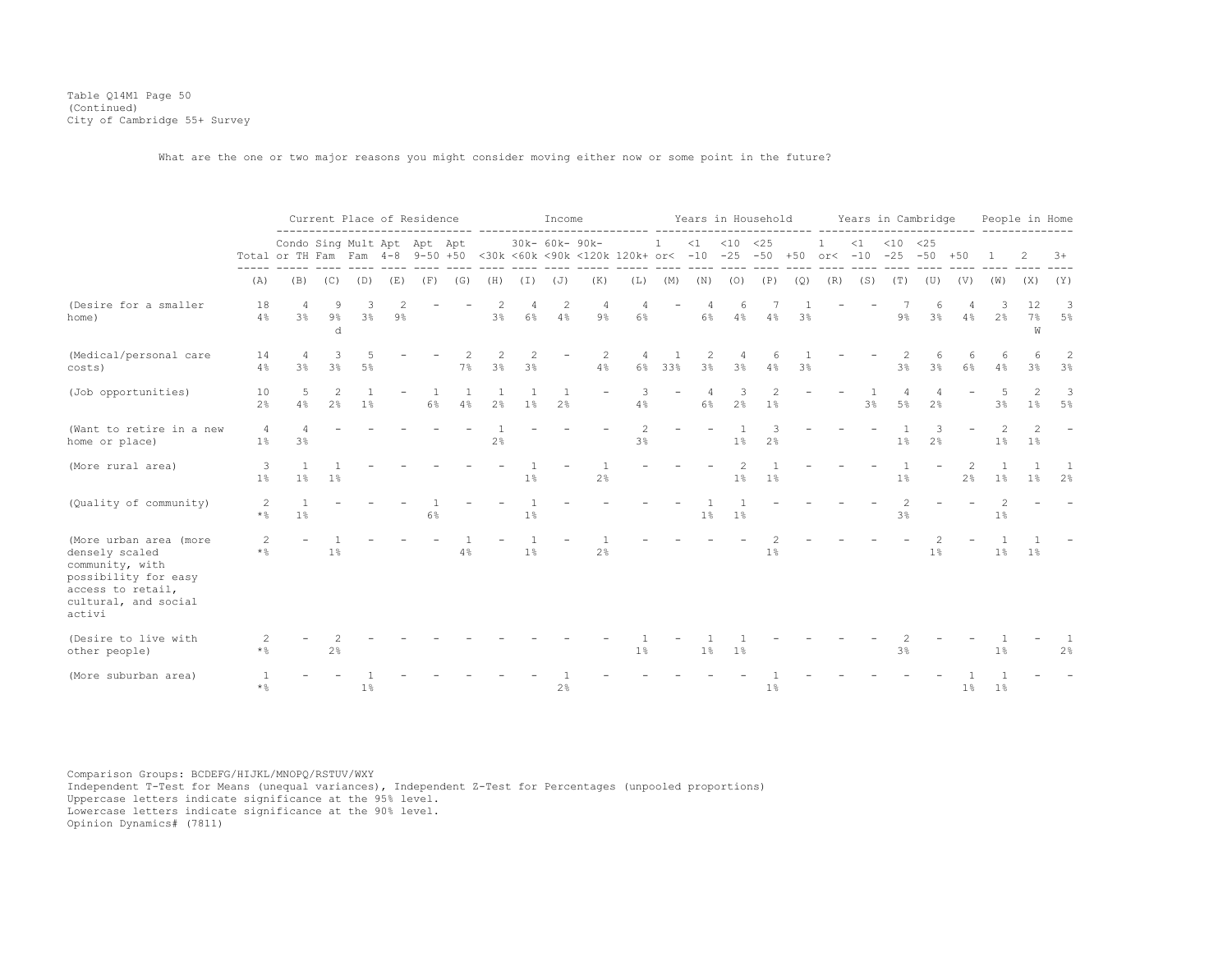Table Q14M1 Page 51 (Continued) City of Cambridge 55+ Survey

What are the one or two major reasons you might consider moving either now or some point in the future?

|                                |                       |                                                        |                      |                         |          | Current Place of Residence |                   |                |                | Income         |                |                                |     |                | Years in Household |                       |                         |     | Years in Cambridge |                 |              |                  | People in Home |       |                |
|--------------------------------|-----------------------|--------------------------------------------------------|----------------------|-------------------------|----------|----------------------------|-------------------|----------------|----------------|----------------|----------------|--------------------------------|-----|----------------|--------------------|-----------------------|-------------------------|-----|--------------------|-----------------|--------------|------------------|----------------|-------|----------------|
|                                |                       | Condo Sing Mult Apt Apt Apt<br>Total or TH Fam Fam 4-8 |                      |                         |          | $9 - 50 + 50$              |                   |                |                |                | 30k- 60k- 90k- | <30k <60k <90k <120k 120k+ or< |     | <1<br>$-10$    | $<$ 10<br>$-25$    | <25<br>$-50$          | $+50$                   | or< | $\leq$ 1<br>$-10$  | $<$ 10<br>$-25$ | <25<br>$-50$ | $+50$            |                |       | $3+$           |
|                                | (A)                   | (B)                                                    | (C)                  | (D)                     | (E)      | (F)                        | (G)               | (H)            | ( ± )          | (J)            | (K)            | (L)                            | (M) | (N)            | (0)                | (P)                   | (Q)                     | (R) | (S)                | (T)             | (U)          | (V)              | (W)            | (X)   | $(\Upsilon)$   |
| (Empty nester)                 | $\star$ %             |                                                        | $1\%$                |                         |          |                            |                   |                |                | 2 <sup>°</sup> |                |                                |     |                |                    | $1\%$                 |                         |     |                    |                 | 1%           |                  |                | $1\%$ |                |
| (New marriage/<br>partnership) | $\star$ $\frac{6}{9}$ | 1%                                                     |                      |                         |          |                            |                   |                |                |                |                |                                |     |                | $1\%$              |                       |                         |     |                    |                 | 1%           |                  | $1\%$          |       |                |
| (Nothing/Won't move)           | 18<br>4%              | -6<br>5%                                               | З.<br>3 <sup>°</sup> | 5%                      | 9%       |                            | 7%                | 3 <sup>°</sup> | 1 <sup>°</sup> | 6%             | 7%             | 4%                             |     | 3%             | $1\%$              | 8%<br>nO              | 3 <sup>°</sup>          |     | 3%                 | 3 <sup>°</sup>  | 8<br>4%      | 7%               | 5%             | 5%    | -2.<br>3%      |
| (Other)                        | 26<br>6%              | 3%                                                     | $5\%$                | 5%                      | 18%<br>b | 12%                        | 22%<br><b>BCD</b> | 15%<br>J1      | $9\%$          | 4%             | 7%             | $6\%$                          |     | 10<br>14%<br>P | 10<br>7%           | 4%                    |                         |     | 9%                 | 4%              | 9%<br>tV     | 3 <sup>°</sup>   | 7%             | 5%    | 5%             |
| (Don't Know/Refused)           | 52<br>13%             | 8 <sup>°</sup>                                         | 12%                  | 21<br>20%<br><b>BCE</b> |          | 24%<br>e                   | 19%               | 18%<br>K1      | 13%<br>k       | 9 <sup>°</sup> | 4%             | 7%                             |     | 9%             | $11\%$             | 16<br>10 <sup>8</sup> | 14<br>41%<br><b>NOP</b> |     | $6\%$              | 11%             | 15<br>8%     | 25<br>25%<br>STU | 21<br>14%      | 9%    | 12<br>20%<br>X |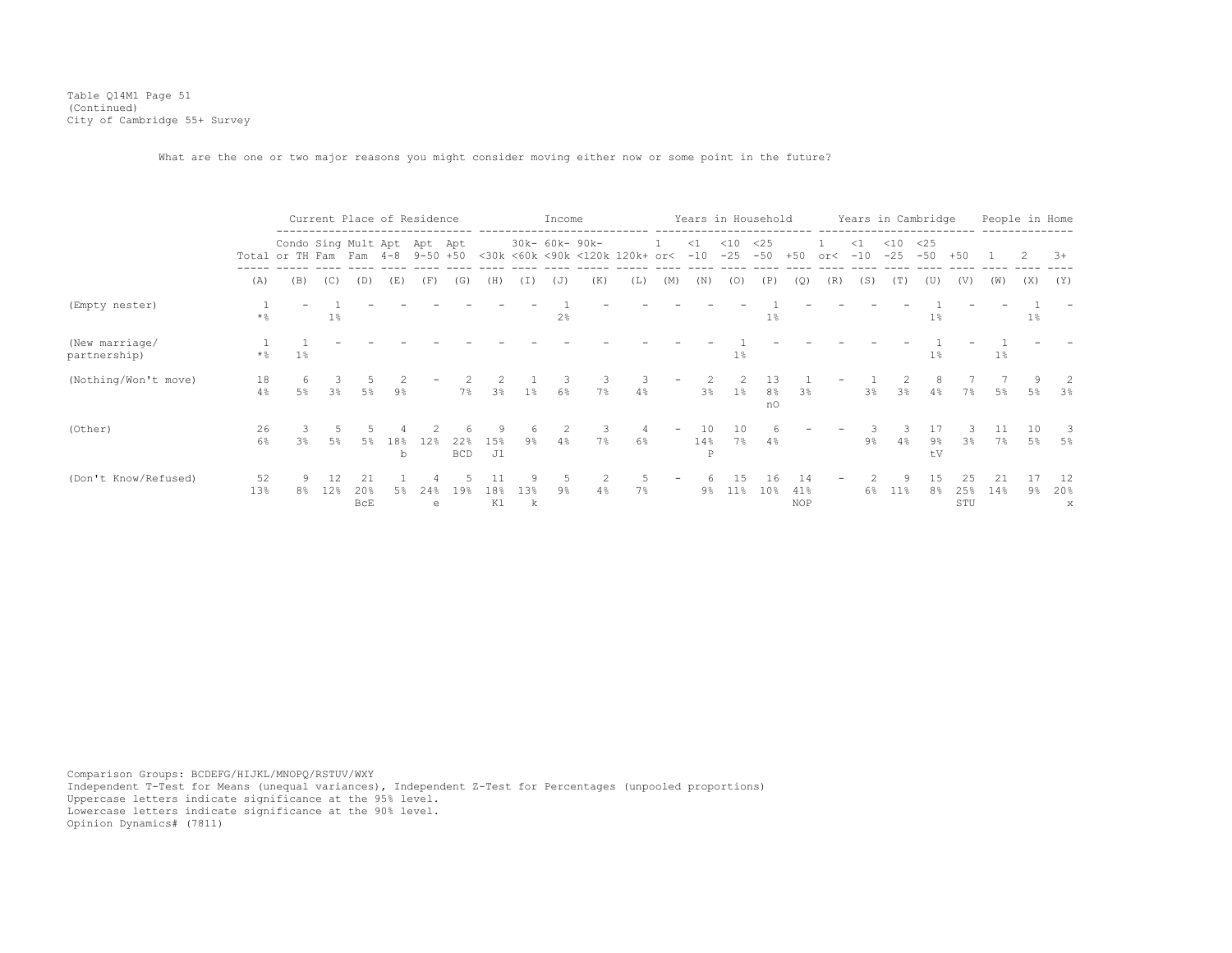## Table Q15 Page 52

City of Cambridge 55+ Survey

Do you expect to rent or own your next home?

|                       |                                     | Gender         |            | Ownership        |                |                  |                            | Aqe                       |                  |                     |                  |                      | Education      |                  |                                             |                  |                             |                   |                   |                     | Employment Status Marital Status                                  |                           |
|-----------------------|-------------------------------------|----------------|------------|------------------|----------------|------------------|----------------------------|---------------------------|------------------|---------------------|------------------|----------------------|----------------|------------------|---------------------------------------------|------------------|-----------------------------|-------------------|-------------------|---------------------|-------------------------------------------------------------------|---------------------------|
|                       | Total Male Male Own Rent $\<$ 75 85 |                | Fe.        |                  |                | 65 -             | 66- 76- 86-                |                           |                  |                     |                  |                      |                |                  | High Some Bach Adv. Full Part Un- Marr Sep. |                  |                             |                   |                   |                     | 90 90+ or < Coll Dqr Dqr Time Time Ret. Emp. Dom. Div. Widow N.M. | Sing                      |
|                       | (A)                                 | (B)            | (C)        | (D)              | (E)            | (F)              | (G)                        | (H)                       | (T)              | (J)                 | (K)              | (L)                  | (M)            | (N)              | (0)                                         | (P)              | (0)                         | (R)               | (S)               | (T)                 | (U)                                                               | (V)                       |
| Total                 | 400                                 | 196            | 204        | 297              | 9.5            | 141              | 139                        | 72                        | 22               | $7^{\circ}$         | 48               | 55                   | 85             | 207              | 83                                          | 56               | 222                         | 32                | 200               | 30                  | 55                                                                | 104<br>100% 100%          |
| Own                   | 177<br>44%                          | 84<br>43%      | -93<br>46% | 1.57<br>53%<br>E | 16<br>17%      | 55%<br>qHIJ      | 62<br>45%<br>IJ            | 27<br>38%<br>$\mathbb{I}$ | 2<br>9%          | 14%                 | 16<br>33%        | 24<br>44%            | 28<br>33%      | 107<br>52%<br>КM | 49<br>59%<br>0R                             | -31<br>55%<br>OR | 85<br>38%                   | 10<br>31%         | 115<br>58%<br>TUV | 9.<br>30%           | 31%                                                               | 17 31<br>$30\%$           |
| Rent                  | 107<br>2.7%                         | 61<br>31%<br>C | 46<br>2.3% | 38<br>13%        | 67<br>71%<br>D | 35<br>25%        | 38<br>27%                  | 20<br>28%                 | 8<br>36%         | <sup>2</sup><br>29% | 18<br>38%<br>N   | 18<br>33%            | 25<br>29%      | 45<br>22%        | 14<br>17%                                   | 10<br>18%        | 67<br>30 <sup>8</sup><br>OP | 1.5<br>47%<br>OPq | 32<br>16%         | 1.5<br>50%<br>S     | 21<br>38%<br>S.                                                   | 37<br>36%<br>$\mathbf{S}$ |
| (Don't Know/Not sure) | 57<br>14%                           | - 25<br>1.3%   | 32<br>16%  | 52<br>18%<br>E.  | -5<br>5%       | 2.1<br>15%<br>i. | 21<br>1.5%<br>$\mathbb{I}$ | 11<br>15%<br>- i          | 5%               | 14%                 | 2 <sup>8</sup>   | 9<br>16%<br>K        | 16<br>19%<br>K | 31<br>1.5%<br>K  | 17<br>2.0%<br>$\circ$                       | 10<br>18%        | 23<br>10 <sup>8</sup>       | -5<br>16%         | 34<br>17%<br>U    | 4<br>13%            | 7%                                                                | 4 14<br>13%               |
| (Does not apply)      | 59<br>15%                           | 26<br>13%      | 33<br>16%  | 50<br>17%<br>E.  |                | 8<br>6%          | 18<br>1.3%                 | 14<br>19%<br>F            | 11<br>50%<br>FGH | 3<br>43%<br>F       | 13<br>2.7%<br>LN | $\overline{4}$<br>7% | 16<br>19%<br>L | 24<br>12%        | $\overline{\mathbf{3}}$<br>4%               | 5<br>9%          | 47<br>21%<br>OPR            | -2.<br>6%         | 19<br>10%         | $\mathcal{L}$<br>7% | -13<br>24%<br>ST                                                  | -22<br>21%<br>ST          |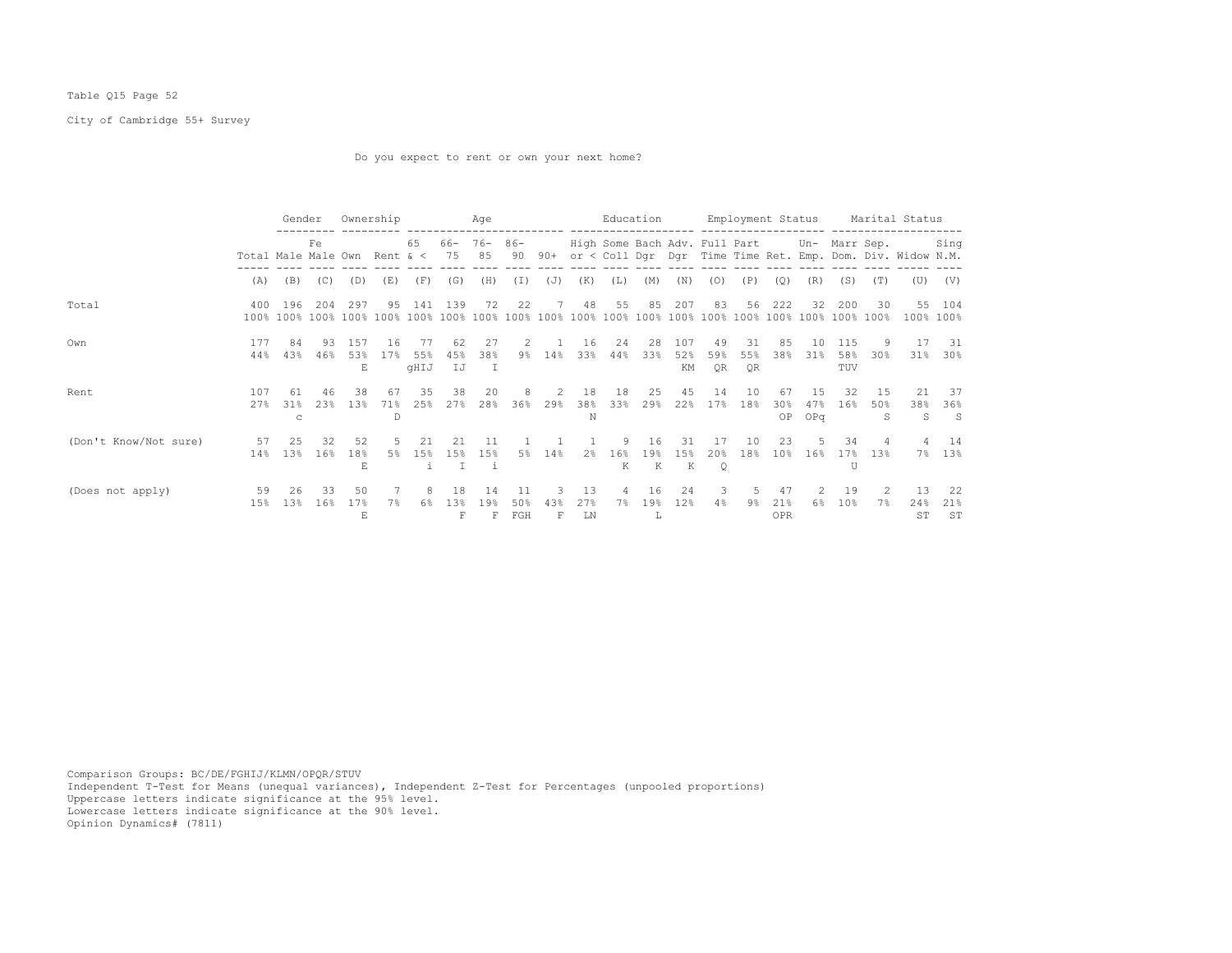## Table Q15 Page 53

# City of Cambridge 55+ Survey

Do you expect to rent or own your next home?

|                       |             |                  |                 |                          |               |                | Current Place of Residence |                    |                      |                 |                        |           | -------------------  |                        |                   | Living Situation |                     |                                                                                                                                                                             |                  |     |     | Racial/Ethnic Group      |     |             |
|-----------------------|-------------|------------------|-----------------|--------------------------|---------------|----------------|----------------------------|--------------------|----------------------|-----------------|------------------------|-----------|----------------------|------------------------|-------------------|------------------|---------------------|-----------------------------------------------------------------------------------------------------------------------------------------------------------------------------|------------------|-----|-----|--------------------------|-----|-------------|
|                       |             | East             |                 |                          | Area Camb Mid |                |                            |                    | Neigh West Nor. High |                 |                        |           |                      |                        |                   |                  |                     | No Spou Grand Par. Friend Wh. Bl. Asia A.I.<br>Total Camb MIT Four Port Camb River Agass Nine Camb Camb Straw Other One Part / Child Rel nonRel Cauc AA Pac. Esk. Hisp Oth. |                  |     |     |                          |     |             |
|                       | (A)         | (B)              | (C)             | (D)                      | (E)           | (F)            | (G)                        | (H)                | (I)                  | (J)             | (K)                    | (L)       | (M)                  | (N)                    | (0)               | (P)              | (Q)                 | (R)                                                                                                                                                                         | (S)              | (T) | (U) | (V)                      | (W) | (X)         |
| Total                 | 400<br>100% | 29               |                 | 100% 100% 100% 100% 100% | 52            | 51             | 13<br>100%                 | 12<br>100%         | 16                   | 64<br>100% 100% | 66<br>100%             | 6<br>100% | 42<br>100% 100% 100% | 143                    | 195               | 23               | 12<br>100% 100%     | 16<br>$100\%$                                                                                                                                                               | 346              |     | 10  | 100% 100% 100% 100% 100% |     | -18<br>100% |
| Own                   | 177<br>44%  | 13<br>4.5%       | 33%             | 43%                      | 23<br>44%     | 24<br>47%<br>m | 31%                        | 8<br>67%<br>qM     | 9<br>56%<br>m        | 29<br>45%<br>m  | 34<br>52%<br>Μ         | 2<br>33%  | 12<br>29%            | 4.5<br>31%<br>$\Omega$ | 110<br>56%<br>NQR | 9<br>39%<br>Q    | 8%                  | 25%                                                                                                                                                                         | 157<br>45%<br>TX | 24% | 40% |                          |     | 22%         |
| Rent                  | 107<br>27%  | 10<br>34%<br>H I | H I             | 29<br>$\mathbf{1}$       | 29<br>HI      | 1 N<br>2.0%    | .5<br>38%<br>hΙ            | $\mathbf{1}$<br>8% | 6%                   | 12<br>19%       | 14<br>$21\%$<br>i      | $33\%$    | 20<br>48%<br>FHIJK   | 55<br>38%<br>$\circ$   | 34<br>17%         | 30%              | 5<br>42%<br>$\circ$ | $31\%$                                                                                                                                                                      | 91<br>26%        | 41% | 30% |                          | SuX | 75% 28%     |
| (Don't Know/Not sure) | 57<br>14%   | 3%               | $11\%$          | 19%<br>b                 | 12.8          | 10%            | 31%<br>Bm                  | 25%<br>b           | 25%<br>b             | 17%<br>B.       | 12<br>18%<br><b>Bm</b> | 17%       | 3.                   | 17<br>7% 12%           | 32<br>$16\%$<br>P |                  | 2<br>4% 17%         | 19%                                                                                                                                                                         | 49<br>14%        | 18% | 10% | 100%<br>TUWX<br>S        | 25% | 33%<br>s    |
| (Does not apply)      | 59<br>15%   | 17%              | 11 <sup>8</sup> | 10 <sup>8</sup>          | 1.5%          | 24%<br>K       |                            |                    | 12%                  | 19%             | 9%                     | 17%       | 17%                  | 26.<br>18%<br>$\circ$  | 19<br>10%         | 26%<br>$\circ$   | 33%<br>$\circ$      | 25%                                                                                                                                                                         | 49<br>14%        | 18% | 20% |                          |     | 17%         |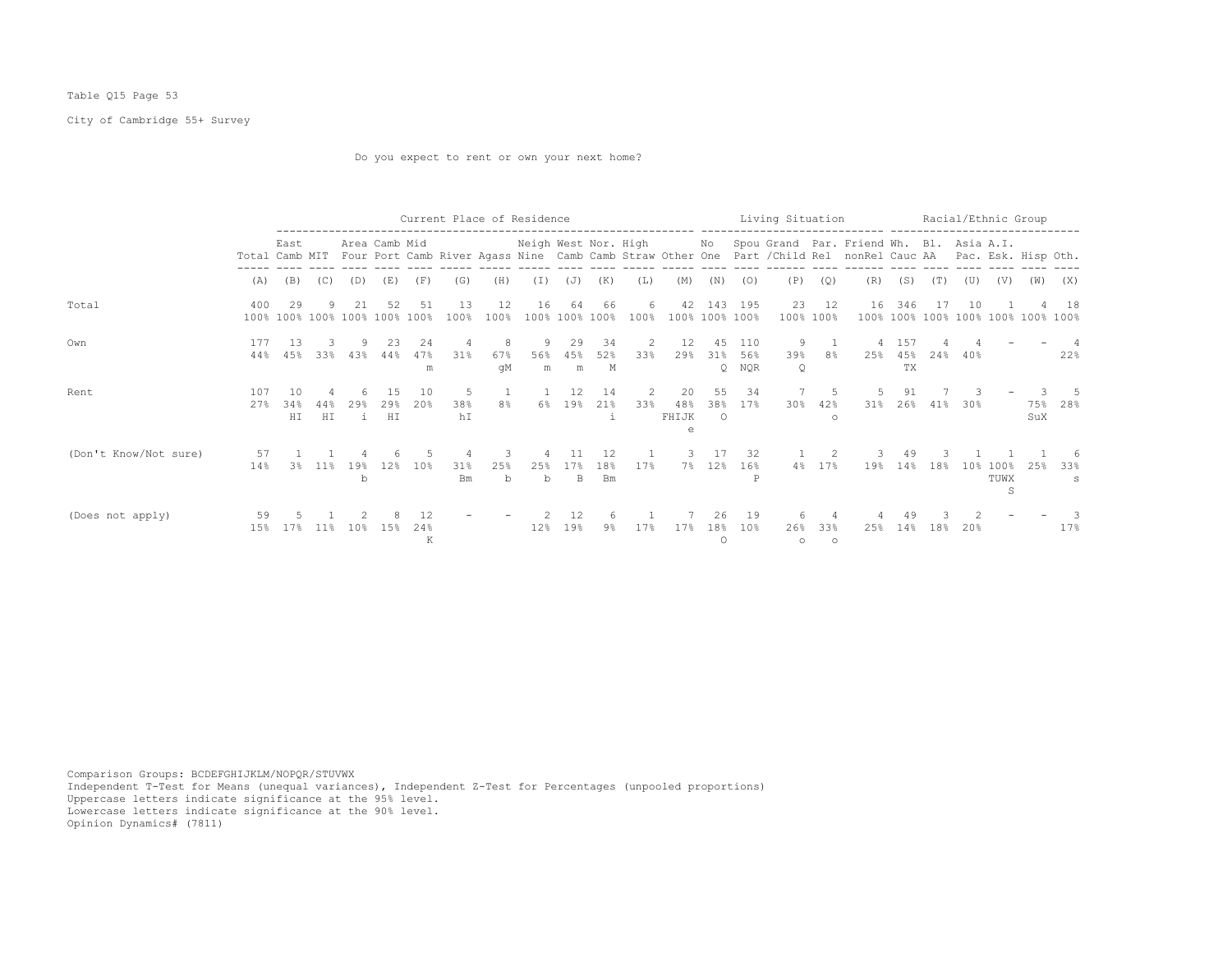## Table Q15 Page 54

City of Cambridge 55+ Survey

Do you expect to rent or own your next home?

|                       |             |                                                                 |                  |                                 | Current Place of Residence |                |                 |                        |                 | Income          |                  |                                    |                            |                  | Years in Household |                   |              |                          |                   | Years in Cambridge<br>_________________________ |                   |                  |                       | People in Home  |                  |
|-----------------------|-------------|-----------------------------------------------------------------|------------------|---------------------------------|----------------------------|----------------|-----------------|------------------------|-----------------|-----------------|------------------|------------------------------------|----------------------------|------------------|--------------------|-------------------|--------------|--------------------------|-------------------|-------------------------------------------------|-------------------|------------------|-----------------------|-----------------|------------------|
|                       |             | Condo Sing Mult Apt Apt Apt<br>Total or TH Fam Fam 4-8 9-50 +50 |                  |                                 |                            |                |                 |                        |                 | 30k- 60k- 90k-  |                  | <30k <60k <90k <120k 120k+ or< -10 |                            | $\leq 1$         | $<$ 10<br>$-25$    | <25<br>$-50 + 50$ |              | or<                      | $\leq 1$<br>$-10$ | $<$ 10<br>$-25$                                 | <25<br>$-50 + 50$ |                  |                       |                 | $3+$             |
|                       | (A)         | (B)                                                             | (C)              | (D)                             | (E)                        | (F)            | (G)             | (H)                    | (I)             | (J)             | (K)              | (L)                                | (M)                        | (N)              | (0)                | (P)               | (Q)          | (R)                      | (S)               | (T)                                             | (U)               | (V)              | (W)                   | (X)             | (Y)              |
| Total                 | 400<br>100% | 116                                                             | 104              | 103                             | 22                         | - 17           | 27              | 60                     | 67              | -54             | 45<br>100%       | 72                                 | 3                          |                  | 70 135 156         |                   | 34           | 2                        | - 32              | 79                                              | 181               | 100              | 149                   | -183            | -61              |
| Own                   | 177<br>44%  | 59<br>51%<br>EFG                                                | 55<br>53%<br>EFG | 48<br>47%<br>EFG                | 2.3%                       | 6%             | 22%             | 9<br>15%               | 27<br>40%<br>H  | -21<br>39%<br>H | 27<br>60%<br>HIJ | 48<br>67%<br>HIJ                   | 33%                        | 28<br>40%        | 68<br>50%          | 66<br>42%         | 12.<br>35%   | $\overline{\phantom{0}}$ | -14<br>44%        | 56%<br>UV                                       | 77<br>43%         | 40<br>40%        | 47<br>32%             | 90.<br>49%<br>W | - 36<br>59%<br>W |
| Rent                  | 107<br>27%  | 20.<br>17%                                                      | -14<br>13%       | 24<br>23%<br>$\mathbb{C}$       | 50%<br>BCD CDEG            | 15<br>88%<br>B | 16<br>59%       | -34<br>57%<br>BCD IJKL | 22<br>33%<br>KL | 18<br>33%<br>KL | 6<br>13%         | - 5<br>7%                          | $\mathcal{L}$<br>67%<br>pq | 32<br>46%<br>OPQ | 36<br>27%          | -31<br>20%        | 18%          | 50%                      | 14<br>44%<br>tuV  | 20<br>25%                                       | 50<br>28%         | 20<br>20%        | 58<br>39%<br>XY.      | 42<br>23%<br>Y  | -6<br>$10\%$     |
| (Don't Know/Not sure) | 57<br>14%   | 18<br>16%                                                       | 23<br>22%<br>DG  | 10<br>10 <sup>8</sup>           | 14%                        |                |                 | 7% 12%                 | 6<br>$9\%$      | 10<br>$19\%$    | 8<br>18%         | 12<br>17%                          | $\overline{\phantom{a}}$   | $10\%$           | 14<br>10%          | -31<br>20%<br>NO  | 1.5%         | 50%                      | 6%                | 8<br>10 <sup>8</sup>                            | 33<br>18%<br>St   | 12.<br>12%       | 17<br>11 <sup>8</sup> | 26<br>14%       | 13<br>21%<br>W   |
| (Does not apply)      | 59<br>15%   | 19<br>16%                                                       | 12%              | 20%<br>$\mathrm{c}\,\mathrm{F}$ | 14%                        | 6%             | 11 <sub>8</sub> | 17%                    | 12<br>18%       | 9%              | 9%               | 10 <sup>8</sup>                    |                            | $4\%$            | 13%<br>Ν           | 28<br>18%         | 32%<br>N NOp |                          | 6%                | 9%                                              | 21<br>12%         | 28<br>28%<br>STU | 18%<br>У              | 25<br>14%       | -6<br>10%        |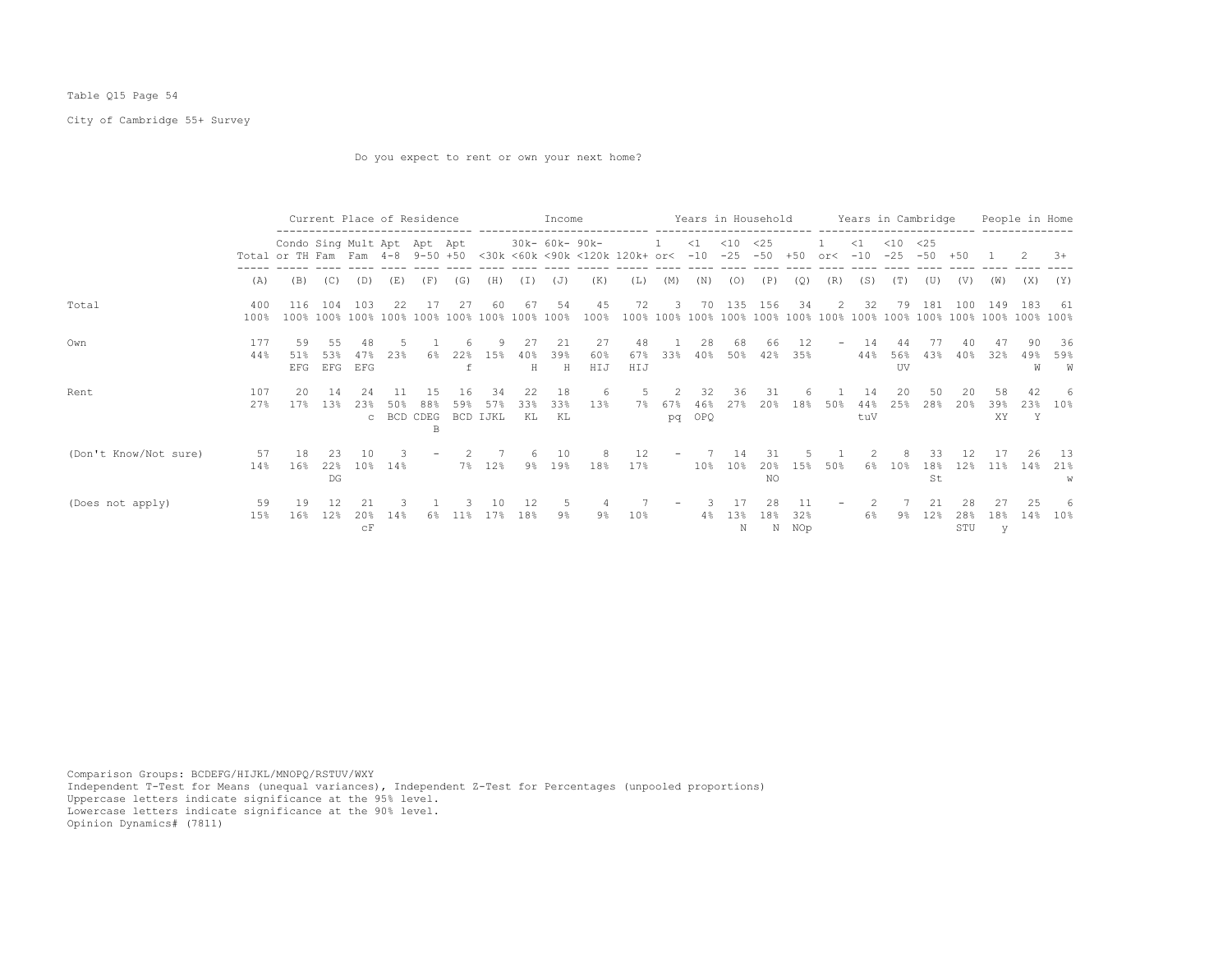## Table Q16 Page 55

City of Cambridge 55+ Survey

#### Which one of the following statements best represents your desire if, for health reasons, you could no longer live independently?

|                                                                    |                              | Gender              |                         |                           | Ownership      |                     |                | Age              |          |                           |                |                | Education                                   |                  |                      |                           |                | Employment Status       |                   |           | Marital Status                                                 |                     |
|--------------------------------------------------------------------|------------------------------|---------------------|-------------------------|---------------------------|----------------|---------------------|----------------|------------------|----------|---------------------------|----------------|----------------|---------------------------------------------|------------------|----------------------|---------------------------|----------------|-------------------------|-------------------|-----------|----------------------------------------------------------------|---------------------|
|                                                                    | Total Male Male Own Rent & < |                     | Fe                      |                           |                | 65                  | 75 85          | $66 - 76 - 86 -$ | 90       |                           |                |                | High Some Bach Adv. Full Part Un- Marr Sep. |                  |                      |                           |                |                         |                   |           | 90+ or < Coll Dgr Dgr Time Time Ret. Emp. Dom. Div. Widow N.M. | Sing                |
|                                                                    | (A)                          | (B)                 | (C)                     | (D)                       | (E)            | (F)                 | (G)            | (H)              | (I)      | (J)                       | (K)            | (L)            | (M)                                         | (N)              | (O)                  | (P)                       | (Q)            | (R)                     | (S)               | (T)       |                                                                | $(U)$ $(V)$         |
| Total                                                              | 400                          | 196                 | 204                     | 297                       | 95             |                     | 141 139        | 72               | 22       | 7                         | 48             | 55             | 85                                          | 207              | 83                   | 56                        | 222            | 32                      | 200               | 30        | 100% 100%                                                      | 55 104              |
| I am unsure of what I<br>would do.                                 | 166<br>42%                   | 80<br>41%           | 86<br>42%               | 116<br>39%                | 46<br>48%      | 62<br>44%           | 56<br>40%      | 28<br>39%        | 32%      | 5<br>71%<br>ghI           | 22<br>46%      | 23<br>42%      | 46<br>54%<br>N                              | 72<br>35%        | 37<br>45%            | 18<br>32%                 | 91<br>41%      | 17<br>53%<br>p          | 75<br>38%         | 14<br>47% | 23<br>42%                                                      | 51<br>49%<br>s      |
| I would look to stay in<br>my home with assistance<br>from family, | 148                          | - 73<br>37% 37%     | 75<br>37%               | 118<br>40%<br>$\mathbf E$ | 27<br>28%      | 48<br>34%           | 57<br>41%<br>È | 25<br>35%        | 8        | $\overline{1}$<br>36% 14% | 16<br>33%<br>М | 19<br>35%<br>M | 14<br>16%                                   | 97<br>47%<br>klM | 34<br>41%<br>R       | 25<br>45%<br>$\mathbb{R}$ | 79<br>36%<br>r | 22%                     | 85<br>42%<br>V    | 11<br>37% | 17<br>31%                                                      | 30<br>29%           |
| I would look to move to<br>assisted living.                        | 50 25<br>12%                 | 13%                 | 25<br>12%               | 40<br>13%                 | 9<br>9%        | 17<br>12%           | 15<br>11%      | 13<br>18%        | 4<br>18% | 14%                       | 6<br>12%       | 8<br>15%       | 11<br>13%                                   | 25<br>12%        | 5                    | 6% 12%                    | 33<br>$\circ$  | 15% 12%                 | 25<br>12.8        | 13%       | 10                                                             | 10<br>$18\%$ $10\%$ |
| I would look to share a<br>residence with a family<br>member or fr | 25                           | 13<br>6% 7%         | $12 \overline{ }$<br>6% | 15                        | 10<br>5% 11%   | 10<br>$7\%$         | 8<br>6%        | 4<br>$6\%$       | 2<br>9%  |                           | $4\,$ $\,$     | 3              | 11<br>5% 13%<br>kN                          | 9<br>4%          | $\overline{4}$<br>5% | 5<br>9월 1                 | 13             | $\overline{\mathbf{3}}$ | 10<br>6% 9% 5% 3% |           | $7\%$                                                          | -9<br>9%            |
| (Refused)                                                          | 1 <sup>8</sup>               | 2<br>1 <sup>8</sup> | 1 <sup>8</sup>          | 1%                        |                | 1 <sup>8</sup>      | 1 <sup>8</sup> | 1 <sup>8</sup>   | $5\%$    |                           | 2.8            | 1<br>2.8       | 1 <sup>8</sup>                              | $\star$ %        |                      | 2%                        | $1\%$          |                         | 1%                |           |                                                                | 2.8                 |
| (Does not apply)                                                   | 2 <sup>8</sup>               | 3<br>2 <sup>°</sup> | 2 <sup>°</sup>          | $1\%$                     | 3 <sup>8</sup> | 3<br>2 <sup>8</sup> | 1 <sup>°</sup> | $1\%$            |          |                           | 2 <sup>°</sup> | 2 <sup>°</sup> | $\mathcal{L}$<br>2%                         | 3<br>$1\%$       | 3<br>4%              |                           | 1 <sup>°</sup> | 3 <sup>°</sup>          | 2 <sup>°</sup>    |           | 2 <sup>°</sup>                                                 | 2<br>2%             |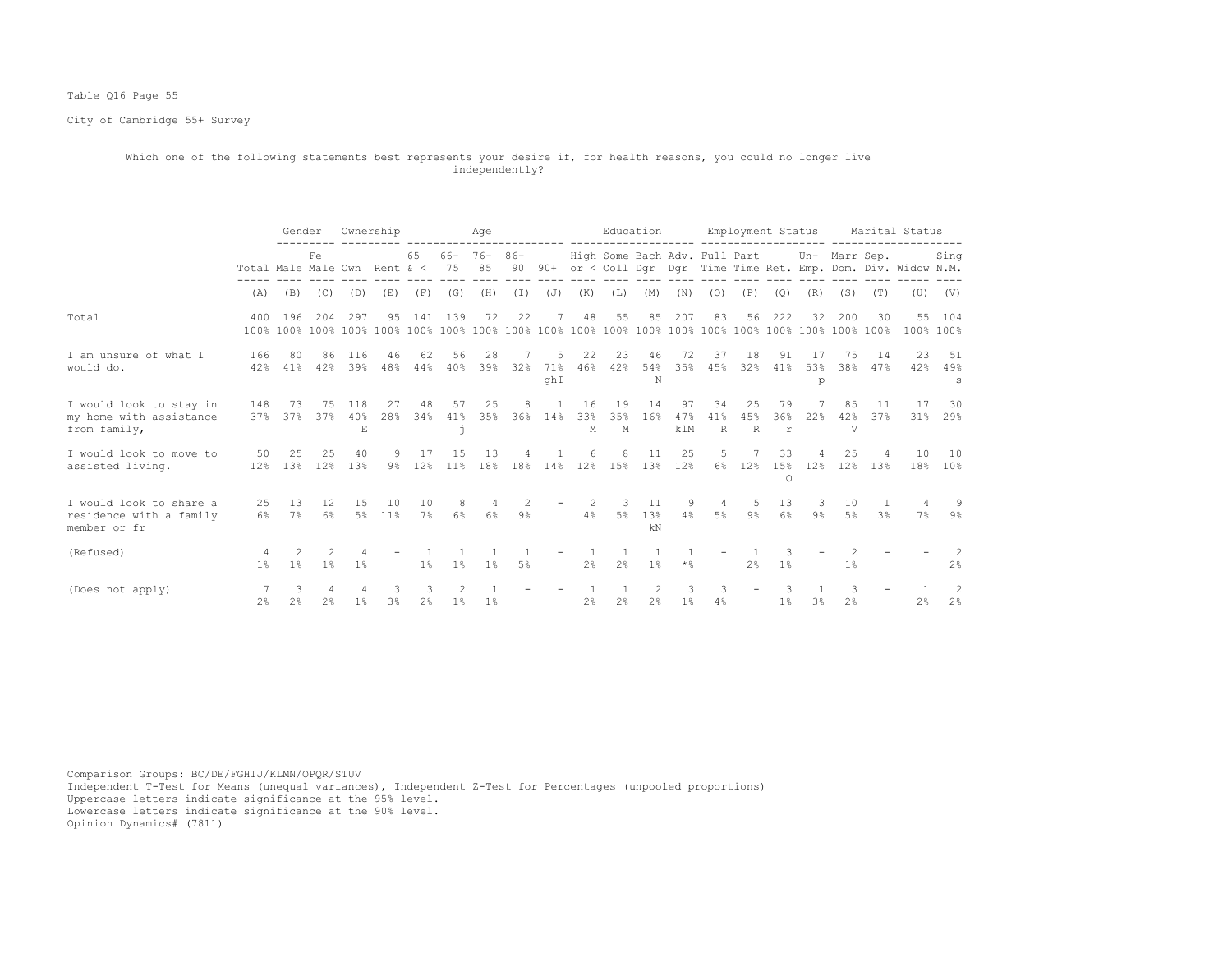## Table Q16 Page 56

City of Cambridge 55+ Survey

#### Which one of the following statements best represents your desire if, for health reasons, you could no longer live independently?

|                                                                    |                |                                     |                 |                   |                  |                   |                  |                | Current Place of Residence |                   |                      |           |                      |                      |                | Living Situation |                 |                                                                                                                                                                             |                |                                    |                 | Racial/Ethnic Group   |     |         |
|--------------------------------------------------------------------|----------------|-------------------------------------|-----------------|-------------------|------------------|-------------------|------------------|----------------|----------------------------|-------------------|----------------------|-----------|----------------------|----------------------|----------------|------------------|-----------------|-----------------------------------------------------------------------------------------------------------------------------------------------------------------------------|----------------|------------------------------------|-----------------|-----------------------|-----|---------|
|                                                                    |                | East                                |                 |                   | Area Camb Mid    |                   |                  |                | Neigh West Nor. High       |                   |                      |           |                      |                      |                |                  |                 | No Spou Grand Par. Friend Wh. Bl. Asia A.I.<br>Total Camb MIT Four Port Camb River Agass Nine Camb Camb Straw Other One Part / Child Rel nonRel Cauc AA Pac. Esk. Hisp Oth. |                |                                    |                 |                       |     |         |
|                                                                    | (A)            | (B)                                 | (C)             | (D)               | (E)              | (F)               | (G)              | (H)            | (I)                        | (J)               | (K)                  | (L)       | (M)                  | (N)                  | (0)            | (P)              | (Q)             | (R)                                                                                                                                                                         | (S)            | (T)                                | (U)             | (V)                   | (W) | (X)     |
| Total                                                              | 400            | 29<br>100% 100% 100% 100% 100% 100% |                 | 21                | 52               | 51                | 13<br>100%       | 12<br>100%     | 16                         | 64                | 66<br>100% 100% 100% | 6<br>100% | 42<br>100% 100% 100% | 143                  | 195            | 23               | 12<br>100% 100% | 16                                                                                                                                                                          | 346            | 100% 100% 100% 100% 100% 100% 100% | 10              |                       |     | 18      |
| I am unsure of what I<br>would do.                                 | 166<br>42%     | 14<br>48%<br>DHI                    | 5<br>56%<br>dHi | 19%               | 24<br>46%<br>DHI | -20<br>39%<br>dhi | -7<br>54%<br>DHI | 2<br>17%       | 3<br>19%                   | -30<br>47%<br>DHI | 24<br>36%<br>d       | 2<br>33%  | 23<br>55%<br>DHIK    | 65<br>45%<br>$\circ$ | - 71<br>36%    | 12               | 5<br>52% 42%    | 8                                                                                                                                                                           | 142<br>50% 41% | 65%<br>Su                          | 30%             |                       |     | 50% 50% |
| I would look to stay in<br>my home with assistance<br>from family, | 148<br>37%     | 12<br>41%                           | 3<br>33%        | 43%               | 19               | 19<br>37% 37%     | 5<br>38%         | 7<br>58%<br>ήm | 6<br>38%                   | 21<br>33%         | 31<br>47%<br>ήM      | 2<br>33%  | 12<br>29%            | 41<br>29%            | 83<br>43%<br>N | 10<br>43%        | 4<br>33%        | 5<br>31%                                                                                                                                                                    | 135            | 39% 24%                            | 20%             |                       |     | 39%     |
| I would look to move to<br>assisted living.                        | 50<br>12%      | $7\%$                               | $11\%$          | 33%<br>fjKM<br>Be | 12%              | 14%               |                  | 17%            | 25%<br>m                   | 8<br>12%          | $9\%$                | 17%       | 5%                   | 18<br>13%            | 27<br>14%<br>p | 4%               | 8%              | 12%                                                                                                                                                                         | 12%            | $6\%$                              |                 | 30% 100%<br>TUWX<br>S | 25% | $11\%$  |
| I would look to share a<br>residence with a family<br>member or fr | 25<br>6%       |                                     |                 | 5%                | 4%               | 10%               | 8 <sup>°</sup>   |                | 6%                         | $6\%$             | $6\%$                |           | $7\%$                | 14<br>10%<br>$\circ$ | .5%            |                  | 8%              | 6%                                                                                                                                                                          | 6%             | 6%                                 |                 |                       | 25% |         |
| (Refused)                                                          | $1\%$          | 3 <sup>°</sup>                      |                 |                   |                  |                   |                  |                | 6%                         | 2%                |                      | 17%       |                      | $1\%$                | 1 <sup>°</sup> |                  | 8%              |                                                                                                                                                                             | 1%             |                                    | 10 <sub>8</sub> |                       |     |         |
| (Does not apply)                                                   | 2 <sup>8</sup> |                                     |                 |                   | 2 <sup>°</sup>   |                   |                  | 8%             | 6%                         |                   | 2 <sup>°</sup>       |           | 5%                   | $3\%$                | 2 <sup>°</sup> |                  |                 |                                                                                                                                                                             | 1%             |                                    | 10%             |                       |     |         |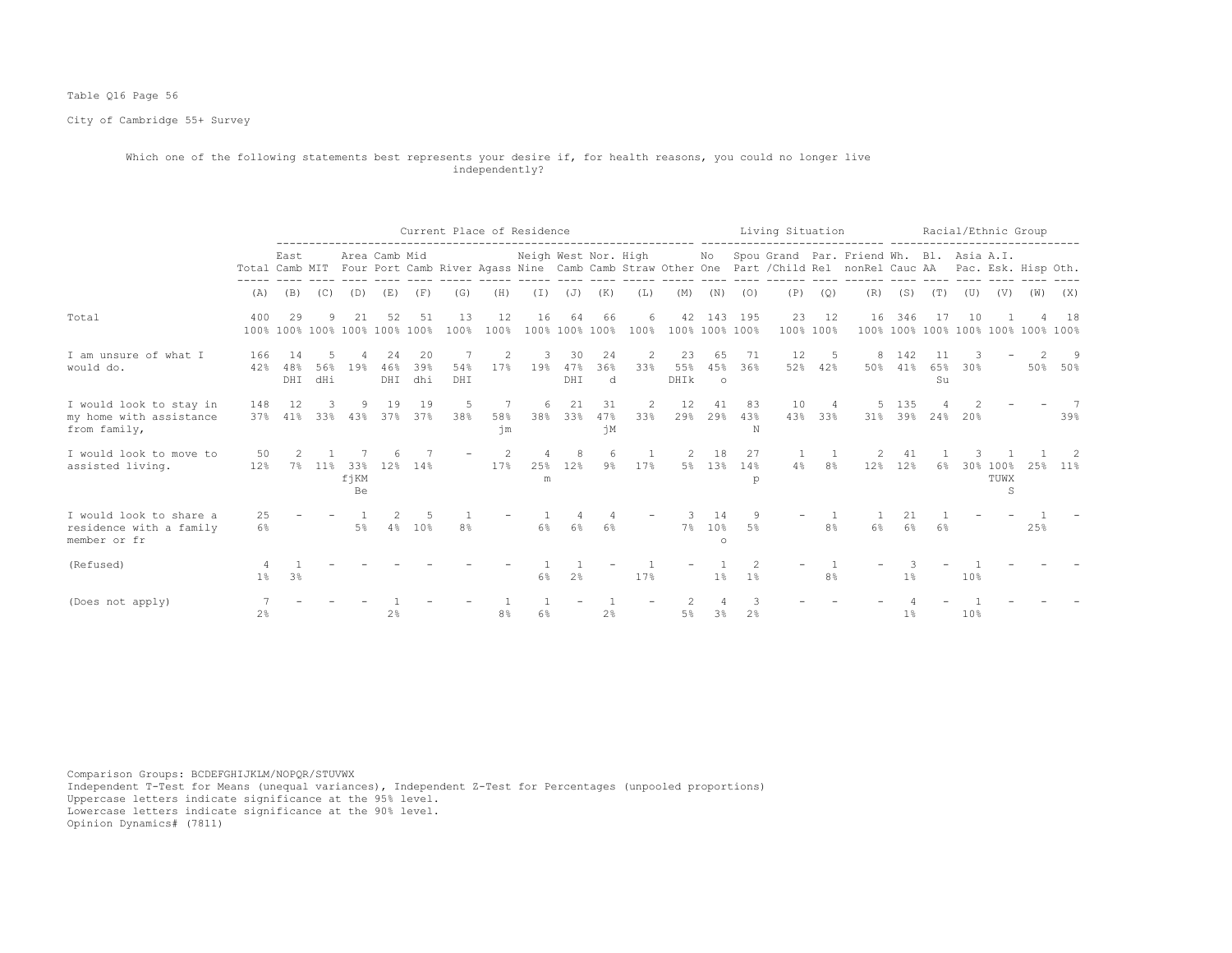## Table Q16 Page 57

City of Cambridge 55+ Survey

#### Which one of the following statements best represents your desire if, for health reasons, you could no longer live independently?

|                                                                    |                |                                                                 |                  | Current Place of Residence |            |          |                    |                                      |                 | Income          |            |                                                        |              | Years in Household            |           |                |           |                  |                                  |                | Years in Cambridge |                |                    | People in Home |                    |
|--------------------------------------------------------------------|----------------|-----------------------------------------------------------------|------------------|----------------------------|------------|----------|--------------------|--------------------------------------|-----------------|-----------------|------------|--------------------------------------------------------|--------------|-------------------------------|-----------|----------------|-----------|------------------|----------------------------------|----------------|--------------------|----------------|--------------------|----------------|--------------------|
|                                                                    |                | Condo Sing Mult Apt Apt Apt<br>Total or TH Fam Fam 4-8 9-50 +50 |                  |                            |            |          |                    |                                      |                 | 30k- 60k- 90k-  |            | <30k <60k <90k <120k 120k+ or< -10 -25 -50 +50 or< -10 | <b>1</b>     | $<1$ $<10$ $<25$              |           |                |           |                  | $\leq 1$                         | $< 10$ $< 25$  | $-25 - 50 + 50$    |                |                    |                | $3+$               |
|                                                                    | (A)            |                                                                 |                  | $(B)$ $(C)$ $(D)$          |            |          | (E) (F) (G)        |                                      |                 | (H) (I) (J)     | (K)        |                                                        |              | $(L)$ $(M)$ $(N)$ $(O)$ $(P)$ |           |                | (Q)       |                  |                                  |                | (R) (S) (T) (U)    | (V)            | (W)                | (X)            | (Y)                |
| Total                                                              | 400<br>100%    | 116                                                             | 104              | 103                        | 22         | 17       | 27                 | 60                                   | 67              | 54              | 45<br>100% | 72                                                     | $\mathbf{3}$ | 70                            | 135       | 156            | 34        | 2                | 32                               | 79             | 181                | 100            | 149                | 183            | 61                 |
| I am unsure of what I<br>would do.                                 | 166<br>42%     | .54<br>47%<br>$\mathbb{D}$                                      | 42               | -34<br>40% 33%             | -1.3<br>Dq |          | 59% 47% 33%        | 30<br>$50\%$<br>jKL                  | 32<br>48%<br>kL | 18<br>33%       | 14<br>31%  | 22                                                     | 2            | 34<br>31% 67% 49% 40% 37%     | 54        | 58             | 16        | 47% 100%<br>STUV | -16<br>50%                       | 36             | -69<br>46% 38% 39% | -39            | 4.5%               | 74             | - 21<br>$40\%$ 34% |
| I would look to stay in<br>my home with assistance<br>from family, | 148<br>37%     | 47<br>41%<br>$\epsilon$                                         | 37<br>36%        | 43<br>42%<br>e             | 23%        | 5<br>29% | 9<br>33%           | 15                                   | 19<br>25% 28%   | 25<br>46%<br>HI | 17<br>38%  | 38<br>53%<br>HI                                        |              | 20<br>$ -$<br>29%             | 53<br>39% | 65<br>42%<br>n | 10<br>29% |                  | -9                               | 22<br>28% 28%  | 78<br>43%<br>ST    | 39<br>39%      | 43<br>29%          | 76<br>42%<br>W | 26<br>43%<br>W     |
| I would look to move to<br>assisted living.                        | 50<br>12%      | 6%                                                              | 1.5<br>14%<br>R. | 18<br>17%<br>$\mathbb{B}$  |            |          | 9% 12% 15% 17%     | 10                                   |                 | 9% 13%          | 16%        | 10<br>14%                                              | 33%          | $7\%$                         | 16        | 21<br>12% 13%  | 21%<br>n  |                  | 9%                               | 14<br>18%<br>u | 16<br>9%           | 16<br>16%<br>u | 19<br>13%          | 24<br>1.3%     | 11%                |
| I would look to share a<br>residence with a family<br>member or fr | 25<br>6%       | -5<br>4%                                                        | 6<br>6%          | -6<br>6%                   | 5%         | 12%      | 19%<br>$\mathbf b$ | -5<br>8 <sup>°</sup><br>$\mathbf{1}$ | 10%<br>JL       | 2%              | 16%<br>JL  | $1\%$                                                  |              | 11%<br>q                      | 5%        | 9<br>6%        | 3%        |                  | $\overline{\phantom{a}}$ 3<br>9% | 6%             | $5 \t 13$          | 7% 4%          | 14<br>9%<br>X      |                | $4\%$ 7%           |
| (Refused)                                                          | -4<br>1%       | 1%                                                              | 2 <sup>°</sup>   | $1\%$                      |            |          |                    |                                      | $1\%$           | 2 <sup>°</sup>  |            |                                                        |              | $1\%$                         | $1\%$     | $1\%$          |           |                  | 3%                               |                | 1%                 | 2%             | 1%                 | 1%             | 3%                 |
| (Does not apply)                                                   | 2 <sup>8</sup> | 2 <sup>°</sup>                                                  | 2 <sup>°</sup>   | 1%                         | 5%         |          |                    |                                      | 3%              | 4%              |            | 1%                                                     |              | 3%                            | 3%        | 1 <sup>°</sup> |           |                  |                                  | 3%             | 2 <sup>°</sup>     |                | 3%<br>$\mathbf{x}$ | 1%             | 2%                 |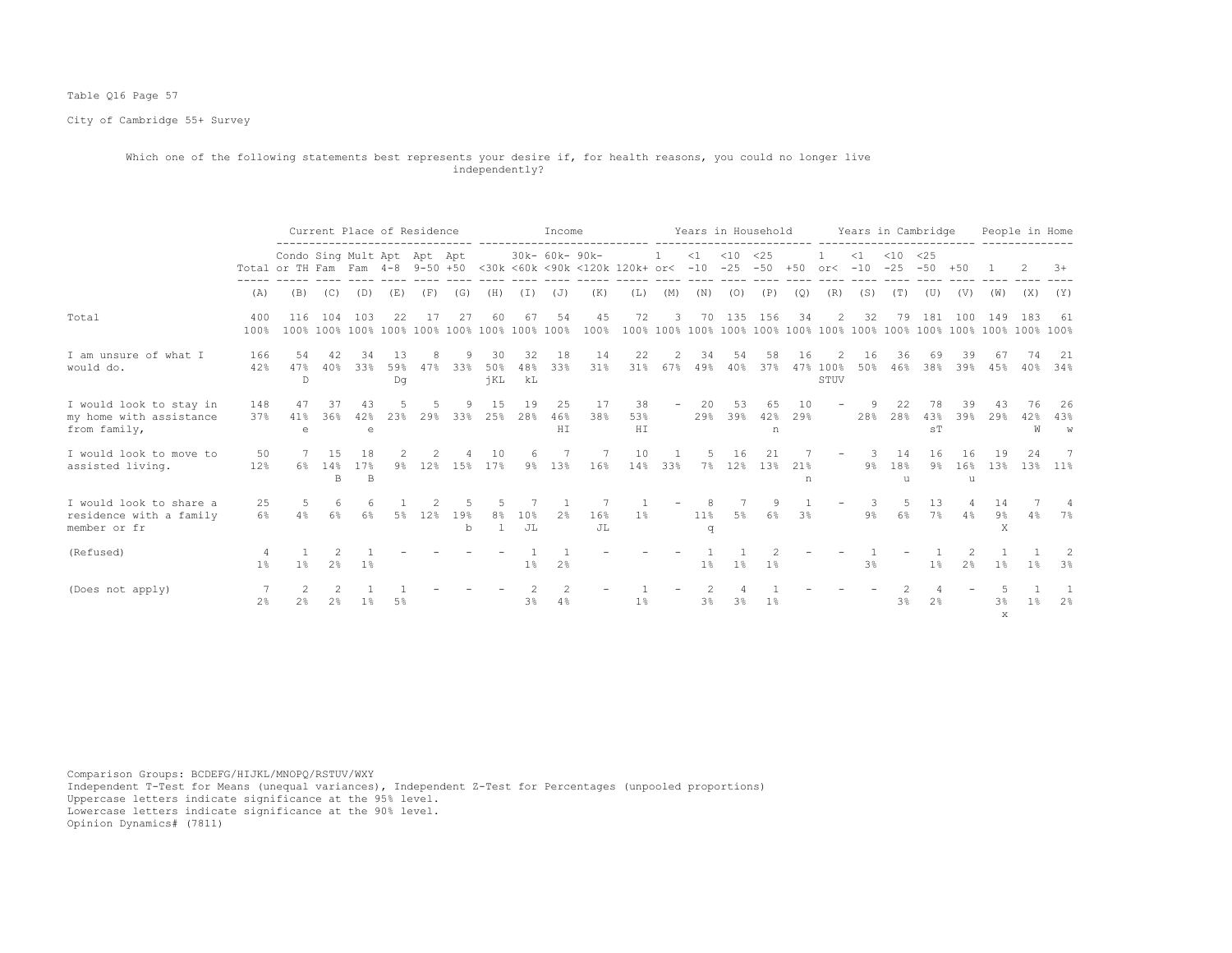## Table Q17 Page 58

# City of Cambridge 55+ Survey

Which one of the following statements comes closest to describing your situation:

|                                                                    |                              | Gender              |            |                 | Ownership      |                 |                      | Age            |               |                  |          |           | Education   |                 |                               |                        | Employment Status    |                 |                              |                | Marital Status                                             |                  |
|--------------------------------------------------------------------|------------------------------|---------------------|------------|-----------------|----------------|-----------------|----------------------|----------------|---------------|------------------|----------|-----------|-------------|-----------------|-------------------------------|------------------------|----------------------|-----------------|------------------------------|----------------|------------------------------------------------------------|------------------|
|                                                                    | Total Male Male Own Rent & < |                     | Fe         |                 |                | 65              | $66 - 76 -$<br>75 85 |                | $86 -$<br>90  | $90+$            |          |           |             |                 | High Some Bach Adv. Full Part |                        |                      |                 | Un- Marr Sep.                |                | or < Coll Dgr Dgr Time Time Ret. Emp. Dom. Div. Widow N.M. | Sing             |
|                                                                    | (A)                          | (B)                 | (C)        | (D)             | (E)            | (F)             | (G)                  | (H)            | (T)           | (J)              | (K)      | (L)       | (M)         | (N)             | (0)                           | (P)                    | (Q)                  | (R)             | (S)                          | (T)            | (U)                                                        | (V)              |
| Total                                                              | 173                          | 86                  | 87         | 133             | 37             | 58              | 65                   | 29             | 10            |                  | 18       | 22        | 25          | 106             | 38                            | 30                     | 92                   | 10              | 95                           | 12.            | 21                                                         | 39<br>100% 100%  |
| I currently have room in<br>my home for a caregiver<br>or relative | 103<br>60%                   | 50<br>58%           | 53<br>61%  | 92<br>69%<br>E. | 10<br>2.7%     | 35<br>60%<br>i. | 43<br>66%<br>T       | 17<br>59%<br>i | 3.            | 30% 100%<br>FGHI | 8<br>44% | 8<br>36%  | -1.3<br>52% | 74<br>70%<br>KL | 26<br>68%<br>qr               | 24<br>80%<br><b>OR</b> | 49<br>53%            | 40%             | 64<br>67%<br>$\overline{V}$  | 75%<br>V       | 1.5<br>$\overline{V}$                                      | 13<br>71% 33%    |
| I could not provide<br>space for a caregiver or<br>relative to sta | 35<br>20%                    | -20<br>23%          | 1.5<br>17% | 1.5<br>11%      | 18<br>49%<br>D | 13<br>22%<br>q  | 11%                  | 8<br>28%<br>q  | 4<br>40%<br>g |                  | 33%<br>n | 5.<br>23% | 28%         | 15<br>14%       | 4<br>11%                      | 13%                    | 20<br>22%<br>$\circ$ | 50%<br>OPq      | 12%                          | 17%            | 19%                                                        | 16<br>41%<br>Stu |
| I could alter my home to<br>provide space for a<br>caregiver or re | 30<br>17 <sup>°</sup>        | -13<br>15%          | 17<br>20%  | 2.4<br>18%      | 6<br>16%       | 10<br>17%       | 11<br>17%            | 14%            | 20%           |                  | 22%      | 36%<br>N  | 16%         | 14<br>13%       | 18%                           | $\mathfrak{D}$<br>7%   | 19<br>21%<br>Þ       | 10 <sup>8</sup> | 19<br>$20$ %<br>$\mathbb{I}$ |                | 5%                                                         | - 8<br>21%<br>TT |
| (Other)                                                            | 2.8                          | 3<br>3 <sup>8</sup> | $1\%$      | 2 <sup>°</sup>  | 5 <sup>°</sup> |                 | 5%                   |                | 10%           |                  |          |           | 4%          | 3 <sup>°</sup>  | 3 <sup>°</sup>                |                        | 3 <sup>°</sup>       |                 | $1\%$                        | 8 <sup>°</sup> | 5%                                                         | 3%               |
| (Don't Know)                                                       | 1 <sup>°</sup>               |                     | $1\%$      |                 | 3 <sup>°</sup> |                 | 2 <sup>8</sup>       |                |               |                  |          | 5%        |             |                 |                               |                        | $1\%$                |                 |                              |                |                                                            | 3 <sup>8</sup>   |
| (Refused)                                                          |                              |                     |            |                 |                |                 |                      |                |               |                  |          |           |             |                 |                               |                        |                      |                 |                              |                |                                                            |                  |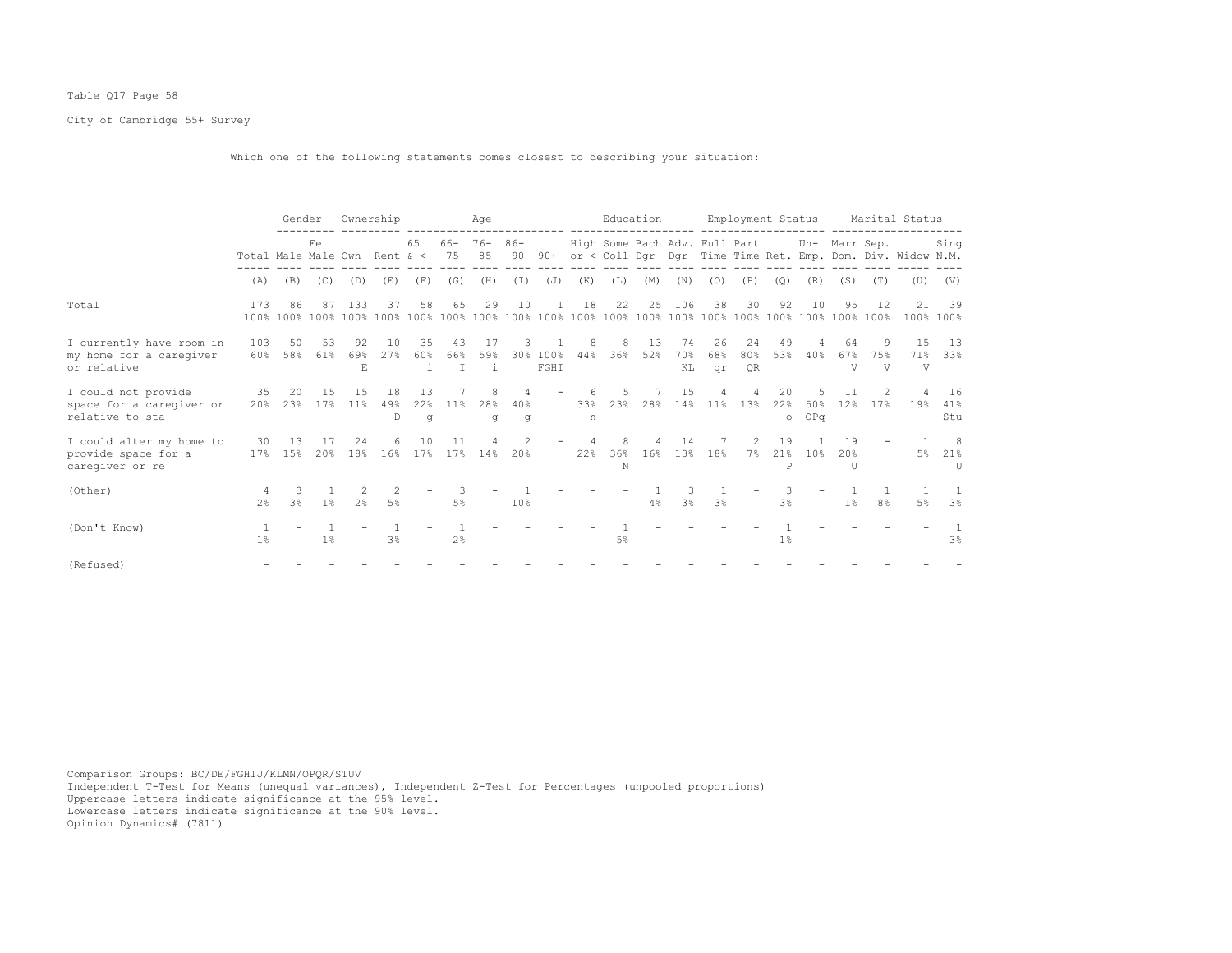## Table Q17 Page 59

City of Cambridge 55+ Survey

Which one of the following statements comes closest to describing your situation:

|                                                                    |                     |                                     |     |            |                      |           |           |                     | Current Place of Residence   |                      |           |           |                      |               |                   | Living Situation |                 |                                                                                                                                       |                |          | Racial/Ethnic Group |     |      |                     |
|--------------------------------------------------------------------|---------------------|-------------------------------------|-----|------------|----------------------|-----------|-----------|---------------------|------------------------------|----------------------|-----------|-----------|----------------------|---------------|-------------------|------------------|-----------------|---------------------------------------------------------------------------------------------------------------------------------------|----------------|----------|---------------------|-----|------|---------------------|
|                                                                    | Total Camb MIT      | East                                |     |            | Area Camb Mid        |           |           |                     | Neigh West Nor. High         |                      |           |           |                      | No            |                   |                  |                 | Spou Grand Par. Friend Wh. Bl. Asia A.I.<br>Four Port Camb River Agass Nine Camb Camb Straw Other One Part / Child Rel nonRel Cauc AA |                |          |                     |     |      | Pac. Esk. Hisp Oth. |
|                                                                    | (A)                 | (B)                                 | (C) | (D)        | (E)                  | (F)       | (G)       | (H)                 | $(\top)$                     | (J)                  | (K)       | (L)       | (M)                  | (N)           | (0)               | (P)              | (Q)             | (R)                                                                                                                                   | (S)            | (T)      | (U)                 | (V) | (W)  | (X)                 |
| Total                                                              | 173                 | 12<br>100% 100% 100% 100% 100% 100% | 3.  | 10         | 21                   | 24        | 6<br>100% | 100%                |                              | 25<br>100% 100% 100% | 35        | 2<br>100% | 15<br>100% 100% 100% | 55            | 92                | 10               | -5<br>100% 100% | 100% 100% 100% 100%                                                                                                                   | 6 156          |          |                     |     |      | - 7<br>100% 100%    |
| I currently have room in<br>my home for a caregiver<br>or relative | 103<br>60%          | 58%                                 | 33% | 40%        | 11<br>52%            | 15<br>62% | 3<br>50%  | 100%<br><b>BCDE</b> | 6<br>86%<br>FGJKM cDeKm EfKM | 21<br>84%<br>CD      | 18<br>51% |           | 8<br>53%             | 27<br>49%     | 60<br>65%<br>n    | 5<br>50%         | 4<br>80%        | 5<br>83%<br>$_{\rm N}$                                                                                                                | 96<br>62%      | 3<br>60% | 100%<br>StX         |     |      | -3<br>43%           |
| I could not provide<br>space for a caregiver or<br>relative to sta | 35<br>20%           | 33%                                 | 33% | 10%        | 19%                  | 25%       | 33%       |                     |                              | 16%                  | 23%       | 50%       | 13%                  | 19<br>$\circ$ | 12<br>35% 13%     | 20%              |                 |                                                                                                                                       | 31<br>20%      |          |                     |     |      | 14%                 |
| I could alter my home to<br>provide space for a<br>caregiver or re | 30<br>17%           | 8%                                  |     | 50%<br>BFi | 29 <sub>8</sub><br>f | 8%        | 17%       |                     | 14%                          |                      | 23%       | 50%       |                      | 6             | 19<br>27% 11% 21% | 3<br>30%         |                 | 17%                                                                                                                                   | 2.5            | 16% 40%  |                     |     |      | 43%                 |
| (Other)                                                            | 4<br>2 <sup>°</sup> |                                     | 33% |            |                      | 4%        |           |                     |                              |                      | 3%        |           | 7%                   | 5%            | $1\%$             |                  |                 |                                                                                                                                       | 3 <sup>°</sup> |          |                     |     |      |                     |
| (Don't Know)                                                       | $1\%$               |                                     |     |            |                      |           |           |                     |                              |                      |           |           |                      |               |                   |                  | 20%             |                                                                                                                                       |                |          |                     |     | 100% |                     |
| (Refused)                                                          |                     |                                     |     |            |                      |           |           |                     |                              |                      |           |           |                      |               |                   |                  |                 |                                                                                                                                       |                |          |                     |     |      |                     |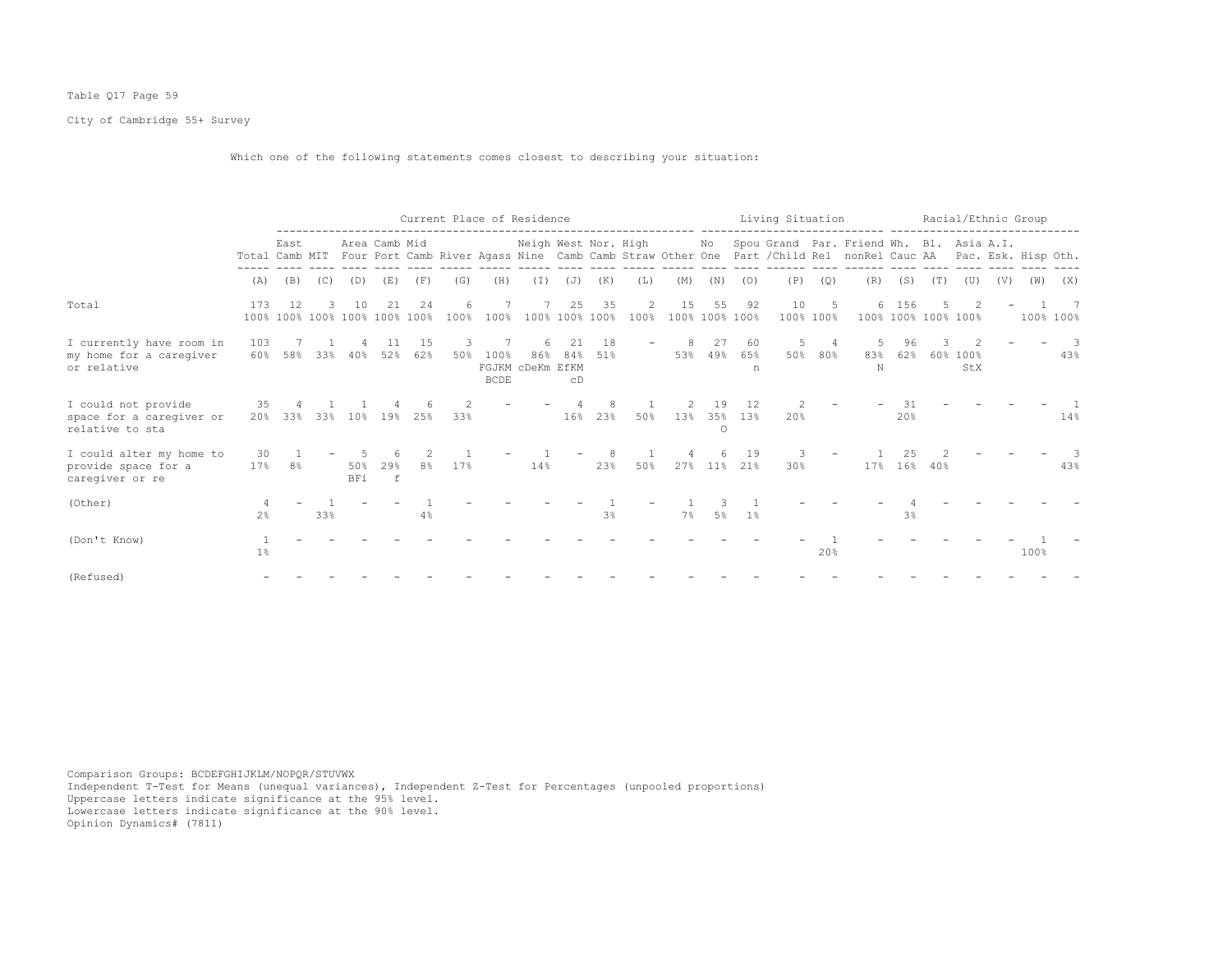## Table Q17 Page 60

City of Cambridge 55+ Survey

Which one of the following statements comes closest to describing your situation:

|                                                                    |                       |                                                                 |                           | Current Place of Residence |            |                |              |                 |                  | Income           |                  |                                                                    |                          | Years in Household |                  |                           |                  |                          | Years in Cambridge |               |                                          |           |                 |                | People in Home                  |
|--------------------------------------------------------------------|-----------------------|-----------------------------------------------------------------|---------------------------|----------------------------|------------|----------------|--------------|-----------------|------------------|------------------|------------------|--------------------------------------------------------------------|--------------------------|--------------------|------------------|---------------------------|------------------|--------------------------|--------------------|---------------|------------------------------------------|-----------|-----------------|----------------|---------------------------------|
|                                                                    |                       | Condo Sing Mult Apt Apt Apt<br>Total or TH Fam Fam 4-8 9-50 +50 |                           |                            |            |                |              |                 |                  | 30k- 60k- 90k-   |                  | <30k <60k <90k <120k 120k+ or< -10 -25 -50 +50 or< -10 -25 -50 +50 | $1 -$                    | $<1$ $<10$ $<25$   |                  |                           |                  |                          | $\leq 1$           | $< 10 \le 25$ |                                          |           |                 |                | $3+$                            |
|                                                                    | (A)                   | (B)                                                             | (C)                       | (D)                        | (E)        | (F)            | (G)          | (H)             | ( I )            | (J)              | (K)              | (L)                                                                | (M)                      | (N)                | (0)              | (P)                       | (Q)              | (R)                      | (S)                | (T)           | (U)                                      | (V)       | (W)             | (X)            | (Y)                             |
| Total                                                              | 173<br>100%           | 52                                                              | 43                        | -49                        | 6          | 7              | 14           | 20              | 26               | 26               | 24<br>100%       | 39<br>100%                                                         | $\sim$                   | 28                 | 60               | 74<br>100% 100% 100% 100% | 11               | $ \,$                    | 12                 | 27            | 91<br>100% 100% 100% 100% 100% 100% 100% | 43        | 57              | 83             | -30                             |
| I currently have room in<br>my home for a caregiver<br>or relative | 103<br>60%            | 27<br>52%                                                       | 38<br>88%<br>EF DEFG<br>B | 30<br>61%<br>EF            | 17%        |                | 6<br>14% 43% | 6               | 10<br>30% 38%    | 18<br>69%<br>HI  | 16<br>67%<br>H I | 31<br>79%<br>H I                                                   | $\overline{\phantom{a}}$ | 14                 | 29<br>50% 48%    | 51<br>69%<br>nO           | - 9<br>82%<br>NO | $\overline{\phantom{0}}$ | 6<br>50%           | 11<br>41%     | 59<br>65%<br>T.                          | 27<br>63% | 27<br>47%       | 55<br>66%<br>W | - 20<br>67%<br>W                |
| I could not provide<br>space for a caregiver or<br>relative to sta | 35<br>20%             | 13<br>25%<br>C                                                  | 2                         | 5% 14%                     | 50%<br>Cd  | 2<br>29%       | 43%<br>CD    | 9<br>45%<br>JKL | 12<br>46%<br>JKL | 3<br>12%         | -3<br>12%        | -2<br>5%                                                           |                          | 21%<br>p           | 23<br>38%<br>nPO | 5<br>$7\%$                | 9%               |                          | 33%                | UV            | 15<br>37% 16% 14%                        |           | 21<br>37%<br>XY | 12%            | -3<br>10%                       |
| I could alter my home to<br>provide space for a<br>caregiver or re | 30<br>17 <sup>°</sup> | 10<br>19%<br>$\mathbf C$                                        |                           | 12<br>Cq                   | $24\%$ 17% | 3<br>43%<br>cq | $7\%$        |                 |                  | 3<br>20% 12% 12% | 21%              | -5<br>13%                                                          | $\overline{\phantom{a}}$ | .5.                | 8                | 16<br>18% 13% 22%         | 9%               |                          |                    | 5.            | 16                                       |           | 6               | 16             | 7<br>8% 19% 18% 19% 11% 19% 23% |
| (Other)                                                            | 4<br>2 <sup>8</sup>   | 4%                                                              |                           |                            | 17%        |                | 7%           |                 | 4%               | $8\,$ $\,$       |                  | 3%                                                                 |                          | 7%                 |                  | 3%                        |                  |                          | 8 <sup>°</sup>     |               | $1\%$                                    | 5%        | 5%              | 1%             |                                 |
| (Don't Know)                                                       | 1 <sup>°</sup>        |                                                                 |                           |                            |            | 14%            |              | 5%              |                  |                  |                  |                                                                    |                          | 4%                 |                  |                           |                  |                          |                    | 4%            |                                          |           |                 | $1\%$          |                                 |
| (Refused)                                                          |                       |                                                                 |                           |                            |            |                |              |                 |                  |                  |                  |                                                                    |                          |                    |                  |                           |                  |                          |                    |               |                                          |           |                 |                |                                 |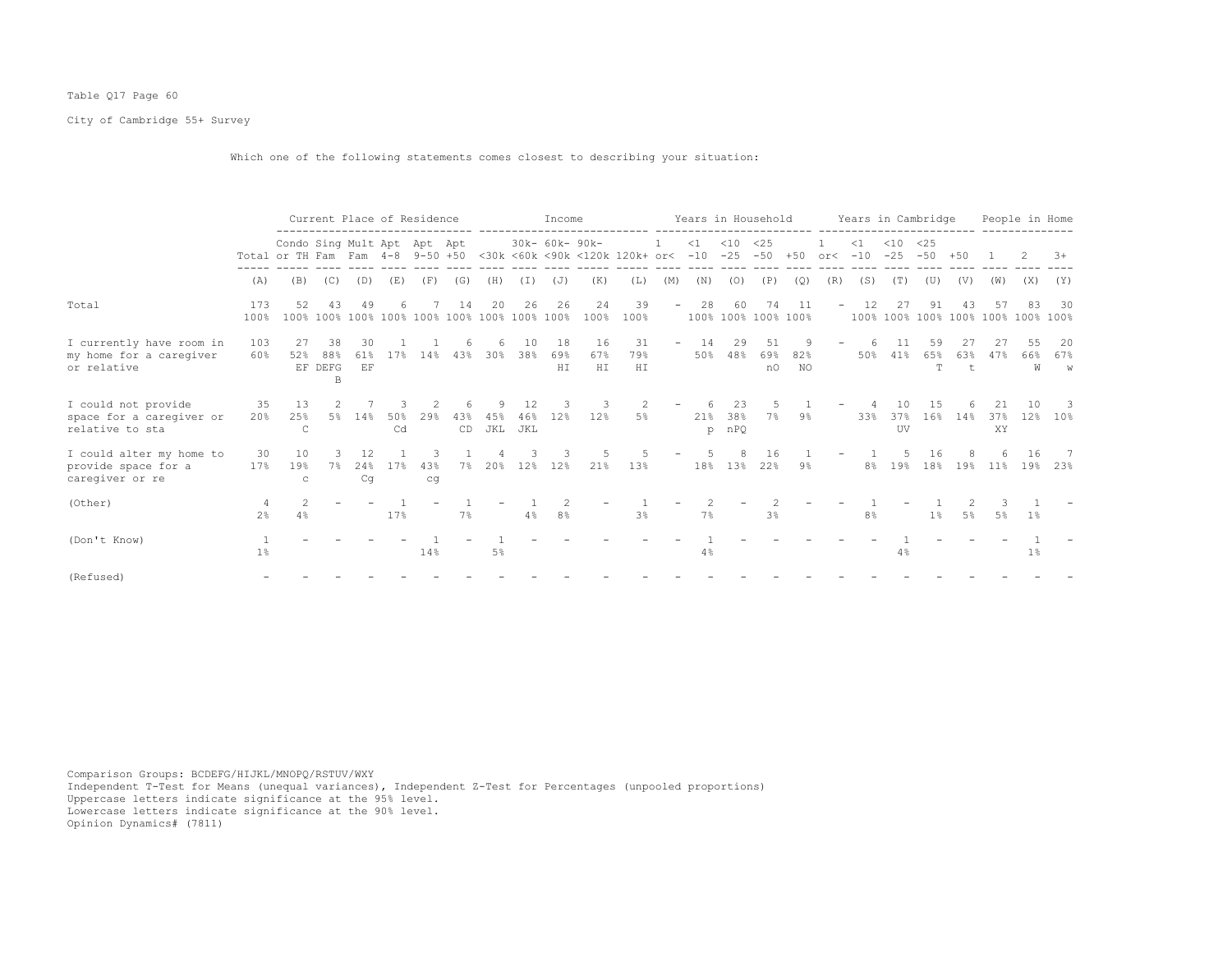## Table Q18M1 Page 61

City of Cambridge 55+ Survey

And, what type of housing would you consider for your next residence?

|                                               |                                  | Gender        |                              |                                     | Ownership                        |                  |                          | Age                            |                         |                         |                     | Education            |                 |                      |                           |                          |                      | Employment Status     |                                             |                     | Marital Status                                                    |                      |
|-----------------------------------------------|----------------------------------|---------------|------------------------------|-------------------------------------|----------------------------------|------------------|--------------------------|--------------------------------|-------------------------|-------------------------|---------------------|----------------------|-----------------|----------------------|---------------------------|--------------------------|----------------------|-----------------------|---------------------------------------------|---------------------|-------------------------------------------------------------------|----------------------|
|                                               | Total Male Male Own Rent $\<$ 75 |               | Fe                           |                                     |                                  | 65               |                          | $66 - 76 - 86 -$<br>85         |                         |                         |                     |                      |                 |                      |                           |                          |                      |                       | High Some Bach Adv. Full Part Un- Marr Sep. |                     | 90 90+ or < Coll Dqr Dqr Time Time Ret. Emp. Dom. Div. Widow N.M. | Sing                 |
|                                               | (A)                              | (B)           | (C)                          | (D)                                 | (E)                              |                  | $(F)$ $(G)$              | (H)                            | $(\bot)$                | (J)                     | (K)                 | (L)                  | (M)             | (N)                  | (0)                       | (P)                      | (Q)                  | (R)                   | (S)                                         | (T)                 | (U)                                                               | (V)                  |
| Total                                         | 400                              | 196           | 204                          | 297                                 | 95                               | 141              | 139                      | 72                             | 22                      | 7                       | 48                  | 55                   | 85              | 207                  | 83                        | 56                       | 222                  | 32                    | 200                                         | 30                  | 55                                                                | 104<br>100% 100%     |
| Elevator apartment<br>building                | 114<br>28%                       | 51<br>26%     | 63<br>31%                    | 77<br>26%                           | 35<br>37%<br>D.                  | 39<br>28%<br>T   | 51<br>37%<br>T           | 19<br>26%<br>T                 | 2<br>9 <sup>°</sup>     |                         | 9                   | 10<br>19% 18%        | 27<br>32%<br>k1 | 66<br>32%<br>KL      | 23<br>28%<br>$\mathbb{R}$ | 15<br>27%<br>$\mathbf r$ | 69<br>$\mathbb{R}$   | 31% 12%               | 54<br>27%                                   | 23%                 | 17<br>31%                                                         | 33<br>32%            |
| Single Family Home or<br>town house           | 107<br>27%                       | 58<br>30%     | 49<br>24%                    | 81<br>27%                           | 21<br>22%                        | 47<br>33%<br>HT. | 39<br>$\mathbb{I}$       | 14<br>28% 19%                  | 2<br>$9\%$              |                         | - 9                 | 16<br>19% 29% 22%    | 19              | 62<br>30%<br>k       | 29<br>$\alpha$            | 18                       | 52                   | -7<br>35% 32% 23% 22% | 63<br>11V                                   | - 8<br>32% 27%      | 11                                                                | 22<br>20% 21%        |
| Assisted Living                               | 103                              | 49            | 54<br>26% 25% 26%            | 89<br>30%<br>$\mathop{}\mathcal{E}$ | 13<br>14%                        | 20<br>14%        | 37<br>27%<br>$\mathbf F$ | 32<br>44%<br>FG                | 8<br>36%<br>$\mathbf F$ | 4<br>57%<br>$\mathbf F$ | 12                  | 10<br>25% 18%        | 18<br>21%       | 62<br>30%<br>1       | 15<br>18%                 | 11<br>20%                | 71<br>32%<br>OPR     | $\overline{4}$<br>12% | 56<br>28%<br>TV                             | 4<br>13%            | 18<br>TV                                                          | 19<br>33% 18%        |
| Senior Living Building<br>or Community        | 78                               | 31<br>20% 16% | 47<br>23%<br>b               | 57<br>19%                           | 20                               | 29<br>21% 21%    | 29                       | 13<br>21% 18% 18% 14%          | 4                       | $\mathbf{1}$            | 11<br>23%           | 10<br>18%            | 13<br>15%       | 43<br>21%            | 14                        | 12<br>17% 21%            | 44                   | 7<br>20% 22%          | 33<br>16%<br>t                              | $\mathcal{L}$<br>7% | 17<br>31%<br>ST                                                   | 23<br>22%<br>T       |
| Shared Living Residence,<br>like "co-housing" | 71                               | 26            | 45<br>18% 13% 22%<br>B       | 55                                  | 15<br>19% 16%                    | 26<br>18%<br>T   | 30<br>22%<br>T           | 10<br>14%                      | $\overline{1}$          | - 1<br>5% 14%           | 4<br>8 <sup>°</sup> | 5                    | 14<br>9% 16%    | 47<br>23%<br>KL      | 17<br>20%                 | 16<br>29%<br>$\circ$     | 31                   | 6<br>14% 19%          | 35<br>18%                                   | 5<br>17%            | 12<br>22%                                                         | 16<br>15%            |
| Two or Three Family Home                      | 40<br>10%                        | 13            | 27<br>7% 13%<br><sub>R</sub> | 29                                  | 10<br>10% 11% 14%                | 20<br>H          | 16<br>12%                | 4<br>$6\%$                     |                         |                         | .5<br>10%           | $\overline{2}$<br>4% | 8<br>$9\%$      | 25<br>12%<br>L       | 13<br>16%<br>qR           | 8<br>14%<br>R            | 18<br>8 <sup>°</sup> | $\overline{1}$        | 23<br>3% 12%<br>U                           | 2<br>7%             | 2<br>4%                                                           | 12<br>12%<br>U       |
| 3-4 story walk up<br>apartment building       | 19<br>5%                         | 9<br>5%       | 10<br>5%                     | 10<br>3 <sup>°</sup>                | 9<br>$9\%$<br>d.                 | 9<br>$6\%$<br>H  | 8<br>6%<br>h             | <sup>1</sup><br>1 <sup>8</sup> | 5%                      |                         |                     | 3<br>5%              | 6<br>7%         | 10<br>5 <sup>8</sup> | -5<br>$6\%$               | $\overline{4}$<br>7%     | 6<br>3 <sup>8</sup>  | 3<br>9 <sup>°</sup>   | 8<br>4%                                     |                     | $\mathcal{L}$<br>4%                                               | 9<br>$9\%$           |
| Nothing/Won't move                            | 4<br>1 <sup>°</sup>              | 1%            | 3<br>$1\%$                   | 2<br>1%                             | $\overline{c}$<br>2 <sup>°</sup> | 1%               | 1%                       | 1 <sup>°</sup>                 | 5%                      |                         |                     | 2%                   |                 | 1%                   |                           | 2 <sup>°</sup>           | 3<br>1%              |                       | $\star$ %                                   | 7%                  |                                                                   | -1<br>1 <sup>°</sup> |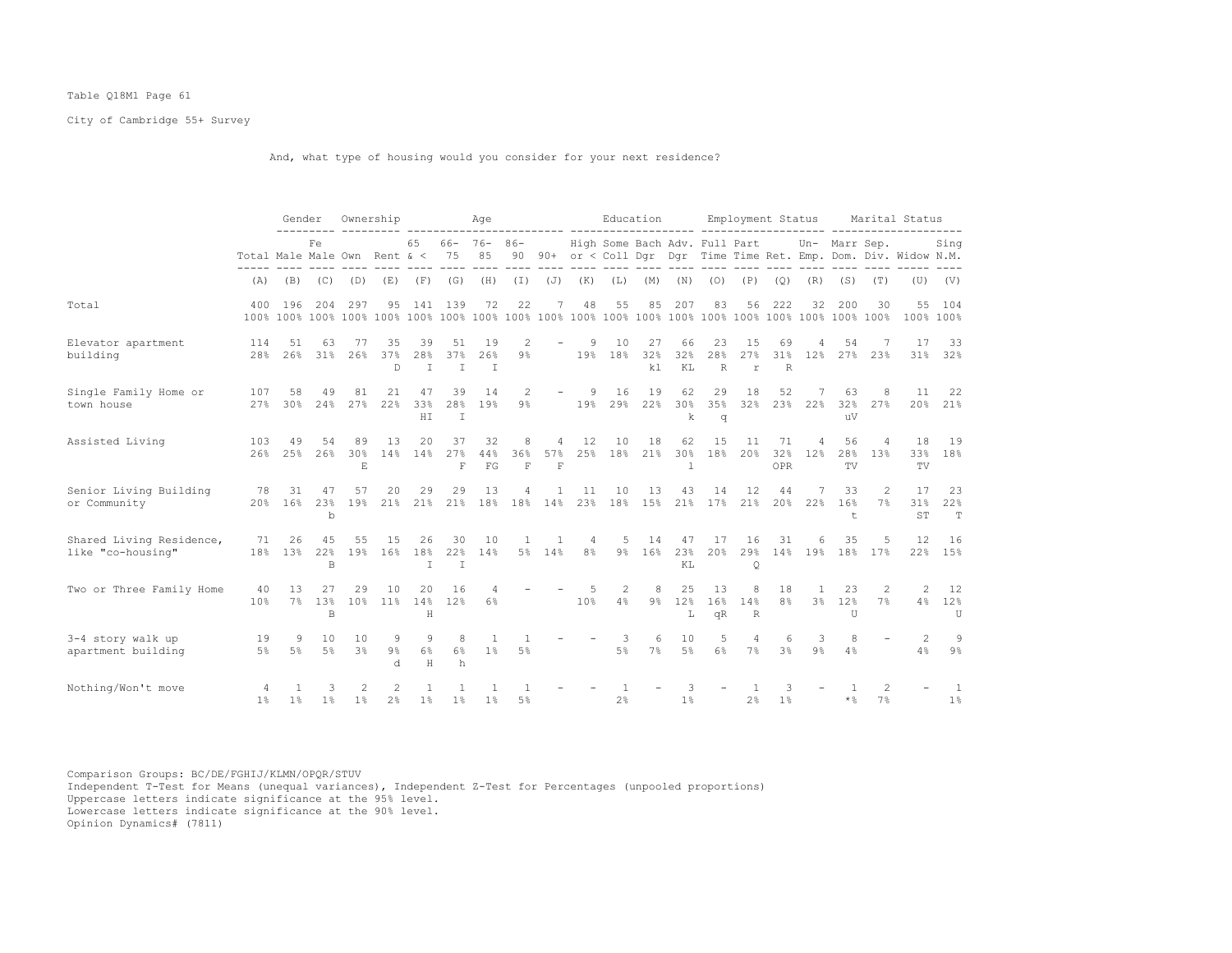Table Q18M1 Page 62 (Continued) City of Cambridge 55+ Survey

And, what type of housing would you consider for your next residence?

|                               |                                        |                     | Gender     |                     | Ownership |             |                | Age                   |                          |                 |            |             | Education                |                |                               | Employment Status |             |                      |                      |                          | Marital Status                                                 |                         |
|-------------------------------|----------------------------------------|---------------------|------------|---------------------|-----------|-------------|----------------|-----------------------|--------------------------|-----------------|------------|-------------|--------------------------|----------------|-------------------------------|-------------------|-------------|----------------------|----------------------|--------------------------|----------------------------------------------------------------|-------------------------|
|                               | Total Male Male Own Rent $\<$ 75 85 90 |                     | Fe         |                     |           |             |                | $65$ $66 - 76 - 86 -$ |                          |                 |            |             |                          |                | High Some Bach Adv. Full Part |                   |             |                      | Un- Marr Sep.        |                          | 90+ or < Coll Dgr Dgr Time Time Ret. Emp. Dom. Div. Widow N.M. | Sing                    |
|                               | (A)                                    | (B)                 | (C)        | (D)                 | (E)       | (F)         | (G)            | (H)                   | (T)                      | (J)             | (K)        | (L)         | (M)                      | (N)            | (0)                           | (P)               | (0)         | (R)                  | (S)                  | (T)                      | (U)                                                            | (V)                     |
| Some other form of<br>housing |                                        | $2\%$ $2\%$         | $1\,$ $\,$ | 1%                  | $2\,$     | -3          | $\overline{2}$ | $2\%$ 1% 1%           | $\overline{\phantom{m}}$ | $\sim$ $-$      | $\sim$ 2   | $4\%$ $2\%$ | $\overline{\phantom{a}}$ | $\overline{2}$ | $\overline{2}$<br>1% 2% 2%    |                   | * %         | $\overline{2}$<br>6% | $\overline{4}$<br>2% | $\overline{\phantom{a}}$ | $2\%$                                                          | $\overline{1}$<br>1%    |
| (Don't Know)                  | 61                                     | 27<br>$1.5%$ $1.4%$ | -34        | -56<br>17% 19%<br>Ε | 5<br>5%   | - 17<br>12% | 19<br>14%      | - 11<br>1.5%          | .5.<br>23%               | $\sim$ 2<br>29% | - 6<br>12% | - 8<br>15%  | - 13<br>15%              | -34<br>16%     | 13<br>16%                     | 10<br>18%         | - 32<br>14% | 16%                  | - 37<br>$5 -$<br>18% | .5.<br>17%               | 11%                                                            | 6 13<br>12 <sup>8</sup> |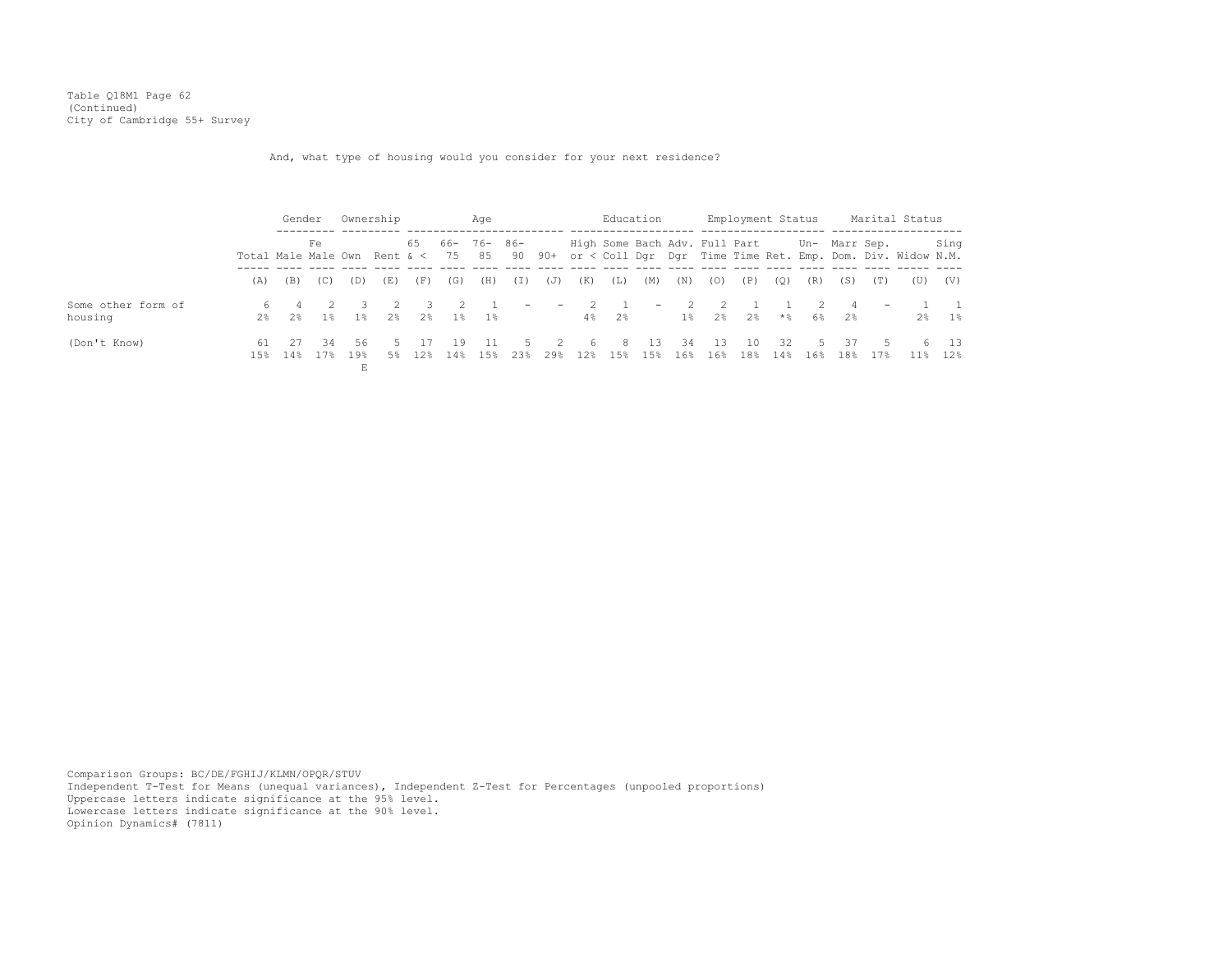## Table Q18M1 Page 63

City of Cambridge 55+ Survey

## And, what type of housing would you consider for your next residence?

|                                               |                       |                                     |          |                           |                          |                            |                          | Current Place of Residence     |                      |                           |                             |                       | _________________________________  | --------- |                  | Living Situation  |                 |                                                                                                                                                                          |                           |                                          |         | Racial/Ethnic Group   |     |                                     |
|-----------------------------------------------|-----------------------|-------------------------------------|----------|---------------------------|--------------------------|----------------------------|--------------------------|--------------------------------|----------------------|---------------------------|-----------------------------|-----------------------|------------------------------------|-----------|------------------|-------------------|-----------------|--------------------------------------------------------------------------------------------------------------------------------------------------------------------------|---------------------------|------------------------------------------|---------|-----------------------|-----|-------------------------------------|
|                                               |                       | East                                |          |                           | Area Camb Mid            |                            |                          |                                | Neigh West Nor. High |                           |                             |                       |                                    | No        |                  |                   |                 | Spou Grand Par. Friend Wh. Bl. Asia A.I.<br>Total Camb MIT Four Port Camb River Agass Nine Camb Camb Straw Other One Part / Child Rel nonRel Cauc AA Pac. Esk. Hisp Oth. |                           |                                          |         |                       |     |                                     |
|                                               | (A)                   | (B)                                 | (C)      | (D)                       | (E)                      | (F)                        | (G)                      | (H)                            | $(\bot)$             | (J)                       | (K)                         | (L)                   | (M)                                | (N)       | (O)              | (P)               | (Q)             | (R)                                                                                                                                                                      | (S)                       | (T)                                      | (U)     | (V)                   | (W) | (X)                                 |
| Total                                         | 400                   | 29<br>100% 100% 100% 100% 100% 100% | 9        | 21                        | 52                       | 51                         | 13<br>100%               | 12<br>100%                     | 16                   | 64                        | 66                          | 6                     | 100% 100% 100% 100% 100% 100% 100% | 42 143    | 195              | 23                | 12<br>100% 100% | 16                                                                                                                                                                       | 346                       | 17<br>100% 100% 100% 100% 100% 100% 100% | 10      |                       |     | 18                                  |
| Elevator apartment<br>building                | 114<br>28%            | 21%                                 | 2<br>22% | 8<br>38%<br>$\mathbb{I}$  | 15<br>29%<br>$\mathbb T$ | -12<br>24%<br>$\mathbb{I}$ | 6<br>46%<br>$\mathbb{I}$ | 3<br>25%                       | 1<br>$6\%$           | 19<br>30%<br>$\mathbf{I}$ | 22<br>33%<br>$\mathbb T$    | 17%                   | 15<br>36%<br>$\mathbb{I}$          | 42        | 51<br>29% 26%    | 6<br>26%          | 5<br>42%        | 6<br>38%                                                                                                                                                                 | 102<br>29%<br>UX          |                                          | 24% 10% |                       | 50% | 2<br>$11\%$                         |
| Single Family Home or<br>town house           | 107<br>27%            | 10<br>34%<br>m                      | 22%      | 33%                       | 12<br>23%                | 12<br>24%                  |                          | 5<br>42%<br>m                  | 5<br>31%             | 18<br>28%<br>${\rm m}$    | 27<br>41%<br>EFM            | $\overline{1}$<br>17% | 6<br>14%                           | 27<br>19% | 58<br>30%<br>Nr  | 12<br>52%<br>NOqR | 3<br>25%        | 2<br>12%                                                                                                                                                                 | 95<br>27%<br>u            | 29%                                      | 10%     |                       |     | 33%                                 |
| Assisted Living                               | 103<br>26%            | 21%                                 | 3<br>33% | .5<br>24%                 | -1.3<br>25%<br>ghI       | 11<br>22%<br>$\mathbf{i}$  | 8%                       | $\mathbf{1}$<br>8 <sup>°</sup> | $\overline{1}$<br>6% | 23<br>36%<br>f            | 24<br>36%<br>GHIm GHIm<br>f | 2<br>33%              | 9<br>21%<br>j.                     | 32<br>22% | 57<br>29%        | 4<br>17%          | 3<br>25%        | 4<br>25%                                                                                                                                                                 | 89<br>26%<br>$\mathbf{x}$ | 24%                                      |         | 20% 100%<br>TUWX<br>S | 25% | -2<br>11%                           |
| Senior Living Building<br>or Community        | 78                    | 10<br>20% 34%<br>HIjm<br>f          |          | 6<br>29 <sub>8</sub><br>i | 14<br>27%<br>hI          | 8<br>16%                   | 2<br>15%                 | 8 <sup>°</sup>                 | $\overline{1}$       | 10<br>6% 16%              | 17<br>26%<br>hI             | 17%                   | 6<br>14%                           | 32        | 33<br>22% 17%    | 4                 | 2<br>17% 17%    | $\overline{4}$<br>25%                                                                                                                                                    | 65<br>19%                 | 24%                                      | 10%     |                       |     | $\overline{\phantom{a}}$<br>25% 17% |
| Shared Living Residence,<br>like "co-housing" | 71<br>18 <sup>°</sup> | 6<br>21%                            |          | 19%                       | 19<br>37%<br>fg          | 11<br>22%<br>HIJM ijM      | 2<br>15%                 | -1<br>8 <sup>°</sup>           | -1<br>6%             | 6<br>9%                   | 17<br>26%<br>hIJM           |                       |                                    | 23        | 33<br>7% 16% 17% | 30%               |                 | 44%<br>NO.                                                                                                                                                               | 63<br>18%                 | 24%                                      |         |                       |     | 28%                                 |
| Two or Three Family Home                      | 40<br>10%             | 10%                                 | $11\%$   | .5<br>24%                 | 10<br>19%<br>fjM FJM     | 3<br>6%                    | 2<br>15%                 | 8 <sup>°</sup>                 |                      | 6%                        | 9<br>14%<br>M               |                       | 2 <sup>°</sup>                     | 10<br>7%  | 20<br>10%        | 17%               | 8 <sup>°</sup>  | 25%                                                                                                                                                                      | 33<br>10%                 | 35%<br><b>SX</b>                         |         |                       |     | 6%                                  |
| 3-4 story walk up<br>apartment building       | 19<br>5%              |                                     | 3% 11%   |                           | 5% 12%                   | 6%                         |                          | 8%                             |                      |                           | 6%                          |                       |                                    | 5%        | 3 <sup>°</sup>   | 13%               | 8 <sup>°</sup>  | 6%                                                                                                                                                                       | 15<br>4%                  | 6%                                       | 20%     |                       |     |                                     |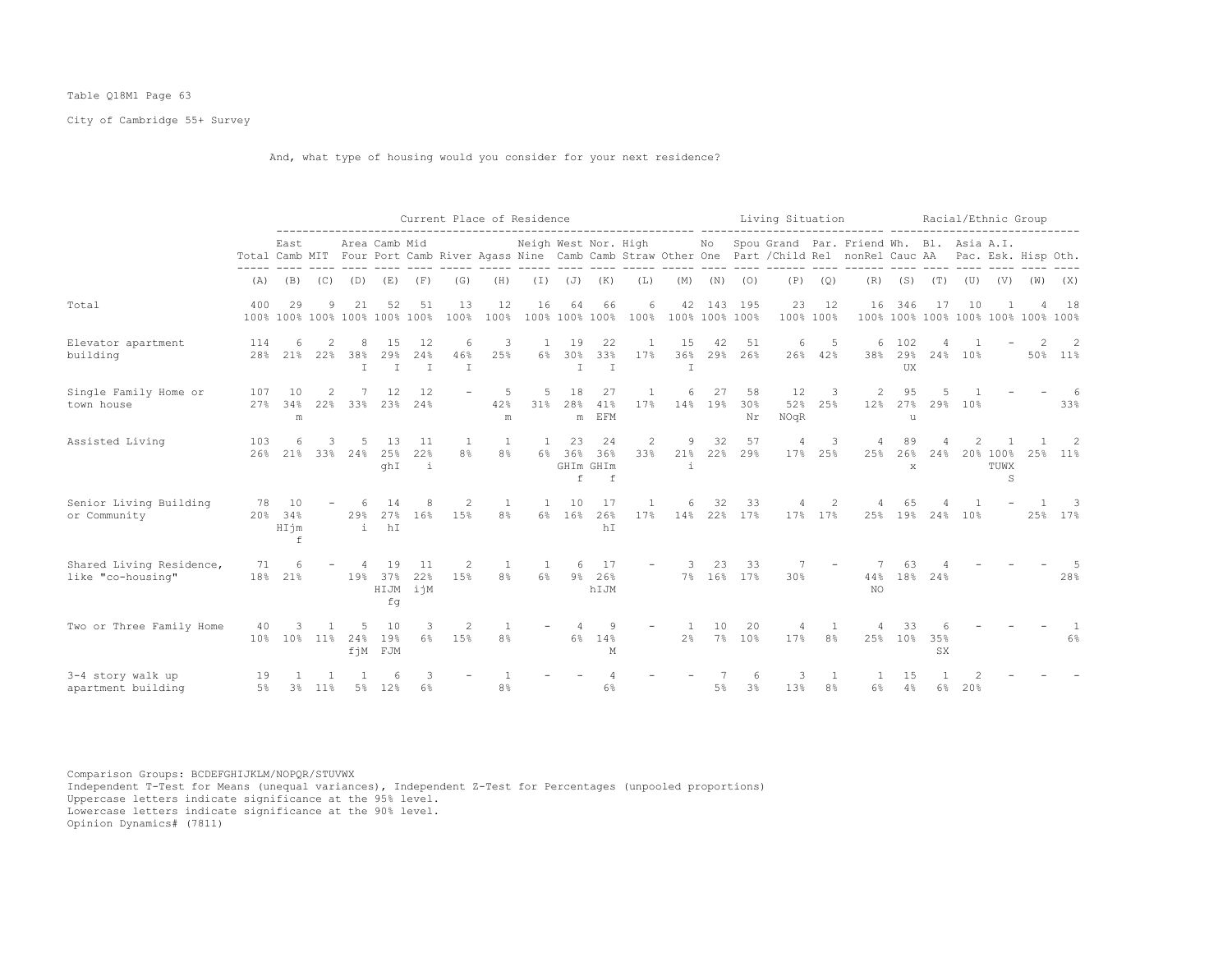Table Q18M1 Page 64 (Continued) City of Cambridge 55+ Survey

And, what type of housing would you consider for your next residence?

|                               |                |      |     |     |               |                                | Current Place of Residence |          |                         |                 |     |     |                         |              |                 | Living Situation |     |                                                                                                                                                                          |           |     |        |     | Racial/Ethnic Group |       |
|-------------------------------|----------------|------|-----|-----|---------------|--------------------------------|----------------------------|----------|-------------------------|-----------------|-----|-----|-------------------------|--------------|-----------------|------------------|-----|--------------------------------------------------------------------------------------------------------------------------------------------------------------------------|-----------|-----|--------|-----|---------------------|-------|
|                               |                | East |     |     | Area Camb Mid |                                |                            |          | Neigh West Nor. High    |                 |     |     |                         | No           |                 |                  |     | Spou Grand Par. Friend Wh. Bl. Asia A.I.<br>Total Camb MIT Four Port Camb River Agass Nine Camb Camb Straw Other One Part / Child Rel nonRel Cauc AA Pac. Esk. Hisp Oth. |           |     |        |     |                     |       |
|                               | (A)            | (B)  | (C) | (D) | (E)           | (F)                            | (G)                        | (H)      | (I)                     | (J)             | (K) | (L) | (M)                     | (N)          | (0)             | (P)              | (Q) | (R)                                                                                                                                                                      | (S)       | (T) | (U)    | (V) | (W)                 | (X)   |
| Nothing/Won't move            | $1\%$          |      |     |     |               |                                |                            |          | 6%                      | 3%              |     |     |                         | $2\,$        | $1\%$           |                  |     |                                                                                                                                                                          | $1\%$     |     |        |     |                     |       |
| Some other form of<br>housing | $2\frac{6}{9}$ |      |     | 5%  |               |                                | 8 <sup>°</sup>             | 8%       |                         |                 | 3%  |     | 2 <sup>8</sup>          | $1\,$ s      | 2%              |                  |     |                                                                                                                                                                          | $1\%$     |     | 6% 10% |     |                     | $6\%$ |
| (Don't Know)                  | 61<br>15%      | 7%   | 11% | 5%  | 8.<br>1.5%    | - 10<br>20%<br>b <sub>DK</sub> | 23%                        | 3<br>25% | 6.<br>38%<br>cDejK<br>B | 10<br>16%<br>dk | 6%  | 17% | 10<br>24%<br><b>BDK</b> | 16<br>$11\%$ | -35<br>18%<br>n | 13%              | 17% | 19 <sub>8</sub>                                                                                                                                                          | 51<br>15% | 12% | 40%    |     |                     | 28%   |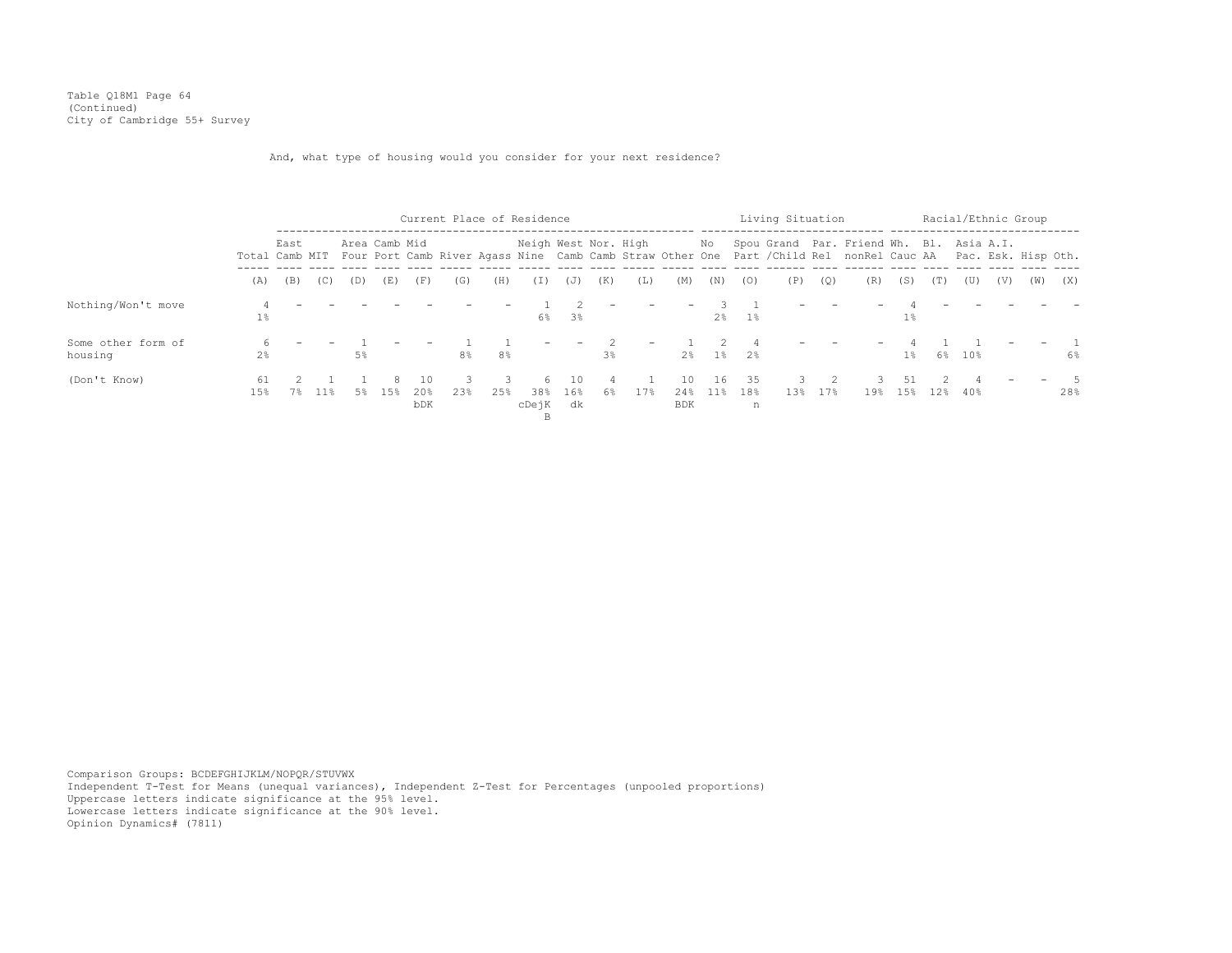## Table Q18M1 Page 65

City of Cambridge 55+ Survey

And, what type of housing would you consider for your next residence?

|                                               |                                  |                                                                                                                                    | Current Place of Residence |                            |                 |              |                         |                             |                 | Income               |                          |                      |                          |                | Years in Household        |                           |              |                          |            | Years in Cambridge     |                              |                    |                |                | People in Home   |
|-----------------------------------------------|----------------------------------|------------------------------------------------------------------------------------------------------------------------------------|----------------------------|----------------------------|-----------------|--------------|-------------------------|-----------------------------|-----------------|----------------------|--------------------------|----------------------|--------------------------|----------------|---------------------------|---------------------------|--------------|--------------------------|------------|------------------------|------------------------------|--------------------|----------------|----------------|------------------|
|                                               |                                  | Condo Sing Mult Apt Apt Apt<br>Total or TH Fam Fam 4-8 9-50 +50 <30k <60k <90k <120k 120k+ or< -10 -25 -50 +50 or< -10 -25 -50 +50 |                            |                            |                 |              |                         |                             |                 | 30k- 60k- 90k-       |                          |                      | $1 \quad$                |                | $<1$ $<10$ $<25$          |                           |              | $\mathbf{1}$             | <1         | $< 10$ $< 25$          |                              |                    |                |                | $3+$             |
|                                               | (A)                              | (B)                                                                                                                                | (C)                        | (D)                        | (E)             | (F)          | (G)                     | (H)                         | (I)             | (J)                  | (K)                      | (L)                  | (M)                      | (N)            | (0)                       | (P)                       | (Q)          | (R)                      | (S)        | (T)                    | (U)                          | (V)                | (W)            | (X)            | (Y)              |
| Total                                         | 400<br>100%                      | 116                                                                                                                                |                            | 104 103                    | 22              | 17           | 27                      | 60                          | 67              | 54                   | 45<br>100%               | 72                   | 3                        |                | 70 135 156                |                           | 34           | 2                        | 32         | 79                     | 181                          | 100                | 149            | 183            | -61              |
| Elevator apartment<br>building                | 114<br>28%                       | 30<br>26%                                                                                                                          | 29<br>28 <sup>8</sup>      | 25<br>24%                  | 32%             | 6<br>35%     | 14<br>52%<br><b>BCD</b> | 22<br>37%<br>$\overline{1}$ | 20              | 19<br>30% 35%        | 16<br>36%                | 16<br>22%            | $\overline{\phantom{a}}$ | 24<br>34%      | 37<br>27%                 | 46<br>29%                 | 21%          | $\overline{\phantom{a}}$ | -11<br>34% | 27<br>34%              | 50<br>28%                    | 26<br>26%          | 44<br>30%      | 56<br>31%<br>У | - 12<br>20%      |
| Single Family Home or<br>town house           | 107<br>27%                       | 32<br>28%                                                                                                                          | 40<br>38%<br>f DEFG<br>b   | 19                         |                 | 2            | -5<br>18% 18% 12% 19%   | 12                          | 16              | 13<br>20% 24% 24%    | 13<br>29%                | 30<br>42%<br>HIJ     | 1                        | 22             | 38<br>33% 31% 28%         | 36                        | 8<br>23% 24% |                          | 8<br>25%   | 21<br>27%              | 50<br>28%                    | 25<br>25%          | 30<br>2.0%     | 53<br>29%<br>W | 22<br>36%<br>W   |
| Assisted Living                               | 103<br>26%                       | 37<br>32%<br>dEG                                                                                                                   | 35<br>34%<br><b>DEG</b>    | 22<br>21%<br>G             |                 | 3<br>14% 18% | 2<br>$7\%$              | 13                          | 17<br>22% 25%   | 17<br>31%            | 10<br>22%                | 21<br>29%            | $ \,$                    | 17             | 33<br>24% 24% 26%         | 40                        | 13<br>38%    | $-$                      | 7          | 24<br>22% 30% 21% 33%  | 38                           | 33<br>$\mathbb{I}$ | 34<br>23%      | 51<br>28%      | 17<br>28%        |
| Senior Living Building<br>or Community        | 78<br>20%                        | 24<br>21%                                                                                                                          | 19                         | 19                         | 18% 18% 14% 29% |              | 15%                     | 19<br>32%<br>kL             | 15<br>22%<br>1  | 11<br>20%            | 8<br>18%                 | 8<br>11%             | 2<br>67%<br>opq          | 17             | 26<br>24% 19% 17% 18% 50% | 27                        |              |                          | 7<br>22%   | 16                     | 32<br>20% 18%                | 22<br>22%          | 33<br>22%<br>Υ | 37<br>V        | - 7<br>20% 11%   |
| Shared Living Residence,<br>like "co-housing" | 71<br>18%                        | 23<br>20%<br>G                                                                                                                     | 20<br>19 <sup>°</sup><br>G | 17<br>17%<br>${\mathbb G}$ | 23%<br>G        | 3<br>18%     | 1                       | 8<br>4% 13%                 | 17<br>25%<br>hL | 11<br>20%            | 13<br>29%<br>hL          | 8<br>11%             | $\sim$                   | 10             | 25<br>14% 19%<br>Q        | 34<br>22%<br>$\mathsf{Q}$ | 2<br>6%      | $\overline{\phantom{a}}$ | 2<br>6%    | 14<br>18%<br><b>SV</b> | 46<br>25%<br>SV              | 9                  | 23<br>9% 15%   | 36             | - 11<br>20% 18%  |
| Two or Three Family Home                      | 40<br>10%                        | 9                                                                                                                                  | 13<br>8% 12% 11% 23%       | 11                         |                 |              |                         |                             | 8<br>12% 12%    | -5<br>9%             | 9<br>20%<br>$\mathbb{I}$ | 5<br>7%              |                          | 8<br>11%<br>q  | 11<br>8%                  | 20<br>13%<br>$\circ$      | -1<br>3%     | $\overline{\phantom{a}}$ | -3<br>9%   | 6.<br>8%               | 27<br>15%<br>tV              | 4<br>4%            | 11             | 20             | -9<br>7% 11% 15% |
| 3-4 story walk up<br>apartment building       | 19<br>5%                         | -5<br>4%                                                                                                                           | 4<br>4%                    | 5                          | 5% 14%          |              |                         | 7%                          | 5<br>7%         | $\overline{2}$<br>4% | 3<br>7%                  | $\overline{2}$<br>3% | $\overline{\phantom{a}}$ | 5<br>7%        | 6<br>4%                   | 8<br>5%                   |              |                          | 3<br>9%    | 2<br>3%                | $12 \overline{ }$<br>7%<br>V | 2 <sup>8</sup>     | $5\%$          | 4%             | 4<br>7%          |
| Nothing/Won't move                            | $\overline{4}$<br>1 <sup>°</sup> | 1%                                                                                                                                 |                            | 2%                         |                 |              | 4%                      |                             | $1\%$           |                      | 2 <sup>°</sup>           |                      |                          | 1 <sup>°</sup> |                           | 2%                        |              |                          |            | 1 <sup>°</sup>         | $1\%$                        | 2%                 | 2%             | $1\%$          |                  |

Comparison Groups: BCDEFG/HIJKL/MNOPQ/RSTUV/WXY Independent T-Test for Means (unequal variances), Independent Z-Test for Percentages (unpooled proportions) Uppercase letters indicate significance at the 95% level. Lowercase letters indicate significance at the 90% level.

Opinion Dynamics# (7811)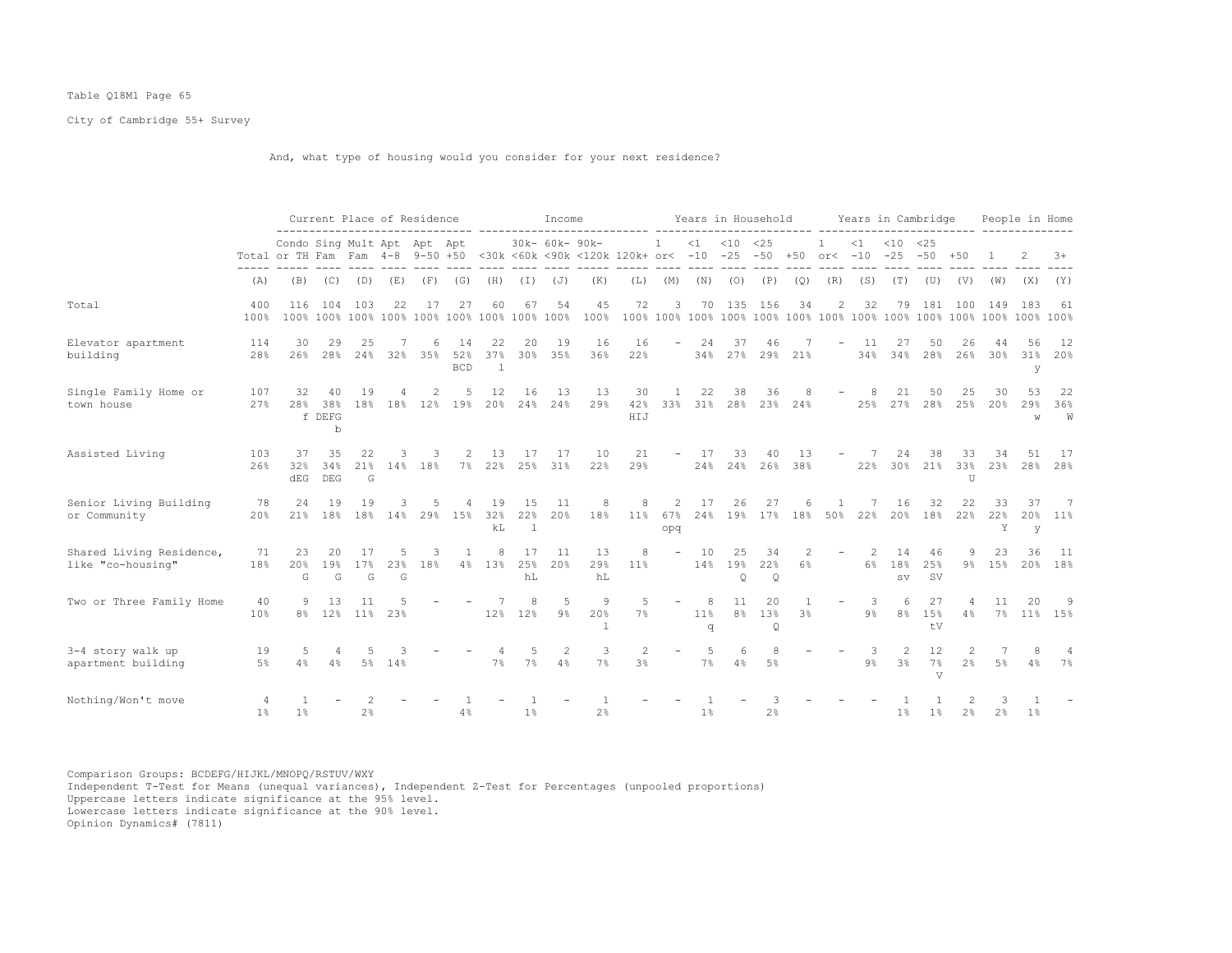Table Q18M1 Page 66 (Continued) City of Cambridge 55+ Survey

And, what type of housing would you consider for your next residence?

|                               |            |                                                                                                                                    | Current Place of Residence |                       |          |                          |     |          |          | Income                   |                       |                   |                                                       |        |      | Years in Household         |           |           |                               |            | Years in Cambridge |                 |       |             | People in Home            |
|-------------------------------|------------|------------------------------------------------------------------------------------------------------------------------------------|----------------------------|-----------------------|----------|--------------------------|-----|----------|----------|--------------------------|-----------------------|-------------------|-------------------------------------------------------|--------|------|----------------------------|-----------|-----------|-------------------------------|------------|--------------------|-----------------|-------|-------------|---------------------------|
|                               |            | Condo Sing Mult Apt Apt Apt<br>Total or TH Fam Fam 4-8 9-50 +50 <30k <60k <90k <120k 120k+ or< -10 -25 -50 +50 or< -10 -25 -50 +50 |                            |                       |          |                          |     |          |          |                          | 30k- 60k- 90k-        |                   | 1 < 1 < 10 < 25                                       |        |      |                            |           |           | 1 < 1 < 10 < 25               |            |                    |                 |       | 2 3+        |                           |
|                               | (A)        | (B)                                                                                                                                | (C)                        | (D)                   | (E)      | (F)                      | (G) | (H)      | (I)      | (J)                      | (K)                   | (L)               | (M)                                                   | (N)    | (0)  | (P)                        | (Q)       | (R)       | (S)                           | (T)        | (U)                | (V)             | (W)   | (X)         | (Y)                       |
| Some other form of<br>housing | $2\%$      | 2.8                                                                                                                                |                            |                       | 18 18 58 | $\overline{\phantom{0}}$ |     | 4% 3% 1% |          | $\overline{\phantom{0}}$ | <b>Service</b>        | $\sim$ 2<br>$3\%$ |                                                       | $-3$ 1 |      | $\overline{2}$<br>4% 1% 1% |           |           | $ -$ 2 $-$<br>6%              |            |                    | 2 1<br>1% 1% 1% |       |             | $\overline{3}$ 1<br>2% 2% |
| (Don't Know)                  | 61<br>1.5% | 19<br>16%<br>G                                                                                                                     | 16%                        | 2.1<br>20%<br>G<br>FG | 9%       | 6%                       | 4%  | 7%       | -4<br>6% | 13%                      | 6 <sup>6</sup><br>13% | 13<br>18%<br>ΗI   | $\mathcal{L}_{\rm{max}}$ and $\mathcal{L}_{\rm{max}}$ |        | 5 17 | 30<br>7% 13% 19%<br>N      | 26%<br>No | 91<br>50% | $\overline{\mathbf{3}}$<br>9% | -9.<br>11% | 28<br>15%          | 19              | $-16$ | 19% 11% 17% | 32 11<br>18%              |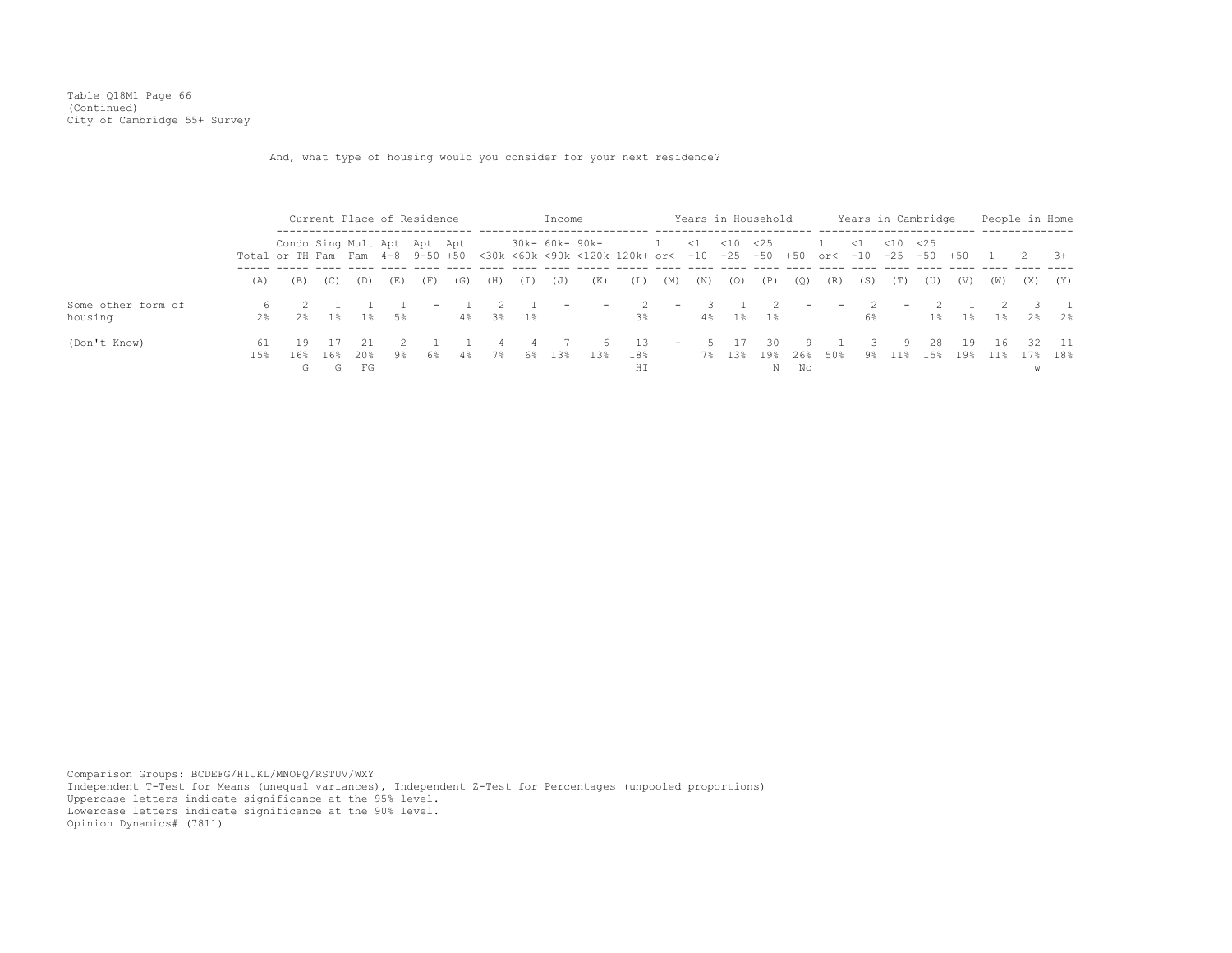# Table Q19 Page 67

City of Cambridge 55+ Survey

How important is...Being able to stay in Cambridge (if you were seeking a next place to live)

|                      |                                                                    | Gender                    |                     | Ownership            |                                 |                      |                                      | Age                                  |                                      |                          |                                | Education      |                 |                      |                               |                      | Employment Status      |                     |                             |                                | Marital Status                                                    |                              |
|----------------------|--------------------------------------------------------------------|---------------------------|---------------------|----------------------|---------------------------------|----------------------|--------------------------------------|--------------------------------------|--------------------------------------|--------------------------|--------------------------------|----------------|-----------------|----------------------|-------------------------------|----------------------|------------------------|---------------------|-----------------------------|--------------------------------|-------------------------------------------------------------------|------------------------------|
|                      | Fe<br>Total Male Male Own Rent $\<$ 75<br>$(B)$ $(C)$ $(D)$<br>(A) |                           |                     |                      |                                 | 65                   |                                      | $66 - 76 - 86 -$<br>85               |                                      |                          |                                |                |                 |                      | High Some Bach Adv. Full Part |                      |                        |                     | Un- Marr Sep.               |                                | 90 90+ or < Coll Dqr Dqr Time Time Ret. Emp. Dom. Div. Widow N.M. | Sing                         |
|                      |                                                                    |                           |                     |                      | (E)                             | (F)                  | (G)                                  | (H)                                  |                                      | $(I)$ $(J)$ $(K)$        |                                | (L)            | (M)             | (N)                  | (0)                           | (P)                  | (Q)                    | (R)                 | (S)                         | (T)                            |                                                                   | $(U)$ $(V)$                  |
| Total                | 400                                                                | 196                       | 204                 | 297                  | 95                              | 141                  | 139                                  | 72                                   | 22                                   | 7                        | 48                             | 55             | 85              | 207                  | 83                            | 56                   | 222                    | 32                  | 200                         | 30                             | 100% 100%                                                         | 55 104                       |
| Very important       | 260<br>6.5%                                                        | 117                       | 143<br>60% 70%<br>B | 196<br>66%           | 60<br>6.3%                      | 76<br>54%            | 95<br>68%<br>$\overline{\mathrm{F}}$ | 53<br>74%<br>$\overline{\mathrm{F}}$ | 18<br>82%<br>$\overline{\mathrm{F}}$ | 5<br>71%                 | 32<br>67%                      | 39<br>71%      | 54<br>64%       | 130<br>63%           | 43<br>52%                     | 38<br>68%<br>$\circ$ | 153<br>69%<br>$\Omega$ | 19<br>59%           | 123<br>62%                  | 23<br>77%<br><b>SV</b>         | 43<br>78%<br>SV                                                   | 64<br>62%                    |
| Somewhat important   | 103<br>26%                                                         | 59<br>30%<br>$\mathsf{C}$ | 44<br>22%           | 78<br>26%            | 23<br>24%                       | 51<br>36%<br>GH      | 35<br>25%                            | 14<br>19%                            |                                      |                          | 10<br>14% 21%                  | 10<br>18%      | 28<br>33%<br>L  | 55<br>27%            | 31<br>37%<br>$\circ$          | 16<br>29%            | 48                     | 8<br>22% 25%        | 60<br>30 <sub>8</sub><br>tU | .5<br>17%                      | 8                                                                 | 28<br>15% 27%<br>u           |
| Not very important   | 24<br>6%                                                           | 15<br>8 <sup>°</sup>      | 9<br>4%             | 15<br>5%             | 7%                              | 10<br>7%             | 5%                                   | 3<br>4%                              | 14%                                  |                          | 4<br>8 <sup>°</sup>            | 2<br>4%        | 3<br>4%         | 15<br>7%             | 7<br>8%                       | $\mathcal{L}$<br>4%  | 13<br>$6\%$            | $\mathcal{L}$<br>6% | 13<br>6 <sup>°</sup>        | $\mathbf{1}$<br>3 <sup>°</sup> | $\mathcal{L}$<br>4%                                               | 7<br>7%                      |
| Not important at all | 9<br>$2\frac{6}{9}$                                                | 5<br>3 <sup>°</sup>       | 4<br>2 <sup>°</sup> | -6<br>2 <sup>°</sup> | 3<br>3 <sup>°</sup>             | 3<br>2 <sup>°</sup>  | 2<br>1%                              | <sup>1</sup><br>1 <sup>°</sup>       |                                      | $\overline{1}$<br>5% 14% | <sup>1</sup><br>2 <sup>°</sup> | 3<br>$5\%$     |                 | -5<br>$2\frac{6}{6}$ | 2<br>2 <sup>°</sup>           |                      | -5<br>2 <sup>°</sup>   | 2<br>6%             | 2<br>1 <sup>°</sup>         | $\overline{1}$<br>3.8          | $\overline{1}$<br>2%                                              | -5<br>$5\%$<br>$\mathcal{S}$ |
| (Don't Know/Refused) | $\overline{4}$<br>1 <sup>°</sup>                                   |                           | 2 <sup>°</sup>      | $1\%$                | $\mathcal{L}$<br>2 <sup>°</sup> | 1%                   |                                      | 1%                                   |                                      |                          | 2 <sup>°</sup>                 | 2 <sup>°</sup> |                 | 1%                   |                               |                      | $1\%$                  | 3 <sup>°</sup>      | 1 <sup>8</sup>              |                                | 2 <sup>°</sup>                                                    |                              |
| NET IMPORTANT        | 363<br>91%                                                         | 176<br>90%                | 187<br>92%          | 274<br>92%           | 83<br>87%                       | 127<br>$90\%$        | 130<br>94%                           | 67<br>93%                            | 18<br>82%                            | 6<br>86%                 | 42<br>88%                      | 49<br>89%      | 82<br>96%<br>kN | 185<br>89%           | 74<br>89%                     | 54<br>96%<br>oqr     | 201<br>91%             | 27<br>84%           | 183<br>92%                  | 28<br>93%                      | 51<br>93%                                                         | 92<br>88%                    |
| NET NOT IMPORTANT    | 33<br>8%                                                           | 20<br>10%                 | 13<br>6%            | 21<br>7%             | 10<br>11%                       | 13<br>9 <sub>8</sub> | 9<br>6%                              | $6\%$                                | 18%                                  | 14%                      | 10%                            | 5<br>$9\%$     | 3<br>4%         | 20<br>10%<br>M       | 9<br>11 <sup>°</sup><br>p     | 2<br>4%              | 18<br>8 <sup>°</sup>   | 12%                 | 15<br>8 <sup>°</sup>        | 2<br>7%                        | 3<br>5%                                                           | - 12<br>12%                  |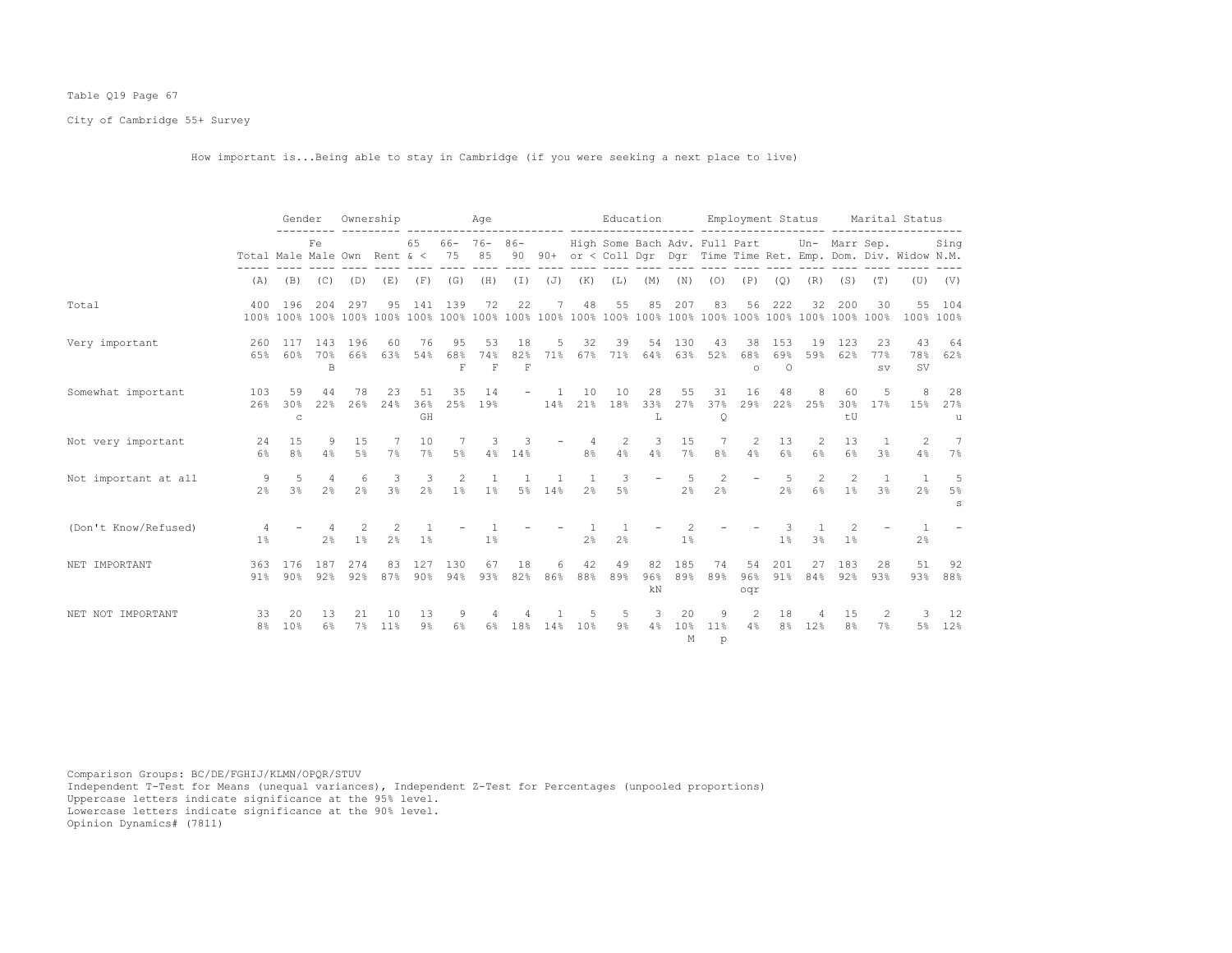# Table Q19 Page 68

City of Cambridge 55+ Survey

How important is...Being able to stay in Cambridge (if you were seeking a next place to live)

|                      |                      |                 |                        |           |                                |                |                | Current Place of Residence |                                    |                           |                      |                                    | -------------------- ------ |                        |                       | Living Situation |                       |                                                                                                                                                      | .                    |                               | Racial/Ethnic Group |                        |                               |           |
|----------------------|----------------------|-----------------|------------------------|-----------|--------------------------------|----------------|----------------|----------------------------|------------------------------------|---------------------------|----------------------|------------------------------------|-----------------------------|------------------------|-----------------------|------------------|-----------------------|------------------------------------------------------------------------------------------------------------------------------------------------------|----------------------|-------------------------------|---------------------|------------------------|-------------------------------|-----------|
|                      |                      | East            |                        |           | Area Camb Mid                  |                |                |                            | Neigh West Nor. High               |                           |                      |                                    |                             | No                     |                       |                  |                       | Spou Grand Par. Friend Wh. Bl. Asia A.I.<br>Total Camb MIT Four Port Camb River Agass Nine Camb Camb Straw Other One Part / Child Rel nonRel Cauc AA |                      |                               |                     |                        | Pac. Esk. Hisp Oth.           |           |
|                      | (A)                  | (B)             | (C)                    | (D)       | (E)                            | (F)            | (G)            | (H)                        | $(\top)$                           | (J)                       | (K)                  | (L)                                | (M)                         | (N)                    | (0)                   | (P)              | (Q)                   | (R)                                                                                                                                                  | (S)                  | (T)                           | (U)                 | (V)                    | (W)                           | (X)       |
| Total                | 400<br>100%          | 29              | 9                      | 21        | 52<br>100% 100% 100% 100% 100% | 51             | 13<br>100%     | 12<br>100%                 | 16                                 | 64                        | 66<br>100% 100% 100% | 6<br>100%                          | 42                          | 143                    | 195<br>100% 100% 100% | 23               | 12<br>100% 100%       | 16<br>100%                                                                                                                                           | 346                  | 17                            | 10                  |                        | 100% 100% 100% 100% 100% 100% | 18        |
| Very important       | 260<br>65%           | 17<br>59%       | 5<br>56%               | 38%       | 33<br>63%<br>D.                | 34<br>67%<br>D | 9<br>69%<br>d. | 7<br>58%                   | 13<br>81%<br>bD                    | 45<br>70%<br>$\mathsf{D}$ | 44<br>67%            | 6<br>100%<br>D HiJKM<br>CDEFG<br>B | 28<br>67%<br>$\mathbb{D}$   | 99<br>69%<br>$\circ$   | 117<br>60%            | 14<br>61%        | 10<br>83%<br>$\Omega$ | 10<br>62%                                                                                                                                            | 223<br>64%           | 14<br>82%<br>${\tt s}{\tt X}$ | 6                   | 60% 100%<br>StUX       | 75%                           | 9<br>50%  |
| Somewhat important   | 103<br>26%           | 9<br>31%        | 44%<br>j.              | 38%<br>jm | 15<br>29%<br>j                 | 14<br>27%      | 23%            | 33%                        | 19%                                | 10<br>16%                 | 20<br>30%<br>Jm      |                                    | 17%                         | 31<br>22%              | 60<br>31%<br>n        | 30%              | 17%                   | 19%                                                                                                                                                  | 27%<br>t             | $12\%$                        | 40%                 |                        |                               | 22%       |
| Not very important   | 24<br>$6\%$          | 3<br>10%        |                        | 19%<br>fK | 6 <sup>°</sup>                 | 4%             |                | 8 <sup>°</sup>             |                                    | 11%<br>K                  | 1<br>2 <sup>°</sup>  |                                    | 7%                          | 6<br>4%                | 14<br>7%              | 4%               |                       | 12%                                                                                                                                                  | 22<br>6%             |                               |                     |                        |                               | 22%       |
| Not important at all | $2\frac{6}{6}$       |                 |                        | $5\%$     | 2 <sup>°</sup>                 | 2 <sup>°</sup> | 8 <sup>°</sup> |                            |                                    | 2 <sup>°</sup>            | 2%                   |                                    | $5\%$                       | .5<br>3%               | 2<br>1%               | 4%               |                       | $6\%$                                                                                                                                                | 2 <sup>°</sup>       | 6%                            |                     |                        |                               | $6\%$     |
| (Don't Know/Refused) | $1\%$                |                 |                        |           |                                |                |                |                            |                                    | 2%                        |                      |                                    | $5\%$                       | $\mathcal{D}$<br>$1\%$ | 1 <sup>°</sup>        |                  |                       |                                                                                                                                                      | 1%                   |                               |                     |                        | 25%                           |           |
| NET IMPORTANT        | 363<br>91%           | 26              | 90% 100%<br>EfJM<br>bD | 76%       | 92%                            | 48<br>94%<br>d | 12<br>92%      | 11<br>92%                  | 16<br>100%<br>DEfJM<br>$\mathbf b$ | 55<br>86%                 | 64<br>97%            | 6<br>100%<br>DJM DEfJM<br>b        | 35<br>83%                   | 130                    | 177<br>91% 91%        | 21               | 12<br>91% 100%<br>NOr | 13<br>81%                                                                                                                                            | 315<br>91%<br>X      | 16<br>94%<br>$\mathbf x$      | 10<br>SX            | 100% 100%<br><b>SX</b> | 75%                           | 13<br>72% |
| NET NOT IMPORTANT    | 33<br>8 <sup>°</sup> | 10 <sup>8</sup> |                        | 24%<br>fK | 8 <sup>°</sup>                 | 3<br>6%        | 8 <sup>°</sup> | 8 <sup>°</sup>             |                                    | 12%<br>K                  | $\mathfrak{D}$<br>3% |                                    | 12%                         | 11<br>8 <sup>°</sup>   | 16<br>8 <sup>°</sup>  | 2<br>$9\%$       |                       | 19%                                                                                                                                                  | 29<br>8 <sup>°</sup> | 6%                            |                     |                        |                               | 28%<br>st |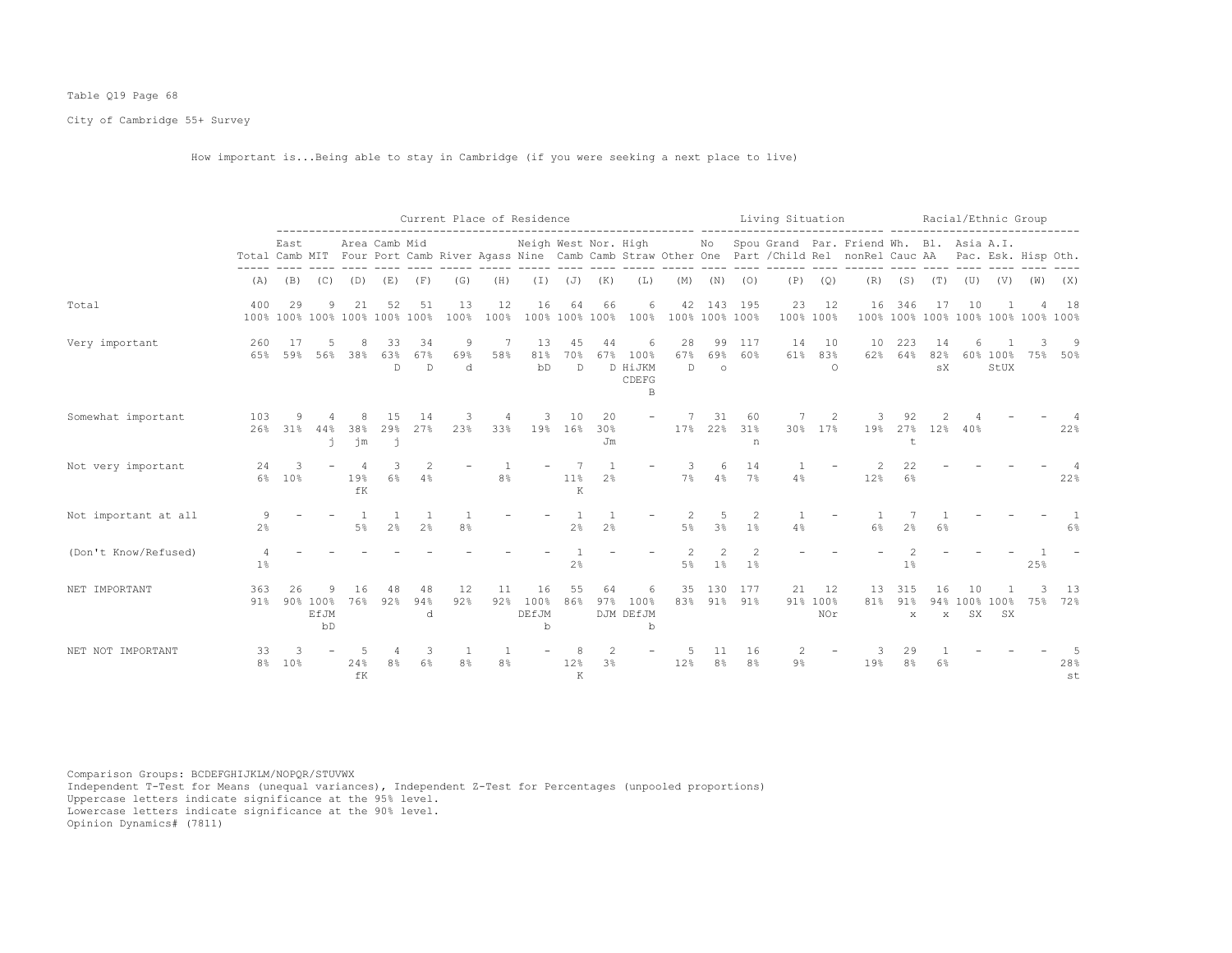# Table Q19 Page 69

City of Cambridge 55+ Survey

How important is...Being able to stay in Cambridge (if you were seeking a next place to live)

|                      |                      |                                                                                                                        |                       | Current Place of Residence |            |           |                 |            |           | Income              |                |                |                                      |                           |                      |                           |                         |                          |                             |                             | Years in Household Years in Cambridge  |                  |                            | People in Home   |                                |
|----------------------|----------------------|------------------------------------------------------------------------------------------------------------------------|-----------------------|----------------------------|------------|-----------|-----------------|------------|-----------|---------------------|----------------|----------------|--------------------------------------|---------------------------|----------------------|---------------------------|-------------------------|--------------------------|-----------------------------|-----------------------------|----------------------------------------|------------------|----------------------------|------------------|--------------------------------|
|                      |                      | Condo Sing Mult Apt Apt Apt<br>Total or TH Fam Fam 4-8 9-50 +50 <30k <60k <90k <120k 120k+ or< -10 -25 -50 +50 or< -10 |                       |                            |            |           |                 |            |           | 30k- 60k- 90k-      |                |                | $\mathbf{1}$                         |                           | $<1$ $<10$ $<25$     |                           |                         |                          | $\leq 1$                    | $< 10$ $< 25$               | $-25 - 50 + 50$                        |                  |                            |                  | $3+$                           |
|                      | (A)                  | (B)                                                                                                                    | (C)                   | (D)                        | (E)        | (F)       | (G)             | (H)        | (I)       | (J)                 | (K)            | (L)            | (M)                                  | (N)                       | (0)                  | (P)                       | (Q)                     | (R)                      | (S)                         | (T)                         | (U)                                    | (V)              | (W)                        | (X)              | (Y)                            |
| Total                | 400<br>100%          | 116                                                                                                                    | 104                   | 103                        | 22         | 17        | 27              | 60         | 67        | 54                  | 45<br>100%     | 72             | 3                                    | 70                        |                      | 135 156                   | 34                      | $\mathbf{2}^{\prime}$    | 32                          | 79                          | 181                                    | 100              | 149                        | 183              | 61                             |
| Very important       | 260<br>65%           | 79<br>68%                                                                                                              | 65<br>62%             | 68<br>66%                  | 14<br>64%  | 12<br>71% | 20<br>74%       | 39<br>65%  | 47<br>70% | 35<br>65%           | 28<br>62%      | 41<br>57%      |                                      | -42<br>60%                | 81<br>60%            | 106<br>68%                | 30<br>88%<br><b>NOP</b> | $\overline{\phantom{0}}$ | 16<br>50%                   | 4.5                         | 118<br>57% 65%                         | 78<br>78%<br>STU | 103<br>69%<br>$\mathbf{x}$ | 110<br>60%       | -43<br>70%                     |
| Somewhat important   | 103<br>26%           | 28<br>2.4%                                                                                                             | 30<br>29%<br>fq       | 26<br>25%                  |            | 32% 12%   | 15%             | 13<br>22%  | 15<br>22% | 16<br>30%           | 13<br>29%      | 25<br>35%<br>h | $\mathcal{D}$<br>67%<br>$\mathsf{Q}$ | 21<br>30%<br>$\mathsf{Q}$ | 40<br>30%<br>Q       | 36<br>23%<br>$\mathsf{Q}$ | $9\%$                   | 50%                      | 13<br>41%<br>$\overline{V}$ | 26<br>33%<br>$\overline{V}$ | 46<br>2.5%<br>$\overline{V}$           | 15<br>15%        | 32<br>21%                  | 55<br>30%<br>W   | 15<br>25%                      |
| Not very important   | 24<br>6%             |                                                                                                                        | 8%                    | 5%                         |            | 5% 12%    | $11\%$          | 8%         | 7%        | 2<br>4%             | 3<br>7%        | 6%             |                                      | 5<br>7%                   | $6\%$                | 11<br>$7\%$               |                         |                          | 9%                          | 5%                          | 14<br>8 <sup>°</sup><br>$\overline{V}$ | 3%               | 5%                         | 14<br>8%<br>Y    | - 1<br>2%                      |
| Not important at all | 9<br>2 <sup>8</sup>  | 3<br>3%                                                                                                                | $\mathbf{1}$<br>$1\%$ | 3 <sup>8</sup>             |            | 6%        |                 | 3<br>$5\%$ |           | 1<br>2 <sup>°</sup> | 2 <sup>°</sup> | 1%             |                                      | 1%                        | 3%                   | 3<br>2 <sup>°</sup>       | 3%                      |                          |                             | 3<br>4%                     | 2<br>1%                                | 4%               | 5<br>3%                    | -3<br>2%         | $\mathbf{1}$<br>2 <sup>8</sup> |
| (Don't Know/Refused) | $1\%$                | $1\%$                                                                                                                  |                       | $1\%$                      |            |           |                 |            |           |                     |                | $1\%$          | 33%                                  | 1%                        | 1%                   |                           |                         | 50%                      |                             | 1 <sup>°</sup>              | 1 <sup>°</sup>                         |                  | 1 <sup>°</sup>             | $1\%$            | 2%                             |
| NET IMPORTANT        | 363<br>91%           | 107<br>92%                                                                                                             | 95<br>91%             | 94<br>91%                  | 21<br>9.5% | 14<br>82% | 24<br>89%       | 52<br>87%  | 62<br>93% | 51<br>94%           | 41<br>91%      | 66<br>92%      | 2<br>67%                             | 63<br>90%                 | 121<br>90%           | 142<br>91%                | 33<br>97%<br>$\circ$    | 50%                      | 29<br>91%                   | 71<br>$90\%$                | 164<br>91%                             | -93<br>93%       | 135<br>91%                 | 165<br>90%       | 58<br>95%                      |
| NET NOT IMPORTANT    | 33<br>8 <sup>°</sup> | 7%                                                                                                                     | 9<br>9%               | 8<br>8 <sup>°</sup>        | 5%         | 18%       | 11 <sup>8</sup> | 13%        | 7%        | 3<br>6%             | 9%             | 7%             |                                      | $9\%$                     | 12<br>9 <sup>°</sup> | 14<br>9%                  | 3%                      |                          | -3<br>$9\%$                 | 9%                          | 16<br>9%                               | 7%               | 12<br>8%                   | 17<br>$9\%$<br>У | 2<br>3%                        |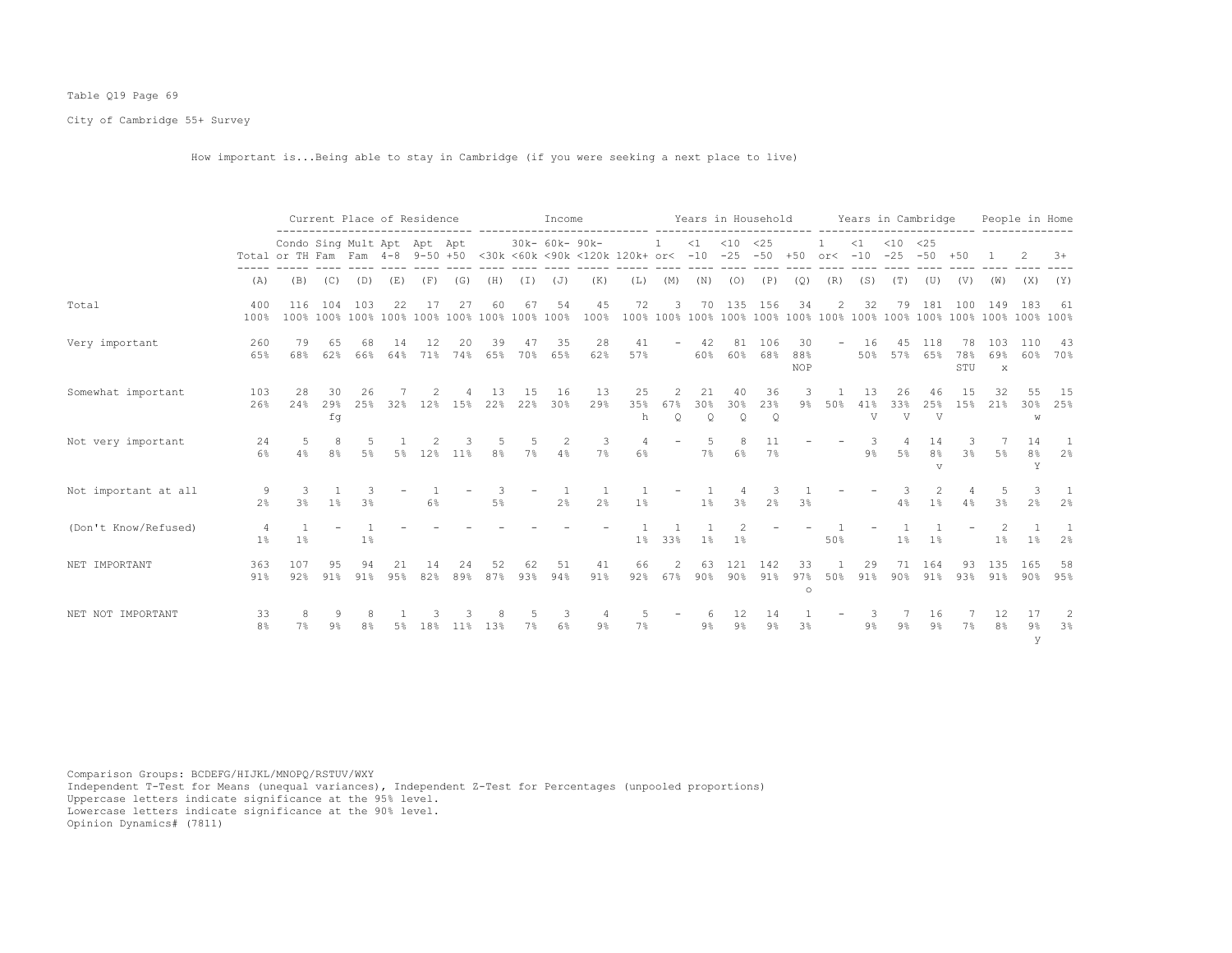# Table Q20 Page 70

City of Cambridge 55+ Survey

How important is...Being able to stay in your current neighborhood (if you were seeking a next place to live)

|                      |                      | Gender                                                    |                   |                            | Ownership                            |                |                                  | Age                              |                                      |                          |                                  | Education                                   |                          |                     |                                        | Employment Status   |                       |                                  |                         |                      | Marital Status                                                    |                     |
|----------------------|----------------------|-----------------------------------------------------------|-------------------|----------------------------|--------------------------------------|----------------|----------------------------------|----------------------------------|--------------------------------------|--------------------------|----------------------------------|---------------------------------------------|--------------------------|---------------------|----------------------------------------|---------------------|-----------------------|----------------------------------|-------------------------|----------------------|-------------------------------------------------------------------|---------------------|
|                      |                      | Fe.<br>Total Male Male Own Rent $\< 75$ 85<br>$(B)$ $(C)$ |                   |                            |                                      | 65             |                                  | $66 - 76 - 86 -$                 |                                      |                          |                                  | High Some Bach Adv. Full Part Un- Marr Sep. |                          |                     |                                        |                     |                       |                                  |                         |                      | 90 90+ or < Coll Dqr Dqr Time Time Ret. Emp. Dom. Div. Widow N.M. | Sing                |
|                      | (A)                  |                                                           |                   | (D)                        | (E)                                  | (F)            | (G)                              | (H)                              | $(\bot)$                             | $(\mathbb{J})$           | (K)                              | (L)                                         | (M)                      | (N)                 | (0)                                    | (P)                 | (Q)                   | (R)                              | (S)                     | (T)                  |                                                                   | $(U)$ $(V)$         |
| Total                | 400                  | 196                                                       | 204               | 297                        | 95                                   | 141            | 139                              | 72                               | 22                                   |                          | 48                               | 55                                          | 85                       | 207                 | 83                                     | 56                  | 222                   | 32                               | 200                     | 30                   | 100% 100%                                                         | 55 104              |
| Very important       | 184<br>46%           | 84<br>43%                                                 | 100               | 130<br>49% 44%             | 50<br>53%                            | 53<br>38%      | 60<br>43%                        | 37<br>51%<br>f                   | 15<br>68%<br>$\mathbb{F} \mathbb{G}$ | 5<br>71%<br>f            | 32<br>67%<br>MN                  | 33<br>60%<br>mN                             | 39<br>46%                | 75                  | 30<br>36% 36% 34%                      | 19                  | 117<br>53%<br>OPr     | 12<br>38%                        | 81<br>40%               | 18<br>60%<br>S       | 32<br>Sv                                                          | 46<br>58% 44%       |
| Somewhat important   | 151                  | 81<br>38% 41%                                             | 70<br>34%         | 122<br>41%<br>E.           | 27<br>28%                            | 60<br>43%<br>T | 59<br>42%<br>T                   | 28<br>39%<br>T                   | $\mathbf{1}$<br>5%                   |                          | $-10$                            | 12<br>21% 22%                               | 34<br>40%<br>KL          | 95<br>46%<br>KL     | 40<br>48%<br>$\circ$                   | 25<br>45%           | 74                    | 11<br>33% 34%                    | 88<br>44%<br>TU         | 7<br>23%             | 14                                                                | 41<br>25% 39%<br>tu |
| Not very important   | 47                   | 23                                                        | 24<br>12% 12% 12% | 34                         | 11<br>11% 12%                        | 21<br>H        | 16<br>15% 12%                    | 4                                | 5<br>6% 23% 14%<br>h                 | $\mathbf{1}$             | $\overline{4}$<br>8%             | - 5                                         | 10                       | 28                  | 9<br>9% 12% 14% 11% 20% 9% 19% 12% 13% | 11<br>q             | 21                    | 6                                | 25                      | 4                    | 7                                                                 | 10<br>13% 10%       |
| Not important at all | 12<br>3 <sup>8</sup> | 7<br>4%                                                   | 2%                | 5 9<br>3 <sup>8</sup>      | 3<br>3 <sup>8</sup>                  | 5<br>4%        | $\overline{4}$<br>3 <sup>8</sup> | $\overline{1}$<br>1 <sup>8</sup> | $\mathbf{1}$                         | $\mathbf{1}$<br>5% 14%   | $\overline{1}$<br>2 <sup>°</sup> | 2<br>4%                                     | 2<br>2.8                 | 7<br>3 <sup>°</sup> | $\overline{4}$<br>.5%                  |                     | 7<br>3 <sup>8</sup>   | $\overline{1}$<br>3 <sup>8</sup> | -5<br>2%                | $\overline{1}$<br>3% | $\overline{1}$<br>2%                                              | $\sqrt{2}$<br>5%    |
| (Don't Know/Refused) | - 6<br>2.8           | $\overline{1}$<br>1 <sup>8</sup>                          | 5 <sup>5</sup>    | $\overline{2}$<br>$2\%$ 1% | $\overline{4}$<br>4%<br><sub>d</sub> | 2<br>$1\%$     | $\overline{\phantom{a}}$         | 2<br>3%                          |                                      | $\overline{\phantom{a}}$ | $\overline{1}$<br>2 <sup>°</sup> | 3<br>5%                                     | $\overline{\phantom{a}}$ | 2<br>1%             | $\overline{\phantom{a}}$               | 1<br>2 <sup>°</sup> | 3<br>1%               | 2<br>6%                          | $\overline{1}$<br>$*$ & |                      | $\mathbf{1}$<br>2%                                                | 2<br>2 <sup>8</sup> |
| NET IMPORTANT        | 335<br>84%           | 165<br>84%                                                | 170<br>83%        | 252<br>85%                 | 77<br>81%                            | 113<br>80%     | 119<br>86%                       | 65<br>90%<br>Fi                  | 16                                   | 5<br>73% 71%             | 42                               | 45<br>88% 82%                               | 73<br>86%                | 170<br>82%          | 70<br>84%                              | 44<br>79%           | 191<br>86%<br>r       | 23<br>72%                        | 169<br>84%              | 25<br>83%            | 46<br>84%                                                         | 87<br>84%           |
| NET NOT IMPORTANT    | 59<br>1.5%           | 30<br>15%                                                 | 29<br>14%         | 43<br>14%                  | 14<br>15%                            | 26<br>18%<br>H | 20<br>14%<br>h                   | 5<br>7월                          | 6<br>27%<br>H                        | 2<br>29%                 | 5<br>10%                         | 7<br>13%                                    | 12<br>14%                | 35<br>17%           | 13<br>16%                              | 11<br>20%           | 28<br>13 <sup>°</sup> | 22%                              | 30<br>15%               | 5<br>17%             | 15%                                                               | 15<br>14%           |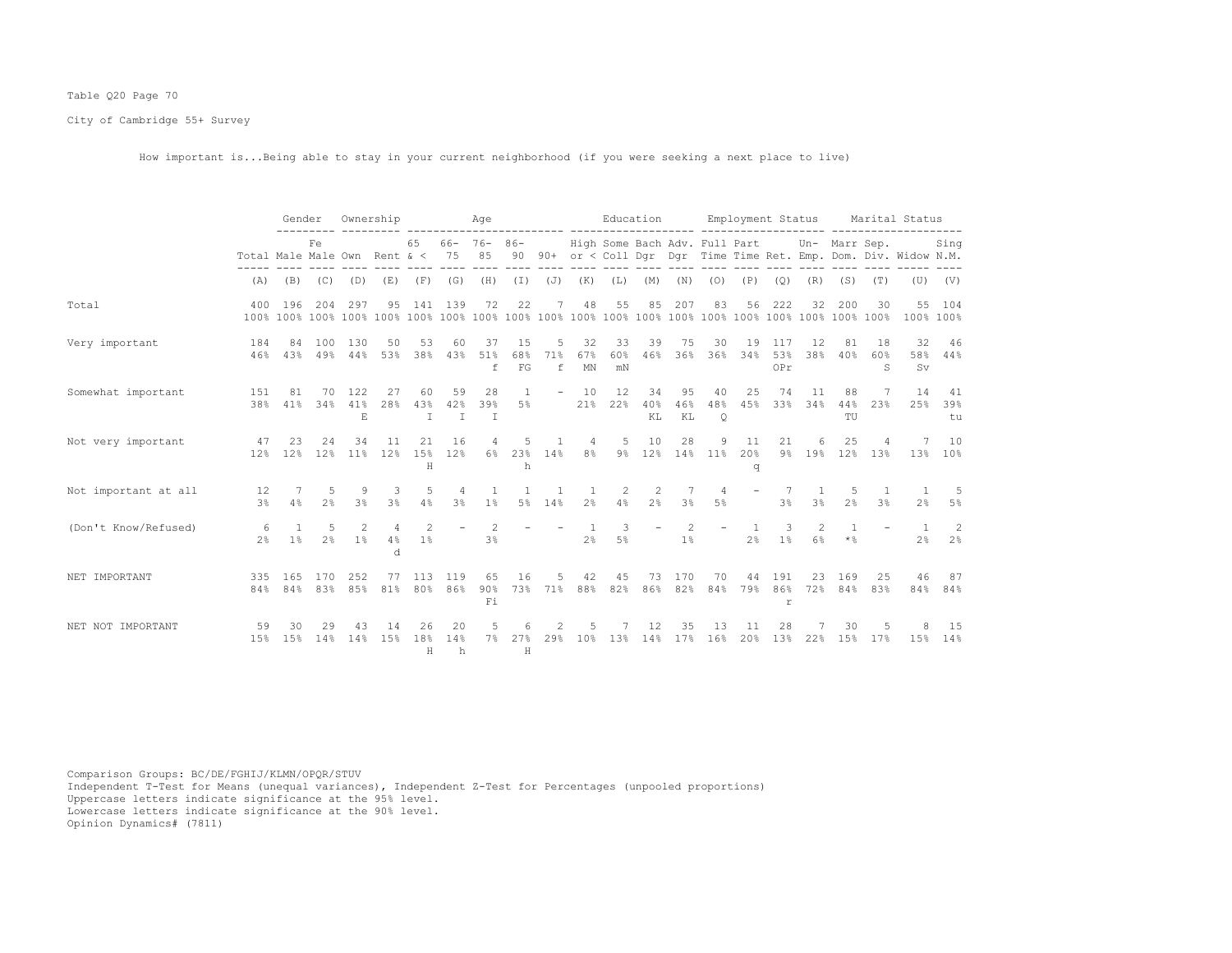# Table Q20 Page 71

City of Cambridge 55+ Survey

How important is...Being able to stay in your current neighborhood (if you were seeking a next place to live)

|                      |                      |                                                       |          |                           |                   |                  |                     |                                     | Current Place of Residence |                        |                        |           |                      |                      |                                 | Living Situation |                     |                                                                                                                                                      |                   |                 |          | Racial/Ethnic Group                |               |               |
|----------------------|----------------------|-------------------------------------------------------|----------|---------------------------|-------------------|------------------|---------------------|-------------------------------------|----------------------------|------------------------|------------------------|-----------|----------------------|----------------------|---------------------------------|------------------|---------------------|------------------------------------------------------------------------------------------------------------------------------------------------------|-------------------|-----------------|----------|------------------------------------|---------------|---------------|
|                      |                      | East                                                  |          |                           | Area Camb Mid     |                  |                     |                                     | Neigh West Nor. High       |                        |                        |           |                      | No                   |                                 |                  |                     | Spou Grand Par. Friend Wh. Bl. Asia A.I.<br>Total Camb MIT Four Port Camb River Agass Nine Camb Camb Straw Other One Part / Child Rel nonRel Cauc AA |                   |                 |          | Pac. Esk. Hisp Oth.                |               |               |
|                      | (A)                  | (B)                                                   | (C)      | (D)                       | (E)               | (F)              | (G)                 | (H)                                 | $(\top)$                   | (J)                    | (K)                    | (L)       | (M)                  | (N)                  | (0)                             | (P)              | (Q)                 | (R)                                                                                                                                                  | (S)               | (T)             | (U)      | (V)                                | (W)           | (X)           |
| Total                | 400                  | 29<br>100% 100% 100% 100% 100% 100%                   | 9        | 2.1                       | 52                | 51               | 13<br>100%          | 12<br>100%                          | 16                         | 64                     | 66<br>100% 100% 100%   | 6<br>100% | 42<br>100% 100% 100% | 143                  | 195                             | 23               | 12<br>100% 100%     | 16                                                                                                                                                   | 346               | 17              | 10       | 100% 100% 100% 100% 100% 100% 100% |               | 18            |
| Very important       | 184<br>46%           | 16<br>55%<br>$\mathrel{\mathop{\mathrm{e}}\nolimits}$ | 56%      | 33%                       | 18<br>35%         | 20<br>39%        | 46%                 | 6<br>50%                            | 8<br>50%                   | 29<br>45%              | 29<br>44%              | 67%       | 27<br>64%<br>DEFJK   | 72<br>50%<br>$\circ$ | 78<br>40%                       | 10<br>43%        | 8<br>67%<br>$\circ$ | 10<br>62%<br>$\circ$                                                                                                                                 | 149<br>43%        | 14<br>82%<br>SX |          | 60% 100%<br>StUX                   | 75%<br>$\,$ X | 6<br>33%      |
| Somewhat important   | 151<br>38%           | 24%                                                   | 33%      | 29%                       | 26<br>50%<br>BdjM | 25<br>49%<br>BdM | 6<br>46%<br>m       | 6<br>50%<br>М                       | 38%                        | 22<br>34%<br>${\rm m}$ | 31<br>47%<br><b>BM</b> |           | -8<br>19%            | 51<br>36%            | 82<br>42%<br>R                  | 8<br>35%         | 3<br>25%            | 19%                                                                                                                                                  | 3 142<br>41%<br>T | 6%              | 3<br>30% |                                    |               | 7<br>39%<br>T |
| Not very important   | 47<br>12%            | 17%                                                   | $11\%$   | 24%<br>m                  | 12%               | 10%              |                     |                                     | 2<br>12%                   | 11<br>17%              | 6<br>$9\%$             | 17%       | 7%                   | 12<br>$8\%$          | 28<br>14%<br>n                  | 17%              | 8%                  | 12%                                                                                                                                                  | 42<br>12%         | $6\%$           | 10%      |                                    |               | 3<br>17%      |
| Not important at all | 12<br>3 <sup>°</sup> | 3 <sup>°</sup>                                        |          | 10%                       | 2 <sup>°</sup>    | 2 <sup>°</sup>   | 8 <sup>°</sup>      |                                     |                            | 2%                     |                        | 17%       | $5\%$                | 5<br>3%              | 5<br>3 <sup>8</sup>             | 4%               |                     | 6%                                                                                                                                                   | 3%                | 6%              |          |                                    |               | $11\%$        |
| (Don't Know/Refused) | 6<br>$2\frac{6}{9}$  |                                                       |          | $5\%$                     | 2%                |                  |                     |                                     |                            | 2%                     |                        |           | 5%                   | 3<br>2%              | $\mathcal{L}$<br>1 <sup>°</sup> |                  |                     |                                                                                                                                                      | 1%                |                 |          |                                    | 25%           |               |
| NET IMPORTANT        | 335<br>84%           | 23<br>79%                                             | 89%<br>d | 13<br>62%                 | 85%<br>d          | 45<br>88%<br>D   | 12<br>92%           | 12<br>100%<br>D FJK1M<br><b>BDE</b> | 14<br>88%<br>d             | 51<br>80%              | 60<br>91%<br>Dή        | 4<br>67%  | 35<br>83%<br>d       | 123                  | 160<br>86% 82%                  | 18<br>78%        | 11<br>92%           | 13<br>81%                                                                                                                                            | 291<br>84%        | 1.5<br>88%      |          | 90% 100%<br>SX                     | 75%           | 13<br>72%     |
| NET NOT IMPORTANT    | 59<br>15%            | 21%                                                   | $11\%$   | 33%<br>fGKm<br>$\epsilon$ | 13%               | 6<br>12%         | 1<br>8 <sup>°</sup> | $\overline{\phantom{m}}$            | 12%                        | 12<br>19%              | 6<br>$9\%$             | 2<br>33%  | 12%                  | 17<br>12%            | 33<br>17%                       | 5<br>22%         | 8%                  | 19%                                                                                                                                                  | 15%               | 12%             | 10%      |                                    |               | 28%           |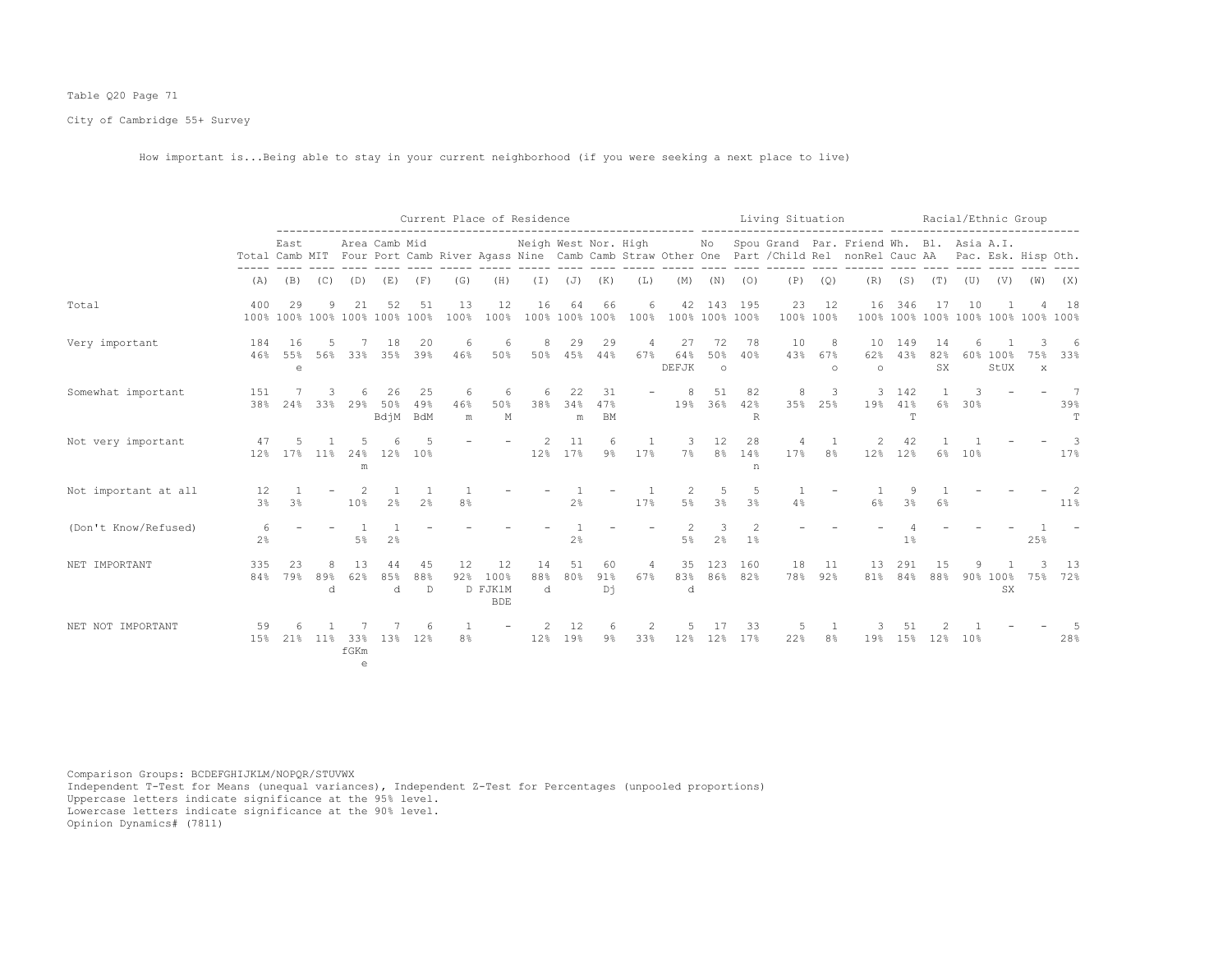# Table Q20 Page 72

City of Cambridge 55+ Survey

How important is...Being able to stay in your current neighborhood (if you were seeking a next place to live)

|                      |                     |                                                                                                                                    | Current Place of Residence |                |                      |           | Income                  |                          |           |                |                |                         |                          |                | Years in Household Years in Cambridge |                      |                  |       |                     |                           | People in Home  |                  |                                        |            |                             |
|----------------------|---------------------|------------------------------------------------------------------------------------------------------------------------------------|----------------------------|----------------|----------------------|-----------|-------------------------|--------------------------|-----------|----------------|----------------|-------------------------|--------------------------|----------------|---------------------------------------|----------------------|------------------|-------|---------------------|---------------------------|-----------------|------------------|----------------------------------------|------------|-----------------------------|
|                      |                     | Condo Sing Mult Apt Apt Apt<br>Total or TH Fam Fam 4-8 9-50 +50 <30k <60k <90k <120k 120k+ or< -10 -25 -50 +50 or< -10 -25 -50 +50 |                            |                |                      |           |                         |                          |           | 30k- 60k- 90k- |                |                         | $\mathbf{1}$             |                | $<1$ $<10$ $<25$                      |                      |                  |       |                     | $<1$ $<10$ $<25$          |                 |                  |                                        |            | $3+$                        |
|                      | (A)                 | (B)                                                                                                                                |                            | $(C)$ $(D)$    | (E)                  |           | $(F)$ (G)               | (H)                      |           | $(I)$ $(J)$    | (K)            | (L)                     | (M)                      |                | $(N)$ $(O)$ $(P)$                     |                      | (Q)              | (R)   | (S)                 | (T)                       | (U)             | (V)              | (W)                                    | (X)        | (Y)                         |
| Total                | 400<br>100%         | 116                                                                                                                                | 104                        | 103            | 22                   | 17        | 27                      | 60                       | 67        | 54             | 45             | 72                      | 3                        |                | 70 135 156                            |                      | 34               | 2     | 32                  | 79                        | 181             | 100              | 149                                    | 183        | -61                         |
| Very important       | 184<br>46%          | 51<br>44%                                                                                                                          | 43<br>41%                  | 51<br>50%      | 10<br>45%            | 10<br>59% | 18<br>67%<br><b>BCd</b> | 33<br>55%<br>$T_{\rm c}$ | 29<br>43% | 24<br>44%      | 20<br>44%      | 24<br>33%               | $\overline{\phantom{a}}$ | 32<br>46%      | 52<br>39%                             | 75<br>48%<br>$\circ$ | 24<br>71%<br>NOP | $ \,$ | - 11<br>34%         | 30                        | 75<br>38% 41%   | 65<br>65%<br>STU | 76<br>51%<br>$\boldsymbol{\mathsf{X}}$ | 72<br>39%  | - 32<br>52%<br>$\mathbf{x}$ |
| Somewhat important   | 151<br>38%          | 48<br>41%<br>${\rm FG}$                                                                                                            | 40%<br>F <sub>G</sub>      | 36<br>35%<br>f | 10<br>F <sub>G</sub> | 45% 18%   | 22%                     | 17<br>28%                | 26<br>39% | 25<br>46%<br>Н | 18<br>40%      | 37<br>51%<br>$_{\rm H}$ | $\mathbf{1}$<br>33%      | 24<br>34%<br>Q | 56<br>41%<br>$\mathsf{Q}$             | 65<br>42%<br>Q       | 15%              | 50%   | 14<br>44%<br>V      | 26<br>33%                 | 85<br>47%<br>TV | 2.4<br>24%       | 51<br>34%                              | 78<br>У    | 19<br>43% 31%               |
| Not very important   | 47<br>12%           | 14<br>12%                                                                                                                          | 13<br>12%                  | 12<br>12%      |                      | 9% 18%    | 7%                      | 12%                      | 13%       | $7\%$          | .5<br>11%      | 11<br>15%               | 33%                      | 12<br>17%<br>p | 18<br>13%                             | 12                   | 8% 12%           |       | 22%<br>$\mathbf{V}$ | 14<br>18%<br>$\mathbf{V}$ | 20<br>11%       | 6%               | 1.3<br>$9\%$                           | 27<br>W    | $\overline{7}$<br>15% 11%   |
| Not important at all | 12<br>3%            | 3<br>3%                                                                                                                            | -5<br>5%                   | 3.<br>3%       |                      | 6%        |                         | 3%                       | 2<br>3%   | 2 <sup>°</sup> | 2 <sup>°</sup> |                         |                          |                | 5%                                    | 2 <sup>°</sup>       | 3%               |       |                     | 8 <sup>°</sup>            |                 | -5<br>5%         | .5<br>3%                               | 3%         | -2<br>3 <sup>8</sup>        |
| (Don't Know/Refused) | 6<br>2 <sup>8</sup> |                                                                                                                                    | $1\%$                      | 1 <sup>°</sup> |                      |           | 4%                      | 2%                       | $1\%$     | $\equiv$       | 2%             |                         | 33%                      | 2<br>3%        | 2<br>1%                               | $1\%$                |                  | 50%   |                     | 4%                        | 1%              |                  | 3 <sup>°</sup>                         | $1\%$      | 2%                          |
| NET IMPORTANT        | 335<br>84%          | 99<br>85%                                                                                                                          | 85<br>82%                  | 87<br>84%      | 20<br>91%            | 13<br>76% | 24<br>89%               | 50<br>83%                | 55<br>82% | 49<br>91%      | 38<br>84%      | 61<br>85%               | 33%                      | 56<br>80%<br>m | 108<br>80%                            | 140<br>90%<br>m MnO  | 29<br>85%<br>m   | 50%   | 25<br>78%           | 56<br>71%                 | 160<br>88%<br>т | 89<br>89%<br>T   | 127<br>85%                             | 150<br>82% | - 51<br>84%                 |
| NET NOT IMPORTANT    | 59<br>15%           | 17<br>15%                                                                                                                          | 17%                        | 15<br>15%      | 9%                   | 24%       | 7%                      | 15%                      | 11<br>16% | $9\%$          | 13%            | 15%                     | 33%                      | 12<br>17%      | 19%<br>$\, {\bf P}$                   | 1.5<br>10%           | 15%              |       | 22%                 | 25%<br>UV                 | 20<br>11%       | 11%              | 12%                                    | 32<br>17%  | 15%                         |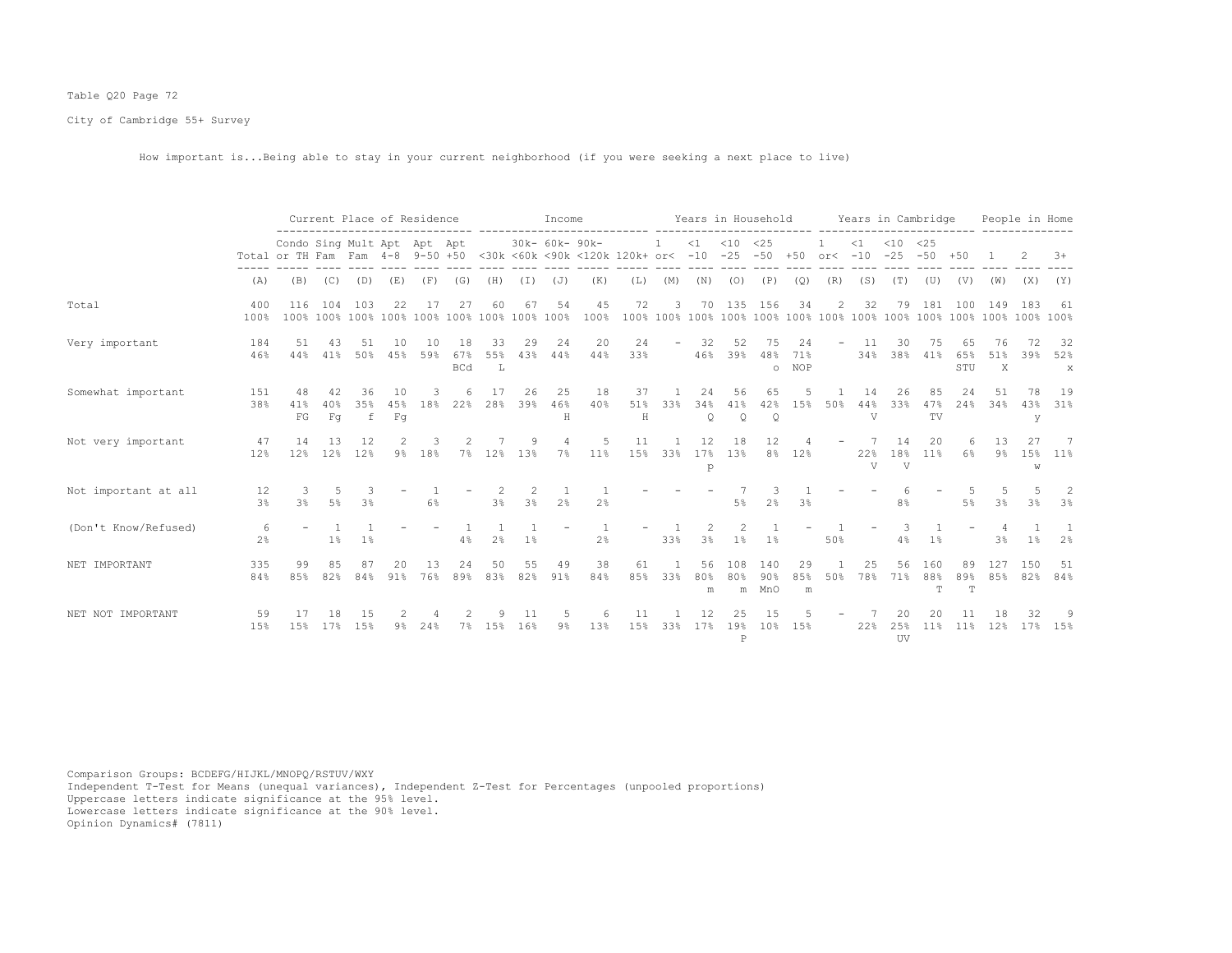# Table Q21 Page 73

City of Cambridge 55+ Survey

How important is...Having extra space; like for overnight guest

|                      |                              | Gender                    |                       |                          | Ownership                 |                            |                            | Age                             |                  |                                  |                                | Education                                                            |              |                      |                          |                 |                     | Employment Status    |                     |                             | Marital Status                                                    |                     |
|----------------------|------------------------------|---------------------------|-----------------------|--------------------------|---------------------------|----------------------------|----------------------------|---------------------------------|------------------|----------------------------------|--------------------------------|----------------------------------------------------------------------|--------------|----------------------|--------------------------|-----------------|---------------------|----------------------|---------------------|-----------------------------|-------------------------------------------------------------------|---------------------|
|                      | Total Male Male Own Rent & < |                           | Fe                    |                          |                           | 65                         | 75                         | $66 - 76 - 86 -$<br>85          |                  |                                  |                                | High Some Bach Adv. Full Part                                        |              |                      |                          |                 |                     |                      | Un- Marr Sep.       |                             | 90 90+ or < Coll Dqr Dqr Time Time Ret. Emp. Dom. Div. Widow N.M. | Sing                |
|                      | (A)                          | (B)                       |                       | $(C)$ $(D)$              | (E)                       | (F)                        | (G)                        | (H)                             |                  | $(I)$ $(J)$ $(K)$                |                                | (L)                                                                  | (M)          | (N)                  | (0)                      | (P)             | (Q)                 | (R)                  | (S)                 | (T)                         |                                                                   | $(U)$ $(V)$         |
| Total                | 400                          | 196                       | 204                   | 297                      | 95                        |                            | 141 139                    | 72                              | 22               |                                  | 48                             | 55                                                                   | 85           | 207                  | 83                       | 56              | 222                 | 32                   | 200                 | 30                          |                                                                   | 55 104<br>100% 100% |
| Very important       | 167<br>42%                   | 75<br>38%                 | 92<br>45%             | 130<br>44%               | 33<br>35%                 | 56<br>40%<br>÷.            | 66<br>47%<br>iJ            | 28<br>39%<br>$\mathbf{\dot{1}}$ | 6                | $\overline{1}$<br>27% 14%        | 13<br>27%                      | 23<br>42%                                                            | 31<br>36%    | 98<br>47%<br>Km      | 39<br>47%<br>$\mathbf r$ | 25<br>45%       | 91<br>41%           | 9<br>28%             | 96<br>48%<br>V      | 14<br>47%<br>$\overline{V}$ | 24<br>44%<br>V                                                    | 29<br>28%           |
| Somewhat important   | 115<br>29%                   | 57<br>29%                 | 58<br>28%             | 87<br>29%                | 27<br>28%                 | 48<br>34%<br>i             | 38<br>27%                  | 19                              | 4                | 3                                | 15<br>26% 18% 43% 31%          | 11<br>20%                                                            | 29<br>34%    | 59<br>29%            | 24                       | 20              | 61                  | 9<br>29% 36% 27% 28% | 53<br>26%           | 8<br>27%                    | 14                                                                | 36<br>25% 35%       |
| Not very important   | 59<br>15%                    | 30                        | 29                    | 37<br>15% 14% 12%        | 20<br>d                   | 20                         | 20                         | 11                              | 3                | 1                                | 6                              | 9<br>21% 14% 14% 15% 14% 14% 12% 16% 19% 13% 17% 11% 14% 19% 14% 17% | 16           | 27                   | 14                       | 6               | 31                  | 6                    | 28                  | 5                           | 6                                                                 | 18<br>11% 17%       |
| Not important at all | 52<br>1.3%                   | 32<br>16%<br>$\mathbb C$  | 20<br>10 <sup>8</sup> | 37<br>12%                | 14<br>15%                 | 1.5<br>11 <sup>°</sup>     | 14<br>10%                  | 12<br>17%                       | 9<br>41%<br>FGH  | -1.<br>14%                       | 13<br>27%<br>MN                | 10                                                                   | 9<br>18% 11% | 20<br>10%            | $\overline{5}$<br>6%     | 4<br>7%         | 35<br>16%<br>OP     | 8<br>25%<br>OP       | 20<br>10%           | 3<br>10%                    | 8                                                                 | 21<br>15% 20%<br>S  |
| (Don't Know/Refused) | -7<br>2 <sup>°</sup>         | 2<br>1%                   | 5<br>$2\frac{6}{9}$   | -6<br>2 <sup>8</sup>     | $\mathbf{1}$<br>$1\%$     | 2<br>1%                    | $\overline{1}$<br>1%       | 2<br>3 <sup>°</sup>             |                  | $\overline{1}$<br>14%            | <sup>1</sup><br>2 <sup>°</sup> | 2<br>4%                                                              |              | -3<br>1 <sup>°</sup> | -1<br>$1\%$              | 2 <sup>°</sup>  | 4<br>2 <sup>°</sup> |                      | 3<br>2 <sup>°</sup> |                             | 3<br>$5\%$                                                        |                     |
| NET IMPORTANT        | 282<br>70%                   | 132<br>67%                | 150<br>74%            | 217<br>73%<br>$\epsilon$ | 60<br>63%                 | 104<br>74%<br>$\mathbb{I}$ | 104<br>75%<br>$\mathbb{I}$ | 47<br>65%<br>i                  | 10<br>45%        | 4<br>57%                         | 28<br>58%                      | 34<br>62%                                                            | 60<br>71%    | 157<br>76%<br>K1     | 63<br>76%<br>R           | 45<br>80%<br>qR | 152<br>68%          | 18<br>56%            | 149<br>74%<br>V     | 22<br>73%                   | 38<br>69%                                                         | 65<br>62%           |
| NET NOT IMPORTANT    | 111<br>28%                   | 62<br>32%<br>$\mathsf{C}$ | 49<br>24%             | 74<br>2.5%               | 34<br>36%<br>$\mathbb{D}$ | 35<br>25%                  | 34<br>24%                  | 23<br>32%                       | 12<br>55%<br>FGh | $\mathcal{L}$<br>29 <sub>8</sub> | 19<br>40%<br>N                 | 19<br>35%<br>n                                                       | 25<br>29%    | 47<br>23%            | 19<br>23%                | 10<br>18%       | 66<br>30%<br>P      | 14<br>44%<br>OP      | 48<br>24%           | 8<br>27%                    | 14<br>25%                                                         | 39<br>38%<br>S      |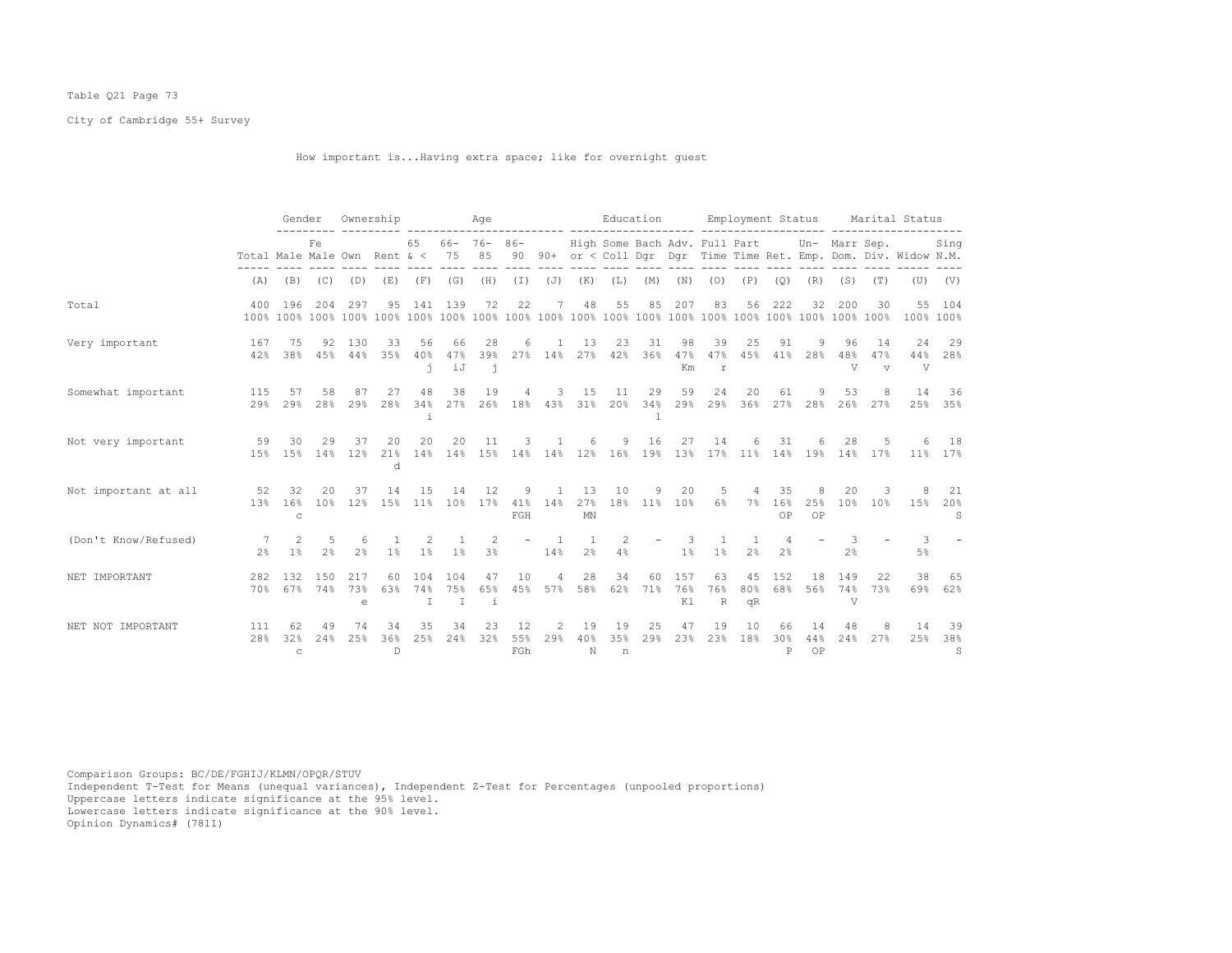# Table Q21 Page 74

City of Cambridge 55+ Survey

How important is...Having extra space; like for overnight guest

|                      |                     | Current Place of Residence<br>Neigh West Nor. High Mo Spou Grand Par. Friend Wh. Bl. Asia A.I.<br>Area Camb Mid |           |                          |                                     |                         |            |                                        |                |                            |                   |                                               |                                          |                   |                          | Living Situation |                                     |                                                                                                                              |                 |                            |        |                       | Racial/Ethnic Group           |                     |
|----------------------|---------------------|-----------------------------------------------------------------------------------------------------------------|-----------|--------------------------|-------------------------------------|-------------------------|------------|----------------------------------------|----------------|----------------------------|-------------------|-----------------------------------------------|------------------------------------------|-------------------|--------------------------|------------------|-------------------------------------|------------------------------------------------------------------------------------------------------------------------------|-----------------|----------------------------|--------|-----------------------|-------------------------------|---------------------|
|                      |                     | East                                                                                                            |           |                          |                                     |                         |            |                                        |                |                            |                   |                                               |                                          |                   |                          |                  |                                     | Total Camb MIT Four Port Camb River Agass Nine Camb Camb Straw Other One Part / Child Rel nonRel Cauc AA Pac. Esk. Hisp Oth. |                 |                            |        |                       |                               |                     |
|                      |                     |                                                                                                                 |           |                          | $(A)$ $(B)$ $(C)$ $(D)$ $(E)$ $(F)$ |                         | (G)        | (H)                                    |                |                            | $(I)$ $(J)$ $(K)$ | (L)                                           |                                          |                   | $(M)$ $(N)$ $(O)$        |                  | $(P)$ $(Q)$                         |                                                                                                                              |                 |                            |        |                       | $(R)$ (S) (T) (U) (V) (W) (X) |                     |
| Total                | 400                 | 29                                                                                                              | 9         | 21                       | 52<br>100% 100% 100% 100% 100% 100% | 51                      | 13<br>100% | 12<br>100%                             | 16             | 64                         | 66                | 6                                             | 42<br>100% 100% 100% 100% 100% 100% 100% |                   | 143 195                  | 23<br>100% 100%  | 12                                  | 16<br>100% 100% 100% 100% 100% 100% 100%                                                                                     | 346             | 17                         | 10     |                       |                               | 18                  |
| Very important       | 167<br>42%          | 10<br>34%                                                                                                       | 5         | 56% 33%                  | 23<br>44%                           | 18<br>35%               | 7<br>54%   | 6<br>50%                               | 5              | 26<br>31% 41%              | 28<br>42%         | 2<br>33%                                      | 20<br>48%                                | 57<br>$40\%$<br>p | 89<br>46%<br>$\mathbb P$ | 5                | 5<br>22% 42%                        |                                                                                                                              | 5 140           | 9<br>31% 40% 53% 40%       |        |                       |                               | -8<br>$25\%$ 44%    |
| Somewhat important   | 115<br>29%          | 6                                                                                                               | 21% 11%   | 8<br>38%<br>$\mathbf{C}$ | 14<br>27%                           | 21<br>41%<br><b>BCJ</b> | 4<br>31%   | 5<br>42%<br>$\mathbf C$                | 5              | 15                         | 20<br>31% 23% 30% | $ \,$                                         | 13                                       | 41                | 53<br>31% 29% 27%        | 10<br>43%        | 3<br>25%                            | 7<br>44%                                                                                                                     | 99              | 6<br>29% 35% 40%           |        |                       |                               | 25% 33%             |
| Not very important   | 59                  | 9<br>15% 31%<br>FhJM<br>$\mathbb{D}$                                                                            | 11%       | 2<br>10 <sup>8</sup>     | 11<br>М                             | 6<br>21% 12%            | 2<br>15%   | 1<br>8%                                | 4              | 7                          | 11<br>25% 11% 17% |                                               | -3<br>$\sim$ 100 $\mu$ m $^{-1}$         | 18                | 30<br>7% 13% 15%         | 3                | $\overline{\phantom{a}}$<br>13% 25% |                                                                                                                              | 1 54<br>6% 16%  |                            | 6% 10% |                       | $\overline{1}$                | $\sim$ 2<br>25% 11% |
| Not important at all | 52                  | 4<br>13% 14% 22% 19%                                                                                            | 2         |                          |                                     | -5<br>8% 10%            |            |                                        | $\overline{1}$ | 12<br>6% 19%<br>$\epsilon$ | 7<br>$11\%$       | $\overline{4}$<br>67%<br>FIJKM<br><b>BCDE</b> | 6                                        | 26<br>$\circ$     | 20<br>14% 18% 10%        | 3                | $\overline{1}$<br>13% 8%            | 2                                                                                                                            | 48<br>12% 14%   |                            |        | 6% 10% 100%<br>STUX   |                               | 2<br>11%            |
| (Don't Know/Refused) | 7<br>2 <sup>°</sup> |                                                                                                                 |           |                          |                                     | 2 <sup>°</sup>          |            |                                        | 6%             | 6%                         |                   |                                               |                                          | 1%                | 3<br>2 <sup>°</sup>      | 2<br>$9\%$       |                                     | 6%                                                                                                                           | 1 <sup>°</sup>  |                            |        |                       | 25%                           |                     |
| NET IMPORTANT        | 282                 | 16<br>70% 55%                                                                                                   | 6.<br>67% | 1.5<br>71%               | 37<br>71%<br>$\mathbf{1}$           | 39<br>76%<br>bL         | 11<br>85%  | 11<br>92%<br>BiL EIJkL<br>$\mathsf{B}$ | 10<br>62%      | 41<br>64%                  | 48<br>73%<br>L    | 2<br>33%                                      | 33<br>79%<br>BiL                         | 98                | 142<br>69% 73%           | 15               | 8<br>65% 67%                        | 12                                                                                                                           | 239             | 15<br>75% 69% 88% 80%<br>S | 8      |                       | $\overline{2}$                | 14<br>50% 78%       |
| NET NOT IMPORTANT    | 111<br>28%          | 13<br>45%<br>FGHM                                                                                               | 3<br>33%  | 6<br>29%                 | 15<br>29%<br>$\rm H$                | 11<br>22%               | 2<br>15%   | 1<br>8 <sup>°</sup>                    | 5<br>31%       | 19<br>30%<br>$\mathbf H$   | 18<br>27%         | 4<br>67%<br>h GHjKM<br>deF                    | 9<br>21%                                 | 44                | 50<br>31% 26%            | 6                | 26% 33%                             | 3<br>19%                                                                                                                     | 102<br>29%<br>T | 2<br>12%                   |        | 20% 100%<br>TUWX<br>S | 25%                           | 22%                 |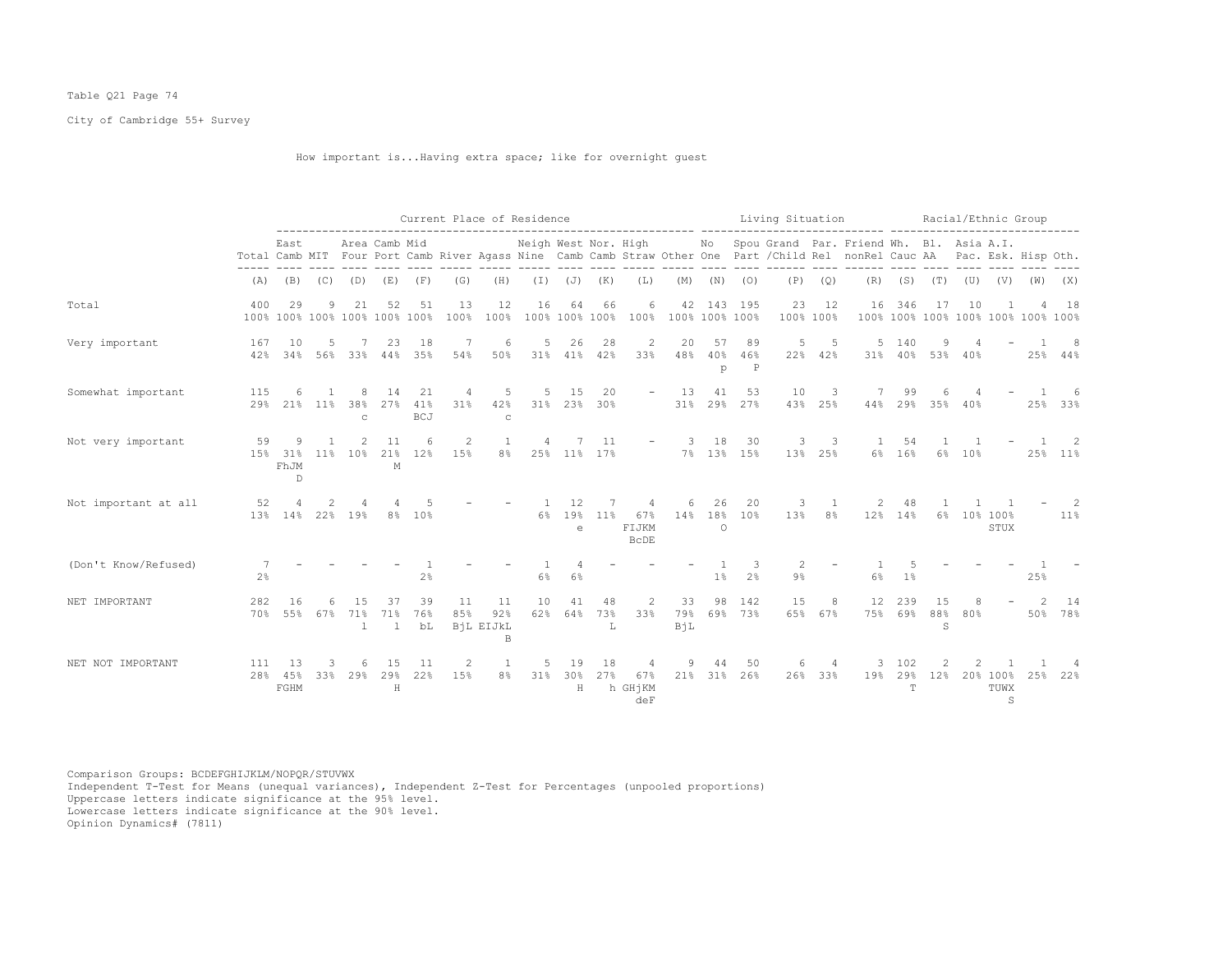# Table Q21 Page 75

City of Cambridge 55+ Survey

How important is...Having extra space; like for overnight guest

|                      |                |                                                                                                                                    | Current Place of Residence      |              |           |          |            |                  |                                  | Income           |                |                |                                         |                |                  | Years in Household |           |                          | Years in Cambridge |                                                               |                 |                   |                 | People in Home |                 |
|----------------------|----------------|------------------------------------------------------------------------------------------------------------------------------------|---------------------------------|--------------|-----------|----------|------------|------------------|----------------------------------|------------------|----------------|----------------|-----------------------------------------|----------------|------------------|--------------------|-----------|--------------------------|--------------------|---------------------------------------------------------------|-----------------|-------------------|-----------------|----------------|-----------------|
|                      |                | Condo Sing Mult Apt Apt Apt<br>Total or TH Fam Fam 4-8 9-50 +50 <30k <60k <90k <120k 120k+ or< -10 -25 -50 +50 or< -10 -25 -50 +50 |                                 |              |           |          |            |                  |                                  | 30k- 60k- 90k-   |                |                | $\mathbf{1}$                            |                | $<1$ $<10$ $<25$ |                    |           |                          |                    | $\langle 1 \rangle$ $\langle 10 \rangle$ $\langle 25 \rangle$ |                 |                   |                 |                | $+8$            |
|                      | (A)            | (B)                                                                                                                                | (C)                             | (D)          | (E)       | (F)      | (G)        | (H)              | (I)                              | (J)              | (K)            | (L)            | (M)                                     | (N)            | (0)              | (P)                | (Q)       | (R)                      | (S)                | (T)                                                           | (U)             | (V)               | (W)             | (X)            | (Y)             |
| Total                | 400<br>100%    | 116                                                                                                                                | 104                             | 103          | 22        |          | 27         | 60               | 67                               | 54               | 45<br>100%     | 72             | 3                                       | 70             | 135              | 156                | 34        | 2                        | 32                 | 79                                                            | 181             | 100               | 149             | 183            | 61              |
| Very important       | 167<br>42%     | 43<br>37%                                                                                                                          | 48<br>46%                       | 44<br>43%    | 32%       | 8<br>47% | -14<br>52% | 21<br>35%        | 27<br>40%                        | 23<br>43%        | 23<br>51%<br>h | 31<br>43%      | $\overline{\phantom{a}}$                | 34<br>49%<br>q | 58<br>43%        | 65<br>42%          | 10<br>29% | 50%                      | 13<br>41%          | 35.<br>44%                                                    | 80<br>44%<br>v  | 34<br>34%         | 59<br>40%       | 40%            | 32<br>52%<br>WX |
| Somewhat important   | 115<br>29%     | 38<br>33%<br>G                                                                                                                     | 31<br>30%<br>q                  | 25<br>24%    | 36%<br>q  | 24%      | 15%        | 14<br>23%        | 20<br>30%                        | 21<br>39%<br>h   | 12<br>27%      | 22             | 31% 33%                                 | 18<br>26%      | 37               | 49<br>27% 31% 26%  | 9.        |                          | 10<br>31%          | 24                                                            | 56              | 24<br>30% 31% 24% | 30%             | 59<br>32%<br>Y | 12<br>20%       |
| Not very important   | 59<br>15%      | 21<br>18%<br>$\mathsf{C}$                                                                                                          | 9                               | 15<br>9% 15% | 32%<br>Cq | 18%      | $11\%$     | 13               | 10                               | 7<br>22% 15% 13% | 7<br>$16\%$    | 9              | $\mathbf{1}$<br>12% 33% 14% 14% 15% 15% | 10             | 19               | 23                 |           |                          | 7<br>22%           | 8                                                             | 27              | 16<br>10% 15% 16% | 19<br>13%       | 29<br>16%      | -9<br>15%       |
| Not important at all | 52<br>13%      | 13<br>11%                                                                                                                          | 14<br>13%                       | 16<br>16%    |           | 12%      | 22%        | 12<br>20%<br>JK1 | 10<br>1.5%<br>$\mathbf{\dot{1}}$ | 3<br>6%          | 3<br>7%        | 10%            |                                         | 8<br>$11\%$    | 20.              | -17<br>15% 11% 21% |           | $\overline{\phantom{a}}$ | 2<br>6%            | 11<br>14%                                                     | 16<br>9%        | 23<br>23%<br>SU   | 26<br>17%<br>хY | 20<br>11%      | 8%              |
| (Don't Know/Refused) | 2 <sup>°</sup> | 1%                                                                                                                                 | $\mathcal{L}$<br>2 <sup>°</sup> | 3<br>3%      |           |          |            |                  |                                  |                  |                | 4%             | 33%                                     |                | 1 <sup>°</sup>   | 1%                 | 9%        | 50%                      |                    | $1\%$                                                         | 1%              | 3 <sup>°</sup>    | 1%              | $1\%$          | -3<br>5%        |
| NET IMPORTANT        | 282<br>70%     | 81<br>70%                                                                                                                          | 79<br>76%                       | 69<br>67%    | 68%       | 71%      | 67%        | 58%              | 70%                              | 44<br>81%<br>Н   | 35<br>78%<br>H | 53<br>74%<br>h | 33%                                     | 52<br>74%<br>q | 95.<br>70%       | 114<br>73%<br>q    | 19<br>56% | 50%                      | 23<br>72%          | 59<br>75%<br>V                                                | 136<br>75%<br>V | 58<br>58%         | 103<br>69%      | 132<br>72%     | 44<br>72%       |
| NET NOT IMPORTANT    | 111<br>28%     | 34<br>29%                                                                                                                          | 22%                             | 30%          | 32%       | 29%      | 33%        | 25<br>42%<br>JKL | 20<br>30%                        | 10<br>19%        | 10<br>22%      | 16<br>22%      | 33%                                     | 18<br>26%      | 39<br>29%        | 26%                | 35%       |                          | 28%                | 2.4%                                                          | 24%             | 39%<br>TU         | 30%             | 27%            | 14<br>23%       |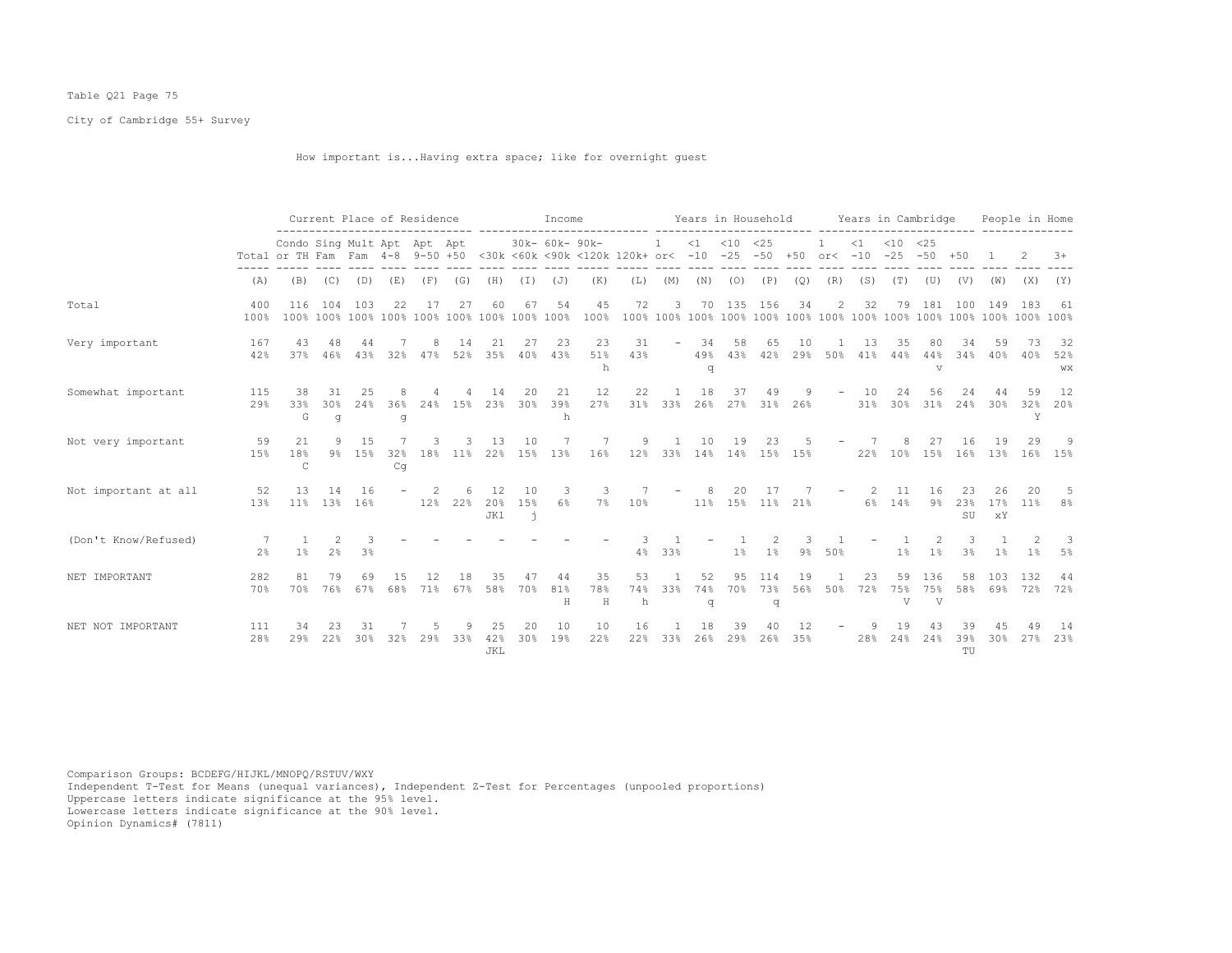# Table Q22 Page 76

City of Cambridge 55+ Survey

How important is...Having a kitchen in your unit (if you were seeking a next place to live)

|                      |                              | Gender     |             | Ownership            |                |                                  |                        | Age                       |          |                                           |                                |                         | Education |                      |                                             |                |                  | Employment Status             |                      |           | Marital Status                                                    |                     |
|----------------------|------------------------------|------------|-------------|----------------------|----------------|----------------------------------|------------------------|---------------------------|----------|-------------------------------------------|--------------------------------|-------------------------|-----------|----------------------|---------------------------------------------|----------------|------------------|-------------------------------|----------------------|-----------|-------------------------------------------------------------------|---------------------|
|                      | Total Male Male Own Rent & < |            | Fe          |                      |                | 65                               | $66 - 76 - 86 -$<br>75 | 85                        |          |                                           |                                |                         |           |                      | High Some Bach Adv. Full Part Un- Marr Sep. |                |                  |                               |                      |           | 90 90+ or < Coll Dgr Dgr Time Time Ret. Emp. Dom. Div. Widow N.M. | Sing                |
|                      | (A)                          | (B)        | (C)         | (D)                  | (E)            | (F)                              | (G)                    | (H)                       | $(\top)$ | (J)                                       | (K)                            | (L)                     | (M)       | (N)                  | (0)                                         | (P)            | (Q)              | (R)                           | (S)                  | (T)       |                                                                   | $(U)$ $(V)$         |
| Total                | 400                          | 196        | 204         | 297                  | 95             | 141                              | 139                    | 72                        | 22       |                                           | 48                             | 55                      | 85        | 207                  | 83                                          | 56             | 222              | 32                            | 200                  | 30        |                                                                   | 55 104<br>100% 100% |
| Very important       | 364<br>$91\%$                | 175<br>89% | 189<br>93%  | 270<br>91%           | 87<br>92%      | 137<br>97%<br>GH                 | 125<br>90%<br>H        | 57<br>79%                 | 20       | 91% 100%<br>$\operatorname{\mathsf{FGH}}$ | 42<br>88%                      | 50<br>91%               | 78<br>92% | 189<br>91%           | 79<br>95%<br>q                              | 53<br>95%      | 199<br>$90\%$    | 27<br>84%                     | 187<br>94%           | 26<br>87% | 50                                                                | 91<br>91% 88%       |
| Somewhat important   | 31<br>8%                     | 19<br>10%  | 12<br>$6\%$ | 23<br>8 <sup>°</sup> | 7%             | $\overline{4}$<br>3 <sup>8</sup> | 12                     | 13<br>9% 18%<br>$F$ $FqI$ | -1<br>5% | $\overline{\phantom{a}}$                  | $5^{\circ}$<br>10 <sup>8</sup> | $\overline{4}$<br>$7\%$ | 6<br>7%   | 16<br>8 <sup>°</sup> | $\overline{4}$<br>$5\%$                     | 2<br>4%        | 21<br>$9\%$<br>p | $\overline{\mathbf{3}}$<br>9% | 12<br>$6\%$          | 4<br>13%  |                                                                   | 3 11<br>5% 11%      |
| Not very important   | 3<br>1 <sup>°</sup>          | 2<br>1%    | $\star$ %   | $1\%$                |                |                                  | $1\%$                  | 1%                        | $5\%$    |                                           |                                |                         | $1\%$     | 1 <sup>°</sup>       |                                             | 2 <sup>°</sup> | $\star$ %        | 3 <sup>°</sup>                | $\star$ %            |           | 2 <sup>°</sup>                                                    | $1\%$               |
| Not important at all | $\star$ %                    |            | $\star$ %   |                      | $1\%$          |                                  |                        | $1\%$                     |          |                                           |                                | 2 <sup>8</sup>          |           |                      |                                             |                |                  | 3 <sup>°</sup>                |                      |           |                                                                   | 1%                  |
| (Don't Know/Refused) | -1<br>$\star$ %              |            | $\star$ %   | $\star$ %            |                |                                  | $1\%$                  |                           |          |                                           | 2 <sup>°</sup>                 |                         |           |                      |                                             |                | $\star$ %        |                               |                      |           | $2\frac{6}{5}$                                                    |                     |
| NET IMPORTANT        | 395<br>99%                   | 194<br>99% | 2.01<br>99% | 293<br>99%           | 94             | 141<br>99% 100%                  | 137<br>99%             | 70<br>97%                 | 2.1      | 95% 100%                                  | 47<br>98%                      | 54<br>98%               | 84<br>99% | 205                  | 83<br>99% 100%                              | 55<br>98%      | 220<br>99%       | 30                            | 199<br>94% 100% 100% | 30        | 53<br>96%                                                         | 102<br>98%          |
| NET NOT IMPORTANT    | 4<br>$1\%$                   | 1%         | $1\%$       | $1\%$                | 1 <sup>°</sup> |                                  | $1\%$                  | 3 <sup>8</sup>            | 5%       |                                           |                                | 2 <sup>8</sup>          | $1\%$     | 1 <sup>8</sup>       |                                             | 2 <sup>8</sup> | $\star$ %        | 6%                            | $\star$ %            |           | $2\%$                                                             | -2<br>2%            |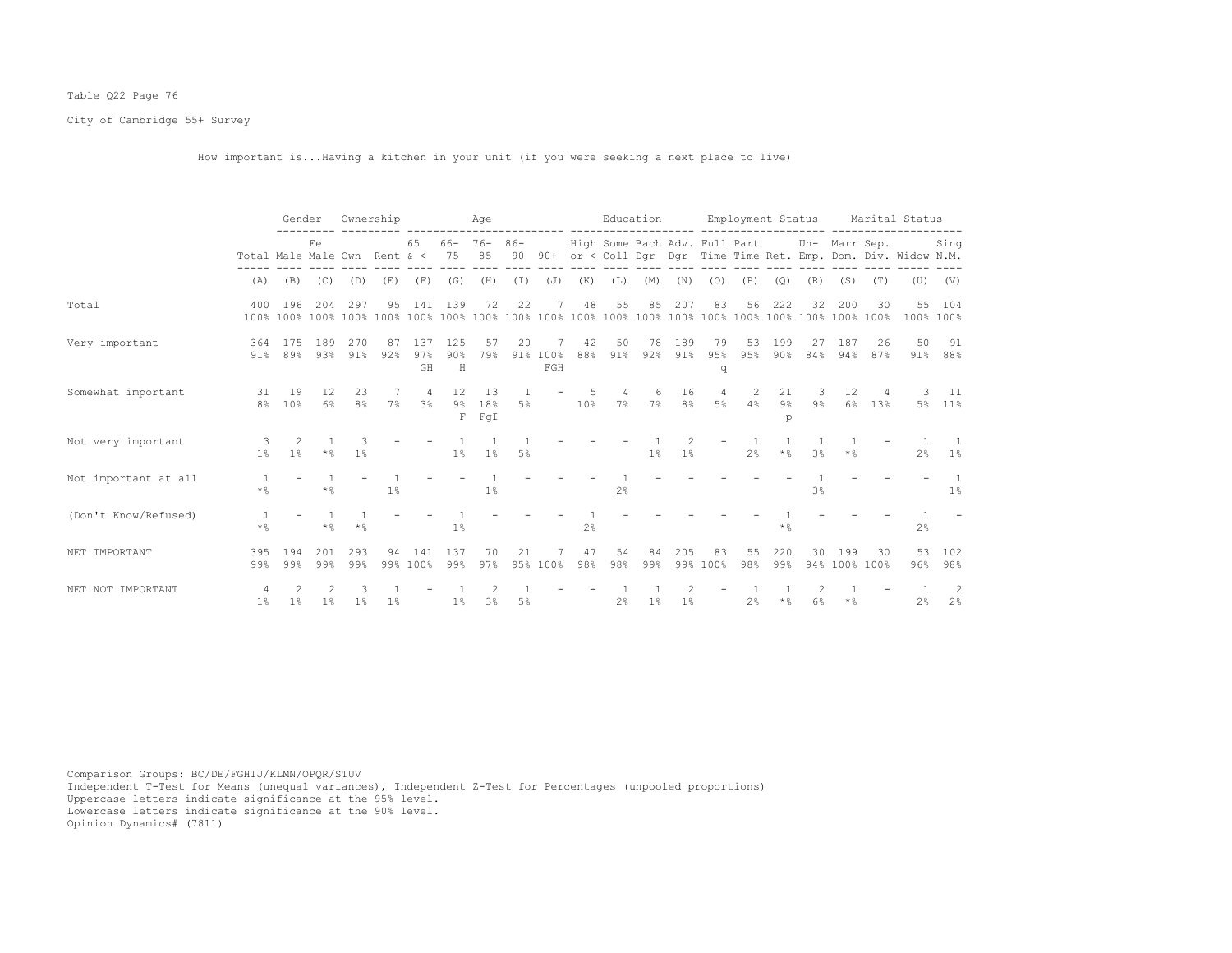# Table Q22 Page 77

City of Cambridge 55+ Survey

How important is...Having a kitchen in your unit (if you were seeking a next place to live)

|                      |                      |                                     |     |     |               |           |            |                           | Current Place of Residence |                      |                |                          |                           |              |                                                                                                                                                                                                                                                                                                                                                                                                     |     |                     | Living Situation Racial/Ethnic Group                                                                                                                                                             |                      |               |                               |     |     |                 |
|----------------------|----------------------|-------------------------------------|-----|-----|---------------|-----------|------------|---------------------------|----------------------------|----------------------|----------------|--------------------------|---------------------------|--------------|-----------------------------------------------------------------------------------------------------------------------------------------------------------------------------------------------------------------------------------------------------------------------------------------------------------------------------------------------------------------------------------------------------|-----|---------------------|--------------------------------------------------------------------------------------------------------------------------------------------------------------------------------------------------|----------------------|---------------|-------------------------------|-----|-----|-----------------|
|                      |                      | East                                |     |     | Area Camb Mid |           |            |                           |                            |                      |                |                          |                           |              |                                                                                                                                                                                                                                                                                                                                                                                                     |     |                     | Neigh West Nor. High Mo Spou Grand Par. Friend Wh. Bl. Asia A.I.<br>Total Camb MIT Four Port Camb River Agass Nine Camb Camb Straw Other One Part / Child Rel nonRel Cauc AA Pac. Esk. Hisp Oth. |                      |               |                               |     |     |                 |
|                      | (A)                  | (B)                                 | (C) | (D) | (E)           | (F)       | (G)        | (H)                       | $(\top)$                   | (J)                  | (K)            | (L)                      | (M)                       | (N)          | $\frac{1}{2} \frac{1}{2} \frac{1}{2} \frac{1}{2} \frac{1}{2} \frac{1}{2} \frac{1}{2} \frac{1}{2} \frac{1}{2} \frac{1}{2} \frac{1}{2} \frac{1}{2} \frac{1}{2} \frac{1}{2} \frac{1}{2} \frac{1}{2} \frac{1}{2} \frac{1}{2} \frac{1}{2} \frac{1}{2} \frac{1}{2} \frac{1}{2} \frac{1}{2} \frac{1}{2} \frac{1}{2} \frac{1}{2} \frac{1}{2} \frac{1}{2} \frac{1}{2} \frac{1}{2} \frac{1}{2} \frac{$<br>(0) | (P) | $- - - - -$<br>(Q)  | (R)                                                                                                                                                                                              | (S)                  | (T)           | (U)                           | (V) | (W) | (X)             |
| Total                | 400                  | 29<br>100% 100% 100% 100% 100% 100% | 9   | 21  | 52            | 51        | 13<br>100% | 12<br>100%                | 16                         | 64<br>100% 100% 100% | 66             | 6                        | 42<br>100% 100% 100% 100% |              | 143 195                                                                                                                                                                                                                                                                                                                                                                                             | 23  | 12<br>100% 100%     | 16<br>100% 100% 100% 100% 100% 100% 100%                                                                                                                                                         | 346                  | -17           | 10                            |     |     | 18              |
| Very important       | 364<br>91%           | 28<br>97%<br>d                      | 78% | 81% | 94%           | 47<br>92% | 12<br>92%  | 12<br>100%<br>FiJkM<br>De | 13<br>81%                  | 57<br>89%            | 63<br>95%      | 6<br>100%<br>FiJkM<br>De | 38<br>$90\%$              | 126<br>88%   | 182<br>93%<br>p                                                                                                                                                                                                                                                                                                                                                                                     | 18  | 11<br>78% 92%       | 16<br>100%<br>NOP                                                                                                                                                                                | 312                  | S             | 10<br>90% 100% 100% 100%<br>S | -S  | 75% | 16<br>89%       |
| Somewhat important   | 31<br>8 <sup>°</sup> | 3 <sup>8</sup>                      | 22% | 14% | 6%            | 8%        | 8%         |                           | 12%                        | 8%                   | 3<br>5%        |                          |                           | 14<br>7% 10% | 12<br>6%                                                                                                                                                                                                                                                                                                                                                                                            | 17% | 8%                  |                                                                                                                                                                                                  | 29<br>8 <sup>°</sup> |               |                               |     | 25% | $11\%$          |
| Not very important   | 3<br>1 <sup>°</sup>  |                                     |     | 5%  |               |           |            |                           | $6\%$                      | 2 <sup>°</sup>       |                |                          |                           | 1%           | 1 <sup>°</sup>                                                                                                                                                                                                                                                                                                                                                                                      | 4%  |                     |                                                                                                                                                                                                  | 1%                   |               |                               |     |     |                 |
| Not important at all | $\star$ %            |                                     |     |     |               |           |            |                           |                            |                      |                |                          | 2 <sup>8</sup>            | $1\%$        |                                                                                                                                                                                                                                                                                                                                                                                                     |     |                     |                                                                                                                                                                                                  | $*$ $\frac{6}{10}$   |               |                               |     |     |                 |
| (Don't Know/Refused) | $\star$ %            |                                     |     |     |               |           |            |                           |                            | 2%                   |                |                          |                           | 1%           |                                                                                                                                                                                                                                                                                                                                                                                                     |     |                     |                                                                                                                                                                                                  | $*$ %                |               |                               |     |     |                 |
| NET IMPORTANT        | 395                  | 29<br>99% 100% 100%                 |     |     | 95% 100% 100% | 51        | 13<br>100% | 12<br>100%                | 15<br>94%                  | 62                   | 66<br>97% 100% | 6<br>100%                | 41<br>98%                 | 140          | 194<br>98% 99%                                                                                                                                                                                                                                                                                                                                                                                      | 22  | 12<br>96% 100%<br>n | 16<br>100%<br>n                                                                                                                                                                                  | 341                  | 99% 100%<br>S | 100% 100% 100%<br>S           | S.  | S   | 18<br>100%<br>S |
| NET NOT IMPORTANT    | $1\%$                |                                     |     | 5%  |               |           |            |                           | 6%                         | 2 <sup>°</sup>       |                |                          | 2 <sup>°</sup>            | $1\%$        | 1%                                                                                                                                                                                                                                                                                                                                                                                                  | 4%  |                     |                                                                                                                                                                                                  | $1\%$                |               |                               |     |     |                 |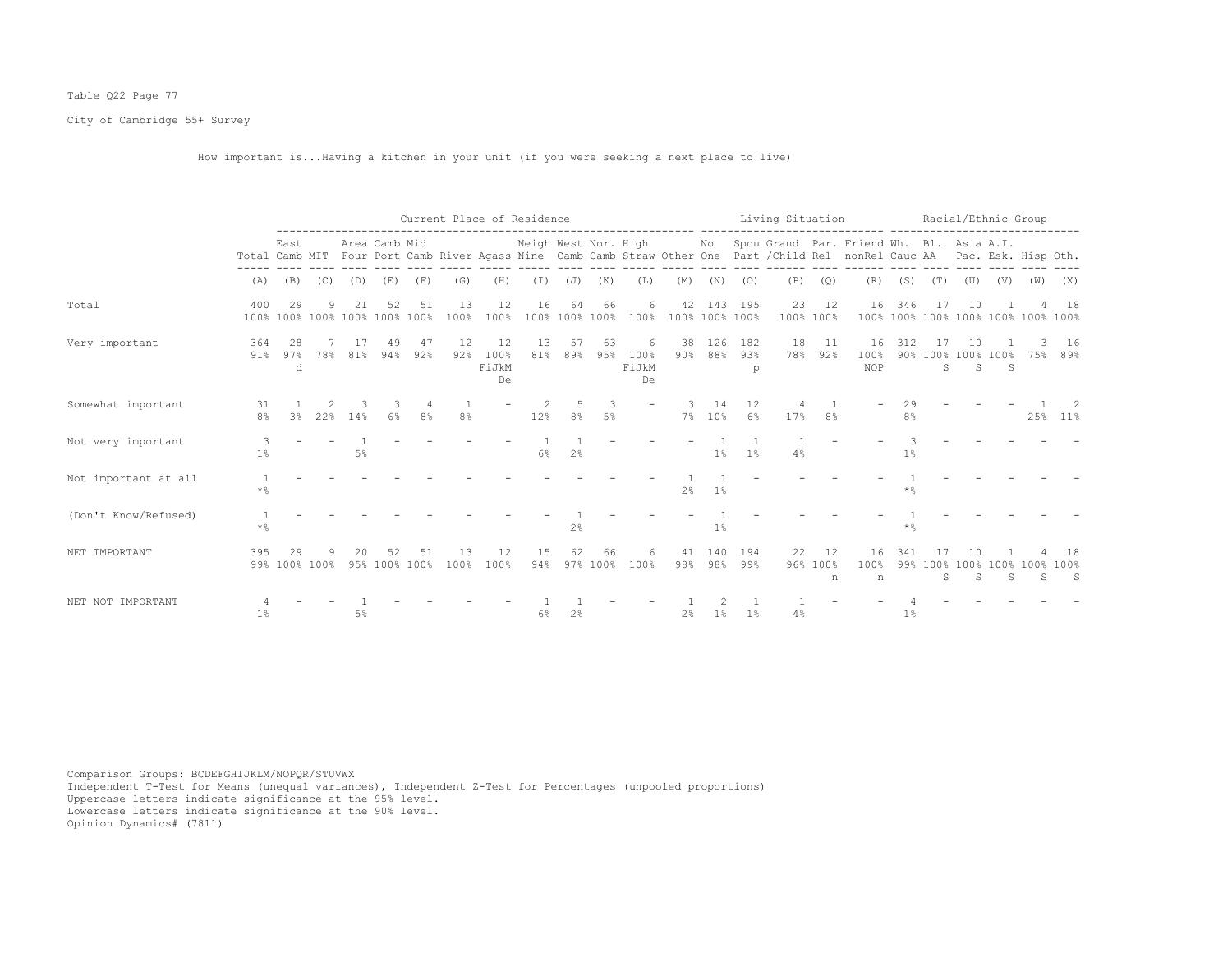# Table Q22 Page 78

City of Cambridge 55+ Survey

How important is...Having a kitchen in your unit (if you were seeking a next place to live)

|                      |                      |                                                                                                    |                   | Current Place of Residence      |                                    |                    |           |                |                | Income               |            |         |                        |           |                  |             |                           |                          |                          |               | Years in Household Years in Cambridge |           |            | People in Home         |            |
|----------------------|----------------------|----------------------------------------------------------------------------------------------------|-------------------|---------------------------------|------------------------------------|--------------------|-----------|----------------|----------------|----------------------|------------|---------|------------------------|-----------|------------------|-------------|---------------------------|--------------------------|--------------------------|---------------|---------------------------------------|-----------|------------|------------------------|------------|
|                      |                      | Condo Sing Mult Apt Apt Apt<br>Total or TH Fam Fam 4-8 9-50 +50 <30k <60k <90k <120k 120k+ or< -10 |                   |                                 |                                    |                    |           |                |                | 30k- 60k- 90k-       |            |         |                        | <1        | $< 10$ $< 25$    |             | $-25 - 50 + 50$ or< $-10$ |                          | $\leq 1$                 | $< 10$ $< 25$ | $-25 - 50 + 50$                       |           |            |                        | $3+$       |
|                      | (A)                  | (B)                                                                                                | (C)               | (D)                             | (E)                                | (F)                | (G)       | (H)            | (I)            | (J)                  | (K)        | (L)     | (M)                    | (N)       | (0)              | (P)         | (Q)                       | (R)                      | (S)                      | (T)           | (U)                                   | (V)       | (W)        | (X)                    | (Y)        |
| Total                | 400<br>100%          | 116<br>100%                                                                                        | 104               | 103<br>100% 100% 100% 100% 100% | 22                                 | 17                 | 27        | 60             | 67             | 54<br>100% 100% 100% | 45<br>100% | 72      | 3                      |           | 70 135 156       |             | 34                        | $\overline{2}$           | 32                       | 79            | 181                                   | 100       | 149        | 183                    | - 61       |
| Very important       | 364<br>91%           | 106<br>91%                                                                                         | 89<br>86%         | 97                              | 22<br>94% 100% 100%<br>C BCDq BCDq | -17                | 24<br>89% | 53<br>88%      | 63<br>94%      | 47<br>87%            | 43<br>96%  | 66      | -3<br>92% 100%<br>nOPO | 67<br>96% | 122<br>90%       | 142<br>91%  | 29                        | 2<br>85% 100%<br>TUV     | 30<br>94%                | 74            | 166<br>94% 92%                        | 88        | 132        | 168<br>88% 89% 92% 93% | 57         |
| Somewhat important   | 31<br>8 <sup>°</sup> | 9                                                                                                  | 13<br>8% 12%<br>D | 5%                              |                                    |                    |           | 11% 10%        | 6%             | -5<br>9%             | 2<br>4%    | 5<br>7% | $\sim$                 | - 2<br>3% | 12<br>$9\%$<br>n | 11          | 7% 15%<br>n               | $\overline{\phantom{a}}$ | 6% -                     |               | 13<br>5% 7% 10%                       | 10        | 14<br>9%   | 14                     | 8% 5%      |
| Not very important   | -3<br>$1\%$          | $1\%$                                                                                              | $1\%$             | 1%                              |                                    |                    |           |                |                | $2\frac{6}{5}$       |            | 1%      |                        |           | $1\%$            | $1\%$       |                           |                          |                          |               | $1\%$                                 | $1\%$     | 1%         | $1\%$                  | 2%         |
| Not important at all | $\star$ %            |                                                                                                    |                   |                                 |                                    |                    |           | 2%             |                |                      |            |         |                        | 1%        |                  |             |                           |                          |                          | 1%            |                                       |           | $1\%$      |                        |            |
| (Don't Know/Refused) | $\star$ %            |                                                                                                    | $1\%$             |                                 |                                    |                    |           |                |                | 2 <sup>°</sup>       |            |         |                        |           |                  | $1\%$       |                           |                          |                          |               |                                       | $1\%$     | 1%         |                        |            |
| NET IMPORTANT        | 395<br>99%           | 115<br>99%                                                                                         | 102<br>98%        | 102                             | 22                                 | 99% 100% 100% 100% |           | 59             | 67<br>98% 100% | 52<br>96%            | 45<br>100% | 71      | 99% 100%<br>p          | 69<br>99% | 134<br>99%       | 1.53        | 34<br>p                   |                          | 32<br>98% 100% 100% 100% | 78<br>99%     | 179<br>99%                            | 98<br>98% | 146<br>98% | 182<br>99%             | -60<br>98% |
| NET NOT IMPORTANT    | 4<br>$1\%$           | $1\%$                                                                                              | $1\%$             | 1%                              |                                    |                    |           | 2 <sup>°</sup> |                | 2 <sup>°</sup>       |            | $1\%$   |                        | $1\%$     |                  | $1\%$ $1\%$ |                           |                          |                          | $1\%$         | $1\%$                                 | $1\%$     | 1%         | $1\%$                  | 2%         |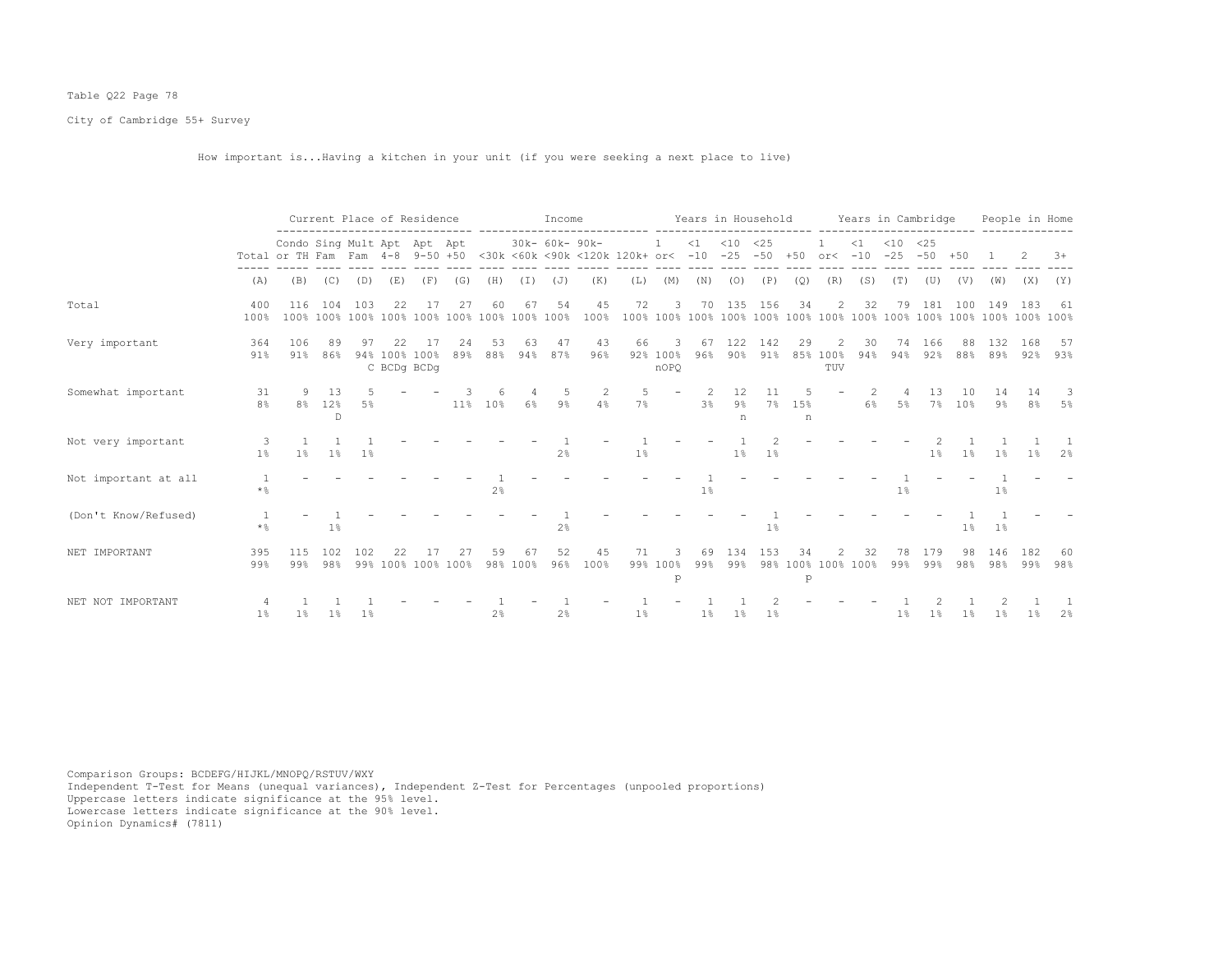# Table Q23 Page 79

City of Cambridge 55+ Survey

How important is...Having access to outdoor space; (e.g. terrac

|                      |                              | Gender                    |                     |                      | Ownership           |                                |                   | Age                              |                         |                |                | Education                     |                         |                |                         |                      |                | Employment Status                |                            |                           | Marital Status                                                 |                          |
|----------------------|------------------------------|---------------------------|---------------------|----------------------|---------------------|--------------------------------|-------------------|----------------------------------|-------------------------|----------------|----------------|-------------------------------|-------------------------|----------------|-------------------------|----------------------|----------------|----------------------------------|----------------------------|---------------------------|----------------------------------------------------------------|--------------------------|
|                      | Total Male Male Own Rent & < |                           | Fe                  |                      |                     | 65                             | $66 - 76 -$<br>75 | 85                               | $86 -$<br>90            |                |                | High Some Bach Adv. Full Part |                         |                |                         |                      |                |                                  | Un- Marr Sep.              |                           | 90+ or < Coll Dqr Dqr Time Time Ret. Emp. Dom. Div. Widow N.M. | Sing                     |
|                      | (A)                          | (B)                       |                     | $(C)$ $(D)$          | (E)                 | (F)                            | (G)               | (H)                              | $(\top)$                | $(J)$ $(K)$    |                | (L)                           | (M)                     | (N)            | (0)                     | (P)                  | (Q)            | (R)                              | (S)                        | (T)                       | (U)                                                            | (V)                      |
| Total                | 400                          | 196                       | 204                 | 297                  | 95                  | 141                            | 139               | 72                               | 22                      |                | 48             | 55                            | 85                      | 207            | 83                      | 56                   | 222            | 32                               | 200                        | 30                        |                                                                | 55 104<br>100% 100%      |
| Very important       | 255<br>64%                   | 111<br>57%                | 144<br>71%<br>B     | 195<br>66%<br>e      | 53<br>56%           | 94<br>67%                      | 92<br>66%         | 42<br>58%                        | 14<br>64%               | 3<br>43%       | 30<br>62%      | 38<br>69%                     | 54<br>64%               | 129<br>62%     | 61<br>73%<br>Or         | 36<br>64%            | 135<br>61%     | 18<br>56%                        | 142<br>71%<br>$\mathbf{V}$ | 22<br>73%<br>$\mathbf{V}$ | 33<br>60%                                                      | 52<br>50%                |
| Somewhat important   | 88<br>2.2%                   | 55<br>28%<br>$\mathsf{C}$ | 33<br>16%           | 65<br>22%            | 22<br>23%           | 30<br>21%                      | 30<br>22%         | 17<br>24%                        | 4                       | 3              | 8              | 9<br>18% 43% 17% 16% 21%      | 18                      | 53<br>26%      | 12<br>14%               | 15<br>27%<br>$\circ$ | 53<br>$\circ$  | 8<br>24% 25%                     | 41<br>20%                  | .5<br>17%                 | 12                                                             | 28<br>22% 27%            |
| Not very important   | 39<br>10%                    | 21<br>11 <sup>8</sup>     | 18<br>9%            | 27                   | 12<br>9% 13%        | 13<br>$9\%$                    | 13<br>$9\%$       | 6                                | 3                       | 8% 14% 14% 12% | 6              | $5 -$                         | 9<br>9% 11%             | 19<br>$9\%$    | 8<br>10%                | 3<br>5 <sup>8</sup>  | 24             | 11% 12%                          | 14<br>7%                   | 2<br>7%                   | 4<br>$7\%$                                                     | 18<br>17%<br>StU         |
| Not important at all | 14<br>4%                     | -7<br>4%                  | 3 <sup>8</sup>      | 8<br>3 <sup>8</sup>  | 6<br>6%             | 3<br>2%                        | -3<br>2%          | 6<br>8 <sup>°</sup><br>fq        | $\overline{1}$<br>$5\%$ |                | -3<br>$6\%$    | 2<br>4%                       | $\overline{4}$<br>$5\%$ | 2 <sup>°</sup> | $\overline{1}$<br>$1\%$ | $\mathcal{L}$<br>4%  | 8<br>4%        | $\overline{1}$<br>3 <sup>8</sup> | 3<br>2.8                   |                           | $\overline{4}$<br>7%                                           | 6<br>6%<br>$\mathcal{S}$ |
| (Don't Know/Refused) | 4<br>$1\%$                   | 2<br>1 <sup>°</sup>       | 2<br>1 <sup>°</sup> | -2<br>1 <sup>8</sup> | 2<br>2 <sup>°</sup> | $\mathbf{1}$<br>1 <sup>°</sup> | 1%                | $\overline{1}$<br>1 <sup>°</sup> |                         |                | 2 <sup>°</sup> | 2%                            |                         | 1%             | 1%                      |                      | 1 <sup>°</sup> | 3 <sup>°</sup>                   |                            | 3%                        | 2<br>4%                                                        |                          |
| NET IMPORTANT        | 343<br>86%                   | 166<br>85%                | 177<br>87%          | 260<br>88%<br>e      | 75<br>79%           | 124<br>88%                     | 122<br>88%        | 59<br>82%                        | 18<br>82%               | 6<br>86%       | 38<br>79%      | 47<br>85%                     | 72<br>85%               | 182<br>88%     | 73<br>88%               | 51<br>91%            | 188<br>85%     | 26<br>81%                        | 183<br>92%<br>uV           | 27<br>90%<br>$\mathbf{v}$ | 45<br>82%                                                      | 80<br>77%                |
| NET NOT IMPORTANT    | 53<br>13%                    | 28<br>14%                 | 25<br>12%           | 35<br>12%            | 18<br>19%           | 16<br>11%                      | 16<br>12%         | 12<br>17%                        | 18%                     | 14%            | 9<br>19%       | 13%                           | 13<br>15%               | 23<br>11%      | 9<br>11%                | 5<br>$9\%$           | 32<br>14%      | .5<br>16%                        | 17<br>8%                   | $\mathcal{L}$<br>7%       | 8<br>15%                                                       | 24<br>23%<br>ST          |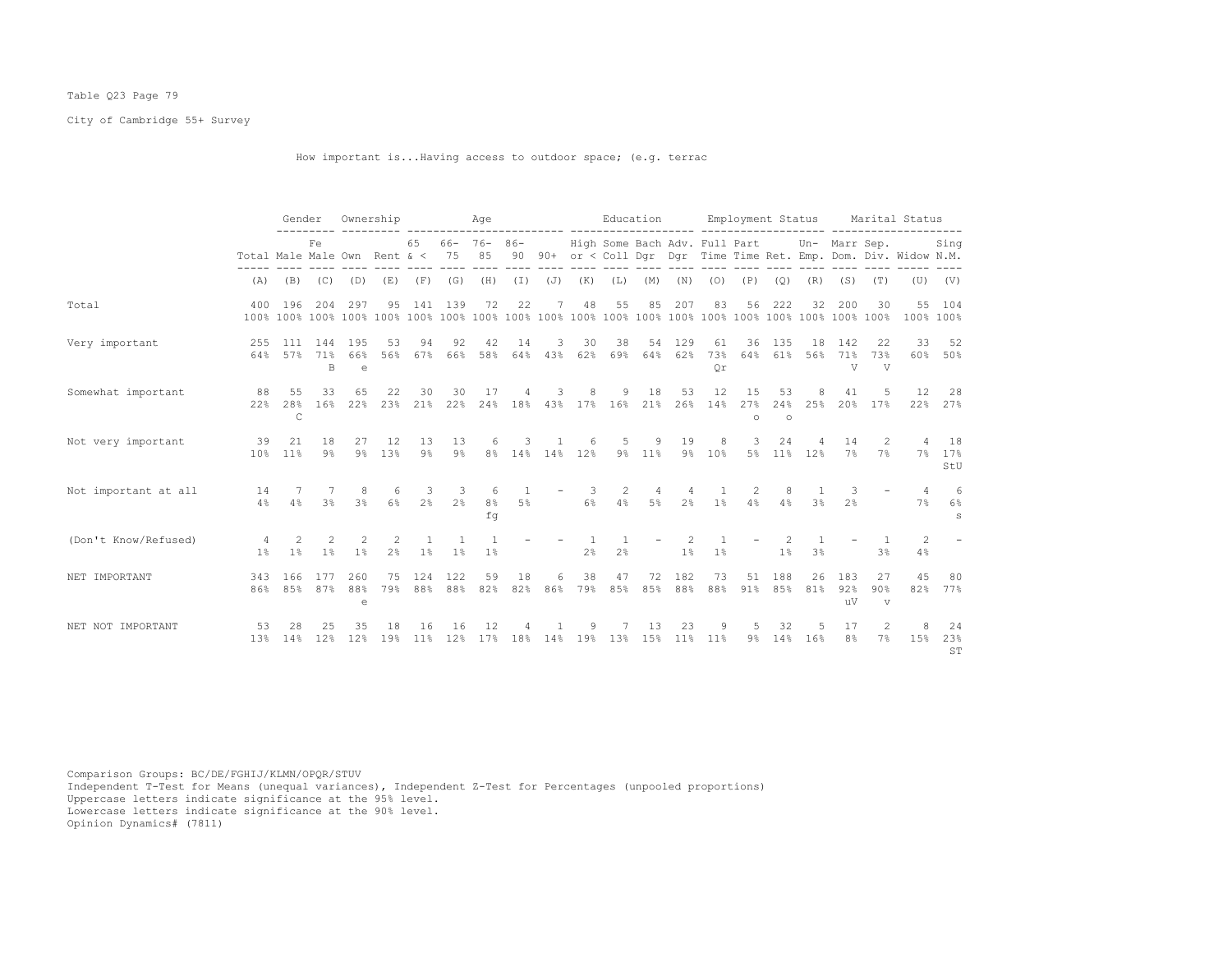# Table Q23 Page 80

City of Cambridge 55+ Survey

# How important is...Having access to outdoor space; (e.g. terrac

|                      |            |                                     |                 |          |                 |                  |                |                       | Current Place of Residence |                |                      |                 |                      |                      |                      | Living Situation |                 |                                                                                                                                                         |                      |                      | Racial/Ethnic Group                      |             |           |                |
|----------------------|------------|-------------------------------------|-----------------|----------|-----------------|------------------|----------------|-----------------------|----------------------------|----------------|----------------------|-----------------|----------------------|----------------------|----------------------|------------------|-----------------|---------------------------------------------------------------------------------------------------------------------------------------------------------|----------------------|----------------------|------------------------------------------|-------------|-----------|----------------|
|                      |            | East                                |                 |          | Area Camb Mid   |                  |                |                       | Neigh West Nor. High       |                |                      |                 |                      |                      |                      |                  |                 | No Spou Grand Par. Friend Wh. Bl. Asia A.I.<br>Total Camb MIT Four Port Camb River Agass Nine Camb Camb Straw Other One Part / Child Rel nonRel Cauc AA |                      |                      | Pac. Esk. Hisp Oth.                      |             |           |                |
|                      | (A)        | (B)                                 | (C)             | (D)      | (E)             | (F)              | (G)            | (H)                   | $(\top)$                   | (J)            | (K)                  | (L)             | (M)                  | (N)                  | (0)                  | (P)              | (Q)             | (R)                                                                                                                                                     | (S)                  | (T)                  | (U)                                      | (V)         | (W)       | (X)            |
| Total                | 400        | 29<br>100% 100% 100% 100% 100% 100% | 9               | 21       | 52              | 51               | 13<br>100%     | 12<br>100%            | 16                         | 64             | 66<br>100% 100% 100% | 6<br>100%       | 42<br>100% 100% 100% | 143                  | 195                  | 23               | 12<br>100% 100% | 16                                                                                                                                                      | 346                  | 17                   | 10<br>100% 100% 100% 100% 100% 100% 100% |             |           | 18             |
| Very important       | 255<br>64% | 16<br>55%                           | 56%             | 71%<br>1 | 38<br>73%<br>fL | 29<br>57%        | 8<br>62%       | 8<br>67%              | 9<br>56%                   | 43<br>67%<br>1 | 43<br>65%            | 2<br>33%        | 27<br>64%            | 81<br>57%            | 137<br>70%<br>Np     | 12<br>52%        | 8<br>67%        | 11<br>69%                                                                                                                                               | 215<br>62%           | 14<br>82%<br>$S_{X}$ | 90%<br>SX                                |             |           | 10<br>75% 56%  |
| Somewhat important   | 88<br>22%  | 10<br>34%<br>cdeJ                   | 11 <sup>8</sup> | 14%      | 15%             | 16<br>31%<br>deJ | 3<br>23%       | 3<br>25%              | 3<br>19%                   | $11\%$         | 16<br>24%<br>J.      | 3<br>50%<br>cej | 11<br>26%<br>-ń      | 35                   | 41<br>24% 21%        | 5<br>22%         | 3<br>25%        | 3<br>19%                                                                                                                                                | 81<br>23%<br>T       | 6%                   | 10 <sup>8</sup>                          |             | 25%       | -6<br>33%<br>T |
| Not very important   | 39<br>10%  | 3 <sup>°</sup>                      | 22%             | 14%      | 10%             | 10%              | 8 <sup>°</sup> | -1.<br>8 <sup>°</sup> | 25%<br>bM                  | 8<br>12%<br>bM | .5<br>8%             | 17%             | 2 <sup>°</sup>       | -17<br>12%           | 14<br>7%             | 3<br>13%         | 8 <sup>°</sup>  | 6%                                                                                                                                                      | 37<br>11%            | 6%                   |                                          |             |           | $6\%$          |
| Not important at all | 14<br>4%   | 7%                                  | 11%             |          | 2 <sup>°</sup>  | 2%               |                |                       |                            | 8%             | 3%                   |                 | 2 <sup>°</sup>       | 5%<br>$\circ$        | -3<br>2 <sup>°</sup> | 13%              |                 |                                                                                                                                                         | 10<br>3 <sup>8</sup> | 6%                   |                                          | 100%<br>STX |           | 6%             |
| (Don't Know/Refused) | $1\%$      |                                     |                 |          |                 |                  | 8 <sup>°</sup> |                       |                            | 2%             |                      |                 | 5%                   | 2%                   |                      |                  |                 | 6%                                                                                                                                                      | 1%                   |                      |                                          |             |           |                |
| NET IMPORTANT        | 343<br>86% | 26<br>90%                           | 67%             | 86%      | 88%             | 45<br>88%        | 11<br>85%      | 11<br>92%             | 12.<br>75%                 | 50<br>78%      | .59<br>89%           | 5<br>83%        | 38<br>90%            | 116<br>81%           | 178<br>91%<br>Np     | 17<br>74%        | 11<br>92%       | 14<br>88%                                                                                                                                               | 296<br>86%           | 15                   | 88% 100%<br>S                            |             | 100%<br>S | 16<br>89%      |
| NET NOT IMPORTANT    | 53<br>13%  | 10 <sup>8</sup>                     | 33%<br>m        | 14%      | 12%             | 12%              | 8 <sup>°</sup> | 8%                    | 25%<br>m                   | 13<br>20%<br>M | 11 <sup>8</sup>      | 17%             | 5%                   | 24<br>17%<br>$\circ$ | 17<br>$9\%$          | 6<br>26%<br>or   | 8 <sup>°</sup>  | 6%                                                                                                                                                      | 14%                  | 12%                  |                                          | 100%<br>STX |           | 2<br>11%       |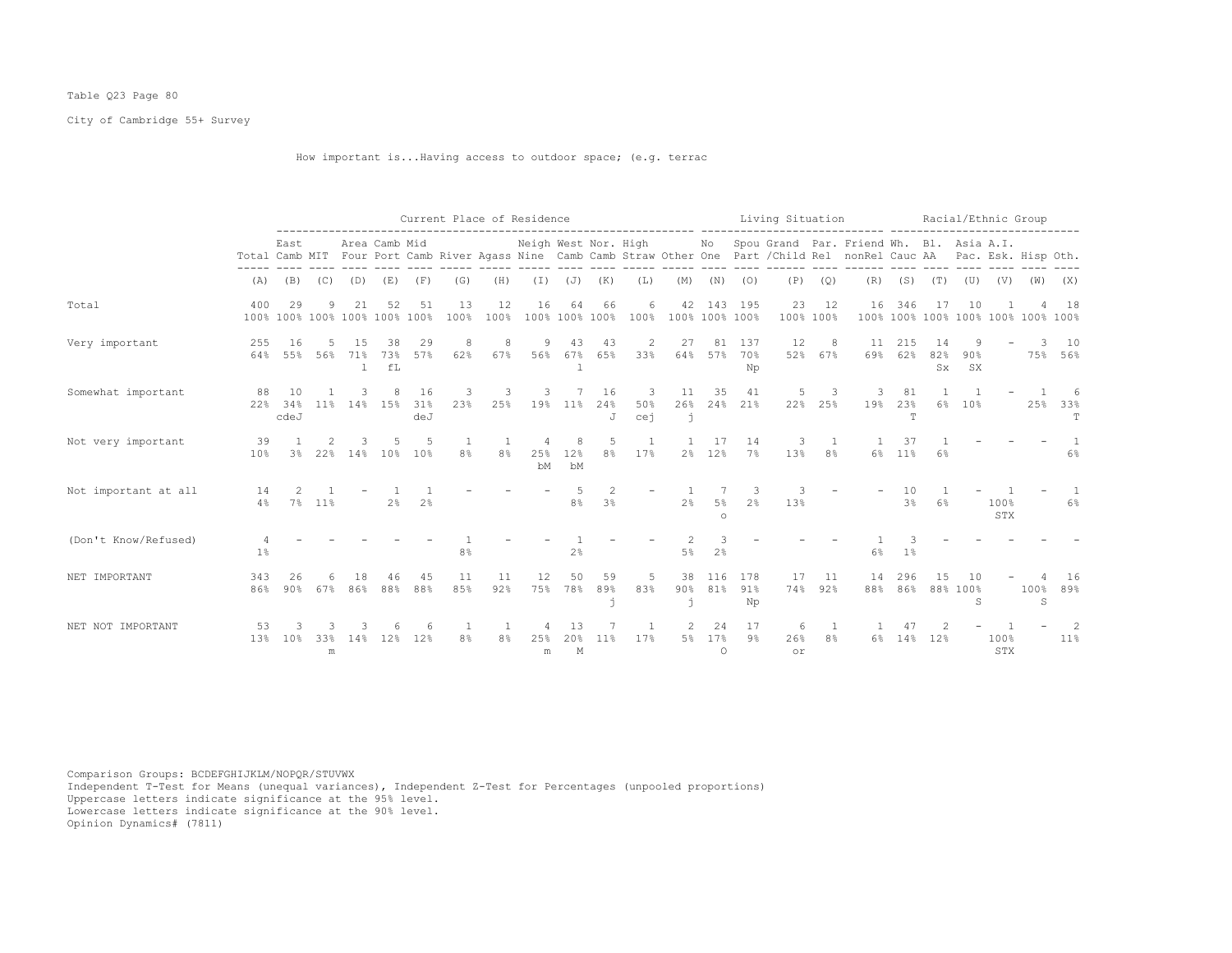# Table Q23 Page 81

City of Cambridge 55+ Survey

How important is...Having access to outdoor space; (e.g. terrac

|                      |                     |                                                                                                                | Current Place of Residence |                 |                     |                                                           |                     |           |           | Income         |                |           |                              |                     |                         |                |       | Years in Household Years in Cambridge |                   |                              |                      |                 |                | People in Home  |                  |
|----------------------|---------------------|----------------------------------------------------------------------------------------------------------------|----------------------------|-----------------|---------------------|-----------------------------------------------------------|---------------------|-----------|-----------|----------------|----------------|-----------|------------------------------|---------------------|-------------------------|----------------|-------|---------------------------------------|-------------------|------------------------------|----------------------|-----------------|----------------|-----------------|------------------|
|                      |                     | Condo Sing Mult Apt Apt Apt<br>Total or TH Fam Fam 4-8 9-50 +50 <30k <60k <90k <120k 120k+ or< -10 -25 -50 +50 |                            |                 |                     |                                                           |                     |           |           | 30k- 60k- 90k- |                |           | 1                            |                     | $<1$ $<10$ $<25$        |                |       | or<                                   | $\leq 1$<br>$-10$ | $< 10$ $< 25$                | $-25 - 50 + 50$      |                 |                |                 | $3+$             |
|                      | (A)                 | (B)                                                                                                            | (C)                        | (D)             | (E)                 | (F)                                                       | (G)                 | (H)       | $(\top)$  | (J)            | (K)            | (L)       | (M)                          | (N)                 | (0)                     | (P)            | (Q)   | (R)                                   | (S)               | (T)                          | (U)                  | (V)             | (W)            | (X)             | (Y)              |
| Total                | 400<br>100%         | 116                                                                                                            | 104                        | 103             | 22                  | 17                                                        | 27                  | 60        | 67        | 54             | 45<br>100%     | 72        | 3                            | 70                  | 135                     | 156            | 34    | $\overline{2}$                        | 32                | 79                           | 181                  | 100             | 149            | 183             | 61               |
| Very important       | 255<br>64%          | 68<br>59%                                                                                                      | 73<br>70%<br>bf            | 69<br>67%       | 16<br>f             | 73% 47%                                                   | 1.5<br>56%          | 33<br>55% | 43<br>64% | 38<br>70%<br>h | 33<br>73%<br>H | 43        | 2<br>60% 67%                 | 42<br>60%           | 83                      | 107<br>61% 69% | 20    | 59% 50%                               | 16<br>50%         | 46                           | 128<br>58% 71%<br>St | 61<br>61%       | 56%            | 121<br>66%<br>W | -47<br>77%<br>Wх |
| Somewhat important   | 88<br>22%           | 29<br>25%                                                                                                      | 22<br>21%                  | 19<br>18%       | 23%                 | 18%                                                       | 22%                 | 28%       | 12<br>18% | 10<br>19%      | 18%            | 21<br>29% | 33%                          | 17<br>24%           | 34<br>25%               | 28<br>18%      | 24%   | 50%                                   | 34%<br>$T$        | 24<br>30 <sup>8</sup><br>TT. | 30<br>17%            | 21<br>21%       | 38<br>26%<br>У | 40<br>22%       | 9<br>15%         |
| Not very important   | 39<br>10%           | 12<br>10%                                                                                                      | 8<br>8 <sup>°</sup>        | 12<br>12%       | 5%                  | 18%                                                       | $11\%$              | 10%       | 10<br>15% | 7%             | $9\%$          | 10%       |                              | 10%                 | $12 \overline{ }$<br>9% | 16<br>10%      | 9%    |                                       | 12%               | 6%                           | 18<br>10%            | 11 <sup>°</sup> | 11%            | 16<br>9%        | .5<br>8%         |
| Not important at all | 14<br>4%            | 4%                                                                                                             | 1%                         | 3 <sup>°</sup>  |                     | 12%                                                       | $11\%$<br>$\Gamma$  | $7\%$     | 3%        | 2%             |                | $1\%$     |                              | $\mathcal{L}$<br>3% | 5<br>4%                 | 3%             | $9\%$ |                                       |                   | 4%                           | 2%                   | 7%<br>u         | 5%             | 3%              |                  |
| (Don't Know/Refused) | 4<br>1 <sup>°</sup> | 2 <sup>°</sup>                                                                                                 |                            |                 |                     | 6%                                                        |                     |           |           | 2 <sup>°</sup> |                |           |                              | $3\%$               | $1\%$                   | 1 <sup>8</sup> |       |                                       | 3%                | 1%                           | 1%                   |                 | 2%             | $1\%$           |                  |
| NET IMPORTANT        | 343<br>86%          | 97<br>84%                                                                                                      | 9.5<br>91%<br>bF           | 88<br>85%       | 21<br>95%<br>f BdFq | 11<br>65%                                                 | 21<br>78%           | 50<br>83% | 55<br>82% | 48<br>89%      | 41<br>91%      | 64        | 3<br>89% 100%<br><b>NOPO</b> | 59<br>84%           | 117<br>87%              | 135<br>87%     | 28    | 2<br>82% 100%<br>STUV                 | 27<br>84%         | 70<br>89%                    | 158<br>87%           | 82<br>82%       | 122<br>82%     | 161<br>88%      | 56<br>92%<br>W   |
| NET NOT IMPORTANT    | 53<br>13%           | 17<br>15%<br>e                                                                                                 | 9<br>9%                    | 15<br>1.5%<br>e |                     | $29$ <sup>2</sup><br>$\mathbb{C}\, \overline{\mathbb{E}}$ | 22%<br>$\mathsf{e}$ | 17%       | 12<br>18% | $9\%$          | $9\%$          | 11%       |                              | 13%                 | 13%                     | 20<br>13%      | 18%   |                                       | 12%               | 10 <sup>8</sup>              | 12%                  | 18%             | 16%<br>У       | 21<br>11%       | 8 <sup>°</sup>   |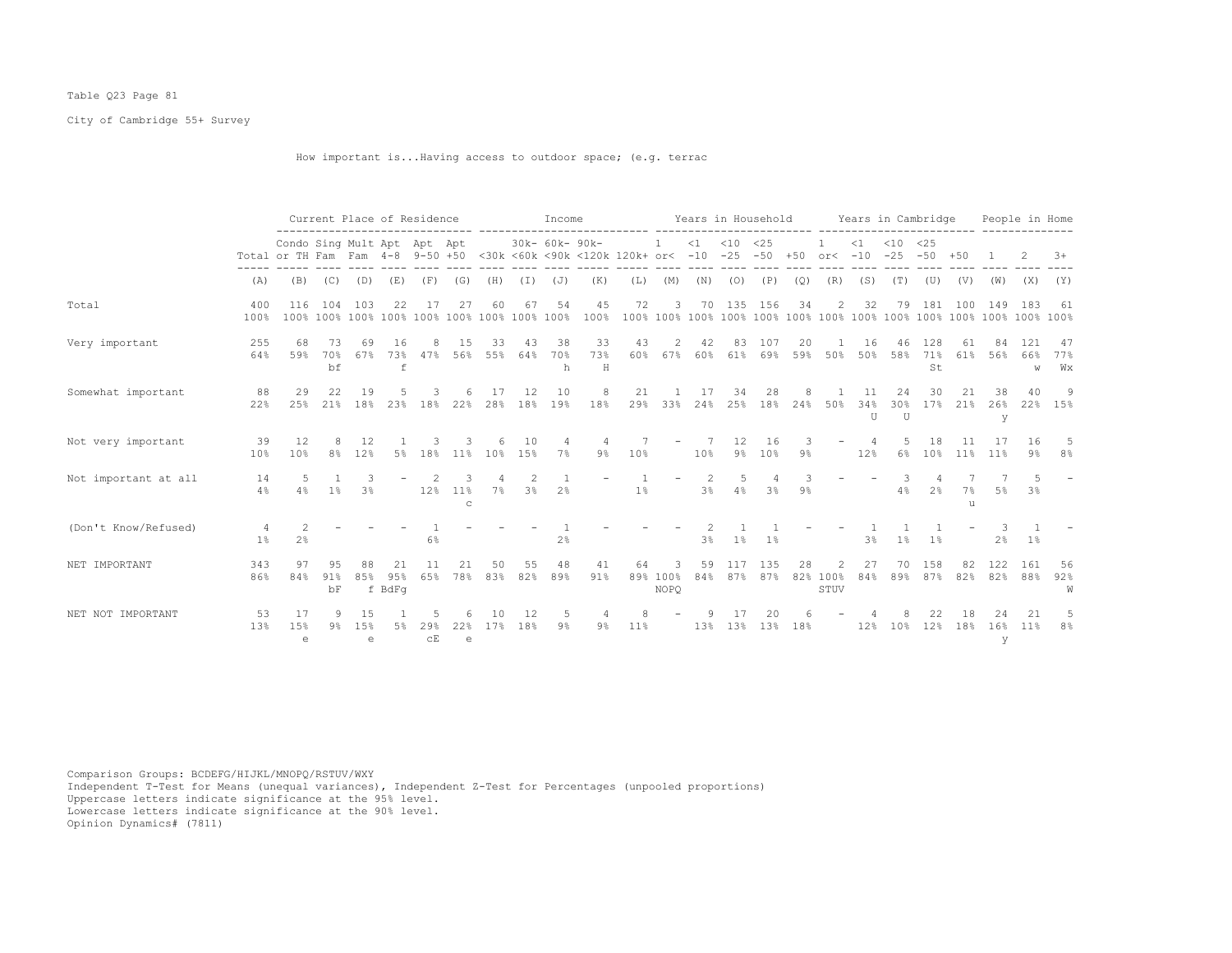# Table Q24 Page 82

City of Cambridge 55+ Survey

How important is...Having an Elevator (if you were seeking a next place to live)

|                      |                                     | Gender                  |                       |                           | Ownership       |                |                      | Age                       |                |                |                                | Education                            |           |                |                              | Employment Status |                            |                                  |                           |                         | Marital Status                                                    |                       |
|----------------------|-------------------------------------|-------------------------|-----------------------|---------------------------|-----------------|----------------|----------------------|---------------------------|----------------|----------------|--------------------------------|--------------------------------------|-----------|----------------|------------------------------|-------------------|----------------------------|----------------------------------|---------------------------|-------------------------|-------------------------------------------------------------------|-----------------------|
|                      | Total Male Male Own Rent $\< 75$ 85 |                         | Fe.                   |                           |                 | 65             |                      | $66 - 76 - 86 -$          |                |                |                                | High Some Bach Adv. Full Part        |           |                |                              |                   |                            |                                  | Un- Marr Sep.             |                         | 90 90+ or < Coll Dqr Dqr Time Time Ret. Emp. Dom. Div. Widow N.M. | Sing                  |
|                      |                                     | $(A)$ $(B)$ $(C)$ $(D)$ |                       |                           |                 | $(E)$ $(F)$    | (G)                  |                           |                |                |                                | (H) (I) (J) (K) (L)                  | (M)       | (N)            | (0)                          | (P)               | (Q)                        | (R)                              | (S)                       | (T)                     |                                                                   | $(U)$ $(V)$           |
| Total                | 400                                 | 196                     | 204                   | 297                       | 95              | 141            | 139                  | 72                        | 22             |                | 48                             | 55                                   | 85        | 207            | 83                           | 56                | 222                        | 32                               | 200                       | 30                      |                                                                   | 55 104<br>100% 100%   |
| Very important       | 179<br>45%                          | 84                      | 95<br>43% 47%         | 118<br>40%                | 59<br>62%<br>D. | 49<br>35%      | 64<br>46%<br>f       | 40<br>56%<br>F            | 14<br>64%<br>F | 5<br>71%<br>F  | 24                             | 23<br>50% 42% 46% 45% 31%            | 39        | 93             | 26                           | 19<br>34%         | 122<br>55%<br>OPR          | 11<br>34%                        | 78<br>39%                 | -16<br>53%              | 31<br>S                                                           | 50<br>56% 48%         |
| Somewhat important   | 55                                  | 27<br>14% 14%           | 28                    | 44<br>14% 15%             | 9<br>9%         | 26<br>T        | 16                   | 10                        | $\mathbf{1}$   |                | $-5$                           | 10<br>18% 12% 14% 5% 10% 18% 11% 14% | 9         | 30             | 22<br>PO.                    | 7<br>27% 12%      | 19<br>$9\%$                | q                                | 34<br>22% 17% 10%<br>U    | $\overline{\mathbf{3}}$ |                                                                   | 2 15<br>4% 14%<br>U   |
| Not very important   | 84<br>21 <sup>8</sup>               | 45<br>2.3%              | 39<br>19 <sup>°</sup> | 67<br>23%                 | 15<br>16%       | 39<br>28%<br>H | 29<br>H              | 21% 10%                   | 4              | $\mathbf{1}$   | 5                              | 15<br>18% 14% 10% 27% 19%<br>K       | 16        | 47<br>23%<br>K | 17<br>20%                    | 17<br>$\sigma$    | 39                         | 10                               | 47<br>30% 18% 31% 24% 23% | 7                       |                                                                   | 9 19<br>16% 18%       |
| Not important at all | 58                                  | 31<br>14% 16%           | 27<br>13%             | 50<br>17%<br>E.           | 8<br>$8\,$      | 21             | 19                   | 12<br>15% 14% 17% 14% 14% | $3 -$          | $\overline{1}$ | 11<br>23%<br>ln                | - 5                                  | 16        | 24             | 14<br>9% 19% 12% 17% 18% 13% | 10                | 28                         | $\overline{\mathbf{3}}$          | 29<br>9% 14% 10%          | $\mathbf{3}$            |                                                                   | 9 15<br>$16\%$ $14\%$ |
| (Don't Know/Refused) | 24<br>6%                            | 9<br>5%                 | 15<br>7%              | 18<br>6%                  | 4<br>4%         | 6<br>4%        | 11<br>8 <sup>°</sup> | 3<br>4%                   |                |                | $\overline{\phantom{a}}$<br>6% | 2<br>4%                              | 5<br>6%   | 13<br>6%       | 4<br>$5\%$                   | 3<br>5%           | 14<br>$6\%$                | $\overline{1}$<br>3 <sup>°</sup> | 12<br>$6\%$               | -1<br>3 <sup>°</sup>    | 4<br>7%                                                           | 5%                    |
| NET IMPORTANT        | 234<br>58%                          | 111<br>57%              | 123<br>60%            | 162<br>55%                | 68<br>72%<br>D  | 75<br>53%      | 80<br>58%            | 50<br>69%<br>Fq           | 15<br>68%      | 5<br>71%       | 29<br>60%                      | 33<br>60%                            | 48<br>56% | 123<br>59%     | 48<br>58%                    | 26<br>46%         | 141<br>64%<br>$\, {\bf P}$ | 18<br>56%                        | 112<br>56%                | 19<br>63%               | 33<br>60%                                                         | 65<br>62%             |
| NET NOT IMPORTANT    | 142<br>36%                          | 76<br>39%               | 66<br>32%             | 117<br>39%<br>$F_{\rm c}$ | 23<br>24%       | 60<br>43%<br>H | 48<br>35%            | 19<br>26%                 | 32%            | 2<br>29%       | 16<br>33%                      | 20<br>36%                            | 32<br>38% | 71<br>34%      | 31<br>37%                    | 27<br>48%<br>Q    | 67<br>30%                  | 1.3<br>41%                       | 76<br>38%                 | 10<br>33%               | 18<br>33%                                                         | 34<br>33%             |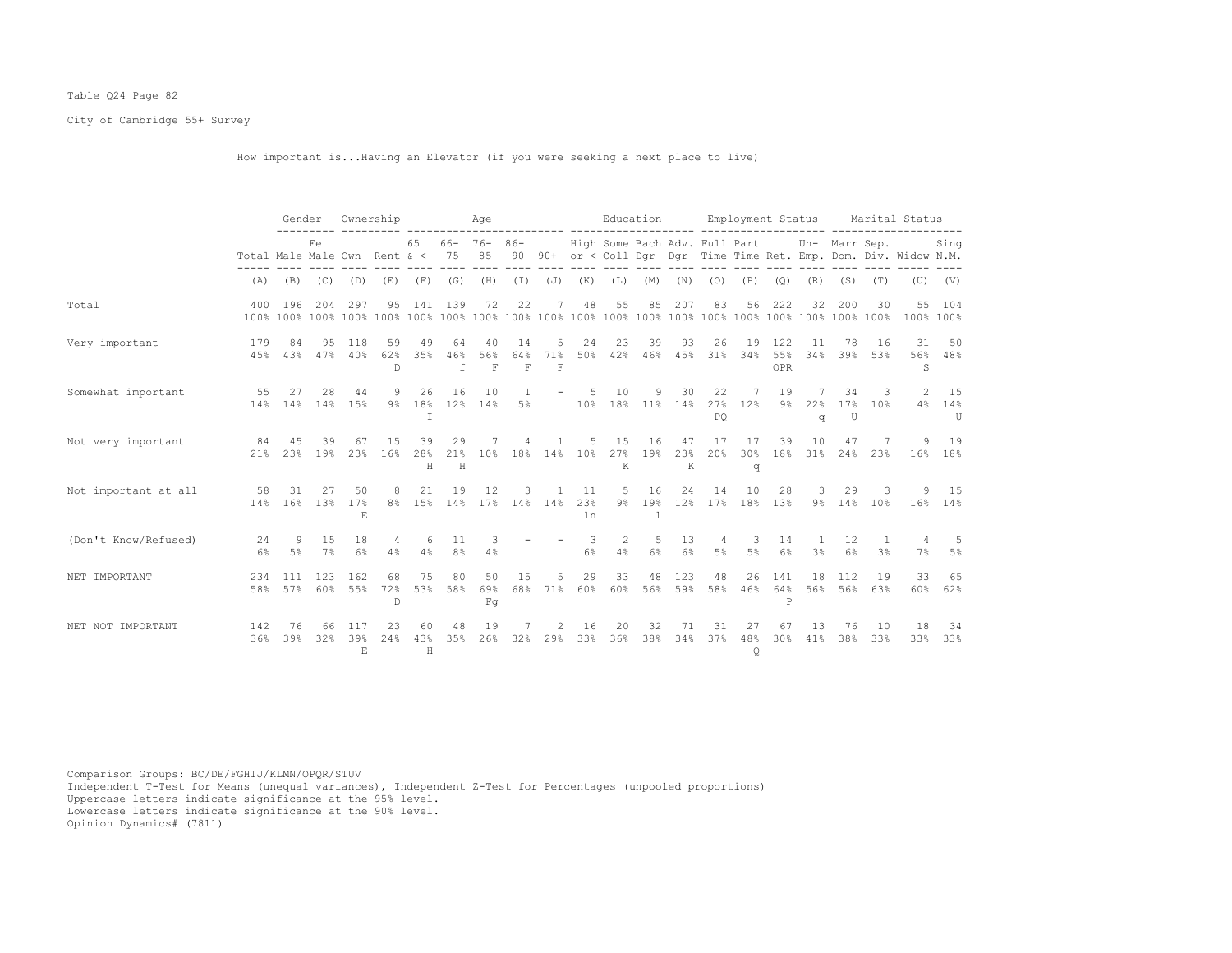# Table Q24 Page 83

City of Cambridge 55+ Survey

How important is...Having an Elevator (if you were seeking a next place to live)

|                      |               |                                     |                    |                   |                           |                           | Current Place of Residence |                         |                                      |                    |                           |                       |                            |                 |                        | Living Situation      |                       | --------------------                                                                                                                                                                             |                   |               | Racial/Ethnic Group                                        |                       |     |               |
|----------------------|---------------|-------------------------------------|--------------------|-------------------|---------------------------|---------------------------|----------------------------|-------------------------|--------------------------------------|--------------------|---------------------------|-----------------------|----------------------------|-----------------|------------------------|-----------------------|-----------------------|--------------------------------------------------------------------------------------------------------------------------------------------------------------------------------------------------|-------------------|---------------|------------------------------------------------------------|-----------------------|-----|---------------|
|                      |               | East                                |                    |                   | Area Camb Mid             |                           |                            |                         |                                      |                    |                           |                       |                            |                 |                        |                       |                       | Neigh West Nor. High Mo Spou Grand Par. Friend Wh. Bl. Asia A.I.<br>Total Camb MIT Four Port Camb River Agass Nine Camb Camb Straw Other One Part / Child Rel nonRel Cauc AA Pac. Esk. Hisp Oth. |                   |               |                                                            |                       |     |               |
|                      | (A)           |                                     | $(B)$ $(C)$        | (D)               |                           | $(E)$ $(F)$               | (G)                        | (H)                     | ----- ----- ---- ---- ----           | $(I)$ $(J)$ $(K)$  |                           | (L)                   |                            |                 | $(M)$ $(N)$ $(O)$      | ----- ---- ---- ----- | $(P)$ $(Q)$           | ---- ------                                                                                                                                                                                      |                   |               | ---- ---- ---- ----<br>$(R)$ $(S)$ $(T)$ $(U)$ $(V)$ $(W)$ |                       |     | (X)           |
| Total                | 400           | 29<br>100% 100% 100% 100% 100% 100% | 9                  | 21                | 52                        | 51                        | 13<br>100%                 | 12<br>100%              | 16                                   | 64                 | 66<br>100% 100% 100%      | 6                     | 42<br>100% 100% 100% 100%  |                 | 143 195                | 23                    | 12<br>100% 100%       | 16                                                                                                                                                                                               | 346               | 17            | 10<br>100% 100% 100% 100% 100% 100% 100%                   |                       |     | 18            |
| Very important       | 179<br>45%    | 14<br>48%<br>T                      | 5<br>56%<br>i      | 33%               | 25<br>48%<br>$\mathbb{I}$ | 20<br>39%<br>j.           | 7<br>54%<br>$\mathbb{I}$   | 3<br>25%                | 3                                    | 29<br>19% 45%<br>T | 28<br>42%<br>T            | $\overline{4}$<br>67% | 26<br>62%<br>hI FHIjK<br>D | 73<br>$\circ$ P | 79<br>51% 41%          | 6<br>26%              | 8<br>67%<br>$\circ$ P |                                                                                                                                                                                                  | 7 155             | 7             | 44% 45% 41% 60%                                            |                       | 3   | 9<br>75% 50%  |
| Somewhat important   | 55            | 8<br>14% 28%<br>hIkm<br>eq          |                    | - 6<br>29%<br>qim | 6                         | 7<br>12% 14%              | 1<br>8 <sup>°</sup>        | 1<br>8 <sup>°</sup>     | 1                                    | 9<br>6% 14%        | 8<br>12%                  |                       | 4<br>10%                   | 13<br>$9\%$     | 31<br>16%<br>n         | 6<br>26%<br>n         | 2<br>17%              | $\mathcal{L}$<br>12%                                                                                                                                                                             | 51<br>15%         |               | 20%                                                        |                       |     | 11%           |
| Not very important   | 84<br>21%     | 14%                                 | 2<br>22%           | 19%               | -16<br>31%<br>bfiM        | -8<br>16%                 | 4<br>31%                   | 6<br>50%<br>$\mathbb B$ | 8<br>50%<br>dFJkM FJK1M<br><b>BD</b> | 11<br>17%          | 15<br>23%<br>m            | 17%                   |                            | 26              | 45<br>10% 18% 23%<br>q | 6<br>26%              | 1<br>- 8%             | 3                                                                                                                                                                                                | 74<br>19% 21% 29% |               |                                                            |                       |     | 22%           |
| Not important at all | 58<br>14%     | 2                                   | 7% 22%             | 2<br>10%          | 3<br>6%                   | 12<br>24%<br>BEq          | 1<br>8 <sup>°</sup>        | 2<br>17%                | 4<br>e                               | 8<br>25% 12%       | 12<br>18%<br>bE           | 1<br>17%              | 6<br>14% 15% 15%           | 21              | 29                     | 4<br>17%              | 8%                    | З                                                                                                                                                                                                | 47<br>19% 14% 24% |               |                                                            | 20% 100%<br>TUWX<br>S | 25% | 6%            |
| (Don't Know/Refused) | 24<br>6%      | 3 <sup>8</sup>                      |                    | -2<br>10%         | 2<br>4%                   | 4<br>8 <sup>°</sup>       |                            |                         |                                      | 11%                | 3<br>5%                   |                       | 5%                         | 10<br>$7\%$     | 11<br>6%               | 1<br>4%               |                       | 6%                                                                                                                                                                                               | 19<br>5%          | 6%            |                                                            |                       |     | 2<br>$11\%$   |
| NET IMPORTANT        | 234<br>58%    | 22<br>76%<br>FHIK                   | 5<br>56%           | 13<br>62%<br>hI   | 31<br>60%<br>hI           | 27<br>53%<br>$\mathbb{I}$ | 8<br>62%<br>$\mathbb{I}$   | 33%                     | 4<br>25%                             | 38<br>59%<br>hΙ    | 36<br>55%<br>$\mathbb{I}$ | 4<br>67%<br>i.        | 30<br>71%<br>fHIk          | 86              | 110<br>60% 56%         | 12                    | 10<br>52% 83%<br>NOPr | 9<br>56%                                                                                                                                                                                         | 206               | 7<br>60% 41%  | 8<br>80%<br>T                                              |                       | 3   | 11<br>75% 61% |
| NET NOT IMPORTANT    | 142<br>$36\%$ | 6                                   | 4<br>$21\%$ $44\%$ | 29%               | 19<br>37%                 | 20<br>39%<br>b            | 5<br>38%                   | 8<br>67%                | 12<br>75%<br>EfJkM GJK1M<br>BD BDEF  | 19<br>30%          | 27<br>41%<br><b>Bm</b>    | 2<br>33%              | 10<br>24%                  | 47<br>33%       | 74<br>38%<br>q         | 10<br>43%<br>q        | 2<br>17%              | 6<br>38%                                                                                                                                                                                         | 121<br>35%        | 9<br>53%<br>u |                                                            | 20% 100%<br>TUWX<br>S | 25% | -5<br>28%     |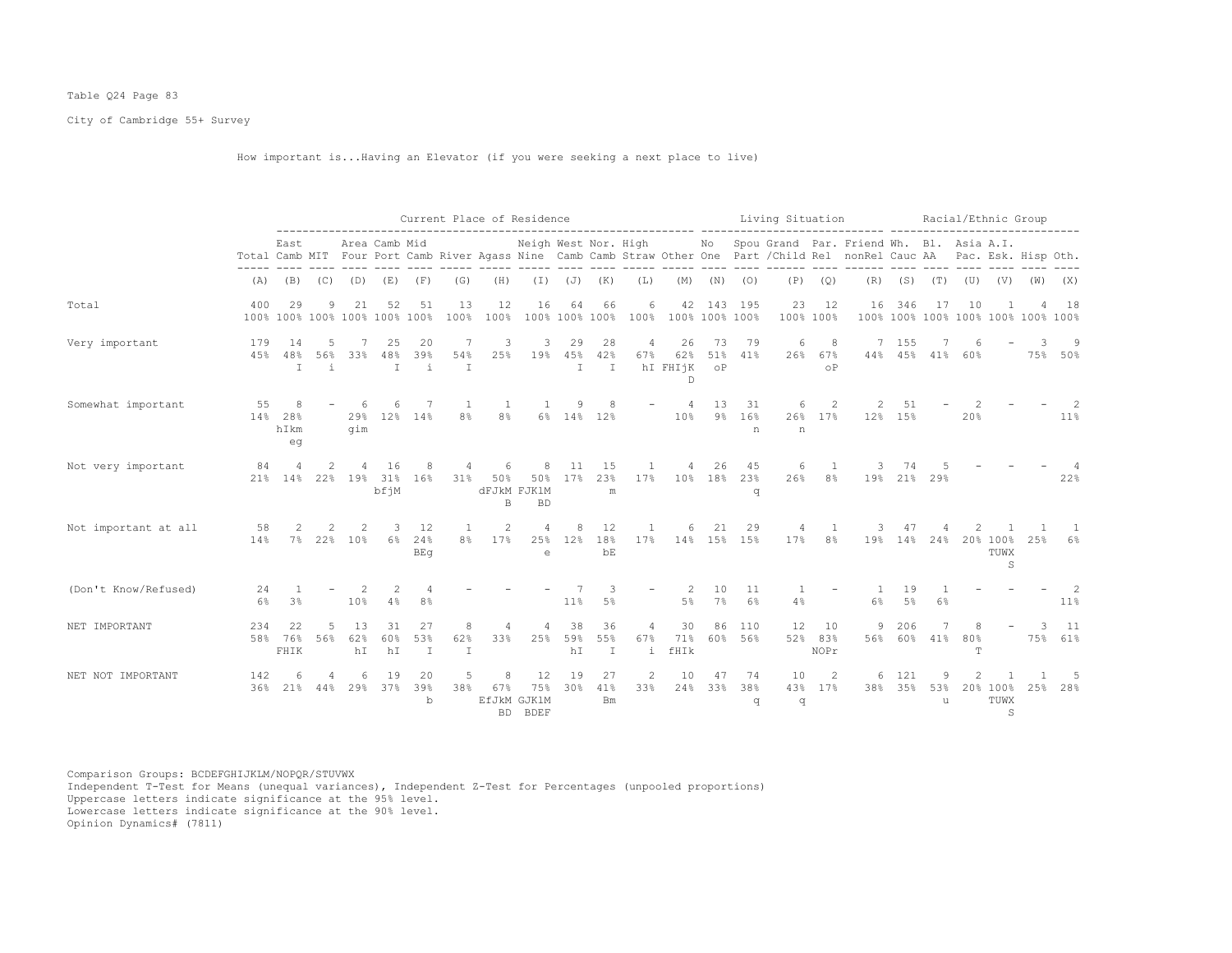# Table Q24 Page 84

City of Cambridge 55+ Survey

How important is...Having an Elevator (if you were seeking a next place to live)

|                      |             |                                                                                                                         |                         |                 | Current Place of Residence |           |                        |                                 |                | Income          |                         |                 |              |                     |                        | Years in Household     |                         |                          | Years in Cambridge |               |                      |           |                | People in Home  |                  |
|----------------------|-------------|-------------------------------------------------------------------------------------------------------------------------|-------------------------|-----------------|----------------------------|-----------|------------------------|---------------------------------|----------------|-----------------|-------------------------|-----------------|--------------|---------------------|------------------------|------------------------|-------------------------|--------------------------|--------------------|---------------|----------------------|-----------|----------------|-----------------|------------------|
|                      |             | Condo Sing Mult Apt Apt Apt<br>Total or TH Fam Fam 4-8 9-50 +50 <30k <60k <90k <120k 120k+ or< -10<br>(A)<br>(B)<br>(C) |                         |                 |                            |           |                        |                                 |                | 30k- 60k- 90k-  |                         |                 | $\mathbf{1}$ | $\leq 1$            | $< 10$ $< 25$<br>$-25$ | $-50$                  | $+50$                   | or $<-10$                | $\leq 1$           | $< 10$ $< 25$ | $-25 - 50 + 50$      |           |                |                 | $+8$             |
|                      |             |                                                                                                                         |                         | (D)             | (E)                        | (F)       | (G)                    | (H)                             | (I)            | (J)             | (K)                     | (L)             | (M)          | (N)                 | (0)                    | (P)                    | (Q)                     | (R)                      | (S)                | (T)           | (U)                  | (V)       | (W)            | (X)             | (Y)              |
| Total                | 400<br>100% | 116                                                                                                                     | 104                     | 103             | 22.2                       | 17        | 27                     |                                 | 67             | 54              | 45<br>100%              | 72              | 3            | 70                  |                        | 135 156                | 34                      | 2                        | 32                 | 79            | 181                  | 100       | 149            | 183             | 61               |
| Very important       | 179<br>45%  | 57<br>49%<br>$\mathsf{C}$                                                                                               | 32<br>31%               | 42<br>41%       | 41%                        | 13<br>76% | 21<br>78%<br>BCDE BCDE | 37<br>62%<br>iKL                | 31<br>46%<br>k | 30<br>56%<br>К  | 14<br>31%               | 30<br>42%       | 33%          | 38<br>54%<br>pQ     | 65<br>48%<br>q         | 64<br>41%              | 11<br>32%               | 50%                      | 17<br>53%          | 37<br>47%     | 78<br>43%            | 46<br>46% | 78<br>52%<br>Y | 81<br>44%<br>y  | 19<br>31%        |
| Somewhat important   | 55<br>14%   | 15<br>13%                                                                                                               | 20<br>19%<br>g          | 12<br>12%       | 14%                        |           |                        | 8<br>7% 13%                     | 9<br>13%       | 9<br>17%        | 11%                     | 12<br>17%       | 33%          | $\sqrt{2}$<br>$9\%$ | 20<br>15%              | 25<br>16%<br>n         | 9%                      | 50%                      | 12%                | 13%           | 24<br>13%            | 14<br>14% | 13<br>$9\%$    | 32<br>17%<br>W  | -9<br>15%        |
| Not very important   | 84<br>21%   | 26<br>22%<br>G                                                                                                          | 26<br>25%<br>G          | 23<br>22%<br>G  | 23%                        | 12%       | 7%                     | 12%                             | 16<br>24%<br>h | 10<br>19%       | 12<br>27%<br>h          | 19<br>26%<br>H  | 33%          | 16                  | 28                     | 30<br>23% 21% 19%      | 24%                     |                          | 25%                | 18<br>23%     | 22%                  | 17%       | 26<br>17%      | 35<br>19%       | -20<br>33%<br>WΧ |
| Not important at all | 58<br>14%   | 12<br>10%                                                                                                               | 21<br>20%<br><b>BFG</b> | 17%<br>G        | 23%<br>G                   | 6%        | 4%                     | 10%                             | $9\%$          | 4<br>7%         | 10<br>22%<br>hiJ        | 10<br>14%       |              | 10%                 | 17                     | 23<br>13% 15%          | 11<br>32%<br><b>NOP</b> | $\overline{\phantom{m}}$ | 3<br>9%            | 11<br>14%     | 24<br>13%            | 19<br>19% | 22<br>15%      | 25<br>14%       | 10<br>16%        |
| (Don't Know/Refused) | 24<br>6%    | 6<br>.5%                                                                                                                | 5<br>.5%                | 9<br>9%         |                            | 6%        | 4%                     | $\mathcal{L}$<br>$3\frac{6}{6}$ | -5<br>7%       | 2 <sup>°</sup>  | $\overline{4}$<br>$9\%$ | $1\%$           |              | 3<br>4%             | 5<br>$4\%$             | 14<br>$9\%$<br>$\circ$ | 3%                      |                          |                    | З.<br>4%      | 15<br>8 <sup>°</sup> | 4%        | 10<br>$7\%$    | 10<br>5%        | -3<br>5%         |
| NET IMPORTANT        | 234<br>58%  | 72<br>62%<br>$\mathtt{C}$                                                                                               | 52<br>50%               | 54<br>52%       | 55%                        | 13<br>76% | 85%<br>CD BCDE         | 75%<br>iKL                      | 40<br>60%<br>k | 39<br>72%<br>K1 | 19<br>42%               | 42<br>58%<br>k  | 67%          | 44<br>63%<br>Q      | 63%<br>$\mathsf{Q}$    | 89<br>57%<br>$\sigma$  | 14                      | 41% 100%<br>STUV         | 21<br>66%          | 59%           | 102<br>56%           | 60<br>60% | 91<br>61%<br>Y | 113<br>62%<br>Y | -28<br>46%       |
| NET NOT IMPORTANT    | 142<br>36%  | 38<br>33%<br>G                                                                                                          | 45%<br>bFG              | 40<br>39%<br>FG | 45%<br>FG                  | 18%       | 11%                    | 13<br>22%                       | 22<br>33%      | 14<br>26%       | 22<br>49%<br>HiJ        | 29<br>40%<br>Hi | 33%          | 23<br>33%           | 33%                    | 34%                    | 19<br>56%<br><b>NOP</b> |                          | 11<br>34%          | 37%           | 64<br>35%            | 36%       | 32%            | 33%             | -30<br>49%<br>WX |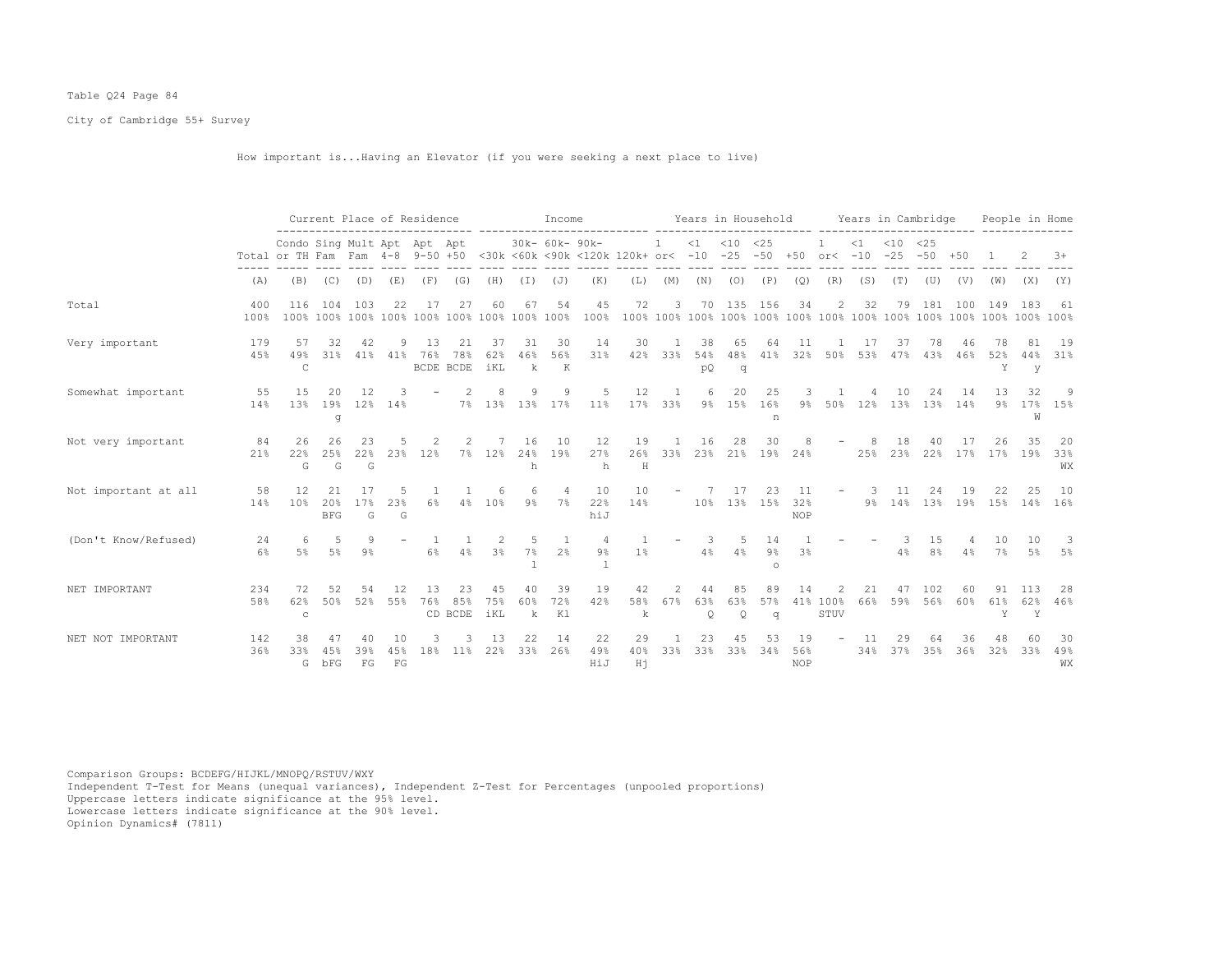# Table Q25 Page 85

City of Cambridge 55+ Survey

How important is...Having a parking space (if you were seeking a next place to live)

|                       |                                           | Gender              |                       |                             | Ownership                 |                |                  | Age                       |                             |                          |                           | Education                 |                           |                 |                                             |                      |                    | Employment Status     |                       |                                  | Marital Status                                                    |                       |
|-----------------------|-------------------------------------------|---------------------|-----------------------|-----------------------------|---------------------------|----------------|------------------|---------------------------|-----------------------------|--------------------------|---------------------------|---------------------------|---------------------------|-----------------|---------------------------------------------|----------------------|--------------------|-----------------------|-----------------------|----------------------------------|-------------------------------------------------------------------|-----------------------|
|                       | Total Male Male Own Rent $\alpha < 75$ 85 |                     | Fe.                   |                             |                           |                |                  | 65 66- 76- 86-            |                             |                          |                           |                           |                           |                 | High Some Bach Adv. Full Part Un- Marr Sep. |                      |                    |                       |                       |                                  | 90 90+ or < Coll Dqr Dqr Time Time Ret. Emp. Dom. Div. Widow N.M. | Sing                  |
|                       | (A)                                       |                     | $(B)$ $(C)$ $(D)$     |                             | (E)                       |                | $(F)$ $(G)$      | (H)                       | $(\top)$                    | $(J)$ $(K)$              |                           | (L)                       |                           | $(M)$ $(N)$     | (0)                                         | (P)                  | (Q)                | (R)                   | (S)                   | (T)                              |                                                                   | $(U)$ $(V)$           |
| Total                 | 400                                       | 196                 | 204                   | 297                         | 95                        | 141            | 139              | 72                        | 22                          | 7                        | 48                        | 55                        | 85                        | 207             | 83                                          | 56                   | 222                | 32                    | 200                   | 30                               |                                                                   | 55 104<br>100% 100%   |
| Very important        | 206<br>52%                                | 95<br>48%           | 111<br>54%            | 164<br>55%<br>E.            | 38<br>40%                 | 66<br>47%      | 86<br>62%<br>FHi | 31<br>43%                 | 11                          | 2                        | 22                        | 32<br>50% 29% 46% 58% 46% | 39                        | 111<br>54%      | 50<br>60%                                   | 28<br>50%            | 112<br>50%         | 14<br>44%             | 107<br>54%            | 13<br>43%                        |                                                                   | 32 49<br>58% 47%      |
| Somewhat important    | 71<br>18%                                 | 37<br>19%           | 34                    | 57                          | 13<br>17% 19% 14%         | 33<br>g        | 20               | 14<br>23% 14% 19% 14%     | 3                           | $\overline{\phantom{a}}$ | 8                         | 10                        | 13                        | 39              | 15<br>17% 18% 15% 19% 18%                   | 18<br>oOr            | 33                 | -5<br>32% 15% 16%     | 42<br>$^{\dagger}$    | -3                               | 21% 10% 15% 14%                                                   | 15                    |
| Not very important 48 | 12%                                       | 25<br>13%           | 23<br>11%             | 34<br>11%                   | 11<br>12%                 | 19<br>13%      | 14<br>10%        | 11<br>15%                 |                             | $\mathcal{L}$            | 6                         | 8<br>29% 12% 15%          | 11<br>13%                 | 22<br>11%       | 9<br>$11\%$                                 | 5<br>9 <sup>°</sup>  | 28                 | 13% 16%               | 23<br>12%             | .5<br>17%                        | 9%                                                                | 5 14<br>13%           |
| Not important at all  | 61                                        | 33                  | 28<br>15% 17% 14% 11% | 33                          | 28<br>29%<br>$\mathbb{D}$ | 17<br>12%      | 13<br>9월         | 16<br>22%<br>fG           | 8<br>36%<br>FG              | 3<br>43%<br>$\alpha$     | 10<br>21%<br>$\mathbf{1}$ | 5<br>$9\%$                | 17<br>20%<br>$\mathbf{1}$ | 28<br>14%       | 6<br>7%                                     | $\overline{4}$       | 41<br>7% 18%<br>OP | 22%<br>$_{\text{OD}}$ | 19<br>10 <sup>9</sup> | -8<br>27%<br>S                   | 10<br>18%                                                         | 23<br>22%<br>S        |
| (Don't Know/Refused)  | 14<br>4%                                  | 6<br>3 <sup>8</sup> | 8<br>4%               | -9<br>3 <sup>8</sup>        | .5<br>5%                  | 6<br>4%        | -6<br>4%         |                           |                             |                          | $\overline{2}$<br>4%      | $\sim$                    | .5<br>6%                  | 7<br>3%         | 3<br>4%                                     | $\overline{1}$<br>2% | 8<br>4%            | $\overline{1}$<br>3%  | 9<br>4%               | $\overline{1}$<br>3 <sup>°</sup> |                                                                   | $-3$<br>3%            |
| NET IMPORTANT         | 2.77<br>69%                               | 132<br>67%          | 145<br>71%            | 2.2.1<br>74%<br>$\mathbf E$ | .51<br>54%                | 99<br>70%<br>J | 106<br>76%<br>HJ | 45<br>62%<br>$\mathbf{1}$ | 14<br>64%<br>$\overline{1}$ | 2<br>29%                 | 30<br>62%                 | 42<br>76%<br>m            | 52<br>61%                 | 150<br>72%<br>m | 65<br>78%<br>Qr                             | 46<br>82%<br>QR      | 145<br>65%         | 19<br>59%             | 149<br>74%<br>TV      | 16<br>53%                        | 40<br>73%<br>t                                                    | 64<br>62%             |
| NET NOT IMPORTANT     | 109<br>2.7%                               | 58<br>30%           | 51<br>25%             | 67<br>23%                   | 39<br>41%<br>$\mathbb{D}$ | 36<br>26%      | 27<br>19%        | 27<br>38%<br>f G          | 8                           | 5<br>36% 71%<br>FGhi     | 16<br>33%                 | 13<br>24%                 | 28<br>33%                 | 50<br>24%       | 15<br>18%                                   | 9<br>16%             | 69<br>31%<br>OP    | 12<br>38%<br>OP       | 42<br>21%             | 13<br>43%<br>S                   | 15<br>27%                                                         | 37<br>36%<br>$\sim$ S |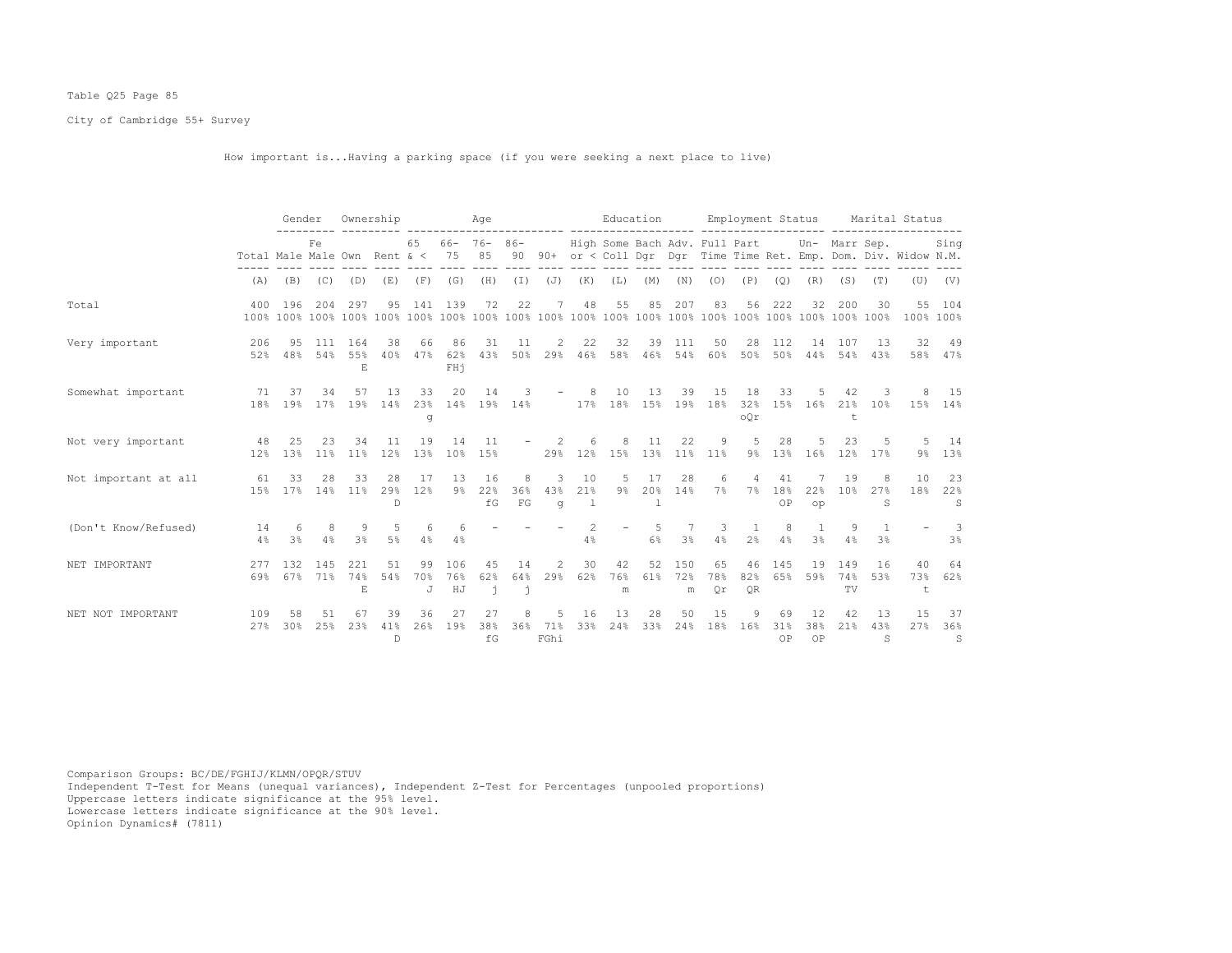# Table Q25 Page 86

City of Cambridge 55+ Survey

How important is...Having a parking space (if you were seeking a next place to live)

|                      |            |                      |               |           |                                     |                |                | Current Place of Residence                                                                                                                                                                                                                                                                                                                                                                                                        |                      |                      |                |           |                       |                       |                 | Living Situation |                          |                                                                                                                                                         |                      |                 |                 | Racial/Ethnic Group                          |                                    |                   |
|----------------------|------------|----------------------|---------------|-----------|-------------------------------------|----------------|----------------|-----------------------------------------------------------------------------------------------------------------------------------------------------------------------------------------------------------------------------------------------------------------------------------------------------------------------------------------------------------------------------------------------------------------------------------|----------------------|----------------------|----------------|-----------|-----------------------|-----------------------|-----------------|------------------|--------------------------|---------------------------------------------------------------------------------------------------------------------------------------------------------|----------------------|-----------------|-----------------|----------------------------------------------|------------------------------------|-------------------|
|                      |            | East                 |               |           | Area Camb Mid                       |                |                |                                                                                                                                                                                                                                                                                                                                                                                                                                   | Neigh West Nor. High |                      |                |           |                       |                       |                 |                  |                          | No Spou Grand Par. Friend Wh. Bl. Asia A.I.<br>Total Camb MIT Four Port Camb River Agass Nine Camb Camb Straw Other One Part / Child Rel nonRel Cauc AA |                      |                 |                 |                                              | Pac. Esk. Hisp Oth.                |                   |
|                      | (A)        | (B)                  | (C)           | (D)       | (E)                                 | (F)            | (G)            | (H)                                                                                                                                                                                                                                                                                                                                                                                                                               |                      | $(I)$ $(J)$ $(K)$    |                | (L)       | (M)                   | (N)                   | (0)             | (P)              | (Q)                      | (R)                                                                                                                                                     |                      | $(S)$ $(T)$     |                 | $(\mathbb{U})$ $(\mathbb{V})$ $(\mathbb{W})$ |                                    | (X)               |
| Total                | 400        | 29                   | 9             | 21        | 52<br>100% 100% 100% 100% 100% 100% | 51             | 13<br>100%     | 12<br>100%                                                                                                                                                                                                                                                                                                                                                                                                                        | 16                   | 64<br>100% 100% 100% | 66             | 6<br>100% | 42<br>100% 100% 100%  |                       | 143 195         | 23<br>100% 100%  | 12                       | 16                                                                                                                                                      | 346                  | 17              | 10              |                                              | 100% 100% 100% 100% 100% 100% 100% | 18                |
| Very important       | 206<br>52% | 14<br>48%            | 6<br>67%<br>d | 33%       | 21<br>40%                           | 25<br>49%      | 5<br>38%       | -7<br>58%                                                                                                                                                                                                                                                                                                                                                                                                                         | 11<br>69%<br>DEG     | 38<br>59%<br>DE      | 36<br>55%<br>d | 3<br>50%  | 22<br>52%             | 71                    | 103<br>50% 53%  | 12<br>52%        | 10<br>83%<br><b>NOPR</b> | 6<br>38%                                                                                                                                                | 175<br>51%           | 12<br>71%<br>SW |                 | 50% 100%<br>TUWX<br>S                        | 25%                                | - 13<br>72%<br>SW |
| Somewhat important   | 71<br>18%  | 17%                  |               | 29%<br>m  | 12<br>2.3%<br>${\rm m}$             | 18%            | 5<br>38%<br>ήM | $\mathfrak{D}_{1}^{2}(\mathfrak{D}_{1})=\mathfrak{D}_{2}^{2}(\mathfrak{D}_{2})=\mathfrak{D}_{2}^{2}(\mathfrak{D}_{1})=\mathfrak{D}_{2}^{2}(\mathfrak{D}_{2})=\mathfrak{D}_{2}^{2}(\mathfrak{D}_{1})=\mathfrak{D}_{2}^{2}(\mathfrak{D}_{1})=\mathfrak{D}_{2}^{2}(\mathfrak{D}_{1})=\mathfrak{D}_{2}^{2}(\mathfrak{D}_{2})=\mathfrak{D}_{2}^{2}(\mathfrak{D}_{1})=\mathfrak{D}_{2}^{2}(\mathfrak{D}_{1})=\mathfrak{D}_{2}^{$<br>17% |                      | 12% 12%              | 15<br>23%<br>m | 17%       | 10%                   | 18<br>13%             | 40<br>21%<br>N  | 22%              |                          | 38%<br>N                                                                                                                                                | 18%                  | 12%             | 30%             |                                              |                                    |                   |
| Not very important   | 48<br>12%  | 24%<br>kM            |               | 10%       | 17%<br>М                            | 12%            | 2<br>15%       | 17%                                                                                                                                                                                                                                                                                                                                                                                                                               | 12%                  | 12%                  | 5<br>8%        | 17%       | $5\%$                 | 14<br>10 <sup>°</sup> | 24<br>12%       | 5<br>22%         | 8%                       | 6%                                                                                                                                                      | 44<br>13%            | 12%             |                 |                                              | 25%                                | 6%                |
| Not important at all | 61<br>15%  | 3<br>10 <sup>°</sup> | 33%           |           | 19% 15%                             | 1 O<br>20%     | 8%             |                                                                                                                                                                                                                                                                                                                                                                                                                                   | $6\%$                | 14%                  | $9\%$          | 17%       | 11<br>26%<br>bqIK OPq | 35<br>24%             | 20<br>10%       | 4%               | 8 <sup>°</sup>           | 19%                                                                                                                                                     | 52<br>15%            | 6%              | 10%             |                                              | 50%<br>t                           | 4<br>22%          |
| (Don't Know/Refused) | 14<br>4%   |                      |               | 10%       | 4%                                  | 2 <sup>°</sup> |                | 8%                                                                                                                                                                                                                                                                                                                                                                                                                                |                      | 2%                   | 6%             |           | 7%                    | 5<br>3 <sup>°</sup>   | 4%              |                  |                          |                                                                                                                                                         | 12<br>3 <sup>8</sup> |                 | 10%             |                                              |                                    |                   |
| NET IMPORTANT        | 277<br>69% | 19<br>66%            | 6<br>67%      | 13<br>62% | 33<br>63%                           | 34<br>67%      | 10<br>77%      | 9<br>75%                                                                                                                                                                                                                                                                                                                                                                                                                          | 13<br>81%            | 46<br>72%            | 51<br>77%<br>m | Δ<br>67%  | 26<br>62%             | 89<br>62%             | 143<br>73%<br>N | 17<br>74%        | 10<br>83%<br>n           | 12<br>75%                                                                                                                                               | 238<br>69%<br>W      | 14<br>82%<br>W  |                 | 80% 100%<br>W StWX                           | 25%                                | 13<br>72%<br>W    |
| NET NOT IMPORTANT    | 109<br>27% | 34%<br>k             | 33%           | 29%       | 33%<br>K                            | 16<br>31%<br>k | 23%            | 17%                                                                                                                                                                                                                                                                                                                                                                                                                               | 19%                  | 27%                  | 11<br>17%      | 33%       | 13<br>31%<br>k        | 49<br>34%<br>$\circ$  | 44<br>23%       | 6<br>26%         | 2<br>17%                 | 25%                                                                                                                                                     | 28%<br>u             | 18%             | 10 <sup>8</sup> |                                              | 75%<br>STUX                        | -5<br>28%         |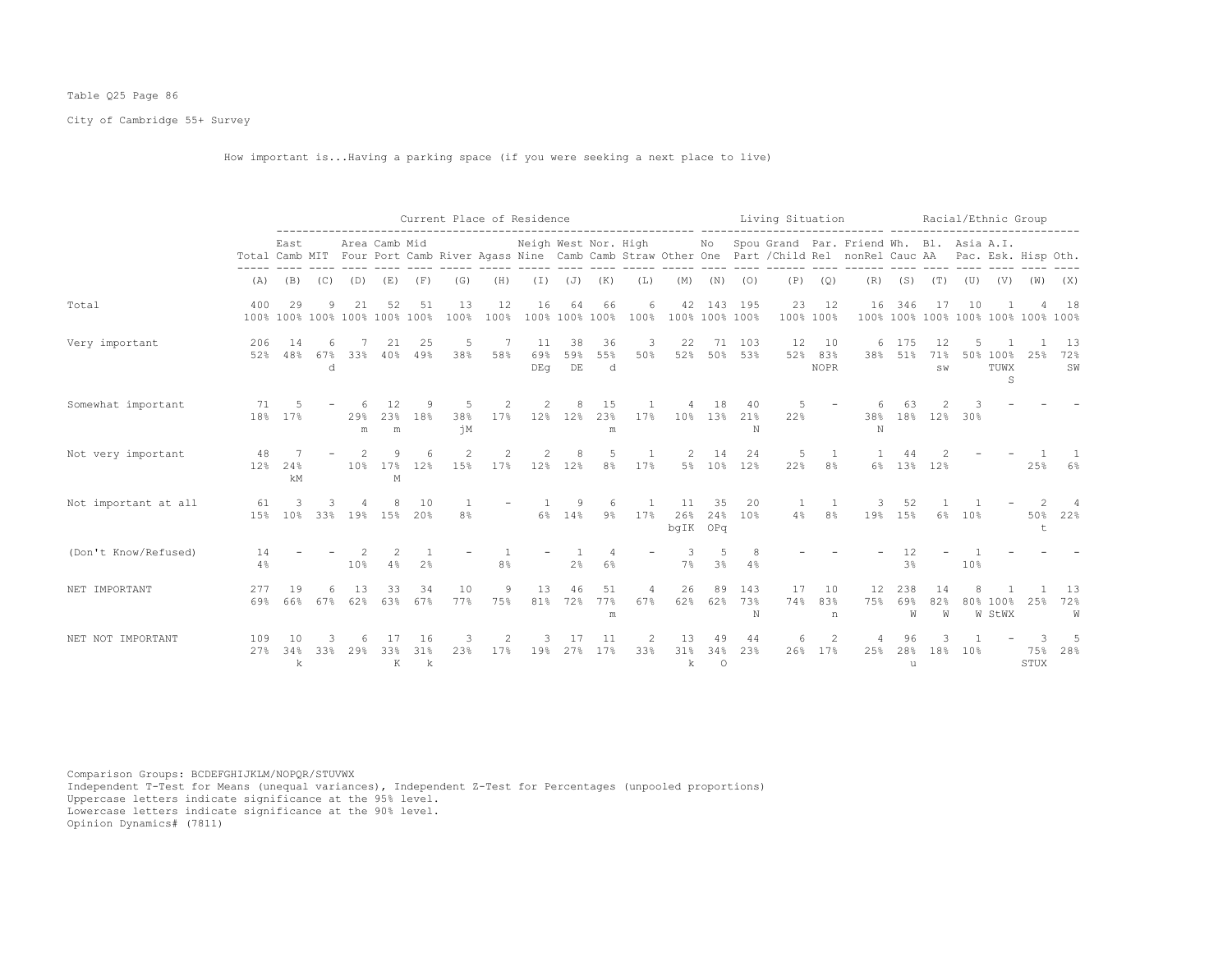# Table Q25 Page 87

City of Cambridge 55+ Survey

How important is...Having a parking space (if you were seeking a next place to live)

|                      |             |                                                                                                    | Current Place of Residence |                          |                     |           |                 |                              |                 | Income         |                |                   |              |                | Years in Household            |                       |           |                  |           | Years in Cambridge     |            |                |                 | People in Home  |                |
|----------------------|-------------|----------------------------------------------------------------------------------------------------|----------------------------|--------------------------|---------------------|-----------|-----------------|------------------------------|-----------------|----------------|----------------|-------------------|--------------|----------------|-------------------------------|-----------------------|-----------|------------------|-----------|------------------------|------------|----------------|-----------------|-----------------|----------------|
|                      |             | Condo Sing Mult Apt Apt Apt<br>Total or TH Fam Fam 4-8 9-50 +50 <30k <60k <90k <120k 120k+ or< -10 |                            |                          |                     |           |                 |                              |                 | 30k- 60k- 90k- |                |                   | $\mathbf{1}$ | $\leq 1$       | $< 10$ $< 25$<br>$-25$        | $-50$                 | $+50$     | or $<-10$        | $\leq 1$  | $< 10$ $< 25$<br>$-25$ | $-50 + 50$ |                |                 |                 | $+8$           |
|                      | (A)         | (B)                                                                                                | (C)                        | (D)                      | (E)                 | (F)       | (G)             | (H)                          | (I)             | (J)            | (K)            | (L)               | (M)          | (N)            | (0)                           | (P)                   | (Q)       | (R)              | (S)       | (T)                    | (U)        | (V)            | (W)             | (X)             | (Y)            |
| Total                | 400<br>100% | 116                                                                                                | 104                        | 103                      | 22.                 | 17        | 27              |                              | 67              | 54             | 45<br>100%     | 72                | 3            | 70             | 135                           | 156                   | 34        | 2                | 32        | 79                     | 181        | 100            | 149             | 183             | 61             |
| Very important       | 206<br>52%  | 60<br>52%<br>f                                                                                     | 58<br>56%<br>$\mathbf F$   | 56<br>54%<br>$\mathbf F$ | 10<br>45%           | 29%       | 12<br>44%       | 22<br>37%                    | 30<br>45%       | 25<br>46%      | 21<br>47%      | 47<br>65%<br>HIJK | 2<br>67%     | 36<br>51%      | 64<br>47%                     | 84<br>54%             | 18<br>53% | 50%              | 20<br>62% | 39<br>49%              | 86<br>48%  | 57<br>57%      | 49%             | 53%             | - 31<br>51%    |
| Somewhat important   | 71<br>18%   | 20<br>17%                                                                                          | 24<br>23%<br>eG            | 20<br>19%<br>q           | $9\%$               | 12%       |                 | 7% 12%                       | 11<br>16%       | 15<br>28%<br>Н | 12<br>27%<br>h | 13<br>18%         | $-$          | 12<br>17%      | 24                            | 29<br>18% 19%         | 18%       | 50%              | 16%       | 14<br>18%              | 33<br>18%  | 17%            | 13%             | 20%<br>W        | 16<br>26%<br>W |
| Not very important   | 48<br>12%   | 16<br>14%<br>e                                                                                     | 9<br>$9\%$                 | 1.5<br>15%<br>e          |                     | 5% 18%    |                 | 11% 15%                      | 14<br>21%<br>ήL | 5<br>$9\%$     | 5<br>$11\%$    | 6<br>8%           |              | 6              | 19<br>9% 14% 13%              | 20                    | 9%        |                  | 9%        | 15%                    | 24<br>13%  | 9%             | 16<br>11%       | 23<br>13%       | 8<br>13%       |
| Not important at all | 61<br>15%   | 19<br>16%<br>cd                                                                                    | 9<br>$9\%$                 | $9\%$                    | 36%<br>bCD          | 29%<br>cd | 33%             | 19<br>32%<br><b>bCD IJKL</b> | 11<br>16%<br>-1 | 8<br>15%       | 4<br>$9\%$     | 5<br>7%           | 33%          | 13<br>19%<br>p | 26<br>19%<br>$\, {\mathbb P}$ | 15<br>10%             | 18%       |                  | 12%       | 12<br>15%              | 29<br>16%  | 1.5<br>15%     | 36<br>24%<br>XY | 20<br>11%       | 4<br>7%        |
| (Don't Know/Refused) | 14<br>4%    | $1\%$                                                                                              | 4%                         | 3<br>3 <sup>°</sup>      | $5\%$               | 12%       | 4%              | 3<br>$5\%$                   | $1\%$           | 2 <sup>°</sup> | 7%             | $1\%$             |              | 3<br>4%        | 2<br>1%                       | 8<br>$5\%$<br>$\circ$ | 3%        |                  |           | 3%                     | 5%         | 2 <sup>°</sup> | 5<br>3%         | 4%              | 2<br>3%        |
| NET IMPORTANT        | 277<br>69%  | 69%                                                                                                | 79%<br>F <b>bEFG</b>       | 76<br>74%<br>eFG         | 12.<br>55%          | 41%       | 14<br>52%       | 29<br>48%                    | 41<br>61%       | 40<br>74%<br>Н | 33<br>73%<br>H | 60<br>83%<br>H I  | 2<br>67%     | 48<br>69%      | 65%                           | 72%                   | 24        | 71% 100%<br>STUV | 25<br>78% | 67%                    | 119<br>66% | 74%            | 62%             | 133<br>73%<br>W | 47<br>77%<br>W |
| NET NOT IMPORTANT    | 109<br>27%  | 35<br>30%<br>$\mathsf{C}$                                                                          | 18<br>17%                  | 24<br>23%                | 41%<br>$\mathsf{C}$ | 47%<br>Cd | 12<br>44%<br>CD | 28<br>47%<br>JKL             | 25<br>37%<br>KL | 13<br>24%      | 9<br>20%       | 11<br>15%         | 33%          | 19<br>27%      | 33%<br>$\, {\bf P}$           | 35<br>22%             | 26%       |                  | 22%       | 30%                    | 53<br>29%  | 24<br>24%      | 52<br>35%<br>XY | 43<br>23%       | 12<br>20%      |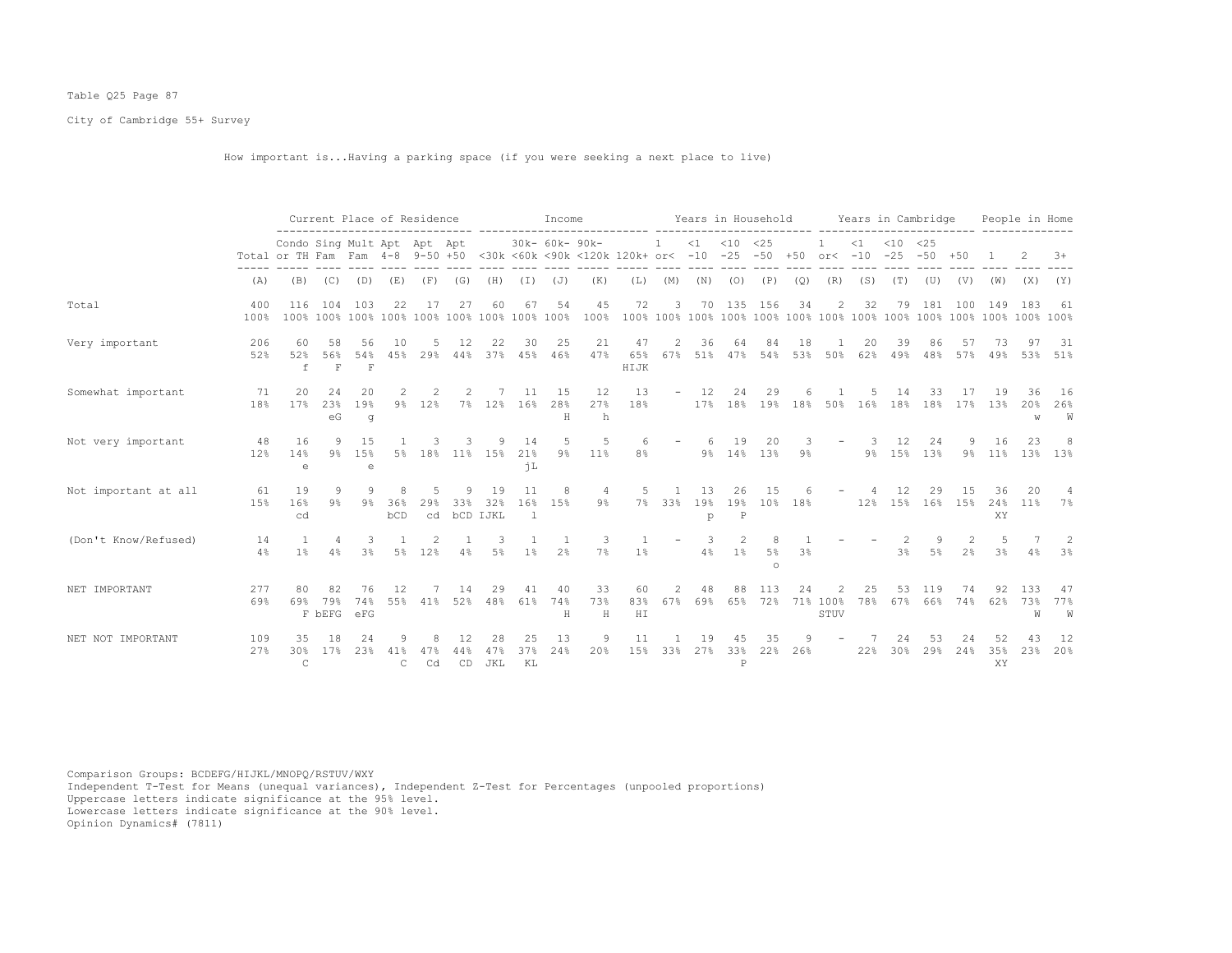# Table Q26 Page 88

City of Cambridge 55+ Survey

How important is...Having a multi-purpose community room and kitchen (if you were seeking a next place to live)

|                      |                              | Gender                    |                      |                           | Ownership      |                |           | Aqe                    |           |                         |                         | Education                     |                     |                           |                           |                          |                            | Employment Status       |                            |                      | Marital Status                                                    |                           |
|----------------------|------------------------------|---------------------------|----------------------|---------------------------|----------------|----------------|-----------|------------------------|-----------|-------------------------|-------------------------|-------------------------------|---------------------|---------------------------|---------------------------|--------------------------|----------------------------|-------------------------|----------------------------|----------------------|-------------------------------------------------------------------|---------------------------|
|                      | Total Male Male Own Rent & < |                           | Fe                   |                           |                | 65             | 75        | $66 - 76 - 86 -$<br>85 |           |                         |                         | High Some Bach Adv. Full Part |                     |                           |                           |                          |                            |                         | Un- Marr Sep.              |                      | 90 90+ or < Coll Dqr Dqr Time Time Ret. Emp. Dom. Div. Widow N.M. | Sing                      |
|                      | (A)                          | (B)                       |                      | $(C)$ $(D)$               | (E)            | (F)            | (G)       | (H)                    |           |                         |                         | $(L)$ $(J)$ $(K)$ $(L)$       | (M)                 | (N)                       | (0)                       | (P)                      | (Q)                        | (R)                     | (S)                        | (T)                  | (U)                                                               | (V)                       |
| Total                | 400                          | 196                       | 2.04                 | 297                       | 95             |                | 141 139   | 72                     | 22        | 7                       | 48                      | 55                            | 85                  | 207                       | 83                        | 56                       | 222                        | 32                      | 200                        | 30                   | 55<br>100% 100%                                                   | 104                       |
| Very important       | 72                           | 29                        | 43<br>18% 15% 21%    | 50<br>17%                 | 21<br>22%      | 21<br>15%      | 28<br>20% | 15<br>21%              | 5         | $\mathbf{1}$<br>23% 14% | 10<br>21%               | 14<br>25%<br>m                | 11                  | 37                        | 15<br>13% 18% 18%         | 12<br>21%                | 41<br>18%                  | 12%                     | 34<br>17 <sup>°</sup>      | 3<br>10 <sup>8</sup> | 18<br>33%<br>STV                                                  | 17<br>16%                 |
| Somewhat important   | 92<br>23%                    | 45<br>23%                 | 47<br>23%            | 64<br>22%                 | 28<br>29%      | 35<br>25%      | 28        | 14<br>20% 19%          | 7         | 3<br>32% 43%            | 15<br>31%               | 12<br>22%                     | 17<br>20%           | 48                        | 16<br>23% 19%             | 13<br>23%                | 45<br>20%                  | 17<br>53%<br>OPO        | 48                         | 8<br>24% 27%         | 13                                                                | 21<br>24% 20%             |
| Not very important   | 107<br>2.7%                  | 62<br>32%<br>$\mathsf{C}$ | 45<br>22%            | 85<br>29%<br>$E_{\rm c}$  | 17<br>18%      | 44<br>31%<br>h | 36        | 15<br>26% 21%          | 6         | 2                       | 9                       | 15<br>27% 29% 19% 27%         | 25<br>29%           | 55<br>27%                 | 25<br>30%                 | 18<br>32%                | 55                         | 7<br>25% 22%            | 54<br>27%<br>11            | 7<br>23%             | 9                                                                 | 34<br>16% 33%<br>U        |
| Not important at all | 101<br>25%                   | 49<br>25%                 | 52<br>25%            | 77<br>26%                 | 22.2<br>23%    | 33<br>23%      | 35<br>25% | 21<br>29%              | 4         | 18% 14%                 | 9<br>19%                | 12<br>22%                     | 25<br>29%           | 54<br>26%                 | 22<br>27%<br>$\mathbb{R}$ | 9<br>16%<br>R            | 67<br>30%<br>PR            | $\overline{1}$<br>$3\%$ | 52<br>26%                  | 10<br>33%            | 12                                                                | 24<br>22% 23%             |
| (Don't Know/Refused) | 28<br>7%                     | 11<br>6%                  | 17<br>8 <sup>°</sup> | 21<br>7%                  | 7<br>7%        | 8<br>$6\%$     | 12        | 9% 10%                 |           |                         | $-5$<br>10 <sup>°</sup> | 2<br>4%                       | 7<br>8 <sup>°</sup> | 13<br>$6\%$               | 5<br>$6\%$                | $\overline{4}$<br>7%     | 14<br>$6\%$                | -3<br>$9\%$             | 12<br>6%                   | 2<br>$7\%$           | 3<br>$5\%$                                                        | 8<br>8%                   |
| NET IMPORTANT        | 164<br>41%                   | 74<br>38%                 | 90<br>44%            | 114<br>38%                | 49<br>52%<br>D | 56<br>40%      | 56<br>40% | 29<br>40%              | 12<br>55% | 4<br>57%                | 25<br>52%<br>М          | 26<br>47%<br>m                | 28<br>33%           | 85                        | 31<br>41% 37%             | 25<br>45%                | 86<br>39%                  | 21<br>66%<br>OpQ        | 82<br>41%                  | 11<br>37%            | 31<br>56%<br>StV                                                  | 38<br>37%                 |
| NET NOT IMPORTANT    | 208<br>52%                   | 111<br>57%<br>$\mathbf C$ | 97<br>48%            | 162<br>55%<br>$\mathbf E$ | 39<br>41%      | 77<br>55%      | 71<br>51% | 36<br>50%              | 10<br>45% | 3<br>43%                | 18<br>38%               | 27<br>49%                     | 50<br>59%<br>K      | 109<br>53%<br>$\mathbf k$ | 47<br>57%<br>$\mathbb{R}$ | 27<br>48%<br>$\mathbb R$ | 122<br>55%<br>$\mathbb{R}$ | 8<br>25%                | 106<br>53%<br>$\mathbf{U}$ | 17<br>57%<br>11      | 21<br>38%                                                         | 58<br>56%<br>$\mathbf{U}$ |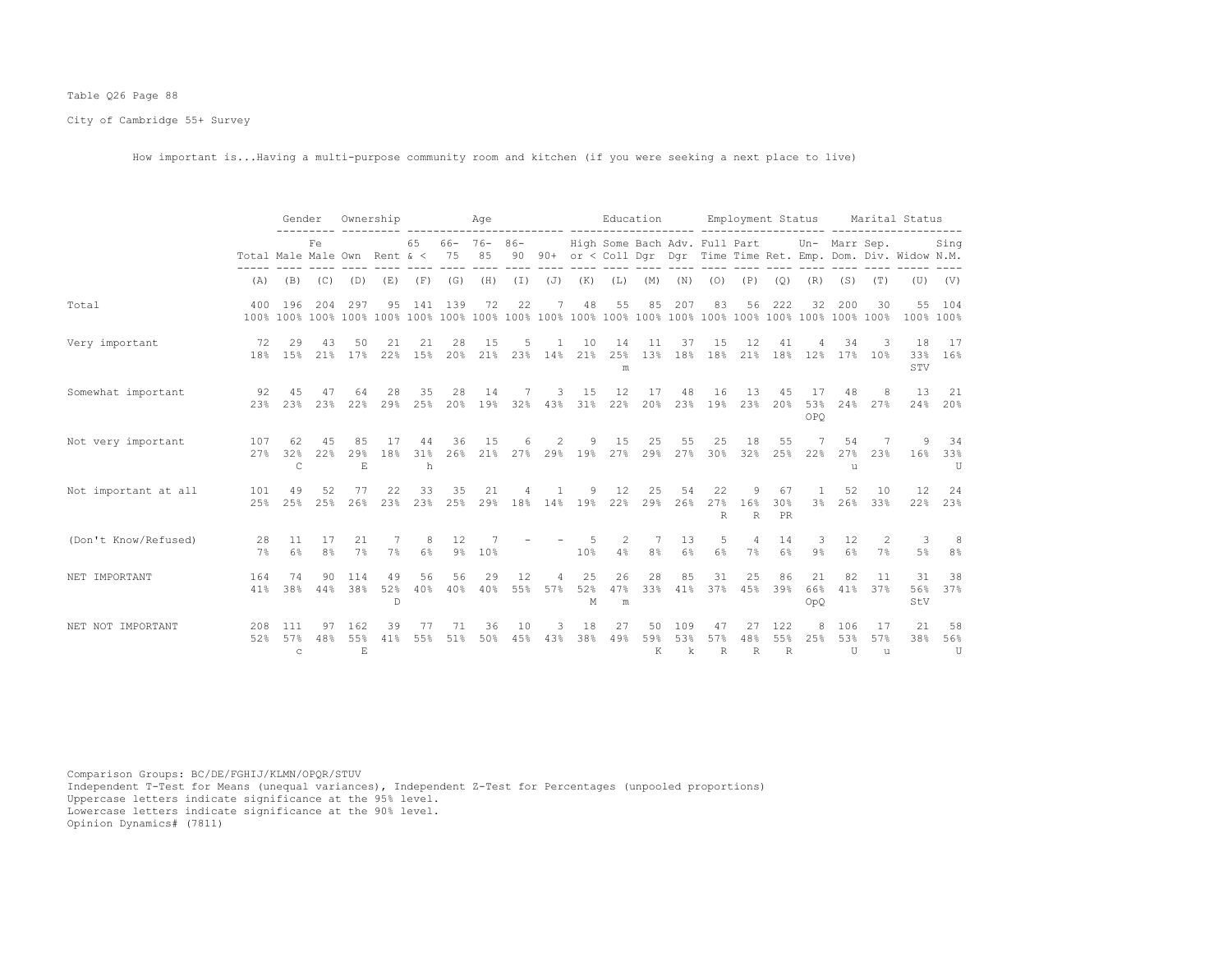# Table Q26 Page 89

City of Cambridge 55+ Survey

How important is...Having a multi-purpose community room and kitchen (if you were seeking a next place to live)

|                      |            |                            |                                 |                |                                     |                 | Current Place of Residence |                           |                           |                              |                      |                          |                            |                      |                              | Living Situation                                                                                                                                                                                 |                                | ------- ------------------------------ |                           |                            |           |                  | Racial/Ethnic Group                  |                         |
|----------------------|------------|----------------------------|---------------------------------|----------------|-------------------------------------|-----------------|----------------------------|---------------------------|---------------------------|------------------------------|----------------------|--------------------------|----------------------------|----------------------|------------------------------|--------------------------------------------------------------------------------------------------------------------------------------------------------------------------------------------------|--------------------------------|----------------------------------------|---------------------------|----------------------------|-----------|------------------|--------------------------------------|-------------------------|
|                      |            | East                       |                                 |                | Area Camb Mid                       |                 |                            |                           |                           |                              |                      |                          |                            |                      |                              | Neigh West Nor. High Mo Spou Grand Par. Friend Wh. Bl. Asia A.I.<br>Total Camb MIT Four Port Camb River Agass Nine Camb Camb Straw Other One Part / Child Rel nonRel Cauc AA Pac. Esk. Hisp Oth. |                                |                                        |                           |                            |           |                  |                                      |                         |
|                      | (A)        |                            | $(B)$ $(C)$                     | (D)            | (E)                                 | (F)             | (G)                        | (H)                       |                           | $(I)$ $(J)$ $(K)$            |                      | (L)                      | (M)                        | (N)                  | (0)                          | (P)                                                                                                                                                                                              | (Q)                            | (R)                                    |                           | $(S)$ $(T)$ $(U)$          |           | (V)              | (W)                                  | (X)                     |
| Total                | 400        | 29                         | 9                               | 21             | 52<br>100% 100% 100% 100% 100% 100% | 51              | 13<br>100%                 | 12<br>100%                | 16                        | 64<br>100% 100% 100%         | 66                   | 6<br>100%                |                            |                      | 42 143 195<br>100% 100% 100% | 23                                                                                                                                                                                               | 12<br>100% 100%                | 16                                     | 346                       | 17                         | 10        |                  | 100% 100% 100% 100% 100% 100% 100%   | 18                      |
| Very important       | 72         | $\overline{4}$<br>18% 14%  | -5<br>56%<br>IJkM<br>dEFG<br>B  | -5<br>24%<br>e | 3<br>6%                             | -8<br>16%       | <sup>1</sup><br>8%         | 3<br>25%                  | $\overline{1}$<br>6%      | 13<br>20%                    | -17<br>26%<br>Ei EGI |                          | 8<br>19%<br>e              | 29<br>p              | 33<br>20% 17%                | 2                                                                                                                                                                                                | 3<br>9% 25%                    | 3<br>19%                               | 57<br>16%<br>$\mathbf{x}$ | 8<br>47%<br>SX             |           | 100%<br>STWX     | $\mathcal{L}$<br>50%<br>$\mathbf{x}$ | $\overline{1}$<br>$6\%$ |
| Somewhat important   | 92<br>23%  | 28%<br>h                   | 2.2%                            | 19%            | 18<br>35%<br>HIjm<br>F              | 8<br>16%        | 5<br>38%<br>h              | 1<br>8%                   | 2                         | 12<br>12% 19%                | 14<br>21%            | 3<br>50%<br>hi           | 8<br>19%                   | 32                   | 45<br>22% 23%                | 4                                                                                                                                                                                                | 5<br>17% 42%                   | 25%                                    | 80                        | 3<br>23% 18%               | 60%<br>ST |                  |                                      | - 7<br>25% 39%          |
| Not very important   | 107<br>27% | -14<br>48%<br>GjKM<br>Cdf  | 11 <sup>8</sup>                 | 5.<br>24%      | 19<br>37%<br>CqKM                   | 14<br>27%       | 2<br>15%                   | 4<br>33%                  | 5                         | 19<br>31% 30%<br>k           | 11<br>17%            | $\overline{2}$<br>33%    | 17% 24% 28%                | 34                   | 55                           | 8                                                                                                                                                                                                | 3<br>35% 25%                   | 19%                                    | 9.5                       | 27% 24% 30%                |           |                  |                                      | 17%                     |
| Not important at all | 101<br>25% | 3<br>$10\%$                | 1                               | .5.            | 10<br>11% 24% 19%                   | 16<br>31%<br>B  | 4<br>31%                   | 4<br>33%                  | 5                         | 16<br>31% 25%<br>$\mathbf b$ | 17<br>26%<br>B       | 1<br>17%                 | 16<br>38%<br><b>BCE</b>    | 37<br>26%<br>$\circ$ | 49<br>25%<br>$\circ$         | 8<br>35%<br>$\circ$                                                                                                                                                                              | $\mathbf{1}$<br>8 <sup>°</sup> | 19%                                    | 89<br>26%<br>$\pm$        |                            | 12% 10%   |                  |                                      | 33%                     |
| (Don't Know/Refused) | 28<br>7%   |                            |                                 | 10%            | 4%                                  | 5<br>10%        | -1<br>8 <sup>°</sup>       | $\overline{\phantom{a}}$  | 3<br>19%                  | 6%                           | 11%                  | $\overline{\phantom{a}}$ | 3<br>7%                    | 11<br>8 <sup>°</sup> | 13<br>$7\%$                  | 1<br>4%                                                                                                                                                                                          | $\overline{\phantom{a}}$       | 3<br>19%                               | 25<br>7%                  |                            |           |                  | 25%                                  | 6%                      |
| NET IMPORTANT        | 164<br>41% | 12<br>41%                  | 7<br>78%<br>i IJKM<br>DEFH<br>B | 9<br>43%<br>i. | 21<br>40%<br>i                      | 16<br>31%       | 6<br>46%                   | 4<br>33%                  | 3<br>19%                  | 25<br>39%<br>i               | 31<br>47%<br>fI      | 3<br>50%                 | 16<br>38%                  | 61<br>43%<br>p       | 78<br>40%                    | 6<br>26%                                                                                                                                                                                         | 8<br>67%<br>noP                | 7<br>44%                               | 137<br>40%                | 11<br>65%<br>$\mathcal{S}$ | 6         | 60% 100%<br>STUX | 75%                                  | 8<br>44%                |
| NET NOT IMPORTANT    | 208<br>52% | -17<br>59%<br>$\mathsf{C}$ | 22%                             | 10<br>48%      | 29<br>56%<br>C.                     | 30<br>59%<br>Ck | 6<br>46%                   | 8<br>67%<br>$\mathcal{C}$ | 10<br>62%<br>$\mathsf{C}$ | 35<br>55%<br>$\mathsf{C}$    | 28<br>42%            | 3<br>50%                 | 23<br>55%<br>$\mathcal{C}$ | 71<br>50%            | 104<br>53%                   | 16<br>70%<br>nOR                                                                                                                                                                                 | $\overline{4}$<br>33%          | 38%                                    | 184<br>53%                | 35%                        | 40%       |                  |                                      | 50%                     |

Comparison Groups: BCDEFGHIJKLM/NOPQR/STUVWX Independent T-Test for Means (unequal variances), Independent Z-Test for Percentages (unpooled proportions) Uppercase letters indicate significance at the 95% level. Lowercase letters indicate significance at the 90% level.

Opinion Dynamics# (7811)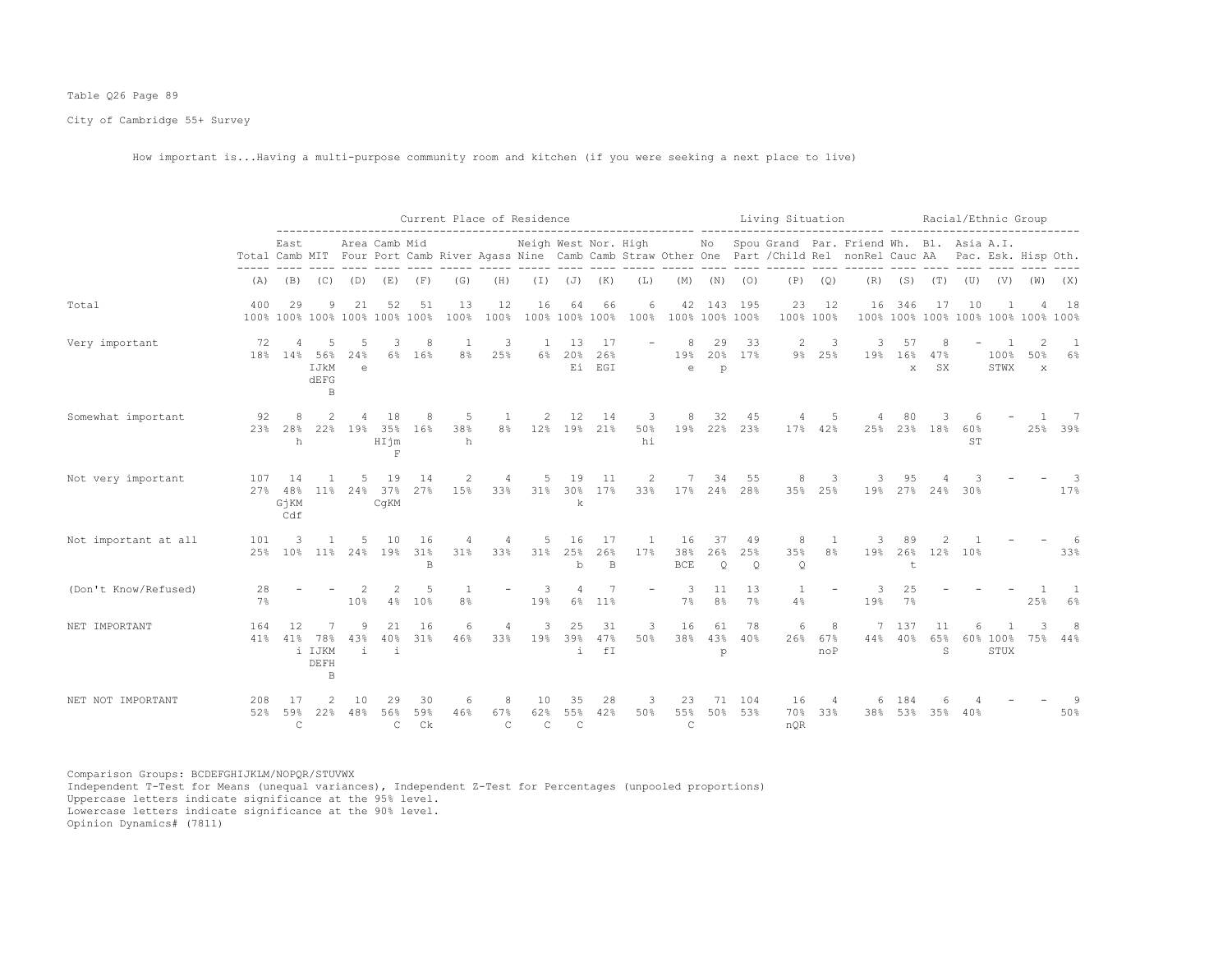# Table Q26 Page 90

City of Cambridge 55+ Survey

How important is...Having a multi-purpose community room and kitchen (if you were seeking a next place to live)

|                      |             | Current Place of Residence<br>Condo Sing Mult Apt Apt Apt<br>Total or TH Fam Fam 4-8 9-50 +50 <30k <60k <90k <120k 120k+ or< -10 -25 |                              |                |           |                         |                  |                |                | Income          |                     |                  |                           |                      |                | Years in Household    |           |                                    |            | Years in Cambridge |                   |                |               | People in Home |             |
|----------------------|-------------|--------------------------------------------------------------------------------------------------------------------------------------|------------------------------|----------------|-----------|-------------------------|------------------|----------------|----------------|-----------------|---------------------|------------------|---------------------------|----------------------|----------------|-----------------------|-----------|------------------------------------|------------|--------------------|-------------------|----------------|---------------|----------------|-------------|
|                      |             |                                                                                                                                      |                              |                |           |                         |                  |                |                | 30k- 60k- 90k-  |                     |                  | 1                         | $\leq 1$             | $< 10$ $< 25$  | $-50 + 50$ or< $-10$  |           |                                    | $\leq 1$   | $<$ 10<br>$-25$    | <25<br>$-50 + 50$ |                |               |                | $3+$        |
|                      | (A)         | (B)                                                                                                                                  | (C)                          | (D)            | (E)       | (F)                     | (G)              | (H)            | $(\top)$       | (J)             | (K)                 | (L)              | (M)                       |                      | $(N)$ $(O)$    | (P)                   | (Q)       | (R)                                | (S)        | (T)                | (U)               | (V)            |               | $(W)$ $(X)$    | (Y)         |
| Total                | 400<br>100% | 116                                                                                                                                  | 104                          | 103            | 22        | 17                      | 27               | 60             | 67             | 54              | 45<br>100%          | 72               | 3                         | 70                   |                | 135 156               | 34        | 2                                  | 32         | 79                 | 181               | 100            | 149           | 183            | 61          |
| Very important       | 72<br>18%   | 17<br>15%                                                                                                                            | 15<br>14%                    | 21<br>20%      | 23%       | 24%                     | 26%              | 16<br>27%      | 12<br>18%      | 12<br>22%       | 8<br>18%            | 10               | $\overline{1}$<br>14% 33% | 18<br>26%<br>$\circ$ | 20             | 27<br>15% 17% 18% 50% |           |                                    | 16%        | 15<br>19%          | 33<br>18%         | 18<br>18%      | 29<br>19%     | 32<br>17%      | - 11<br>18% |
| Somewhat important   | 92<br>23%   | 22<br>19%                                                                                                                            | 22<br>21%                    | 23<br>22%      | 36%       | 35%                     | 30%              | 16<br>27%      | 20<br>30%<br>L | 13<br>24%       | 11<br>24%           | 11<br>15%        | $\sim$                    | 16<br>23%            | 34<br>25%      | 35<br>22%             |           | 21% 50%                            | 25%        | 18<br>23%          | 41<br>23%         | 23%            | 23%           | 25%            | 12<br>20%   |
| Not very important   | 107<br>27%  | 37<br>32%<br>$\,$ F                                                                                                                  | 26<br>25%                    | 29<br>28%<br>f | 18%       | 12%                     | 26%              | 14<br>23%      | 16<br>24%      | 9<br>17%        | 16<br>36%<br>J      | 23<br>32%<br>J   | 2<br>67%<br>q             | 18<br>26%            | 38<br>28%<br>q | 43<br>28%<br>q        | 15%       | $ \,$                              | 10<br>31%  | 25<br>32%          | 46                | 23<br>25% 23%  | 36<br>24%     | 49<br>27%      | 19<br>31%   |
| Not important at all | 101<br>25%  | 37<br>32%<br>G                                                                                                                       | 26<br>25%                    | 2.4<br>23%     | 18%       | 29%                     | 15%              | 10<br>17%      | 12<br>18%      | 17<br>31%<br>hi | 9<br>20%            | 23<br>32%<br>Hi  | $\overline{\phantom{a}}$  | 14<br>20%            | 38             | 39<br>28% 25%         | 10<br>29% |                                    | 25%        | 22%                | 27%               | 28%            | 38<br>26%     | 26%            | 14<br>23%   |
| (Don't Know/Refused) | 28<br>$7\%$ | $\mathcal{R}$                                                                                                                        | 1.5<br>3% 14%<br><b>BDeG</b> | 6<br>6%        | 5%        |                         | 4%               | $7\%$          | 7<br>10%<br>k  | 3<br>6%         | 1<br>2 <sup>°</sup> | 5<br>7%          | $\overline{\phantom{m}}$  | 4<br>6%              | 5<br>4%        | 12<br>8%              | 18%<br>n0 |                                    | -1.<br>3%  | 4<br>$5\%$         | 13<br>7%          | 8 <sup>°</sup> | 12<br>8%      | 10<br>5%       | -5<br>8%    |
| NET IMPORTANT        | 164<br>41%  | 39<br>34%                                                                                                                            | 36%                          | 44<br>43%      | 59%<br>BC | 10<br>59%<br>$\rm_{Bc}$ | 1.5<br>56%<br>Bc | 32<br>53%<br>L | 32<br>48%<br>L | 25<br>46%<br>L  | 19<br>42%           | 21<br>29%        | 33%                       | 34<br>49%            | 54<br>40%      | 62<br>40%             | 13        | $\mathfrak{D}$<br>38% 100%<br>STUV | 13<br>41%  | 33<br>42%          | 74<br>41%         | 41             | 63<br>41% 42% | 42%            | -23<br>38%  |
| NET NOT IMPORTANT    | 208<br>52%  | 74<br>64%<br>CdEfG                                                                                                                   | 50%                          | 53<br>51%      | 36%       | 41%                     | 41%              | 24<br>40%      | 28<br>42%      | 26<br>48%       | 25<br>56%           | 46<br>64%<br>HIj | 2<br>67%                  | 32<br>46%            | 76<br>56%      | 82<br>53%             | 15<br>44% |                                    | -18<br>56% | 53%                | 52%               | 51<br>51%      | 50%           | 52%            | -33<br>54%  |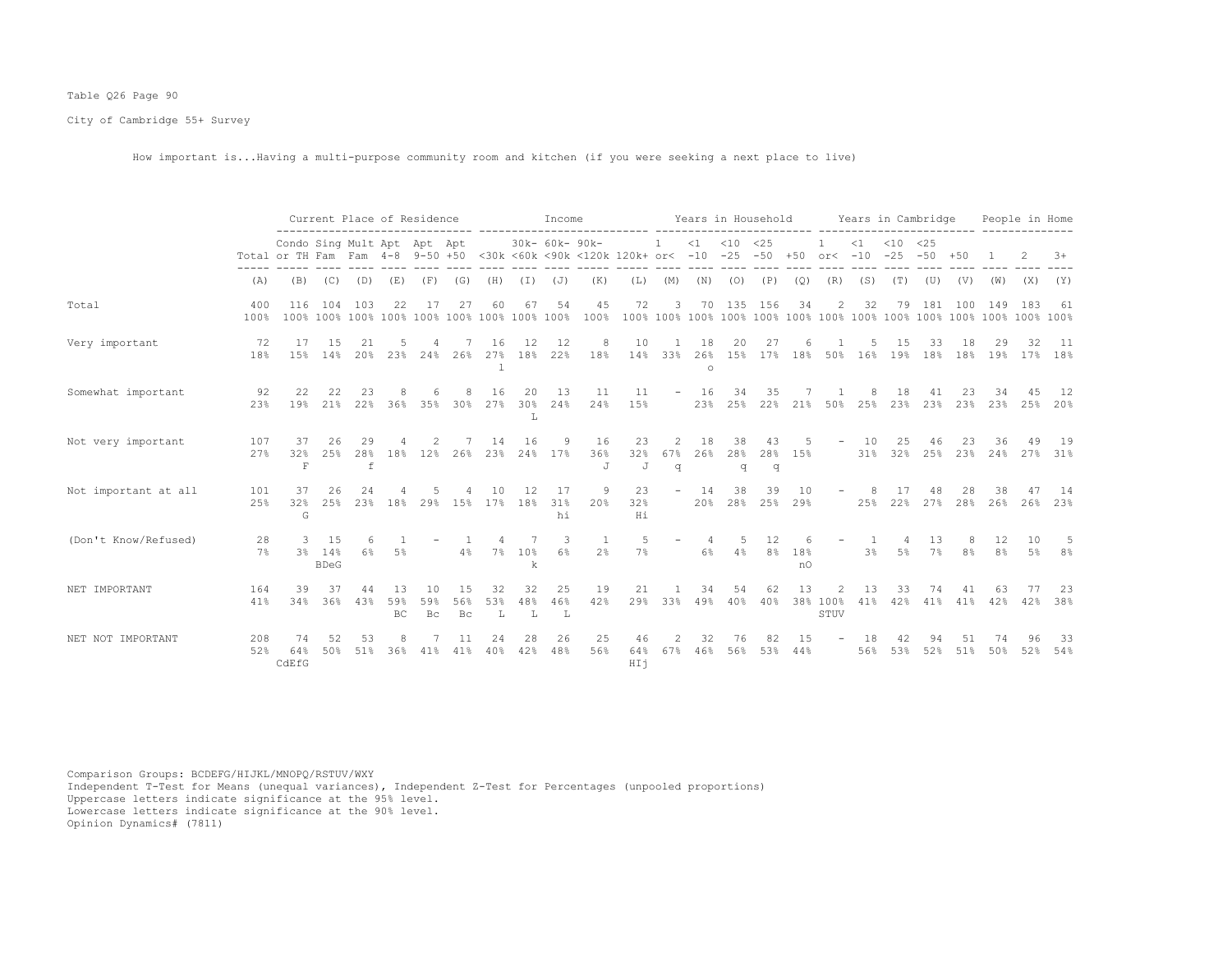# Table Q27 Page 91

City of Cambridge 55+ Survey

How important is...Having a gym and pool (if you were seeking a next place to live)

|                      |                                  | Gender          |                                  |            | Ownership  |                     |                | Age                    |                             |                |                                  | Education                     |                    |                 |                         |                                |                     | Employment Status    |                           |                       | Marital Status                                                    |                  |
|----------------------|----------------------------------|-----------------|----------------------------------|------------|------------|---------------------|----------------|------------------------|-----------------------------|----------------|----------------------------------|-------------------------------|--------------------|-----------------|-------------------------|--------------------------------|---------------------|----------------------|---------------------------|-----------------------|-------------------------------------------------------------------|------------------|
|                      | Total Male Male Own Rent $\<$ 75 |                 | Fe.                              |            |            | 65                  |                | $66 - 76 - 86 -$<br>85 |                             |                |                                  | High Some Bach Adv. Full Part |                    |                 |                         |                                |                     |                      | Un- Marr Sep.             |                       | 90 90+ or < Coll Dqr Dqr Time Time Ret. Emp. Dom. Div. Widow N.M. | Sing             |
|                      | (A)                              |                 | $(B)$ $(C)$ $(D)$                |            | (E)        |                     | $(F)$ $(G)$    | (H)                    | $(\top)$                    | $(J)$ $(K)$    |                                  | (L)                           | (M)                | (N)             | (0)                     | (P)                            | (Q)                 | (R)                  | (S)                       | (T)                   |                                                                   | $(U)$ $(V)$      |
| Total                | 400                              | 196             | 204                              | 297        | 95         | 141                 | 139            | 72                     | 22                          | 7              | 48                               | 55                            | 85                 | 207             | 83                      | 56                             | 222                 | 32                   | 200                       | 30                    |                                                                   | 55 104           |
| Very important       | 54                               | 2.1<br>14% 11%  | 33<br>16%                        | 38<br>13%  | 16<br>17%  | 15<br>11%           | 22             | 9<br>16% 12%           | 5                           | 1<br>23% 14%   | $\overline{4}$<br>8 <sup>°</sup> | 8<br>15%                      | 7<br>$8\,$ $\,$    | 35<br>17%<br>kM | 10                      | 8                              | 30                  | 6                    | 28<br>12% 14% 14% 19% 14% | 8<br>27%<br>V         | 9<br>16%                                                          | -9<br>9%         |
| Somewhat important   | 94<br>24%                        | 43<br>2.2%      | 51<br>25%                        | 69<br>23%  | 22<br>23%  | 37<br>26%<br>h      | 38<br>H        | 11<br>27% 15% 18% 14%  | 4                           | $\overline{1}$ | 11<br>23%                        | 13                            | 16<br>24% 19%      | 53<br>26%       | 22                      | 15                             | 48                  | 9<br>27% 27% 22% 28% | 50<br>25%                 | 7<br>23%              | 10                                                                | 22<br>18% 21%    |
| Not very important   | 96<br>24%                        | 46<br>2.3%      | 50<br>25%                        | 70<br>24%  | 24<br>2.5% | 42<br>30%<br>qI     | 29<br>21%<br>T | 16<br>22%<br>$\top$    | $\overline{1}$<br>5%        |                | -9<br>$\sim$ 100 $\mu$ m $^{-1}$ | 10<br>19% 18% 24%             | 20                 | 55<br>27%       | 21<br>25%               | 14                             | 51                  | 25% 23% 22%          | 49<br>24%<br>$\mathbf{1}$ | 23%                   | 8<br>15%                                                          | 28<br>27%<br>11  |
| Not important at all | 150<br>38%                       | 84<br>43%<br>C  | 66<br>32%                        | 117<br>39% | 30<br>32%  | 43<br>30%           | 49<br>35%      | 36<br>50%<br>FG        | 12<br>55%<br>F <sub>G</sub> | 5<br>71%<br>FG | 24<br>50%<br>N                   | 22<br>40%                     | 41<br>48%<br>N     | 61<br>29%       | 29<br>35%               | 18<br>32%                      | 90                  | 10<br>41% 31%        | 70                        | 8<br>35% 27%          | 27<br>49%<br>sT                                                   | 43<br>41%        |
| (Don't Know/Refused) | -6<br>2 <sup>8</sup>             | 2<br>1%         | $\overline{4}$<br>2 <sup>8</sup> | 3<br>1%    | 3<br>3%    | 4<br>3 <sup>°</sup> | $1\%$          |                        |                             |                |                                  | $\mathcal{L}$<br>4%           | $\mathbf{1}$<br>1% | 3<br>$1\%$      | $\overline{1}$<br>$1\%$ | $\mathbf{1}$<br>2 <sup>°</sup> | 3<br>1 <sup>°</sup> |                      | 3<br>2 <sup>°</sup>       |                       | $\overline{1}$<br>2%                                              | -2<br>2%         |
| NET IMPORTANT        | 148<br>37%                       | 64<br>33%       | 84<br>41%<br>b                   | 107<br>36% | 38<br>40%  | 52<br>37%           | 60<br>43%<br>H | 20<br>28%              | 9                           | $\overline{c}$ | 15<br>41% 29% 31%                | 21<br>38%                     | 23<br>27%          | 88<br>43%<br>М  | 32<br>39%               | 23<br>41%                      | 78<br>35%           | 15<br>47%            | 78<br>39%                 | 15<br>50%<br>$\nabla$ | 19<br>35%                                                         | 31<br>30%        |
| NET NOT IMPORTANT    | 246<br>62%                       | 130<br>66%<br>C | 116<br>57%                       | 187<br>63% | 54<br>57%  | 85<br>60%           | 78<br>56%      | 52<br>72%<br>fG        | 13<br>59%                   | 5<br>71%       | 33<br>69%<br>n                   | 32<br>58%                     | 61<br>72%<br>1N    | 116<br>56%      | 50<br>60%               | 32<br>57%                      | 141<br>64%          | 17<br>53%            | 119<br>60%                | 15<br>50%             | 35<br>64%                                                         | 71<br>68%<br>$+$ |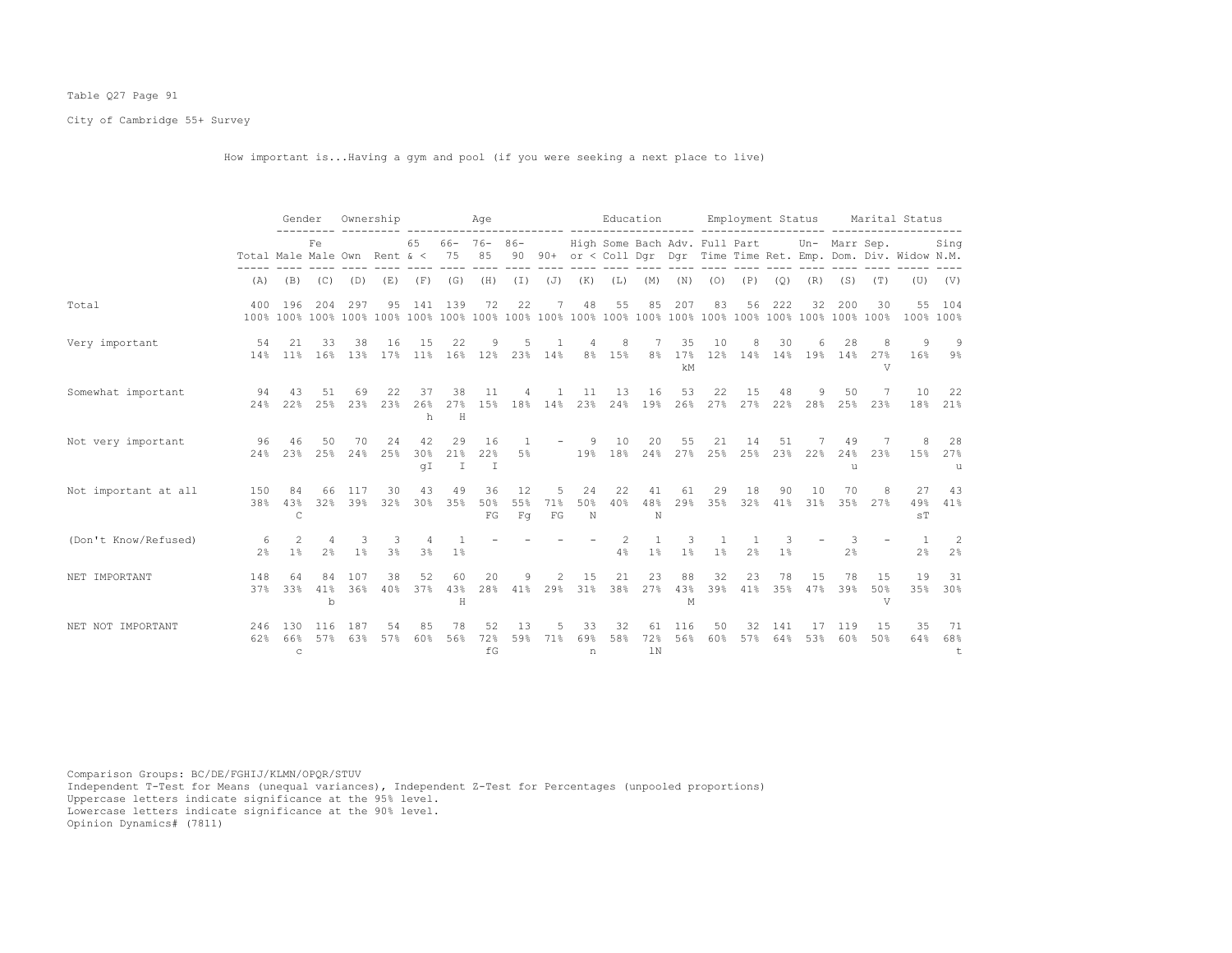# Table Q27 Page 92

City of Cambridge 55+ Survey

How important is...Having a gym and pool (if you were seeking a next place to live)

|                      |            |                                     | Current Place of Residence<br>Neigh West Nor. High<br>Area Camb Mid |                     |                              |                           |                |                           |                                   |                           |                 |                     |                                          |                           |                           | Living Situation  |                         |                                                                                                                                                         |                 |             |                     | Racial/Ethnic Group                          |     |             |
|----------------------|------------|-------------------------------------|---------------------------------------------------------------------|---------------------|------------------------------|---------------------------|----------------|---------------------------|-----------------------------------|---------------------------|-----------------|---------------------|------------------------------------------|---------------------------|---------------------------|-------------------|-------------------------|---------------------------------------------------------------------------------------------------------------------------------------------------------|-----------------|-------------|---------------------|----------------------------------------------|-----|-------------|
|                      |            | East                                |                                                                     |                     |                              |                           |                |                           |                                   |                           |                 |                     |                                          |                           |                           |                   |                         | No Spou Grand Par. Friend Wh. Bl. Asia A.I.<br>Total Camb MIT Four Port Camb River Agass Nine Camb Camb Straw Other One Part / Child Rel nonRel Cauc AA |                 |             |                     | Pac. Esk. Hisp Oth.                          |     |             |
|                      | (A)        | (B)                                 | (C)                                                                 | (D)                 | (E)                          | (F)                       | (G)            | (H)                       |                                   | $(I)$ $(J)$ $(K)$         |                 | (L)                 | (M)                                      | (N)                       | (0)                       | (P)               | (Q)                     | (R)                                                                                                                                                     |                 | $(S)$ $(T)$ |                     | $(\mathbb{U})$ $(\mathbb{V})$ $(\mathbb{W})$ |     | (X)         |
| Total                | 400        | 29<br>100% 100% 100% 100% 100% 100% | 9                                                                   | 21                  | 52                           | 51                        | 13<br>100%     | 12<br>100%                | 16                                | 64                        | 66              | 6                   | 42<br>100% 100% 100% 100% 100% 100% 100% |                           | 143 195                   | 23<br>100% 100%   | 12                      | 16                                                                                                                                                      | 346             | 17          | 10                  | 100% 100% 100% 100% 100% 100% 100%           |     | 18          |
| Very important       | 54<br>14%  | 17%                                 | 22%                                                                 | 24%                 | 15%                          | 14%                       | 15%            |                           |                                   | 10<br>16%                 | 8<br>12%        |                     | 5<br>12%                                 | 20                        | 28<br>14% 14%             |                   | 3<br>25%                | 12%                                                                                                                                                     | 13 <sup>°</sup> | 24%         | 10%                 |                                              | 25% | 2<br>$11\%$ |
| Somewhat important   | 94<br>24%  | 24%<br>i.                           |                                                                     | 11% 19%             | 16<br>31%<br>T               | 1 O<br>20%                | .5<br>38%<br>T | 5<br>42%<br>C I           | $\overline{1}$<br>6%              | 12<br>19%                 | 17<br>26%       | 17%                 | 9<br>21%                                 | 33<br>23%                 | 48<br>25%                 | 3<br>13%          | .5<br>42%<br>p          | 3<br>19%                                                                                                                                                | 79<br>23%       | 29%         | 50%<br>$\mathbf{s}$ |                                              |     | -5<br>28%   |
| Not very important   | 96<br>24%  | 17%                                 | 22%                                                                 | 33%<br>fG           | 12<br>23%                    | 14%                       | 8 <sup>°</sup> | .5<br>42%<br>fG           | 6<br>38%<br>$\verb f  \mathbb{G}$ | 18<br>28%<br>fG           | 18<br>27%<br>fG | 17%                 | 12<br>29%<br>fG                          | 33<br>23%<br>q            | 48<br>25%<br>q            | 3<br>13%          | 8%                      | 31%                                                                                                                                                     | 25%<br>T        | 6%          |                     |                                              |     | 22%         |
| Not important at all | 150<br>38% | 12<br>41%<br>h                      | 44%                                                                 | 24%                 | 15<br>29%                    | 27<br>53%<br>HjKm<br>DE   | 31%            | 2<br>17%                  | 8<br>50%<br>dH                    | 24<br>38%<br>h            | 22<br>33%       | 4<br>67%<br>DeHk    | 15<br>36%                                | 54<br>38%                 | 68<br>35%                 | 17<br>74%<br>NOQR | 3<br>25%                | 6.<br>38%                                                                                                                                               | 129<br>37%      | 41%         |                     | 40% 100%<br>TUWX<br>S                        | 50% | 7<br>39%    |
| (Don't Know/Refused) | 2%         |                                     |                                                                     |                     | $2\frac{6}{6}$               |                           | 8 <sup>°</sup> |                           | 6%                                |                           | 2 <sup>°</sup>  |                     | 2%                                       | 3<br>2 <sup>°</sup>       | 2 <sup>°</sup>            |                   |                         |                                                                                                                                                         | 1%              |             |                     |                                              | 25% |             |
| NET IMPORTANT        | 148<br>37% | 12<br>41%<br>I                      | 33%                                                                 | 43%<br>$\mathbb{I}$ | 2.4<br>46%<br>I <sub>1</sub> | 17<br>33%<br>$\mathbb{I}$ | 7<br>54%<br>I1 | 5<br>42%<br>$\mathbbm{I}$ | $\overline{1}$<br>6%              | 22<br>34%<br>$\mathbb{I}$ | 25<br>38%<br>I  | $\mathbf{1}$<br>17% | 14<br>33%<br>T                           | 53<br>37%<br>$\, {\bf P}$ | 76<br>39%<br>$\mathbb{P}$ | 3<br>13%          | 8<br>67%<br><b>NOPR</b> | 31%                                                                                                                                                     | 125<br>36%      | 53%         | 60%                 |                                              | 25% | 39%         |
| NET NOT IMPORTANT    | 246<br>62% | -17<br>59%                          | 67%                                                                 | 57%                 | 52%                          | 34<br>67%<br>q            | 5<br>38%       | 7<br>58%                  | 14<br>88%<br>GhJKM<br><b>BDEF</b> | 42<br>66%<br>q            | 40<br>61%       | 5<br>83%<br>eG      | 27<br>64%<br>q                           | 87<br>61%<br>q            | 116<br>59%<br>q           | 20<br>87%<br>NOQ  | $\overline{4}$<br>33%   | 11<br>69%<br>$\circ$                                                                                                                                    | 216<br>62%      | 47%         |                     | 40% 100%<br>TUWX<br>S                        | 50% | 11<br>61%   |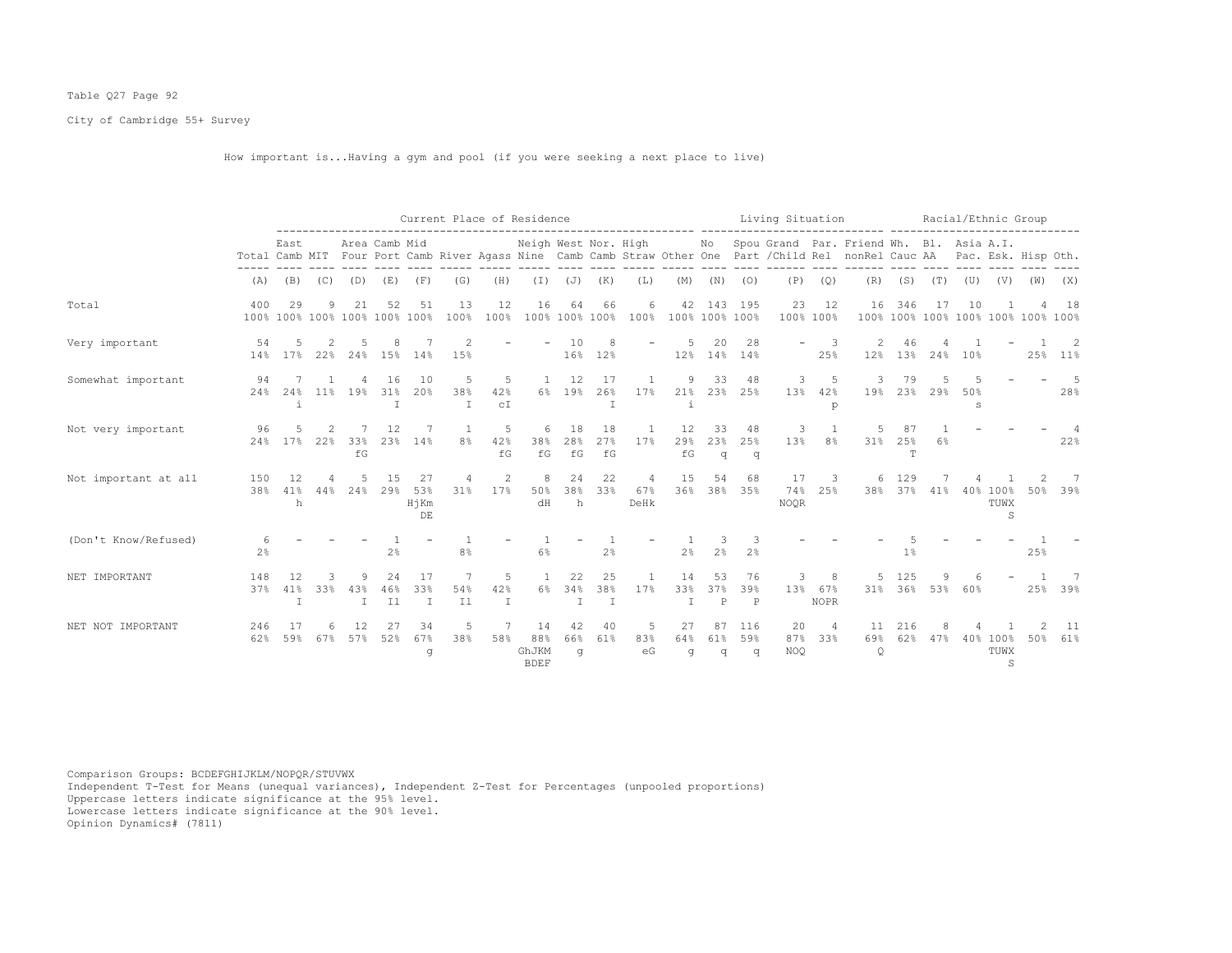# Table Q27 Page 93

City of Cambridge 55+ Survey

How important is...Having a gym and pool (if you were seeking a next place to live)

|                      |                     | Current Place of Residence<br>Condo Sing Mult Apt Apt Apt |                                 |               |                 |     |           |                                |                | Income                              |                |                                                        |                                                                                                                               |                         |                            |                           |                  |                          |           |               | Years in Household Years in Cambridge |                 |                     |            | People in Home                    |
|----------------------|---------------------|-----------------------------------------------------------|---------------------------------|---------------|-----------------|-----|-----------|--------------------------------|----------------|-------------------------------------|----------------|--------------------------------------------------------|-------------------------------------------------------------------------------------------------------------------------------|-------------------------|----------------------------|---------------------------|------------------|--------------------------|-----------|---------------|---------------------------------------|-----------------|---------------------|------------|-----------------------------------|
|                      |                     | Total or TH Fam Fam 4-8 9-50 +50                          |                                 |               |                 |     |           |                                |                | 30k- 60k- 90k-                      |                | <30k <60k <90k <120k 120k+ or< -10 -25 -50 +50 or< -10 | 1                                                                                                                             |                         | $<1$ $<10$ $<25$           |                           |                  | $\mathbf{1}$             | $\leq 1$  | $< 10$ $< 25$ | $-25 - 50 + 50$                       |                 | $\overline{1}$      | 2          | $3+$                              |
|                      | (A)                 | (B)                                                       | (C)                             | (D)           | (E)             | (F) | (G)       | (H)                            | ( I )          | (J)                                 | (K)            | (L)                                                    | (M)                                                                                                                           | (N)                     | (0)                        | (P)                       | (Q)              | (R)                      | (S)       | (T)           | (U)                                   | (V)             | (W)                 | (X)        | (Y)                               |
| Total                | 400<br>100%         | 116                                                       | 104                             | 103           | 22              | 17  | 27        | 60                             | 67             | 54                                  | 45<br>100%     | 72                                                     | $\overline{\mathbf{3}}$                                                                                                       |                         | 70 135 156                 |                           | 34               | 2                        | 32        | 79            | 181                                   | 100             | 149                 | -183       | -61                               |
| Very important       | 54<br>14%           | 16<br>14%                                                 | 12<br>12%                       | 14<br>14%     |                 |     |           | 11<br>9% 18% 19% 18% 18%<br>j. | 12<br>÷        | 4<br>$7\%$                          | 8<br>18%       | 13<br>18%<br>$\mathbf{\dot{1}}$                        |                                                                                                                               | $-13$<br>p              | 22<br>19% 16% 10% 12%<br>p | 15                        |                  | $\overline{\phantom{a}}$ | - 7       | 14            | 19<br>22% 18% 10% 14% 13% 13% 16%     | 14              | 20                  | 24         | 10                                |
| Somewhat important   | 94<br>24%           | 27<br>23%                                                 | 26                              | 22<br>25% 21% | 9.<br>41%<br>dG | 29% |           | 14                             | 12             | 17<br>15% 23% 18% 31%<br>$\ddot{1}$ | 14<br>31%      | 15<br>21%                                              |                                                                                                                               | $- 18$                  | 29<br>26% 21% 26% 21%      | 40                        |                  |                          | -6        | 20            | 47                                    | 19              | 35                  | 43         | 14<br>19% 25% 26% 19% 23% 23% 23% |
| Not very important   | 96<br>24%           | 26<br>22%                                                 | 29<br>28%                       | 22<br>21%     | 18%             | 24% | 30%       | 10<br>17%                      | 18<br>27%      | 12<br>22%                           | 14<br>31%<br>h | 20<br>28%                                              | 2<br>67%<br>$\mathsf{Q}$                                                                                                      | 17<br>24%<br>q          | 31<br>23%<br>q             | 40<br>26%<br>$\mathsf{Q}$ | 12%              |                          |           | 20<br>S       | 49<br>12% 25% 27% 20%<br>S            | 20              | 36                  | 42         | 14<br>24% 23% 23%                 |
| Not important at all | 150<br>38%          | 46<br>40%                                                 | 35<br>34%                       |               | 43% 32% 29%     |     | 10<br>37% | 24<br>40%<br>K                 | 25<br>37%<br>K | 21<br>39%<br>K                      | 9<br>20%       | 22<br>31%                                              |                                                                                                                               | 21<br>$\sim$ $-$<br>30% | 52                         | 58<br>39% 37%             | 19<br>56%<br>NoP | 50%                      | 15<br>47% | 24            | 62<br>30% 34%                         | 47<br>47%<br>TU | 55                  | 72         | 22<br>37% 39% 36%                 |
| (Don't Know/Refused) | 6<br>2 <sup>8</sup> | $1\%$                                                     | $\mathcal{L}$<br>2 <sup>°</sup> | 1%            |                 |     |           | $2\%$                          |                |                                     |                |                                                        | 3% 33%                                                                                                                        | $1\%$                   | $1\%$                      | 2%                        |                  | 50%                      |           | 1%            | 2 <sup>°</sup>                        |                 | 3<br>2 <sup>°</sup> | $1\,$      | 2 <sup>8</sup>                    |
| NET IMPORTANT        | 148<br>37%          | 43<br>37%                                                 | 38<br>37%                       | 36<br>35%     | 11<br>50%       | 47% | 9<br>33%  | 25<br>42%                      | 24<br>36%      | 21<br>39%                           | 22<br>49%      | 28<br>39%                                              | $\overline{\phantom{a}}$                                                                                                      | 31<br>44%               | 51                         | 55<br>38% 35%             | 11<br>32%        | $ \,$                    | 13<br>41% | 34<br>43%     | 66<br>36%                             | 33<br>33%       | 55<br>37%           | 67<br>37%  | 24<br>39%                         |
| NET NOT IMPORTANT    | 246<br>62%          | 72<br>62%                                                 | 62%                             | 66            | 11<br>64% 50%   | 53% | 18<br>67% | 34<br>57%                      | 43<br>$64\%$   | 33<br>61%                           | 23<br>51%      | 42<br>58%                                              | $\mathfrak{D}_{1}^{2}(\mathfrak{D}_{1})=\mathfrak{D}_{2}^{2}(\mathfrak{D}_{2})=\mathfrak{D}_{2}^{2}(\mathfrak{D}_{1})$<br>67% | 38<br>54%               | 83<br>61%                  | 98<br>63%                 | 23<br>68%        | 50%                      | 19<br>59% | 56%           | 111<br>61%                            | 67<br>67%       | 91<br>61%           | 114<br>62% | 36<br>59%                         |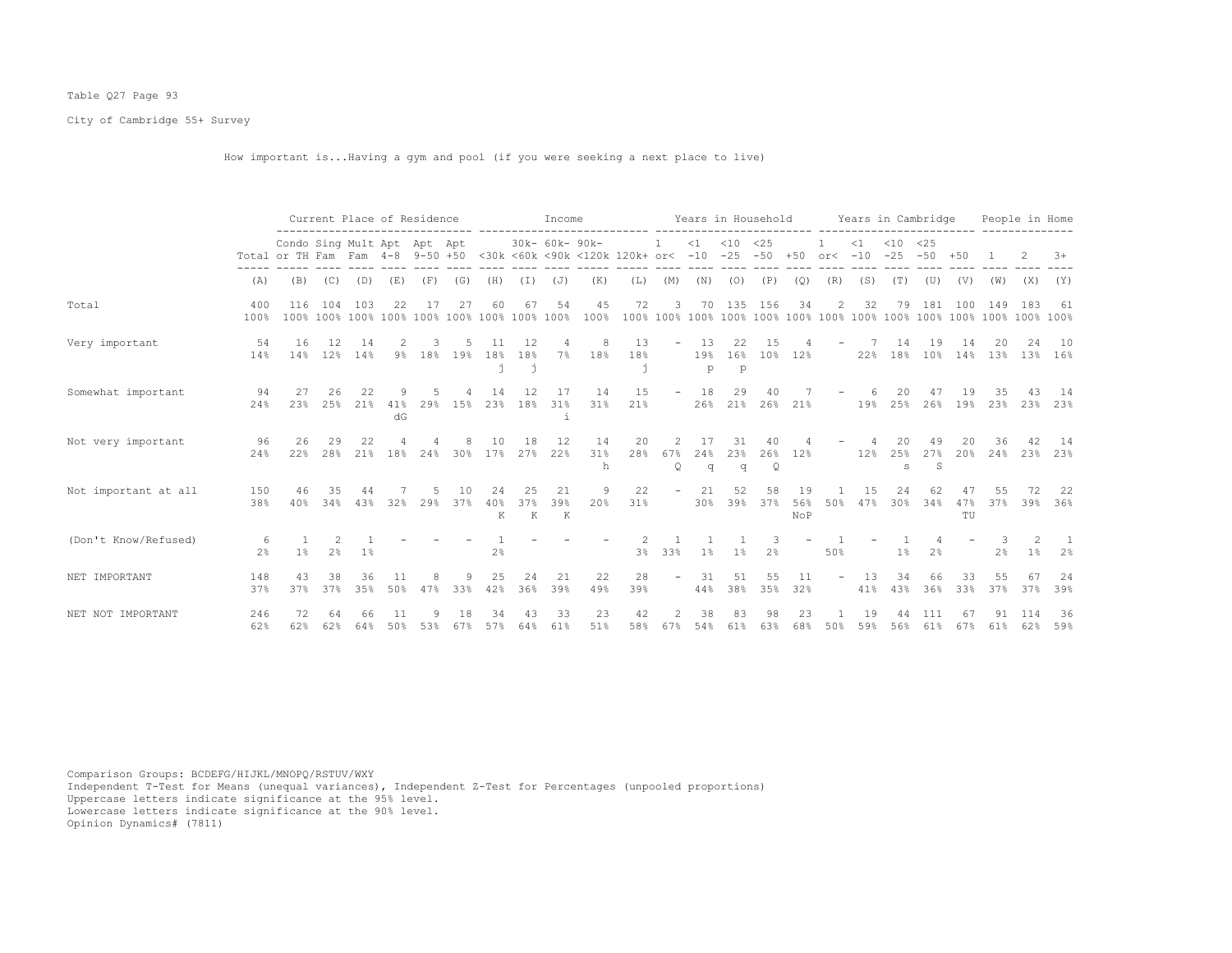# Table Q28 Page 94

City of Cambridge 55+ Survey

How important is...Having on-site building and grounds management (if you were seeking a next place to live)

|                      |                              | Gender                |                         | Ownership       |                     |              |                      | Age                    |              |                        |                |                               | Education |                     |                                        |                |                  | Employment Status        |            |                                | Marital Status                                                    |                      |
|----------------------|------------------------------|-----------------------|-------------------------|-----------------|---------------------|--------------|----------------------|------------------------|--------------|------------------------|----------------|-------------------------------|-----------|---------------------|----------------------------------------|----------------|------------------|--------------------------|------------|--------------------------------|-------------------------------------------------------------------|----------------------|
|                      | Total Male Male Own Rent & < |                       | Fe.                     |                 |                     | 65           | 75                   | $66 - 76 - 86 -$<br>85 |              |                        |                |                               |           |                     | High Some Bach Adv. Full Part          |                |                  |                          |            | Un- Marr Sep.                  | 90 90+ or < Coll Dgr Dgr Time Time Ret. Emp. Dom. Div. Widow N.M. | Sing                 |
|                      | (A)                          | (B)                   |                         | $(C)$ $(D)$     | (E)                 | (F)          | (G)                  | (H)                    |              | $(I)$ $(J)$ $(K)$      |                | (L)                           | (M)       | (N)                 | (0)                                    | (P)            | (Q)              | (R)                      | (S)        | (T)                            |                                                                   | $(U)$ $(V)$          |
| Total                |                              | 400 196               | 204                     | 297             | 95                  |              | 141 139              | 72                     | 22           | 7                      | 48             | 55                            | 85        | 207                 | 83                                     | 56             | 222              | 32                       | 200        | 30                             | 100% 100%                                                         | 55 104               |
| Very important       | 171<br>43%                   | 84<br>43%             | 87<br>43%               | 119<br>40%      | 50<br>53%<br>D      | 52<br>$37\%$ | 66<br>47%<br>f       | 32<br>44%              | 11           | 2<br>50% 29%           | 18             | 25<br>38% 45%                 | 41        | 86<br>48% 42%       | 30<br>36%                              | 15<br>27%      | 111<br>50%<br>OP | 13<br>41%                | 82<br>41%  | 18<br>60%<br><b>SV</b>         | 25                                                                | 41<br>45% 39%        |
| Somewhat important   | 102<br>26%                   | 53<br>27%             | 49<br>24%               | 71<br>24%       | 28<br>29%           | 42<br>30%    | 37<br>27%            | 15<br>21%              | 4            | 1                      | 11             | 12<br>18% 14% 23% 22%         | 14<br>16% | 62<br>30%<br>M      | 24<br>29%                              | 19<br>34%<br>q | 48               | 9<br>22% 28% 24% 13%     | 48         | $\overline{4}$                 | 13                                                                | 33<br>24% 32%        |
| Not very important   | 60<br>1.5%                   | 30<br>1.5%            | 30<br>15%               | 50<br>17%<br>E  | 9<br>$9\%$          | 24<br>17%    | 17                   | 12% 10%                | 4            | 3<br>h                 | 6              | 9                             | 16        | 29                  | 18<br>18% 43% 12% 16% 19% 14% 22%<br>Q | 10             | 25               | 7<br>18% 11% 22% 17% 10% | 34         | 3                              | 8                                                                 | 14<br>15% 13%        |
| Not important at all | 52                           | 25<br>1.3% 1.3%       | 27<br>13%               | 45<br>15%<br>E  | 5<br>$5\%$          | 17<br>12%    | 16                   | 14<br>12% 19%          | 2<br>$9\%$   |                        | 11<br>23%<br>n | 6                             | 11        | 23                  | 10<br>11% 13% 11% 12% 16%              | 9              | 29<br>13%        | 2                        | 29         | 4<br>6% 14% 13%                | $6 \overline{6}$                                                  | 12<br>11% 12%        |
| (Don't Know/Refused) | 15<br>4%                     | $\overline{4}$<br>2.8 | 11<br>5%<br>$\mathbf b$ | 12<br>4%        | 3<br>3 <sup>°</sup> | -6<br>4%     | -3<br>2 <sup>°</sup> | 4<br>$6\%$             | $\mathbf{1}$ | $\mathbf{1}$<br>5% 14% | 2<br>4%        | $\overline{\mathbf{3}}$<br>5% | 3<br>4%   | 7<br>$3\frac{6}{9}$ | 1<br>$1\%$                             | 3<br>$5\%$     | 9<br>4%          | <sup>1</sup><br>3%       | -7<br>4%   | $\mathbf{1}$<br>3 <sup>8</sup> | 3<br>5%                                                           | $\overline{4}$<br>4% |
| NET IMPORTANT        | 273<br>68%                   | 137<br>70%            | 136<br>67%              | 190<br>64%      | 78<br>82%<br>D      | 94<br>67%    | 103<br>74%           | 47<br>65%              | 15<br>68%    | 3<br>43%               | 29<br>60%      | 37<br>67%                     | 55        | 148<br>65% 71%      | 54<br>65%                              | 34<br>61%      | 159<br>72%       | 22<br>69%                | 130<br>65% | 22<br>73%                      | 38                                                                | 74<br>69% 71%        |
| NET NOT IMPORTANT    | 112<br>28%                   | 55<br>28%             | 57<br>28%               | 95<br>32%<br>E. | 14<br>15%           | 41<br>29%    | 33<br>24%            | 21<br>29%              | 6<br>27%     | 3<br>43%               | 17<br>35%      | 15<br>27%                     | 27<br>32% | 52<br>25%           | 28<br>34%                              | 19<br>34%      | 54<br>24%        | 9<br>28%                 | 63<br>32%  | 23%                            | 14                                                                | 26<br>25% 25%        |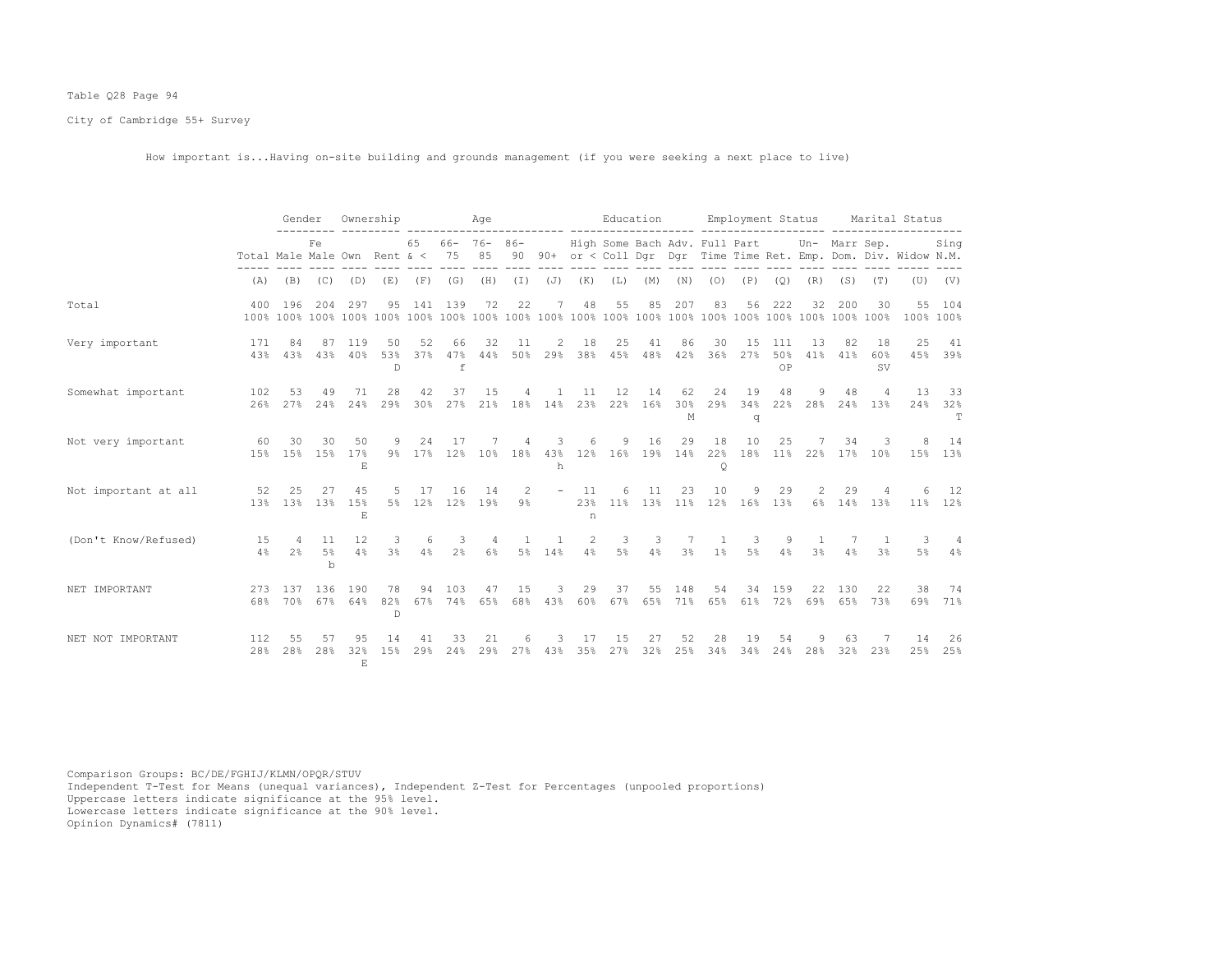# Table Q28 Page 95

City of Cambridge 55+ Survey

How important is...Having on-site building and grounds management (if you were seeking a next place to live)

|                      |            |                     |          |           |                                     |                           |            | Current Place of Residence |                      |                          |                      |                       |                      |                            |                            | Living Situation       |                 |                                                                                                                                                      |           |                  |                 | Racial/Ethnic Group |                                    |           |
|----------------------|------------|---------------------|----------|-----------|-------------------------------------|---------------------------|------------|----------------------------|----------------------|--------------------------|----------------------|-----------------------|----------------------|----------------------------|----------------------------|------------------------|-----------------|------------------------------------------------------------------------------------------------------------------------------------------------------|-----------|------------------|-----------------|---------------------|------------------------------------|-----------|
|                      |            | East                |          |           | Area Camb Mid                       |                           |            |                            | Neigh West Nor. High |                          |                      |                       |                      | No                         |                            |                        |                 | Spou Grand Par. Friend Wh. Bl. Asia A.I.<br>Total Camb MIT Four Port Camb River Agass Nine Camb Camb Straw Other One Part / Child Rel nonRel Cauc AA |           |                  |                 |                     | Pac. Esk. Hisp Oth.                |           |
|                      | (A)        | (B)                 | (C)      | (D)       | (E)                                 | (F)                       | (G)        | (H)                        | $(\top)$             | $(\mathbb{J})$           | (K)                  | (L)                   | (M)                  | (N)                        | (0)                        | (P)                    | (Q)             | (R)                                                                                                                                                  |           | $(S)$ $(T)$      | (U)             | (V)                 | (W)                                | (X)       |
| Total                | 400        | 29                  | 9        | 21        | 52<br>100% 100% 100% 100% 100% 100% | 51                        | 13<br>100% | 12<br>100%                 | 16                   | 64                       | 66<br>100% 100% 100% | 6<br>100%             | 42<br>100% 100% 100% |                            | 143 195                    | 23                     | 12<br>100% 100% | 16                                                                                                                                                   | 346       | 17               | 10              |                     | 100% 100% 100% 100% 100% 100% 100% | 18        |
| Very important       | 171<br>43% | 48%<br>$\mathbb{I}$ | 56%<br>I | 52%<br>Ik | 42%<br>$\mathbb{I}$                 | 20<br>39%<br>$\mathbb{I}$ | 5<br>38%   | 5<br>42%<br>i              | 12%                  | 28<br>44%<br>$\mathbf I$ | 21<br>32%<br>i       | 3<br>50%              | 26<br>62%<br>i eFIjK | 69<br>48%<br>PR            | 84<br>43%<br>$\mathbb P$   | 3<br>13%               | 6<br>50%<br>P   |                                                                                                                                                      | 4 145     | 9<br>25% 42% 53% | $40\%$          |                     | 25%                                | 10<br>56% |
| Somewhat important   | 102<br>26% | 24%                 | $11\%$   | 24%       | 14<br>27%                           | 20<br>39%<br>CJkM         | 4<br>31%   | 3<br>25%                   | 5<br>31%             | 13<br>20%                | 15<br>23%            | 17%                   | 19%                  | 36<br>25%                  | 47<br>24%                  | 8<br>35%               | 2<br>17%        | 31%                                                                                                                                                  | 26%<br>X  | 24%              | 20%             |                     | 25%                                | 6%        |
| Not very important   | 60<br>15%  | 3 <sup>°</sup>      | 22%      | 5%        | 12<br>23%<br><b>BDFM</b>            | $\overline{4}$<br>8%      |            | 3.<br>25%<br>b             | 3<br>19%             | 10<br>16%                | 16<br>24%<br>Bd BDFM | 2<br>33%              |                      | 14<br>7% 10% 16%           | 32<br>n                    | 5.                     | 2<br>22% 17%    | 31%<br>n                                                                                                                                             | 53<br>15% | 18%              | 10 <sup>8</sup> |                     | 25%                                | -5<br>28% |
| Not important at all | 52<br>13%  | 21%                 | 11%      | 14%       | 8 <sup>°</sup>                      | 14%                       | 3<br>23%   | 1<br>8 <sup>°</sup>        | 5<br>31%<br>eM       | 9                        | 9<br>14% 14%         |                       | $\mathcal{L}$        | 17<br>7% 12% 13%           | 25                         | 7<br>noR               | 2<br>30% 17%    | $6\%$                                                                                                                                                | 45<br>13% | $6\%$            | 20%             |                     | 25%                                | 2<br>11%  |
| (Don't Know/Refused) | 15<br>4%   | 3 <sup>°</sup>      |          | 5%        |                                     |                           | 8%         |                            | $\mathbf{1}$<br>6%   | 4<br>6%                  | .5<br>8%             |                       | 2<br>$5\%$           | 7<br>$5\%$                 | -7<br>4%                   |                        |                 | 6%                                                                                                                                                   | 12<br>3%  |                  |                 | 10% 100%<br>SU      |                                    |           |
| NET IMPORTANT        | 273<br>68% | 72%<br>ik           | 67%      | 76%<br>Ik | 36<br>69%                           | 40<br>78%<br>ik IjK       | 9<br>69%   | 8<br>67%                   | 44%                  | 41<br>64%                | 36<br>55%            | $\overline{4}$<br>67% | 34<br>81%<br>IJK     | 105<br>73%<br>$\mathbb{P}$ | 131<br>67%<br>$\mathbf{p}$ | 11<br>48%              | 8<br>67%        | 56%                                                                                                                                                  | 236       | 13<br>68% 76%    | 60%             |                     | 50%                                | 11<br>61% |
| NET NOT IMPORTANT    | 112<br>28% | 24%                 | 33%      | 19%       | 16<br>31%<br>$\mathbb M$            | -11<br>22%                | 23%        | 33%                        | 8<br>50%<br>bDFM     | 19<br>30%<br>m           | 25<br>38%<br>dFM     | 2<br>33%              | 14%                  | 31<br>22%                  | 57<br>29%                  | 12<br>52%<br><b>NO</b> | 33%             | 38%                                                                                                                                                  | 28%       | 24%              | 30%             |                     | 50%                                | 7<br>39%  |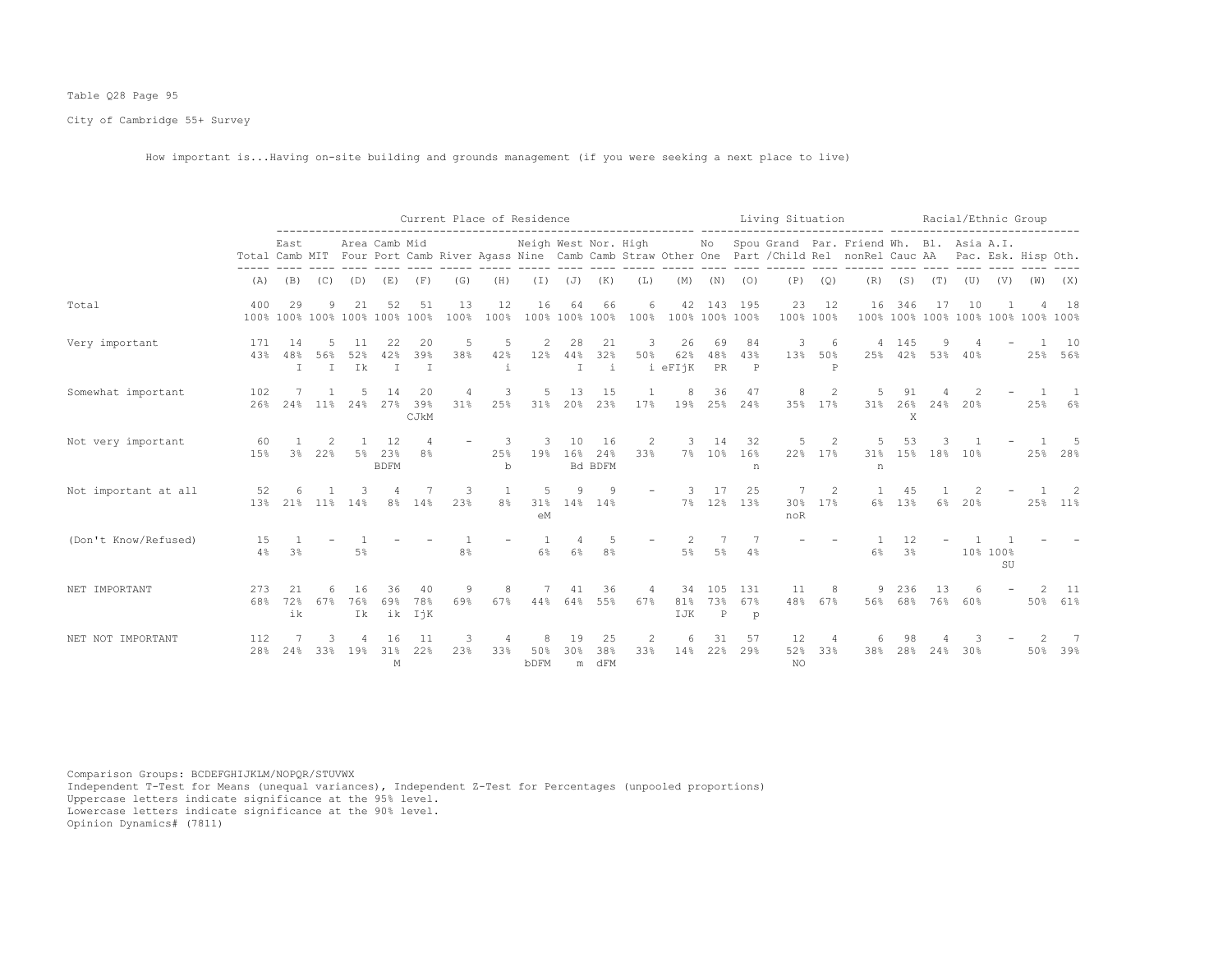# Table Q28 Page 96

City of Cambridge 55+ Survey

How important is...Having on-site building and grounds management (if you were seeking a next place to live)

|                      |                | Current Place of Residence<br>Condo Sing Mult Apt Apt Apt<br>Total or TH Fam Fam 4-8 9-50 +50 <30k <60k <90k <120k 120k+ or< -10 -25 -50 +50 or< -10 |                         |                |                     |                 |                         |                |           | Income              |                 |           |                           |                           |                           | Years in Household |                      |                          | Years in Cambridge |                                                                                  |                |                   |                       | People in Home  |                 |
|----------------------|----------------|------------------------------------------------------------------------------------------------------------------------------------------------------|-------------------------|----------------|---------------------|-----------------|-------------------------|----------------|-----------|---------------------|-----------------|-----------|---------------------------|---------------------------|---------------------------|--------------------|----------------------|--------------------------|--------------------|----------------------------------------------------------------------------------|----------------|-------------------|-----------------------|-----------------|-----------------|
|                      |                |                                                                                                                                                      |                         |                |                     |                 |                         |                |           | 30k- 60k- 90k-      |                 |           | $\overline{1}$            |                           | $<1$ $<10$ $<25$          |                    |                      |                          |                    | $\langle 1 \rangle$ $\langle 10 \rangle$ $\langle 25 \rangle$<br>$-25 - 50 + 50$ |                |                   |                       |                 | $3+$            |
|                      | (A)            | (B)                                                                                                                                                  | (C)                     | (D)            | (E)                 | (F)             | (G)                     | (H)            | ( I )     | (J)                 | (K)             | (L)       | (M)                       | (N)                       | (0)                       | (P)                | (Q)                  | (R)                      | (S)                | (T)                                                                              | (U)            | (V)               | (W)                   | (X)             | (Y)             |
| Total                | 400<br>$100\%$ | 116                                                                                                                                                  | 104                     | 103            | 22                  | 17              | 27                      | 60             | 67        | 54                  | 45<br>100%      | 72        | 3                         |                           |                           | 70 135 156         | 34                   | 2                        | 32                 | 79                                                                               | 181            | 100               | 149                   | 183             | -61             |
| Very important       | 171<br>43%     | 53<br>46%<br>$\mathbf C$                                                                                                                             | 36<br>35%               | 38             | 9<br>37% 41%        | 11<br>65%       | 19<br>70%<br>CD BCDE    | 33<br>55%<br>L | 28<br>42% | 26<br>48%           | 19<br>42%       | 26<br>36% | 33%                       | 31<br>44%<br>q            | 63<br>47%<br>Q            | 67<br>43%<br>q     | 26%                  | 50%                      | 14<br>$44\%$       | 32<br>41%                                                                        | 82<br>45%      | 40<br>40%         | 72<br>48%<br>Y        | 79<br>43%<br>Y  | 18<br>30%       |
| Somewhat important   | 102<br>26%     | 32<br>28%                                                                                                                                            | 22%                     | 27<br>26%      |                     | 36% 18%         | 22%                     | 14<br>23%      | 20<br>30% | 11<br>20%           | 12<br>27%       | 26        | $\overline{1}$<br>36% 33% | 21                        | 34                        | 37                 | 8<br>30% 25% 24% 24% | $\overline{\phantom{a}}$ | 10<br>31%          | 2.4<br>30%                                                                       | 45             | 21<br>25% 21%     | 39<br>26%             | 46              | 15<br>25% 25%   |
| Not very important   | 60<br>15%      | 18<br>16%                                                                                                                                            | 19<br>18%               | 17             |                     | 17% 14% 18%     |                         | .5             | 10        | 6<br>8% 15% 11%     | 11<br>24%<br>Hj | 10        | 14% 33% 14% 16% 13% 15%   | 10                        | 22                        | 21                 |                      | $\overline{\phantom{m}}$ | -3.<br>9%          | 14                                                                               | 27             | 14<br>18% 15% 14% | 14<br>9%              | -27<br>15%      | 16<br>26%<br>Wх |
| Not important at all | 52<br>13%      | 12.<br>10%                                                                                                                                           | 16%                     | 18<br>17%      | $9\%$               |                 |                         |                |           | 7<br>7% 10% 12% 13% | 2<br>4%         | 9<br>12%  |                           | 10%                       | 1.5                       | 21<br>11% 13%      | 26%<br>No            |                          | 50% 16%            | 8<br>10%                                                                         | 17<br>9%       | 21<br>21%<br>TU   | $11\%$                | 26              | 9<br>14% 15%    |
| (Don't Know/Refused) | 15<br>4%       | 1%                                                                                                                                                   | 9<br>$9\%$<br><b>Bd</b> | 3 <sup>8</sup> |                     |                 |                         | 3%             | $1\%$     | 4<br>7%             | 2 <sup>°</sup>  | $1\%$     |                           | 1%                        | $1\%$                     | 10<br>6%<br>NO     | $9\%$                |                          |                    | $\overline{1}$<br>$1\%$                                                          | 10<br>6%<br>T  | 4<br>4%           | $7\phantom{.0}$<br>5% | $3\%$           | -3<br>5%        |
| NET IMPORTANT        | 273<br>68%     | 85<br>73%<br>$\mathbb{C}$                                                                                                                            | 59<br>57%               | 65<br>63%      | 77%<br>$\mathsf{C}$ | 14<br>82%<br>Cd | 25<br>93%<br><b>BCD</b> | 47<br>78%      | 48<br>72% | 37<br>69%           | 31<br>69%       | 52<br>72% | 2<br>67%                  | 52<br>74%<br>$\mathsf{Q}$ | 97<br>72%<br>$\mathsf{Q}$ | 104<br>67%<br>q    | 17<br>50%            | 50%                      | 24<br>75%          | 56.                                                                              | 127<br>71% 70% | 61<br>61%         | 111<br>74%<br>Y       | 125<br>68%<br>Y | -33<br>54%      |
| NET NOT IMPORTANT    | 112<br>28%     | 30<br>26%<br>G                                                                                                                                       | 36<br>35%<br>G          | 35<br>34%<br>G | 23%                 | 18%             | 7%                      | 18%            | 18<br>27% | -13<br>24%          | 13<br>29%       | 19<br>26% | 33%                       | 17<br>24%                 | 37<br>27%                 | 42<br>27%          | 14<br>41%<br>n       | 50%                      | 25%                | 28%                                                                              | 24%            | 35%<br>11         | 21%                   | 29%<br>W        | 25<br>41%<br>Wx |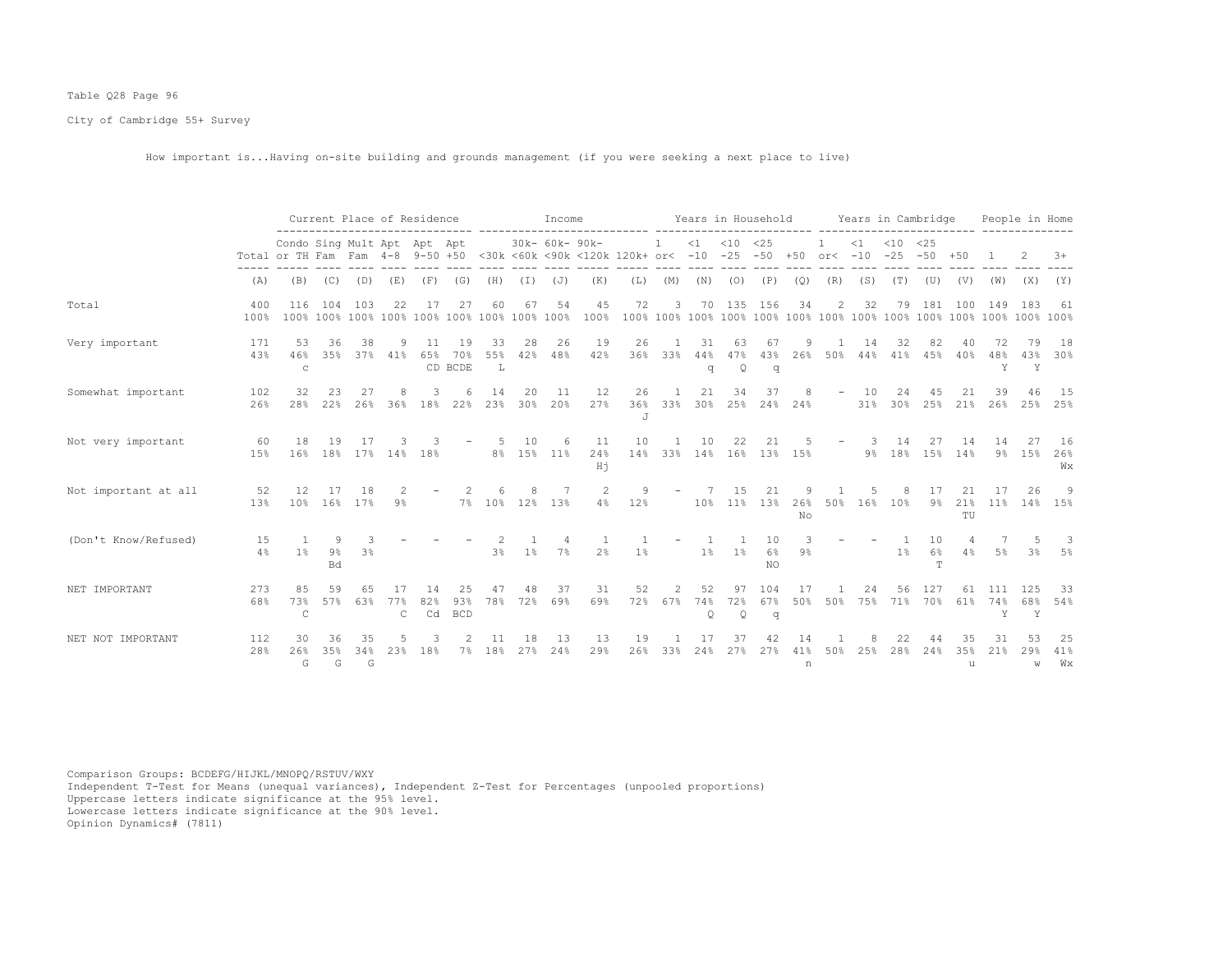# Table Q29 Page 97

City of Cambridge 55+ Survey

### How important is...Having on-site educational, social, and cultural activities/classes (if you were seeking a next place to live)

|                      |                                         | Gender                         |                    |                | Ownership                 |                                 |                      | Age                     |                |                          |                | Education                                         |                   |            |                    |                                  |             |                      |                |                        | Employment Status Marital Status                                                                                                                                        |                     |
|----------------------|-----------------------------------------|--------------------------------|--------------------|----------------|---------------------------|---------------------------------|----------------------|-------------------------|----------------|--------------------------|----------------|---------------------------------------------------|-------------------|------------|--------------------|----------------------------------|-------------|----------------------|----------------|------------------------|-------------------------------------------------------------------------------------------------------------------------------------------------------------------------|---------------------|
|                      |                                         |                                | Fe.                |                |                           |                                 |                      |                         |                |                          |                |                                                   |                   |            |                    |                                  |             |                      |                |                        | 65 66- 76- 86- High Some Bach Adv. Full Part Un- Marr Sep. Sing<br>Total Male Male Own Rent & < 75 85 90 90+ or < Coll Dqr Dqr Time Time Ret. Emp. Dom. Div. Widow N.M. |                     |
|                      | (A)                                     |                                | $(B)$ $(C)$        | (D)            | (E)                       | (F)                             | (G)                  | (H)                     |                | $(I)$ $(J)$ $(K)$        |                | (L)                                               | (M)               |            | $(N)$ $(0)$        |                                  | $(P)$ $(Q)$ | (R)                  | (S)            | (T)                    |                                                                                                                                                                         | $(U)$ $(V)$         |
| Total                |                                         | 400 196                        |                    | 204 297        | 95                        |                                 | 141 139              | 72                      | 22             | 7                        | 48             | 55                                                | 85                | 207        | 83                 | 56                               | 222         | 32                   | 200            | 30                     |                                                                                                                                                                         | 55 104<br>100% 100% |
| Very important       |                                         | 78 30                          | 48<br><sub>R</sub> | 53             | 24<br>20% 15% 24% 18% 25% | 32                              | 24<br>23% 17% 18%    | 13                      | 5              | $\mathbf{1}$             | 13             | 13<br>23% 14% 27% 24% 15% 19% 18%                 | 13                | 39         | 15                 | 13                               | 42          | -8<br>23% 19% 25%    | 41             | 10<br>20% 33%<br>V     | 12                                                                                                                                                                      | 14<br>22% 13%       |
| Somewhat important   | 115<br>$29$ <sup>2</sup>                | 51<br>26%                      | 64<br>31%          | 87<br>29%      | 28<br>29%                 | 40<br>28%                       | 43<br>31%            | 21<br>29%               | $5 -$          | -1.                      | 13             | 15<br>23% 14% 27% 27%                             | 24<br>28%         | 62<br>30%  | 19<br>23%          | 14<br>25%                        | 70<br>32%   | 11<br>34%            | 56<br>28%      | $7\phantom{.0}$<br>23% | 14                                                                                                                                                                      | 33<br>25% 32%       |
| Not very important   | 105                                     | 53                             | 52<br>26% 27% 25%  | 82<br>28%<br>e | 18<br>19%                 | 39<br>28 <sup>°</sup>           | 30<br>22%            | 20                      | 8              | 3                        | 8              | 15<br>28% 36% 43% 17% 27% 29% 27% 31% 25% 25% 22% | 25<br>$\mathbf k$ | 55         | 26                 | 14                               | 56          |                      | 54             | 6<br>27% 20%           | 13                                                                                                                                                                      | 30<br>24% 29%       |
| Not important at all | $\sim$ 0.000 $\sim$ 0.000 $\sim$<br>22% | 58<br>30%<br>$\mathcal{C}$     | 32                 | 66             | 23<br>16% 22% 24% 19%     | 27                              | 38<br>27%<br>i.      | 17                      | $\mathbf{3}$   | $\mathbf{1}$             | 13             | 10<br>24% 14% 14% 27% 18%                         | 20                | 46         | 2.0<br>24% 22% 24% | 14                               | 48          | 6<br>25% 22% 19%     | 44             | 7<br>22% 23%           | 13                                                                                                                                                                      | 24<br>24% 23%       |
| (Don't Know/Refused) | 12<br>3%                                | $\overline{4}$<br>2.8          | 4%                 | 8 -<br>9<br>3% | 2<br>2.8                  | $\mathcal{B}$<br>2 <sup>°</sup> | $\overline{4}$<br>3% | $\overline{1}$<br>$1\%$ | $\overline{1}$ | $\overline{1}$<br>5% 14% | 2 <sup>°</sup> | 2<br>4%                                           | 3<br>4%           | 5<br>2%    | $\mathbf{3}$<br>4% | $\overline{1}$<br>2 <sup>°</sup> | 6<br>3%     |                      | 2 <sup>8</sup> |                        | -3-                                                                                                                                                                     | -3<br>5% 3%         |
| NET IMPORTANT        | 193<br>48%                              | 81<br>41%                      | 112<br>B           | 140<br>55% 47% | 52<br>55%                 | 72                              | 67<br>51% 48%        | 34<br>47%               | 10             | 2<br>45% 29%             | 26             | 28<br>54% 51%                                     | 37<br>44%         | 101<br>49% | 34<br>41%          | 27<br>48%                        | 112<br>50%  | 19<br>59%<br>$\circ$ | 97<br>48%      | 17<br>57%              | 26                                                                                                                                                                      | 47<br>47% 45%       |
| NET NOT IMPORTANT    | 195                                     | 111<br>49% 57%<br>$\mathsf{C}$ | 84<br>41%          | 148<br>50%     | 41<br>43%                 | 66<br>47%                       | 68<br>49%            | 37<br>51%               | 11<br>50%      | 4<br>57%                 | 21<br>44%      | 25<br>45%                                         | 45<br>53%         | 101<br>49% | 46<br>55%          | 28<br>50%                        | 104<br>47%  | 13<br>41%            | 98<br>49%      | 13<br>43%              | 26<br>47%                                                                                                                                                               | 54<br>52%           |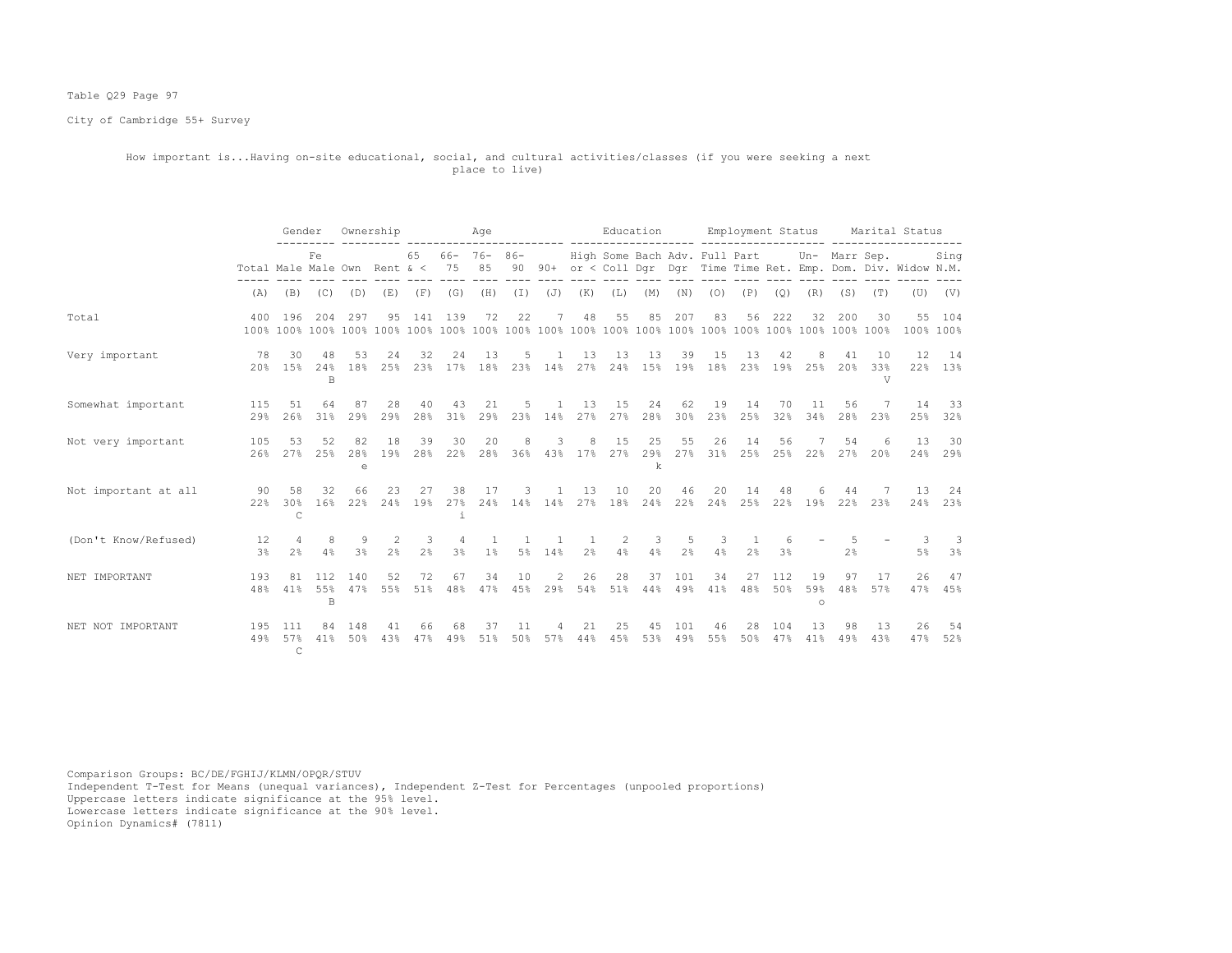# Table Q29 Page 98

City of Cambridge 55+ Survey

### How important is...Having on-site educational, social, and cultural activities/classes (if you were seeking a next place to live)

|                      |                      |                           |                       |                            |                                     |                           |                       | Current Place of Residence         |                      |                          |                |                          |                      |                   |                      | Living Situation |                           |                                                                                                                                                      |                  |                                          |            | Racial/Ethnic Group   |                     |          |
|----------------------|----------------------|---------------------------|-----------------------|----------------------------|-------------------------------------|---------------------------|-----------------------|------------------------------------|----------------------|--------------------------|----------------|--------------------------|----------------------|-------------------|----------------------|------------------|---------------------------|------------------------------------------------------------------------------------------------------------------------------------------------------|------------------|------------------------------------------|------------|-----------------------|---------------------|----------|
|                      |                      | East                      |                       |                            | Area Camb Mid                       |                           |                       |                                    | Neigh West Nor. High |                          |                |                          |                      | No                |                      |                  |                           | Spou Grand Par. Friend Wh. Bl. Asia A.I.<br>Total Camb MIT Four Port Camb River Agass Nine Camb Camb Straw Other One Part / Child Rel nonRel Cauc AA |                  |                                          |            |                       | Pac. Esk. Hisp Oth. |          |
|                      | (A)                  | (B)                       | (C)                   | (D)                        | (E)                                 | (F)                       | (G)                   | (H)                                | $(\top)$             | (J)                      | (K)            | (L)                      | (M)                  | (N)               | (0)                  | (P)              | (Q)                       | (R)                                                                                                                                                  | (S)              | (T)                                      | (U)        |                       | $(V)$ $(W)$         | (X)      |
| Total                | 400                  | 29                        | 9                     | 21                         | 52<br>100% 100% 100% 100% 100% 100% | 51                        | 13<br>100%            | 12<br>100%                         | 16                   | 64<br>100% 100% 100%     | 66             | 6<br>100%                | 42<br>100% 100% 100% |                   | 143 195              | 23<br>100%       | 12<br>100%                | 16                                                                                                                                                   | 346              | 17<br>100% 100% 100% 100% 100% 100% 100% | 10         |                       | Δ                   | 18       |
| Very important       | 78                   | 5<br>20% 17%              | 2                     | $5\overline{)}$<br>22% 24% | 12<br>I.                            | 12<br>23% 24%<br>qI       | -1.<br>8 <sup>°</sup> | 1<br>8 <sup>°</sup>                | $\mathbf{1}$<br>6%   | 17<br>27%<br>GhI         | 10<br>15%      | 2<br>33%                 | 19%                  | 22<br>15% 21%     | 40                   | 5                | 6<br>22% 50%<br>NOpr      | 3<br>19%                                                                                                                                             | 60<br>17%        | 47%<br>S                                 | 40%        |                       | 50%                 | 22%      |
| Somewhat important   | 115<br>29%           | 7<br>24%                  | $\overline{4}$<br>44% | 9<br>43%<br>fhi            | 16                                  | -11<br>31% 22%            | 6<br>46%<br>h         | 2<br>17%                           | 3                    | 15<br>19% 23%            | 21<br>32%      | 1<br>17%                 | 14<br>33%            | 46<br>32%         | 52<br>27%            | 6                | $\overline{4}$<br>26% 33% | 3<br>19%                                                                                                                                             | 102<br>29%<br>U  |                                          | $24\%$ 10% |                       |                     | 28%      |
| Not very important   | 105<br>26%           | 10<br>34%<br>$\mathsf{C}$ | $11\%$                | .5<br>24%                  | 1.5<br>29%                          | 15<br>29%                 | 2<br>15%              | 6<br>50%<br>CGik                   | 3                    | 16<br>19% 25%            | 16<br>24%      | 3<br>50%<br>$\mathbb{C}$ | 11<br>26%            | 35<br>24%         | 55<br>28%            |                  | $\mathfrak{D}$<br>17% 17% | 6<br>38%                                                                                                                                             | 96<br>28%<br>t   | 12%                                      | 20%        |                       |                     | 28%      |
| Not important at all | 90<br>22%            | 24%                       | 22%                   |                            | 10% 15%                             | 13<br>25%<br><sub>d</sub> | 4<br>31%              | 3<br>25%                           | 6<br>38%<br>De       | 15<br>23%<br>$\mathbf d$ | 15<br>23%      |                          |                      | 35<br>21% 24% 22% | 43                   | 35%              |                           | 19%                                                                                                                                                  | 23%              | 18%                                      |            | 30% 100%<br>TUWX<br>S | 50%                 | З<br>17% |
| (Don't Know/Refused) | 12<br>3 <sup>°</sup> |                           |                       |                            | 2 <sup>°</sup>                      |                           |                       |                                    | 19%<br>еi            | 2%                       | 6%             |                          |                      | 3%                | 3 <sup>8</sup>       |                  |                           | 6%                                                                                                                                                   | 1 N<br>3%        |                                          |            |                       |                     | $6\%$    |
| NET IMPORTANT        | 193<br>48%           | 12<br>41%                 | 67%                   | 14<br>67%<br>HI bfHI       | 28<br>54%<br>H I                    | 23<br>45%                 | 54%                   | 3<br>25%                           | 4<br>25%             | 32<br>50%<br>hI          | 31<br>47%<br>i | 3<br>50%                 | 22<br>52%<br>hI      | 68<br>48%         | 92<br>47%            | 11<br>48%        | 10<br>83%<br><b>NOPR</b>  | 6.<br>38%                                                                                                                                            | 162<br>47%       | 12<br>71%<br>S                           | 50%        |                       | 50%                 | 50%      |
| NET NOT IMPORTANT    | 195<br>49%           | -17<br>59%<br>d           | 3<br>33%              | 33%                        | 23<br>44%                           | 28<br>55%<br>d            | $\epsilon$<br>46%     | 9<br>75%<br>DEjKm<br>$\mathcal{C}$ | 9<br>56%             | 31<br>48%                | 31<br>47%      | 3<br>50%                 | 20<br>48%            | 70<br>49%<br>O    | 98<br>50%<br>$\circ$ | 12<br>52%<br>O   | 2<br>17%                  | 9<br>56%<br>∩                                                                                                                                        | 174<br>50%<br>t. | 5<br>29%                                 | 50%        | 100%<br>TUWX<br>S     | 50%                 | 44%      |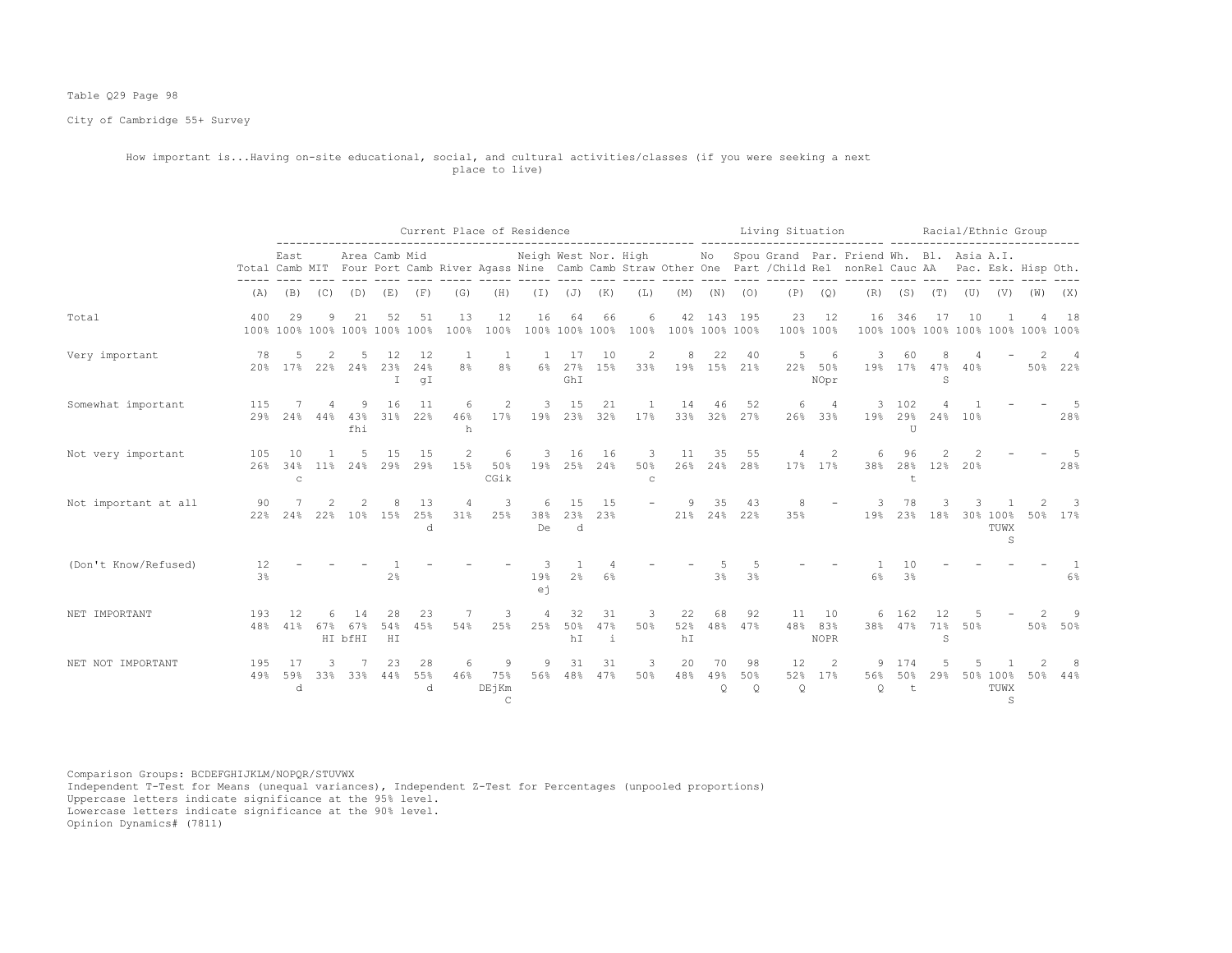# Table Q29 Page 99

City of Cambridge 55+ Survey

### How important is...Having on-site educational, social, and cultural activities/classes (if you were seeking a next place to live)

|                      |                      |                                                                                                                        |                          | Current Place of Residence |                     |                |                    | Income              |                |                 |                      |           |                          | Years in Household |                        |                                  | Years in Cambridge |                    |                     |                                  |               | People in Home  |               |                |                           |
|----------------------|----------------------|------------------------------------------------------------------------------------------------------------------------|--------------------------|----------------------------|---------------------|----------------|--------------------|---------------------|----------------|-----------------|----------------------|-----------|--------------------------|--------------------|------------------------|----------------------------------|--------------------|--------------------|---------------------|----------------------------------|---------------|-----------------|---------------|----------------|---------------------------|
|                      |                      | Condo Sing Mult Apt Apt Apt<br>Total or TH Fam Fam 4-8 9-50 +50 <30k <60k <90k <120k 120k+ or< -10 -25 -50 +50 or< -10 |                          |                            |                     |                |                    |                     |                | 30k- 60k- 90k-  |                      |           |                          |                    | $<1$ $<10$ $<25$       |                                  |                    |                    | $\leq 1$            | $< 10$ $< 25$<br>$-25 - 50 + 50$ |               |                 |               |                | $3+$                      |
|                      | (A)                  | (B)                                                                                                                    | (C)                      | (D)                        | (E)                 | (F)            | (G)                | (H)                 | (I)            | (J)             | (K)                  | (L)       | (M)                      | (N)                | (0)                    | (P)                              | (Q)                | (R)                | (S)                 | (T)                              | (U)           | (V)             | (W)           | (X)            | (Y)                       |
| Total                | 400<br>100%          | 116                                                                                                                    | 104                      | 103                        | 2.2.                | 17             | 27                 | 60                  | 67             | 54              | 45<br>100%           | 72        | 3                        |                    |                        | 70 135 156                       | 34                 | 2                  | 32                  | 79                               | 181           | 100             | 149           | 183            | -61                       |
| Very important       | 78<br>20%            | 19<br>16%                                                                                                              | 14<br>13%                | 2.5<br>24%<br>C            | 27%                 | 24%            | 33%<br>bC          | 18<br>30%<br>j.     | 15<br>22%      | 9<br>17%        | 13<br>29%            | 13<br>18% | $\overline{\phantom{a}}$ | 21<br>$\Omega$     | 18                     | 33<br>30% 13% 21% 18%<br>$\circ$ |                    |                    |                     | 15<br>19% 19% 20% 19% 15% 22%    | 37            | 19              | 23            | 41             | 14<br>23%                 |
| Somewhat important   | 115<br>29%           | 35<br>30%<br>$\mathbf F$                                                                                               | 29<br>28%<br>$\mathbf f$ | 28<br>27%<br>f             | 9<br>$\mathbf F$    | 2<br>41% 12%   | 26%                | 17<br>28%           | 19<br>28%      | 18<br>33%       | 11<br>24%            | 19<br>26% | $\mathbf{1}$<br>33%      | 22<br>31%          | 35                     | 49<br>26% 31% 24%                | 8                  |                    | $-13$<br>41%<br>$+$ | 18                               | 57<br>23% 31% | 26              | 48<br>26% 32% | 46<br>25%      | 19<br>31%                 |
| Not very important   | 105<br>26%           | 36<br>31%<br>G                                                                                                         | 30%<br>g                 | 24<br>23%                  | 18%                 | 29%            | 15%                | 11<br>18%           | 23<br>34%<br>Η | 12<br>22%       | 15<br>33%<br>h       | 20        | 28% 33% 17% 36% 22%      | 12                 | 48<br>NPq              | 35                               | 21%                |                    | 16%                 | 25<br>32%<br>s                   | 44<br>24%     | 28<br>28%       | 38<br>26%     | 49<br>27%      | - 15<br>25%               |
| Not important at all | 90<br>22%            | 25<br>22%                                                                                                              | 2.4<br>23%               | 2.4<br>23%                 | 14%                 | 29%            | 22%                | 12<br>20%           | 13%            | 14<br>26%<br>ik | 5<br>$11\%$          | 17<br>k   | 24% 33%                  | 14<br>20%          | 30                     | 33<br>22% 21%                    | 12                 | 35% 100%<br>STUV   | 22%                 | 20<br>25%                        | 35<br>19%     | 26<br>26%       | 35<br>23%     | 45<br>25%<br>У | -9<br>15%                 |
| (Don't Know/Refused) | 12<br>3 <sup>°</sup> | $1\%$                                                                                                                  | 6<br>$6\%$<br>B          | 2 <sup>°</sup>             |                     | $6\%$          | 4%                 | $\mathcal{L}$<br>3% | $1\%$          | 2 <sup>°</sup>  | -1<br>2 <sup>°</sup> | 4%        |                          | 1%                 | 3%                     | 6<br>4%                          | 3%                 |                    | 3%                  | 1%                               | 4%<br>V       | 1%              | 3%            | $1\%$          | $\overline{4}$<br>7%<br>X |
| NET IMPORTANT        | 193<br>48%           | 54<br>47%                                                                                                              | 41%                      | 53<br>51%                  | 68%<br>$_{\rm BCF}$ | 35%            | 59%<br>$\mathbb C$ | 35<br>58%           | 34<br>51%      | 27<br>50%       | 24<br>53%            | 32<br>44% | 33%                      | 43<br>61%<br>0Q    | 53<br>39%              | 82<br>53%<br>$\circ$             | 14<br>41%          |                    | 19<br>59%<br>t      | 33<br>42%                        | 94<br>52%     | 45<br>45%       | 71<br>48%     | 87<br>48%      | 33<br>54%                 |
| NET NOT IMPORTANT    | 195<br>49%           | 53%<br>e                                                                                                               | 53%<br>$\epsilon$        | 48<br>47%                  | 32%                 | 10<br>59%<br>e | 1 N<br>37%         | 23<br>38%           | 32<br>48%      | 26<br>48%       | 20<br>44%            | 37<br>51% | 67%                      | 26<br>37%          | 78<br>58%<br><b>NP</b> | 68<br>44%                        | 19                 | 56% 100%<br>n STUV | 12<br>38%           | 57%<br>sU                        | 79<br>44%     | 54<br>54%<br>su | 73<br>49%     | 94<br>51%<br>y | 24<br>39%                 |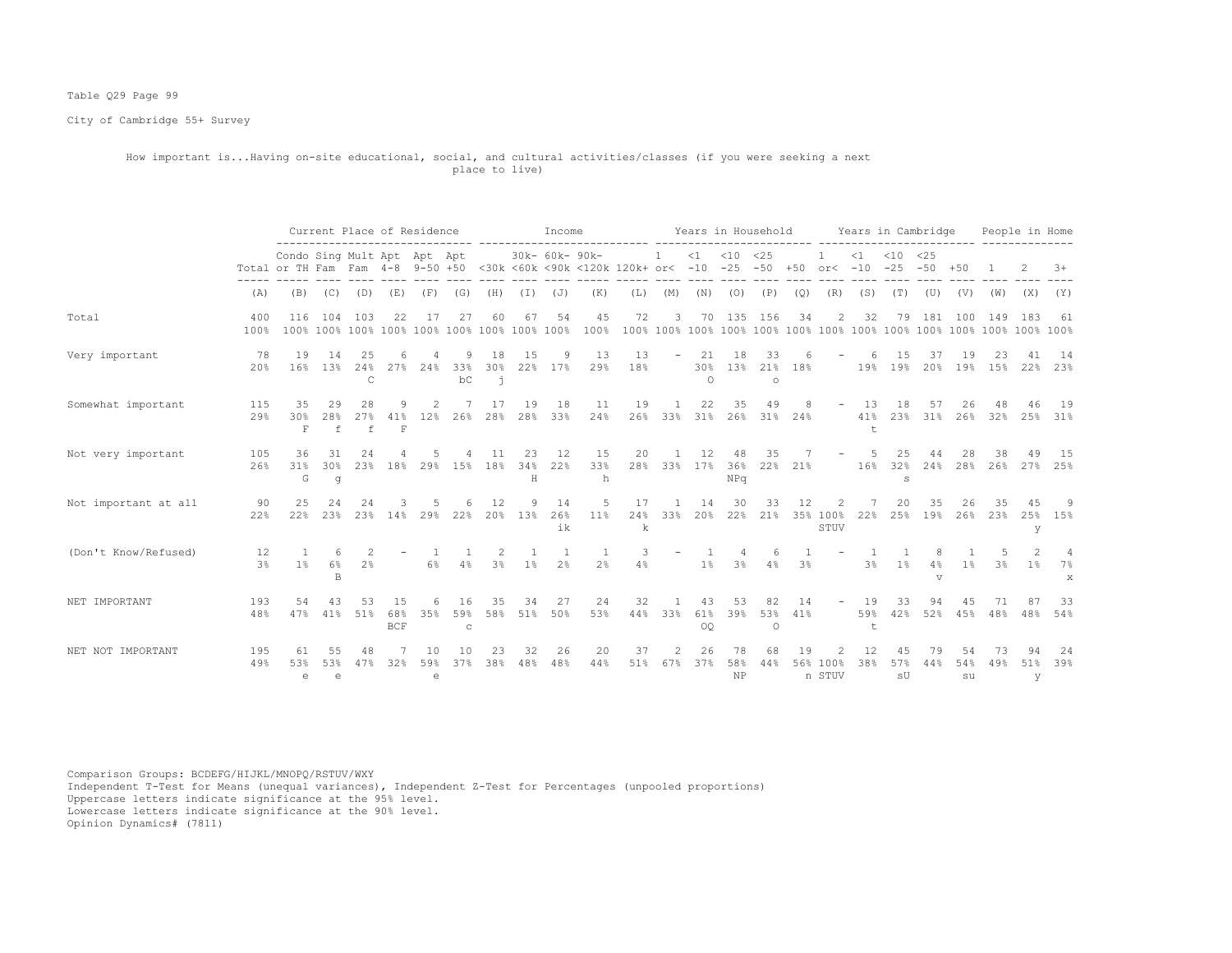# Table Q30 Page 100

City of Cambridge 55+ Survey

### How important is...Being within walking distance to retail, cultural, and social activities (if you were seeking a next place to live)

|                      |                                 | Gender                |                         | Ownership            |                                  |                     |                     | Age                    |                        |                           |                     |                               |                | Education           |                          |                |                      | Employment Status     |                          |                                | Marital Status                                                    |                         |
|----------------------|---------------------------------|-----------------------|-------------------------|----------------------|----------------------------------|---------------------|---------------------|------------------------|------------------------|---------------------------|---------------------|-------------------------------|----------------|---------------------|--------------------------|----------------|----------------------|-----------------------|--------------------------|--------------------------------|-------------------------------------------------------------------|-------------------------|
|                      | Total Male Male Own Rent & < 75 |                       | Fe                      |                      |                                  | 65                  |                     | $66 - 76 - 86 -$<br>85 |                        |                           |                     | High Some Bach Adv. Full Part |                |                     |                          |                |                      |                       | Un- Marr Sep.            |                                | 90 90+ or < Coll Dqr Dqr Time Time Ret. Emp. Dom. Div. Widow N.M. | Sing                    |
|                      | (A)                             | (B)                   |                         | $(C)$ $(D)$          | (E)                              | (F)                 | (G)                 |                        | $(H)$ $(I)$            | ( J )                     | (K)                 | (L)                           | (M)            | (N)                 | (0)                      | (P)            | (Q)                  | (R)                   | (S)                      | (T)                            | (U)                                                               | (V)                     |
| Total                | 400                             | 196                   | 204                     | 297                  | 95                               | 141                 | 139                 | 72                     | 22                     | 7                         | 48                  | 55                            | 85             | 207                 | 83                       | 56             | 222                  | 32                    | 200                      | 30                             | 100% 100%                                                         | 55 104                  |
| Very important       | 282                             | 130                   | 152<br>70% 66% 75%<br>b | 207<br>70%           | 70                               | 107                 | 96                  | 47<br>74% 76% 69% 65%  | 13                     | 5<br>59% 71%              | 32                  | 35<br>67% 64% 71%             | 60             | 151<br>73%          | 66<br>80%<br>qR          | 40<br>71%      | 153                  | 18<br>69% 56%         | 148<br>u                 | 23<br>74% 77%                  | 34                                                                | 68<br>62% 65%           |
| Somewhat important   | 91<br>23%                       | 51<br>26%             | 40<br>20%               | 66<br>22%            | 22<br>23%                        | 29                  | 33                  | 18<br>21% 24% 25%      | 6                      | $\overline{1}$<br>27% 14% | 11                  | 17<br>23% 31%                 | 17<br>20%      | 45<br>22%           | 17<br>20%                | 13             | 50                   | 10<br>23% 23% 31%     | 36<br>18%                | 6<br>20%                       | 1.5<br>27%                                                        | 32<br>31%<br>S          |
| Not very important   | 14<br>4%                        | -8<br>4%              | 6                       | 13<br>$3\%$ 4%<br>F. | 1%                               | 4<br>3%             | 6                   | $4\%$ $1\%$            | $\mathcal{L}$<br>$9\%$ |                           | 2 <sup>8</sup>      | 2<br>4%                       | 3<br>4%        | 8<br>4%             |                          | 2<br>4%        | 9<br>4%              | 3<br>9%               | 12<br>6%<br>T.Z          | $\mathbf{1}$<br>3 <sup>°</sup> |                                                                   | $\overline{1}$<br>$1\%$ |
| Not important at all | -9<br>2 <sup>8</sup>            | $\overline{4}$<br>2.8 | 5<br>2 <sup>8</sup>     | -8<br>$3\%$          | $1\%$                            |                     | 3<br>2%             | 5<br>7%                | $5\%$                  |                           | 4<br>8 <sup>°</sup> | 1<br>2 <sup>°</sup>           | $5\%$          |                     |                          |                | 4%                   | 3%                    | $\overline{2}$<br>1%     |                                | $9\%$<br>Sv.                                                      | $\overline{2}$<br>2%    |
| (Don't Know/Refused) | 4<br>1 <sup>°</sup>             | 3<br>2 <sup>°</sup>   | 1<br>$\star$ %          | -3<br>1%             | $\overline{1}$<br>1 <sup>°</sup> | 1%                  | 1<br>1 <sup>8</sup> | 1<br>$1\%$             |                        | 14%                       |                     |                               | 1%             | 3<br>1 <sup>°</sup> |                          | 2 <sup>°</sup> | $1\%$                |                       | 2<br>$1\%$               |                                | $\overline{1}$<br>2 <sup>°</sup>                                  | -1<br>1%                |
| NET IMPORTANT        | 373<br>93%                      | 181                   | 192<br>92% 94%          | 273<br>92%           | 92<br>97%<br>$\mathbb{D}$        | 136                 | 129<br>96% 93%      | 65<br>90%              | 19<br>86%              | 6<br>86%                  | 43<br>90%           | 52<br>95%                     | 77<br>91%      | 196                 | 83<br>95% 100%<br>pQR    | 53<br>95%      | 203<br>91%           | 28<br>88%             | 184<br>92%               | 29<br>97%                      | 49<br>89%                                                         | 100<br>96%              |
| NET NOT IMPORTANT    | 23<br>$6\%$                     | 12<br>6%              | 11<br>5%                | 21<br>7%<br>E.       | 2<br>2.8                         | 4<br>3 <sup>°</sup> | 9<br>6%             | 6<br>8 <sup>°</sup>    | 14%                    |                           | 10%                 | 3<br>5 <sup>°</sup>           | 8 <sup>°</sup> | 8<br>4%             | $\overline{\phantom{a}}$ | 2<br>4%        | 17<br>8 <sup>°</sup> | $\overline{4}$<br>12% | 14<br>7%<br>$\mathbf{v}$ | 1<br>3 <sup>°</sup>            | $9\%$                                                             | -3<br>3%                |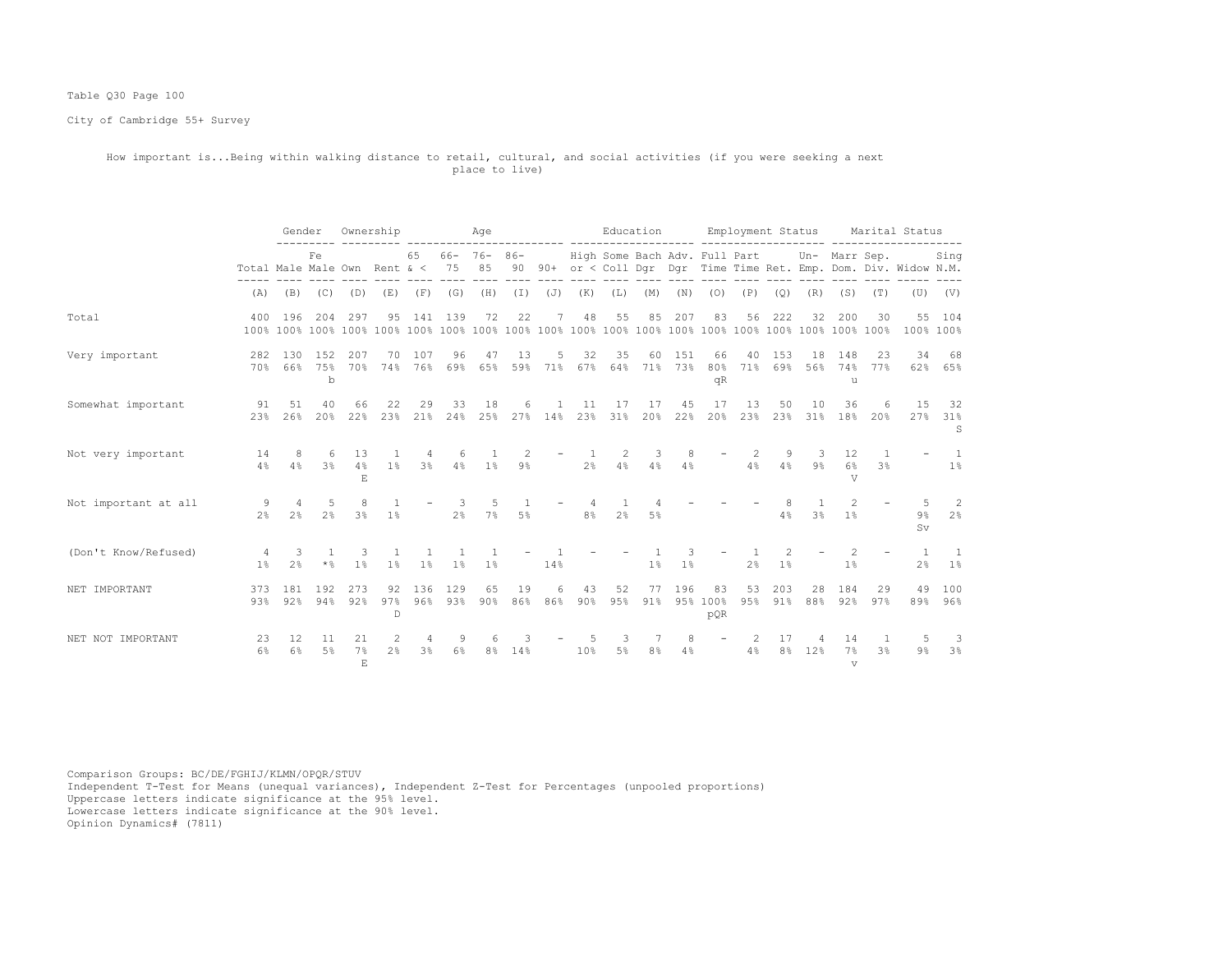# Table Q30 Page 101

City of Cambridge 55+ Survey

### How important is...Being within walking distance to retail, cultural, and social activities (if you were seeking a next place to live)

|                      |            |                                     |                               |                |                                     |                      |            | Current Place of Residence |                         |                      |                 |           |                |                                |                      | Living Situation |                      |                                                                                                                                                         |                           | Racial/Ethnic Group |          |                     |                                    |           |
|----------------------|------------|-------------------------------------|-------------------------------|----------------|-------------------------------------|----------------------|------------|----------------------------|-------------------------|----------------------|-----------------|-----------|----------------|--------------------------------|----------------------|------------------|----------------------|---------------------------------------------------------------------------------------------------------------------------------------------------------|---------------------------|---------------------|----------|---------------------|------------------------------------|-----------|
|                      |            | East                                |                               |                | Area Camb Mid                       |                      |            |                            | Neigh West Nor. High    |                      |                 |           |                |                                |                      |                  |                      | No Spou Grand Par. Friend Wh. Bl. Asia A.I.<br>Total Camb MIT Four Port Camb River Agass Nine Camb Camb Straw Other One Part / Child Rel nonRel Cauc AA |                           |                     |          |                     | Pac. Esk. Hisp Oth.                |           |
|                      | (A)        | (B)                                 | (C)                           | (D)            | (E)                                 | (F)                  | (G)        | (H)                        | (I)                     | (J)                  | (K)             | (L)       | (M)            | (N)                            | (0)                  | (P)              | (Q)                  | (R)                                                                                                                                                     | (S)                       | (T)                 | (U)      |                     | $(V)$ $(W)$                        | (X)       |
| Total                | 400        | 29                                  | -9                            | 21             | 52<br>100% 100% 100% 100% 100% 100% | 51                   | 13<br>100% | 12<br>100%                 | 16                      | 64<br>100% 100% 100% | 66              | 6<br>100% | 42             | 143<br>100% 100% 100%          | 195                  | 23               | 12<br>100% 100%      | 16<br>100%                                                                                                                                              | 346                       | 17                  | 10       |                     | Δ<br>100% 100% 100% 100% 100% 100% | 18        |
| Very important       | 282<br>70% | 16<br>55%                           | 8<br>89%<br>Ijkl<br><b>Bd</b> | 13<br>62%      | 42<br>81%                           | 41<br>80%<br>Bik Bik | 10<br>77%  | 10<br>83%<br>Βi            | 9<br>56%                | 44<br>69%            | 44<br>67%       | 3<br>50%  | 32<br>76%<br>b | 95                             | 145<br>66% 74%       | 15<br>65%        | 10<br>83%            | 10<br>62%                                                                                                                                               | 243<br>70%                | 16<br>94%<br>SUX    | 6        |                     | 60% 100% 100%<br>SUX SUX           | 10<br>56% |
| Somewhat important   | 91<br>23%  | 24%                                 | 11%                           | 33%<br>e       | 1.3%                                | 8<br>16%             | 2<br>15%   | 2<br>17%                   | 7<br>44%<br>Fqhjm<br>CE | 13<br>20%            | 19<br>29%<br>Ef | 2<br>33%  | 8<br>19%       | 40<br>28%<br>$\circ$           | 35<br>18%            | 6                | 2<br>26% 17%         | 25%                                                                                                                                                     | 79<br>23%<br>$\mathbb{T}$ | 6%                  | 40%<br>T |                     |                                    | 39%<br>T  |
| Not very important   | 14<br>4%   | $\mathcal{P}$<br>7%                 |                               | 5%             | 6%                                  | 2 <sup>°</sup>       |            |                            |                         | 6%                   | 2 <sup>°</sup>  | 17%       | 2 <sup>8</sup> | 2<br>1%                        | 12<br>6%<br>N        |                  |                      |                                                                                                                                                         | 13<br>4%                  |                     |          |                     |                                    |           |
| Not important at all | 9          | 2% 14%<br>m                         |                               |                |                                     |                      | 8%         |                            |                         | 3%                   |                 |           | 2.8            | 5<br>3 <sup>°</sup><br>$\circ$ | $\overline{1}$<br>1% | 2<br>9%          |                      | 6%                                                                                                                                                      | Q<br>3 <sup>8</sup>       |                     |          |                     |                                    |           |
| (Don't Know/Refused) | 1%         |                                     |                               |                |                                     | 2%                   |            |                            |                         | $2\%$                | 3%              |           |                | 1 <sup>°</sup>                 | 1 <sup>°</sup>       |                  |                      | 6%                                                                                                                                                      | 1 <sup>°</sup>            |                     |          |                     |                                    | 6%        |
| NET IMPORTANT        | 373<br>93% | 23                                  | 79% 100%<br>BeJk              | 20<br>95%<br>b | 49<br>94%<br>b                      | 49<br>96%<br>B       | 12<br>92%  | 12<br>100%<br>BeJk         | 16<br>100%<br>BeJk      | 57<br>89%            | 63<br>95%<br>B  | 5<br>83%  | 40<br>95%<br>b | 135<br>94%                     | 180<br>92%           | 21               | 12<br>91% 100%<br>NO | 14<br>88%                                                                                                                                               | 322                       | 17<br>93% 100%<br>S | 10<br>S  | 100% 100% 100%<br>S | S                                  | 17<br>94% |
| NET NOT IMPORTANT    | 23<br>6%   | 6<br>21%<br>$e$ FKm<br><sub>d</sub> |                               | $5\%$          | 3<br>6%                             | -1<br>2 <sup>°</sup> | 8%         |                            |                         | -6<br>9%<br>fK       | 2%              | -1<br>17% | 5%             | $5\%$                          | 13<br>7%             | 2<br>$9\%$       |                      | 6%                                                                                                                                                      | 22<br>6%                  |                     |          |                     |                                    |           |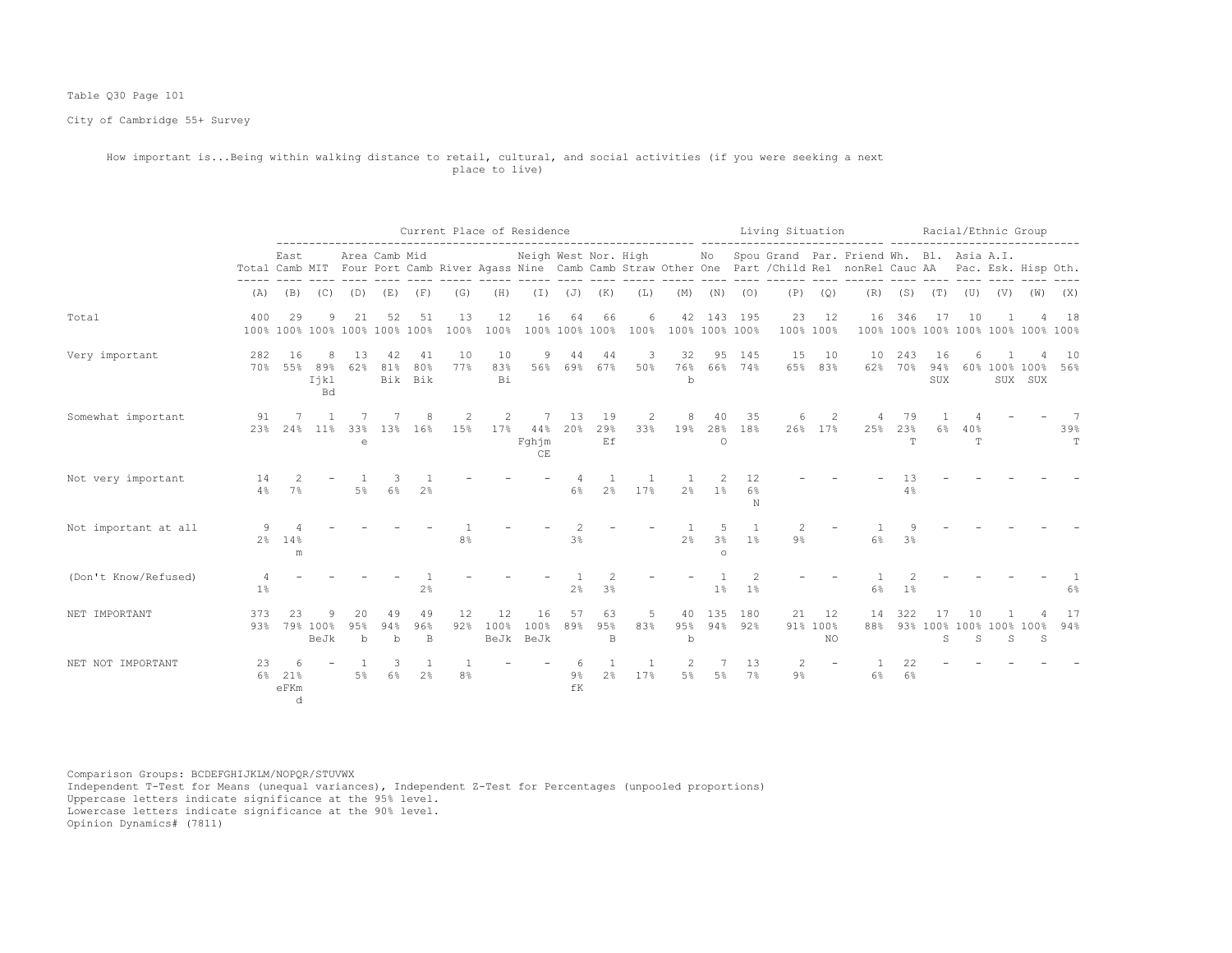# Table Q30 Page 102

City of Cambridge 55+ Survey

#### How important is...Being within walking distance to retail, cultural, and social activities (if you were seeking a next place to live)

|                      | Current Place of Residence<br>Condo Sing Mult Apt Apt Apt |             |           |                |            |                            |           |                                 |                          | Income                      |              |                                                                                         |                      |                  | Years in Household |                |       |                 |                     | Years in Cambridge |                              |                |                                     | People in Home  |                |
|----------------------|-----------------------------------------------------------|-------------|-----------|----------------|------------|----------------------------|-----------|---------------------------------|--------------------------|-----------------------------|--------------|-----------------------------------------------------------------------------------------|----------------------|------------------|--------------------|----------------|-------|-----------------|---------------------|--------------------|------------------------------|----------------|-------------------------------------|-----------------|----------------|
|                      |                                                           |             |           |                |            |                            |           |                                 |                          | 30k- 60k- 90k-              |              | Total or TH Fam Fam 4-8 9-50 +50 <30k <60k <90k <120k 120k+ or< -10 -25 -50 +50 or< -10 | $\mathbf{1}$         | $\leq 1$         | $< 10$ $< 25$      |                |       |                 | $\leq 1$            | $< 10$ $< 25$      | $-25 - 50 + 50$              |                |                                     | -2              | $3+$           |
|                      | (A)                                                       | (B)         | (C)       | (D)            | (E)        | (F)                        | (G)       | (H)                             | ( I )                    | (J)                         | (K)          | (L)                                                                                     | (M)                  | (N)              | (0)                | (P)            | (Q)   | (R)             | (S)                 | (T)                | (U)                          | (V)            | (W)                                 | (X)             | (Y)            |
| Total                | 400<br>100%                                               | 116         | 104       | 103            | 22         | 17                         | 27        | 60                              | 67                       | 54                          | 45<br>100%   | 72                                                                                      | 3                    |                  | 70 135 156         |                | 34    | 2               | 32                  | 79                 |                              | 181 100        | 149                                 | 183             | 61             |
| Very important       | 282<br>70%                                                | 84<br>72%   | 69<br>66% | 72<br>70%      | 1.5<br>68% | 15<br>88%<br>bCD           | 20<br>74% | 39                              | 46<br>65% 69%            | 36<br>67%                   | 35<br>78%    | 54                                                                                      | 2<br>75% 67%         | 53<br>76%        | 96<br>71%          | 108<br>69%     | 22    | 65% 50%         | 21<br>66%           | 62<br>78%<br>V     | 134<br>74%<br>$\overline{V}$ | 60<br>60%      | 98<br>66%                           | 136<br>74%<br>W | - 43<br>70%    |
| Somewhat important   | 91<br>23%                                                 | 2.5<br>2.2% | 26<br>25% | 22<br>21%      | 32%        | 12%                        | 22%       | 28%<br>K                        | 17<br>2.5%<br>$_{\rm K}$ | 1.5<br>28%<br>$\mathbbm{K}$ | 5.<br>11%    | 14<br>19%                                                                               | 33%                  | 16<br>23%        | 21%                | 37<br>24%      | 24%   | 50%             | 28%<br>$^{\dagger}$ | 10<br>1.3%         | 22%<br>$\mathbf t$           | 29<br>29%<br>T | $29$ %<br>$\boldsymbol{\mathsf{X}}$ | 34<br>19%       | 12<br>20%      |
| Not very important   | 14<br>4%                                                  | 4%          | 4%        | 5%             |            |                            |           | 2%                              | $\mathfrak{D}$<br>3%     | 2%                          | $11\%$<br>hi | 3%                                                                                      |                      |                  | 6<br>4%            | 4%             | 3%    |                 |                     | 5%                 | 6<br>3 <sup>°</sup>          | 4%             | 1%                                  | 4%<br>W         | 7%             |
| Not important at all | 9<br>2 <sup>8</sup>                                       | 2%          | 4%        | 2.8            |            |                            | 4%        | $\mathcal{L}$<br>3 <sup>8</sup> | 2<br>3%                  | 2<br>4%                     |              |                                                                                         |                      | $1\%$            | 3%                 | 1 <sup>°</sup> | 6%    |                 | 6%                  | 2.<br>3%           |                              | 5%             | .5<br>3 <sup>8</sup>                | 2 <sup>8</sup>  | 2 <sup>8</sup> |
| (Don't Know/Refused) | 1%                                                        |             | $1\%$     | 2 <sup>°</sup> |            |                            |           | 2%                              |                          |                             |              | 3%                                                                                      |                      |                  | $1\%$              | $1\%$          | 3%    |                 |                     | 1%                 | 1%                           | 2%             | 1%                                  | $1\%$           | 2%             |
| NET IMPORTANT        | 373<br>93%                                                | 109<br>94%  | 95<br>91% | 94<br>91%      | 22         | 17<br>100% 100%<br>BCD BCD | 26<br>96% | 56<br>93%                       | 63<br>94%                | 51<br>94%                   | 40<br>89%    | 68                                                                                      | 3<br>94% 100%<br>OPQ | 69<br>99%<br>OPq | 124<br>92%         | 145<br>93%     | 30    | 88% 100%<br>TUV | 30<br>94%           | 72<br>91%          | 174<br>96%<br>V              | 89<br>89%      | 141<br>95%                          | 170<br>93%      | 55<br>$90\%$   |
| NET NOT IMPORTANT    | 23<br>6%                                                  |             |           | 7%             |            |                            | 4%        | 5%                              | 6%                       | 6%                          | 11%          | 3 <sup>°</sup>                                                                          |                      | $1\%$            | 10<br>$7\%$<br>N   | 6%<br>n        | $9\%$ |                 | 6%                  | 8%                 | 3%                           | 9%<br>u        | .5%                                 | -11<br>6%       | 8%             |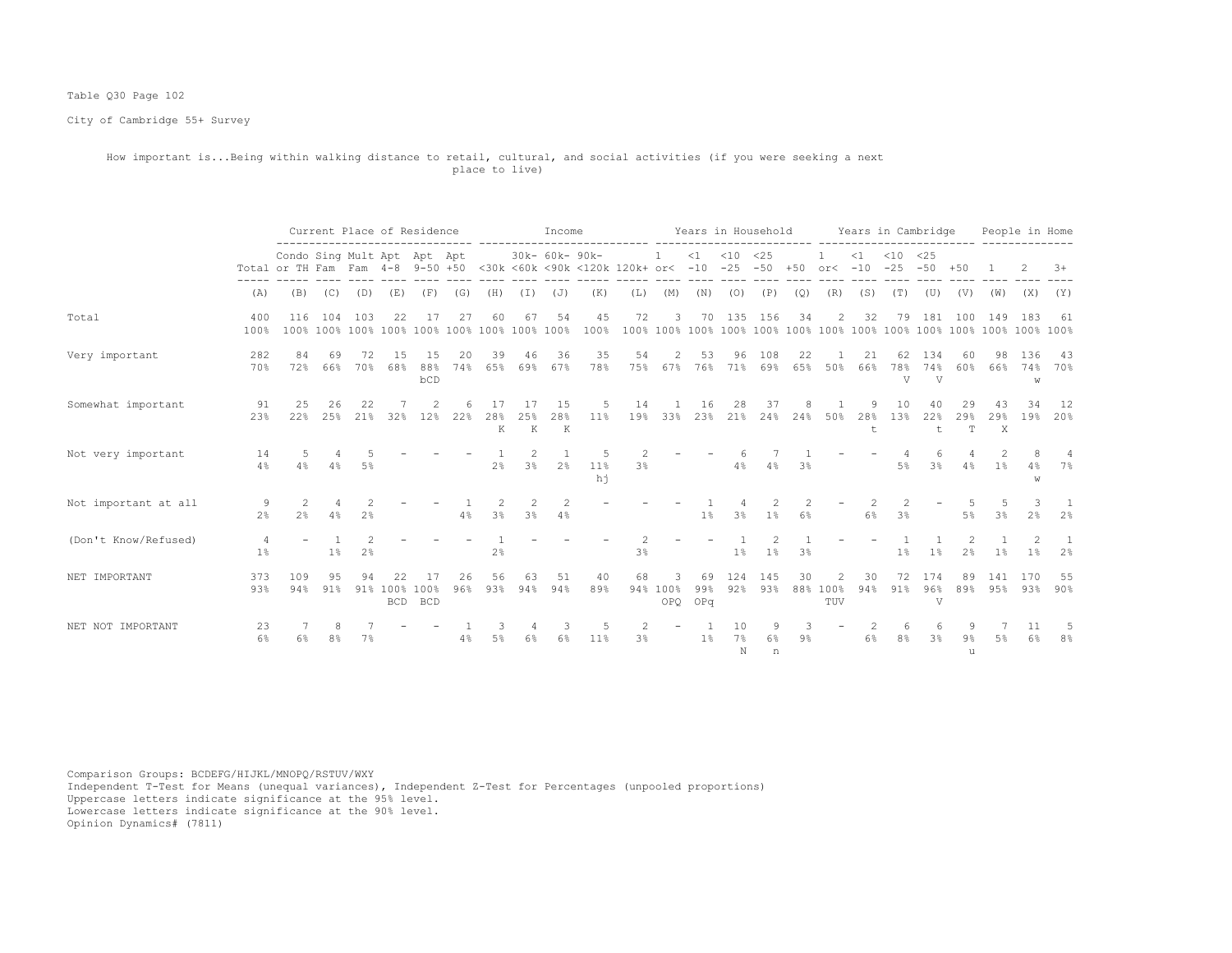#### Table Q31 Page 103

City of Cambridge 55+ Survey

 How likely would you be to consider having your own private unit that is part of a complex, which also provides shared community resources, such as a large kitchen, multi-purpose common room, and outdoor space?

|                      |                | Gender Ownership                 |                             |                     |                                                                       |                     | and a strike a strike a strike a strike a strike a strike a strike a strike a strike a strike a strike a strik |                      |           |                          |                                |                | Education                                            |                  |                     |                                  |                     |                                |                     |                      | Employment Status Marital Status                                                                     |                         |
|----------------------|----------------|----------------------------------|-----------------------------|---------------------|-----------------------------------------------------------------------|---------------------|----------------------------------------------------------------------------------------------------------------|----------------------|-----------|--------------------------|--------------------------------|----------------|------------------------------------------------------|------------------|---------------------|----------------------------------|---------------------|--------------------------------|---------------------|----------------------|------------------------------------------------------------------------------------------------------|-------------------------|
|                      |                |                                  | Fe                          |                     |                                                                       |                     | 65 66- 76- 86- High Some Bach Adv. Full Part Un- Marr Sep.                                                     |                      |           |                          |                                |                |                                                      |                  |                     |                                  |                     |                                |                     |                      | Total Male Male Own Rent & < 75 85 90 90+ or < Coll Dqr Dqr Time Time Ret. Emp. Dom. Div. Widow N.M. | Sing                    |
|                      |                |                                  | $(A)$ $(B)$ $(C)$ $(D)$     |                     | (E)                                                                   |                     | (F) (G) (H) (I) (J)                                                                                            |                      |           |                          | $(K)$ $(L)$                    |                | (M)                                                  |                  | $(N)$ $(O)$         | (P)                              | (Q)                 | (R)                            | (S)                 | (T)                  |                                                                                                      | $(V)$ $(V)$             |
| Total                |                | 400 196                          |                             | 204 297             |                                                                       |                     | 95 141 139                                                                                                     | 72                   | 22        | $7\phantom{.0}$          | 48                             | 55             | 85                                                   | 207              | 83                  |                                  | 56 222              | 32                             | 200                 | 30                   | 100% 100%                                                                                            | 55 104                  |
| Very likely          | 99             | 35<br>2.5% 1.8%                  | 64<br>31%<br>$\mathbb B$    | 70                  | 28<br>24% 29% 24% 29% 24% 14% 14% 21% 15% 25% 29% 24% 32% 23% 25% 28% | 34                  | 40<br>i                                                                                                        | 17                   | 3         | $\mathbf{1}$             | 10                             | 8              | 21                                                   | 60<br>L          | 20                  | 18                               | 52                  | 8                              | 56<br>$\nabla$      | 11<br>37%<br>$\tau$  | 13                                                                                                   | 19<br>24% 18%           |
| Somewhat likely      | 116            | 66<br>29% 34%<br>$\mathsf{C}$    | 50                          | 88                  | 27<br>25% 30% 28% 34%                                                 | 48                  | 35<br>25%                                                                                                      | 22                   | 6         | $\mathbf{1}$             | 11<br>31% 27% 14% 23% 29%      | 16             | 25<br>29%                                            | 61<br>29%        | 27<br>33%           | 17<br>30%                        | 55                  | 14<br>25% 44%<br>Q             | 55<br>28%           | 6<br>20%             | 16                                                                                                   | 33<br>29% 32%           |
| Not too likely       | 64             | 36<br>16% 18%                    | 28                          | 46                  | 16<br>14% 15% 17% 16% 17% 12%                                         | 23                  | 23                                                                                                             | 9                    | 2         | 3<br>i                   | 13<br>lmn                      | 7              | 12<br>9% 43% 27% 13% 14% 15% 14% 25% 15% 12% 14% 13% | 31               | 12                  | 14                               | 33                  | 4                              | 29                  | 4                    | 11                                                                                                   | 17<br>20% 16%           |
| Not likely at all    | 105            | 51<br>26% 26%                    | 54                          | 81                  | 20<br>26% 27% 21% 23% 27% 25% 41% 14% 27% 40% 28% 22% 27% 11%         | 33                  | 38                                                                                                             | 18                   | 9         | $\mathbf{1}$             | 13                             | 22<br>N        | 24                                                   | 45               | 22<br>$\mathsf{P}$  | 6                                | 71<br>PR            | 5                              | 54                  | 9<br>32% 16% 27% 30% | 10                                                                                                   | 30<br>18% 29%           |
| (Other)              | 2<br>$\star$ & | $\overline{1}$<br>1 <sup>8</sup> | $\overline{1}$<br>$\star$ % | 2<br>1 <sup>8</sup> |                                                                       |                     |                                                                                                                | 3%                   |           |                          |                                |                |                                                      | 1 <sup>°</sup>   |                     |                                  | 1 <sup>8</sup>      |                                |                     |                      | 2.8                                                                                                  | $\overline{1}$<br>$1\%$ |
| (Don't Know/Refused) | 14<br>4%       | 7<br>4%                          | 7<br>3 <sup>8</sup>         | 10<br>3%            | $\overline{4}$<br>4%                                                  | 3<br>2 <sup>°</sup> | 3<br>2 <sup>°</sup>                                                                                            | $\overline{4}$<br>6% | 2         | $\overline{1}$<br>9% 14% | $\mathbf{1}$<br>2 <sup>°</sup> | 2<br>4%        | 3<br>4%                                              | 8<br>4%          | 2<br>2 <sup>°</sup> | $\overline{1}$<br>2 <sup>°</sup> | 9<br>4%             | $\mathbf{1}$<br>3 <sup>°</sup> | 6<br>3 <sup>°</sup> |                      | 4<br>7%                                                                                              | $\overline{4}$<br>4%    |
| NET LIKELY           | 215            | 101                              | 114<br>54% 52% 56% 53%      | 158                 | 55<br>58%                                                             | 82<br>58%<br>j      | 75                                                                                                             | 39                   | 9         | 2                        | 21<br>54% 54% 41% 29% 44% 44%  | 24             | 46<br>54%                                            | 121<br>58%<br>kL | 47<br>57%           | 35<br>$\circ$                    | 107<br>62% 48%      | 22<br>$\circ$                  | 111                 | 17<br>69% 56% 57%    | 29                                                                                                   | 52<br>53% 50%           |
| NET NOT LIKELY       | 169<br>42%     | 87<br>44%                        | 82<br>40%                   | 127<br>43%          | 36<br>38%                                                             | 56<br>40%           | 61<br>44%                                                                                                      | 27<br>38%            | 11<br>50% | 4<br>57%                 | 26<br>54%<br>N                 | 29<br>53%<br>N | 36<br>42%                                            | 76<br>37%        | 34                  | 20<br>41% 36% 47%                | 104<br>$\mathbb{R}$ | 9<br>28%                       | 83<br>42%           | 13<br>43%            | 21<br>38%                                                                                            | 47<br>45%               |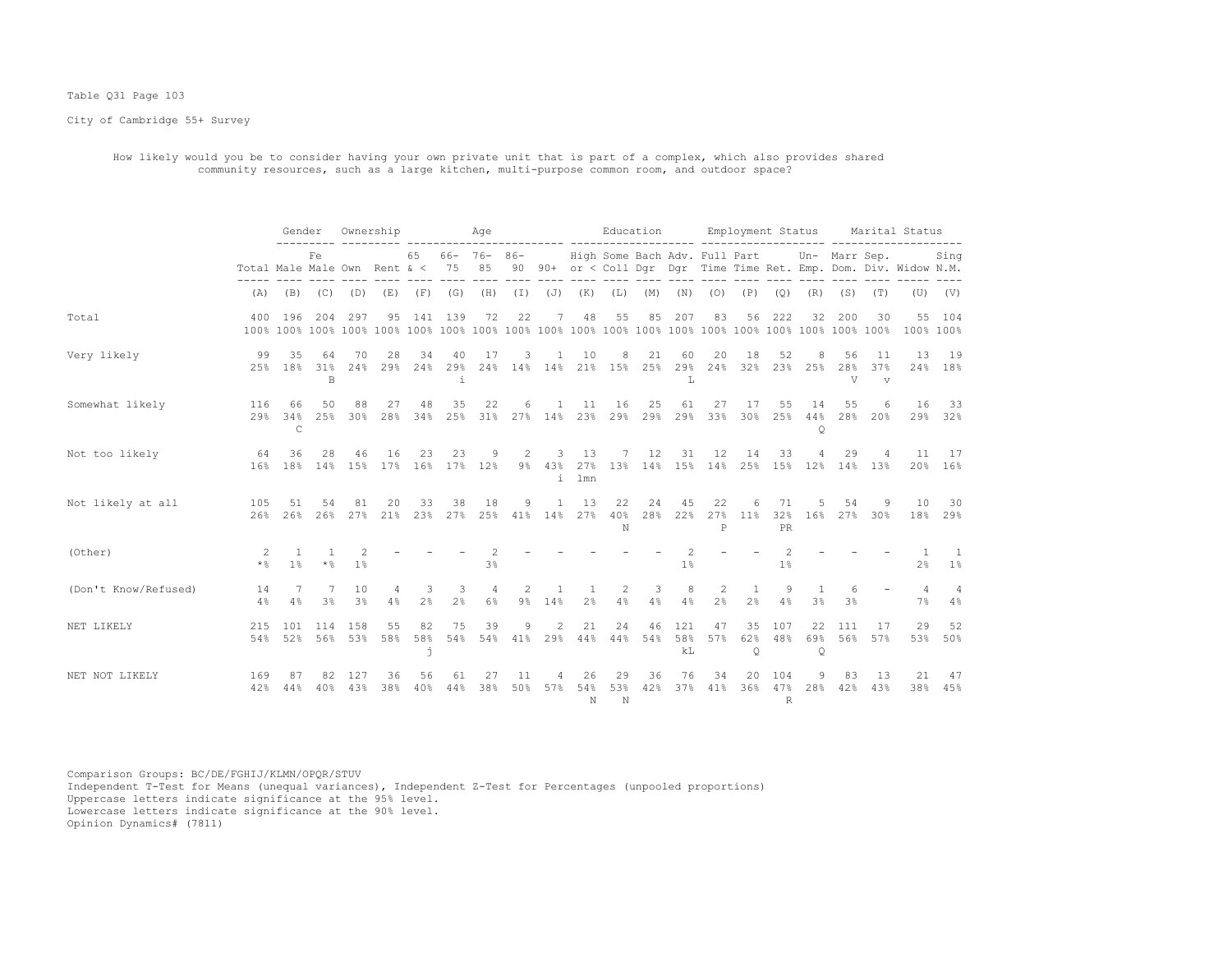#### Table Q31 Page 104

City of Cambridge 55+ Survey

 How likely would you be to consider having your own private unit that is part of a complex, which also provides shared community resources, such as a large kitchen, multi-purpose common room, and outdoor space?

|                      |                |                         |               |                         |                                     |                           |                         | Current Place of Residence |                      |                           |                                     |                       |                      |                   |                      | Living Situation |                 |                                                                                                                                                           |                |                                          |     | Racial/Ethnic Group |     |              |
|----------------------|----------------|-------------------------|---------------|-------------------------|-------------------------------------|---------------------------|-------------------------|----------------------------|----------------------|---------------------------|-------------------------------------|-----------------------|----------------------|-------------------|----------------------|------------------|-----------------|-----------------------------------------------------------------------------------------------------------------------------------------------------------|----------------|------------------------------------------|-----|---------------------|-----|--------------|
|                      | Total Camb MIT | East                    |               |                         | Area Camb Mid                       |                           |                         |                            | Neigh West Nor. High |                           |                                     |                       |                      | No                |                      |                  |                 | Spou Grand Par. Friend Wh. Bl. Asia A.I.<br>Four Port Camb River Agass Nine Camb Camb Straw Other One Part / Child Rel nonRel Cauc AA Pac. Esk. Hisp Oth. |                |                                          |     |                     |     |              |
|                      | (A)            | (B)                     | (C)           | (D)                     | (E)                                 | (F)                       | (G)                     | (H)                        |                      | $(J)$ $(J)$               | (K)                                 | (L)                   | (M)                  | (N)               | (0)                  | (P)              | (Q)             | (R)                                                                                                                                                       |                | $(S)$ $(T)$                              | (U) | (V)                 | (W) | (X)          |
| Total                | 400            | 29                      | 9             | 21                      | 52<br>100% 100% 100% 100% 100% 100% | 51                        | 13<br>100%              | 12<br>100%                 | 16                   | 64                        | 66<br>100% 100% 100%                | 6<br>100%             | 42<br>100% 100% 100% | 143               | 195                  | 23               | 12<br>100% 100% | 16                                                                                                                                                        | 346            | 17<br>100% 100% 100% 100% 100% 100% 100% | 10  |                     |     | 18           |
| Very likely          | 99<br>25%      | 5<br>17%                | 4<br>44%<br>H | 6<br>29%                | 1.5<br>29%<br>H                     | 15<br>29%<br>$\mathbf{H}$ | 2<br>15%                | 1<br>8%                    | 3<br>19%             | 16<br>25%<br>h            | 21<br>32%<br>Hm                     | <sup>1</sup><br>17%   | 17%                  | 30                | 53<br>21% 27%        | 4                | 2<br>17% 17%    | $\overline{5}$<br>31%                                                                                                                                     | 88<br>25%      | 5<br>29%                                 | 20% |                     | 50% | 22%          |
| Somewhat likely      | 116<br>29%     | 6<br>21%                | 22%           | 10<br>48%<br>IJlm<br>B. | 18<br>35%<br>$\ddot{\mathbf{1}}$    | 14<br>27%                 | -7<br>54%<br>fIJlm<br>B | 3<br>25%                   | 3<br>19%             | 13<br>20%                 | 22<br>33%<br>j.                     | -1<br>17%             | 11                   | 43<br>26% 30% 29% | 57                   | 7<br>30%         | 3<br>25%        | 31%                                                                                                                                                       | 5 102<br>29%   | 5<br>29%                                 | 40% |                     |     | 22%          |
| Not too likely       | 64<br>16%      | 14%                     | 11%           | 14%                     | 10%                                 | 14%                       | 3<br>23%                | 4<br>33%<br>e              | 4<br>25%             | 10<br>16%                 | 11%                                 | 3<br>50%<br>bcefk     | 10<br>24%<br>ek      | 23<br>16%         | 28<br>14%            | 2                | 9% 33%<br>p     | 19%                                                                                                                                                       | 54             | 16% 12%                                  | 20% |                     | 25% | 22%          |
| Not likely at all    | 105<br>26%     | 14<br>48%<br>FGIK<br>DE | 2.2%          | 2<br>10 <sup>8</sup>    | 13<br>25%<br>dq                     | 13<br>25%<br>da           | -1<br>8%                | 4<br>33%<br>q              | 3<br>19%             | 22<br>34%<br>$_{\rm DGK}$ | 12<br>18%                           |                       | 13<br>31%<br>$DG$    | 37<br>26%         | 51<br>26%            | 10<br>43%<br>r   | 3<br>25%        | 19%                                                                                                                                                       | 89<br>26%      | 29%                                      |     | 10% 100%<br>STUX    |     | 4<br>22%     |
| (Other)              | 2<br>$\star$ % |                         |               |                         |                                     |                           |                         |                            | 6%                   | 2%                        |                                     |                       |                      | 1 <sup>°</sup>    |                      |                  |                 |                                                                                                                                                           | 1 <sup>°</sup> |                                          |     |                     |     |              |
| (Don't Know/Refused) | 14<br>4%       |                         |               |                         | 2 <sup>°</sup>                      | 4%                        |                         |                            | 12%                  | 3%                        | 4<br>6%                             | 17%                   | 2 <sup>°</sup>       | 8<br>$6\%$        | -6<br>3 <sup>8</sup> |                  |                 |                                                                                                                                                           | 11<br>3%       |                                          | 10% |                     |     | 25% 11%      |
| NET LIKELY           | 215<br>54%     | -11<br>38%              | 67%           | 16<br>76%<br>BfH        | 33<br>63%<br>IJLM HiJM<br>B.        | 29<br>57%                 | 9<br>69%<br>b Bhijm     | 4<br>33%                   | 6<br>38%             | 29<br>45%                 | 43<br>65%<br>HIJM<br>$\overline{B}$ | $\overline{c}$<br>33% | 18<br>43%            | 73                | 110<br>51% 56%       | 11<br>48%        | 5<br>42%        | 10<br>62%                                                                                                                                                 | 190<br>55%     | 10<br>59%                                | 60% |                     |     | 8<br>50% 44% |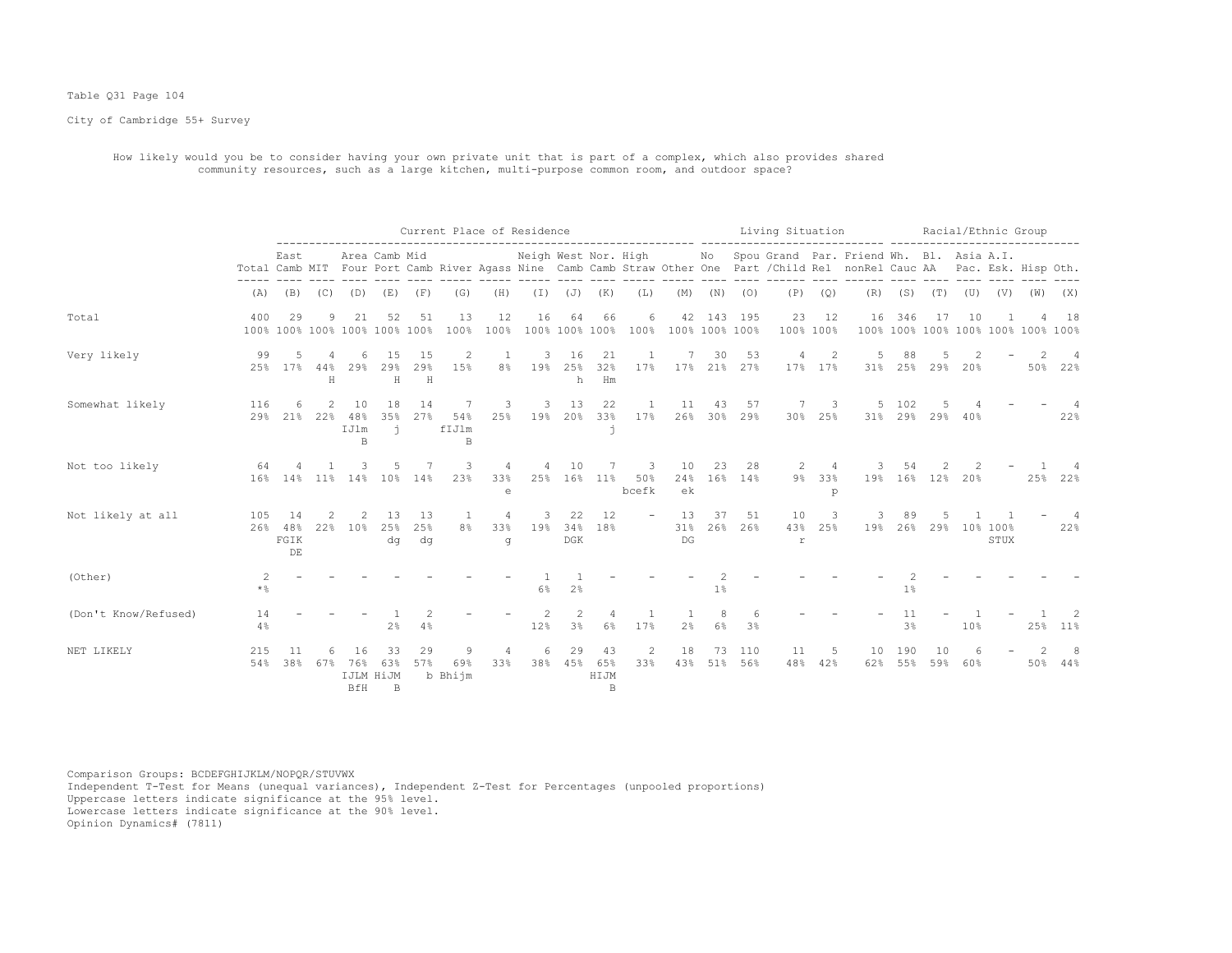Table Q31 Page 105 (Continued) City of Cambridge 55+ Survey

> How likely would you be to consider having your own private unit that is part of a complex, which also provides shared community resources, such as a large kitchen, multi-purpose common room, and outdoor space?

|                |     |                     |     |     |                |              | Current Place of Residence |            |     |     |              |                                 |                   |     |     | Living Situation |             |                                                                                                                                                                                                  |       |             |     |      | Racial/Ethnic Group |             |
|----------------|-----|---------------------|-----|-----|----------------|--------------|----------------------------|------------|-----|-----|--------------|---------------------------------|-------------------|-----|-----|------------------|-------------|--------------------------------------------------------------------------------------------------------------------------------------------------------------------------------------------------|-------|-------------|-----|------|---------------------|-------------|
|                |     | East                |     |     | Area Camb Mid  |              |                            |            |     |     |              |                                 |                   |     |     |                  |             | Neigh West Nor. High Mo Spou Grand Par. Friend Wh. Bl. Asia A.I.<br>Total Camb MIT Four Port Camb River Agass Nine Camb Camb Straw Other One Part / Child Rel nonRel Cauc AA Pac. Esk. Hisp Oth. |       |             |     |      |                     |             |
|                |     | $(A)$ $(B)$         | (C) | (D) | (E)            | (F)          | (G)                        | (H)        | (I) | (J) | (K)          | (L)                             | (M)               | (N) | (O) |                  | $(P)$ $(Q)$ | (R)                                                                                                                                                                                              | (S)   | (T)         | (U) | (V)  | (W)                 | (X)         |
| NET NOT LIKELY | 169 | - 18<br>42% 62% 33% |     |     | -18<br>24% 35% | - 2.0<br>39% | 31%                        | 4 8<br>67% | 44% | 50% | 32 19<br>29% | $\overline{\phantom{a}}$<br>50% | 23<br>55% 42% 41% | 60  | 79  | 12<br>52% 58%    |             |                                                                                                                                                                                                  | 6 143 | 38% 41% 41% |     |      | 30% 100% 25% 44%    | $1 \quad 8$ |
|                |     | EFGK                |     |     |                |              |                            | DEfqK      |     | DeK |              |                                 | DEK               |     |     |                  |             |                                                                                                                                                                                                  |       |             |     | TUWX |                     |             |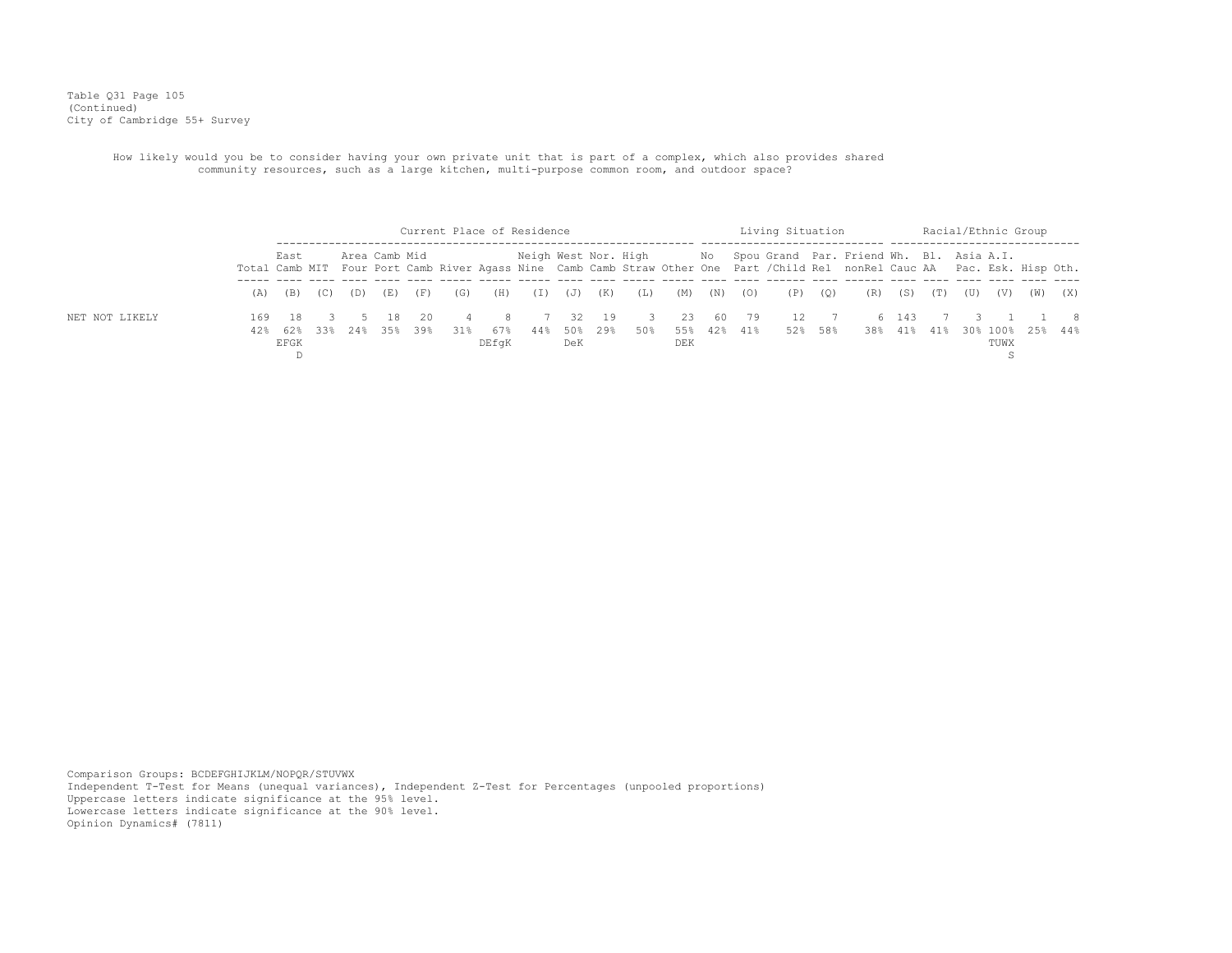#### Table Q31 Page 106

City of Cambridge 55+ Survey

 How likely would you be to consider having your own private unit that is part of a complex, which also provides shared community resources, such as a large kitchen, multi-purpose common room, and outdoor space?

|                      |             |                             |                     |                       |          | Current Place of Residence   |                 |                |                   | Income         |                                                                                 |           |                       |                |                           | Years in Household            |                 |                     |            | Years in Cambridge               |                 |                              |           | People in Home            |                     |
|----------------------|-------------|-----------------------------|---------------------|-----------------------|----------|------------------------------|-----------------|----------------|-------------------|----------------|---------------------------------------------------------------------------------|-----------|-----------------------|----------------|---------------------------|-------------------------------|-----------------|---------------------|------------|----------------------------------|-----------------|------------------------------|-----------|---------------------------|---------------------|
|                      |             | Condo Sing Mult Apt Apt Apt |                     |                       |          |                              |                 |                |                   | 30k- 60k- 90k- | Total or TH Fam Fam 4-8 9-50 +50 <30k <60k <90k <120k 120k+ or< -10 -25 -50 +50 |           | 1                     |                | $<1$ $<10$ $<25$          |                               |                 | $\mathbf{1}$        | $\leq 1$   | $< 10 \le 25$<br>or< -10 -25 -50 |                 | $+50$                        |           |                           | $+8$                |
|                      | (A)         | (B)                         | (C)                 | (D)                   | (E)      | (F)                          | (G)             | (H)            | $(\top)$          | (J)            | (K)                                                                             | (L)       | (M)                   | (N)            | (0)                       | (P)                           | (Q)             | (R)                 | (S)        | (T)                              | (U)             | (V)                          | (W)       | (X)                       | (Y)                 |
| Total                | 400<br>100% | 116                         | 104                 | 103                   | 22       | 17                           | 27              | 60             | 67                | 54             | 45<br>100%                                                                      | 72        | 3                     |                |                           | 70 135 156                    | 34              | $\overline{2}$      | 32         |                                  | 79 181          | 100                          | 149       | 183                       | 61                  |
| Very likely          | 99<br>25%   | 25<br>22%                   | 22                  | 25<br>21% 24% 36% 29% |          | 5                            | 11<br>41%<br>bc | 20<br>33%<br>L | 19<br>28%<br>- 1  | 15<br>28%      | 17<br>38%<br>L                                                                  | 12<br>17% | $ \,$                 | 19             | 31                        | 40<br>27% 23% 26% 26%         |                 |                     | -9<br>28%  | 17<br>22%                        | 54<br>V         | 19                           | 32        | 51<br>30% 19% 21% 28% 26% | 16                  |
| Somewhat likely      | 116<br>29%  | 42<br>36%<br>G              | 30<br>29%<br>g      | 27<br>26%             | 6<br>27% | 24%                          | 15%             | 15<br>25%      | 20<br>30%         | 20<br>37%      | 12<br>27%                                                                       | 26<br>36% | $\overline{1}$<br>33% | 18<br>26%<br>Q | 47<br>35%<br>$\mathsf{Q}$ | 47<br>30%<br>Q                | 3<br>9%         | $\mathbf{1}$<br>50% | 8<br>25%   | 26<br>33%<br>$\mathbf{v}$        | 59<br>33%<br>V  | 21<br>21%                    | 43<br>29% | 52<br>28%                 | 18<br>30%           |
| Not too likely       | 64<br>16%   | 16<br>14%                   | 14<br>13%           | 21<br>20%             | 18%      |                              |                 | 24% 15% 12%    | 12<br>$\mathbf k$ | 9<br>18% 17%   | 3<br>$7\%$                                                                      | 12<br>k   | $\overline{1}$        | 12             | 21                        | 21<br>17% 33% 17% 16% 13% 24% |                 |                     | -5         | 1.5<br>16% 19%                   | 22<br>12%       | 21<br>21%<br>$\overline{1}$  | 25        | 29<br>17% 16% 13%         | -8                  |
| Not likely at all    | 105<br>26%  | 29<br>25%                   | 33                  | 28<br>32% 27%         |          | 3<br>18% 18% 22% 23% 21% 17% |                 | 14             | 14                | 9              | 11<br>24%                                                                       | 20<br>28% | $ \,$                 | 19<br>27%      | 31                        | 42<br>23% 27% 35%             | 12              |                     | 8<br>25%   | 20                               | 38<br>25% 21%   | 35<br>35%<br>TT <sub>1</sub> | 39        | 45                        | - 19<br>26% 25% 31% |
| (Other)              | 2<br>$*$ &  |                             | 2%                  |                       |          |                              |                 |                |                   |                |                                                                                 | 1%        |                       |                | $1\%$                     |                               |                 |                     |            | 1 <sup>°</sup>                   | $1\%$           |                              | $1\%$     |                           |                     |
| (Don't Know/Refused) | 14<br>4%    | 4<br>3 <sup>°</sup>         | 3<br>3 <sup>°</sup> | 2 <sup>°</sup>        |          | $6\%$                        | $7\frac{6}{6}$  | 4<br>7%        | 2<br>3%           | 2 <sup>°</sup> | 2<br>4%                                                                         |           | 1% 33%                | 2<br>3%        | 3<br>2%                   | 6<br>4%                       | 2<br>6%         | 50%                 | 2<br>6%    | $\overline{\phantom{m}}$         | 7<br>4%         | 4<br>4%                      | 8<br>5%   | 6<br>3 <sup>8</sup>       |                     |
| NET LIKELY           | 215<br>54%  | 67<br>58%                   | 52<br>50%           | 52<br>50%             | 14       | 9<br>64% 53%                 | 15<br>56%       | 35<br>58%      | 39<br>58%         | 35<br>65%      | 29<br>64%                                                                       | 38<br>53% | -1<br>33%             | 37<br>53%<br>q | 78<br>58%<br>Q            | 87<br>56%<br>$\mathsf{Q}$     | 12<br>35%       | - 1<br>50%          | 17<br>53%  | 43<br>54%<br>$\overline{V}$      | 113<br>62%<br>V | 40<br>40%                    | 75<br>50% | 103                       | 34<br>56% 56%       |
| NET NOT LIKELY       | 169<br>42%  | 45<br>39%                   | 47<br>45%           | 49<br>48%             | 8<br>36% | 41%                          | 10<br>37%       | 21<br>35%      | 26<br>39%         | 18<br>33%      | 14<br>31%                                                                       | 32<br>44% | 33%                   | 31<br>44%      | 52<br>39%                 | 63<br>40%                     | 20<br>59%<br>OP |                     | -13<br>41% | 35<br>44%<br>u                   | 60<br>33%       | 56<br>56%<br>U               | 64<br>43% | 74<br>40%                 | 27<br>44%           |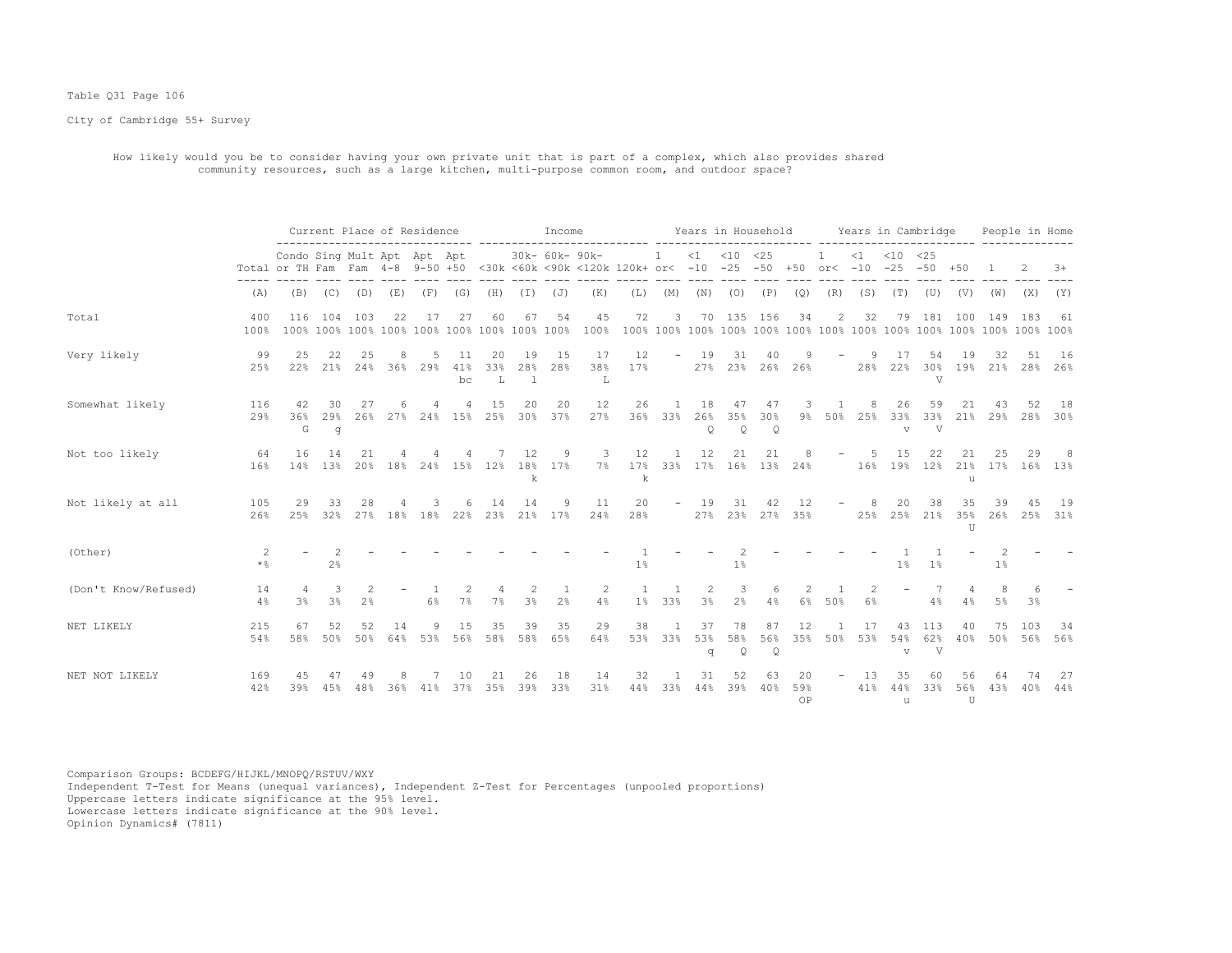# Table Q32 Page 107

City of Cambridge 55+ Survey

 How likely would you be to consider sharing an apartment or house with others, having your own private bedroom, with shared kitchen and common areas, bathrooms may be private or shared?

|                      |                              | Gender                           |                                | Ownership                  |           |           | ___________________________   | Age                    |                      |                     |                | Education                     |            |                     | ------ ------------              | Employment Status |                     |                       |                                          |                     | Marital Status                                                    |                        |
|----------------------|------------------------------|----------------------------------|--------------------------------|----------------------------|-----------|-----------|-------------------------------|------------------------|----------------------|---------------------|----------------|-------------------------------|------------|---------------------|----------------------------------|-------------------|---------------------|-----------------------|------------------------------------------|---------------------|-------------------------------------------------------------------|------------------------|
|                      | Total Male Male Own Rent & < |                                  | Fe                             |                            |           | 65        | 75                            | $66 - 76 - 86 -$<br>85 |                      |                     |                | High Some Bach Adv. Full Part |            |                     |                                  |                   |                     |                       | Un- Marr Sep.                            |                     | 90 90+ or < Coll Dqr Dqr Time Time Ret. Emp. Dom. Div. Widow N.M. | Sing                   |
|                      | (A)                          |                                  | $(B)$ $(C)$                    | (D)                        | (E)       | (F)       | (G)                           | (H)                    |                      | $(I)$ $(J)$ $(K)$   |                | (L)                           | (M)        | (N)                 | (0)                              | (P)               | (Q)                 | (R)                   | (S)                                      | (T)                 |                                                                   | $(U)$ $(V)$            |
| Total                | 400                          | 196                              | 204                            | 297                        | 95        |           | 141 139                       | 72                     | 22                   | 7                   | 48             | 55                            | 85         | 207                 | 83                               | 56                | 222                 | 32                    | 200                                      | 30                  | 100% 100%                                                         | 55 104                 |
| Very likely          | 24<br>6%                     | -7<br>4%                         | 17<br>8 <sup>°</sup><br>$\,$ B | 17<br>6%                   | -7<br>7%  | 6         | 15<br>4% 11%<br>FH            | -1<br>$1\%$            | $\mathbf{1}$         | 5% 14%              |                | 5<br>$9\%$                    | 4<br>$5\%$ | 15<br>7%            | 6<br>7%                          | 4<br>$7\%$        | 13<br>6%            | -1<br>3 <sup>°</sup>  | 11<br>$6\%$                              | 4<br>13%            | 5                                                                 | 4<br>$9\frac{6}{3}$ 4% |
| Somewhat likely      | 68<br>17%                    | 32<br>16%                        | 36                             | 51<br>18% 17% 18%          | 17        | 23        | 20<br>16% 14%                 | 18<br>q                | 3<br>25% 14% 14% 17% |                     | 8              | 5                             | 15         | 39<br>L             | 12                               |                   | 38                  | 9<br>p                | 28<br>9% 18% 19% 14% 12% 17% 28% 14% 20% |                     | 10                                                                | 20<br>18% 19%          |
| Not too likely       | 111<br>28 <sup>8</sup>       | 64<br>33%<br>$\mathsf{C}$        | 47                             | 87<br>23% 29%              | 23<br>24% | 44<br>31% | 36<br>26%                     | 18<br>25%              | 9<br>41%             | 14%                 | 14<br>29%      | 13<br>24%                     | 25<br>29%  | 58<br>28%           | 21<br>25%                        | 24<br>43%<br>OO   | 56<br>25%           | 9<br>28%              | 61<br>30%<br>$\overline{V}$              | 8<br>27%            | 18                                                                | 22<br>33% 21%          |
| Not likely at all    | 185<br>46%                   | 89<br>45%                        | 96                             | 133<br>47% 45% 47%         | 45        | 67<br>48% | 64<br>46%                     | 30                     | 8<br>42% 36%         | 3<br>43%            | 26<br>54%<br>n | 30<br>55%<br>n                | 41<br>48%  | 85<br>41%           | 43<br>52%<br>P                   | 18<br>32%         | 108<br>49%<br>P     | 12<br>38%             | 93                                       | 11<br>46% 37%       | 20<br>36%                                                         | 56<br>54%<br>tU        |
| (Other)              | 3<br>1 <sup>8</sup>          | $\overline{1}$<br>1 <sup>8</sup> | 2<br>1 <sup>°</sup>            | 3<br>1%                    |           | 1%        |                               | 3 <sup>°</sup>         |                      |                     |                |                               |            | 1 <sup>°</sup>      |                                  | 2%                | 2<br>$1\%$          |                       | 1%                                       |                     | $\overline{1}$<br>2 <sup>°</sup>                                  |                        |
| (Don't Know/Refused) | 9<br>$2\frac{6}{9}$          | 3<br>2 <sup>°</sup>              | 6<br>3 <sup>8</sup>            | 6<br>2 <sup>°</sup>        | 3<br>3%   |           | 4<br>3 <sup>°</sup>           | 3<br>4%                | 1<br>$5\%$           | $\mathbf{1}$<br>14% |                | 2<br>4%                       |            | 7<br>3 <sup>°</sup> | $\overline{1}$<br>1 <sup>°</sup> | 2<br>4%           | 5<br>2 <sup>°</sup> | -1.<br>3 <sup>°</sup> | 5<br>2 <sup>°</sup>                      | 1<br>3 <sup>°</sup> | $\overline{1}$<br>2 <sup>°</sup>                                  | 2<br>2 <sup>°</sup>    |
| NET LIKELY           | 92<br>23%                    | 39<br>20%                        | 53<br>26%                      | 68<br>23%                  | 24<br>25% | 29        | 35<br>21% 25% 26% 18% 29% 17% | 19                     | 4                    | 2                   | 8              | 10<br>18%                     | 19         | 54                  | 18<br>22% 26% 22%                | 11<br>20%         | 51<br>23%           | 10<br>31%             | 39<br>20%                                | 10<br>33%           | 15<br>27%                                                         | 24<br>23%              |
| NET NOT LIKELY       | 296                          | 153<br>$\mathbf C$               | 143                            | 220<br>74% 78% 70% 74% 72% | 68        | 111<br>h  | 100<br>79% 72%                | 48<br>67%              | 17                   | 4<br>77% 57%        | 40<br>83%<br>N | 43                            | 66         | 143                 | 64<br>78% 78% 69% 77%            | 42                | 164<br>75% 74%      | 21                    | 154<br>66% 77%                           | 19<br>63%           | 38                                                                | 78<br>69% 75%          |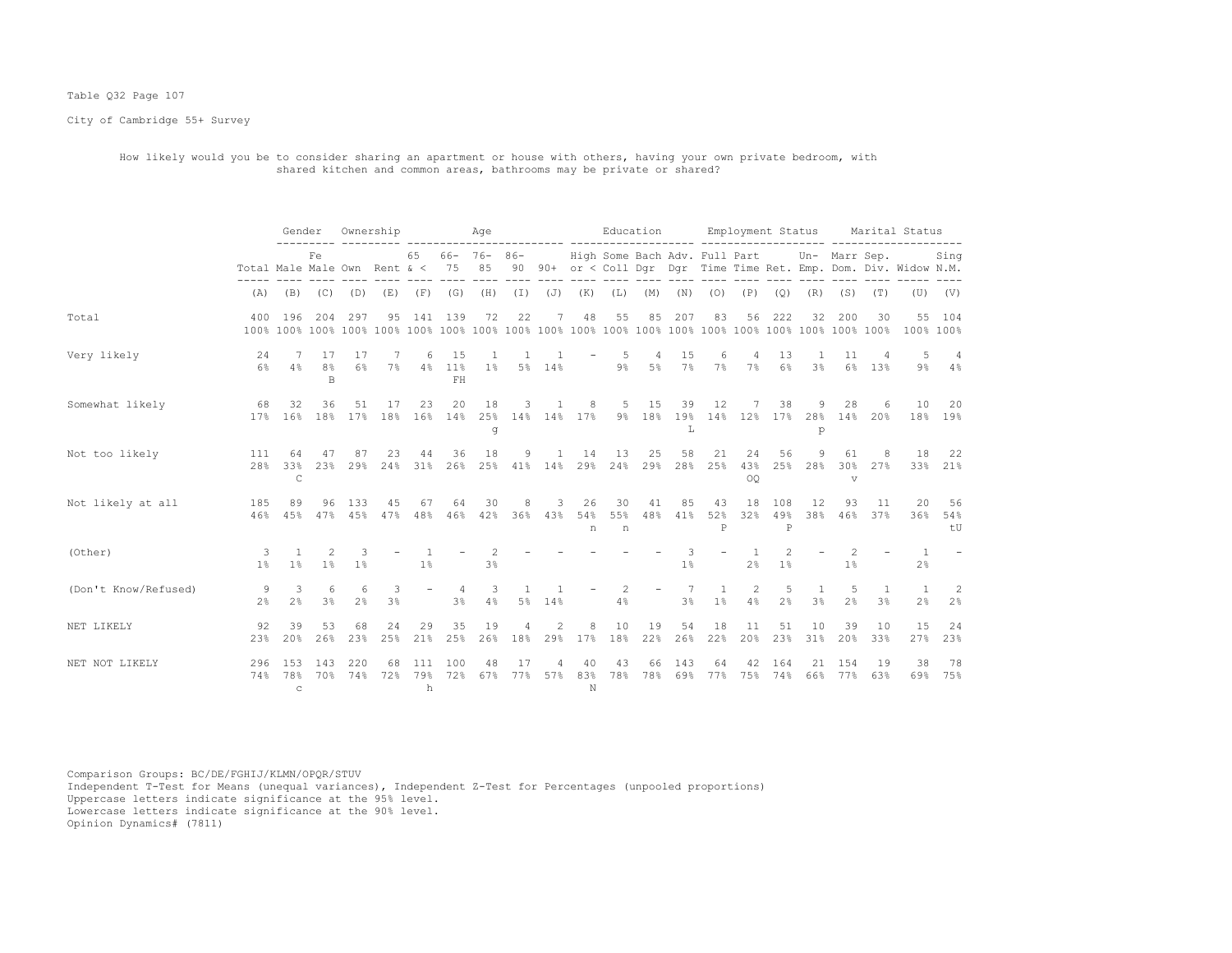# Table Q32 Page 108

City of Cambridge 55+ Survey

#### How likely would you be to consider sharing an apartment or house with others, having your own private bedroom, with shared kitchen and common areas, bathrooms may be private or shared?

|                      |                        |                                  |                    |                                        |                                     |                 |                           |                                  | Current Place of Residence |                      |                        |           |                         |                              |                     | Living Situation         |                          |                                                                                                                                                                             |                          |                 | Racial/Ethnic Group   |                 |                                    |                    |
|----------------------|------------------------|----------------------------------|--------------------|----------------------------------------|-------------------------------------|-----------------|---------------------------|----------------------------------|----------------------------|----------------------|------------------------|-----------|-------------------------|------------------------------|---------------------|--------------------------|--------------------------|-----------------------------------------------------------------------------------------------------------------------------------------------------------------------------|--------------------------|-----------------|-----------------------|-----------------|------------------------------------|--------------------|
|                      |                        | East                             |                    |                                        | Area Camb Mid                       |                 |                           |                                  | Neigh West Nor. High       |                      |                        |           |                         |                              | $\cdots$            |                          | $\cdots$                 | No Spou Grand Par. Friend Wh. Bl. Asia A.I.<br>Total Camb MIT Four Port Camb River Agass Nine Camb Camb Straw Other One Part / Child Rel nonRel Cauc AA Pac. Esk. Hisp Oth. |                          |                 |                       |                 |                                    |                    |
|                      | (A)                    | (B)                              | (C)                | (D)                                    | (E)                                 | (F)             | (G)                       | (H)                              | (I)                        | (J)                  | (K)                    | (L)       | (M)                     | (N)                          | (0)                 | (P)                      | (Q)                      | (R)                                                                                                                                                                         | (S)                      | (T)             | (U)                   | (V)             | (W)                                | (X)                |
| Total                | 400                    | 29                               | 9                  | 21                                     | 52<br>100% 100% 100% 100% 100% 100% | 51              | 13<br>100%                | 12<br>100%                       | 16                         | 64<br>100% 100% 100% | 66                     | 6<br>100% |                         | 42 143 195<br>100% 100% 100% |                     | 23                       | 12<br>100% 100%          | 16                                                                                                                                                                          | 346                      | 17              | 10                    |                 | 100% 100% 100% 100% 100% 100% 100% | 18                 |
| Very likely          | 24<br>6%               |                                  |                    | 5%                                     | 3<br>6%                             | 2 <sup>°</sup>  |                           |                                  |                            | 6<br>$9\%$<br>f      | 5<br>8%                | 1<br>17%  | 5<br>12%<br>$\mathbf f$ | 8<br>6%                      | 9<br>5%             | 1<br>4%                  |                          | -5<br>31%<br><b>NOP</b>                                                                                                                                                     | 20<br>6%                 | 1               | 6% 10%                |                 | $\mathbf{1}$<br>25%                | 1<br>6%            |
| Somewhat likely      | 68                     | 3<br>17% 10%                     |                    |                                        | 14<br>19% 27%<br>Bhjm bhm           | -13<br>25%      | 3<br>23%                  | $\overline{1}$<br>8 <sup>°</sup> | 3                          | 9<br>19% 14% 17%     | 11                     |           | .5                      | 25<br>12% 17% 15%            | 29                  | 3                        | 3<br>13% 25%             | 5<br>31%                                                                                                                                                                    | 62<br>18%                |                 | $\overline{c}$<br>20% |                 |                                    | 5<br>28%           |
| Not too likely       | 111<br>28 <sup>8</sup> | 6                                | 5<br>21% 56%<br>b  | 10<br>48%<br>efiM EFJM<br>$\, {\bf B}$ | 12<br>23%                           | 11<br>22%       | -7<br>54%<br><b>BEFJM</b> | 5<br>42%                         | 5<br>31%                   | 15<br>23%            | 21<br>32%<br>${\rm m}$ | 2<br>33%  | 17%                     | 42<br>29%<br>R               | 59<br>30%<br>R      | 4<br>17%                 | 4<br>33%<br>$\mathtt{r}$ | -1<br>$6\%$                                                                                                                                                                 | 98<br>28%<br>u           | 41%<br>Ux       | 10%                   |                 |                                    | 3<br>17%           |
| Not likely at all    | 185<br>46%             | 20<br>69%<br>GIjK<br>DEf         | 4<br>44%           | 5<br>24%                               | 22<br>42%                           | 25<br>49%<br>Dq | 3<br>23%                  | 6<br>50%                         | 6<br>38%                   | 32<br>50%<br>DG      | 26<br>39%              | 3<br>50%  | 24<br>57%<br>DGk        | 65<br>45%<br>$\mathbb{R}$    | 91<br>47%<br>R      | 15<br>65%<br>noR         | 5<br>42%                 |                                                                                                                                                                             | 3 155<br>19% 45%         | 9<br>53%        | 60% 100%              | STUX            | 75%                                | 9<br>50%           |
| (Other)              | 3<br>$1\%$             |                                  |                    |                                        | 2%                                  |                 |                           |                                  |                            | 3%                   |                        |           |                         | $1\%$                        | 1 <sup>°</sup>      |                          |                          |                                                                                                                                                                             | 1%                       |                 |                       |                 |                                    |                    |
| (Don't Know/Refused) | 9<br>2 <sup>8</sup>    |                                  |                    | $5\%$                                  |                                     | 2%              |                           |                                  | $\overline{c}$<br>12%      |                      | 3<br>5%                |           | 2 <sup>°</sup>          | $\overline{2}$<br>$1\%$      | 5<br>3 <sup>°</sup> |                          |                          | 2<br>12%                                                                                                                                                                    | 9<br>3 <sup>8</sup>      |                 |                       |                 |                                    |                    |
| NET LIKELY           | 92<br>23%              | Р<br>10 <sup>8</sup>             |                    | 5<br>24%                               | 17<br>33%<br>BH                     | 14<br>27%<br>Bh | 3<br>23%                  | 1<br>8%                          | 3<br>19%                   | 15<br>23%<br>b       | 16<br>24%<br>bh        | 1<br>17%  | 10<br>24%               | 33                           | 38<br>23% 19%       | 4<br>17%                 | 3<br>25%                 | 10<br>62%<br>NOPQ                                                                                                                                                           | 82<br>24%<br>$\mathbb T$ | 6%              | 30%                   |                 | 25%                                | 33%<br>$\mathbf T$ |
| NET NOT LIKELY       | 296                    | -26<br>74% 90% 100%<br>FJKm IJKM | 9<br>E DEFG<br>$b$ | 15<br>71%                              | 34                                  | 36<br>65% 71%   | 10<br>77%                 | 11<br>92%<br>EFjKm               | 11<br>69%                  | 47<br>73%            | 47<br>71%              | 5<br>83%  | 31<br>74%               | 107<br>75%<br>R              | 150<br>77%<br>R     | 19<br>83%<br>$\mathbb R$ | 9<br>75%<br>$\mathbb R$  | 4<br>25%                                                                                                                                                                    | 253<br>73%               | 16<br>94%<br>SX |                       | 70% 100%<br>SUX | 3<br>75%                           | 12<br>67%          |

Comparison Groups: BCDEFGHIJKLM/NOPQR/STUVWX Independent T-Test for Means (unequal variances), Independent Z-Test for Percentages (unpooled proportions) Uppercase letters indicate significance at the 95% level.

Lowercase letters indicate significance at the 90% level.

Opinion Dynamics# (7811)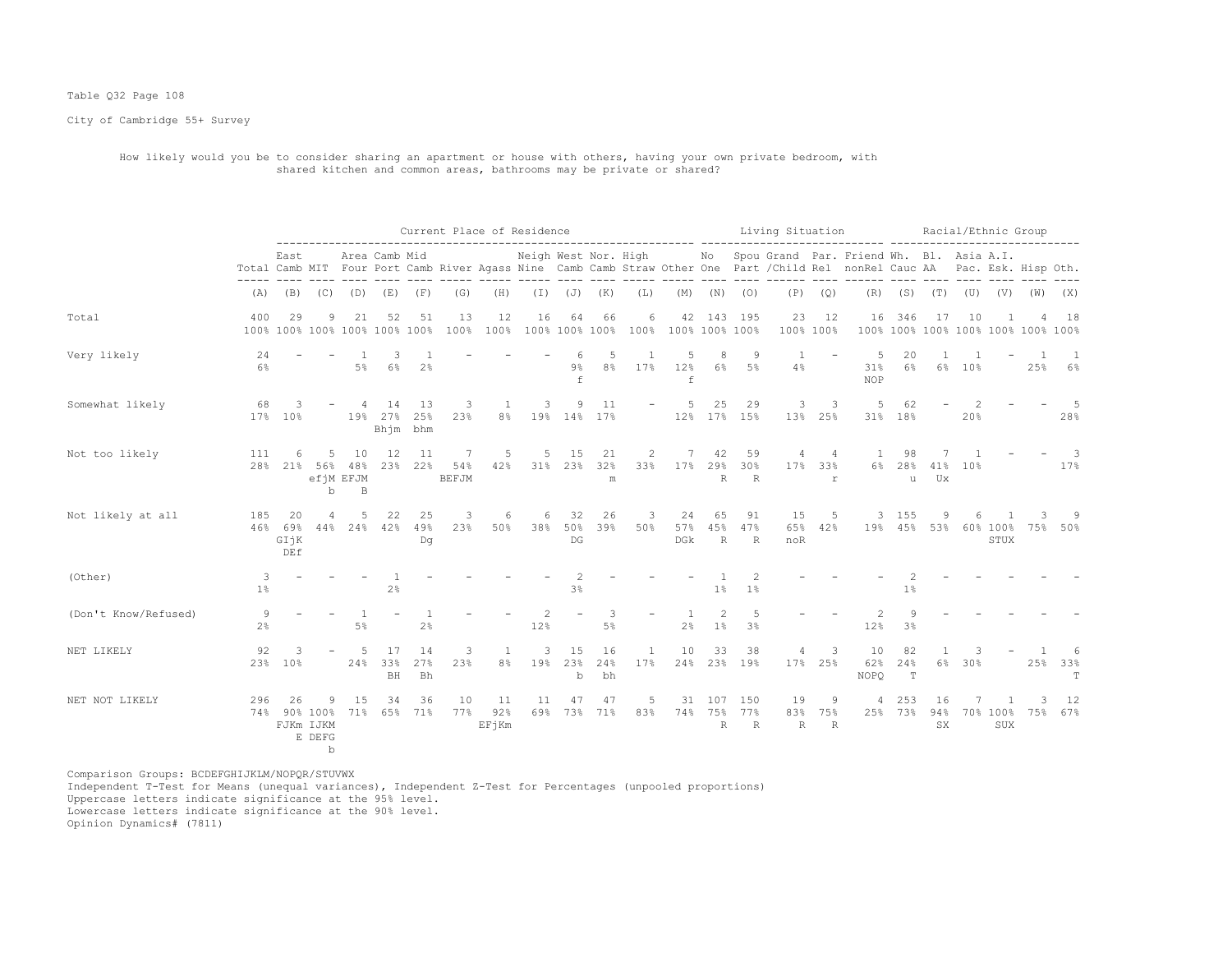# Table Q32 Page 109

City of Cambridge 55+ Survey

 How likely would you be to consider sharing an apartment or house with others, having your own private bedroom, with shared kitchen and common areas, bathrooms may be private or shared?

|                      |                     |                             |                      |                |           | Current Place of Residence |            |                |                           | Income                     |                                                                                 |           |                            |                               |                                                                                                                                 | Years in Household        |           |                         |           | Years in Cambridge           |                                                                                                                                 |                 |           | People in Home      |                |
|----------------------|---------------------|-----------------------------|----------------------|----------------|-----------|----------------------------|------------|----------------|---------------------------|----------------------------|---------------------------------------------------------------------------------|-----------|----------------------------|-------------------------------|---------------------------------------------------------------------------------------------------------------------------------|---------------------------|-----------|-------------------------|-----------|------------------------------|---------------------------------------------------------------------------------------------------------------------------------|-----------------|-----------|---------------------|----------------|
|                      |                     | Condo Sing Mult Apt Apt Apt |                      |                |           |                            |            |                |                           | 30k- 60k- 90k-             | Total or TH Fam Fam 4-8 9-50 +50 <30k <60k <90k <120k 120k+ or< -10 -25 -50 +50 |           | $\mathbf{1}$               |                               | $<1$ $<10$ $<25$                                                                                                                |                           |           |                         | $\leq 1$  | $<$ 10<br>$or < -10 -25 -50$ | <25                                                                                                                             | $+50$           |           |                     | $3+$           |
|                      | (A)                 | (B)                         | (C)                  | (D)            | (E)       | (F)                        | (G)        | (H)            | (I)                       | (J)                        | (K)                                                                             | (L)       | (M)                        | (N)                           | (0)                                                                                                                             | (P)                       | (Q)       | (R)                     | (S)       | (T)                          | (U)                                                                                                                             | (V)             | (W)       | (X)                 | (Y)            |
| Total                | 400<br>100%         | 116                         | 104                  | 103            | 22        | 17                         | 27         | 60             | 67                        | 54                         | 45<br>100%                                                                      | 72        | 3                          | 70                            |                                                                                                                                 | 135 156                   | 34        | 2                       | 32        | 79                           | 181                                                                                                                             | 100             | 149       | 183                 | -61            |
| Very likely          | 24<br>6%            | 6<br>5%                     | 6<br>$6\%$           | 6<br>6%        | 14%       |                            | 4%         | $7\%$          | 3<br>4%                   | 3<br>$6\%$                 | -1<br>2 <sup>°</sup>                                                            | 3<br>4%   |                            | 8<br>$11\%$<br>O <sub>0</sub> | $\mathfrak{D}_{1}^{2}(\mathfrak{D}_{1})=\mathfrak{D}_{2}^{2}(\mathfrak{D}_{2})=\mathfrak{D}_{2}^{2}(\mathfrak{D}_{1})$<br>$1\%$ | 13<br>8%<br>$\circ$       | 3%        |                         | 12%       | 3 <sup>°</sup>               | 14<br>8 <sup>°</sup><br>t                                                                                                       | 4%              | $6\%$     |                     | 6<br>5% 10%    |
| Somewhat likely      | 68<br>17%           | 18<br>16%                   | 19<br>18%            | 15<br>15%      | .5<br>23% | 2<br>$12\%$                | 6<br>22%   | 12<br>20%      | 17<br>25%<br>$\perp$      | -13<br>24%<br>$\mathbf{1}$ | 7<br>16%                                                                        | 9<br>12%  | $\overline{\phantom{a}}$   | - 11<br>16%                   | 26                                                                                                                              | 26<br>19% 17%             | 15%       | 50%                     | .5<br>16% | 18<br>23%<br>$\triangledown$ | 32<br>18%                                                                                                                       | 12<br>12%       | 26<br>17% | 27<br>15%           | - 13<br>21%    |
| Not too likely       | 111<br>28%          | 37<br>32%<br>G              | 29<br>28%            | 30<br>29%<br>g | 23%       |                            | 35% 15%    | 15<br>25%      | 18<br>27%                 | 17<br>31%                  | 17<br>38%                                                                       | 21<br>29% | $\overline{c}$<br>67%<br>đ | 16<br>23%                     | 44<br>33%<br>q                                                                                                                  | 43                        | 28% 18%   |                         | 22%       | 19<br>24%                    | 58<br>32%                                                                                                                       | 26<br>26%       | 42<br>28% | 53<br>29%           | 14<br>23%      |
| Not likely at all    | 185<br>46%          | 53<br>46%                   | 47<br>45%            | 47<br>46%      | 9<br>41%  | 9<br>53%                   | 1.5<br>56% | 28<br>47%      | 28<br>42%                 | 19<br>35%                  | 19<br>42%                                                                       | 36<br>50% | $\overline{1}$<br>33%      | 32<br>46%                     | 60                                                                                                                              | 70<br>44% 45%             | 20        | $\mathbf{1}$<br>59% 50% | 15<br>47% | 37<br>47%                    | 74<br>41%                                                                                                                       | 53<br>53%<br>11 | 69<br>46% | 87                  | 26<br>48% 43%  |
| (Other)              | 3<br>1 <sup>°</sup> | $1\%$                       | $1\%$                | 1 <sup>°</sup> |           |                            |            |                |                           |                            |                                                                                 | 1%        |                            | $1\%$                         | $1\%$                                                                                                                           | 1%                        |           |                         |           | 1 <sup>°</sup>               | $1\%$                                                                                                                           | 1%              | 1%        | 2<br>1 <sup>°</sup> |                |
| (Don't Know/Refused) | 9<br>2 <sup>°</sup> | $1\%$                       | $\mathfrak{D}$<br>2% | 4%             |           |                            | 4%         | 2 <sup>°</sup> | $1\%$                     | 2<br>4%                    | -1<br>2 <sup>°</sup>                                                            | 2<br>3%   | $\overline{\phantom{0}}$   | $\overline{2}$<br>3%          | $\mathfrak{D}$<br>1%                                                                                                            | 3<br>2%                   | 6%        |                         | 3%        | $\mathcal{D}$<br>3%          | $\mathfrak{D}_{1}^{2}(\mathfrak{D}_{1})=\mathfrak{D}_{2}^{2}(\mathfrak{D}_{2})=\mathfrak{D}_{2}^{2}(\mathfrak{D}_{1})$<br>$1\%$ | 4%              | 2<br>1%   | 3%                  | 2<br>3%        |
| NET LIKELY           | 92<br>23%           | 24<br>21%                   | 25<br>24%            | 21<br>20%      | 36%<br>f  | 2<br>12%                   | 26%        | 16<br>27%      | 20<br>30%<br>$\mathbf{1}$ | 16<br>30%<br>$\mathbf{1}$  | 8<br>18%                                                                        | 12<br>17% | $\overline{\phantom{a}}$   | 19                            | 28                                                                                                                              | 39<br>27% 21% 25% 18% 50% |           |                         | 9<br>28%  | 20<br>25%                    | 46<br>25%<br>v                                                                                                                  | 16<br>16%       | 35<br>23% | 36<br>20%           | 19<br>31%<br>X |
| NET NOT LIKELY       | 296<br>74%          | 90<br>78%                   | 76<br>73%            | 75%            | 14<br>64% | 15<br>88%<br>ce            | 19<br>70%  | 43<br>72%      | 46<br>69%                 | 36<br>67%                  | 36<br>80%                                                                       | 57        | З<br>79% 100%<br>NOPO      | 48<br>69%                     | 104<br>77%                                                                                                                      | 113<br>72%                | 26<br>76% | 50%                     | 22<br>69% | 56<br>71%                    | 132<br>73%                                                                                                                      | 79%             | 74%       | 140<br>77%          | 40<br>66%      |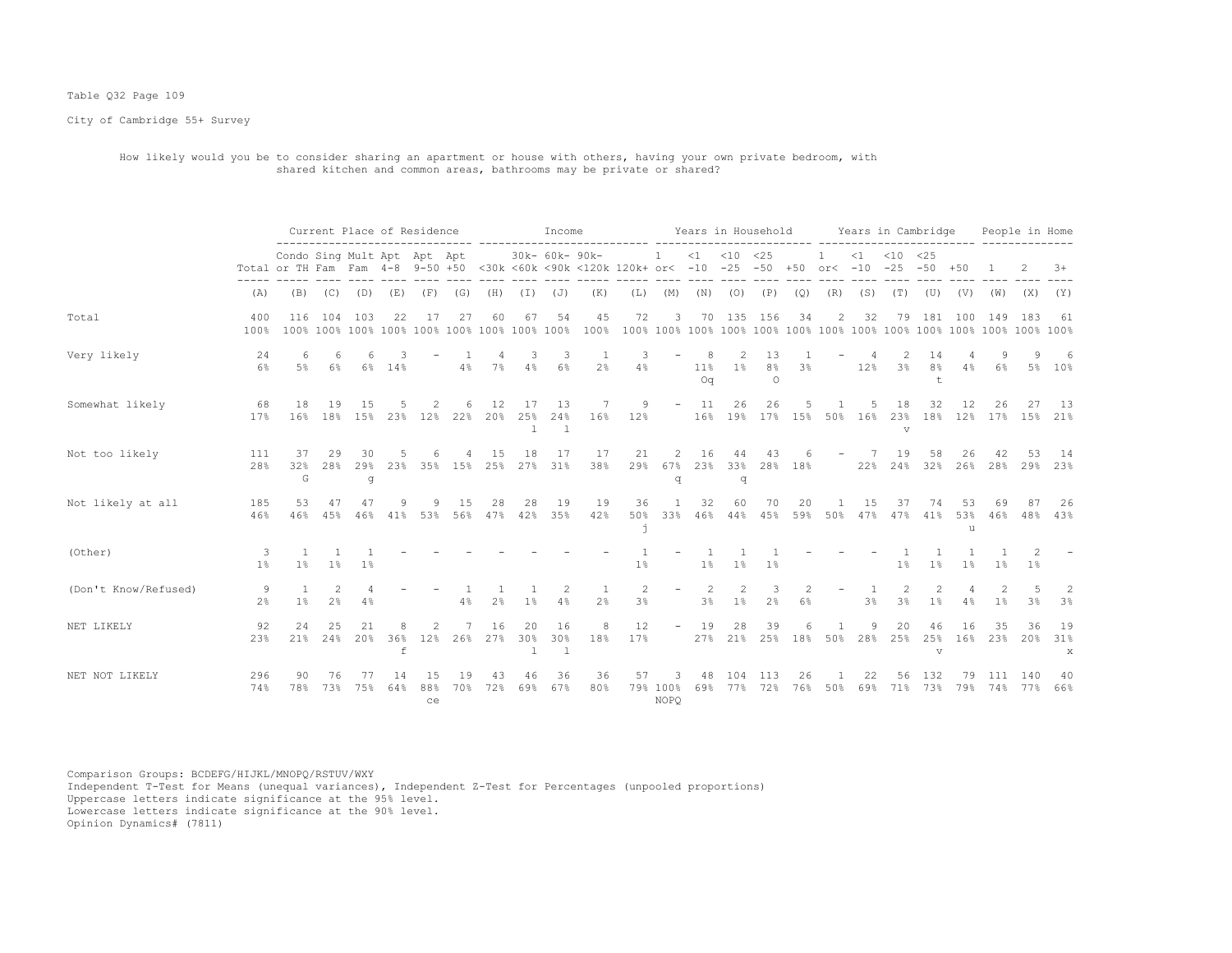# Table Q33 Page 110

City of Cambridge 55+ Survey

How important is...Being able to share living costs (more economical housing option)

|                      |                              | Gender                     |                          |                           | Ownership                       |                     |               | Age                                  |           |                          |                   |                               | Education      |                            |                           | Employment Status |                            |                      |                     |                    | Marital Status                                                    |                   |
|----------------------|------------------------------|----------------------------|--------------------------|---------------------------|---------------------------------|---------------------|---------------|--------------------------------------|-----------|--------------------------|-------------------|-------------------------------|----------------|----------------------------|---------------------------|-------------------|----------------------------|----------------------|---------------------|--------------------|-------------------------------------------------------------------|-------------------|
|                      | Total Male Male Own Rent & < |                            | Fe                       |                           |                                 | 65                  | 75            | $66 - 76 - 86 -$<br>85               |           |                          |                   | High Some Bach Adv. Full Part |                |                            |                           |                   |                            |                      |                     | Un- Marr Sep.      | 90 90+ or < Coll Dqr Dqr Time Time Ret. Emp. Dom. Div. Widow N.M. | Sing              |
|                      | (A)                          | (B)                        |                          | $(C)$ $(D)$               | (E)                             |                     | $(F)$ (G)     | (H)                                  |           |                          | $(I)$ $(J)$ $(K)$ | (L)                           | (M)            |                            | $(N)$ $(O)$ $(P)$         |                   | (Q)                        | (R)                  | (S)                 | (T)                |                                                                   | $(V)$ $(V)$       |
| Total                | 400                          | 196                        | 204                      | 297                       | 95                              | 141                 | 139           | 72                                   | 22        | 7                        | 48                | 55                            | 85             | 207                        | 83                        | 56                | 222                        | 32                   | 200                 | 30                 | 55                                                                | 104<br>100% 100%  |
| Very important       | 80                           | 29<br>20% 15%              | 51<br>25%<br>R           | 47<br>16%                 | 33<br>35%<br>$\Box$             | 31<br>22%           | 29            | 10<br>21% 14% 23% 43%                | 5         | 3                        | 10                | 9<br>21% 16% 21% 21% 17%      | 18             | 43                         | 14                        | 13<br>23%         | 41<br>18%                  | 11<br>34%<br>OQ      | 36<br>18%           | 10<br>33%<br>su    | 9                                                                 | 25<br>16% 24%     |
| Somewhat important   | 89<br>2.2%                   | 4.5<br>2.3%                | 44<br>22%                | 67<br>23%                 | 19<br>20%                       | 40<br>28%<br>qHi    | 26            | 12<br>19% 17% 14%                    | 3         | $-$                      | 10<br>21%         | 17<br>31%<br>n                | 21<br>25%      | 38<br>18%                  | 26<br>31%<br>$\circ$      | 13<br>23%         | 38                         | 9<br>17% 28%         | 47<br>24%           | 8<br>27%           | 9                                                                 | 19<br>16% 18%     |
| Not very important   | 93<br>2.3%                   | 52<br>2.7%                 | 41<br>20%                | 75<br>25%<br>e            | 16<br>17%                       | 28                  | 31<br>20% 22% | 24<br>33%<br>FqI                     | 3<br>14%  | 3<br>43%                 | 5<br>10%          | 13<br>24%<br>k                | 22<br>26%<br>К | 52<br>25%<br>$\;$ K        | 22<br>27%<br>R            | 16<br>29%<br>R    | 51<br>23%<br>R             | 3<br>$9\%$           | 43                  | 5<br>22% 17%       | 19<br>35%<br>st                                                   | 24<br>23%         |
| Not important at all | 121<br>30%                   | 64<br>33%                  | 57<br>28%                | 94<br>32%                 | 25<br>26%                       | 40<br>28%           | 48<br>35%     | 21<br>29%                            | 9<br>41%  |                          | 21<br>44%<br>LM   | 11<br>20%                     | 22<br>26%      | 66<br>32%                  | 19<br>23%                 | 11<br>20%         | 82<br>37%<br>OPr           | 22%                  | 65<br>32%           | 6<br>20%           | 15<br>27%                                                         | 34<br>33%         |
| (Don't Know/Refused) | 17<br>4%                     | 6<br>3 <sup>°</sup>        | 11<br>$5\%$              | 14<br>5%                  | $\mathcal{L}$<br>2 <sup>°</sup> | $\mathcal{L}$<br>1% | .5<br>4%      | -5<br>7%<br>f                        | 2         | $\overline{1}$<br>9% 14% | 2<br>4%           | -5<br>9%                      | 2<br>2%        | 8<br>4%                    | 2<br>2 <sup>°</sup>       | 3<br>$5\%$        | 10<br>5%                   | 2<br>6%              | 9<br>4%             | $\mathbf{1}$<br>3% | 3<br>5%                                                           | 2<br>2%           |
| NET IMPORTANT        | 169<br>42%                   | 74<br>38%                  | 95<br>47%<br>$\mathbf b$ | 114<br>38%                | 52<br>55%<br>D                  | 71<br>50%<br>qH     | 55<br>40%     | 22<br>31%                            | 8         | 3<br>36% 43%             | 20<br>42%         | 26<br>47%                     | 39<br>46%      | 81<br>39%                  | 40<br>48%<br>Q            | 26<br>46%         | 79<br>36%                  | 20<br>62%<br>$\circ$ | 83<br>42%           | 18<br>60%<br>sUv   | 18                                                                | 44<br>33% 42%     |
| NET NOT IMPORTANT    | 214<br>54%                   | 116<br>59%<br>$\mathsf{C}$ | 98<br>48%                | 169<br>57%<br>$F_{\rm c}$ | 41<br>43%                       | 68<br>48%           | 79<br>57%     | 45<br>62%<br>$\overline{\mathrm{F}}$ | 12<br>55% | 3<br>43%                 | 26<br>54%         | 24<br>44%                     | 44<br>52%      | 118<br>57%<br>$\mathbb{R}$ | 41<br>49%<br>$\mathtt{r}$ | 27<br>48%         | 133<br>60%<br>$\mathbb{R}$ | 10<br>31%            | 108<br>54%<br>$\pm$ | 11<br>37%          | 34<br>62%<br>T.                                                   | 58<br>56%<br>$-t$ |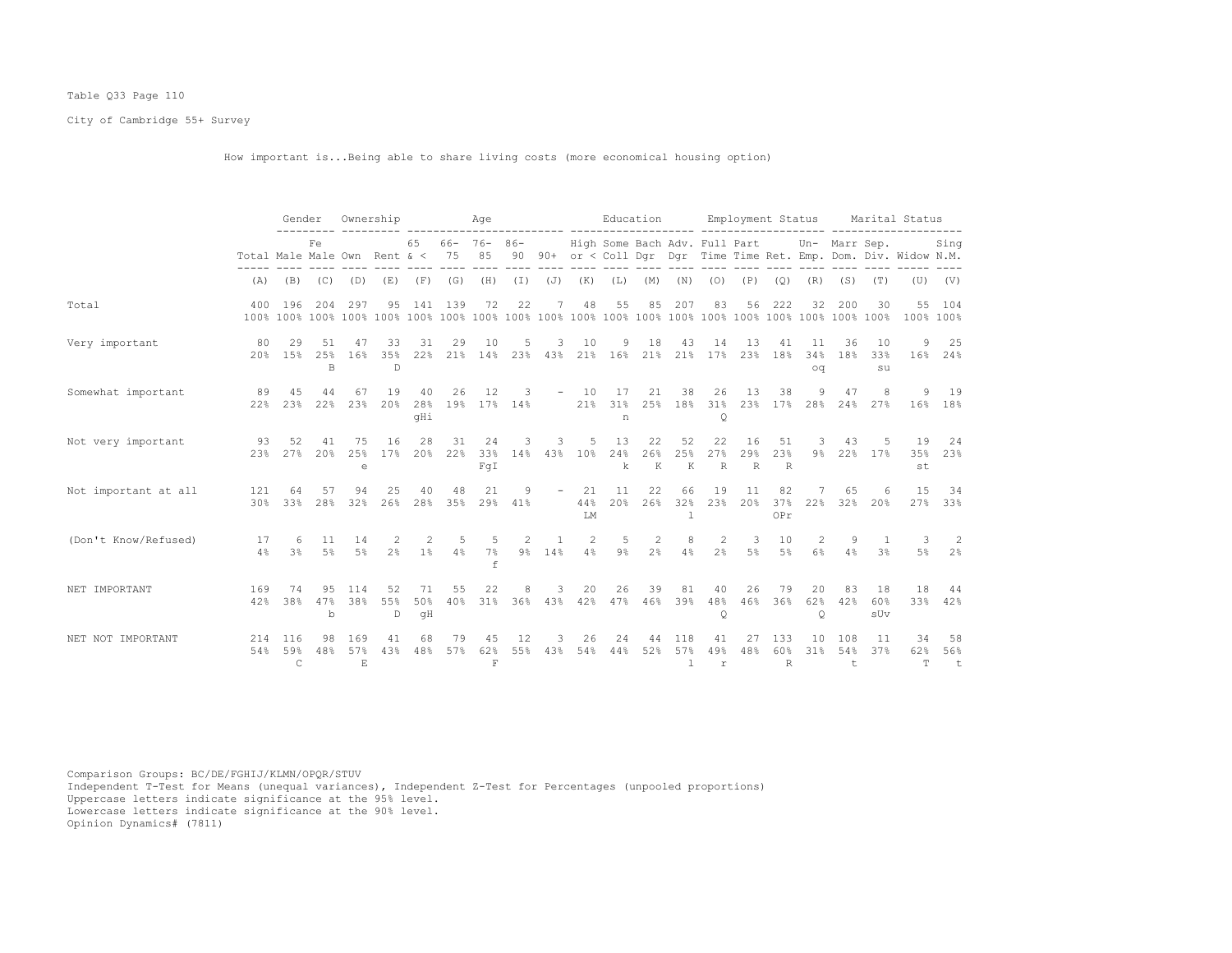# Table Q33 Page 111

City of Cambridge 55+ Survey

How important is...Being able to share living costs (more economical housing option)

|                      |            |                                     |                          |                                   |                           |                            | Current Place of Residence |                         |                 |                      |                   |                       |                                    |                           |                   |                         |                                     | Living Situation<br>------ --------                                                                                                                                                              |                      | Racial/Ethnic Group |     |             |                                    |                      |
|----------------------|------------|-------------------------------------|--------------------------|-----------------------------------|---------------------------|----------------------------|----------------------------|-------------------------|-----------------|----------------------|-------------------|-----------------------|------------------------------------|---------------------------|-------------------|-------------------------|-------------------------------------|--------------------------------------------------------------------------------------------------------------------------------------------------------------------------------------------------|----------------------|---------------------|-----|-------------|------------------------------------|----------------------|
|                      |            | East                                |                          |                                   | Area Camb Mid             |                            |                            |                         |                 |                      |                   |                       |                                    |                           |                   |                         |                                     | Neigh West Nor. High Mo Spou Grand Par. Friend Wh. Bl. Asia A.I.<br>Total Camb MIT Four Port Camb River Agass Nine Camb Camb Straw Other One Part / Child Rel nonRel Cauc AA Pac. Esk. Hisp Oth. |                      |                     |     |             |                                    |                      |
|                      | (A)        | (B)                                 | (C)                      | (D)                               | (E)                       | (F)                        | (G)                        | (H)                     | $(\bot)$        | $(\mathbb{J})$       | (K)               | (L)                   | (M)                                | (N)                       | (0)               | (P)                     | (Q)                                 | (R)                                                                                                                                                                                              | (S)                  | (T)                 | (U) | (V)         | (W)                                | (X)                  |
| Total                | 400        | 29<br>100% 100% 100% 100% 100% 100% | 9                        | 21                                | 52                        | 51                         | 13<br>100%                 | 12<br>100%              | 16              | 64                   | 66                | 6                     | 100% 100% 100% 100% 100% 100% 100% |                           | 42 143 195        | 23                      | 12<br>100% 100%                     | 16                                                                                                                                                                                               | 346                  | 17                  | 10  |             | 100% 100% 100% 100% 100% 100% 100% | 18                   |
| Very important       | 80         | 5<br>20% 17% 33% 24% 25% 16%        | 3 <sup>1</sup>           | -5                                | 13<br>qh                  | -8                         | -1<br>8%                   | -1<br>8%                | 2               | 12<br>12% 19%        | 15<br>23%<br>g    | 1<br>17%              | 12<br>29%<br>Gh                    | 23                        | 36<br>16% 18%     | 8<br>35%<br>n           | 3<br>25%                            | 8<br>50%<br>NO.                                                                                                                                                                                  | 67                   | 19% 29% 20%         |     |             |                                    | 5<br>50% 28%         |
| Somewhat important   | 89<br>22%  |                                     | $\mathcal{L}$<br>21% 22% | -9<br>43%<br>HJkM<br>bf           | 13<br>25%<br>h            | 11<br>22%                  | 5<br>38%<br>hjm            | $\mathbf{1}$<br>8%      | $\overline{4}$  | 9                    | 15<br>25% 14% 23% | -3<br>50%<br>hjm      | 6<br>14% 22%                       | 32<br>$R_{\parallel}$     | 46<br>24%<br>R    | 4                       | $\overline{\phantom{a}}$<br>17% 25% | $\overline{1}$                                                                                                                                                                                   | 76<br>6% 22% 24% 30% |                     |     |             |                                    | 33%                  |
| Not very important   | 93<br>23%  | 8<br>28%                            | 1<br>$11\%$              | 19%                               | 12<br>23%                 | 15<br>29%                  | 5<br>38%                   | 5<br>42%<br>$\mathbf C$ | 3               | 15<br>19% 23%        | 14<br>21%         |                       | 10                                 | 34                        | 40<br>24% 24% 21% | 5                       | 22% 33%                             | 25%                                                                                                                                                                                              | 25%<br>$\mathbf{x}$  | 18%                 |     |             |                                    | $11\%$               |
| Not important at all | 121<br>30% | 10<br>34%<br>$\mathbb{D}$           | 3<br>33%                 | -2.<br>10%                        | -11<br>21%                | 1.5<br>29%<br>$\mathbb{D}$ | $\overline{\phantom{a}}$   | $\overline{4}$<br>33%   | 7<br>44%<br>De  | 24<br>38%<br>DE      | 21<br>32%<br>D    | $\overline{1}$<br>17% | 12<br>29%<br>$\mathbb{D}$          | 47<br>33%<br>$\mathbb{R}$ | 65<br>33%<br>R    | 6<br>26%<br>$\mathbf r$ | 2<br>17%                            | $\overline{1}$                                                                                                                                                                                   | 104<br>6% 30%        | 24%                 | 50% |             | 50%                                | 22%                  |
| (Don't Know/Refused) | 17<br>4%   |                                     |                          | 5%                                | 3<br>6%                   | 2<br>4%                    | 2<br>15%                   | $\overline{1}$<br>8%    |                 | $\overline{4}$<br>6% | 2 <sup>°</sup>    | $\overline{1}$<br>17% | 2<br>5%                            | 7<br>$5\%$                | 8<br>4%           |                         |                                     | 2<br>12%                                                                                                                                                                                         | 12<br>3%             | 6%                  |     | 100%<br>STX |                                    | $\overline{1}$<br>6% |
| NET IMPORTANT        | 169<br>42% | 11<br>38%                           | 5<br>56%                 | 14<br>67%<br>H iJkm<br><b>BFH</b> | 26<br>50%<br>Hi           | 19<br>37%                  | 6<br>46%<br>h              | 2<br>17%                | 6               | 21<br>38% 33%        | 30<br>45%<br>H    | 4<br>67%<br>Ηj        | 18<br>43%<br>H                     | 55                        | 82<br>38% 42%     | 12                      | 6<br>52% 50%                        |                                                                                                                                                                                                  | 9 143<br>56% 41% 53% | 9                   | 50% |             | $\mathcal{P}$<br>50%               | 11<br>61%<br>S       |
| NET NOT IMPORTANT    | 214<br>54% | 18<br>62%<br>DT.                    | 44%                      | 29%                               | 23<br>44%<br>$\mathbf{1}$ | 30<br>59%<br>DL            | 5<br>38%                   | 9<br>75%<br>DEGL        | 10<br>62%<br>DL | -39<br>61%<br>DeL    | 35<br>53%<br>DL   | 1<br>17%              | 22<br>52%<br>dL                    | 81<br>57%<br>R            | 105<br>54%<br>r   | 11<br>48%               | 6<br>50%                            | $31\%$                                                                                                                                                                                           | 191<br>55%<br>X      | 41%                 | 50% |             | 50%                                | 33%                  |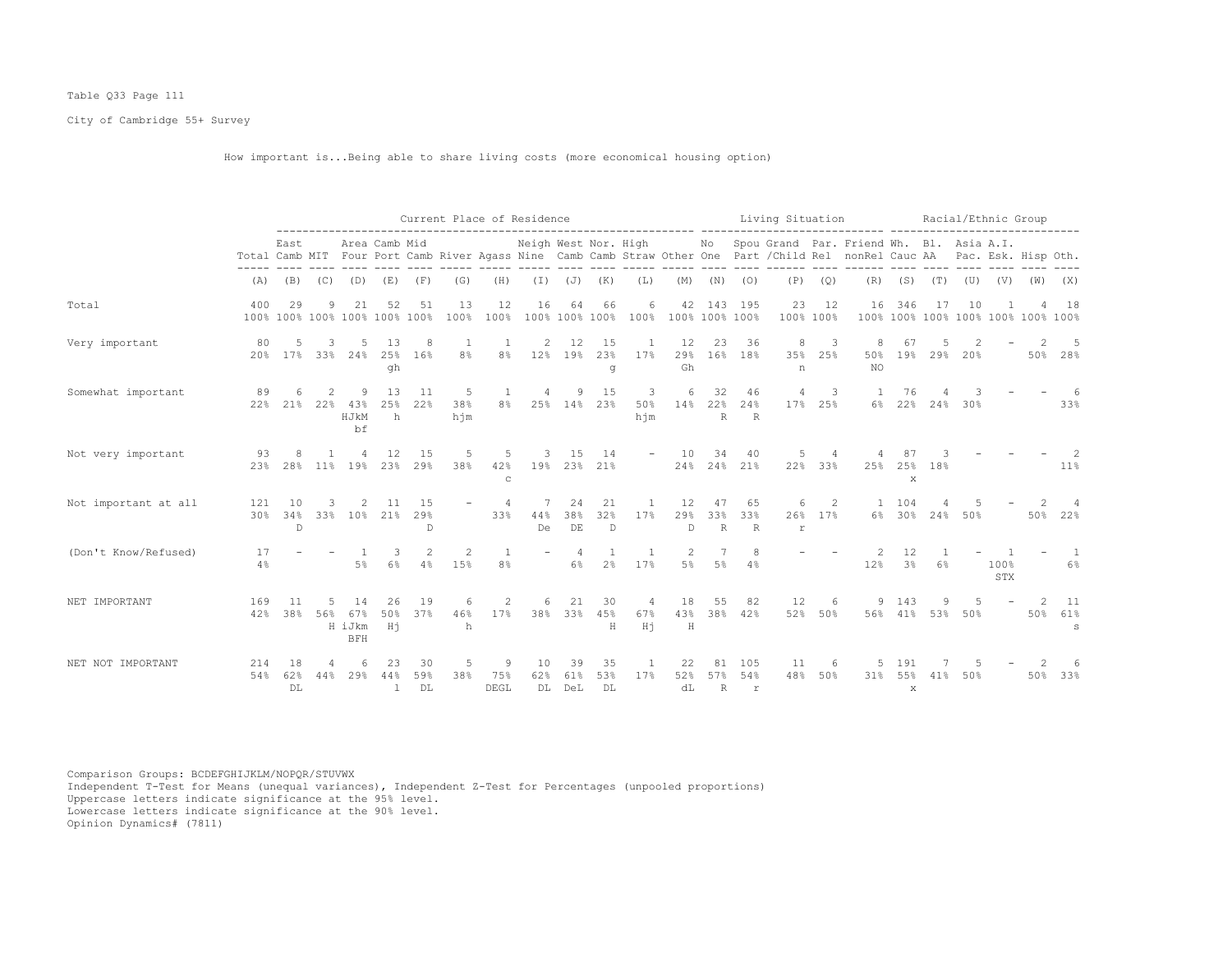# Table Q33 Page 112

City of Cambridge 55+ Survey

How important is...Being able to share living costs (more economical housing option)

|                      |             |                                                                 |                  |                             | Current Place of Residence |                 |                     |                 |                 | Income               |                                        |                   |                          |                 | Years in Household   |                 |            |                          |                           | Years in Cambridge          |                 |                       |                | People in Home |                |
|----------------------|-------------|-----------------------------------------------------------------|------------------|-----------------------------|----------------------------|-----------------|---------------------|-----------------|-----------------|----------------------|----------------------------------------|-------------------|--------------------------|-----------------|----------------------|-----------------|------------|--------------------------|---------------------------|-----------------------------|-----------------|-----------------------|----------------|----------------|----------------|
|                      |             | Condo Sing Mult Apt Apt Apt<br>Total or TH Fam Fam 4-8 9-50 +50 |                  |                             |                            |                 |                     |                 |                 | 30k- 60k- 90k-       | <30k <60k <90k <120k 120k+ or< -10 -25 |                   | -1.                      | $\leq 1$        | $< 10$ $< 25$        | $-50$           | $+50$      | $or < -10$               | $\leq 1$                  | $< 10 \le 25$<br>$-25 - 50$ |                 | $+50$                 |                |                | $+8$           |
|                      | (A)         | (B)                                                             | (C)              | (D)                         | (E)                        | (F)             | (G)                 | (H)             | (I)             | (J)                  | (K)                                    | (L)               | (M)                      | (N)             | (0)                  | (P)             | (Q)        | (R)                      | (S)                       | (T)                         | (U)             | (V)                   | (W)            | (X)            | (Y)            |
| Total                | 400<br>100% | 116<br>100%                                                     | 104<br>100% 100% | 103                         | 22                         | 17<br>100% 100% | 27<br>100%          | 60              | 67              | 54<br>100% 100% 100% | 45<br>$100$ <sup>*</sup>               | 72<br>100%        | 3                        | 70              | 135                  | 156             | 34         | 2                        | 32                        | 79                          | 181             | 100                   | 149            | 183            | 61             |
| Very important       | 80<br>20%   | 18<br>16%                                                       | 17<br>16%        | 20<br>19 <sub>8</sub>       | 27%                        | 35%             | 9.<br>33%<br>bc     | 19<br>32%<br>T, | 18<br>27%<br>T. | 11<br>20%<br>L       | 9<br>20%                               | 5<br>$7\%$        | -1<br>33%                | 22<br>31%<br>PO | 30<br>22%<br>$\circ$ | 24<br>15%       | 3<br>$9\%$ | 50%                      | 8<br>25%                  | 17<br>22%                   | 38<br>21%       | 16<br>16%             | 17%            | 38<br>21%      | 16<br>26%      |
| Somewhat important   | 89<br>22%   | 31<br>27%<br>dG                                                 | 21<br>20%        | 18<br>17%                   | 10<br>45%<br>CDFG<br>b     | 18%             | 3<br>$11\%$         | 13<br>22%       | 13<br>19%       | 17<br>31%<br>L       | 13<br>29%<br>$\overline{1}$            | 10<br>14%         | -1<br>33%                | 14<br>20%       | 35<br>26%            | 34<br>22%       | 15%        |                          | -5<br>16%                 | 18<br>23%<br>$\overline{V}$ | 51<br>28%<br>sV | 13<br>13%             | 34<br>23%      | 39<br>21%      | -14<br>23%     |
| Not very important   | 93<br>23%   | 27<br>23%<br>E                                                  | 32<br>31%<br>EFq | 24<br>23%<br>E              |                            | 5% 12%          | 15%                 | 9<br>15%        | 13<br>19%       | 16<br>30%<br>h       | 10<br>22%                              | 24<br>33%<br>Hi   | 33%                      | 10<br>14%       | 27<br>20%            | 46<br>29%<br>No | 24%        | 50%                      | 16%                       | 14<br>18%                   | 48<br>27%       | 24%                   | 35<br>23%      | 22%            | -14<br>23%     |
| Not important at all | 121<br>30%  | 34<br>29%                                                       | 29<br>28%        | 37<br>36%                   | 23%                        | 29%             | 41%                 | 1.5<br>25%      | 19<br>28%       | 10<br>19%            | 12<br>27%                              | 30<br>42%<br>HiJk | $\overline{\phantom{a}}$ | 23<br>33%       | 39<br>29%            | 45<br>29%       | 13<br>38%  | $\overline{\phantom{m}}$ | 14<br>44%<br>$\mathbb{I}$ | 29<br>37%<br>U              | 36<br>20%       | 40%<br>U              | 32%            | 31%            | 16<br>26%      |
| (Don't Know/Refused) | 17<br>4%    | 6<br>5 <sup>8</sup>                                             | .5<br>$5\%$      | 4%                          |                            | 6%              |                     | 7%              | 6%              |                      | 2%                                     | 3<br>4%           |                          | 1%              | 3%                   | 4%              | 15%<br>No  |                          |                           | 1%                          | 4%              | 7%<br>$^{\mathrm{T}}$ | 5 <sup>°</sup> | 5%             | 2 <sup>°</sup> |
| NET IMPORTANT        | 169<br>42%  | 49<br>42%                                                       | 38<br>37%        | 38<br>37%                   | 16<br>73%<br><b>BCDG</b>   | Q<br>53%        | 12<br>44%           | 32<br>53%<br>L  | 31<br>46%<br>L  | 28<br>52%<br>L       | 22<br>49%<br>L                         | 15<br>21%         | $\mathfrak{D}$<br>67%    | 36<br>51%<br>PQ | 65<br>48%<br>pQ      | 58<br>37%<br>q  | 24%        | 50%                      | 13<br>41%                 | 35<br>44%<br>V              | 89<br>49%<br>V  | 29<br>29%             | 59<br>40%      | 42%            | 30<br>49%      |
| NET NOT IMPORTANT    | 214<br>54%  | 61<br>53%<br>$\mathbf{E}$                                       | -61<br>59%<br>E  | 61<br>59%<br>$\mathbf{F}_i$ |                            | 41%             | 56%<br>$\mathbf{E}$ | 24<br>40%       | 32<br>48%       | 26<br>48%            | 22<br>49%                              | 54<br>75%<br>HIJK | 33%                      | 33<br>47%       | 66<br>49%            | 58%             | 62%        | 50%                      | 19<br>59%                 | 54%                         | 46%             | 64%<br>U              | 56%            | 53%            | 30<br>49%      |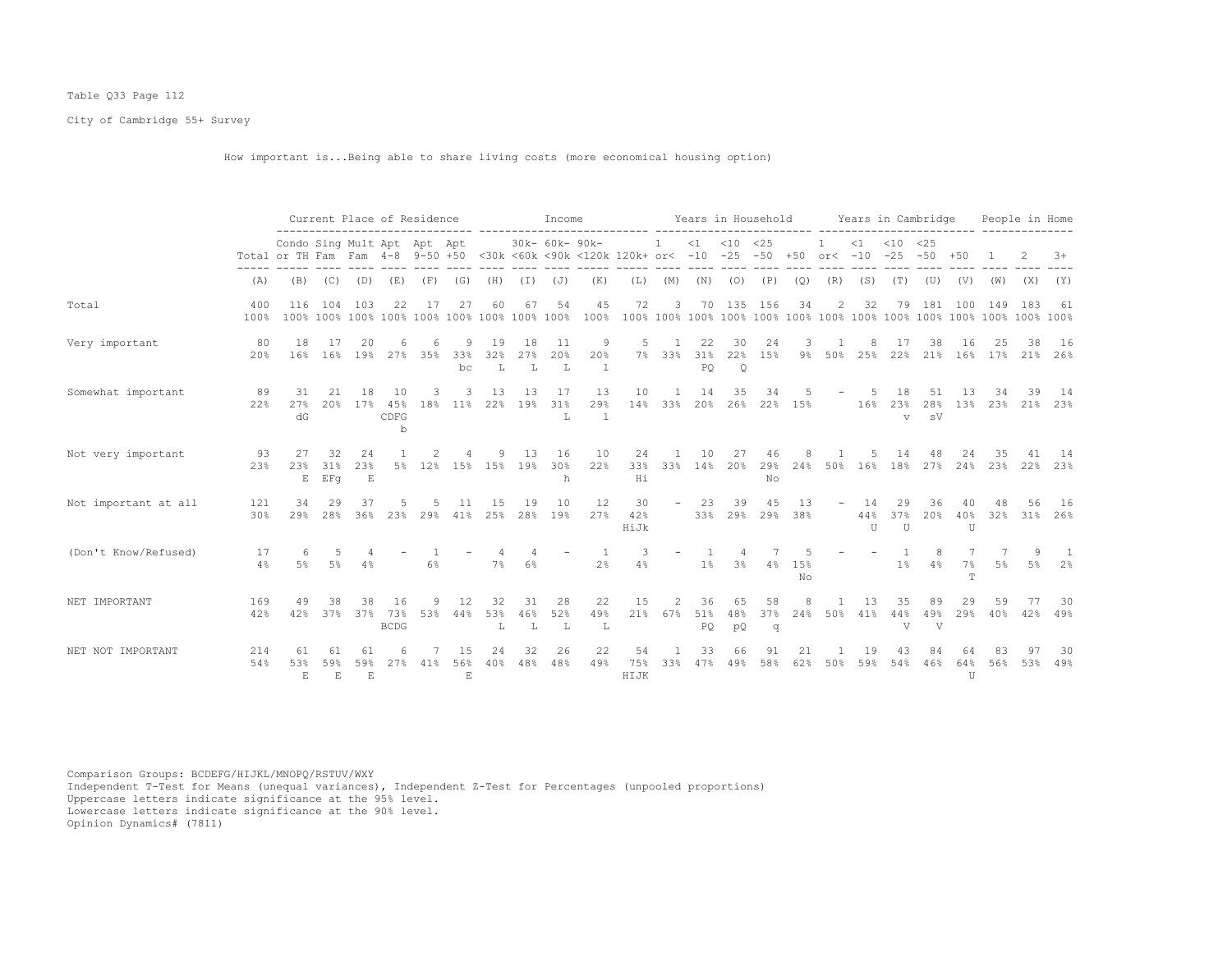# Table Q34 Page 113

City of Cambridge 55+ Survey

How important is...Being able to share maintenance and upkeep like errands, yard work, snow removal, etc

|                      |                              | Gender                    |                            | Ownership                |                           |                 |                | Age                    |                 |                          |                   |                               | Education      |                 |                      | Employment Status                |                      |                     |                        |                 | Marital Status                                                    |               |
|----------------------|------------------------------|---------------------------|----------------------------|--------------------------|---------------------------|-----------------|----------------|------------------------|-----------------|--------------------------|-------------------|-------------------------------|----------------|-----------------|----------------------|----------------------------------|----------------------|---------------------|------------------------|-----------------|-------------------------------------------------------------------|---------------|
|                      | Total Male Male Own Rent & < |                           | Fe                         |                          |                           | 65              | 75             | $66 - 76 - 86 -$<br>85 |                 |                          |                   | High Some Bach Adv. Full Part |                |                 |                      |                                  |                      |                     | Un- Marr Sep.          |                 | 90 90+ or < Coll Dgr Dgr Time Time Ret. Emp. Dom. Div. Widow N.M. | Sing          |
|                      | (A)                          | (B)                       | (C)                        | (D)                      | (E)                       | (F)             | (G)            | (H)                    |                 |                          | $(I)$ $(J)$ $(K)$ | (L)                           | (M)            | (N)             | (0)                  | (P)                              | (Q)                  | (R)                 | (S)                    | (T)             | (U)                                                               | (V)           |
| Total                | 400                          | 196                       | 204                        | 297                      | 95                        | 141             | 139            | 72                     | 22              | 7                        | 48                | 55                            | 85             | 207             | 83                   | 56                               | 222                  | 32                  | 200                    | 30              | 55<br>100% 100%                                                   | 104           |
| Very important       | 157<br>39%                   | 65<br>33%                 | 92<br>4.5%<br><sub>B</sub> | 115<br>39%               | 41<br>43%                 | 55<br>39%       | 58<br>42%      | 28<br>39%              | 9<br>41%        | 2<br>29%                 | 12<br>25%         | 21<br>38%                     | 36<br>42%<br>К | 87<br>42%<br>K  | 33<br>40%            | 25<br>45%                        | 84<br>38%            | 12<br>38%           | 82<br>41%              | 16<br>53%<br>uv | 19                                                                | 37<br>35% 36% |
| Somewhat important   | 130<br>32%                   | 62<br>32%                 | 68<br>33%                  | 101<br>34%<br>$\epsilon$ | 24<br>25%                 | 50<br>35%       | 41<br>29%      | 23<br>32%              | 5<br>23%        | $\overline{\phantom{m}}$ | 14<br>29%         | 19<br>35%                     | 22<br>26%      | 71<br>34%       | 32<br>39%<br>q       | 20<br>36%                        | 63<br>28%            | 12<br>38%           | 63<br>32%              | 7<br>23%        | 19<br>35%                                                         | 34<br>33%     |
| Not very important   | 34<br>8 <sup>°</sup>         | 24<br>12%<br>C            | 10<br>5%                   | 26<br>$9\%$              | 8<br>8 <sup>°</sup>       | 10<br>7%        | 12             | 8<br>9% 11%            | 1               | 3<br>fghI                | 6                 | 7<br>5% 43% 12% 13%           | 8<br>$9\%$     | 13<br>6%        | 7<br>8 <sup>°</sup>  | 5<br>$9\%$                       | 19<br>$9\%$          | 3<br>9 <sup>°</sup> | 17<br>8%               | 3<br>10%        | 13%                                                               | -7<br>$7\%$   |
| Not important at all | 57<br>14%                    | 33<br>17%                 | 24<br>12%                  | 45<br>15%                | 11<br>12%                 | 12%             | 24             | 17% 11%                | 6<br>27%        |                          | 12<br>25%<br>т.   | 3<br>5%                       | 13<br>15%<br>L | 29<br>14%<br>L  | 7<br>8%              | 5<br>$9\%$                       | 42<br>19%<br>OPr     | 3<br>9%             | 30<br>15%              | 13%             | $11\%$                                                            | 17<br>16%     |
| (Don't Know/Refused) | 22<br>6%                     | 12<br>6%                  | 10<br>$5\%$                | 10<br>$3\%$              | 11<br>12%<br>$\mathbb{D}$ | 9<br>$6\%$      | 3 <sup>°</sup> | 7%                     | 5%              | 29%                      | 4<br>8%           | 5<br>$9\%$                    | 6<br>7%        | 3 <sup>°</sup>  | 4<br>$5\%$           | $\overline{1}$<br>2 <sup>°</sup> | 14<br>6%<br>p        | $\mathcal{L}$<br>6% | 8<br>4%                |                 | 7%                                                                | 9<br>$9\%$    |
| NET IMPORTANT        | 287<br>72%                   | 127<br>6.5%               | 160<br>78%<br>B            | 216<br>73%               | 65<br>68%                 | 105<br>74%<br>J | 99<br>71%<br>J | 51<br>71%<br>J         | 14<br>64%<br>j. | 2<br>29%                 | 26<br>54%         | 40<br>73%<br>К                | 58<br>68%      | 158<br>76%<br>К | 65<br>78%<br>$\circ$ | 45<br>$\circ$                    | 147                  | 24                  | 145<br>80% 66% 75% 72% | 23<br>77%       | 38<br>69%                                                         | 71<br>68%     |
| NET NOT IMPORTANT    | 91<br>2.3%                   | 57<br>29%<br>$\mathsf{C}$ | 34<br>17%                  | 71<br>24%                | 19<br>20%                 | 27<br>19%       | 36<br>26%      | 16<br>22%              | 32%             | 3<br>43%                 | 18<br>38%<br>LN   | 10<br>18%                     | 21<br>25%      | 42<br>20%       | 14<br>17%            | 10<br>18%                        | 61<br>27%<br>$\circ$ | 19%                 | 47<br>24%              | 23%             | 13<br>24%                                                         | 24<br>23%     |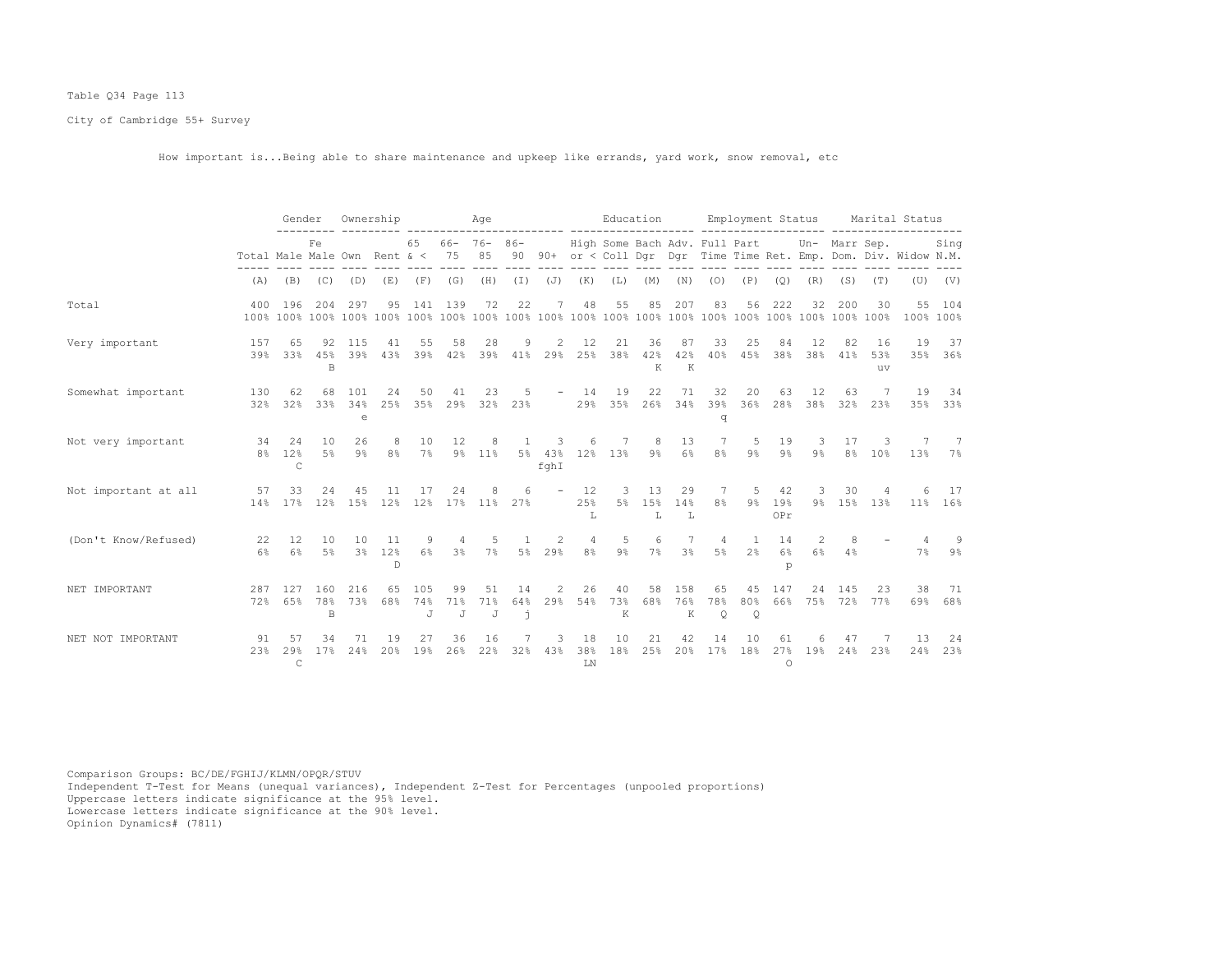# Table Q34 Page 114

City of Cambridge 55+ Survey

How important is...Being able to share maintenance and upkeep like errands, yard work, snow removal, etc

|                      |                      |             |             |                 |                                     |                  |                |                  | Current Place of Residence       |                   |                      |                               |                      |                       |                  | Living Situation |                |                                                                                                                                                         |                 |                                          |                       | Racial/Ethnic Group                          |                     |                          |
|----------------------|----------------------|-------------|-------------|-----------------|-------------------------------------|------------------|----------------|------------------|----------------------------------|-------------------|----------------------|-------------------------------|----------------------|-----------------------|------------------|------------------|----------------|---------------------------------------------------------------------------------------------------------------------------------------------------------|-----------------|------------------------------------------|-----------------------|----------------------------------------------|---------------------|--------------------------|
|                      |                      | East        |             |                 | Area Camb Mid                       |                  |                |                  | Neigh West Nor. High             |                   |                      |                               |                      |                       |                  |                  |                | No Spou Grand Par. Friend Wh. Bl. Asia A.I.<br>Total Camb MIT Four Port Camb River Agass Nine Camb Camb Straw Other One Part / Child Rel nonRel Cauc AA |                 |                                          |                       |                                              | Pac. Esk. Hisp Oth. |                          |
|                      | (A)                  |             | $(B)$ $(C)$ | (D)             | (E)                                 | (F)              | (G)            | (H)              |                                  | $(I)$ $(J)$ $(K)$ |                      | (L)                           | (M)                  | (N)                   | (0)              | (P)              | (Q)            | (R)                                                                                                                                                     |                 | $(S)$ $(T)$                              |                       | $(\mathbb{U})$ $(\mathbb{V})$ $(\mathbb{W})$ |                     | (X)                      |
| Total                | 400                  | 29          | 9           | 21              | 52<br>100% 100% 100% 100% 100% 100% | 51               | 13<br>100%     | 12<br>100%       | 16                               | 64                | 66<br>100% 100% 100% | 6<br>100%                     | 42<br>100% 100% 100% |                       | 143 195          | 23<br>100% 100%  | 12             | 16                                                                                                                                                      | 346             | 17<br>100% 100% 100% 100% 100% 100% 100% | 10                    |                                              |                     | 18                       |
| Very important       | 157<br>39%           | 24%         | 33%         | 10<br>48%<br>b1 | 20<br>38%                           | 19<br>37%        | 5<br>38%       | 3<br>25%         | 25%                              | 25<br>39%         | 32<br>48%<br>Bhil    | 17%                           | 20<br>48%<br>Bil     | 49                    | 81<br>34% 42%    | 8<br>35%         | 5<br>42%       | 8<br>50%                                                                                                                                                | -141<br>41%     | 24%                                      | 30%                   |                                              | 100%<br>STUX        | 39%                      |
| Somewhat important   | 130<br>32%           | 10<br>34%   | 33%         | 29%             | 19<br>37%                           | -20<br>39%<br>ήk | 5<br>38%       | 4<br>33%         | 9<br>56%<br>dJKm                 | 15<br>23%         | 16<br>24%            | $\overline{4}$<br>67%<br>dJKm | 12<br>29%            | 47                    | 61<br>33% 31%    | 9<br>39%         | 33%            | 31%                                                                                                                                                     | 109<br>32%      | 24%                                      | 60%<br>S <sub>T</sub> |                                              |                     | - 8<br>44%               |
| Not very important   | 34<br>8 <sup>°</sup> | 10%         | 11%         | 5%              | 6%                                  | 10%              | 2<br>15%       | 3<br>25%         |                                  | 6<br>$9\%$        | 6<br>$9\%$           | 17%                           | 7%                   | 12<br>$8\%$           | 17<br>$9\%$      | 2<br>9%          | 8 <sup>°</sup> | 12%                                                                                                                                                     | 8 <sup>8</sup>  | 29%<br>S                                 |                       |                                              |                     | 3<br>17%                 |
| Not important at all | 57<br>14%            | 24%<br>m    | 22%         |                 | 10% 12%                             | 12%              |                | 17%              | $\mathcal{L}$<br>12 <sup>°</sup> | 13<br>20%<br>M    | 10<br>15%            |                               | 3                    | 24                    | 28<br>7% 17% 14% | 17%              | 8%             |                                                                                                                                                         | .51<br>15%      |                                          | 18% 10%               |                                              |                     |                          |
| (Don't Know/Refused) | 22<br>6%             | 2<br>7%     |             | 10%             | 8 <sup>°</sup>                      | 2 <sup>°</sup>   | 8 <sup>°</sup> |                  | 6%                               | 5<br>8%           | 2<br>3%              |                               | 10%                  | -11<br>8 <sup>°</sup> | 4%               |                  | 8%             | 6%                                                                                                                                                      | 18<br>5%        | 6%                                       |                       | 100%<br><b>ST</b>                            |                     |                          |
| NET IMPORTANT        | 287<br>72%           | 59%         | 67%         | 76%             | 39<br>75%                           | 39<br>76%        | 10<br>77%      | 58%              | 13<br>81%<br>$\mathbf b$         | 40<br>62%         | 48<br>73%            | 5<br>83%                      | 32<br>76%            | 96                    | 142<br>67% 73%   | 17<br>74%        | 9<br>75%       | 13<br>81%                                                                                                                                               | 250<br>72%<br>T | 47%                                      | 90%<br>ST             |                                              | 100%<br>STx         | 15<br>83%<br>$\mathbb T$ |
| NET NOT IMPORTANT    | 91<br>23%            | 34%<br>deim | 33%         | 14%             | 17%                                 | 22%              | 15%            | .5<br>42%<br>dim | $\overline{2}$<br>12%            | 19<br>30%<br>im   | 16<br>24%            | 17%                           | 14%                  | 36<br>25%             | 45<br>23%        | 26%              | 17%            | 12%                                                                                                                                                     | 23%             | 47%<br>SUX                               | 10%                   |                                              |                     | 3<br>17%                 |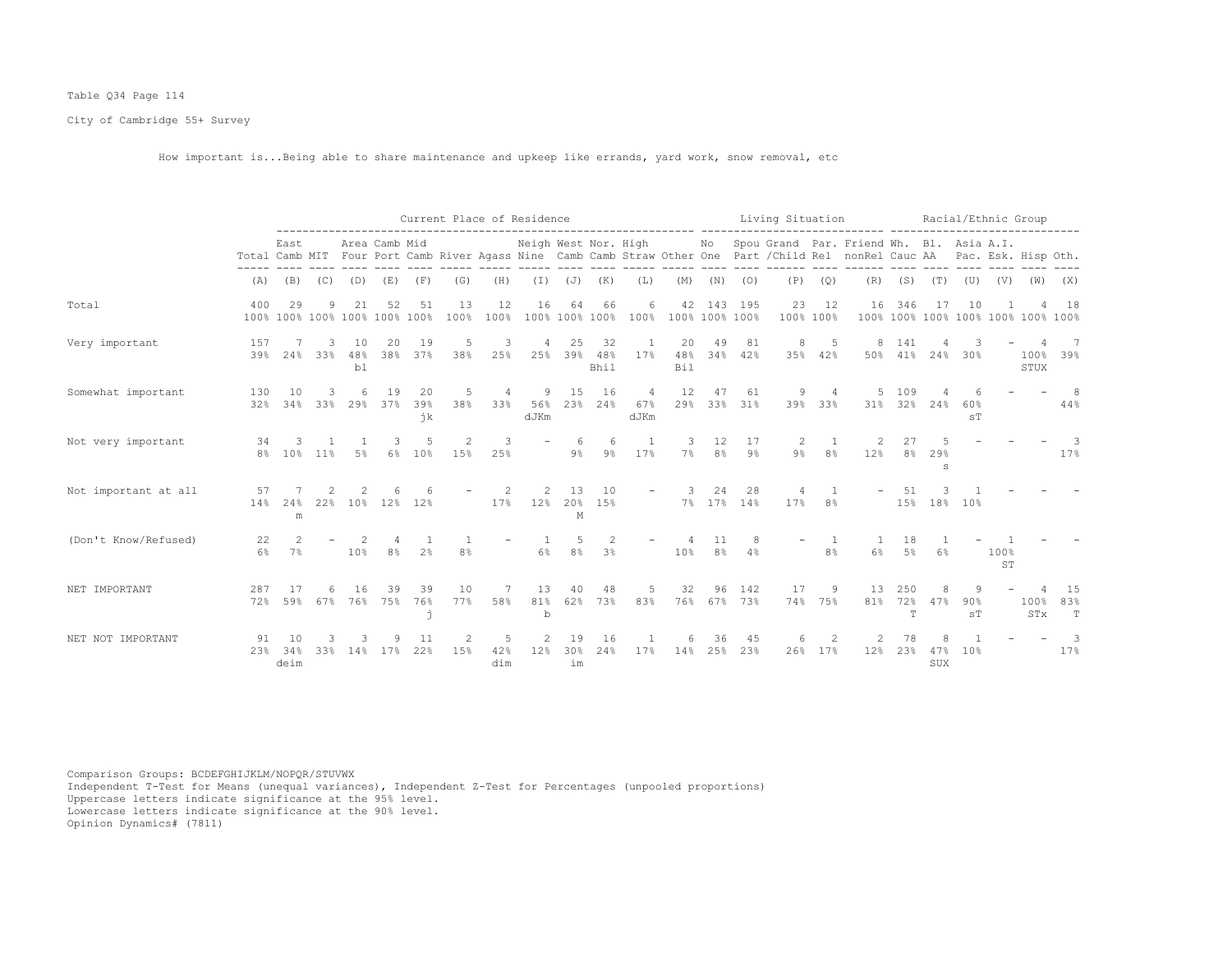# Table Q34 Page 115

City of Cambridge 55+ Survey

How important is...Being able to share maintenance and upkeep like errands, yard work, snow removal, etc

|                      |             |                                                                                                                        |            |                           | Current Place of Residence |           |           |                      |                | Income          |                |                  |                          |           |                            | Years in Household         |           |                |                | Years in Cambridge        |                   |                       |                           | People in Home |             |
|----------------------|-------------|------------------------------------------------------------------------------------------------------------------------|------------|---------------------------|----------------------------|-----------|-----------|----------------------|----------------|-----------------|----------------|------------------|--------------------------|-----------|----------------------------|----------------------------|-----------|----------------|----------------|---------------------------|-------------------|-----------------------|---------------------------|----------------|-------------|
|                      |             | Condo Sing Mult Apt Apt Apt<br>Total or TH Fam Fam 4-8 9-50 +50 <30k <60k <90k <120k 120k+ or< -10 -25 -50 +50 or< -10 |            |                           |                            |           |           |                      |                | 30k- 60k- 90k-  |                |                  | $\overline{1}$           |           | $<1$ $<10$ $<25$           |                            |           |                | $\leq 1$       | $<$ 10<br>$-25$           | <25<br>$-50 + 50$ |                       |                           |                | $+8$        |
|                      | (A)         | (B)                                                                                                                    | (C)        | (D)                       | (E)                        | (F)       | (G)       | (H)                  | (I)            | ( J )           | (K)            | (L)              | (M)                      |           | $(N)$ $(O)$                | (P)                        | (Q)       | (R)            | (S)            | (T)                       | (U)               | (V)                   |                           | $(W)$ $(X)$    | (Y)         |
| Total                | 400<br>100% | 116                                                                                                                    | 104        | 103                       | 2.2.                       | 17        | 27        |                      | 67             | 54              | 45<br>100%     | 72               | 3                        | 70        | 135                        | 156                        | 34        | $\overline{2}$ | 32             | 79                        | 181               | 100                   | 149                       | 183            | 61          |
| Very important       | 157<br>39%  | 47<br>41%<br>$\epsilon$                                                                                                | 40<br>38%  | 39<br>38%                 | 23%                        | 8<br>47%  | 11<br>41% | 30<br>50%<br>h       | 26<br>39%      | 18<br>33%       | 21<br>47%      | 27<br>38%        | 2<br>67%                 | 28<br>40% | 61<br>45%<br>p             | 54<br>35%                  | 11<br>32% | 50%            | 12<br>38%      | 35<br>44%                 | 74<br>41%         | 33<br>33%             | 34%                       | 45%<br>W       | 21<br>34%   |
| Somewhat important   | 130<br>32%  | 4.5<br>39%<br>G                                                                                                        | 33<br>32%  | 32<br>31%                 | 41%<br>q                   | 24%       | 19%       | 13<br>22%            | 26<br>39%<br>H | 18<br>33%       | 15<br>33%      | 22               | 31% 33%                  | 25<br>36% | 43                         | 48<br>32% 31%              | 12<br>35% | $ \,$          | 13<br>41%      | 26<br>33%                 | 34%               | 27%                   | 33%                       | 30%            | 22<br>36%   |
| Not very important   | 34<br>8%    | 6%                                                                                                                     | 12.<br>12% | 10<br>10%                 | 9%                         | 6%        | $7\%$     | .5<br>8 <sup>°</sup> | $7\%$          | 10<br>19%<br>iK | 2 <sup>8</sup> | 8<br>$11\%$<br>K | $\overline{\phantom{a}}$ | -5.<br>7% | 10                         | 16<br>7% 10%               | $9\%$     | 50%            | 6%             | .5<br>6%                  | 16<br>$9\%$       | 10<br>10 <sup>°</sup> | 12<br>8 <sup>°</sup>      | 16<br>$9\%$    | 6<br>10%    |
| Not important at all | 57<br>14%   | 14<br>12%                                                                                                              | 1.5<br>14% | 18<br>17%<br>$\mathsf{f}$ | 18%                        | $6\%$     |           |                      |                | 19% 10% 13% 13% | 6<br>13%       | 12<br>17%        | $\overline{\phantom{a}}$ | 7         | 17                         | 29<br>10% 13% 19% 12%<br>n |           |                | 12%            | 12                        | 19<br>15% 10%     | 22%<br>$\overline{U}$ | 17%                       | $11\%$         | - 11<br>18% |
| (Don't Know/Refused) | 22<br>6%    | 3%                                                                                                                     | 4<br>4%    | 4%                        | $9\%$                      | 18%       | 15%<br>b  | 10%<br>Ii            | $1\%$          | 2%              | 2<br>4%        | 4%               |                          | 7%        | 4<br>3 <sup>°</sup>        | 9<br>$6\%$                 | 12%       |                | 3 <sup>°</sup> | 1%                        | 11<br>$6\%$<br>T. | 8<br>8%<br>T.         | 12<br>8 <sup>°</sup><br>Y | 5%             | -1<br>2%    |
| NET IMPORTANT        | 287<br>72%  | 92<br>79%<br>dG                                                                                                        | 73<br>70%  | 71<br>69%                 | 14<br>64%                  | 12<br>71% | 16<br>59% | 72%                  | 52<br>78%      | 36<br>67%       | 36<br>80%      | 49               | 68% 100%<br>NOPO         | 53<br>76% | 104<br>77%<br>$\, {\bf P}$ | 102<br>65%                 | 23<br>68% | 50%            | 25<br>78%<br>V | 61<br>77%<br>$\mathbf{V}$ | 135<br>75%<br>V   | 60                    | 100<br>60% 67% 75%        | 137            | -43<br>70%  |
| NET NOT IMPORTANT    | 91<br>23%   | 2.1<br>18%                                                                                                             | 26%        | 27%<br>$\mathtt{f}$       | 27%                        | 12%       | 26%       | 18%                  | 21%            | 31%<br>k        | 16%            | 20<br>28%        |                          | 12<br>17% | 20%                        | 29%<br>No                  | 21%       | 50%            | 19%            | 22%                       | 19%               | 32%<br>$\mathbf{U}$   | 25%                       | 20%            | 17<br>28%   |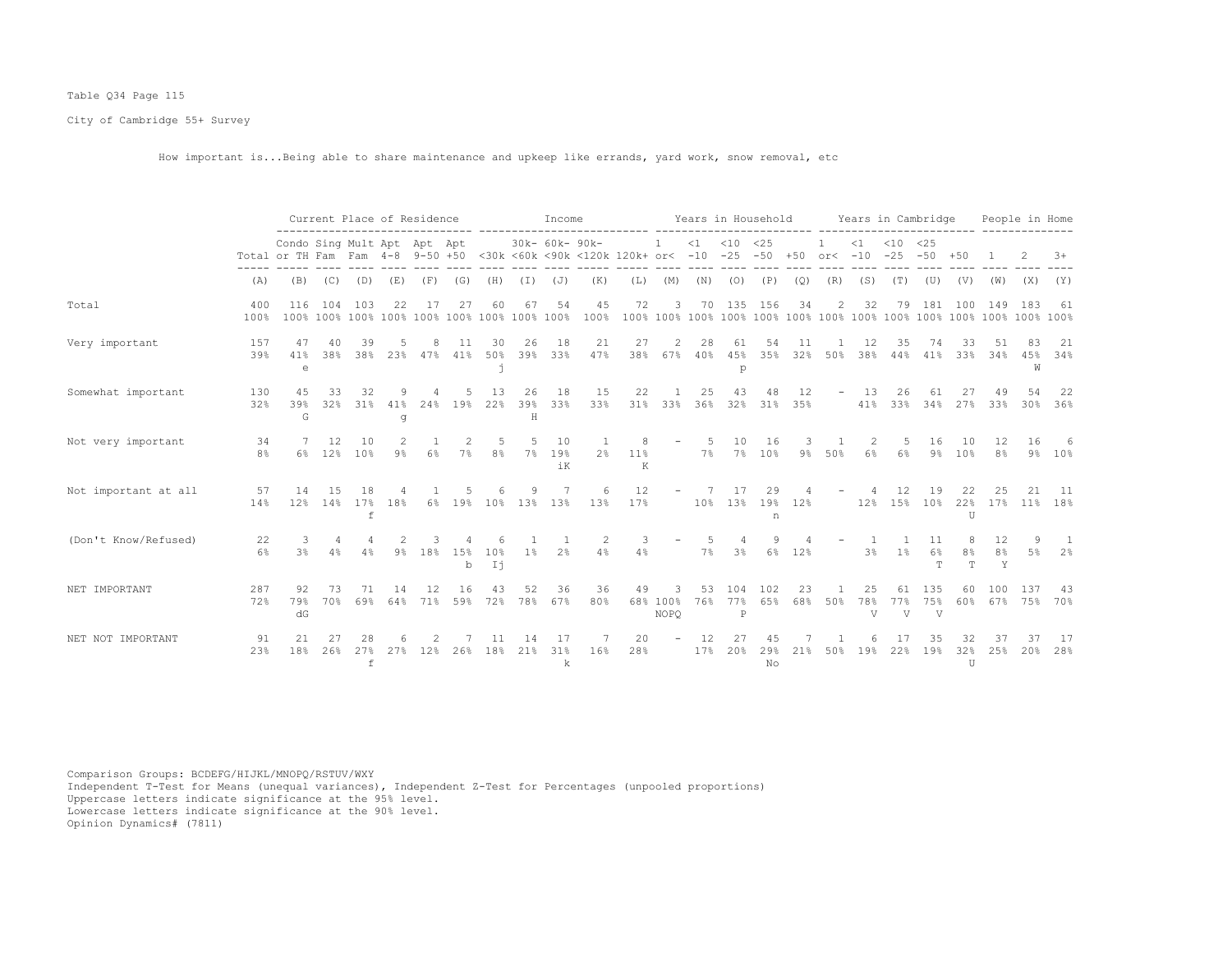# Table Q35 Page 116

City of Cambridge 55+ Survey

How important is...The chance to have more social interactions

|                      |                              | Gender     |                     |                   | Ownership           |                     |                   | Age                    |           |                   |           | Education                         |                     |                |           | Employment Status     |                      |           |                              |                           | Marital Status                                                    |                 |
|----------------------|------------------------------|------------|---------------------|-------------------|---------------------|---------------------|-------------------|------------------------|-----------|-------------------|-----------|-----------------------------------|---------------------|----------------|-----------|-----------------------|----------------------|-----------|------------------------------|---------------------------|-------------------------------------------------------------------|-----------------|
|                      | Total Male Male Own Rent & < |            | Fe                  |                   |                     | 65                  | 75                | $66 - 76 - 86 -$<br>85 |           |                   |           | High Some Bach Adv. Full Part     |                     |                |           |                       |                      |           | Un- Marr Sep.                |                           | 90 90+ or < Coll Dqr Dqr Time Time Ret. Emp. Dom. Div. Widow N.M. | Sing            |
|                      | (A)                          | (B)        |                     | $(C)$ $(D)$       | (E)                 | (F)                 | (G)               | (H)                    |           | $(I)$ $(J)$ $(K)$ |           | (L)                               | (M)                 | (N)            | (0)       | (P)                   | (Q)                  | (R)       | (S)                          | (T)                       |                                                                   | $(U)$ $(V)$     |
| Total                | 400                          | 196        | 204                 | 297               | 95                  | 141 139             |                   | 72                     | 22        | 7                 | 48        | 55                                | 85                  | 207            | 83        | 56                    | 222                  | 32        | 200                          | 30                        | 100% 100%                                                         | 55 104          |
| Very important       | 108<br>2.7%                  | 43<br>22%  | 65<br>32%<br>B      | 80<br>27%         | 27<br>28%           | 34<br>24%           | 41<br>29%         | 17<br>24%              | 9<br>41%  | 3<br>43%          | 12<br>25% | 17<br>31%                         | 22<br>26%           | 56<br>27%      | 16<br>19% | 18<br>32%<br>$\circ$  | 64<br>29%<br>$\circ$ | 9<br>28%  | 59<br>30%<br>$\triangledown$ | 11<br>37%<br>$\mathbf{v}$ | 16                                                                | 21<br>29% 20%   |
| Somewhat important   | 134<br>34%                   | 70<br>36%  | 64                  | 104<br>$31\%$ 35% | 28<br>29%           | 57<br>40%<br>qIj    | 42<br>30%         | 25<br>i                | 4         | $\overline{1}$    | 16        | 17<br>35% 18% 14% 33% 31% 28%     | 24                  | 75<br>36%      | 31        | 19<br>37% 34% 31%     | 69                   | 13<br>41% | 72<br>36%                    | 9<br>30%                  | 18                                                                | 30<br>33% 29%   |
| Not very important   | 74<br>18%                    | 39<br>20%  | 35                  | 55<br>17% 19%     | 17                  | 27                  | 21<br>18% 19% 15% | 18<br>g                | 4         | 1                 | 9         | 10<br>25% 18% 14% 19% 18% 21% 18% | 18                  | 37             | 20        | 12<br>24% 21% 16% 19% | 35                   | 6         | 32                           | 4<br>16% 13%              | 11                                                                | 23<br>20% 22%   |
| Not important at all | 73<br>18%                    | 36<br>18%  | 37<br>18%           | 50<br>17%         | 21<br>22%           | 21<br>15%           | 29<br>21%         | 10<br>14%              | 5         | 23% 14%           | 11<br>23% | 9<br>16%                          | 19<br>22%           | 32<br>15%      | 13<br>16% | 7<br>12 <sup>8</sup>  | 47<br>21%<br>p       | 4<br>12%  | 32<br>16%                    | 6<br>20%                  | 8<br>15%                                                          | 26<br>25%<br>S  |
| (Don't Know/Refused) | 11<br>3 <sup>°</sup>         | 8<br>4%    | 3<br>1 <sup>°</sup> | -8<br>3%          | 2<br>2 <sup>°</sup> | 2<br>1 <sup>°</sup> | 6<br>4%           | 2<br>3 <sup>°</sup>    |           | 14%               |           | 2<br>4%                           | 2<br>2 <sup>°</sup> | 3 <sup>°</sup> | 3<br>4%   |                       | 3 <sup>°</sup>       |           | 2 <sup>°</sup>               |                           | 2<br>4%                                                           | 4<br>4%         |
| NET IMPORTANT        | 242<br>60%                   | 113<br>58% | 129<br>63%          | 184<br>62%        | 55<br>58%           | 91<br>65%           | 83<br>60%         | 42<br>58%              | 13<br>59% | 4<br>57%          | 28<br>58% | 34<br>62%                         | 46<br>54%           | 131<br>63%     | 47<br>57% | 37<br>66%             | 133<br>60%           | 22<br>69% | 131<br>66%<br>V              | 20<br>67%<br>$\mathbf{v}$ | 34<br>62%                                                         | 51<br>49%       |
| NET NOT IMPORTANT    | 147<br>37%                   | 75<br>38%  | 72<br>35%           | 105<br>35%        | 38<br>40%           | 48<br>34%           | 50<br>36%         | 28<br>39%              | 9<br>41%  | 2<br>29%          | 20<br>42% | 19<br>35%                         | 37<br>44%           | 69<br>33%      | 33<br>40% | 19<br>34%             | 82<br>37%            | 10<br>31% | 64<br>32%                    | 10<br>33%                 | 19<br>35%                                                         | -49<br>47%<br>S |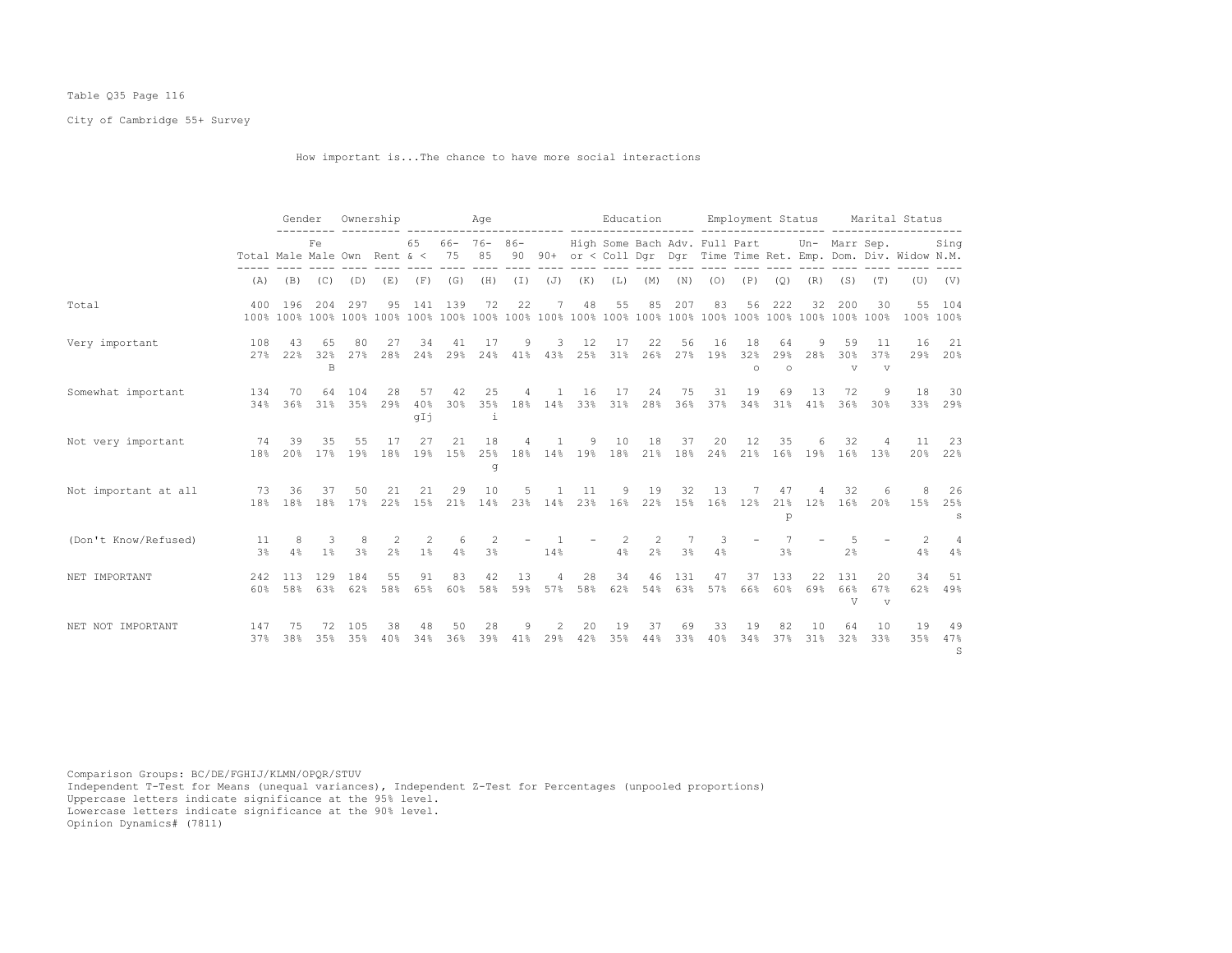# Table Q35 Page 117

City of Cambridge 55+ Survey

How important is...The chance to have more social interactions

|                      |             |                      |           |                         |                                     |                         | Current Place of Residence |                                                      |                      |                         |                      |                       |                 |                      |                           | Living Situation     |                       |                                                                                                                                                                             |                 |             | Racial/Ethnic Group   |                     |                                    |               |
|----------------------|-------------|----------------------|-----------|-------------------------|-------------------------------------|-------------------------|----------------------------|------------------------------------------------------|----------------------|-------------------------|----------------------|-----------------------|-----------------|----------------------|---------------------------|----------------------|-----------------------|-----------------------------------------------------------------------------------------------------------------------------------------------------------------------------|-----------------|-------------|-----------------------|---------------------|------------------------------------|---------------|
|                      |             | East                 |           |                         | Area Camb Mid                       |                         |                            |                                                      | Neigh West Nor. High |                         |                      |                       |                 |                      |                           |                      |                       | No Spou Grand Par. Friend Wh. Bl. Asia A.I.<br>Total Camb MIT Four Port Camb River Agass Nine Camb Camb Straw Other One Part / Child Rel nonRel Cauc AA Pac. Esk. Hisp Oth. |                 |             |                       |                     |                                    |               |
|                      | (A)         | (B)                  | (C)       | (D)                     | (E)                                 | (F)                     | (G)                        | (H)                                                  | (I)                  | ( J )                   | (K)                  | (L)                   | (M)             | (N)                  | (0)                       | (P)                  | (Q)                   | (R)                                                                                                                                                                         | (S)             | (T)         | (U)                   | (V)                 | (W)                                | (X)           |
| Total                | 400         | 29                   | 9         | 21                      | 52<br>100% 100% 100% 100% 100% 100% | 51                      | 13<br>100%                 | 12<br>100%                                           | 16                   | 64                      | 66<br>100% 100% 100% | 6<br>100%             | 42              |                      | 143 195<br>100% 100% 100% | 23                   | 12<br>100% 100%       | 16                                                                                                                                                                          | 346             | 17          | 10                    |                     | 100% 100% 100% 100% 100% 100% 100% | 18            |
| Very important       | 108<br>27%  | 3<br>10 <sup>8</sup> | 3         | 33% 24%                 | -17<br>33%<br><b>BHm</b>            | -15<br>29%<br><b>BH</b> | 3<br>23%                   | 1<br>8%                                              | 4                    | 15<br>25% 23%           | 27<br>41%<br>b BHJM  | -2<br>33%             |                 | 32                   | 56<br>17% 22% 29%         | 6<br>26%             | 33%                   | .5<br>$31\%$                                                                                                                                                                | 92              | 27% 41% 30% |                       |                     |                                    | 50% 22%       |
| Somewhat important   | 134<br>34%  | 12<br>41%<br>fi      | 4<br>44%  | 9<br>43%<br>$\mathbf f$ | 21<br>40%<br>FJ                     | -11<br>22%              | 7<br>54%<br>FJ             | 6<br>50%<br>fj                                       | 5                    | 15                      | 21<br>31% 23% 32%    | 2<br>33%              | 15<br>36%       | 47                   | 68<br>33% 35%             | 6<br>26%             | 6<br>50%              | 25%                                                                                                                                                                         | 118<br>34%      | 24%         | 60%<br>S <sub>T</sub> |                     |                                    | 39%           |
| Not very important   | 74<br>18%   | 17%                  | $11\%$    | 14%                     | 10%                                 | 11<br>22%<br>e          | 3<br>23%                   | 4<br>33%<br>$\mathrel{\mathop{\mathrm{e}}\nolimits}$ | 4<br>25%             | 14<br>22%<br>$\epsilon$ | 9<br>14%             | $\overline{1}$<br>17% | 11<br>26%<br>E  | 31                   | 33<br>22% 17%             | 17%                  | 8%                    | 25%                                                                                                                                                                         | 63<br>18%       | 3<br>18%    | 10%                   |                     |                                    | 25% 22%       |
| Not important at all | 73<br>18%   | 31%<br>hK            | 11%       |                         | 14% 15%                             | 11<br>22%               |                            | 8 <sup>°</sup>                                       | 3<br>19%             | 16<br>25%<br>hk         | 8<br>12%             | 17%                   | 19%             | 28                   | 32<br>20% 16%             | 30%<br>q             | 8%                    | 19%                                                                                                                                                                         | 64              | 18% 18%     |                       |                     | 25%                                | 3<br>17%      |
| (Don't Know/Refused) | 11<br>$3\%$ |                      |           | 5%                      | 2 <sup>°</sup>                      | -3<br>6%                |                            |                                                      |                      | 6%                      | 2%                   |                       | 2 <sup>°</sup>  | .5<br>3 <sup>°</sup> | -6<br>3 <sup>°</sup>      |                      |                       |                                                                                                                                                                             | 3 <sup>8</sup>  |             |                       | 100%<br>$\mathbb S$ |                                    |               |
| NET IMPORTANT        | 242<br>60%  | -1.5<br>52%          | 78%<br>fJ | 14<br>67%               | 38<br>73%<br>j bFJM                 | 26<br>51%               | 10<br>77%<br>bfJm          | 58%                                                  | 9<br>56%             | 30<br>47%               | 48<br>73%<br>bFJM    | 4<br>67%              | 22<br>52%       | 79<br>55%            | 124<br>64%                | 12                   | 10<br>52% 83%<br>NoPr | 9<br>56%                                                                                                                                                                    | 210<br>61%      | 65%         | 90%<br>Stx            |                     | 50%                                | 11<br>61%     |
| NET NOT IMPORTANT    | 147<br>37%  | 14<br>48%<br>EqK     | 22%       | 29%                     | 13<br>25%                           | 22<br>43%<br>EK         | 23%                        | 42%                                                  | 44%                  | 30<br>47%<br>EqK        | 17<br>26%            | 2<br>33%              | 19<br>45%<br>ΕK | 59<br>41%<br>$\circ$ | 65<br>33%                 | 11<br>48%<br>$\circ$ | 2<br>17%              | 44%<br>q                                                                                                                                                                    | 127<br>37%<br>U | 35%<br>u    | 10 <sup>8</sup>       |                     | 50%                                | 7<br>39%<br>u |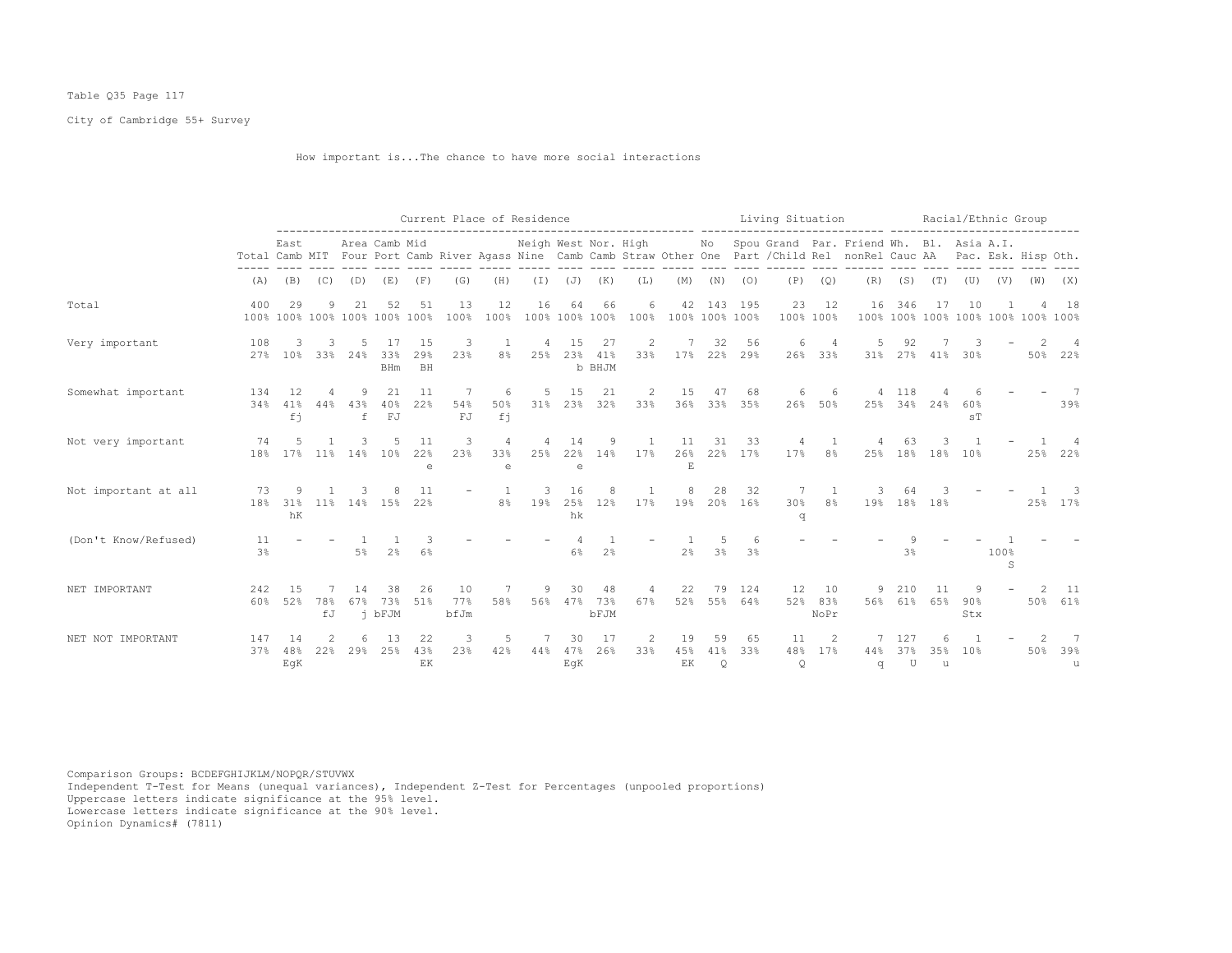# Table Q35 Page 118

City of Cambridge 55+ Survey

How important is...The chance to have more social interactions

|                      |                      | Current Place of Residence<br>Condo Sing Mult Apt Apt Apt                       |                     |                       |             |           |                      |                     |           | Income         |                     |                     |                           |                  |                       |                |           | Years in Household Years in Cambridge |                   |                           |                 |               |                   | People in Home |                 |
|----------------------|----------------------|---------------------------------------------------------------------------------|---------------------|-----------------------|-------------|-----------|----------------------|---------------------|-----------|----------------|---------------------|---------------------|---------------------------|------------------|-----------------------|----------------|-----------|---------------------------------------|-------------------|---------------------------|-----------------|---------------|-------------------|----------------|-----------------|
|                      |                      | Total or TH Fam Fam 4-8 9-50 +50 <30k <60k <90k <120k 120k+ or< -10 -25 -50 +50 |                     |                       |             |           |                      |                     |           | 30k- 60k- 90k- |                     |                     | -1                        |                  | $<1$ $<10$ $<25$      |                |           | or $<-10$                             | $\leq 1$          | $< 10$ $< 25$             | $-25 - 50 + 50$ |               |                   |                | $3+$            |
|                      | (A)                  | (B)                                                                             | (C)                 | (D)                   | (E)         | (F)       | (G)                  | (H)                 |           | $(I)$ $(J)$    | (K)                 | (L)                 | (M)                       | (N)              | (0)                   | (P)            | (Q)       | (R)                                   | (S)               | (T)                       | (U)             | (V)           | (W)               | (X)            | (Y)             |
| Total                | 400<br>100%          | 116                                                                             | 104                 | 103                   | 22          | 17        | 27                   | 60                  | 67        | 54             | 45<br>100%          | 72                  | 3                         | 70               | 135                   | 156            | 34        | 2                                     | 32                | 79                        | 181             | 100           | 149               | 183            | 61              |
| Very important       | 108<br>27%           | 29<br>2.5%                                                                      | 24<br>23%           | 32                    | 31% 27% 29% |           | 41%<br>$\mathcal{C}$ | 19<br>32%           | 19        | 16<br>28% 30%  | 20<br>44%<br>$i$ T. | 14<br>19%           |                           | 25<br>$\circ$    | 32<br>36% 24% 28% 24% | 43             |           |                                       | 12<br>38%         | 17<br>22%                 | 53              | 26            | 33<br>29% 26% 22% | 50<br>27%      | 24<br>39%<br>Wх |
| Somewhat important   | 134<br>34%           | 40<br>34%<br>g                                                                  | 39<br>38%<br>G      | 34<br>33%<br>$\sigma$ | 36%         | 24%       | 19%                  | 18<br>30%           | 27<br>40% | 20<br>37%      | 14<br>31%           | 26                  | $\overline{1}$<br>36% 33% | 26<br>37%        | 51<br>38%<br>p        | 44<br>28%      | 11<br>32% | $\overline{\phantom{0}}$              | 12<br>38%         | 29                        | 61<br>37% 34%   | 30<br>30%     | 49<br>33%         | 62             | 20<br>34% 33%   |
| Not very important   | 74<br>18%            | 23<br>20%<br>d                                                                  | 25<br>24%<br>DE     | 12<br>12%             |             | $9\%$ 24% | 15%                  |                     |           | 18% 13% 15%    | 13%                 | 17<br>24%           | 33%                       | 10%              | 29<br>21%<br>N        | 30<br>19%<br>n | 18%       | 50%                                   | $9\%$             | 18<br>23%<br>S            | 32.<br>18%      | 17%           | 21%               |                | 17% 15%         |
| Not important at all | 73<br>18%            | 21<br>18%                                                                       | 14<br>13%           | 21<br>20%             |             | 27% 18%   |                      | 10<br>26% 17%       | 12        | 9<br>18% 17%   | 5<br>11%            | 14<br>19%           | 33%                       | 11<br>16%        | 20<br>15%             | 34<br>22%      | 21%       | 50%                                   | 12%               | 13<br>16%                 | 30              | 24<br>17% 24% | 31<br>21%         | 33             | -8<br>18% 13%   |
| (Don't Know/Refused) | 11<br>3 <sup>°</sup> | 3%                                                                              | 2<br>2 <sup>°</sup> | 4%                    |             | 6%        |                      | $\mathcal{L}$<br>3% |           | 2 <sup>°</sup> |                     | $1\%$               |                           | 1 <sup>°</sup>   | 2 <sup>°</sup>        | 3%             | 6%        |                                       | 3%                | 3 <sup>°</sup>            | 3%              | 3%            | 3%                | 3%             |                 |
| NET IMPORTANT        | 242<br>60%           | 69<br>59%                                                                       | 63<br>61%           | 66<br>64%             | 14<br>64%   | 9<br>53%  | 16<br>59%            | 37<br>62%           | 46<br>69% | 36<br>67%      | 34<br>76%<br>L      | 40<br>56%           | 33%                       | 51<br>73%<br>oPq | 83                    | 87<br>61% 56%  | 19<br>56% | $\sim$                                | 24<br>75%<br>$+V$ | 46                        | 114<br>58% 63%  | 56            | 82<br>56% 55%     | 112<br>61%     | 44<br>72%<br>W  |
| NET NOT IMPORTANT    | 147<br>37%           | 44<br>38%                                                                       | 39<br>38%           | 33<br>32%             | 36%         | 41%       | 11<br>41%            | 35%                 | 21<br>31% | 17<br>31%      | 11<br>24%           | 31<br>43%<br>$\,$ K | 2<br>67%                  | 18<br>26%        | 49<br>36%             | 41%<br>N       | 13<br>38% | 2<br>100%<br>STUV                     | 22%               | 31<br>39%<br>$\mathtt{s}$ | 62<br>34%       | 41%<br>S      | 42%<br>y          | 65<br>36%      | 17<br>28%       |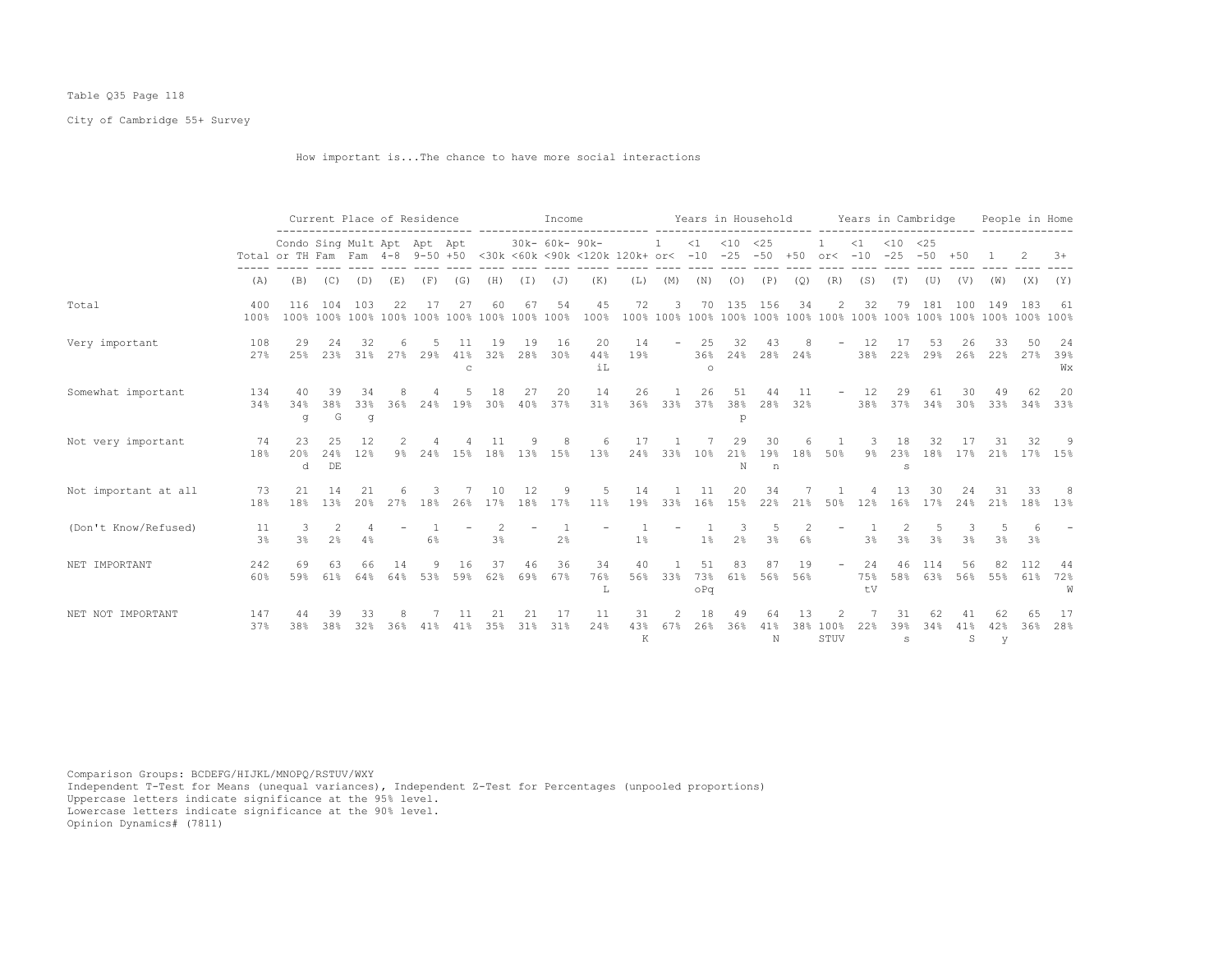# Table Q36 Page 119

City of Cambridge 55+ Survey

#### Now, I'd like to ask you some final questions for statistical purposes only. Do you currently rent or own your residence?

|                                                                    |                              | Gender         |                      |     | Ownership                |            |                | Age            |           |          |                 | Education      |                |                  |                                             |                 |                        |                         |                   |                 | Employment Status Marital Status                               |                     |
|--------------------------------------------------------------------|------------------------------|----------------|----------------------|-----|--------------------------|------------|----------------|----------------|-----------|----------|-----------------|----------------|----------------|------------------|---------------------------------------------|-----------------|------------------------|-------------------------|-------------------|-----------------|----------------------------------------------------------------|---------------------|
|                                                                    | Total Male Male Own Rent & < |                | Fe.                  |     |                          | 65         | 66- 76-<br>75  | 85             | 86-<br>90 |          |                 |                |                |                  | High Some Bach Adv. Full Part Un- Marr Sep. |                 |                        |                         |                   |                 | 90+ or < Coll Dgr Dgr Time Time Ret. Emp. Dom. Div. Widow N.M. | Sing                |
|                                                                    | (A)                          | (B)            | (C)                  | (D) | (E)                      | (F)        | (G)            | (H)            | (I)       | (J)      | (K)             | (L)            | (M)            | (N)              | (0)                                         | (P)             | (Q)                    | (R)                     | (S)               | (T)             | (U)                                                            | (V)                 |
| Total                                                              | 400                          | 196            | 204                  | 297 | 95                       | 141        | 139            | 72             | 22        | 7        | 48              | 55             | 85             | 207              | 83                                          | 56              | 222                    | 32                      | 200               | 30              |                                                                | 55 104<br>100% 100% |
| Own                                                                | 297<br>74%                   | 143            | 1.54<br>73% 75% 100% | 297 | $\overline{\phantom{a}}$ | 103<br>73% | 105<br>76%     | 55<br>76%      | 16<br>73% | 6<br>86% | 27<br>56%       | 39<br>71%      | 61<br>72%<br>k | 169<br>82%<br>Km | 69<br>83%<br>qR                             | 49<br>88%<br>0R | 163<br>73%<br>R        | 1.5<br>47%              | 178<br>89%<br>TUV | -16<br>53%      | 41<br>75%<br>tV                                                | 56<br>54%           |
| Rent                                                               | 95<br>24%                    | 50<br>26%      | 45<br>22%            |     | 95<br>$ -$<br>100%       | 36<br>26%  | 31<br>22%      | 16<br>22%      | 6<br>27%  | 14%      | 20<br>42%<br>mN | 15<br>27%      | 23<br>27%<br>n | 36<br>17%        | 13<br>16%                                   | 6<br>11%        | 55<br>25%<br>$\circ$ P | 17<br>53%<br><b>OPO</b> | 18<br>9%          | 14<br>47%<br>SU | 13<br>24%<br>S                                                 | 47<br>45%<br>SU     |
| Live with relatives or<br>others and not<br>responsible for paying | $\star$ %                    |                | 1%                   |     |                          |            | $1\%$          | 1 <sup>°</sup> |           |          | 2 <sup>°</sup>  | 2 <sup>°</sup> |                |                  |                                             |                 | $1\%$                  |                         |                   |                 | 2%                                                             | -1<br>$1\,$ s       |
| (Other)                                                            | $1\%$                        | 1 <sup>°</sup> | $1\%$                |     |                          | $1\%$      | $1\%$          |                |           |          |                 |                | $1\%$          | $\star$ %        | $1\%$                                       | 2 <sup>8</sup>  | $*$ %                  |                         | 2 <sup>8</sup>    |                 |                                                                |                     |
| (Don't Know/Refused)                                               | 3<br>$1\%$                   | 1 <sup>°</sup> | $\star$ %            |     |                          |            | 1 <sup>°</sup> |                |           |          |                 |                |                | $\star$ &        |                                             |                 | $\star$ &              |                         | $*$ &             |                 |                                                                |                     |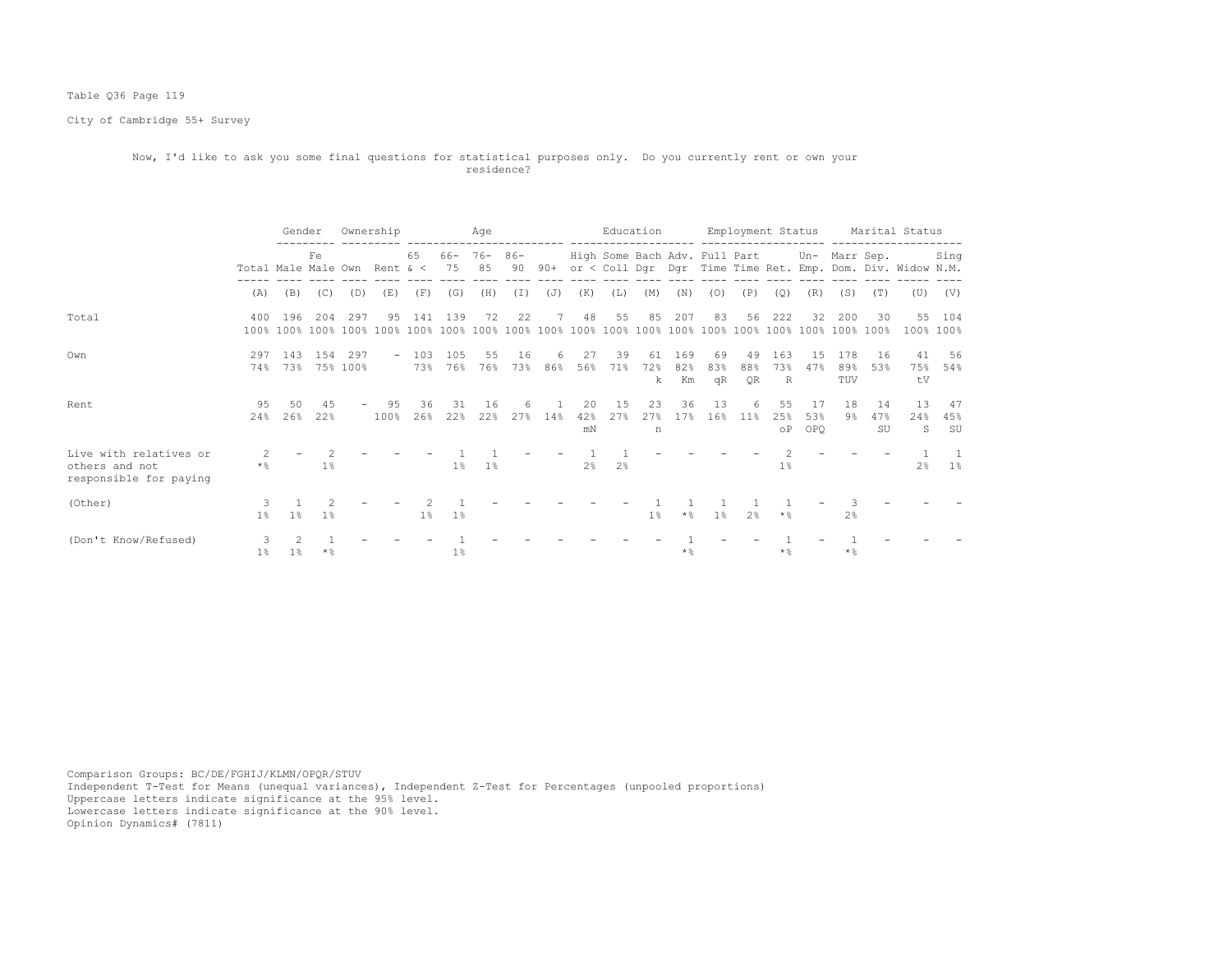# Table Q36 Page 120

City of Cambridge 55+ Survey

#### Now, I'd like to ask you some final questions for statistical purposes only. Do you currently rent or own your residence?

|                                                                    |                |                                     |                                         |           |                 |                 |                          | Current Place of Residence |                                       |                      |                        |                 |                                  |                |                          |       |                            | Living Situation Racial/Ethnic Group                                                                                                                                                             |                    |         |         |                                    |                 |           |
|--------------------------------------------------------------------|----------------|-------------------------------------|-----------------------------------------|-----------|-----------------|-----------------|--------------------------|----------------------------|---------------------------------------|----------------------|------------------------|-----------------|----------------------------------|----------------|--------------------------|-------|----------------------------|--------------------------------------------------------------------------------------------------------------------------------------------------------------------------------------------------|--------------------|---------|---------|------------------------------------|-----------------|-----------|
|                                                                    |                | East                                |                                         |           | Area Camb Mid   |                 |                          |                            |                                       |                      |                        |                 |                                  |                |                          |       |                            | Neigh West Nor. High Mo Spou Grand Par. Friend Wh. Bl. Asia A.I.<br>Total Camb MIT Four Port Camb River Agass Nine Camb Camb Straw Other One Part / Child Rel nonRel Cauc AA Pac. Esk. Hisp Oth. |                    |         |         |                                    |                 |           |
|                                                                    | (A)            | (B)                                 | (C)                                     | (D)       | (E)             | (F)             | (G)                      | (H)                        | (I)                                   | (J)                  | (K)                    | (L)             | (M)                              | (N)            | (0)                      | (P)   | (Q)                        | (R)                                                                                                                                                                                              | (S)                | (T)     | (U)     | (V)                                | (W)             | (X)       |
| Total                                                              | 400            | 29<br>100% 100% 100% 100% 100% 100% | 9                                       |           | 52              | 51              | 13<br>100%               | 12<br>100%                 | 16                                    | 64<br>100% 100% 100% | 66                     | 6<br>100%       | 42                               | 100% 100% 100% | 143 195                  |       | 23 12<br>100% 100%         | 16                                                                                                                                                                                               | 346                |         | 10      | 100% 100% 100% 100% 100% 100% 100% |                 | 18        |
| Own                                                                | 297<br>74%     | 76%<br><b>CM</b>                    | 2.2%                                    | 81%<br>CM | 38<br>73%<br>CM | 39<br>76%<br>CM | 9<br>69%<br>$\mathbb{C}$ | 10<br>83%                  | 16<br>100%<br>CM FGJKM<br><b>BCDE</b> | 56<br>88%<br>CeM     | 51<br>77%<br><b>CM</b> | -5<br>83%<br>Cm | 21<br>50%<br>$\mathbf C$         | 86<br>60%      | 171<br>88%<br><b>NOR</b> | 17    | $7\phantom{0}7$<br>74% 58% | 10<br>62%                                                                                                                                                                                        | 268<br>T           | 77% 41% |         | 70% 100%<br>STUX                   |                 | 12<br>67% |
| Rent                                                               | 95<br>24%      | 24%                                 | 78%<br><b>JKLm</b><br>EFGH<br><b>BD</b> | 19%       | 13<br>25%<br>J  | 10<br>20%       | 31%                      | 2<br>17%                   |                                       |                      | 13<br>11% 20%          | 17%             | 20<br>48%<br>FHJKl<br><b>BDE</b> | 57<br>OP       | 20<br>40% 10%            | 4     | 5<br>17% 42%<br>$\circ$    | 38%<br>$\circ$                                                                                                                                                                                   | 73<br>21%          | 10<br>S | 59% 30% |                                    | $100\%$<br>STUX | $33\%$    |
| Live with relatives or<br>others and not<br>responsible for paying | $*$ $\approx$  |                                     |                                         |           | 2 <sup>8</sup>  |                 |                          |                            |                                       |                      | 2%                     |                 |                                  |                |                          | $9\%$ |                            |                                                                                                                                                                                                  | 1 <sup>°</sup>     |         |         |                                    |                 |           |
| (Other)                                                            | 1 <sup>°</sup> |                                     |                                         |           |                 | 4%              |                          |                            |                                       |                      |                        |                 | 2%                               |                | 2 <sup>°</sup>           |       |                            |                                                                                                                                                                                                  | 1%                 |         |         |                                    |                 |           |
| (Don't Know/Refused)                                               | 1 <sup>°</sup> |                                     |                                         |           |                 |                 |                          |                            |                                       | 2%                   | 2%                     |                 |                                  |                | 1 <sup>°</sup>           |       |                            |                                                                                                                                                                                                  | $*$ $\frac{6}{10}$ |         |         |                                    |                 |           |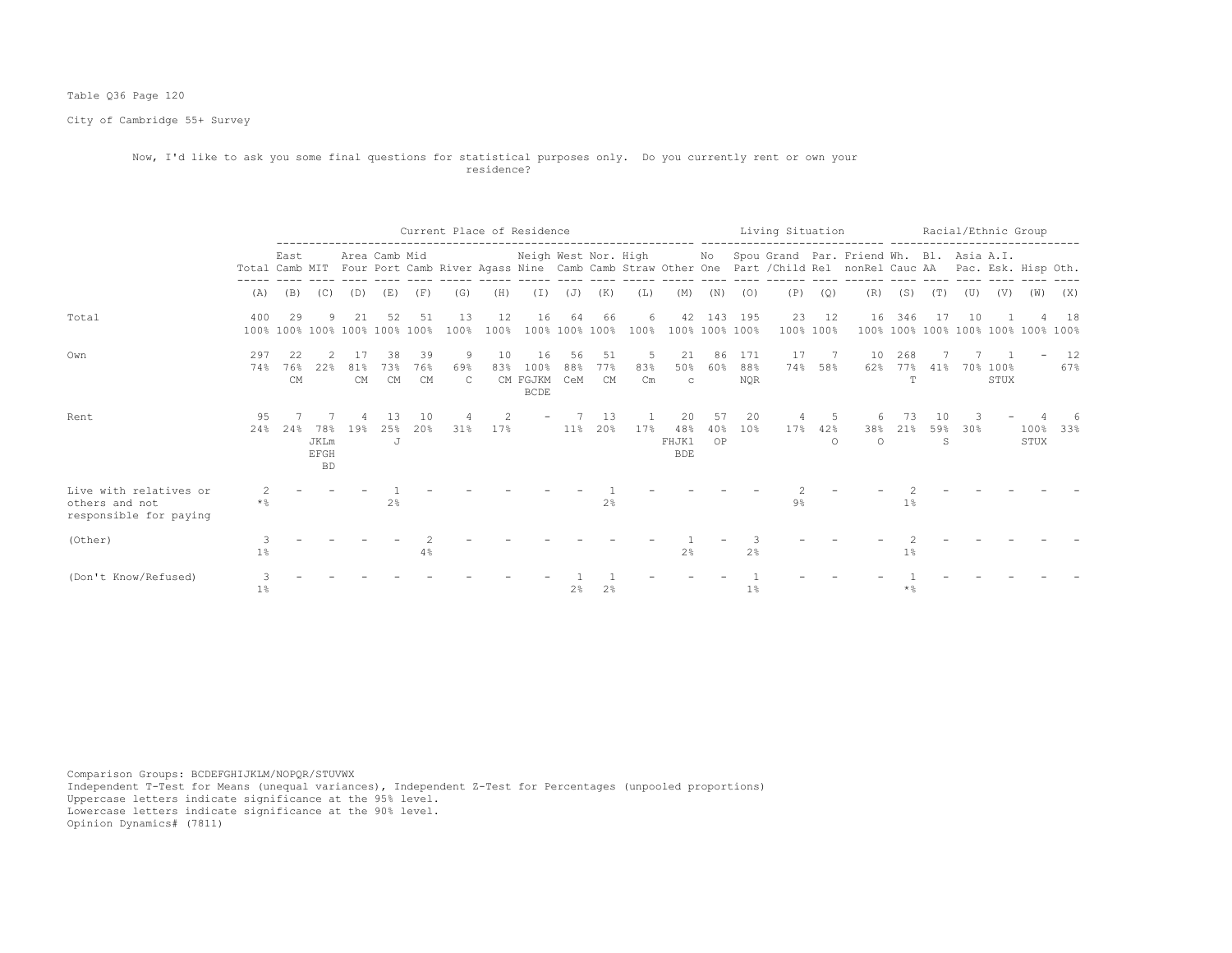# Table Q36 Page 121

City of Cambridge 55+ Survey

#### Now, I'd like to ask you some final questions for statistical purposes only. Do you currently rent or own your residence?

|                                                                    |                |                                                                 |                   |                 | Current Place of Residence |             | ---------------------------- |                       |                  | Income          |                                |                  |                      |                   | Years in Household |                  |                 |        | Years in Cambridge                                         |                 |              |                |           | People in Home  |                   |
|--------------------------------------------------------------------|----------------|-----------------------------------------------------------------|-------------------|-----------------|----------------------------|-------------|------------------------------|-----------------------|------------------|-----------------|--------------------------------|------------------|----------------------|-------------------|--------------------|------------------|-----------------|--------|------------------------------------------------------------|-----------------|--------------|----------------|-----------|-----------------|-------------------|
|                                                                    |                | Condo Sing Mult Apt Apt Apt<br>Total or TH Fam Fam 4-8 9-50 +50 |                   |                 |                            |             |                              |                       |                  | 30k- 60k- 90k-  | <30k <60k <90k <120k 120k+ or< |                  |                      | $\leq 1$<br>$-10$ | $<$ 10<br>$-25$    | <25<br>$-50$     | $+50$           | or<    | ----------- -------------------------<br>$\leq 1$<br>$-10$ | $<$ 10<br>$-25$ | <25<br>$-50$ | $+50$          |           |                 | $3+$              |
|                                                                    | (A)            | (B)                                                             | (C)               | (D)             | (E)                        | (F)         | (G)                          | (H)                   | (I)              | (J)             | (K)                            | (L)              | (M)                  | (N)               | (0)                | (P)              | (Q)             | (R)    | (S)                                                        | (T)             | (U)          | (V)            | (W)       | (X)             | (Y)               |
| Total                                                              | 400<br>100%    | 116                                                             | 104               | 103             | 2.2                        | -17         | 27                           | -60                   | 67               | 54              | 45<br>100%                     | 72               | 3                    | 70                | 135                | 156              | 34              | 2      | 32                                                         | 79              | 181          | 100            | 149       | -183            | -61               |
| Own                                                                | 297<br>74%     | 109<br>94%<br>DEG                                               | 101<br>97%<br>DEG | 83<br>81%<br>EG | 9%                         |             | $4\%$                        | 20<br>33%             | 45<br>67%<br>Н   | 45<br>83%<br>HI | 40<br>89%<br>HI                | 70<br>97%<br>HIJ | $\mathcal{L}$<br>67% | 36<br>51%         | 99<br>73%<br>N     | 129<br>83%<br>No | 31<br>91%<br>NO | 50%    | 20<br>62%                                                  | 59<br>75%       | 135<br>75%   | 80<br>80%<br>S | 87<br>58% | 150<br>82%<br>W | - 57<br>93%<br>WX |
| Rent                                                               | 95<br>24%      | -5<br>4%                                                        | 2<br>2%           | 17<br>17%<br>BC | 20<br>91%<br>BCD           | 100%<br>BCD | 25<br>93%                    | 39<br>65%<br>BCD IJKL | 21<br>31%<br>jKL | 9<br>17%<br>L   | -5<br>11 <sup>8</sup><br>т.    | 1%               | 33%                  | 32<br>46%<br>OPQ. | 33<br>24%<br>pQ    | 25<br>16%        | -3.             | 9% 50% | 11<br>34%<br>$\overline{V}$                                | 19<br>2.4%      | 44<br>2.4%   | 18<br>18%      | 61<br>XY  | 28<br>1.5%<br>Y | 4<br>7%           |
| Live with relatives or<br>others and not<br>responsible for paying | 2<br>$\star$ % |                                                                 |                   | 2 <sup>°</sup>  |                            |             |                              | 2%                    | 1%               |                 |                                |                  |                      | 1%                |                    | $1\%$            |                 |        | 3 <sup>°</sup>                                             |                 |              | $1\%$          | 1%        | $1\%$           |                   |
| (Other)                                                            | $1\%$          | $1\%$                                                           |                   | $1\%$           |                            |             |                              |                       |                  |                 |                                |                  |                      | $1\%$             | $1\%$              | 1%               |                 |        |                                                            | $1\%$           |              | $1\%$          |           | 2%              |                   |
| (Don't Know/Refused)                                               | $1\%$          | $1\,$ %                                                         | $1\%$             |                 |                            |             | $4\%$                        |                       |                  |                 |                                | $1\%$            |                      |                   | $1\%$              |                  |                 |        |                                                            |                 | 1%           |                |           | $1\%$           |                   |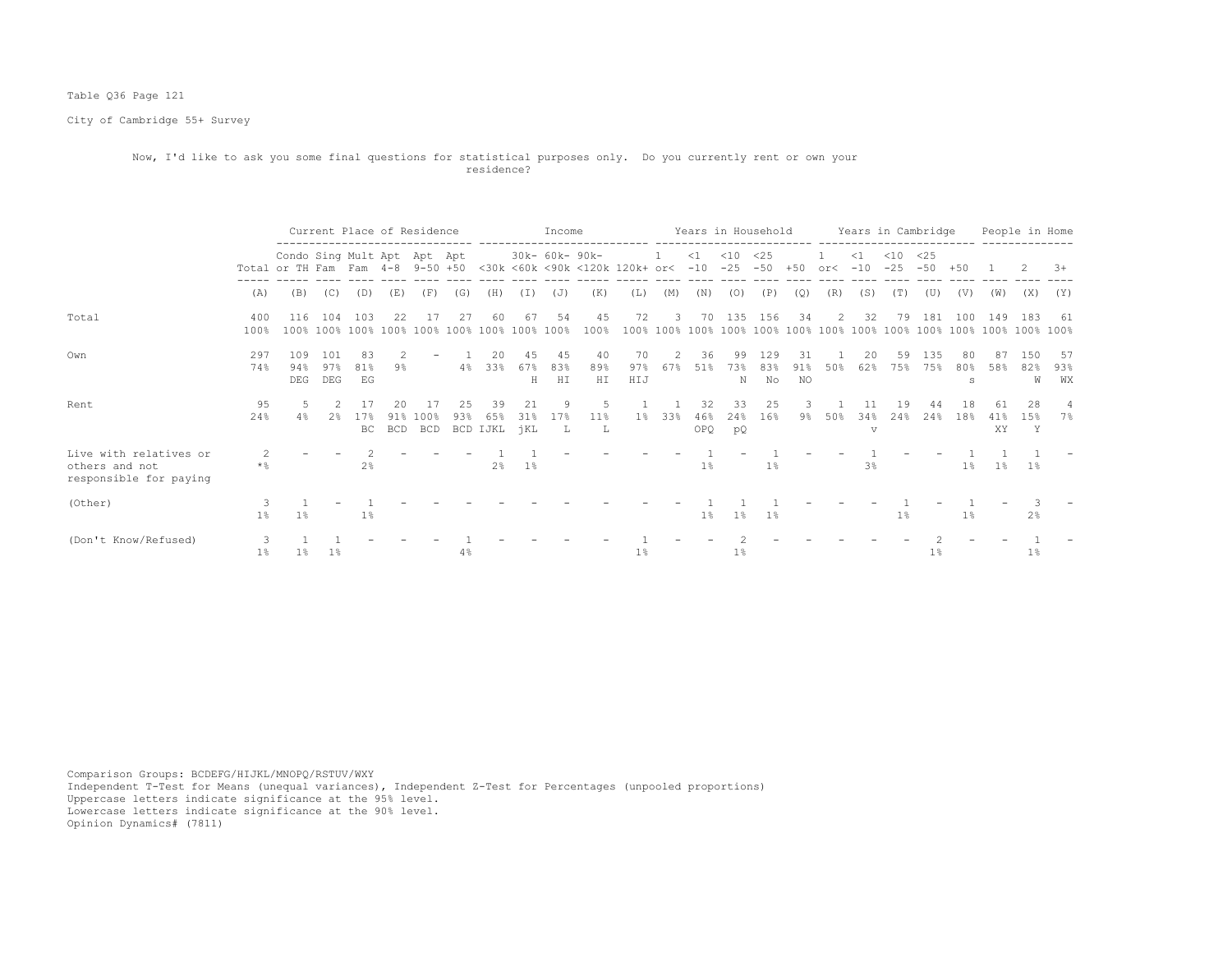# Table Q37 Page 122

City of Cambridge 55+ Survey

Which one of the following best describes your current living situation?

|                                     |                                  | Gender                     |                     |                           | Ownership           |                     |                    | Age                    |                         |                |                                | Education          |                     |                               |                        | Employment Status        |                                       |                                  |                                  |                                  | Marital Status                                                    |                          |
|-------------------------------------|----------------------------------|----------------------------|---------------------|---------------------------|---------------------|---------------------|--------------------|------------------------|-------------------------|----------------|--------------------------------|--------------------|---------------------|-------------------------------|------------------------|--------------------------|---------------------------------------|----------------------------------|----------------------------------|----------------------------------|-------------------------------------------------------------------|--------------------------|
|                                     | Total Male Male Own Rent $\<$ 75 |                            | Fe                  |                           |                     | 65                  |                    | $66 - 76 - 86 -$<br>85 |                         |                |                                |                    |                     | High Some Bach Adv. Full Part |                        |                          |                                       |                                  | Un- Marr Sep.                    |                                  | 90 90+ or < Coll Dqr Dqr Time Time Ret. Emp. Dom. Div. Widow N.M. | Sing                     |
|                                     | (A)                              |                            | $(B)$ $(C)$         | (D)                       | (E)                 |                     | $(F)$ (G)          | (H)                    | $(\top)$                |                | $(J)$ $(K)$                    | (L)                | (M)                 | (N)                           | (0)                    | (P)                      | (Q)                                   | (R)                              | (S)                              | (T)                              |                                                                   | $(U)$ $(V)$              |
| Total                               | 400                              | 196                        | 204                 | 297                       | 95                  | 141                 | 139                | 72                     | 22                      | 7              | 48                             | 55                 | 85                  | 207                           | 83                     | 56                       | 222                                   | 32                               | 200                              | 30                               | 55                                                                | 104<br>100% 100%         |
| With a spouse or partner            | 195<br>49%                       | 107<br>55%<br>$\mathsf{C}$ | 88<br>43%           | 171<br>58%<br>$\mathbf E$ | 20<br>21%           | 79<br>56%<br>IJ     | 72<br>52%<br>IJ    | 33<br>46%<br>iJ        | 6                       | -1.<br>27% 14% | 14<br>29%                      | 22<br>40%          | 38<br>45%<br>k.     | 119<br>57%<br>KLM             | 54<br>65%<br><b>OR</b> | 31<br>55%<br>$\mathbf r$ | 98<br>44%                             | 11<br>34%                        | 187<br>94%<br>TV.                | 2<br>7%                          |                                                                   | - 3<br>3%                |
| No one- I live by myself            | 143<br>36%                       | 71<br>36%                  | 72<br>35%           | 86<br>29%                 | 57<br>60%<br>D      | 45<br>32%           | 49<br>35%          | 25<br>35%              | 12<br>55%<br>Fqh        | 4<br>57%       | 24<br>50%<br>N                 | 20<br>36%          | 38<br>45%<br>N      | 61<br>29%                     | 16<br>19%              | 18<br>32%<br>$\circ$     | 91<br>41%<br>$\circ$                  | 16<br>50%<br>Op                  | $\overline{4}$<br>2 <sup>°</sup> | 19<br>63%<br>S                   | 42<br>76%<br>S                                                    | 76<br>73%<br>$\mathbf S$ |
| With my child (ren)                 | 20<br>$5\%$                      | 8<br>4%                    | 12<br>6%            | 15<br>$5\%$               | 4<br>4%             | 6<br>4%             | 8<br>6%            | 3<br>4%                | $\overline{1}$          | 1<br>5% 14%    | 3<br>$6\%$                     | 7<br>13%<br>MN     | 2<br>2 <sup>°</sup> | 3 <sup>°</sup>                | 5<br>6%                | 3<br>$5\%$               | 11<br>$5\%$                           |                                  | 4<br>$2\frac{6}{9}$              | 4<br>13%<br>$\mathbf{S}$         | 6<br>$11\%$<br>S                                                  | 5<br>5%                  |
| With friend(s) or non-<br>relatives | 16<br>$4\%$                      | -5<br>3%                   | 11<br>5%            | 10<br>3%                  | 6<br>$6\%$          | 4<br>3%             | 6<br>$4\%$         | 4<br>$6\%$             | $\mathbf{1}$            | 1<br>5% 14%    | 1<br>$2\frac{6}{9}$            | 2<br>4%            | 3<br>4%             | 10<br>$5\%$                   | 3<br>4%                | $\overline{4}$<br>7%     | 8<br>4%                               | $\overline{1}$<br>3 <sup>°</sup> | $\mathbf{1}$<br>$\star$ %        | 3<br>10%<br>s                    | 3<br>5%                                                           | $_{\rm 8}$<br>$8\,$<br>S |
| With another relative (s)           | 2 <sup>°</sup>                   | 9<br><sup>1</sup><br>$1\%$ | 8<br>4%<br>B        | 6<br>$2\%$                | 3<br>$3\%$          | 3<br>2 <sup>8</sup> | 2<br>$1\%$         | -3<br>4%               | $\overline{1}$<br>$5\%$ |                | 2<br>4%                        | 2<br>4%            | 2<br>2 <sup>°</sup> | 3<br>1 <sup>°</sup>           | 2<br>2 <sup>°</sup>    |                          | -5<br>2 <sup>°</sup>                  | 2<br>6%                          | $\mathbf{1}$<br>$\star$ %        | $\overline{1}$<br>3 <sup>8</sup> | $\overline{1}$<br>2 <sup>°</sup>                                  | 6<br>$6\%$<br>S          |
| Grandchild (ren)                    | 3<br>1 <sup>°</sup>              |                            | 3<br>1%             | 2<br>1%                   |                     |                     |                    | 2<br>3%                | 1<br>5%                 |                | 2<br>4%                        |                    | 1 <sup>°</sup>      |                               |                        |                          | 1 <sup>°</sup>                        | 3 <sup>°</sup>                   |                                  |                                  | 3<br>5%                                                           |                          |
| With my parent $(s)$                | 3<br>1 <sup>8</sup>              | 2<br>1 <sup>8</sup>        | 1<br>$\star$ %      | <sup>1</sup><br>$\star$ % | 2<br>2 <sup>°</sup> | 2<br>1%             | 1<br>$1\%$         |                        |                         |                | <sup>1</sup><br>2 <sup>°</sup> | $\mathbf{1}$<br>2% |                     | $\mathbf{1}$<br>$\star$ %     | $\overline{1}$<br>1%   |                          | 1<br>$*$ $\frac{6}{10}$               | 1<br>3 <sup>°</sup>              |                                  | $\mathbf{1}$<br>3 <sup>°</sup>   |                                                                   | 2<br>2%                  |
| (Other)                             | 6<br>2 <sup>8</sup>              | 1<br>$1\%$                 | 5<br>2%             | 6<br>2 <sup>°</sup>       |                     | 2<br>1%             | <sup>1</sup><br>1% | 1<br>1%                |                         |                | <sup>1</sup><br>2%             |                    | 1<br>1 <sup>°</sup> | $2\frac{6}{9}$                | 1<br>$1\%$             |                          | 5<br>2 <sup>°</sup>                   |                                  | 3<br>2%                          |                                  |                                                                   | 2<br>2%                  |
| (Don't Know/Refused)                | 5<br>1 <sup>°</sup>              | $1\%$                      | 4<br>2 <sup>°</sup> |                           | 3<br>$3\%$          |                     |                    | $1\%$                  |                         |                |                                | 2 <sup>°</sup>     |                     | $1\%$                         | $1\%$                  |                          | $\mathbf{1}$<br>$\star$ $\frac{6}{6}$ |                                  |                                  |                                  |                                                                   | $\overline{c}$<br>2%     |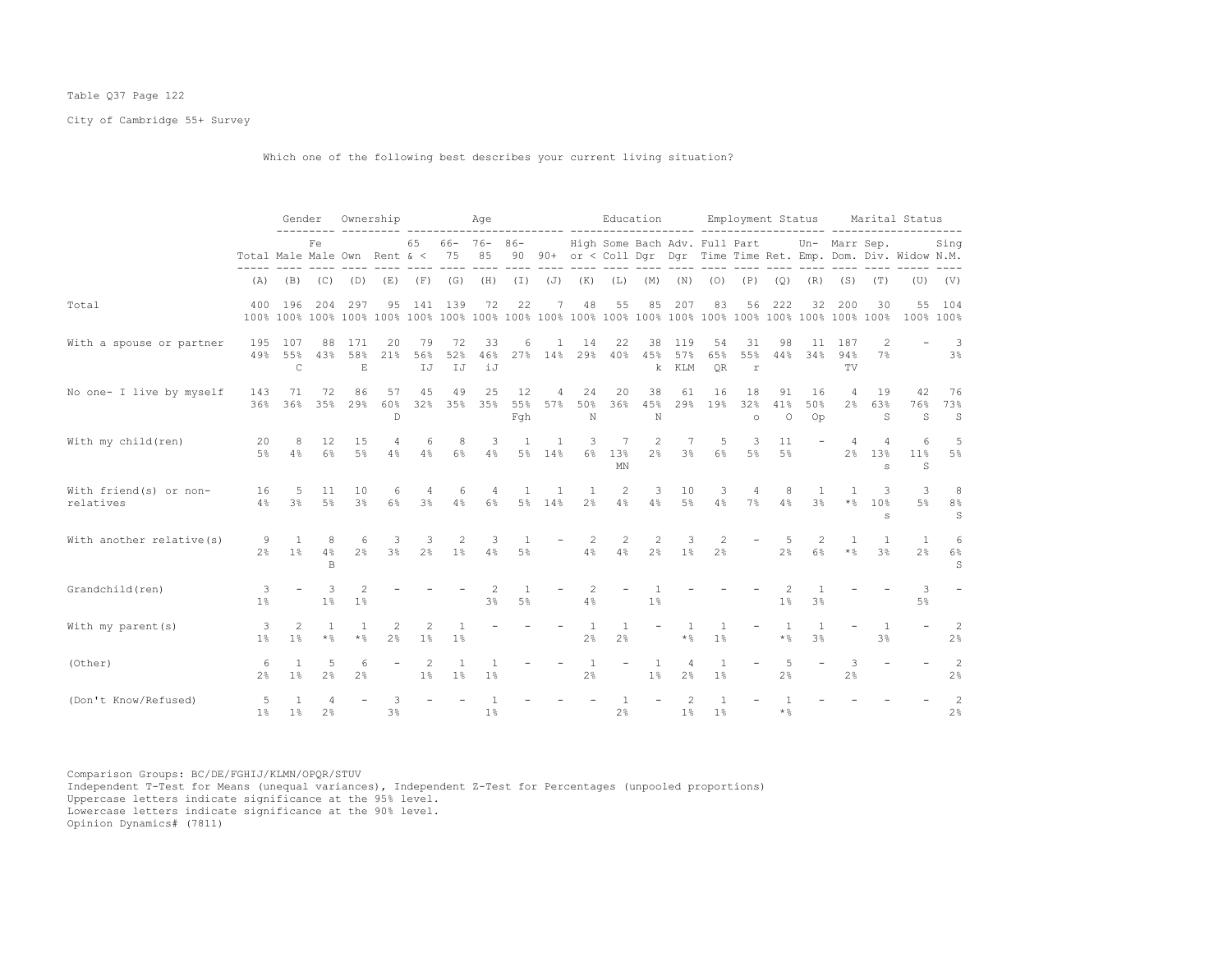# Table Q37 Page 123

City of Cambridge 55+ Survey

Which one of the following best describes your current living situation?

|                                     |                     |                        |                   |                 |                                     |                             |                | Current Place of Residence |                       |                 |                |                                         |                           |                 |                | Living Situation |                         | ------ --------------                                                                                                                                                       |                 |               | Racial/Ethnic Group |                                 |                                    |           |
|-------------------------------------|---------------------|------------------------|-------------------|-----------------|-------------------------------------|-----------------------------|----------------|----------------------------|-----------------------|-----------------|----------------|-----------------------------------------|---------------------------|-----------------|----------------|------------------|-------------------------|-----------------------------------------------------------------------------------------------------------------------------------------------------------------------------|-----------------|---------------|---------------------|---------------------------------|------------------------------------|-----------|
|                                     |                     | East                   |                   |                 | Area Camb Mid                       |                             |                |                            | Neigh West Nor. High  |                 |                |                                         |                           |                 | $- - - - -$    |                  | $\qquad \qquad - - - -$ | No Spou Grand Par. Friend Wh. Bl. Asia A.I.<br>Total Camb MIT Four Port Camb River Agass Nine Camb Camb Straw Other One Part / Child Rel nonRel Cauc AA Pac. Esk. Hisp Oth. |                 |               | $\frac{1}{2}$       |                                 |                                    |           |
|                                     | (A)                 |                        | $(B)$ $(C)$       | (D)             | (E)                                 | (F)                         | (G)            | (H)                        |                       | $(J)$ $(J)$     | (K)            | (L)                                     | (M)                       | (N)             | (0)            | (P)              | (Q)                     | (R)                                                                                                                                                                         |                 | $(S)$ $(T)$   | (U)                 | (V)                             | (W)                                | (X)       |
| Total                               | 400                 | 29                     | 9                 | 21              | 52<br>100% 100% 100% 100% 100% 100% | 51                          | 13<br>100%     | 12<br>100%                 | 16                    | 64              | 66             | 6<br>100% 100% 100% 100% 100% 100% 100% |                           |                 | 42 143 195     | 23               | 12<br>100% 100%         | 16                                                                                                                                                                          | 346             | 17            | 10                  |                                 | 100% 100% 100% 100% 100% 100% 100% | 18        |
| With a spouse or partner            | 195<br>49%          | 13                     | 2<br>45% 22%      | 12<br>57%<br>CM | 32<br>62%<br>CfM                    | 22<br>43%                   | 5<br>38%       | 8<br>67%<br><b>CM</b>      | 9<br>56%<br>cm        | 32<br>50%<br>сM | 38<br>58%      | 5<br>83%<br>CM CFGJM<br>В               | 13<br>31%                 |                 | $-195$<br>100% |                  |                         |                                                                                                                                                                             | 173<br>50%<br>T | 24%           | 80%<br>STX          |                                 |                                    | 8<br>44%  |
| No one- I live by myself            | 143                 | 9<br>36% 31%           | .5.<br>56%<br>EH1 | 6               | 11<br>29% 21%                       | 21<br>41%<br>Eh             | 6<br>46%<br>eh | 2<br>17%                   | $\overline{4}$<br>25% | 24<br>38%<br>Eh | 18<br>27%      | 1<br>17%                                | 24<br>HIJKL<br><b>BDE</b> | 143<br>57% 100% |                |                  |                         |                                                                                                                                                                             | 124<br>36%      | 9<br>53%<br>u |                     | 20% 100%<br>TUWX<br>$\mathbb S$ | 50%                                | -5<br>28% |
| With my child (ren)                 | 20<br>5%            |                        | 3% 11% 14%        |                 | 12%<br>К                            | 4%                          |                |                            | 12%                   | 6%              | 2%             |                                         |                           |                 |                | 20<br>87%        |                         |                                                                                                                                                                             | 16<br>5%        | 18%           |                     |                                 |                                    |           |
| With friend(s) or non-<br>relatives | 16<br>$4\%$         | $\mathcal{L}$<br>$7\%$ |                   |                 | 2 <sup>8</sup>                      | .5<br>10 <sup>°</sup><br>еj | 2<br>15%       |                            |                       | 2 <sup>°</sup>  | $6\%$          |                                         | 2 <sup>°</sup>            |                 |                |                  |                         | 16<br>100%                                                                                                                                                                  | 14<br>4%        |               |                     |                                 |                                    | 25% 11%   |
| With another relative (s)           | 9<br>2 <sup>°</sup> | $\mathcal{L}$<br>7%    |                   |                 |                                     | 2 <sup>°</sup>              |                |                            |                       | 3%              | 2 <sup>°</sup> |                                         | 2 <sup>°</sup>            |                 |                |                  | 75%                     |                                                                                                                                                                             | 2 <sup>°</sup>  |               |                     |                                 | 25%                                | 6%        |
| Grandchild(ren)                     | 3<br>$1\%$          | 3 <sup>°</sup>         |                   |                 |                                     |                             |                |                            |                       | 2%              | $2\frac{6}{9}$ |                                         |                           |                 |                | 13%              |                         |                                                                                                                                                                             | 3<br>1%         |               |                     |                                 |                                    |           |
| With my parent (s)                  | -3<br>$1\%$         |                        | 3% 11%            |                 |                                     |                             |                |                            |                       |                 | 2%             |                                         |                           |                 |                |                  | 25%                     |                                                                                                                                                                             | $1\%$           | 6%            |                     |                                 |                                    |           |
| (Other)                             | 2 <sup>°</sup>      |                        |                   |                 | 2 <sup>°</sup>                      |                             |                | 8%                         | 6%                    |                 | 2%             |                                         | 5%                        |                 |                |                  |                         |                                                                                                                                                                             | 1%              |               |                     |                                 |                                    | $6\%$     |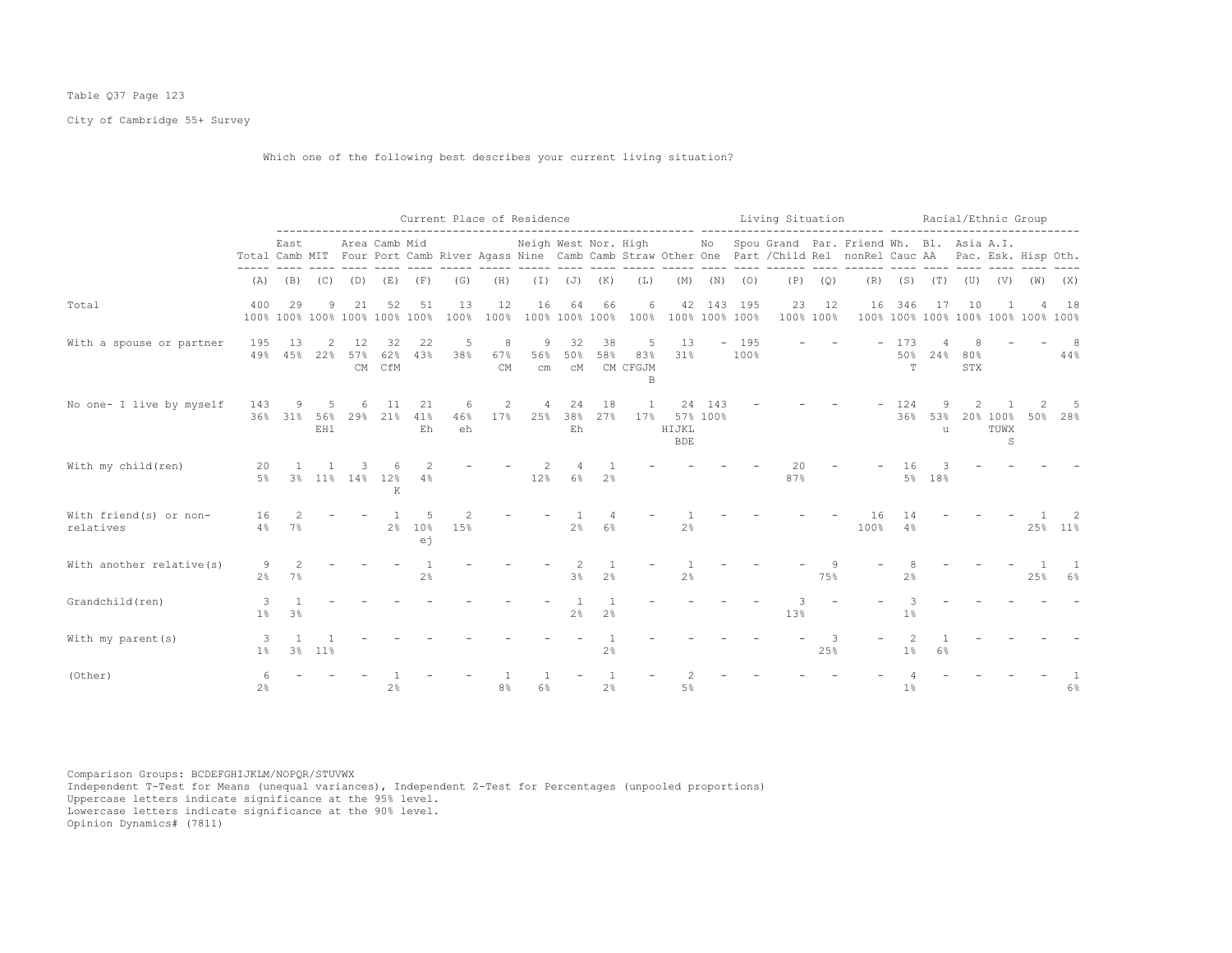Table Q37 Page 124 (Continued) City of Cambridge 55+ Survey

Which one of the following best describes your current living situation?

|                      |      |  |               |  | Current Place of Residence |  |    |  | Living Situation |                                                                                                                              |  |  | Racial/Ethnic Group |    |
|----------------------|------|--|---------------|--|----------------------------|--|----|--|------------------|------------------------------------------------------------------------------------------------------------------------------|--|--|---------------------|----|
|                      | East |  | Area Camb Mid |  |                            |  |    |  |                  | Neigh West Nor. High Mo Spou Grand Par. Friend Wh. Bl. Asia A.I.                                                             |  |  |                     |    |
|                      |      |  |               |  |                            |  |    |  |                  | Total Camb MIT Four Port Camb River Agass Nine Camb Camb Straw Other One Part / Child Rel nonRel Cauc AA Pac. Esk. Hisp Oth. |  |  |                     |    |
|                      |      |  |               |  |                            |  |    |  |                  | (A) (B) (C) (D) (E) (F) (G) (H) (I) (J) (K) (L) (M) (N) (O) (P) (Q) (R) (S) (T) (U) (V) (W) (X)                              |  |  |                     |    |
| (Don't Know/Refused) |      |  |               |  |                            |  |    |  |                  |                                                                                                                              |  |  |                     |    |
|                      |      |  |               |  |                            |  | 2% |  |                  |                                                                                                                              |  |  |                     | 6% |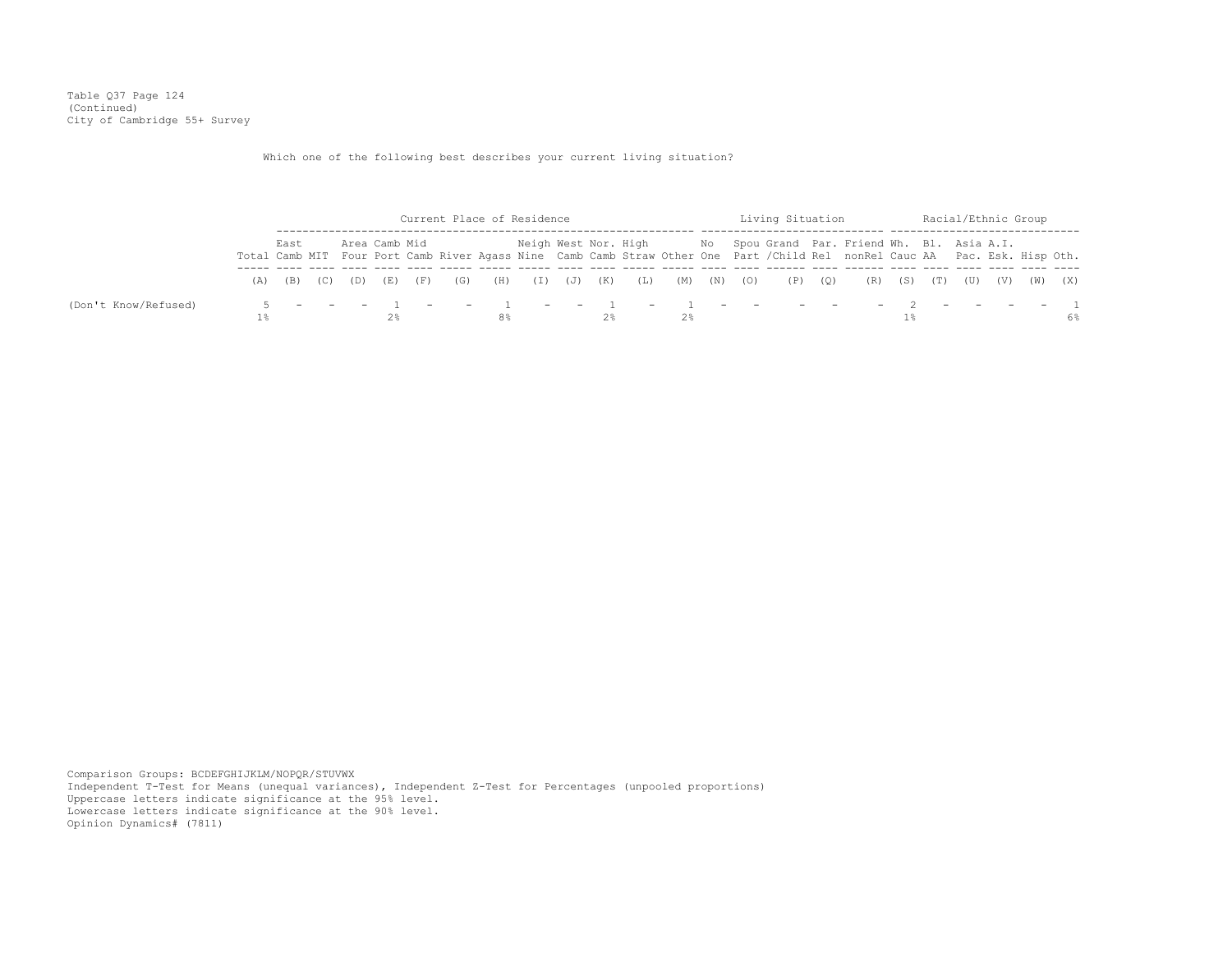# Table Q37 Page 125

City of Cambridge 55+ Survey

Which one of the following best describes your current living situation?

|                                      |                      | Current Place of Residence<br>Condo Sing Mult Apt Apt Apt                                           |                     |                      |                 |                 |                      |                  |                  | Income          |                  |                  |                            |           |               | Years in Household |                |                           |                | Years in Cambridge        |                |                |                | People in Home       |                            |
|--------------------------------------|----------------------|-----------------------------------------------------------------------------------------------------|---------------------|----------------------|-----------------|-----------------|----------------------|------------------|------------------|-----------------|------------------|------------------|----------------------------|-----------|---------------|--------------------|----------------|---------------------------|----------------|---------------------------|----------------|----------------|----------------|----------------------|----------------------------|
|                                      |                      | Total or TH Fam Fam 4-8 9-50 +50 <30k <60k <90k <120k 120k+ or< -10 -25 -50 +50 or< -10 -25 -50 +50 |                     |                      |                 |                 |                      |                  |                  | 30k- 60k- 90k-  |                  |                  | $1 \t < 1 \t < 10 \t < 25$ |           |               |                    |                | $\overline{1}$            |                | $<1$ $<10$ $<25$          |                |                |                |                      | $3+$                       |
|                                      | (A)                  | (B)                                                                                                 | (C)                 | (D)                  | (E)             | (F)             | (G)                  | (H)              | (I)              | (J)             | (K)              | (L)              | (M)                        | (N)       | (O)           | (P)                | (Q)            | (R)                       | (S)            | (T)                       | (U)            | (V)            | (W)            | (X)                  | (Y)                        |
| Total                                | 400<br>100%          | 116                                                                                                 |                     | 104 103              | 22              | 17              | 27                   | 60               | 67               | 54              | 45               | 72               | 3                          |           |               | 70 135 156         | 34             | 2                         | 32             |                           |                | 79 181 100     | 149            | 183                  | -61                        |
| With a spouse or partner             | 195<br>49%           | 57<br>49%<br><b>EFG</b>                                                                             | 61<br>59%           | 61<br>59%<br>EFG EFG |                 | 27% 18% 15% 13% |                      | 8                | 21<br>31%<br>Η   | 29<br>54%<br>HI | 33<br>73%<br>HIJ | 57<br>79%<br>HIJ | -1<br>33%                  | 30        | 68<br>43% 50% | 84<br>Q            | 12             | 54% 35% 50%               | 14<br>44%      | 43<br>54%<br>$\mathbf{V}$ | 96<br>53%<br>V | 40<br>40%      | $1\%$          | 150<br>82%<br>Wy     | -43<br>70%<br>W            |
| No one- I live by myself             | 143<br>36%           | 47<br>41%<br>CD                                                                                     | 25<br>24%           | 24<br>23%            | 10<br>45%<br>cd | 10<br>59%       | 20<br>74%<br>CD BCDE | 40<br>67%<br>JKL | 36<br>54%<br>JKL | 18<br>33%<br>KL | - 7<br>16%       | 10               | 2<br>14% 67%               | 28<br>40% | 50            | 52<br>37% 33%      | 10             | $\overline{1}$<br>29% 50% | 14<br>44%      | 26<br>33% 36%             | 66             | 33.            | 143<br>33% 96% |                      |                            |
| With my child (ren)                  | 20<br>5%             | .5<br>4%                                                                                            | 7<br>$7\%$          | 6<br>6%              | 5%              | 6%              |                      | 2<br>3%          | 3<br>4%          | 1<br>2%         | 3<br>$7\%$       | 4%               |                            | 2<br>3%   | 5%            | 4%                 | 12%            |                           | 6%             | 3<br>4%                   | 4%             | 8%             | 1%             | 11<br>6%<br>W        | 8<br>13%<br>W              |
| With friend (s) or non-<br>relatives | 16<br>4%             | 3%                                                                                                  | 5<br>$5\%$          | 3                    | 3% 14%          |                 |                      | 3<br>5%          | 5<br>$7\%$       | 3<br>$6\%$      | 2 <sup>°</sup>   | 1%               | $\overline{\phantom{m}}$   | 4<br>6%   | 5<br>4%       | 3%                 | 9 <sup>°</sup> |                           | 3 <sup>8</sup> | 5<br>6%                   | -5<br>3%       | 5%             | 1%             | 9<br>$5\%$<br>W      | $\overline{4}$<br>7%       |
| With another relative (s)            | 9<br>2 <sup>°</sup>  | $\mathbf{1}$<br>$1\%$                                                                               | 2<br>2%             | 3<br>3%              | $9\%$           | 6%              |                      | 3<br>$5\%$       |                  | 2<br>4%         |                  |                  |                            | 3<br>4%   | $1\%$         | 2%                 | $6\%$          |                           |                | $1\%$                     | 1%             | 6%<br>tU       |                | $3\%$                | -2<br>3%                   |
| Grandchild(ren)                      | 3<br>$1\%$           |                                                                                                     | $1\%$               | 2 <sup>°</sup>       |                 |                 |                      | 2 <sup>°</sup>   | $1\%$            |                 |                  |                  |                            |           |               | 1 <sup>°</sup>     | 6%             |                           |                |                           |                | 3%             |                | 3<br>2%              |                            |
| With my parent (s)                   | 3<br>1%              |                                                                                                     | $1\%$               | 1%                   |                 |                 | 4%                   | 2 <sup>°</sup>   |                  | 2%              |                  |                  |                            | 3%        |               | 1 <sup>°</sup>     |                |                           | 3 <sup>°</sup> |                           |                | 2 <sup>°</sup> |                | -3<br>2 <sup>°</sup> |                            |
| (Other)                              | -6<br>2 <sup>°</sup> | 1%                                                                                                  | 2<br>2 <sup>°</sup> | 3<br>3 <sup>8</sup>  |                 |                 |                      | 3%               |                  |                 | 2%               | $1\%$            |                            |           | 3<br>2%       | $1\%$              | 3 <sup>°</sup> |                           |                | 1 <sup>°</sup>            | 1%             | 3%             | 1%             | 1%                   | $\overline{4}$<br>7%<br>WX |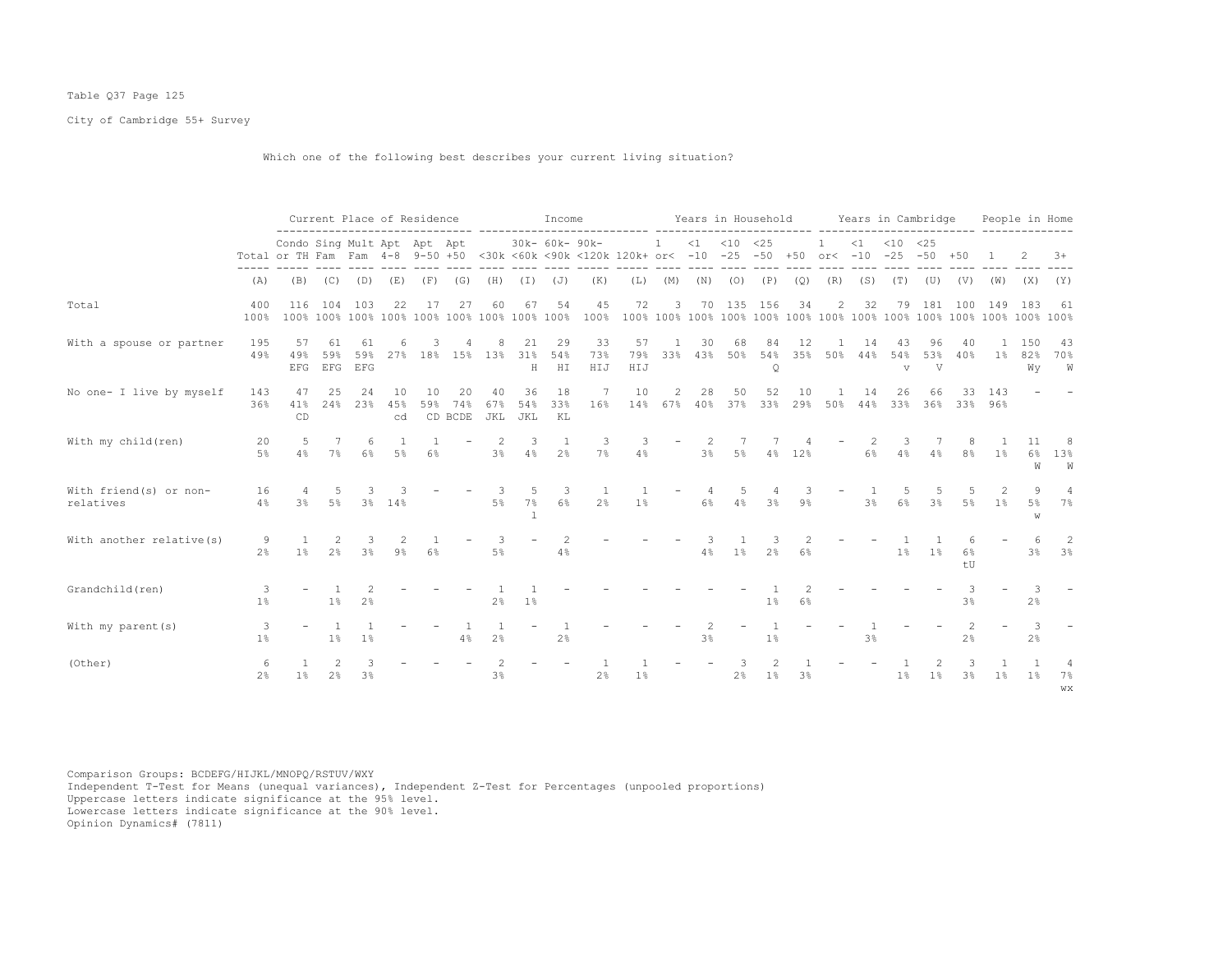Table Q37 Page 126 (Continued) City of Cambridge 55+ Survey

Which one of the following best describes your current living situation?

|                      |                                                     |                                                                                                                                                                                                                     |  |  | Current Place of Residence |  |  |             | Income |                             |  | Years in Household |             |  | Years in Cambridge | People in Home      |  |
|----------------------|-----------------------------------------------------|---------------------------------------------------------------------------------------------------------------------------------------------------------------------------------------------------------------------|--|--|----------------------------|--|--|-------------|--------|-----------------------------|--|--------------------|-------------|--|--------------------|---------------------|--|
|                      |                                                     |                                                                                                                                                                                                                     |  |  |                            |  |  |             |        |                             |  |                    |             |  |                    |                     |  |
|                      |                                                     |                                                                                                                                                                                                                     |  |  |                            |  |  |             |        |                             |  |                    |             |  |                    |                     |  |
|                      | (B)                                                 | Condo Sing Mult Apt Apt Apt 30k- 60k- 90k- $1 \le 1 \le 25$ 1 <1 <10 <25<br>Total or TH Fam Fam 4-8 9-50 +50 <30k <60k <90k <120k 120k+ or< -10 -25 -50 +50 or< -10 -25 -50 +50 1 2 3+<br>(D) (E) (F)<br>(G)<br>(C) |  |  |                            |  |  | (H) (I) (J) |        | (K) (L) (M) (N) (O) (P) (Q) |  |                    | (R) (S) (T) |  |                    | (U) (V) (W) (X) (Y) |  |
| (Don't Know/Refused) | $5$ 1 - - - 2 2 - 1 - - - - 1 1 2 - - - - 4 - 1 - - |                                                                                                                                                                                                                     |  |  |                            |  |  |             |        |                             |  |                    |             |  |                    |                     |  |
|                      |                                                     |                                                                                                                                                                                                                     |  |  | 12%                        |  |  | 1%          |        |                             |  |                    |             |  |                    |                     |  |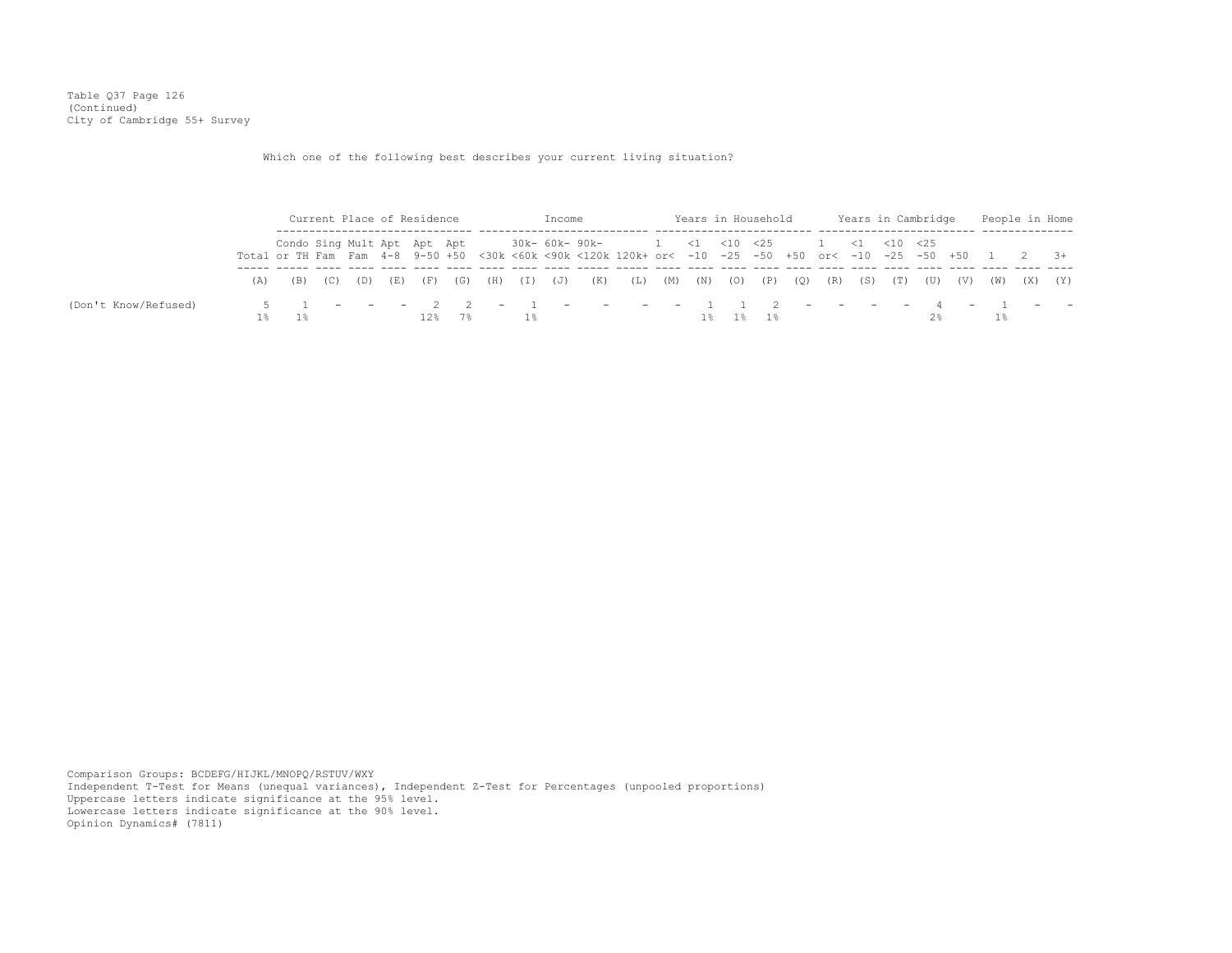# Table Q38 Page 127

City of Cambridge 55+ Survey

Including yourself, how many people live in your home?

|                      |                              | Gender                |                       |                       | Ownership                      |                            |                        | Age            |                           |          |                   | Education             |                |                   |                               |                                | Employment Status     |                      |                                             |                                | Marital Status                                                    |                              |
|----------------------|------------------------------|-----------------------|-----------------------|-----------------------|--------------------------------|----------------------------|------------------------|----------------|---------------------------|----------|-------------------|-----------------------|----------------|-------------------|-------------------------------|--------------------------------|-----------------------|----------------------|---------------------------------------------|--------------------------------|-------------------------------------------------------------------|------------------------------|
|                      | Total Male Male Own Rent & < |                       | Fe                    |                       |                                | 65                         | $66 - 76 - 86 -$<br>75 | 85             |                           |          |                   |                       |                |                   |                               |                                |                       |                      | High Some Bach Adv. Full Part Un- Marr Sep. |                                | 90 90+ or < Coll Dqr Dqr Time Time Ret. Emp. Dom. Div. Widow N.M. | Sing                         |
|                      | (A)                          | (B)                   | (C)                   | (D)                   | (E)                            |                            | $(F)$ $(G)$            | (H)            |                           |          | $(I)$ $(J)$ $(K)$ | (L)                   | (M)            | (N)               | (0)                           |                                | $(P)$ $(Q)$           | (R)                  | (S)                                         | (T)                            |                                                                   | $(U)$ $(V)$                  |
| Total                | 400                          | 196                   | 204                   | 297                   | 95                             | 141                        | 139                    | 72             | 22                        | 7        | 48                | 55                    | 85             | 207               | 83                            | 56                             | 222                   | 32                   | 200                                         | 30                             | 55                                                                | 104<br>100% 100%             |
| One                  | 149                          | 73<br>37% 37%         | 76<br>37%             | 87<br>29%             | 61<br>64%<br>$\mathbb{D}$      | 47<br>33%                  | 51<br>37%              | 26<br>36%      | 12<br>55%<br>$\mathsf{f}$ | 4<br>57% | 25<br>52%<br>N    | 22<br>40%             | 39<br>46%<br>N | 63<br>30%         | 17<br>20%                     | 18<br>32%                      | 96<br>43%<br>$\Omega$ | 16<br>50%<br>Op      | 5<br>2 <sup>°</sup>                         | 20<br>67%<br>S                 | 42<br>S                                                           | 79<br>76% 76%<br>$\mathbf S$ |
| Two                  | 183<br>46%                   | 95<br>48%             | 88<br>43%             | 150<br>51%<br>$F_{i}$ | 28<br>29%                      | 61                         | 68<br>43% 49%          | 39<br>54%      | 7                         | 3        | 17                | 21<br>32% 43% 35% 38% | 35<br>41%      | 108<br>52%<br>Klm | 45<br>54%<br>$\, {\mathbb R}$ | 27<br>48%<br>$\mathtt{r}$      | 101<br>45%<br>R       | 9<br>28%             | 144<br>72%<br>TUV                           | 7<br>23%                       | 10                                                                | 18<br>18% 17%                |
| Three                | 40<br>10 <sup>°</sup>        | 19<br>10 <sup>°</sup> | 21<br>10 <sup>°</sup> | 38<br>13%<br>$F_{i}$  | 2<br>2 <sup>°</sup>            | 19<br>13%<br>H             | 15<br>11%<br>h         | 3<br>$4\%$     | 3<br>14%                  |          | 4                 | 7<br>8% 13%           | 6              | 23<br>7% 11%      | 11                            | 7<br>13% 12%                   | 19<br>$9\%$           | 3<br>$9\%$           | 31<br>16%<br>tUV                            | 2<br>7%                        | 3<br>$5\%$                                                        | 4%                           |
| Four                 | 14<br>4%                     | -5<br>3 <sup>°</sup>  | 9<br>4%               | 13<br>4%<br>E.        | $\mathbf{1}$<br>1%             | 11<br>8 <sup>°</sup><br>GH | 2<br>$1\%$             | 1 <sup>°</sup> |                           |          | -2<br>4%          | 3<br>$5\%$            | 3<br>4%        | 6<br>3%           | 7<br>8 <sup>°</sup><br>O      | 3<br>5%                        | 3<br>1 <sup>8</sup>   | $\overline{1}$<br>3% | 12<br>$6\%$<br>V                            | $\mathbf{1}$<br>3 <sup>°</sup> |                                                                   | $\overline{1}$<br>$1\%$      |
| Five                 | 2 <sup>°</sup>               | 3<br>2 <sup>°</sup>   | 4<br>2 <sup>°</sup>   | 6<br>$2\frac{6}{9}$   | $\mathbf{1}$<br>1 <sup>°</sup> | 2<br>1%                    | 3<br>2%                | 1%             |                           |          |                   | -1<br>$2\frac{6}{9}$  | 2<br>2%        | $2\frac{6}{9}$    | -1.<br>$1\%$                  | $\mathbf{1}$<br>2 <sup>°</sup> | 3<br>1 <sup>°</sup>   | 2<br>6%              | 4%                                          |                                |                                                                   |                              |
| Six or more          |                              |                       |                       |                       |                                |                            |                        |                |                           |          |                   |                       |                |                   |                               |                                |                       |                      |                                             |                                |                                                                   |                              |
| (Other)              | $\star$ &                    |                       | $*$ %                 | $\star$ %             |                                | $1\%$                      |                        |                |                           |          |                   |                       |                | $\star$ %         | 1%                            |                                |                       |                      |                                             |                                |                                                                   | $1\%$                        |
| (Don't Know/Refused) | 6<br>2 <sup>8</sup>          | $1\%$                 | $\overline{5}$<br>2%  | $1\%$                 | $2\frac{6}{9}$                 |                            |                        | 3 <sup>8</sup> |                           |          |                   | 2%                    |                | 1%                | 1%                            |                                |                       | 3 <sup>°</sup>       | * %                                         |                                |                                                                   | $\overline{1}$<br>1%         |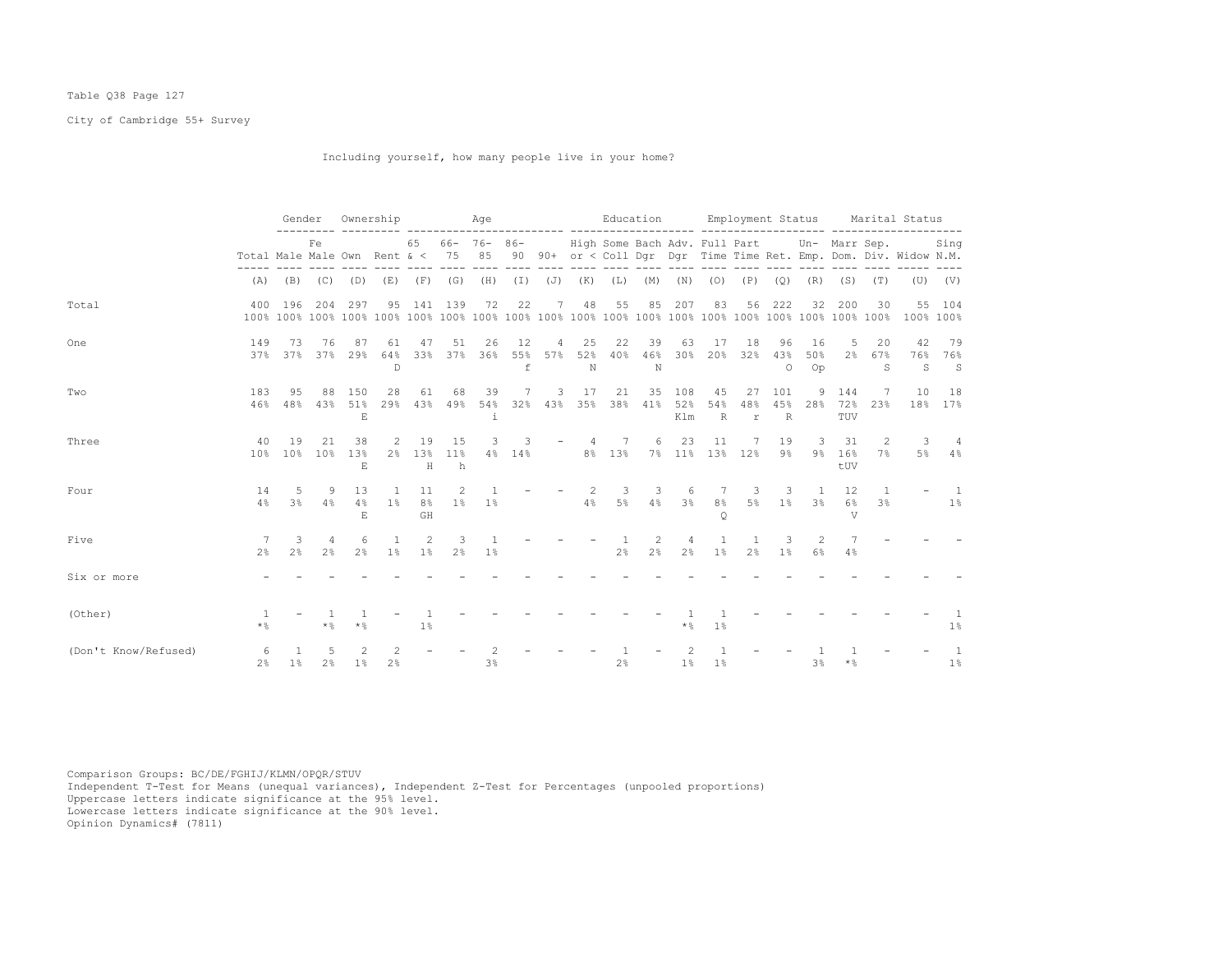# Table Q38 Page 128

City of Cambridge 55+ Survey

Including yourself, how many people live in your home?

|                      |                      |                                     |                      |           |                 |                      |               | Current Place of Residence |                      |                              |                             | ---------------------          |                          |                          |               | Living Situation |              |                                                                                                                                                                             |                          |                                          |         | Racial/Ethnic Group                          |                 |                       |
|----------------------|----------------------|-------------------------------------|----------------------|-----------|-----------------|----------------------|---------------|----------------------------|----------------------|------------------------------|-----------------------------|--------------------------------|--------------------------|--------------------------|---------------|------------------|--------------|-----------------------------------------------------------------------------------------------------------------------------------------------------------------------------|--------------------------|------------------------------------------|---------|----------------------------------------------|-----------------|-----------------------|
|                      |                      | East                                |                      |           | Area Camb Mid   |                      |               |                            | Neigh West Nor. High |                              |                             |                                |                          |                          |               |                  |              | No Spou Grand Par. Friend Wh. Bl. Asia A.I.<br>Total Camb MIT Four Port Camb River Agass Nine Camb Camb Straw Other One Part / Child Rel nonRel Cauc AA Pac. Esk. Hisp Oth. |                          |                                          |         |                                              |                 |                       |
|                      | (A)                  | (B)                                 | (C)                  | (D)       | (E)             | (F)                  | (G)           | (H)                        |                      |                              | $(I)$ $(J)$ $(K)$           | (L)                            | (M)                      | (N)                      | (0)           | (P)              | (Q)          |                                                                                                                                                                             | $(R)$ $(S)$ $(T)$        |                                          |         | $(\mathbb{U})$ $(\mathbb{V})$ $(\mathbb{W})$ |                 | (X)                   |
| Total                | 400                  | 29<br>100% 100% 100% 100% 100% 100% | 9                    | 21        | 52              | 51                   | 13<br>100%    | 12<br>100%                 | 16                   | 64                           | 66<br>100% 100% 100%        | 6<br>100%                      | 42<br>100% 100% 100%     |                          | 143 195       | 23<br>100% 100%  | 12           | 16                                                                                                                                                                          | 346                      | 17<br>100% 100% 100% 100% 100% 100% 100% | 10      |                                              |                 | 18                    |
| One                  | 149<br>37%           | 10<br>34%                           | 5<br>56%<br>eHl      | 6<br>29%  | 13<br>25%       | 22<br>43%<br>EHk     | 6<br>46%<br>h | 2<br>17%                   | 4<br>25%             | 24<br>38%<br>h               | 18<br>27%                   | 1<br>17%                       | HIJKL OPR<br><b>BDEf</b> | 26 143<br>62% 100%       | -1<br>$1\%$   | 4%               |              | 2<br>12%                                                                                                                                                                    | 128<br>$37\%$            | 9<br>53%<br>11                           |         | 20% 100%                                     | 75%<br>STUX SUX | 28%                   |
| Two                  | 183<br>46%           | 17<br>59%<br><b>CM</b>              | $\mathcal{L}$<br>22% | 10<br>48% | 29<br>56%<br>CM | 26<br>51%<br>CM      | 6<br>46%      | 42%                        |                      | -28<br>44% 44%               | 33<br>50%<br>C <sub>M</sub> | $\overline{\mathbf{3}}$<br>50% | 13<br>31%                |                          | $-150$<br>77% | 14               | 9<br>61% 75% | 9.<br>56%                                                                                                                                                                   | 167<br>48%               |                                          | 35% 30% |                                              |                 | 25% 33%               |
| Three                | 40<br>10%            |                                     | 3% 11%               | 19%<br>bf | 3<br>6%         | $\overline{2}$<br>4% |               | 33%<br><b>BEFM</b>         | 3                    | 11<br>19% 17%<br><b>BEFM</b> | 7<br>$11\%$                 | $\overline{1}$<br>17%          | 2<br>5%                  | $\overline{\phantom{a}}$ | 29<br>15%     | 5                | 2<br>22% 17% | $\mathcal{L}$                                                                                                                                                               | 33<br>12% 10%            | 6%                                       | 20%     |                                              |                 | 3<br>17%              |
| Four                 | 14<br>4%             | 3 <sup>°</sup>                      |                      | $5\%$     | 10%             |                      |               |                            | $\mathcal{L}$<br>12% |                              | 6%                          | 17%                            |                          |                          | -8<br>4%      | 3<br>13%         |              | 6%                                                                                                                                                                          | 10<br>3%                 |                                          | 20%     |                                              |                 | $6\%$                 |
| Five                 | 2 <sup>°</sup>       | $\overline{\phantom{a}}$            | $11\%$               |           | 2%              | 2%                   | 8%            |                            |                      |                              | 3<br>5%                     |                                |                          |                          | 6<br>3%       |                  |              | $6\%$                                                                                                                                                                       | $5\overline{2}$<br>$1\%$ | $6\%$                                    | 10%     |                                              |                 |                       |
| Six or more          |                      |                                     |                      |           |                 |                      |               |                            |                      |                              |                             |                                |                          |                          |               |                  |              |                                                                                                                                                                             |                          |                                          |         |                                              |                 |                       |
| (Other)              | $\star$ %            |                                     |                      |           | $2\frac{6}{9}$  |                      |               |                            |                      |                              |                             |                                |                          |                          |               |                  |              | $6\%$                                                                                                                                                                       | $\star$ %                |                                          |         |                                              |                 | $6\%$                 |
| (Don't Know/Refused) | -6<br>$2\frac{6}{6}$ |                                     |                      |           |                 |                      |               | 8%                         |                      | 2%                           | 2%                          |                                | $2\frac{6}{5}$           |                          | $1\%$         |                  | 8%           |                                                                                                                                                                             | 1%                       |                                          |         |                                              |                 | $\overline{2}$<br>11% |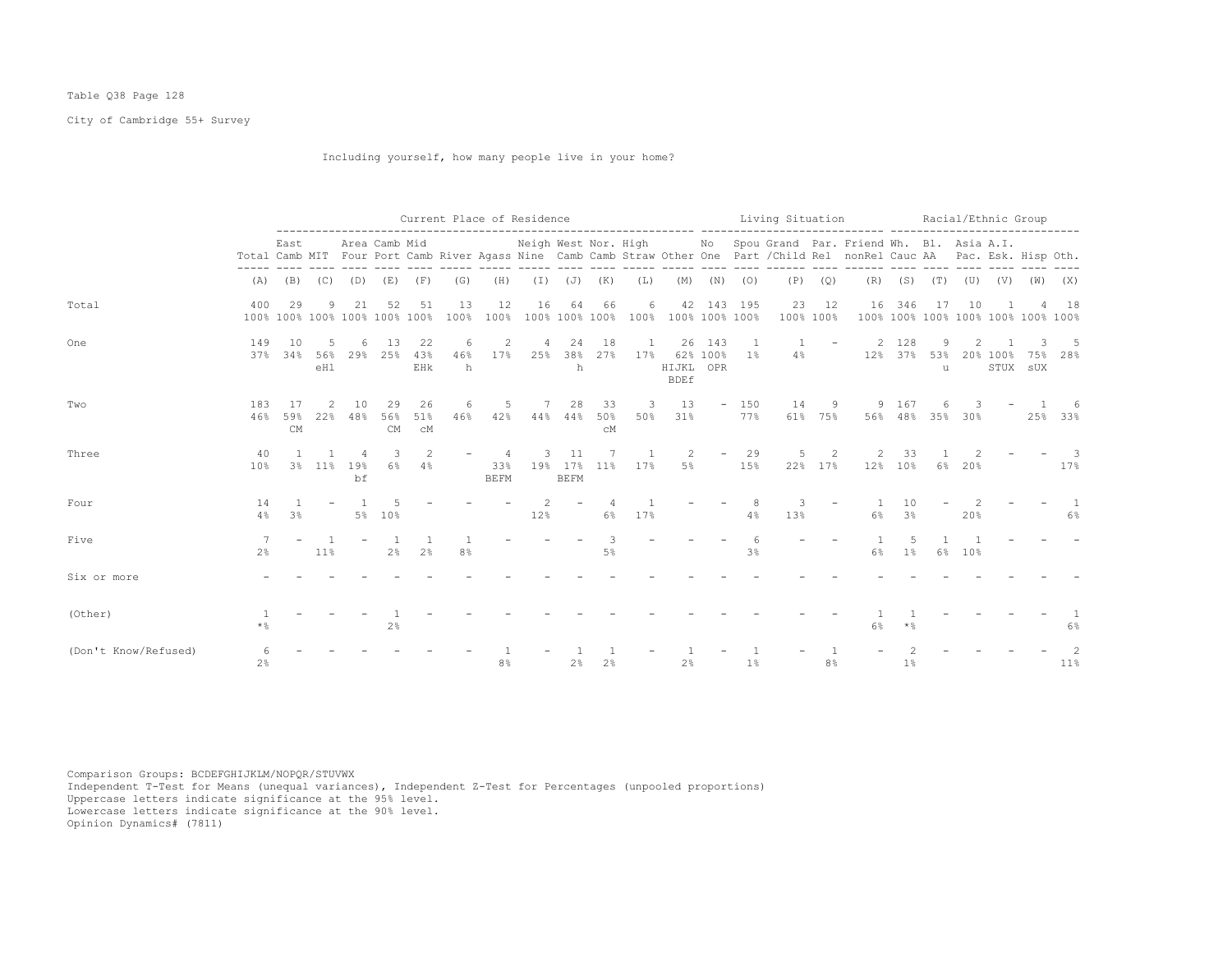# Table Q38 Page 129

City of Cambridge 55+ Survey

Including yourself, how many people live in your home?

|                      |                       |                                                                                                                                    |                   | Current Place of Residence |                 |           |                               |                     |                      | Income           |                 |                      |                          |       |                               |                        |     |                          |                                                               |                             | Years in Household Years in Cambridge                  |                                 |                |                | People in Home         |
|----------------------|-----------------------|------------------------------------------------------------------------------------------------------------------------------------|-------------------|----------------------------|-----------------|-----------|-------------------------------|---------------------|----------------------|------------------|-----------------|----------------------|--------------------------|-------|-------------------------------|------------------------|-----|--------------------------|---------------------------------------------------------------|-----------------------------|--------------------------------------------------------|---------------------------------|----------------|----------------|------------------------|
|                      |                       | Condo Sing Mult Apt Apt Apt<br>Total or TH Fam Fam 4-8 9-50 +50 <30k <60k <90k <120k 120k+ or< -10 -25 -50 +50 or< -10 -25 -50 +50 |                   |                            |                 |           |                               |                     |                      | 30k- 60k- 90k-   |                 | . _ _ _ _ _ _ _ _    |                          |       | $1 \t < 1 \t < 10 \t < 25$    |                        |     | 1                        | $\langle 1 \rangle$ $\langle 10 \rangle$ $\langle 25 \rangle$ |                             |                                                        |                                 | $\overline{1}$ |                | $3+$                   |
|                      | (A)                   |                                                                                                                                    | $(B)$ $(C)$ $(D)$ |                            | (E)             |           | $(F)$ $(G)$                   | (H)                 |                      | $(I)$ $(J)$      | (K)             | (L)                  |                          |       | $(M)$ $(N)$ $(O)$ $(P)$       |                        | (Q) | (R)                      | (S)                                                           | (T)                         | (U)                                                    | (V)                             |                | $(W)$ $(X)$    | (Y)                    |
| Total                | 400<br>100%           | 116                                                                                                                                | 104               | 103                        | 22              | 17        | 27                            | 60                  | 67                   | 54               | 45              | 72                   | 3                        | 70    |                               | 135 156                | 34  | 2                        | 32                                                            | 79                          | 181                                                    | 100                             | 149            | 183            | - 61                   |
| One                  | 149<br>37%            | 49<br>42%<br>CD.                                                                                                                   | 25                | 25<br>24% 24%              | 12<br>55%<br>CD | 10<br>59% | 21<br>78%<br>CD BCDe iJKL JKL | 43<br>72%           | 37<br>55%            | 19<br>35%<br>KL  | 7<br>16%        | 10                   | 2                        | 30    | 52                            | 53                     | 11  |                          | 15                                                            | 28                          | 68<br>14% 67% 43% 39% 34% 32% 50% 47% 35% 38% 34% 100% | 34                              | 149            |                |                        |
| Two                  | 183<br>46%            | 55<br>47%<br>FG                                                                                                                    | 54<br>52%         | 52<br>50%<br>FG FG         | 9<br>$\alpha$   | 41% 24%   | 5<br>19%                      | 13                  | 23<br>22% 34%        | 28<br>52%<br>H I | 30<br>67%<br>HI | 41<br>57%<br>H I     |                          | 29    | 59<br>33% 41% 44% 50% 47% 50% | 78                     | 16  | $\mathbf{1}$             | 15                                                            | 40                          | 77<br>47% 51% 43% 49%                                  | 49                              |                | $-183$<br>100% |                        |
| Three                | 40<br>10 <sup>8</sup> | 8                                                                                                                                  | 14                | 17<br>7% 13% 17%<br>BE     | 5%              |           |                               | 2%                  | $\overline{4}$<br>6% | -5<br>9%<br>h    | $\overline{4}$  | 14<br>9% 19%<br>HIjk | $\overline{\phantom{a}}$ | 7     | 13<br>10% 10% 10% 15%         | 15                     | -5. |                          | $-1$ 1                                                        | 9<br>3% 11%<br>$\mathbf{s}$ | 19<br>s                                                | 11<br>10% 11%<br>S              |                |                | 40<br>66%              |
| Four                 | 14<br>4%              | $\mathcal{L}$<br>2%                                                                                                                | 6<br>6%           | $\epsilon$<br>6%           |                 |           |                               | $\mathcal{L}$<br>3% |                      | 2<br>4%          | 3<br>$7\%$      | -5<br>$7\%$          |                          | 3%    | 5.<br>4%                      | 4%                     | 3%  |                          |                                                               | $\mathcal{L}$<br>3%         | 8<br>4%                                                | 4%                              |                |                | 14<br>23%              |
| Five                 | 2 <sup>°</sup>        |                                                                                                                                    | 3<br>3%           | 3<br>3%                    |                 | 6%        |                               | 2%                  | 3<br>4%              |                  |                 | 2<br>3%              | $\overline{\phantom{a}}$ | $1\%$ | 3                             | 2<br>$2\frac{6}{6}$ 1% | 3%  | $\overline{\phantom{a}}$ | 3%                                                            |                             | $\overline{a}$<br>2 <sup>°</sup>                       | $\mathcal{L}$<br>2 <sup>°</sup> |                |                | $7\phantom{0}7$<br>11% |
| Six or more          |                       |                                                                                                                                    |                   |                            |                 |           |                               |                     |                      |                  |                 |                      |                          |       |                               |                        |     |                          |                                                               |                             |                                                        |                                 |                |                |                        |
| (Other)              | - 1<br>$\star$ %      |                                                                                                                                    | $1\%$             |                            |                 |           |                               |                     |                      |                  | 2%              |                      |                          |       | $1\%$                         |                        |     |                          |                                                               |                             | 1%                                                     |                                 |                |                |                        |
| (Don't Know/Refused) | $2\frac{6}{9}$        | 2%                                                                                                                                 | 1%                |                            |                 | 12%       | 4%                            |                     |                      |                  |                 |                      |                          | $1\%$ |                               | 1% 1%                  |     |                          |                                                               |                             | 2%                                                     |                                 |                |                |                        |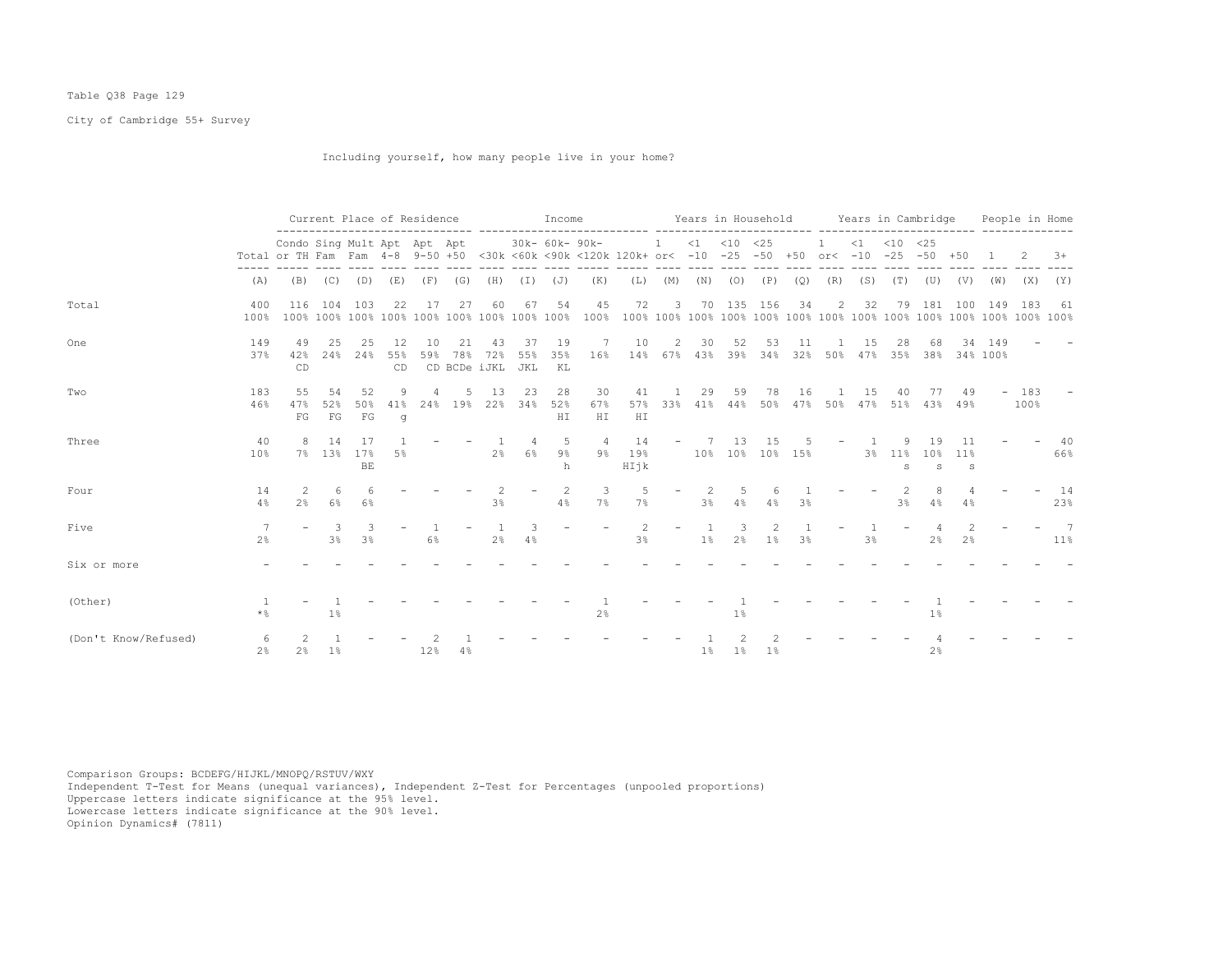# Table Q39 Page 130

City of Cambridge 55+ Survey

How many years have you lived in your current household?

|                                   |                                     | Gender                    |                            | Ownership       |                     |                 | Age                           |                    |                     |                          |                         |                            |                |                |                     |                           |                     |                     |                                             |             | Education Employment Status Marital Status                                |                                                 |
|-----------------------------------|-------------------------------------|---------------------------|----------------------------|-----------------|---------------------|-----------------|-------------------------------|--------------------|---------------------|--------------------------|-------------------------|----------------------------|----------------|----------------|---------------------|---------------------------|---------------------|---------------------|---------------------------------------------|-------------|---------------------------------------------------------------------------|-------------------------------------------------|
|                                   | Total Male Male Own Rent $\<$ 75 85 |                           | Fe.                        |                 |                     |                 | 65 66- 76- 86-<br>$- - - - -$ |                    |                     |                          |                         | and there are the state of |                |                |                     |                           |                     |                     | High Some Bach Adv. Full Part Un- Marr Sep. |             | Sing<br>90 90+ or < Coll Dqr Dqr Time Time Ret. Emp. Dom. Div. Widow N.M. |                                                 |
|                                   |                                     | $(A)$ $(B)$ $(C)$ $(D)$   |                            |                 | (E)                 |                 | $(F)$ $(G)$                   | (H)                | $(\bot)$            | $(\mathbb{J})$           | (K)                     | (L)                        | (M)            | (N)            | (0)                 | (P)                       | (Q)                 | (R)                 | (S)                                         | (T)         |                                                                           | $(U)$ $(V)$                                     |
| Total                             |                                     | 400 196                   | 204                        | 297             | 95                  |                 | 141 139                       | 72                 | 22                  | 7                        | 48                      | 55                         | 85             | 207            | 83                  | 56                        | 222                 | 32                  | 200                                         | 30          |                                                                           | 55 104<br>100% 100%                             |
| 1 year or less                    | -3<br>$1\%$                         | 2<br>$1\%$                | 1<br>$*$ &                 | -2              | 1% 1%               | $1\%$           |                               |                    |                     |                          |                         | 2 <sup>°</sup>             |                | $1\%$          | 2<br>2 <sup>°</sup> |                           | $\star$ %           |                     | $\star$ %                                   |             | $\overline{1}$                                                            | $\overline{1}$<br>$2\frac{6}{5}$ $1\frac{6}{5}$ |
| More than 1 to up to 5<br>years   | 35<br>9%                            | 9<br>5%                   | 26<br>1.3%<br><sub>B</sub> | 14<br>5%        | 19<br>20%<br>D.     | 16<br>11%<br>H  | 12<br>$9\%$                   | 3<br>4%            | 2<br>9%             | $\overline{\phantom{a}}$ | $\overline{\mathbf{3}}$ | 6<br>6% 11% 11%            | 9              | 16<br>8%       | 3<br>4%             | $\overline{4}$<br>7%      | 20<br>$\circ$       | -7<br>9% 22%<br>Opq | 12                                          | 3<br>6% 10% |                                                                           | 7 12<br>13% 12%                                 |
| More than 5 to up to 10<br>years  |                                     | 35 19<br>9% 10%           | 16<br>8 <sup>°</sup>       | 22              | 13<br>7% 14%        | 14<br>10%       | 11<br>8%                      | 4                  | 4                   | <sup>1</sup>             | 7<br>6% 18% 14% 15%     | $\overline{4}$<br>7%       | 6<br>7%        | 18             | 10<br>9% 12%        | 4<br>$7\%$                | 19<br>9%            | 2<br>6%             | 19<br>10%                                   | 2<br>7%     | 8<br>15%<br>$\mathbf v$                                                   | 6<br>6%                                         |
| More than 10 to up to 25<br>years | 135<br>34%                          | 74<br>38%<br>$\mathtt{C}$ | 61<br>30%                  | 99<br>33%       | 33<br>35%           | 62<br>44%<br>GI | 37<br>27%<br>$\mathbb{I}$     | 29<br>40%<br>GI    |                     | 2 2                      | 10<br>9% 29% 21%        | 16<br>29%                  | 31<br>36%<br>K | 77<br>37%<br>K | 27                  | 21<br>33% 38% 33% 38%     | 74                  | 12                  | 67<br>34%<br>U                              | 11<br>37%   | 11<br>20%                                                                 | 43<br>41%<br>U                                  |
| More than 25 to up to 50<br>years | 156<br>39%                          | 80<br>41%                 | 76<br>37%                  | 129<br>43%<br>E | 25<br>26%           | 40<br>28%       | 72<br>52%<br>FH               | 24<br>33%          | 11<br>50%<br>$\,$ f |                          | $-15$                   | 22<br>31% 40%              | 34<br>40%      | 83<br>40%      | 38<br>46%<br>R      | 25<br>45%<br>$\mathbb{R}$ | 84<br>38%<br>$\,$ R | 6<br>19%            | 87<br>44%<br>V                              | 11<br>37%   | 18                                                                        | 35<br>33% 34%                                   |
| More than 50 years                | 34<br>8%                            | - 12<br>6%                | 22<br>11%<br>b             | 31<br>10%<br>E  | 3<br>3 <sup>°</sup> | 6<br>4%         |                               | 12<br>5% 17%<br>FG | 3<br>14%            | 4<br>57%<br>FGHI         | 13<br>27%<br>LMN        | 6<br>$11\%$                | 5<br>$6\%$     | 10<br>$5\%$    | 2<br>2 <sup>°</sup> | 2<br>4%                   | 24<br>11%<br>OP     | 5<br>16%<br>Op      | 14                                          | 3<br>7% 10% | 10<br>18%<br><b>SV</b>                                                    | - 6<br>6%                                       |
| (Other)                           |                                     |                           |                            |                 |                     |                 |                               |                    |                     |                          |                         |                            |                |                |                     |                           |                     |                     |                                             |             |                                                                           |                                                 |
| (Don't Know/Refused)              | $\mathcal{L}$<br>$\star$ %          |                           | 1 <sup>°</sup>             |                 | 1%                  | $1\%$           |                               |                    |                     |                          |                         |                            |                | $\star$ %      | 1 <sup>°</sup>      |                           |                     |                     |                                             |             |                                                                           | $1\%$                                           |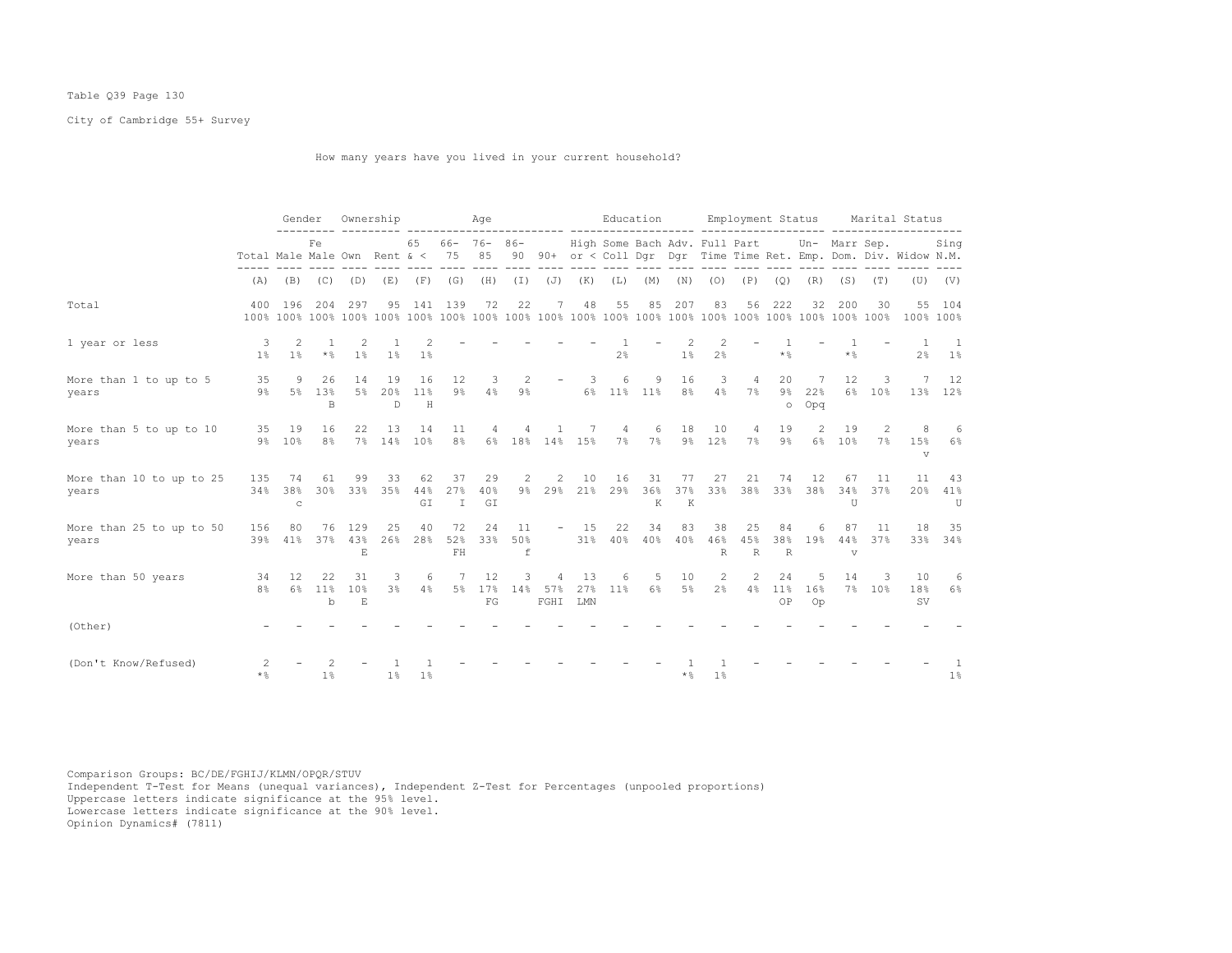# Table Q39 Page 131

City of Cambridge 55+ Survey

How many years have you lived in your current household?

|                                   |             |                           |                   |                     |                                     |                          |                          |                          | Current Place of Residence |                  |                      |                          | --------------------- ------ |                |                      | Living Situation |                           |                                                                                                                                                                             |                      |               |     | Racial/Ethnic Group |                                         |             |
|-----------------------------------|-------------|---------------------------|-------------------|---------------------|-------------------------------------|--------------------------|--------------------------|--------------------------|----------------------------|------------------|----------------------|--------------------------|------------------------------|----------------|----------------------|------------------|---------------------------|-----------------------------------------------------------------------------------------------------------------------------------------------------------------------------|----------------------|---------------|-----|---------------------|-----------------------------------------|-------------|
|                                   |             | East                      |                   |                     | Area Camb Mid                       |                          |                          |                          | Neigh West Nor. High       |                  |                      |                          |                              |                |                      |                  |                           | No Spou Grand Par. Friend Wh. Bl. Asia A.I.<br>Total Camb MIT Four Port Camb River Agass Nine Camb Camb Straw Other One Part / Child Rel nonRel Cauc AA Pac. Esk. Hisp Oth. |                      |               |     |                     |                                         |             |
|                                   | (A)         |                           | $(B)$ $(C)$       | (D)                 | (E)                                 | (F)                      | (G)                      | (H)                      | $(\top)$                   | $(\mathbb{J})$   | (K)                  | (L)                      | (M)                          | (N)            | (0)                  | (P)              | (Q)                       | (R)                                                                                                                                                                         | (S)                  | (T)           | (U) | (V)                 | (W)                                     | (X)         |
| Total                             | 400         | 29                        | 9                 | 21                  | 52<br>100% 100% 100% 100% 100% 100% | 51                       | 13<br>100%               | 12<br>100%               | 16                         | 64               | 66<br>100% 100% 100% | 6                        | 42<br>100% 100% 100% 100%    |                | 143 195              | 23               | 12<br>100% 100%           | 16                                                                                                                                                                          | 346                  | 17            | 10  |                     | 4<br>100% 100% 100% 100% 100% 100% 100% | 18          |
| 1 year or less                    | $1\%$       |                           |                   | 5 <sup>°</sup>      |                                     |                          |                          |                          | 6%                         |                  |                      |                          |                              | 1%             | 1 <sup>°</sup>       |                  |                           |                                                                                                                                                                             | 1%                   |               |     |                     | 25%                                     |             |
| More than 1 to up to 5<br>years   | 35          | 3<br>9% 10%               | 3<br>33%<br>efi   |                     | 6%                                  | 4%                       |                          | 1<br>8%                  | 6%                         | 6%               | .5<br>8 <sup>°</sup> | 17%                      | 17%<br>eF                    | 13<br>9%       | 12<br>6%             | $4\%$            | -5<br>42%<br><b>NOP</b>   | 3<br>19%                                                                                                                                                                    | 27<br>8%             | 12%           | 20% |                     | 50%<br>s                                | 2<br>$11\%$ |
| More than 5 to up to 10<br>years  | 35<br>$9\%$ | $\overline{\phantom{a}}$  | 3<br>33%<br>$F_1$ | 14%                 | 8<br>15%<br>$\mathbf F$             | 2 <sup>°</sup>           |                          | 8%                       | $6\%$                      | 6%               | 11%<br>$\mathbf F$   | $\overline{\phantom{0}}$ | 6<br>14%<br>F                | 15<br>10%      | 18<br>$9\%$          | 4%               |                           | 6%                                                                                                                                                                          | 29<br>8 <sup>°</sup> | 18%           | 30% |                     |                                         | 3<br>17%    |
| More than 10 to up to 25<br>years | 135<br>34%  | 12<br>41%<br>$\mathsf{C}$ | 11 <sup>8</sup>   | 38%<br>$\mathbb{C}$ | 17<br>33%<br>$\mathsf{C}$           | 17<br>33%<br>$\mathbf C$ | 6<br>46%<br>$\mathsf{C}$ | 4<br>33%                 | 6<br>38%<br>$\mathsf{C}$   | 16<br>25%        | 24<br>36%<br>C       | 3<br>50%<br>$\mathtt{C}$ | 15<br>36%<br>$\mathbf C$     | 50<br>35%<br>Q | 68<br>35%<br>$\circ$ | 7<br>30%<br>q    | 1<br>8 <sup>°</sup>       | 5<br>31%                                                                                                                                                                    | 126<br>36%<br>T      | 12%           |     |                     |                                         | 44%<br>T    |
| More than 25 to up to 50<br>years | 156<br>39%  | 10<br>34%<br>C            | 11%               | 38%<br>$\mathsf{C}$ | 22<br>42%<br>C                      | 24<br>47%<br>Cm          | 7<br>54%<br>$\mathsf{C}$ | 6<br>50%<br>$\mathsf{C}$ | 5<br>31%                   | 30<br>47%<br>Cm  | 24<br>36%<br>C       | $\overline{2}$<br>33%    | 12<br>29%                    | 52<br>36%      | 84<br>43%            | 8                | $\overline{4}$<br>35% 33% | $\overline{4}$                                                                                                                                                              | 132<br>25% 38%       | 9<br>53%<br>X | 50% |                     |                                         | 22%         |
| More than 50 years                | 34          | 8% 14% 11%                |                   | 5%                  | 4%                                  | 14%<br>e                 |                          |                          | 12%                        | 10<br>16%<br>dEm | .5<br>8%             |                          | 2<br>5%                      | 10<br>7%       | 12<br>6%             | 6<br>26%<br>NO.  | 2<br>17%                  | 3<br>19%                                                                                                                                                                    | 29<br>8 <sup>°</sup> | 6%            |     | 100%<br>STWX        | 25%                                     | $6\%$       |
| (Other)                           |             |                           |                   |                     |                                     |                          |                          |                          |                            |                  |                      |                          |                              |                |                      |                  |                           |                                                                                                                                                                             |                      |               |     |                     |                                         |             |
| (Don't Know/Refused)              | $\star$ %   |                           |                   |                     |                                     |                          |                          |                          |                            |                  | 2%                   |                          |                              | 1%             |                      |                  |                           |                                                                                                                                                                             | $\star$ %            |               |     |                     |                                         |             |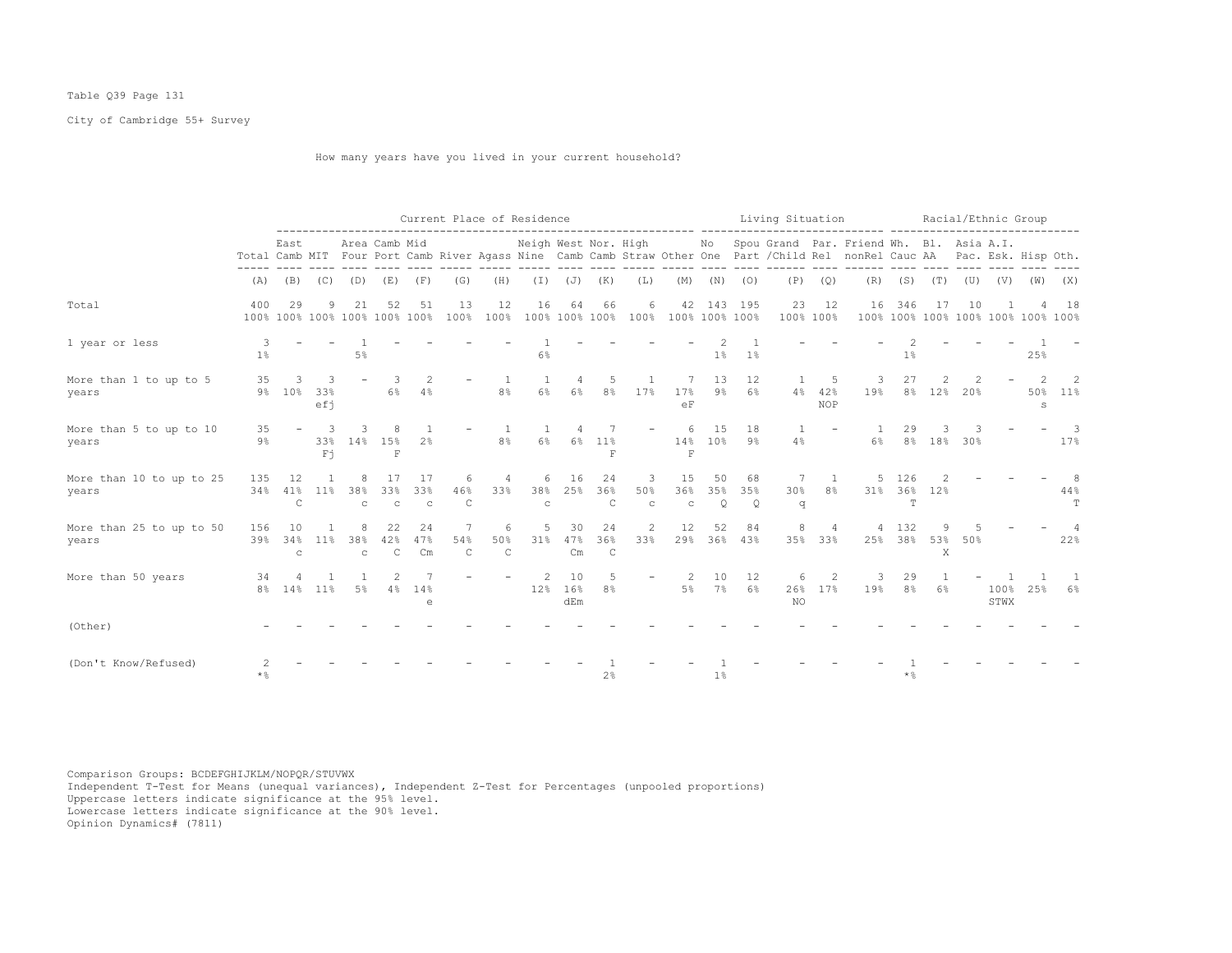# Table Q39 Page 132

City of Cambridge 55+ Survey

How many years have you lived in your current household?

|                                   |                     |                             | Current Place of Residence<br>Condo Sing Mult Apt Apt Apt<br>Total or TH Fam Fam 4-8 9-50 +50 <30k <60k <90k <120k 120k+ or< -10 -25 -50 +50 or< -10 -25 -50 +50 |                            |           |                        |          |                      |                 | Income          |                     |                 |                   | Years in Household |             |             |      |                |                  | Years in Cambridge |                              |                |              | People in Home       |                          |
|-----------------------------------|---------------------|-----------------------------|------------------------------------------------------------------------------------------------------------------------------------------------------------------|----------------------------|-----------|------------------------|----------|----------------------|-----------------|-----------------|---------------------|-----------------|-------------------|--------------------|-------------|-------------|------|----------------|------------------|--------------------|------------------------------|----------------|--------------|----------------------|--------------------------|
|                                   |                     |                             |                                                                                                                                                                  |                            |           |                        |          |                      |                 | 30k- 60k- 90k-  |                     |                 | $\mathbf{1}$      | $<1$ $<10$ $<25$   |             |             |      |                |                  | $<1$ $<10$ $<25$   |                              |                |              |                      | $3+$                     |
|                                   | (A)                 | (B)                         | (C)                                                                                                                                                              | (D)                        | (E)       | (F)                    | (G)      | (H)                  | $(\top)$        | (J)             | (K)                 | (L)             | (M)               | (N)                | (0)         | (P)         | (Q)  | (R)            | (S)              | (T)                | (U)                          | (V)            | (W)          | (X)                  | (Y)                      |
| Total                             | 400<br>100%         | 116                         | 104                                                                                                                                                              | 103                        | 22        | 17                     | 27       | 60                   | 67              | 54              | 45<br>100%          | 72              | 3                 | 70                 | 135         | 156         | 34   | $\overline{2}$ | 32               | 79                 | 181                          | 100            | 149          | 183                  | 61                       |
| 1 year or less                    | 3<br>1 <sup>°</sup> | $1\%$                       |                                                                                                                                                                  | 1%                         |           |                        |          |                      |                 |                 |                     |                 | 3% 100%           |                    |             |             |      | 50%            |                  |                    | 1%                           |                | 1%           | $1\,$ s              |                          |
| More than 1 to up to 5<br>years   | 35<br>$9\%$         | 11<br>$9\%$<br>$\mathsf{C}$ | 3<br>3 <sup>°</sup>                                                                                                                                              | 5                          | 5% 14%    | 24%<br>Cd              | 22%      | 13<br>22%<br>CD IJKL | 6%              | 4<br>7%         | 2 <sup>°</sup>      | 3<br>4%         | $\qquad \qquad -$ | 35<br>50%          |             |             |      |                | 15<br>47%<br>TUV | $9\%$              | 6<br>3%                      | 5<br>5%        | 15<br>10%    | 15<br>8 <sup>°</sup> | 4<br>7%                  |
| More than 5 to up to 10<br>years  | 35<br>$9\%$         | 17<br>15%<br>CD             | 4<br>4%                                                                                                                                                          | 5                          | 3         | 5% 14% 12% 11% 12% 10% |          |                      |                 | 3<br>$6\%$      | .5<br>11%           | 7<br>10%        |                   | 35<br>50%          |             |             |      |                | 14<br>44%<br>TUV | 10<br>13%<br>UV    | 8<br>4%                      | 3              | 15<br>3% 10% | 14                   | -6<br>8% 10%             |
| More than 10 to up to 25<br>years | 135<br>34%          | 48<br>41%<br>D              | 39<br>38%<br>D                                                                                                                                                   | 22<br>21%                  |           | 27% 41%                | 8<br>30% | 20<br>33%            | 29<br>43%<br>j. | 15<br>28%       | 17<br>38%           | 23<br>32%       |                   |                    | 135<br>100% |             |      | 50%            | 3<br>9%          | 61<br>77%<br>SUV   | 52<br>29%<br>SV <sub>s</sub> | 16<br>16%      | 52<br>35%    | 59                   | -21<br>32% 34%           |
| More than 25 to up to 50<br>years | 156<br>39%          | 33<br>28%                   | 43<br>41%                                                                                                                                                        | 56<br>54%<br><b>B</b> BCFG | 10<br>45% | 24%                    | 33%      | 15<br>25%            | 21<br>31%       | 28<br>52%<br>ΗI | 20<br>44%<br>$\,$ H | 33<br>46%<br>Ηi |                   |                    |             | 156<br>100% |      |                |                  | $1\%$              | 110<br>61%<br>TV             | 45<br>45%<br>T | 53<br>36%    | 78                   | 23<br>43% 38%            |
| More than 50 years                | 34<br>8%            | -4<br>3%                    | 15<br>14%<br>BG                                                                                                                                                  | 14<br>14%<br>BG            |           |                        | 4%       | 8 <sup>°</sup>       | $7\%$           | 4<br>$7\%$      | 4%                  | 6%              |                   |                    |             |             | 100% |                |                  |                    | 2%                           | 31<br>31%<br>U | 11<br>$7\%$  | 16                   | $\overline{7}$<br>9% 11% |
| (Other)                           |                     |                             |                                                                                                                                                                  |                            |           |                        |          |                      |                 |                 |                     |                 |                   |                    |             |             |      |                |                  |                    |                              |                |              |                      |                          |
| (Don't Know/Refused)              | $\star$ %           | 2%                          |                                                                                                                                                                  |                            |           |                        |          |                      | 1%              |                 |                     |                 |                   |                    |             |             |      |                |                  |                    |                              |                | 1%           |                      |                          |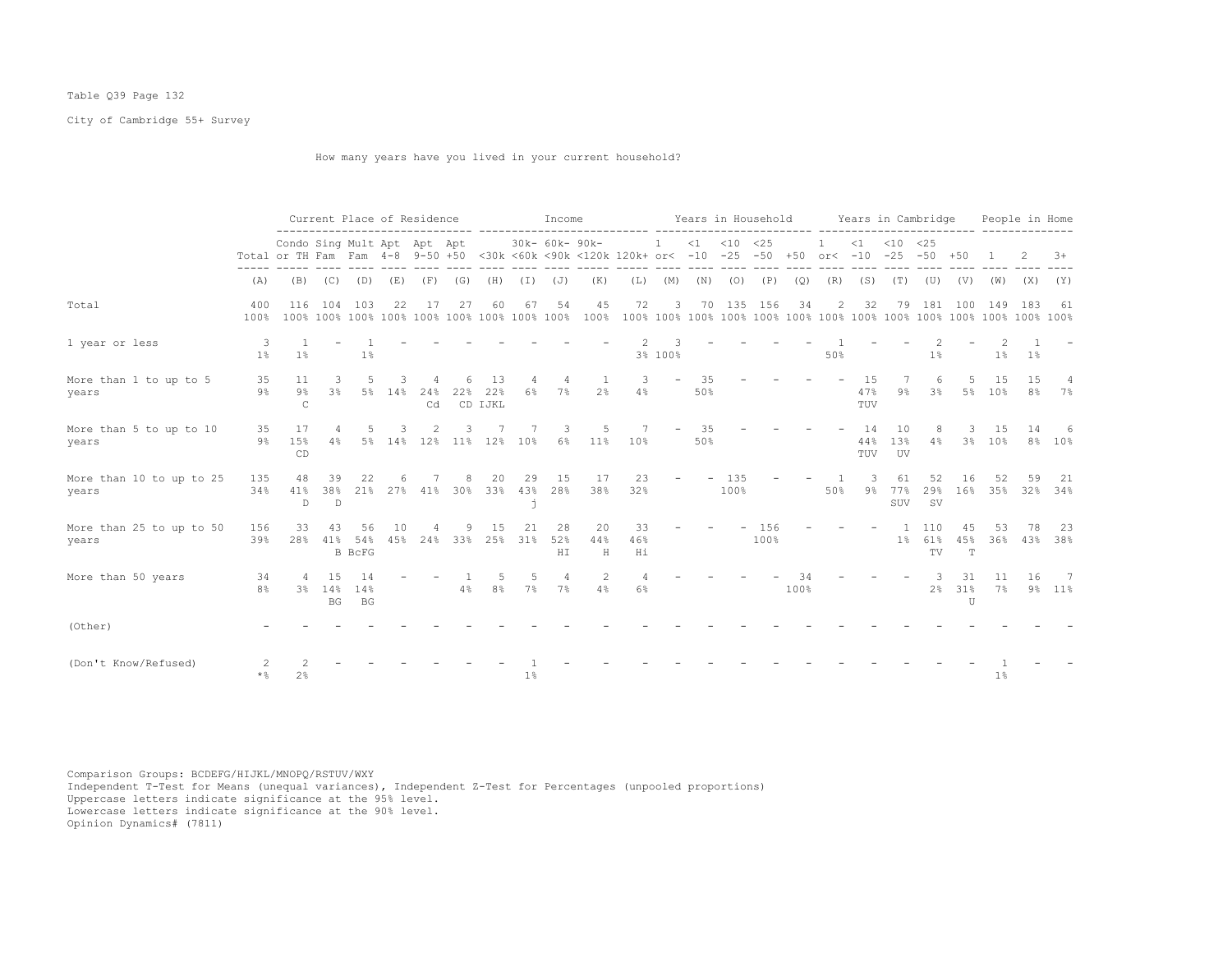# Table Q40 Page 133

City of Cambridge 55+ Survey

How many years have you lived in Cambridge?

|                                   |                              | Gender                   |                     |                | Ownership  |                                  |                           | Age                       |                                  |                 |                  |                               | Education             |                     |                 | Employment Status    |                 |                      |                     |                      | Marital Status                                                 |                      |
|-----------------------------------|------------------------------|--------------------------|---------------------|----------------|------------|----------------------------------|---------------------------|---------------------------|----------------------------------|-----------------|------------------|-------------------------------|-----------------------|---------------------|-----------------|----------------------|-----------------|----------------------|---------------------|----------------------|----------------------------------------------------------------|----------------------|
|                                   | Total Male Male Own Rent & < |                          | Fe                  |                |            | 65                               | $66 - 76 -$<br>75         | 85                        | $86-$<br>90                      |                 |                  | High Some Bach Adv. Full Part |                       |                     |                 |                      |                 |                      | Un- Marr Sep.       |                      | 90+ or < Coll Dqr Dqr Time Time Ret. Emp. Dom. Div. Widow N.M. | Sing                 |
|                                   | (A)                          | (B)                      | (C)                 | (D)            | (E)        | (F)                              | (G)                       | (H)                       | $(\bot)$                         | $(\mathbb{J})$  | (K)              | (L)                           | (M)                   | (N)                 | (0)             | (P)                  | (Q)             | (R)                  | (S)                 | (T)                  | (U)                                                            | (V)                  |
| Total                             | 400                          | 196                      | 204                 | 297            | 95         | 141                              | 139                       | 72                        | 22                               | 7               | 48               | 55                            | 85                    | 207                 | 83              | 56                   | 222             | 32                   | 200                 | 30                   | 55                                                             | 104<br>100% 100%     |
| 1 year or less                    | 2<br>$*$ &                   | 1 <sup>°</sup>           | $\star$ %           | $\star$ &      | 1%         | 1 <sup>°</sup>                   |                           |                           |                                  |                 |                  | 4%                            |                       |                     | 1 <sup>°</sup>  |                      | * %             |                      | $\star$ %           |                      | 2 <sup>°</sup>                                                 |                      |
| More than 1 to up to 5<br>years   | 14<br>4%                     | 4<br>2 <sup>°</sup>      | 10<br>$5\%$         | 2 <sup>8</sup> | 6<br>$6\%$ | 6<br>4%                          | 6<br>4%                   | 1 <sup>°</sup>            | 5%                               |                 |                  | 3<br>5%                       | 6<br>7%               | 5<br>2 <sup>°</sup> |                 | 3<br>5 <sup>°</sup>  | 9<br>4%         | 2<br>6%              | 5<br>2 <sup>°</sup> |                      | 4<br>7%                                                        | 5<br>5%              |
| More than 5 to up to 10<br>years  | 18<br>4%                     | 11<br>6%                 | 7<br>3 <sup>°</sup> | 13<br>4%       | 5<br>$5\%$ | $\overline{4}$<br>3 <sup>°</sup> | 5 <sup>°</sup>            | 4<br>6%                   | 2<br>9 <sup>°</sup>              | -1<br>14%       | 2<br>4%          | 2<br>4%                       | -1.<br>1 <sup>°</sup> | 13<br>6%<br>M       | 3<br>4%         | 2<br>4%              | 1.3<br>6%       |                      | 10<br>5%<br>V       | $\overline{2}$<br>7% | 5<br>$9\%$<br>V                                                | $\overline{1}$<br>1% |
| More than 10 to up to 25<br>years | 79<br>20%                    | 40<br>2.0%               | 39<br>19%           | 59<br>20%      | 19<br>20%  | 39<br>28%<br>qI                  | 25<br>18%<br>$\mathbb{I}$ | 13<br>18%<br>$\mathbb{I}$ | -1<br>5%                         |                 | .5<br>10%        | 10<br>18%                     | 19<br>22%<br>k        | 45<br>22%<br>K      | 19<br>23%       | 12<br>21%            | 42              | 6<br>19% 19%         | 40<br>20%           | 7<br>23%             | 9<br>16%                                                       | 21<br>20%            |
| More than 25 to up to 50<br>years | 181<br>4.5%                  | 98<br>50%<br>$\mathbb C$ | 83<br>41%           | 135<br>45%     | 44<br>46%  | 70<br>50%<br>HJ                  | 69<br>50%<br>HJ           | 23<br>32%                 | 8                                | 36% 14%         | 11<br>23%        | 19<br>35%                     | 38<br>45%<br>К        | 110<br>53%<br>KL    | 52<br>63%<br>QR | 29<br>52%<br>q       | 83<br>37%       | 12<br>38%            | 98<br>49%<br>U      | 14<br>47%<br>u       | 1.5<br>27%                                                     | 49<br>47%<br>U       |
| More than 50 years                | 100<br>25%                   | 42<br>21%                | 58<br>28%           | 80<br>27%<br>e | 18<br>19%  | 19<br>13%                        | 32<br>23%<br>F            | 29<br>40%<br>${\rm FG}$   | 10<br>45%<br>$\operatorname{FG}$ | 5<br>71%<br>FGh | 29<br>60%<br>LMN | 17<br>31%<br>N                | 21<br>25%<br>n        | 33<br>16%           | 6<br>$7\%$      | 10<br>18%<br>$\circ$ | 73<br>33%<br>OP | 10<br>31%<br>$\circ$ | 44<br>22%           | 7<br>23%             | 21<br>38%<br>Sv                                                | 26<br>25%            |
| (Other)                           | 1<br>$*$ %                   |                          | $\star$ %           |                |            | 1%                               |                           |                           |                                  |                 |                  |                               |                       |                     | $1\%$           |                      |                 |                      | $\star$ %           |                      |                                                                |                      |
| (Don't Know/Refused)              | 5<br>$1\%$                   |                          | 5<br>$2\frac{6}{9}$ | $1\%$          | 2<br>2%    | $\mathbf{1}$<br>$1\%$            |                           | 3%                        |                                  |                 | 2%               | 4%                            |                       | $*$ $\frac{6}{9}$   | $1\%$           |                      | * %             | $\mathfrak{D}$<br>6% | $*$ %               |                      |                                                                | $2\frac{6}{6}$       |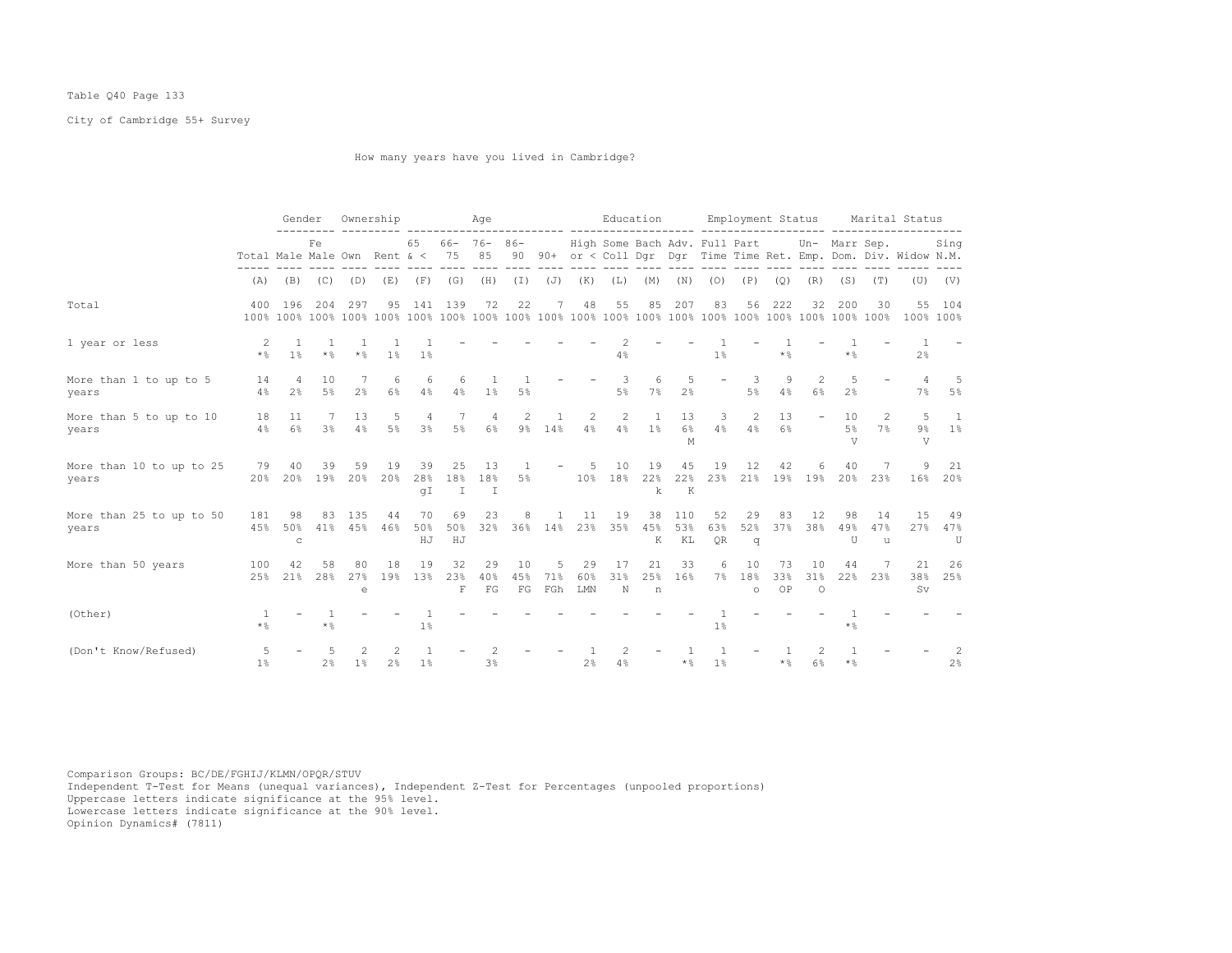# Table Q40 Page 134

City of Cambridge 55+ Survey

How many years have you lived in Cambridge?

|                                   |                |                           | Current Place of Residence<br>Neigh West Nor. High Mo Spou Grand Par. Friend Wh. Bl. Asia A.I.<br>Area Camb Mid |                      |                                     |                 |                          |                          |                          |                           |                           |                         |                                    |                      |                     | Living Situation |                     |                                                                                                                              |                          |             | Racial/Ethnic Group |                                   |                                    |                |
|-----------------------------------|----------------|---------------------------|-----------------------------------------------------------------------------------------------------------------|----------------------|-------------------------------------|-----------------|--------------------------|--------------------------|--------------------------|---------------------------|---------------------------|-------------------------|------------------------------------|----------------------|---------------------|------------------|---------------------|------------------------------------------------------------------------------------------------------------------------------|--------------------------|-------------|---------------------|-----------------------------------|------------------------------------|----------------|
|                                   |                | East                      |                                                                                                                 |                      |                                     |                 |                          |                          |                          |                           |                           |                         |                                    |                      |                     |                  |                     | Total Camb MIT Four Port Camb River Agass Nine Camb Camb Straw Other One Part / Child Rel nonRel Cauc AA Pac. Esk. Hisp Oth. |                          |             |                     |                                   |                                    |                |
|                                   | (A)            | (B)                       | (C)                                                                                                             | (D)                  | (E)                                 | (F)             | (G)                      | (H)                      | $(\top)$                 | (J)                       | (K)                       | (L)                     | (M)                                | (N)                  | (0)                 | (P)              | (Q)                 | (R)                                                                                                                          |                          | $(S)$ $(T)$ | (U)                 | (V)                               | (W)                                | (X)            |
| Total                             | 400            | 29                        | 9                                                                                                               | 21                   | 52<br>100% 100% 100% 100% 100% 100% | 51              | 13<br>100%               | 12<br>100%               | 16                       | 64                        | 66                        | 6                       | 100% 100% 100% 100% 100% 100% 100% |                      | 42 143 195          | 23               | 12<br>100% 100%     | 16                                                                                                                           | 346                      | 17          | 10                  |                                   | 100% 100% 100% 100% 100% 100% 100% | 18             |
| 1 year or less                    | 2<br>$\star$ % | 3 <sup>°</sup>            |                                                                                                                 |                      |                                     |                 |                          |                          |                          |                           |                           |                         |                                    | $1\%$                | 1 <sup>°</sup>      |                  |                     |                                                                                                                              | $*$ $\frac{6}{9}$        |             |                     |                                   | 25%                                |                |
| More than 1 to up to 5<br>years   | 14<br>4%       | 1<br>$3\frac{6}{9}$       | $\mathfrak{D}$<br>22%                                                                                           |                      | 4%                                  |                 |                          |                          | 6%                       | 3%                        | 2 <sup>°</sup>            |                         | 2 <sup>°</sup>                     | 6<br>4%              | 5<br>3 <sup>°</sup> | 4%               | 1<br>8 <sup>°</sup> | 6%                                                                                                                           | 11<br>3%                 | 2<br>12%    | 10%                 |                                   |                                    |                |
| More than 5 to up to 10<br>years  | 18<br>4%       | 3%                        |                                                                                                                 |                      | 8%                                  | 2%              |                          | 8 <sup>°</sup>           | 6%                       | 2%                        | 4<br>$6\%$                | 17%                     | 10%                                | 8<br>6 <sup>°</sup>  | 9<br>5%             | 4%               |                     |                                                                                                                              | 16<br>5%                 |             | 20%                 |                                   |                                    | -2<br>$11\%$   |
| More than 10 to up to 25<br>years | 79<br>20%      | 24%<br>i                  | 2<br>22%                                                                                                        | 6<br>29%<br>ei       | 10%                                 | 13<br>25%<br>EI | 2<br>15%                 | 2<br>17%                 | $\overline{1}$           | 11<br>6% 17%              | 13<br>20%<br>÷.           | 2<br>33%                | 12<br>29%<br>EI                    | 26                   | 43<br>18% 22%       | 3<br>13%         | 1<br>8 <sup>°</sup> | 5<br>31%                                                                                                                     | 72                       | 21% 12%     | 10%                 |                                   |                                    | 25% 28%        |
| More than 25 to up to 50<br>years | 181<br>45%     | 10<br>34%<br>$\mathsf{C}$ | 11 <sub>8</sub>                                                                                                 | 9<br>43%             | 33<br>63%<br>C FJKM<br><b>BC</b>    | 22<br>43%       | 9<br>69%<br>C CfJkm<br>B | 7<br>58%<br>$\mathsf{C}$ | 8<br>50%<br>$\mathbb{C}$ | 26<br>41%<br>$\mathsf{C}$ | 30<br>45%<br>$\mathsf{C}$ | 3<br>50%<br>$\mathbf C$ | 17<br>40%<br>$\mathsf{C}$          | 66<br>46%<br>$\circ$ | 96<br>49%<br>pO     | 7<br>30%<br>q    | 1<br>8 <sup>°</sup> |                                                                                                                              | 5 155<br>31% 45% 53% 40% | 9           |                     |                                   |                                    | - 7<br>25% 39% |
| More than 50 years                | 100<br>25%     | 9<br>31%<br>m             | 44%<br>em                                                                                                       | 6<br>29 <sub>8</sub> | 8<br>15%                            | 15<br>29%<br>em | 2<br>15%                 | 2<br>17%                 | 5                        | 24<br>31% 38%<br>EqhM     | 17<br>26%                 | $-$                     | 6                                  | 33                   | 40<br>14% 23% 21%   | 11<br>48%        | 8<br>67%<br>NO NOR  | 31%                                                                                                                          | 87<br>25%                | 24%         |                     | 20% 100%<br>TUWX<br>$\mathcal{S}$ | 25%                                | -3<br>17%      |
| (Other)                           | $\star$ %      |                           |                                                                                                                 |                      |                                     |                 |                          |                          |                          |                           |                           |                         | 2%                                 |                      | 1 <sup>°</sup>      |                  |                     |                                                                                                                              | $\star$ $\frac{6}{6}$    |             |                     |                                   |                                    |                |
| (Don't Know/Refused)              | 1 <sup>°</sup> |                           |                                                                                                                 |                      |                                     |                 |                          |                          |                          |                           | 2%                        |                         | $2\frac{6}{9}$                     | 2 <sup>°</sup>       |                     |                  | 8%                  |                                                                                                                              | 1%                       |             |                     |                                   |                                    | $6\%$          |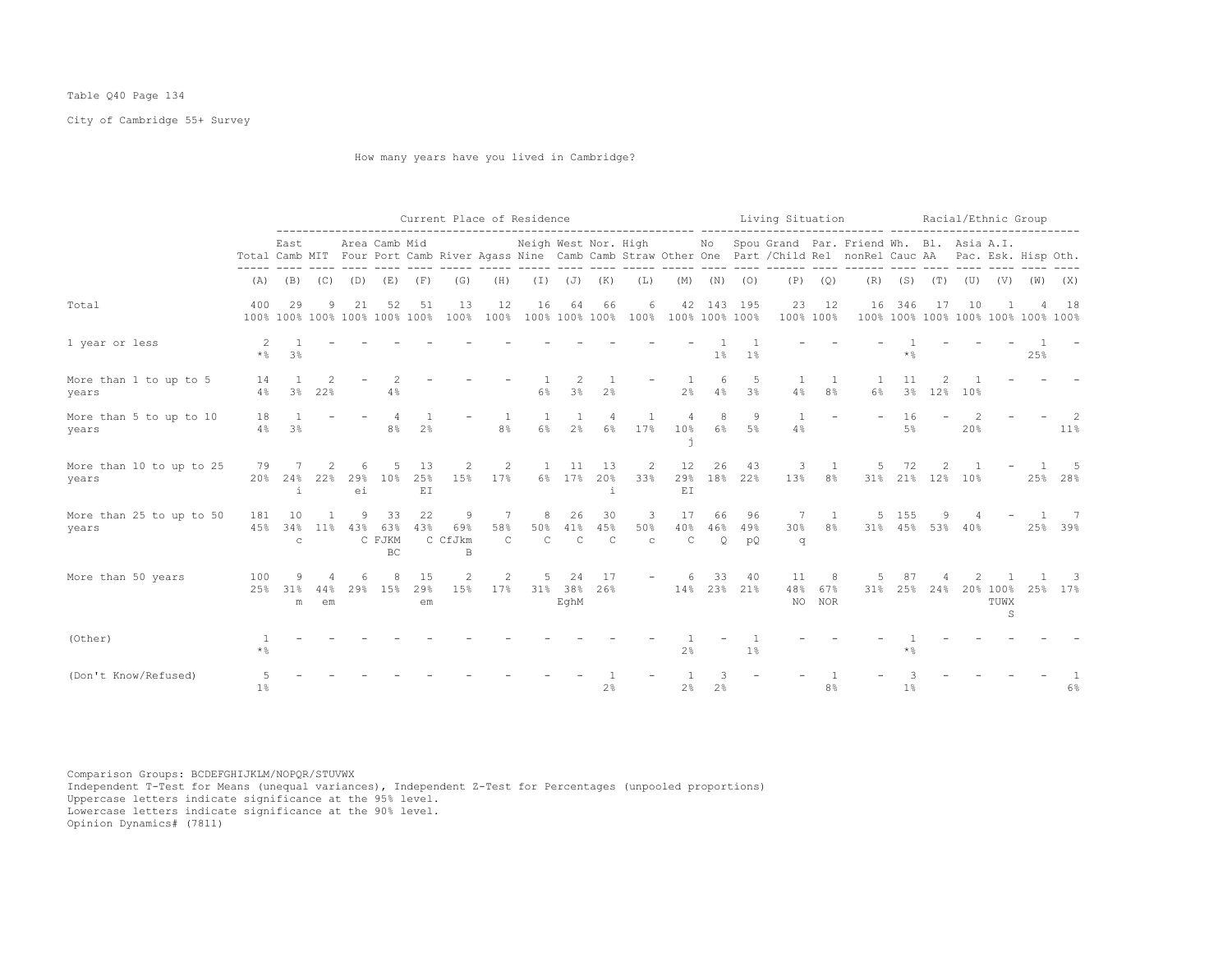# Table Q40 Page 135

City of Cambridge 55+ Survey

How many years have you lived in Cambridge?

|                                   |                           |                             |                                 |                      |                         | Current Place of Residence |                      |              |                | Income         |                                                                                 |                |                             |                       | Years in Household     |                      |                  |                |           | Years in Cambridge |                 |     |                | People in Home         |                |
|-----------------------------------|---------------------------|-----------------------------|---------------------------------|----------------------|-------------------------|----------------------------|----------------------|--------------|----------------|----------------|---------------------------------------------------------------------------------|----------------|-----------------------------|-----------------------|------------------------|----------------------|------------------|----------------|-----------|--------------------|-----------------|-----|----------------|------------------------|----------------|
|                                   |                           | Condo Sing Mult Apt Apt Apt |                                 |                      |                         |                            |                      |              |                | 30k- 60k- 90k- | Total or TH Fam Fam 4-8 9-50 +50 <30k <60k <90k <120k 120k+ or< -10 -25 -50 +50 |                | $\mathbf{1}$                |                       | $<1$ $<10$ $<25$       |                      |                  | $or < -10$     | $\leq 1$  | $< 10 \le 25$      | $-25 - 50 + 50$ |     |                | 2                      | $3+$           |
|                                   | (A)                       |                             | $(B)$ $(C)$ $(D)$               |                      | (E)                     | (F)                        | (G)                  |              | (H) (I) (J)    |                | (K)                                                                             | (L)            | (M)                         |                       | $(N)$ $(O)$            | (P)                  | (Q)              | (R)            | (S)       | (T)                | (U)             | (V) | (W)            | (X)                    | (Y)            |
| Total                             | 400<br>100%               | 116                         | 104                             | 103                  | 22                      | 17                         | 27                   | 60           | 67             | 54             | 45<br>100%                                                                      | 72             | 3                           | 70                    | 135                    | 156                  | 34               | $\overline{2}$ | 32        | 79                 | 181             | 100 | 149            | 183                    | - 61           |
| 1 year or less                    | 2<br>$\star$ %            |                             | 1 <sup>°</sup>                  |                      |                         |                            |                      |              |                | 2%             |                                                                                 |                | 33%                         |                       | 1 <sup>°</sup>         |                      |                  | 100%           |           |                    |                 |     | $1\%$          | $1\%$                  |                |
| More than 1 to up to 5<br>years   | 14<br>4%                  | -6<br>5%<br>$\mathtt{C}$    | $1\%$                           | 2<br>2 <sup>°</sup>  |                         | 6%                         | 11%<br>$\mathcal{C}$ | 5<br>8%      | 2<br>$3\%$     | 2<br>4%        | $\mathbf{1}$<br>2 <sup>°</sup>                                                  |                |                             | 14<br>20%             |                        |                      |                  |                | 14<br>44% |                    |                 |     | $5\%$          | 6<br>3%                | 2%             |
| More than 5 to up to 10<br>years  | 18<br>4%                  | 9<br>8%<br>$\mathbb{D}$     | 3<br>3 <sup>°</sup>             | 1%                   |                         | $6\%$                      | $7\%$                | 3<br>$5\%$   | 3<br>4%        | 2%             | 2<br>4%                                                                         | 6%             |                             | 15<br>21%<br>$\Omega$ | 2%                     |                      |                  |                | 18<br>56% |                    |                 |     | $5\%$          | $5\%$                  | 2%             |
| More than 10 to up to 25<br>years | 79<br>20%                 | 30<br>26%<br>dG             | 19<br>18%<br>g                  | 17                   | $17\%$ 18%              | 24%                        |                      | 13<br>7% 22% | 13             | 10<br>19% 19%  | 11<br>24%                                                                       | 12<br>17%      |                             | 17<br>24%<br>P        | 61<br>45%<br><b>NP</b> | 1%                   |                  |                |           | 100%               |                 |     | 28             | 40<br>19% 22% 18%      | 11             |
| More than 25 to up to 50<br>years | 181<br>45%                | 54<br>47%                   | 46<br>44%                       | 42<br>41%            | 15<br>68%<br><b>BCD</b> | q<br>53%                   | 13<br>48%            | 23<br>38%    | 29<br>43%      | 29<br>54%<br>h | 23<br>51%                                                                       | 40<br>56%<br>H | $\mathfrak{D}$<br>67%<br>nQ | 14<br>20%             | 52<br>39%              | 110<br>71%<br>NQ NOQ | 9%               |                |           |                    | 181<br>100%     |     | 68<br>46%      |                        | -31<br>42% 51% |
| More than 50 years                | 100<br>25%                | 14<br>12%                   | 32<br>31%                       | 41<br>40%<br>BEF BEF | $14\%$                  | 12%                        | 26%                  | 16<br>27%    | 19<br>28%      | 11<br>20%      | 18%                                                                             | 16<br>22%      |                             | 11%                   | 16<br>12%              | 4.5<br>29%<br>NO     | 31<br>91%<br>NOP |                |           |                    |                 | 100 | 34             | 49<br>100% 23% 27% 28% | -17            |
| (Other)                           | <sup>1</sup><br>$\star$ % | $1\%$                       |                                 |                      |                         |                            |                      |              |                |                |                                                                                 |                |                             | 1%                    |                        |                      |                  |                |           |                    |                 |     |                | $1\%$                  |                |
| (Don't Know/Refused)              | 5<br>1 <sup>°</sup>       | 2 <sup>°</sup>              | $\mathcal{P}$<br>2 <sup>°</sup> |                      |                         |                            |                      |              | 1 <sup>°</sup> |                |                                                                                 |                |                             | 1 <sup>°</sup>        | 1%                     |                      |                  |                |           |                    |                 |     | 2 <sup>°</sup> |                        |                |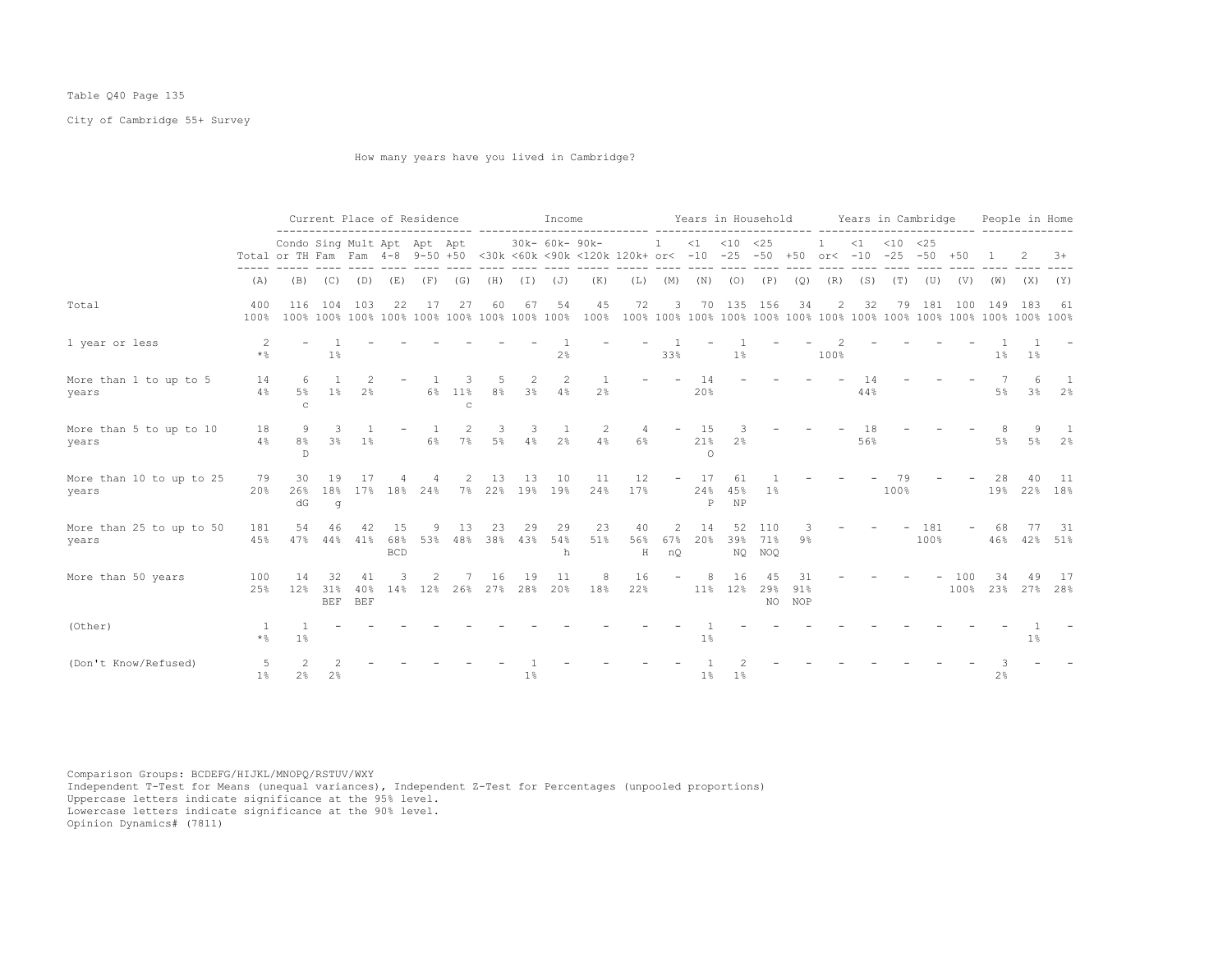# Table Q41 Page 136

City of Cambridge 55+ Survey

How would you rate your overall health at this time?

|                    |                                     | Gender             |                     | Ownership                              |                                 |                                | Aqe                     |                  |                        |                       |                                  | Education                                             |                 |                  |                             | Employment Status        |                 |                       |                  |                | Marital Status                                                    |                           |
|--------------------|-------------------------------------|--------------------|---------------------|----------------------------------------|---------------------------------|--------------------------------|-------------------------|------------------|------------------------|-----------------------|----------------------------------|-------------------------------------------------------|-----------------|------------------|-----------------------------|--------------------------|-----------------|-----------------------|------------------|----------------|-------------------------------------------------------------------|---------------------------|
|                    | Total Male Male Own Rent $\< 75$ 85 |                    | Fe                  |                                        |                                 | 65                             |                         | $66 - 76 - 86 -$ |                        |                       |                                  | High Some Bach Adv. Full Part Un- Marr Sep.           |                 |                  |                             |                          |                 |                       |                  |                | 90 90+ or < Coll Dgr Dgr Time Time Ret. Emp. Dom. Div. Widow N.M. | Sing                      |
|                    | (A)                                 |                    | $(B)$ $(C)$ $(D)$   |                                        |                                 | $(E)$ $(F)$ $(G)$              |                         | (H) (I) (J) (K)  |                        |                       |                                  | $(L)$ $(M)$ $(N)$ $(O)$ $(P)$ $(Q)$ $(R)$ $(S)$ $(T)$ |                 |                  |                             |                          |                 |                       |                  |                |                                                                   | $(U)$ $(V)$               |
| Total              | 400                                 | 196                | 204                 | 297                                    | 95                              | 141                            | 139                     | 72               | 22                     | 7                     | 48                               | 55                                                    | 85              | 207              | 83                          | 56                       | 222             | 32                    | 200              | 30             | 55<br>100% 100%                                                   | 104                       |
| Excellent          | 165<br>41 응                         | 80<br>41%          | 85<br>42%           | 131<br>44%<br>E                        | 30<br>32%                       | 58<br>41%<br>ii                | 69<br>50%<br>HIJ        | 23<br>32%        | 5                      | 1                     | 10<br>23% 14% 21%                | 17<br>31%                                             | 39<br>46%<br>K1 | 97<br>47%<br>KL  | 43<br>52%<br><b>OR</b>      | 30<br>54%<br><b>OR</b>   | 81              | 8<br>36% 25%          | 94<br>47%<br>UV  | 14<br>47%      | 17                                                                | 36<br>31% 35%             |
| Good               | 169<br>42%                          | 86<br>44%          | 83<br>41%           | 125<br>42%                             | 42<br>44%                       | 64<br>45%                      | 55<br>40%               | 34<br>47%        | 10<br>45%              | 3<br>43%              | 22<br>46%                        | 22<br>40%                                             | 34<br>40%       | 90<br>43%        | 32<br>39%                   | 25<br>45%                | 96<br>43%       | 15<br>47%             | 85<br>42%        | 11<br>37%      | 21<br>38%                                                         | 47<br>45%                 |
| Fair               | 55                                  | 26<br>14% 13%      | 29<br>14%           | 35<br>12%                              | 20<br>21%<br>D                  | 18<br>13%                      | 13<br>$9\%$             | 13<br>18%<br>q   | 5                      | 2<br>23% 29%          | 14<br>29%<br>$\texttt{MN}$       | 14<br>25%<br>N                                        | 12<br>14%       | 15<br>7%         | -7<br>8 <sup>°</sup><br>p   | 1<br>2 <sup>°</sup>      | 38<br>17%<br>OP | 8<br>25%<br>OP        | 16               | 4<br>8% 13%    | 15<br>27%<br>S                                                    | 20<br>19%<br>$\mathbf S$  |
| Poor               | -8<br>2.8                           | 3<br>2%            | 5<br>2 <sup>°</sup> | .5<br>2 <sup>°</sup>                   | $\mathcal{L}$<br>2 <sup>8</sup> | $\mathbf{1}$<br>1 <sup>°</sup> | $\mathcal{L}$<br>$1\%$  | $1\%$            | $\mathcal{L}$<br>$9\%$ | $\overline{1}$<br>14% | $\overline{1}$<br>2%             | $\mathcal{L}$<br>4%                                   |                 | 2 <sup>8</sup>   | 1 <sup>°</sup>              | $\overline{\phantom{0}}$ | 6<br>3%         |                       | 2 <sup>8</sup>   | 3 <sup>8</sup> | $\mathcal{L}$<br>4%                                               | $\overline{1}$<br>$1\%$   |
| (Don't Know)       | -2<br>$\star$ %                     | $\mathbf{1}$<br>1% | $\star$ %           | $\star$ %                              | $1\%$                           |                                |                         | 1%               |                        |                       | $\overline{1}$<br>2 <sup>°</sup> |                                                       |                 | -1<br>$\star$ %  |                             |                          | -1<br>$\star$ % | -1<br>3 <sup>8</sup>  | $\star$ %        |                |                                                                   |                           |
| (Refused)          | $*$ &                               |                    | $*$ %               |                                        |                                 |                                |                         |                  |                        |                       |                                  |                                                       |                 |                  |                             |                          |                 |                       |                  |                |                                                                   |                           |
| NET EXCELLENT/GOOD | 334                                 | 166<br>84% 85% 82% | 168                 | 256<br>86%<br>$\mathop{}\mathopen{} E$ | 72<br>76%                       | 122                            | 124<br>87% 89%<br>i hIj | 57<br>79%        | 15                     | 4<br>68% 57%          | 32<br>67%                        | 39<br>71%                                             | 73<br>86%<br>ΚL | 187<br>90%<br>KL | 75<br>90%<br>OR.            | 55<br>98%<br>OQR         | 177<br>80%      | 23<br>72%             | 179<br>90%<br>UV | 25<br>83%      | 38<br>69%                                                         | 83<br>$80\%$              |
| NET FAIR/POOR      | 63<br>16%                           | 29<br>15%          | 34<br>17%           | 40<br>13%                              | 22<br>23%<br>$\mathbb{D}$       | 19<br>13%                      | 15<br>11%               | 14<br>19%        | 7<br>32%<br>fG         | 3<br>43%<br>$\alpha$  | 15<br>31%<br>MN                  | 16<br>29%<br>MN                                       | 12<br>14%       | 19               | 8<br>9% 10%<br>$\mathsf{P}$ | -1.<br>2 <sup>°</sup>    | 44<br>20%<br>OP | 8<br>25%<br>$\circ$ P | 20<br>10%        | 5<br>17%       | 17<br>31%<br>S                                                    | 21<br>20%<br>$\mathbf{S}$ |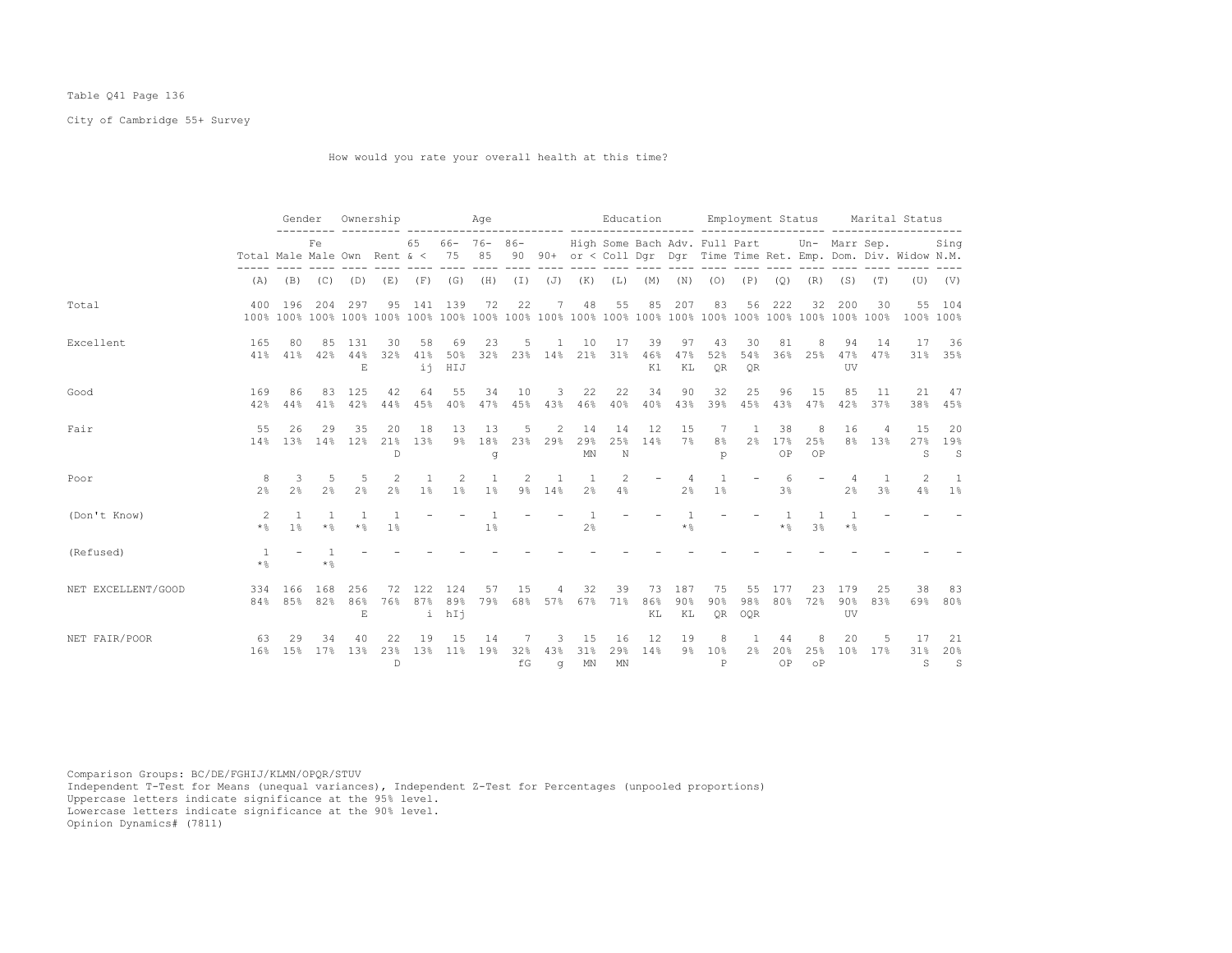# Table Q41 Page 137

City of Cambridge 55+ Survey

How would you rate your overall health at this time?

|                    |                     |                         |                      |                            |                                     |                         | Current Place of Residence |                                 |                         |                         |                          |                                           |                                    |                        |                        | Living Situation |                     |                                                                                                                                                                                                  |                   |             | Racial/Ethnic Group |                       |                                    |           |
|--------------------|---------------------|-------------------------|----------------------|----------------------------|-------------------------------------|-------------------------|----------------------------|---------------------------------|-------------------------|-------------------------|--------------------------|-------------------------------------------|------------------------------------|------------------------|------------------------|------------------|---------------------|--------------------------------------------------------------------------------------------------------------------------------------------------------------------------------------------------|-------------------|-------------|---------------------|-----------------------|------------------------------------|-----------|
|                    |                     | East                    |                      |                            | Area Camb Mid                       |                         |                            |                                 |                         |                         |                          |                                           |                                    |                        | ---- ----              |                  | $\frac{1}{2}$       | Neigh West Nor. High Mo Spou Grand Par. Friend Wh. Bl. Asia A.I.<br>Total Camb MIT Four Port Camb River Agass Nine Camb Camb Straw Other One Part / Child Rel nonRel Cauc AA Pac. Esk. Hisp Oth. |                   |             | $- - - -$           |                       |                                    |           |
|                    | (A)                 |                         | $(B)$ $(C)$          | (D)                        | (E)                                 | (F)                     | (G)                        | (H)                             |                         | $(I)$ $(J)$             | (K)                      | (L)                                       | (M)                                | (N)                    | (0)                    | (P)              | (Q)                 | (R)                                                                                                                                                                                              |                   | $(S)$ $(T)$ | (U)                 | (V)                   | (W)                                | (X)       |
| Total              | 400                 | 29                      | 9                    | 21                         | 52<br>100% 100% 100% 100% 100% 100% | 51                      | 13<br>100%                 | 12<br>100%                      | 16                      | 64                      | 66                       | 6                                         | 100% 100% 100% 100% 100% 100% 100% |                        | 42 143 195             | 23<br>100% 100%  | 12                  | 16                                                                                                                                                                                               | 346               | 17          | 10                  |                       | 100% 100% 100% 100% 100% 100% 100% | 18        |
| Excellent          | 165                 |                         |                      |                            | 18<br>41% 17% 44% 19% 35% 61%       | 31<br>b DEKM<br>B       | 7<br>54%                   | 8<br>67%<br>BD BDEKM BDEKm BDek | 10                      | 32<br>62% 50%           | 23<br>35%<br>$\mathbf b$ | 2<br>33%                                  | 15<br>36%<br>$\mathbf b$           | 53                     | 94<br>37% 48%<br>Q NpQ | 7<br>30%<br>q    | - 1<br>8%           | $44\%$<br>$\circ$                                                                                                                                                                                | 7 151<br>44%<br>t | 4           | $24\%$ $40\%$       |                       |                                    | 25% 28%   |
| Good               | 169<br>42%          | 14<br>48%               | $\mathcal{L}$<br>22% | 11<br>52%                  | 27<br>52%<br>cfh cFh                | 16<br>31%               | 4<br>31%                   | 3<br>25%                        | 5                       | 25<br>31% 39% 53%       | 35<br>CFHi               | $\overline{4}$<br>67%<br>cfh              | 17<br>40%                          | 58<br>41%              | 82<br>42%              | 14<br>61%<br>no  | 5<br>42%            | 6                                                                                                                                                                                                | 146<br>38% 42%    | 6<br>35%    |                     | 60% 100%<br>TUWX<br>S | 25%                                | 7<br>39%  |
| Fair               | 55<br>14왕           | 9<br>31%<br>IJKM<br>EFh | 3<br>33%             | 29%<br>ijkm<br>$\mathbf F$ | 12%                                 | 8 <sup>°</sup>          | 15%                        | 8 <sup>°</sup>                  | $6\%$                   | $9\%$                   | 11%                      |                                           | 10 <sup>°</sup>                    | 27<br>19%<br>$\circ$   | 15<br>8 <sup>°</sup>   | 2                | 6<br>9% 50%<br>NOPr | 19%                                                                                                                                                                                              | 13 <sup>°</sup>   | 35%<br>s    |                     |                       | 50%                                | 4<br>22%  |
| Poor               | 8<br>2 <sup>°</sup> | 3 <sup>°</sup>          |                      |                            | 2 <sup>°</sup>                      |                         |                            |                                 |                         |                         |                          |                                           | 12%<br>$\epsilon$                  | 3%                     | 2.8                    |                  |                     |                                                                                                                                                                                                  | 1%                | 6%          |                     |                       |                                    | 11%       |
| (Don't Know)       | 2<br>$\star$ %      |                         |                      |                            |                                     |                         |                            |                                 |                         | 2 <sup>°</sup>          |                          |                                           | 2 <sup>°</sup>                     | 1%                     | 1 <sup>°</sup>         |                  |                     |                                                                                                                                                                                                  |                   |             |                     |                       |                                    |           |
| (Refused)          | $\star$ %           |                         |                      |                            |                                     |                         |                            |                                 |                         |                         | $2\frac{6}{9}$           |                                           |                                    |                        |                        |                  |                     |                                                                                                                                                                                                  |                   |             |                     |                       |                                    |           |
| NET EXCELLENT/GOOD | 334<br>84%          | 19<br>66%               |                      | 67% 71%                    | 4.5<br>87%<br>B                     | 47<br>92%<br><b>BDM</b> | 11<br>85%                  | 11<br>92%<br>B                  | 15<br>94%<br><b>BdM</b> | 57<br>89%<br><b>Bdm</b> | 58<br>88%                | 6<br>100%<br><b>B EFJKM</b><br><b>BCD</b> | 32<br>76%                          | 111<br>78%<br>$\sigma$ | 176<br>$90\%$<br>NQ    | 21<br>91%<br>NQ  | 6<br>50%            | 13<br>81%<br>q                                                                                                                                                                                   | 297<br>86%<br>Tx  | 10          | 10<br>59% 100% 100% | STWX STWX             | 50%                                | 12<br>67% |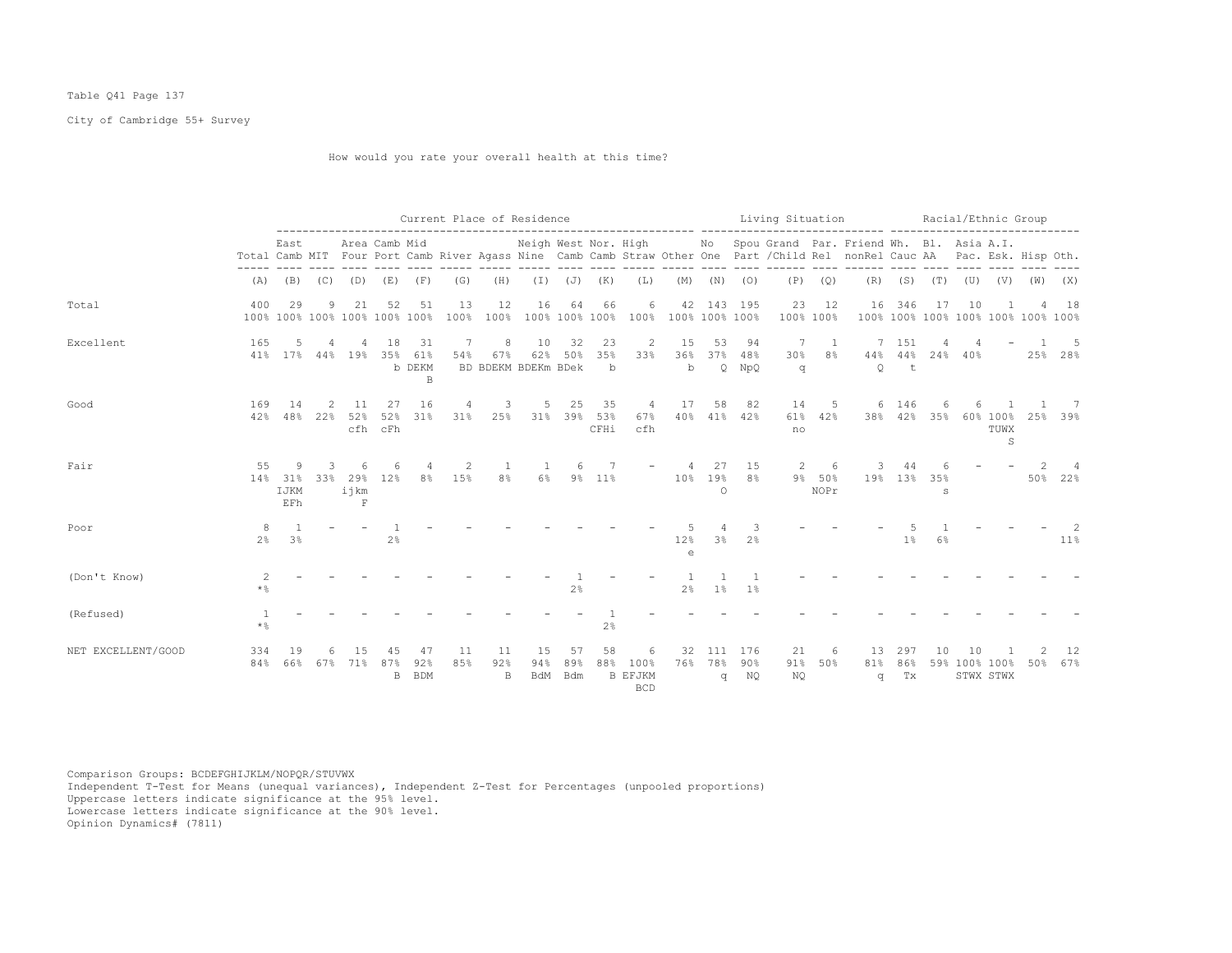Table Q41 Page 138 (Continued) City of Cambridge 55+ Survey

How would you rate your overall health at this time?

|               |                     |     |      |               |     |           |     | Current Place of Residence |     |     |               |                      |                       |     | Living Situation |                |                                                                                                                                                                                                 |             |  |         | Racial/Ethnic Group |                                      |
|---------------|---------------------|-----|------|---------------|-----|-----------|-----|----------------------------|-----|-----|---------------|----------------------|-----------------------|-----|------------------|----------------|-------------------------------------------------------------------------------------------------------------------------------------------------------------------------------------------------|-------------|--|---------|---------------------|--------------------------------------|
|               | East                |     |      | Area Camb Mid |     |           |     |                            |     |     |               |                      |                       |     |                  |                | Neigh West Nor. High Mo Spou Grand Par. Friend Wh. Bl. Asia A.I.<br>Total Camb MIT Four Port Camb River Agass Nine Camb Camb Straw Other One Part /Child Rel nonRel Cauc AA Pac. Esk. Hisp Oth. |             |  |         |                     |                                      |
|               | $(A)$ $(B)$         | (C) | (D)  | (E)           | (F) | (G)       | (H) | $(\lrcorner)$              | (J) | (K) | (L)           | (M)                  | $\cdots$ (N) $\cdots$ | (O) | (P)              | (Q)            |                                                                                                                                                                                                 | (R) (S) (T) |  | (U) (V) | (W)                 | (X)                                  |
| NET FAIR/POOR | 16% 34% 33%<br>HIJK |     | Fijk | 29% 13%       |     | 8% 15% 8% |     | 6% 9% 11%                  |     |     | 6 7 - 9 31 18 | $21\%$ 22% 9%<br>fij | Op                    |     | $2 \t 6$         | 9% 50%<br>nOPr | 3 49<br>19% 14% 41%                                                                                                                                                                             |             |  |         |                     | 7 – – 2 6<br>50% 33%<br>$\mathbf{s}$ |
|               | EF                  |     |      |               |     |           |     |                            |     |     |               |                      |                       |     |                  |                |                                                                                                                                                                                                 |             |  |         |                     |                                      |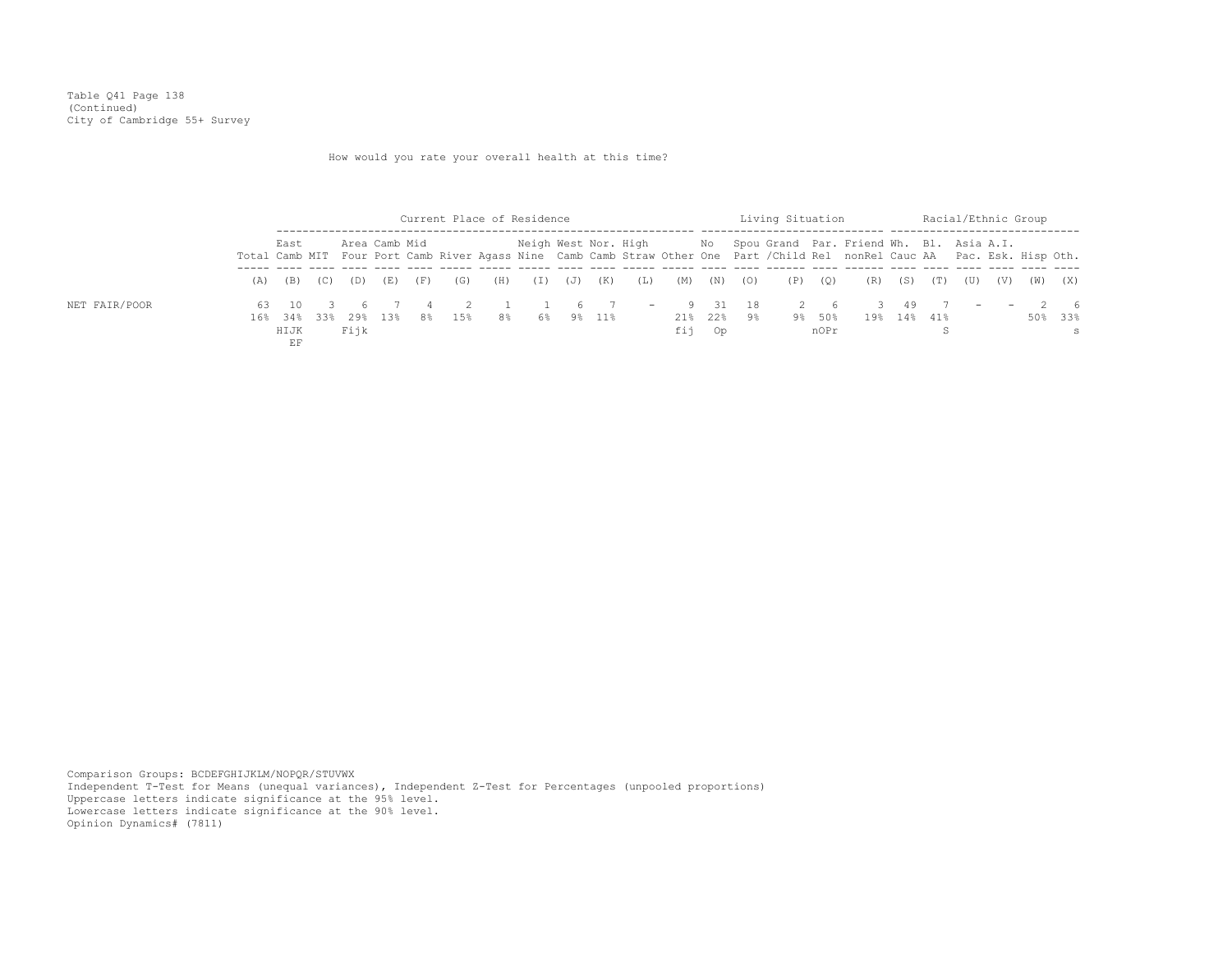## Table Q41 Page 139

City of Cambridge 55+ Survey

How would you rate your overall health at this time?

|                    |                             |                             | Current Place of Residence |                       |                        |                              |                      |                                 |                 | Income         |                                                                                                     |                  |                    |                |                  | Years in Household                |                |                          |                | Years in Cambridge        |                            |               |                        | People in Home |                      |
|--------------------|-----------------------------|-----------------------------|----------------------------|-----------------------|------------------------|------------------------------|----------------------|---------------------------------|-----------------|----------------|-----------------------------------------------------------------------------------------------------|------------------|--------------------|----------------|------------------|-----------------------------------|----------------|--------------------------|----------------|---------------------------|----------------------------|---------------|------------------------|----------------|----------------------|
|                    |                             | Condo Sing Mult Apt Apt Apt |                            |                       |                        |                              |                      |                                 |                 | 30k- 60k- 90k- | Total or TH Fam Fam 4-8 9-50 +50 <30k <60k <90k <120k 120k+ or< -10 -25 -50 +50 or< -10 -25 -50 +50 |                  | $\sim$ 1 $\sim$    |                | $<1$ $<10$ $<25$ |                                   |                |                          | $\leq 1$       | $< 10$ $< 25$             |                            |               |                        |                | $3+$                 |
|                    | (A)                         | (B)                         | (C)                        | (D)                   | (E)                    | (F)                          | (G)                  | (H)                             | (I)             | (J)            | (K)                                                                                                 |                  | $(L)$ $(M)$        |                | $(N)$ $(O)$      | (P)                               | (Q)            | (R)                      | (S)            | (T)                       | (U)                        | (V)           | (W)                    | (X)            | (Y)                  |
| Total              | 400<br>100%                 | 116                         | 104                        | 103                   | 22                     | 17                           | 27                   | 60                              | 67              | 54             | 45                                                                                                  | 72               | $\mathbf{3}$       |                |                  | 70 135 156                        | 34             | $\overline{2}$           | 32             | 79                        |                            | 181 100       | 149                    | -183           | 61                   |
| Excellent          | 165<br>41%                  | 52<br>45%<br>E              | 49<br>47%<br>Εq            | 43<br>42%<br>e        |                        |                              |                      | 15<br>23% 35% 30% 25% 34%       | 23              | 26<br>48%<br>H | 24<br>53%<br>H I                                                                                    | 40<br>56%<br>HI  | -1                 | 30             | 50               | 71<br>33% 43% 37% 46% 35%         | 12             | $\overline{\phantom{a}}$ | 15             | 34<br>47% 43% 41% 41% 38% | 74                         | 41            | 56                     | 81             | 27<br>$44\%$ $44\%$  |
| Good               | 169<br>42%                  | 46<br>$40\%$                | 44<br>42%                  | 44<br>43%             | 9                      | $7^{\circ}$<br>$41\%$ $41\%$ | 13<br>48%            | 26<br>43%                       | 33<br>49%       | 19<br>35%      | 17<br>38%                                                                                           | 30<br>42%        |                    | 23<br>33%      | 64<br>N          | 65<br>47% 42%                     | 17<br>50%<br>n |                          | $-14$          | 34<br>44% 43% 45% 39%     | 81                         | 39            | 60<br>40%              | 77<br>42%      | 28<br>46%            |
| Fair               | 55<br>14%                   | 13<br>$11\%$                | 10                         | 14<br>$10\%$ 14%      | 8<br>36%<br><b>BCD</b> | 3<br>18%                     | 19%                  | 17<br>28%<br>ΚL                 | 11<br>16%<br>kL | 9<br>17%<br>L  | 3<br>$7\%$                                                                                          | 2                | 2<br>noPq          | 12             | 20               | 16<br>3% 67% 17% 15% 10% 15% 100% | .5             | 2<br>STUV                | 2              | 11<br>6% 14% 11% 19%      | 20                         | 19<br>Su      | 28<br>19%<br>xY        | -22<br>12%     | -5<br>8 %            |
| Poor               | -8<br>2 <sup>°</sup>        | 3%                          | $1\%$                      | $\mathbf{1}$<br>$1\%$ |                        | $\mathbf{1}$<br>6%           | $\overline{1}$<br>4% | $\mathcal{L}$<br>3 <sup>°</sup> |                 |                | $\overline{1}$<br>2 <sup>°</sup>                                                                    |                  |                    | 6%<br>$\circ$  | 1%               | 3<br>2 <sup>°</sup>               |                |                          | 3 <sup>8</sup> |                           | 6<br>3 <sup>8</sup>        |               | $\overline{4}$<br>3%   | 2<br>$1\%$     | $\overline{1}$<br>2% |
| (Don't Know)       | 2<br>$\star$ %              |                             |                            | $1\%$                 |                        |                              |                      |                                 |                 |                |                                                                                                     |                  |                    | $1\%$          |                  | $1\%$                             |                |                          |                |                           |                            | $1\%$         | 1%                     | $1\%$          |                      |
| (Refused)          | $\overline{1}$<br>$\star$ % | 1%                          |                            |                       |                        |                              |                      |                                 |                 |                |                                                                                                     |                  |                    |                |                  |                                   |                |                          |                |                           |                            |               |                        |                |                      |
| NET EXCELLENT/GOOD | 334<br>84%                  | 98<br>84%<br>e              | 93<br>89%<br>E             | 87<br>84%<br>e        | 14<br>64%              | 13                           | 21<br>76% 78%        | 41<br>68%                       | 56<br>84%<br>H  | 45<br>83%<br>h | 41<br>91%<br>H                                                                                      | 70<br>97%<br>HIJ | 33%                | 53<br>76%      | 114<br>m         | 136<br>84% 87%<br>MN              | 29<br>85%<br>m | $ \,$                    | 29<br>91%      | 68                        | 155<br>86% 86% 80% 78% 86% | 80            | 116                    | 158<br>W       | 55<br>$90\%$<br>W    |
| NET FAIR/POOR      | 63<br>16%                   | 17<br>15%                   | -11<br>$11\%$              | 15<br>15%             | 36%<br><b>BCD</b>      | 24%                          | 22%                  | -19<br>32%<br>IjKL              | 11<br>16%<br>т. | 9<br>17%<br>L  | 4<br>9%                                                                                             | 2                | 2<br>3% 67%<br>oPq | 16<br>23%<br>p | 21               | 19<br>16% 12%                     |                | 2<br>15% 100%<br>STUV    | 3<br>$9\%$     | 11<br>14%                 | 26                         | 19<br>14% 19% | 32<br>21%<br><b>XY</b> | 24<br>13%      | 6<br>10%             |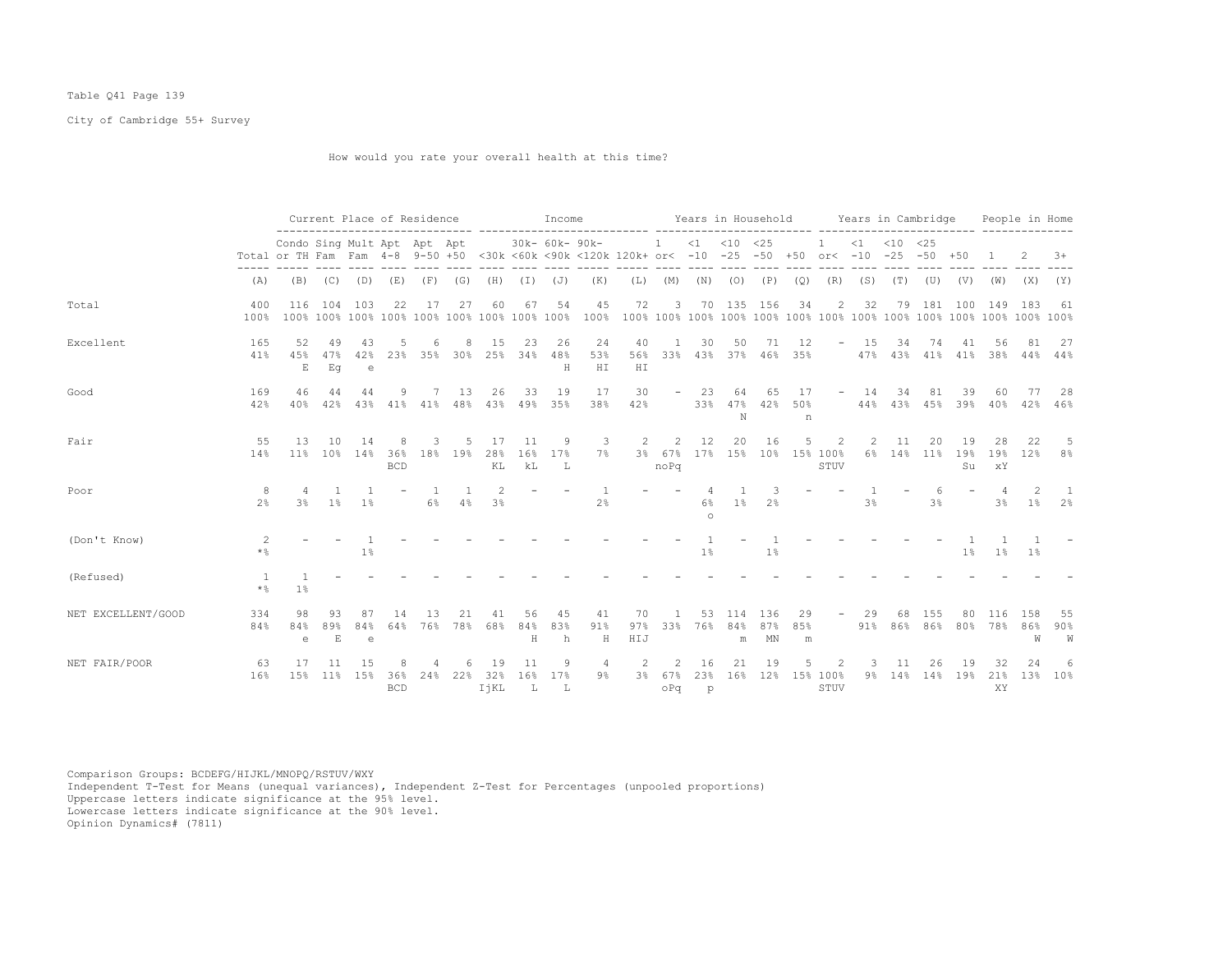## Table Q42 Page 140

City of Cambridge 55+ Survey

What is your age?

|           |                     |                     |                                  |                   |                                                                                 |            |              |           |            |                                                |                     |                      |            |                                |                    |                          |                               |                               |                           | Gender Ownership Mage Nage Education Employment Status Marital Status                                                                                                   |                                  |
|-----------|---------------------|---------------------|----------------------------------|-------------------|---------------------------------------------------------------------------------|------------|--------------|-----------|------------|------------------------------------------------|---------------------|----------------------|------------|--------------------------------|--------------------|--------------------------|-------------------------------|-------------------------------|---------------------------|-------------------------------------------------------------------------------------------------------------------------------------------------------------------------|----------------------------------|
|           |                     |                     | Fe                               |                   |                                                                                 |            |              |           |            |                                                |                     |                      |            |                                |                    |                          |                               |                               |                           | 65 66- 76- 86- High Some Bach Adv. Full Part Un- Marr Sep. Sing<br>Total Male Male Own Rent & < 75 85 90 90+ or < Coll Dgr Dgr Time Time Ret. Emp. Dom. Div. Widow N.M. |                                  |
|           |                     |                     |                                  |                   | (A) (B) (C) (D) (E) (F) (G) (H) (I) (J) (K) (L) (M) (N) (O) (P) (Q) (R) (S) (T) |            |              |           |            |                                                |                     |                      |            |                                |                    |                          |                               |                               |                           |                                                                                                                                                                         | $(U)$ $(V)$                      |
| Total     |                     |                     |                                  | 400 196 204 297   |                                                                                 | 95 141 139 |              | 72        | 22         | 48<br>7                                        | 55                  | 85                   | 207        | 83                             | 56                 | 222                      | 32                            | 200                           | 30                        |                                                                                                                                                                         | 55 104                           |
| $55 - 60$ | 57                  | - 27                | 30                               | 39                | 16<br>14% 14% 15% 13% 17% 40%                                                   | 57         |              |           |            | $-7$<br>$15\%$ $16\%$ $14\%$ $14\%$ $30\%$ 27% |                     | 9 12                 | 28         | 25<br>$\circ$                  | 15<br>$\circ$      | $7\phantom{0}$           | 10<br>3% 31%<br>$\circ$       | 35<br>18%<br>TU               | 2<br>7%                   |                                                                                                                                                                         | 2 17<br>4% 16%<br>tU             |
| $61 - 65$ | 84                  | 40                  | 44                               | 64                | 20<br>21% 20% 22% 22% 21% 60%                                                   | 84         |              |           |            | 8 <sup>8</sup><br>$17\%$ 22% 26% 20%           | 12                  | 22                   | 42         | 31<br>37%<br>PO                | 12                 | 29                       | 11<br>21% 13% 34%<br>Q        | 44<br>22%<br>U                | 9<br>30%<br>U             |                                                                                                                                                                         | 4 27<br>7% 26%<br>U              |
| 66-70     | 80.                 | 48<br>$\mathsf{C}$  | 32                               | 61                | 16<br>20% 24% 16% 21% 17%                                                       |            | $-80$<br>58% |           |            | $-5$ 9 8 58<br>10% 16% 9% 28%                  |                     |                      | KLM        | 14<br>17%<br>R                 | 16<br>$\mathbb{R}$ | - 49<br>29% 22%<br>R     | <b>1</b>                      | 44                            | 5                         | 3% 22% 17% 15% 22%                                                                                                                                                      | 8 23                             |
| $71 - 75$ | 59                  | 28                  | 31                               | 44                | 15<br>15% 14% 15% 15% 16%                                                       |            | $-59$<br>42% |           |            | $- - - 5$<br>$10\%$ 11% 19% 15% 7% 14% 19%     | 6                   | 16                   | 32         | 6 <sup>6</sup>                 | R                  | 8 43<br>0R               | 1                             |                               |                           | 28 7 8 16<br>3% 14% 23% 15% 15%                                                                                                                                         |                                  |
| $76 - 80$ | 45                  | 22                  | 23                               | 34                | 10<br>11% 11% 11% 11% 11%                                                       |            |              | 45<br>62% |            | $- 6$<br>12% 13% 13% 10%                       |                     | 7 11                 | 21         | <sup>2</sup><br>$2\frac{6}{5}$ | 3<br>5%            | 37<br>17%<br>ΟP          | $\overline{\mathbf{3}}$       | 25<br>$9\frac{8}{9}$ 12%<br>V | -5<br>17%<br>$\mathbf{v}$ | -9<br>16%<br>V                                                                                                                                                          | $-5$<br>5%                       |
| $81 - 85$ | 27<br>7%            | 15<br>8%            | 12<br>$6\%$                      | 21<br>$7\%$       | 6<br>$6\%$                                                                      |            |              | 27<br>38% |            | $\overline{\phantom{a}}$<br>6%                 | 5<br>$9\frac{6}{5}$ | 8<br>$9\%$           | 10         | $\mathbf{1}$<br>5% 1%          |                    | $-23$<br>10%<br>$\Omega$ | 2<br>6%                       | $12 \,$<br>6%                 | $\mathbf{1}$<br>3%        | 3                                                                                                                                                                       | -9<br>5% 9%                      |
| $86 - 90$ | 22<br>6%            | 9<br>5%             |                                  | 13 16<br>$6\%$ 5% | 6<br>$6\%$                                                                      |            |              |           | 22<br>100% | 8<br>17%<br>LMN                                | 2<br>$4\%$          | $\overline{4}$<br>5% | 8<br>4%    | $\overline{\phantom{a}}$       |                    | $-19$<br>9%              | $\overline{\mathbf{3}}$<br>9% | 6<br>3 <sup>8</sup>           |                           | $-14$<br>25%<br>SV.                                                                                                                                                     | $\overline{\phantom{0}}^2$<br>2% |
| Over 90   | 7<br>$2\frac{6}{5}$ | 3<br>2 <sup>°</sup> | $\overline{4}$<br>$2\frac{6}{9}$ | -6<br>2%          | 1%                                                                              |            |              | 100%      | $- - - 7$  | $\overline{2}$<br>4%                           | $\mathbf{1}$<br>2%  | 1<br>$1\%$           | 3<br>$1\%$ | $\overline{\phantom{a}}$       | 2%                 | 6<br>3%                  |                               | -1<br>$\star$ %               | $\mathbf{1}$<br>3%        | $\overline{4}$<br>$7\%$<br>SV.                                                                                                                                          | $\frac{1}{2}$<br>$1\%$           |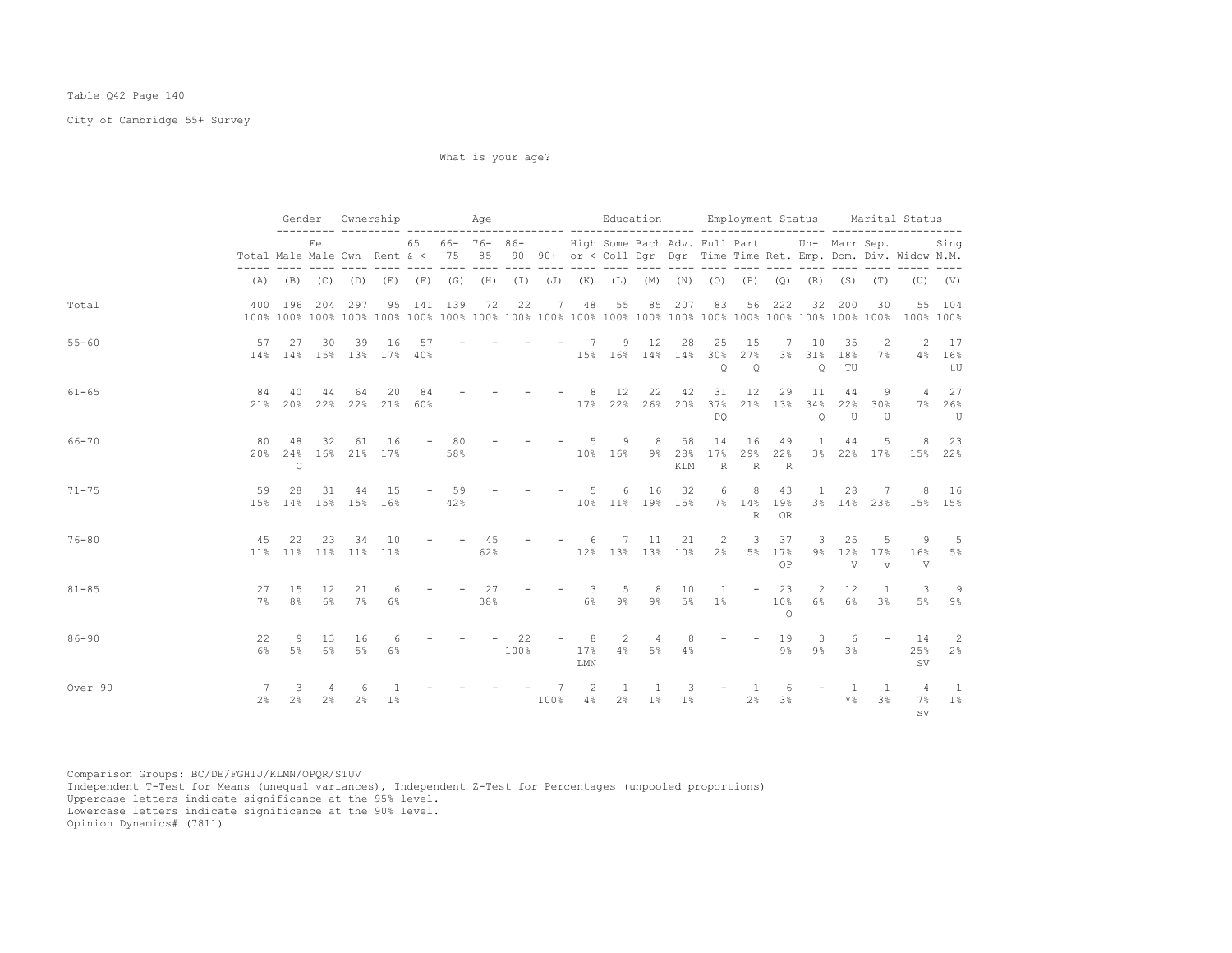# What is your age?

|              |          | Gender  |      |             | Ownership                 |                   |     | Age            |                          |            |              |                | Education |           |                                             | Employment Status        |          |                               |                               |                   | Marital Status                                                                                       |                         |
|--------------|----------|---------|------|-------------|---------------------------|-------------------|-----|----------------|--------------------------|------------|--------------|----------------|-----------|-----------|---------------------------------------------|--------------------------|----------|-------------------------------|-------------------------------|-------------------|------------------------------------------------------------------------------------------------------|-------------------------|
|              |          |         | Fe.  |             |                           |                   |     | 65 66- 76- 86- |                          |            |              |                |           |           | High Some Bach Adv. Full Part Un- Marr Sep. |                          |          |                               |                               |                   | Total Male Male Own Rent & < 75 85 90 90+ or < Coll Dgr Dgr Time Time Ret. Emp. Dom. Div. Widow N.M. | Sing                    |
|              | (A)      | (B)     | (C)  | (D)         | (E)                       | (F)               | (G) | (H)            | (I)                      | (J)        | (K)          | (L)            | (M)       | (N)       | (0)                                         | (P)                      | (0)      | (R)                           | (S)                           | (T)               | (U)                                                                                                  | (V)                     |
| (Don't Know) | $1\%$    |         | $-3$ |             | 1% 1% 1%                  | $\qquad \qquad -$ |     |                | $\overline{\phantom{m}}$ | $\sim$ $-$ |              | the control of | $2\%$ 1%  | $\star$ & | $\sim$                                      |                          | $2\%$ 1% | $\overline{\phantom{a}}$      | $\sim$ $-$                    | $\qquad \qquad -$ | $4\%$                                                                                                | $\sim$ 1<br>1%          |
| (Refused)    | 16<br>4% | 4<br>2% | 12   | 10<br>6% 3% | $\overline{4}$<br>$4\,$ % |                   |     |                |                          |            | $ -$ 4<br>8% | -3-<br>$5\%$   | $\sim$ 2  |           | 4<br>2% 2% 5%                               | $\overline{\phantom{a}}$ | 7        | $3\frac{6}{3}$ $3\frac{6}{3}$ | $1 \quad 5$<br>$2\frac{6}{5}$ | $\sim$ $-$        |                                                                                                      | $1 \quad 3$<br>$2\%$ 3% |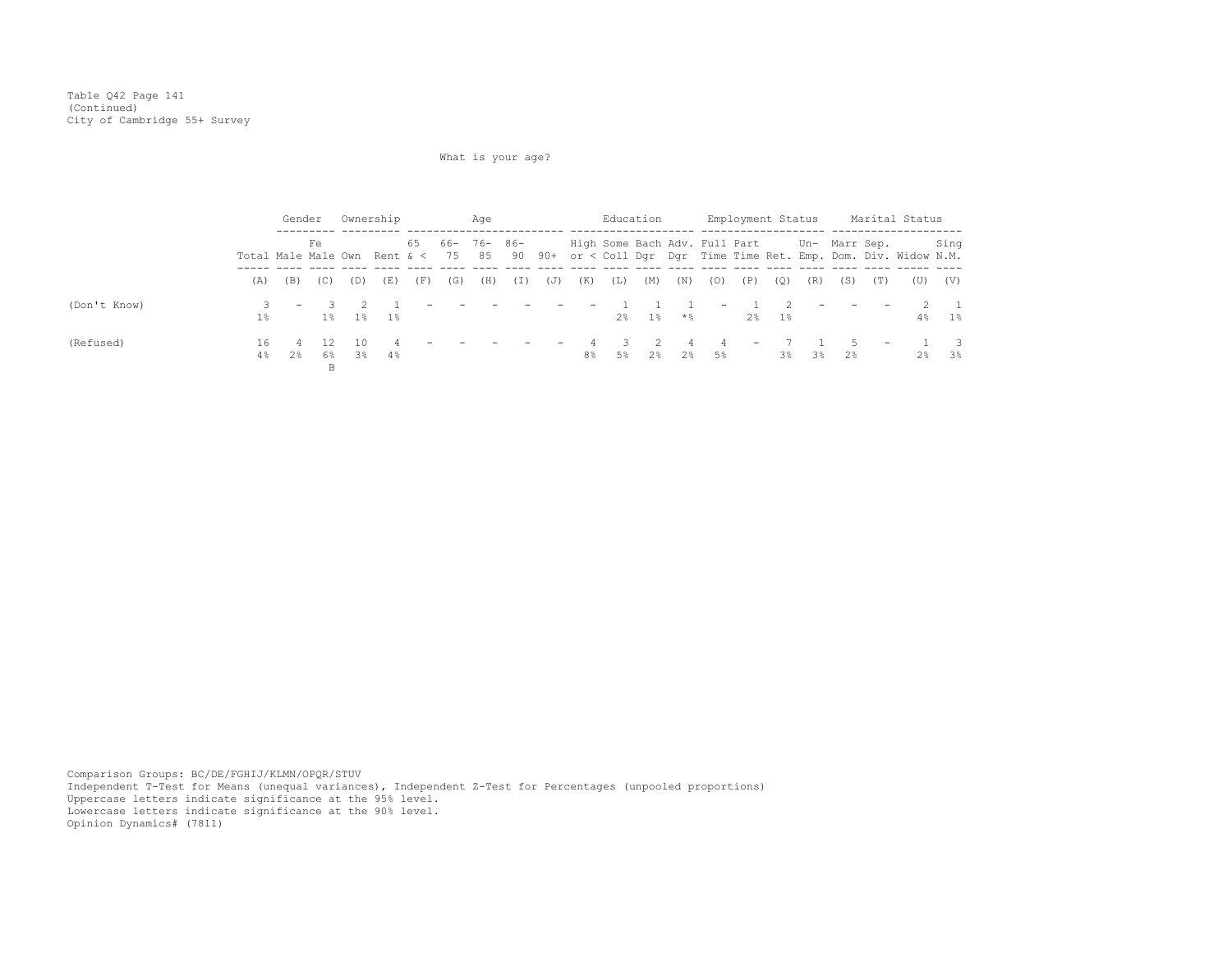## Table Q42 Page 142

City of Cambridge 55+ Survey

What is your age?

|           |          |                                     |                       |                |                     |                 | Current Place of Residence                |              |                                |                          |                     |                |                                           |                      |                                     |                           |                                    | Living Situation and Racial/Ethnic Group                                                                                                                                                                                                                                                                   |                                           |    |                |                   |             |                          |
|-----------|----------|-------------------------------------|-----------------------|----------------|---------------------|-----------------|-------------------------------------------|--------------|--------------------------------|--------------------------|---------------------|----------------|-------------------------------------------|----------------------|-------------------------------------|---------------------------|------------------------------------|------------------------------------------------------------------------------------------------------------------------------------------------------------------------------------------------------------------------------------------------------------------------------------------------------------|-------------------------------------------|----|----------------|-------------------|-------------|--------------------------|
|           |          | East                                |                       |                | Area Camb Mid       |                 |                                           |              |                                |                          |                     |                |                                           |                      |                                     |                           |                                    | Neigh West Nor. High Mo Spou Grand Par. Friend Wh. Bl. Asia A.I.<br>Total Camb MIT Four Port Camb River Agass Nine Camb Camb Straw Other One Part / Child Rel nonRel Cauc AA Pac. Esk. Hisp Oth.<br>and does these doesn today does does these these then does thence does thence does then then then then |                                           |    |                |                   |             |                          |
|           |          |                                     |                       |                |                     |                 | $(A)$ $(B)$ $(C)$ $(D)$ $(E)$ $(F)$ $(G)$ | (H)          |                                |                          |                     |                | $(I)$ $(J)$ $(K)$ $(L)$ $(M)$ $(N)$ $(O)$ |                      |                                     |                           | $(P)$ $(Q)$                        |                                                                                                                                                                                                                                                                                                            | $(R)$ $(S)$ $(T)$ $(U)$ $(V)$ $(W)$ $(X)$ |    |                |                   |             |                          |
| Total     | 400      | 29<br>100% 100% 100% 100% 100% 100% | 9                     | 21             | 52                  | 51              | 13<br>100%                                | 12           | 16                             | 64                       | 66                  | 6              |                                           |                      | 42 143 195                          | 100% 100%                 | 23 12                              | 100% 100% 100% 100% 100% 100% 100%                                                                                                                                                                                                                                                                         | 16 346                                    | 17 | 10             |                   |             | 18                       |
| $55 - 60$ | 57       | 7<br>14% 24% 11% 19% 21% 14%<br>J   | <sup>1</sup>          | $\overline{4}$ | 11<br>$\dot{1}$ J J | 7               | 2<br>15%                                  | 3<br>j.      | 25% 12% 3% 15%                 | 2 2 10                   | J                   | $\overline{2}$ | 33% 10% 10% 17%                           | 4 14                 | 34<br>N                             | 13% 17%                   | $3 \quad 2$                        | $\mathbf{3}$<br>19% 15% 12% 20%                                                                                                                                                                                                                                                                            | 52                                        | 2  |                |                   |             | $-$ 3<br>$17\%$          |
| $61 - 65$ | 84       | 5<br>21% 17% 11% 38% 17% 24%        | $\overline{1}$        | 8<br>ceHm      |                     | 9 12            | -5<br>38%<br>h                            | <sup>1</sup> | 8% 19% 22% 24% 17% 17% 22% 23% | $3 \t 14$                | 16<br>h             |                | 1 7 31 45                                 | R                    | R                                   | 3 <sup>3</sup><br>13% 25% |                                    | 1 70                                                                                                                                                                                                                                                                                                       | 6% 20% 29% 40%                            | -5 |                |                   |             | 25% 28%                  |
| $66 - 70$ | 80       | $20\%$ 14%                          | $\overline{4}$<br>bDM | 2<br>44% 10%   | 14<br>27%<br>dM     | 13<br>25%<br>dM | 2<br>15%                                  | 42%<br>bDM   | $5 - 5$                        | 3 12 13                  |                     | $\mathbf{1}$   | 19% 19% 20% 17% 10% 16% 23%               | 4 23                 | 45                                  |                           | 7 2<br>30% 17%                     | 12% 20% 29% 10%                                                                                                                                                                                                                                                                                            | 2 70                                      | 5  | $\overline{1}$ |                   |             | $-1$ 2<br>25% 11%        |
| $71 - 75$ | 59       | -5<br>15% 17%                       |                       | - 3            | 7<br>14% 13% 10%    | 5               | $\overline{1}$                            | 2            | 8% 17% 25% 16% 15%             | 4 10 10                  |                     |                | 2 7 26<br>33% 17% 18% 14%                 | $_{\rm P}$           | 27<br>p                             | $1 \quad 1$               |                                    | 4 53<br>4% 8% 25% 15% 18% 25% 11%<br>p                                                                                                                                                                                                                                                                     |                                           |    |                |                   | $3 - - - 1$ | $\overline{\phantom{a}}$ |
| $76 - 80$ | 45       | .5<br>11% 17%<br>$\epsilon$         |                       | $\sim$ 1       | -2                  | 4               | 2<br>5% 4% 8% 15%                         |              | $-3$ 15                        | 19% 23% 12%<br>EFkM<br>D | 8 <sup>8</sup><br>e |                | $-4$<br>10% 9% 10%                        | 13                   | 20                                  | $\overline{4}$            | $\overline{\mathbf{3}}$<br>17% 25% | 4                                                                                                                                                                                                                                                                                                          | 43<br>25% 12%                             |    |                | 100%<br><b>SX</b> |             | $1 - 1$<br>6%            |
| $81 - 85$ | 27<br>7% |                                     |                       |                |                     | 8% 10%          |                                           |              | -1<br>6%                       | 6                        | 2<br>$9\%$ $3\%$    |                | $- 6$<br>$\mathbf k$                      | 12                   | 13<br>14% 8% 7%                     | $\mathbf{1}$<br>4%        |                                    |                                                                                                                                                                                                                                                                                                            | 23<br>$7\%$                               |    | 20%            |                   |             | -2<br>11%                |
| $86 - 90$ | 22       | 3<br>6% 10% 22% 10% 2% 4%           |                       |                | $\overline{1}$      | 2               |                                           |              |                                | -3<br>$5\%$              | $\mathcal{L}$<br>3% |                | $\overline{4}$<br>10%                     | 12<br>8%<br>$\Omega$ | 6<br>$3\%$                          | 2                         | $\mathbf{1}$<br>$9\%$ $8\%$        | $\overline{1}$                                                                                                                                                                                                                                                                                             | 18<br>6% 5% 12%                           | 2  |                |                   |             | -2<br>$11\%$             |
| Over 90   | 2%       |                                     |                       |                | 4%                  | 4%              |                                           |              |                                | 3%                       |                     |                | 2%                                        | $\overline{4}$       | $\overline{1}$<br>$3\frac{6}{9}$ 1% | 4%                        |                                    | $6\%$                                                                                                                                                                                                                                                                                                      | 2%                                        |    |                |                   |             |                          |

Comparison Groups: BCDEFGHIJKLM/NOPQR/STUVWX Independent T-Test for Means (unequal variances), Independent Z-Test for Percentages (unpooled proportions) Uppercase letters indicate significance at the 95% level. Lowercase letters indicate significance at the 90% level.

Opinion Dynamics# (7811)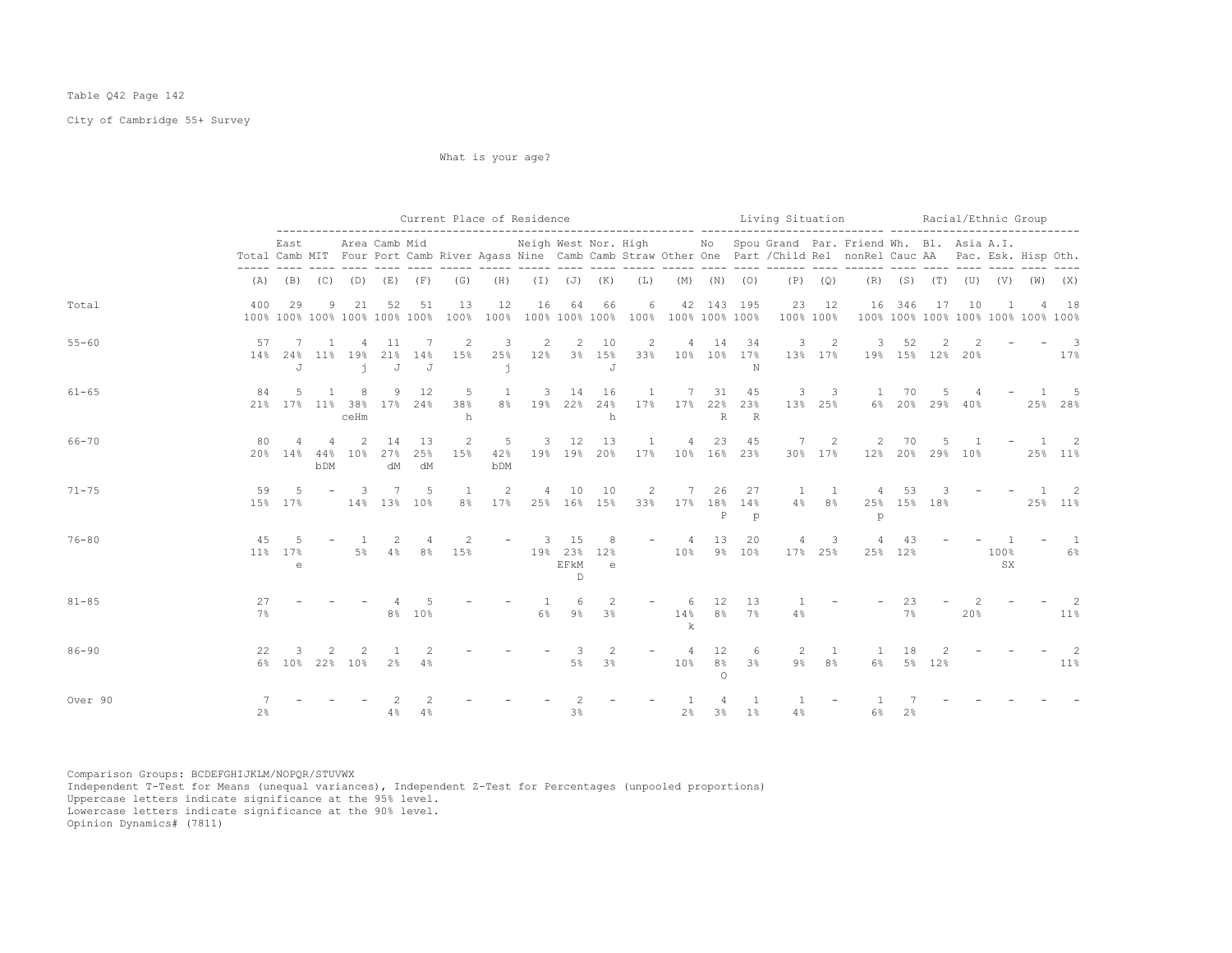# What is your age?

|              |          |      |     |               |     |     | Current Place of Residence |     |                                                   |                          |     |                          |     |          |                                 | Living Situation         |                          |                                                                                                                                                                                                 |                         | Racial/Ethnic Group      |                 |     |     |     |
|--------------|----------|------|-----|---------------|-----|-----|----------------------------|-----|---------------------------------------------------|--------------------------|-----|--------------------------|-----|----------|---------------------------------|--------------------------|--------------------------|-------------------------------------------------------------------------------------------------------------------------------------------------------------------------------------------------|-------------------------|--------------------------|-----------------|-----|-----|-----|
|              |          | East |     | Area Camb Mid |     |     |                            |     |                                                   |                          |     |                          |     |          |                                 |                          |                          | Neigh West Nor. High Mo Spou Grand Par. Friend Wh. Bl. Asia A.I.<br>Total Camb MIT Four Port Camb River Agass Nine Camb Camb Straw Other One Part /Child Rel nonRel Cauc AA Pac. Esk. Hisp Oth. |                         |                          |                 |     |     |     |
|              | (A)      | (B)  | (C) | (D)           |     | (F) | (G)                        | (H) | (I)                                               | (J)                      | (K) | (L)                      | (M) | (N)      | (O)                             | (P)                      | (Q)                      | (R)                                                                                                                                                                                             | (S)                     | (T)                      | (U)             | (V) | (W) | (X) |
| (Don't Know) | $1\%$    |      |     |               |     |     |                            |     | the company's state of the company's state of the | $\overline{\phantom{0}}$ | 2%  | $\overline{\phantom{0}}$ |     | $2\%$ 1% | $\hspace{0.1mm}-\hspace{0.1mm}$ | $\overline{\phantom{a}}$ | <b>Contract Contract</b> |                                                                                                                                                                                                 | $-$ 2                   |                          |                 |     | 25% |     |
| (Refused)    | 16<br>4% |      | 11% | 5%            | 4.왕 | 2%  | 8%                         | 8%  | $-$                                               | $\overline{\phantom{0}}$ | 6%  | $\sim$ $-$               | 10% | 46       | $4\%$ 2%                        | 4월                       | $\overline{\phantom{0}}$ |                                                                                                                                                                                                 | $-$ 8<br>2 <sup>8</sup> | $\overline{\phantom{0}}$ | 10 <sub>8</sub> |     |     | 6%  |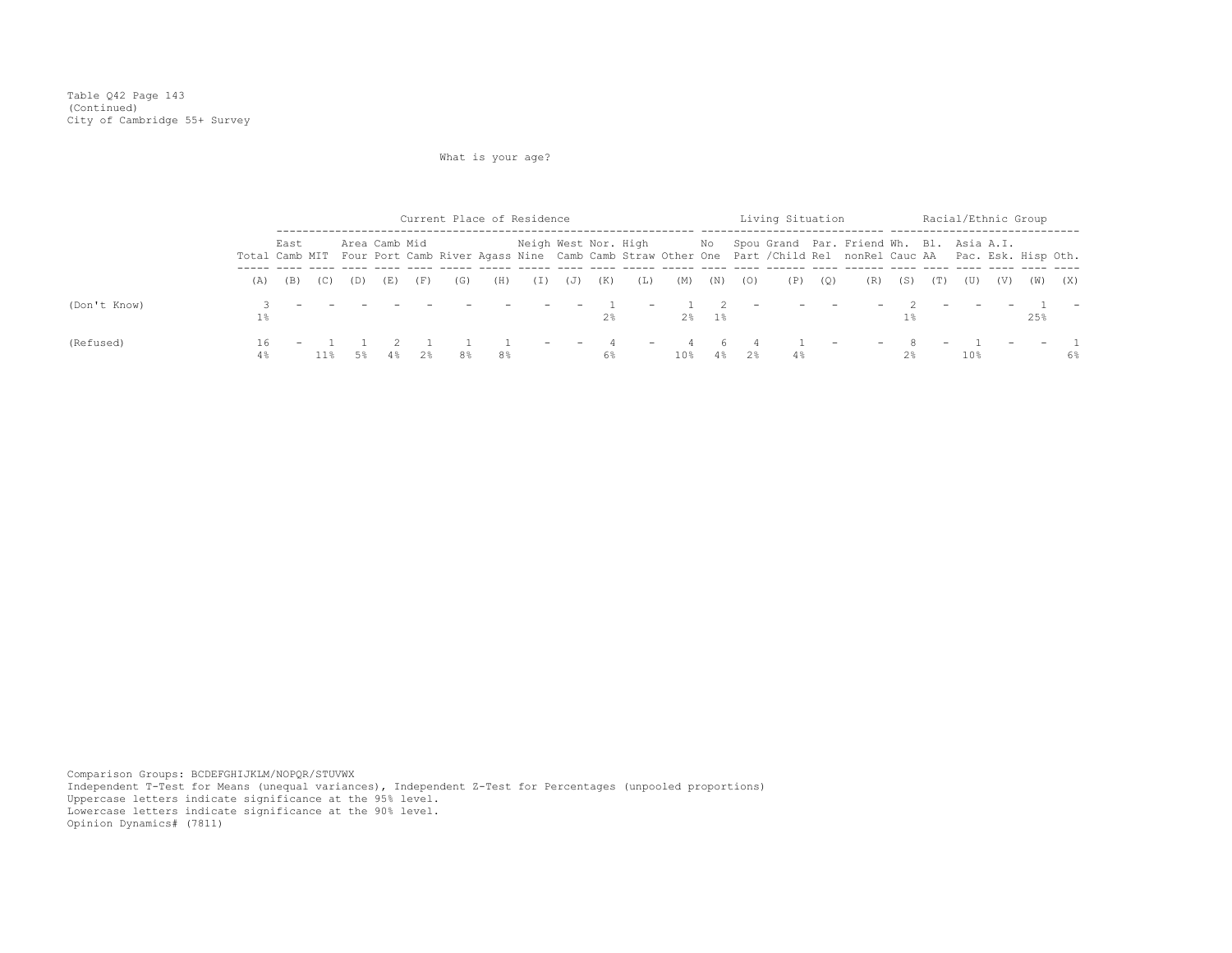## Table Q42 Page 144

City of Cambridge 55+ Survey

What is your age?

|           |              |                                                                                                                                    |                                 | Current Place of Residence |    |                |                                 |                     |                | Income                                             |                                                                                             | Years in Household Years in Cambridge |                         |                     |                           |                         |                               |                          |                                  |                                   |                             |                           |                 | People in Home    |                      |
|-----------|--------------|------------------------------------------------------------------------------------------------------------------------------------|---------------------------------|----------------------------|----|----------------|---------------------------------|---------------------|----------------|----------------------------------------------------|---------------------------------------------------------------------------------------------|---------------------------------------|-------------------------|---------------------|---------------------------|-------------------------|-------------------------------|--------------------------|----------------------------------|-----------------------------------|-----------------------------|---------------------------|-----------------|-------------------|----------------------|
|           |              | Condo Sing Mult Apt Apt Apt<br>Total or TH Fam Fam 4-8 9-50 +50 <30k <60k <90k <120k 120k+ or< -10 -25 -50 +50 or< -10 -25 -50 +50 |                                 |                            |    |                |                                 |                     |                | $30k - 60k - 90k -$                                |                                                                                             | 1 < 1 < 10 < 25                       |                         |                     |                           |                         |                               |                          |                                  | 1 < 1 < 10 < 25                   |                             |                           | $\overline{1}$  | -2                | $3+$                 |
|           | (A)          |                                                                                                                                    |                                 |                            |    |                |                                 |                     |                |                                                    | (B) (C) (D) (E) (F) (G) (H) (I) (J) (K) (L) (M) (N) (O) (P) (Q) (R) (S) (T) (U) (V) (W) (X) |                                       |                         |                     |                           |                         |                               |                          |                                  |                                   |                             |                           |                 |                   | (Y)                  |
| Total     | 400<br>100%  |                                                                                                                                    |                                 | 116 104 103                | 22 | 17             | 27                              | 60                  | 67             | 54                                                 | 45                                                                                          | 72                                    |                         |                     | 3 70 135 156              |                         | 34                            |                          | 2 32                             |                                   |                             | 79 181 100                | 149             | - 183             | -61                  |
| $55 - 60$ | 57<br>14%    | 16                                                                                                                                 | 11                              | 19<br>$\,$ f               | 4  | 1              | 4                               | 8                   | 10             | 6                                                  | 8<br>14% 11% 18% 18% 6% 15% 13% 15% 11% 18%                                                 | 12<br>17% 33% 23%                     |                         | 1 16<br>PO          | 26<br>19%<br>PO           | 12<br>8 <sup>8</sup>    | 2                             | -1<br>6% 50% 22%         | 7<br>$\overline{V}$              | 14<br>18%<br>$\overline{V}$       | 28<br>15%<br>$\overline{V}$ | -6<br>6%                  | 14              | 24<br>9% 13%      | - 18<br>30%<br>WX    |
| $61 - 65$ | 84<br>21%    | 2.4                                                                                                                                | 2.5                             | 18                         | 7  | 3              | -5                              | 15<br>J             | 15<br>$\Delta$ | 6<br>21% 24% 17% 32% 18% 19% 25% 22% 11%           | 13<br>29%<br>J                                                                              | 18<br>J                               | 25% 33% 20% 27% 18% 12% | 1 14                | 36<br>pQ                  | 28                      | $\sim$ 4                      |                          | $-$ 3                            | 25<br>9% 32%<br><b>SV</b>         | 42<br><b>SV</b>             | 13<br>23% 13% 22% 20% 23% | 33              | - 37              | 14                   |
| 66-70     | 80<br>20%    | 22                                                                                                                                 | 18                              | 27                         |    | .5             | $\overline{4}$                  | 10                  |                | 9 19<br>19% 17% 26% 18% 29% 15% 17% 13% 35%<br>HIk | 9                                                                                           | 16<br>$20\%$ $22\%$                   |                         | $-16$               | 21                        | 39<br>OO                | $\frac{4}{3}$                 | 23% 16% 25% 12%          | $-$ 9                            | 15<br>28% 19% 22% 17% 16% 23% 21% | 39                          | 17                        | 24              | -43<br>W          | - 13                 |
| $71 - 75$ | 59<br>15%    | 13                                                                                                                                 | 17                              | 15                         | 6  | 2              | 3                               | 8                   | 11             | 13<br>11% 16% 15% 27% 12% 11% 13% 16% 24%<br>т.    | 6                                                                                           | 13% 10% 10% 12% 21%                   | 7 – 7 16                |                     |                           | 33<br><b>NOO</b>        | $\overline{\mathbf{3}}$<br>9% |                          | <b>Service</b><br>$\overline{4}$ | 10<br>12% 13% 17% 15% 18% 14% 11% | 30                          | 15                        | 27              | 25                | 7                    |
| $76 - 80$ | 45<br>$11\%$ | 13                                                                                                                                 | 19<br>11% 18%<br>Dfq            | 9<br>9%                    |    | $\sim$ 1       |                                 | 6                   | 9              | $\overline{4}$<br>6% 7% 10% 13% 7%                 | 4<br>$9\%$                                                                                  | 9<br>12%                              |                         | $-4$                | 20<br>6% 15%<br><b>NP</b> | 11<br>7%                | 10<br>29%<br>NoP              |                          | $-3$                             | 9<br>9% 11% 6% 22%                | 10                          | - 22<br>stU               | - 13<br>9%      | 27<br>15%<br>wY   | 4<br>7%              |
| $81 - 85$ | 27<br>7%     | 9<br>8%<br>$\mathbb{D}$                                                                                                            | 10<br>10%<br>D.                 | 2<br>$2\frac{6}{9}$        |    | $\overline{1}$ | 4<br>6% 15%<br>$\mathbf d$      | 3<br>5%             | 6              | 3<br>$9\frac{6}{6}$ 6 <sup>2</sup>                 | 2                                                                                           | 7<br>$4\%$ $10\%$                     |                         | - 3                 | 9<br>4% 7% 8%             | 13                      | $\overline{2}$<br>6%          | $\overline{\phantom{a}}$ | -2.<br>6%                        | $\overline{4}$                    | -13-<br>5% 7%               | $\overline{7}$<br>7%      | -1.3<br>9%<br>Y | 12.<br>$7\%$<br>Y | $\overline{1}$<br>2% |
| $86 - 90$ | 22<br>6%     | 9<br>8%<br>$\mathcal{C}$                                                                                                           | $\mathcal{L}$<br>2 <sup>8</sup> | 6<br>6%                    |    | $\overline{1}$ | 4<br>6% 15% 10%<br>$\mathbb{C}$ | 6<br>$\overline{1}$ | $\overline{4}$ | 3<br>6% 6%                                         | 2<br>4%                                                                                     | 2<br>3%                               | $\sim$                  | 6<br>9%<br>$\Omega$ | 2                         | 11<br>1% 7%<br>$\Omega$ | - 3-<br>9%                    | $\sim$                   | -3<br>9%                         | $\overline{1}$<br>1% 4% 10%       | 8                           | 10<br>T11                 | 12<br>8%        | 7<br>$4\%$        | - 3<br>- 5월          |
| Over 90   | -7<br>$2\%$  | 3<br>3%                                                                                                                            | $1\%$                           | 2 <sup>°</sup>             |    | $6\%$          |                                 | 2%                  | 3%             |                                                    |                                                                                             | $1\,$ s                               |                         | 1%                  | 2<br>1%                   |                         | 12%<br>no                     |                          | 3%                               |                                   | $1\%$                       | 5%<br>$\mathbb{H}$        | 3 <sup>°</sup>  | 2%                |                      |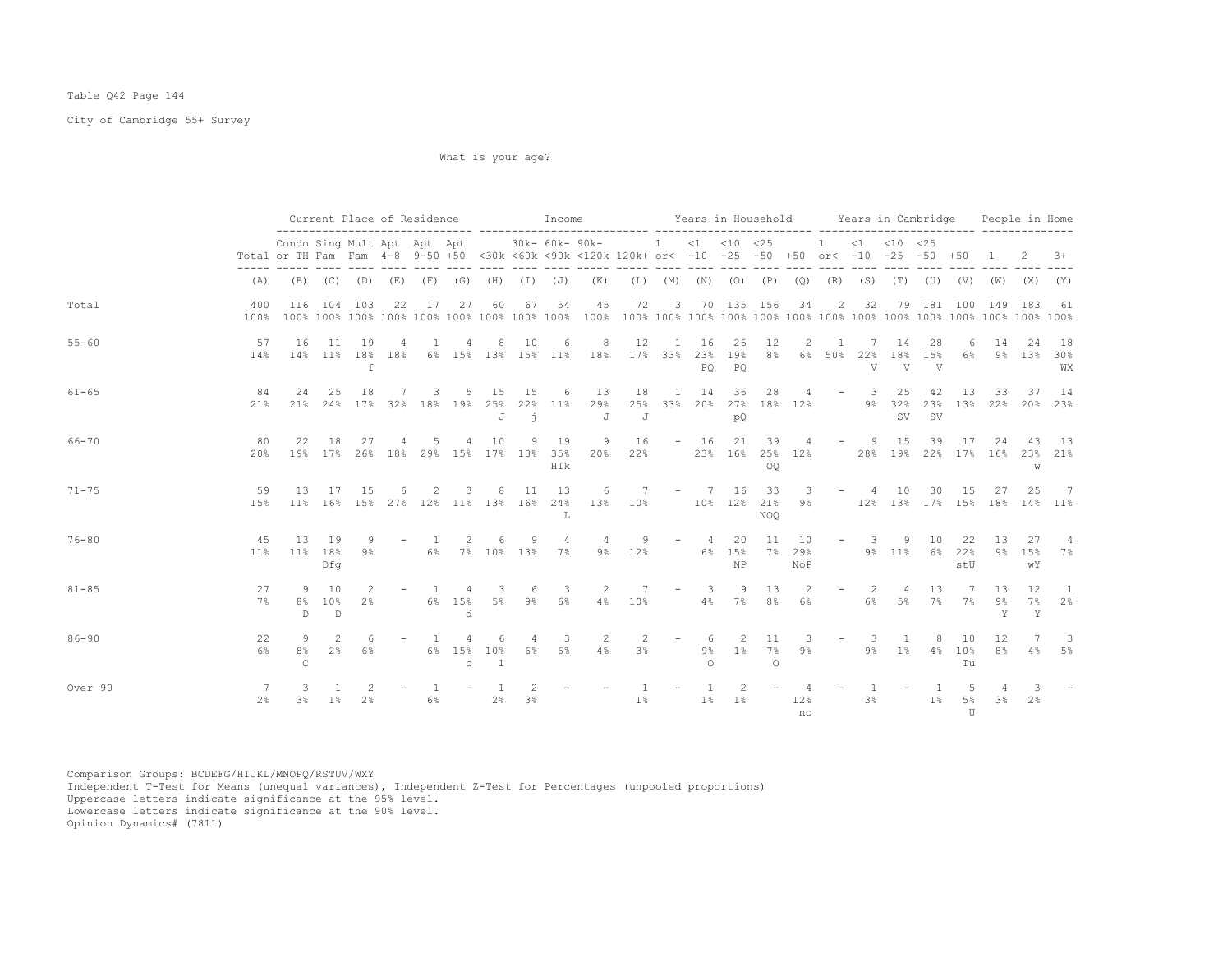Table Q42 Page 145 (Continued) City of Cambridge 55+ Survey

# What is your age?

|              |          |                                                                                                                                    |             | Current Place of Residence |     |        |                          |          |     | Income                   |                                  |     |                                            |                          | Years in Household |             |     |                          |                          |            | Years in Cambridge      |             |                |          | People in Home |
|--------------|----------|------------------------------------------------------------------------------------------------------------------------------------|-------------|----------------------------|-----|--------|--------------------------|----------|-----|--------------------------|----------------------------------|-----|--------------------------------------------|--------------------------|--------------------|-------------|-----|--------------------------|--------------------------|------------|-------------------------|-------------|----------------|----------|----------------|
|              |          | Condo Sing Mult Apt Apt Apt<br>Total or TH Fam Fam 4-8 9-50 +50 <30k <60k <90k <120k 120k+ or< -10 -25 -50 +50 or< -10 -25 -50 +50 |             |                            |     |        |                          |          |     |                          | 30k- 60k- 90k-                   |     | $1 \quad 1 \quad 1 \quad 25$               |                          |                    |             |     | 1 < 1 < 10 < 25          |                          |            |                         |             | $\overline{1}$ | $2 \t3+$ |                |
|              | (A)      | (B)                                                                                                                                | (C)         | (D)                        | (E) | (F)    | (G)                      | (H)      | (I) | (J)                      | (K)                              | (L) | (M)                                        | (N)                      | (0)                | (P)         | (Q) | (R)                      | (S)                      | (T)        | (U)                     | (V)         | (W)            | (X)      | (Y)            |
| (Don't Know) | $1\%$    | $1\%$                                                                                                                              |             | $1\%$                      |     |        | $\overline{\phantom{0}}$ | $3\%$    |     | <b>Service</b>           | $\sim$ $-$                       |     | $-1$<br>33%                                | $\overline{\phantom{m}}$ |                    | $1\%$ $1\%$ |     | 50%                      | $\sim$                   | $\sim$ $-$ |                         | $1\%$ $1\%$ | $1\%$ $1\%$    |          |                |
| (Refused)    | 16<br>4% | 5%                                                                                                                                 | 61<br>- 1 왕 | $4\,$                      |     | 5% 12% |                          | 4% 2% 1% |     | $\overline{\phantom{0}}$ | $\overline{1}$<br>$2\frac{6}{5}$ |     | <b>Service</b><br>$\overline{\phantom{0}}$ | 4%                       | $1\,$ %            | 8.<br>5%    | 6%  | $\overline{\phantom{0}}$ | $\overline{\phantom{0}}$ |            | $\overline{9}$<br>18 58 |             | 4. 응 5. 2. 3   |          | 2 <sup>8</sup> |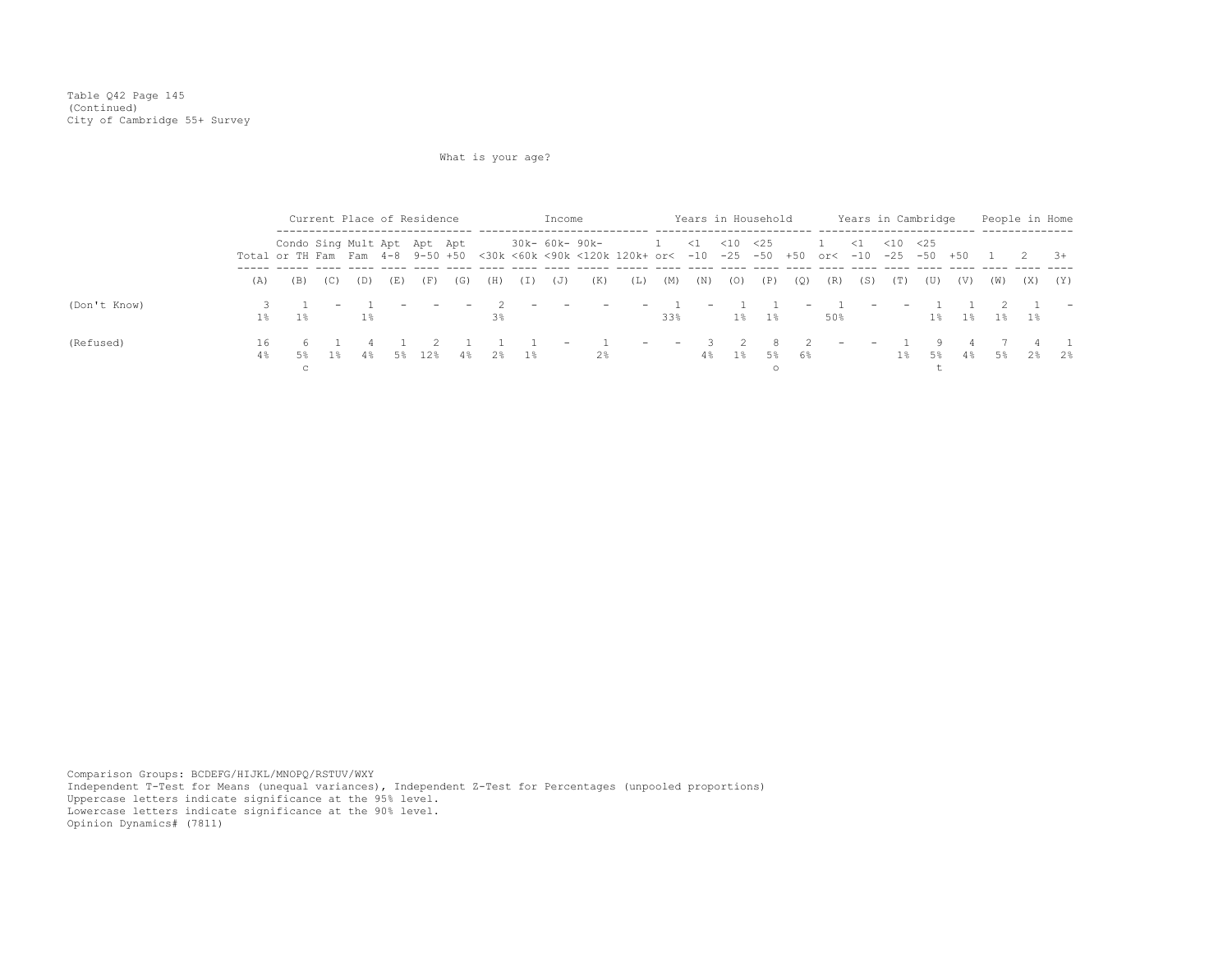Table SEX Page 146

City of Cambridge 55+ Survey

Gender (1999) and the state of the state of the state of the state of the state of the state of the state of the state of the state of the state of the state of the state of the state of the state of the state of the state

|        |                               | Gender                   |             | Ownership     |            |           |                   | Age       |              |                       |           | Education  |            |            |                               | Employment Status |            |           |                  |                  | Marital Status                                             |                     |
|--------|-------------------------------|--------------------------|-------------|---------------|------------|-----------|-------------------|-----------|--------------|-----------------------|-----------|------------|------------|------------|-------------------------------|-------------------|------------|-----------|------------------|------------------|------------------------------------------------------------|---------------------|
|        | Total Male Male Own Rent $\<$ |                          | Fe          |               |            | 65        | $66 - 76 -$<br>75 | 85        | $86 -$<br>90 | $90+$                 |           |            |            |            | High Some Bach Adv. Full Part |                   |            |           | Un- Marr Sep.    |                  | or < Coll Dqr Dqr Time Time Ret. Emp. Dom. Div. Widow N.M. | Sing                |
|        | (A)                           | (B)                      | (C)         | (D)           | (E)        | (F)       | (G)               | (H)       | (I)          | (J)                   | (K)       | (L)        | (M)        | (N)        | (0)                           | (P)               | (0)        | (R)       | (S)              | (T)              | (U)                                                        | (V)                 |
| Total  | 400                           | 196                      | 204         | 297           | 9.5        | 141       | 139               | 72        | 2.2          | $\overline{7}$        | 48        | 55         | 85         | 207        | 83                            | 56                | 222        | 32        | 200              | 30               |                                                            | 55 104<br>100% 100% |
| Male   | 196                           | 196<br>49% 100%          |             | $-143$<br>48% | 50<br>53%  | 67<br>48% | 76<br>55%         | 37<br>51% | 9<br>41%     | 3<br>43%              | 19<br>40% | -30<br>55% | -38<br>45% | 108<br>52% | 46<br>55%                     | 2.5<br>45%        | 110<br>50% | 14<br>44% | 107<br>54%<br>TU | 9.<br>30%        | -17<br>31%                                                 | 61<br>59%<br>TU     |
| Female | 204<br>51%                    | $\overline{\phantom{a}}$ | 204<br>100% | 154<br>52%    | 4.5<br>47% | 74<br>52% | 63<br>45%         | 35<br>49% | - 13<br>59%  | $\overline{4}$<br>57% | 29<br>60% | 2.5<br>45% | 47<br>55%  | 99<br>48%  | 37<br>45%                     | -31<br>55%        | 112<br>50% | 18<br>56% | 93<br>46%        | 2.1<br>70%<br>sv | 38<br>69%<br><b>SV</b>                                     | -43<br>41%          |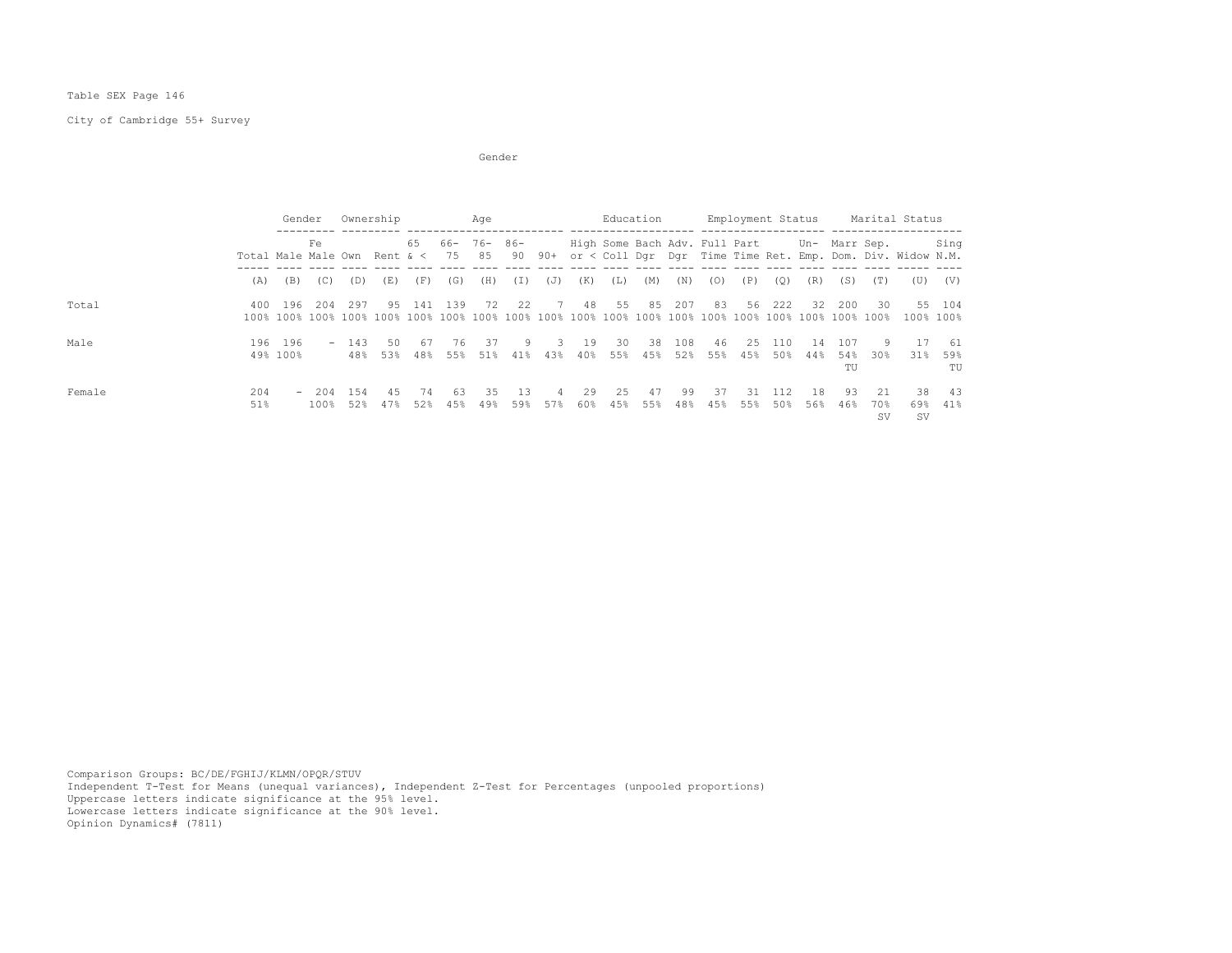## Table SEX Page 147

# City of Cambridge 55+ Survey

Gender (1999) and the state of the state of the state of the state of the state of the state of the state of the state of the state of the state of the state of the state of the state of the state of the state of the state

|        |            |                   |     |      |                                     |                | Current Place of Residence |                |                      |                      |            |                                   |           |                |                     | Living Situation      |                    |                                                                                                                                                                          |              |     | Racial/Ethnic Group |                        |                                    |           |
|--------|------------|-------------------|-----|------|-------------------------------------|----------------|----------------------------|----------------|----------------------|----------------------|------------|-----------------------------------|-----------|----------------|---------------------|-----------------------|--------------------|--------------------------------------------------------------------------------------------------------------------------------------------------------------------------|--------------|-----|---------------------|------------------------|------------------------------------|-----------|
|        |            | East              |     |      | Area Camb Mid                       |                |                            |                | Neigh West Nor. High |                      |            |                                   |           | No             |                     |                       |                    | Spou Grand Par. Friend Wh. Bl. Asia A.I.<br>Total Camb MIT Four Port Camb River Agass Nine Camb Camb Straw Other One Part / Child Rel nonRel Cauc AA Pac. Esk. Hisp Oth. |              |     |                     |                        |                                    |           |
|        | (A)        | (B)               | (C) | (D)  | (E)                                 | (F)            | (G)                        | (H)            | (I)                  | (J)                  | (K)        | (L)                               | (M)       | (N)            | (0)                 | (P)                   | (0)                | (R)                                                                                                                                                                      | (S)          | (T) | (U)                 | (V)                    | (W)                                | (X)       |
| Total  | 400        | 29                |     | -21- | 52<br>100% 100% 100% 100% 100% 100% | 51             | 13<br>100%                 | 12<br>100%     | 16                   | 64<br>100% 100% 100% | 66         | 6.<br>$100\%$                     | 42        | 100% 100% 100% | 143 195             |                       | 23 12<br>100% 100% | 16                                                                                                                                                                       | 346          | -17 | 10                  |                        | 100% 100% 100% 100% 100% 100% 100% | - 18      |
| Male   | 196<br>49% | -18<br>62%<br>ehJ | 67% | 43%  | 2.2.<br>42%                         | 29<br>57%<br>J | 69%<br>ehJ                 | 4<br>33%       | 8<br>50%             | 24<br>38%            | -31<br>47% | 6.<br>100%<br>HIJKM<br>CDEFG<br>В | 21<br>50% | 71<br>50%      | 107<br>55%<br>q pQr | 8.<br>35%             | 25%                | 31%                                                                                                                                                                      | 5 172<br>50% | 53% | 70%                 |                        |                                    | -8<br>44% |
| Female | 204<br>51% | 38%               | 33% | 57%  | 30<br>58%<br>bq                     | 22<br>43%      | 31%                        | 8<br>67%<br>bq | 8<br>50%             | 40<br>62%<br>BcFG    | -35<br>53% | $\overline{\phantom{0}}$          | 21<br>50% | 72<br>50%      | 88<br>45%           | 1.5<br>65%<br>$\circ$ | 9<br>75%<br>nO     | 11<br>69%<br>$\circ$                                                                                                                                                     | 174<br>50%   | 47% | 30 <sub>8</sub>     | 100% 100%<br>STUX STUX |                                    | 10<br>56% |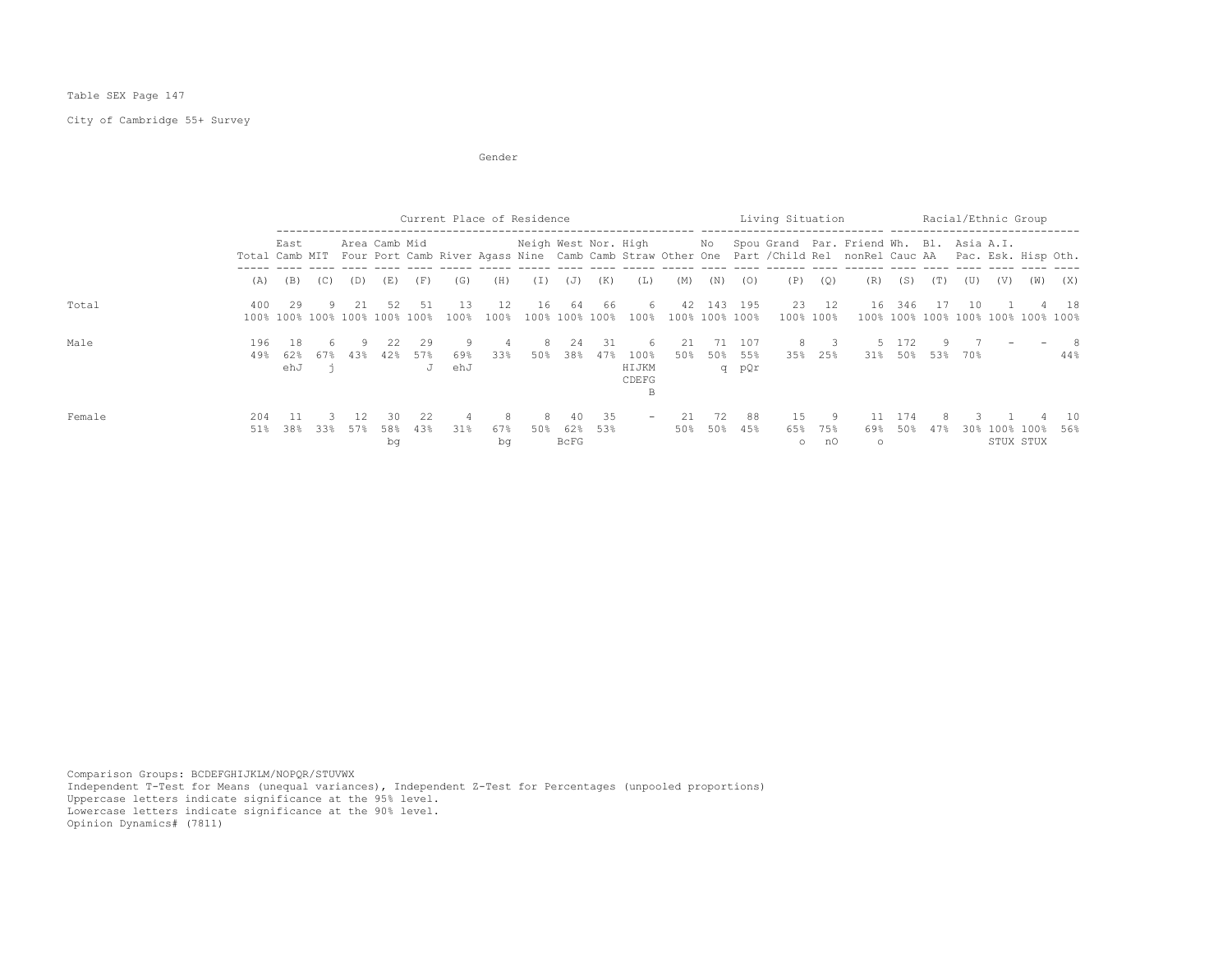Table SEX Page 148

City of Cambridge 55+ Survey

Gender (1999) and the state of the state of the state of the state of the state of the state of the state of the state of the state of the state of the state of the state of the state of the state of the state of the state

|        |             |                                                                 | Current Place of Residence |                  |           |           |                  |            |            | Income     |                                                                          |                 |                            |            |                    | Years in Household |                 |                |            | Years in Cambridge      |           |           | People in Home |           |             |
|--------|-------------|-----------------------------------------------------------------|----------------------------|------------------|-----------|-----------|------------------|------------|------------|------------|--------------------------------------------------------------------------|-----------------|----------------------------|------------|--------------------|--------------------|-----------------|----------------|------------|-------------------------|-----------|-----------|----------------|-----------|-------------|
|        |             | Condo Sing Mult Apt Apt Apt<br>Total or TH Fam Fam 4-8 9-50 +50 |                            |                  |           |           |                  |            |            |            | 30k- 60k- 90k-<br><30k <60k <90k <120k 120k+ or< -10 -25 -50 +50 or< -10 |                 | $\sim$                     | $\leq 1$   | $<$ 10             | <25                |                 |                | $\leq 1$   | $\leq 10$<br>$-25 - 50$ | $<$ 25    | $+50$     |                |           | $-3+$       |
|        | (A)         | (B)                                                             | (C)                        | (D)              | (E)       | (F)       | (G)              | (H)        | (I)        | (J)        | (K)                                                                      | (L)             | (M)                        | (N)        | (0)                | (P)                | (Q)             | (R)            | (S)        | (T)                     | (U)       | (V)       | (W)            | (X)       | (Y)         |
| Total  | 400<br>100% | 116                                                             | 104                        | 103              | -2.2      | 17        | - 2.7            | -60        | -67        | 54         | 45<br>100%                                                               | 72              | $\overline{\phantom{a}}$ 3 | 70         | 135                | 156                | -34             | $\overline{2}$ | - 32       |                         | 79 181    | 100       | 149 183        |           | - 61        |
| Male   | 196<br>49%  | .54<br>47%                                                      | -58<br>56%<br>D.           | -43<br>42%       | 55%       | 65%<br>d. | 16<br>59%<br>- ರ | 29<br>48%  | -31<br>46% | 28<br>52%  | 19<br>42%                                                                | 44<br>61%<br>iК | $2^{1}$<br>67%             | 2.8<br>40% | - 74<br>55%<br>NO. | -80<br>51%<br>q    | 12<br>35%       | 50%            | 15<br>47%  | 40<br>51%               | 98<br>54% | 42<br>42% | 73.<br>49%     | 95<br>52% | - 27<br>44% |
| Female | 204<br>51%  | 62<br>53%                                                       | 46<br>44%                  | 60<br>58%<br>Cfq | 10<br>45% | 6<br>35%  | -11<br>41%       | -31<br>52% | 36<br>54%  | -26<br>48% | 26<br>58%                                                                | 28<br>39%       | 33%                        | 42<br>60%  | -61<br>45%         | 76<br>49%          | 22<br>65%<br>Op | 50%            | -17<br>53% | 39<br>49%               | 83<br>46% | 58<br>58% | 76<br>51%      | 88<br>48% | - 34<br>56% |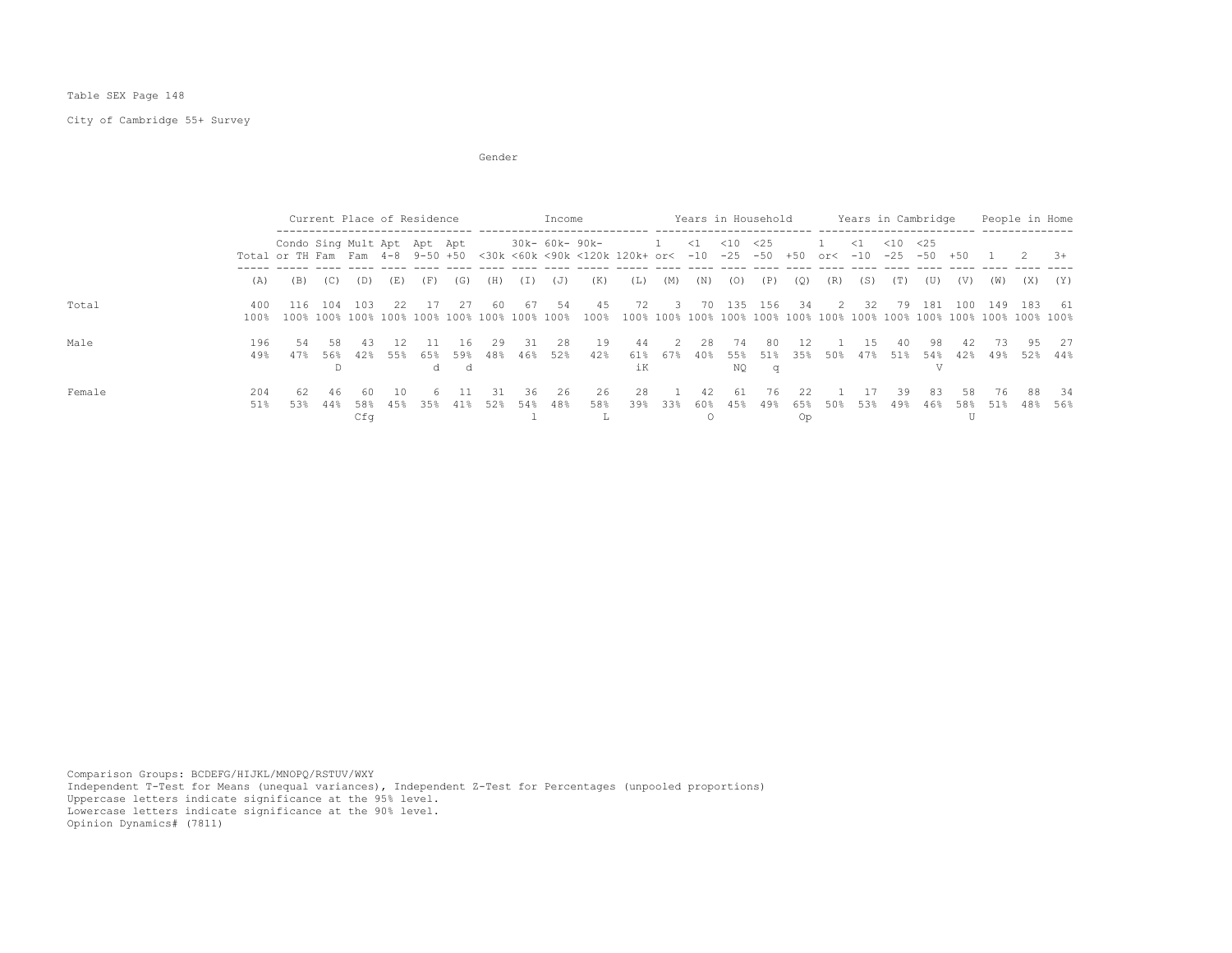## Table Q44M1 Page 149

City of Cambridge 55+ Survey

From which racial or ethnic group do most of your ancestors come?

|                                                           |                              | Gender               |                     |                 | Ownership                 |                     |                     | Age                             |                         |                  |                      |                               | Education                        |                                                                                                                                                                                                                                                                                                                                                                                                                                     |                                 | Employment Status    |                     |                       |                |           | Marital Status                                                 |                        |
|-----------------------------------------------------------|------------------------------|----------------------|---------------------|-----------------|---------------------------|---------------------|---------------------|---------------------------------|-------------------------|------------------|----------------------|-------------------------------|----------------------------------|-------------------------------------------------------------------------------------------------------------------------------------------------------------------------------------------------------------------------------------------------------------------------------------------------------------------------------------------------------------------------------------------------------------------------------------|---------------------------------|----------------------|---------------------|-----------------------|----------------|-----------|----------------------------------------------------------------|------------------------|
|                                                           | Total Male Male Own Rent & < |                      | Fe                  |                 |                           | 65                  | $66 - 76 -$<br>75   | 85                              | $86 -$<br>90            |                  |                      | High Some Bach Adv. Full Part |                                  |                                                                                                                                                                                                                                                                                                                                                                                                                                     |                                 |                      |                     |                       | Un- Marr Sep.  |           | 90+ or < Coll Dqr Dqr Time Time Ret. Emp. Dom. Div. Widow N.M. | Sing                   |
|                                                           | (A)                          | (B)                  | (C)                 | (D)             | (E)                       | (F)                 | (G)                 | (H)                             | $(\top)$                | (J)              | (K)                  | (L)                           | (M)                              | (N)                                                                                                                                                                                                                                                                                                                                                                                                                                 | (0)                             | (P)                  | (Q)                 | (R)                   | (S)            | (T)       | (U)                                                            | (V)                    |
| Total                                                     | 400                          | 196                  | 204                 | 297             | 95                        | 141                 | 139                 | 72                              | 22                      | 7                | 48                   | 55                            | 85                               | 207                                                                                                                                                                                                                                                                                                                                                                                                                                 | 83                              | 56                   | 222                 | 32                    | 200            | 30        | 55                                                             | 104<br>100% 100%       |
| White/Caucasian                                           | 346<br>86%                   | 172<br>88%           | 174<br>85%          | 268<br>90%<br>E | 73<br>77%                 | 122<br>87%          | 123<br>88%          | 66<br>92%                       | 18                      | 82% 100%<br>FGHI | 40<br>83%            | 42<br>76%                     | 76<br>89%<br>L                   | 187<br>90%<br>L                                                                                                                                                                                                                                                                                                                                                                                                                     | 75<br>90%                       | 52<br>93%<br>q       | 190<br>86%          | 28<br>88%             | 180<br>90%     | 24<br>80% | 48                                                             | 90<br>87% 87%          |
| Black/African-American                                    | 17<br>4%                     | 9<br>5%              | 8<br>4%             | 2.8             | 10<br>11%<br>$\mathbb{D}$ | $5\%$               | 8<br>6%             |                                 | $9\%$                   |                  | 8 <sup>°</sup><br>n  | 4<br>7%                       | 6<br>7%<br>n                     | 3<br>1 <sup>8</sup>                                                                                                                                                                                                                                                                                                                                                                                                                 | 2<br>2 <sup>°</sup>             | -1<br>2 <sup>°</sup> | 13<br>$6\%$<br>p    | -1.<br>3 <sup>8</sup> | 2 <sup>°</sup> | 2<br>7%   | 2<br>4%                                                        | -9<br>$9\%$<br>S       |
| Asian/Pacific Islander                                    | 10<br>2 <sup>°</sup>         | 4%                   | 3<br>1 <sup>°</sup> | 2 <sup>°</sup>  | 3<br>3 <sup>8</sup>       | 6<br>4%<br>g        | 1 <sup>°</sup>      | 2<br>3 <sup>°</sup>             |                         |                  |                      | $\overline{4}$<br>7%<br>m     | 1<br>1%                          | 5<br>2 <sup>°</sup>                                                                                                                                                                                                                                                                                                                                                                                                                 | 3<br>4%                         | 3<br>$5\%$           | 3<br>1 <sup>°</sup> | 1<br>3 <sup>°</sup>   | 4%             | 3%        | 2<br>4%                                                        |                        |
| Hispanic/Spanish/ Puerto<br>Rican                         | 4<br>$1\%$                   |                      | $2\frac{6}{9}$      |                 | 4<br>4%                   | 1%                  | 1 <sup>°</sup>      |                                 |                         |                  | 2 <sup>°</sup>       | 2<br>4%                       |                                  | $\star$ $\mathbin{\mathbb S}$                                                                                                                                                                                                                                                                                                                                                                                                       |                                 |                      | 1 <sup>°</sup>      |                       |                | 7%        | 2%                                                             | 1%                     |
| American Indian, Eskimo,<br>or Aleutian (uh-loo-<br>shun) | $\overline{1}$<br>$*$ %      |                      | $\star$ 2           | $*$ %           |                           |                     |                     | 1%                              |                         |                  |                      | 2 <sup>°</sup>                |                                  |                                                                                                                                                                                                                                                                                                                                                                                                                                     |                                 |                      | $*$ %               |                       |                |           | $\mathbf{1}$<br>2 <sup>°</sup>                                 |                        |
| Other/Multi-Racial                                        | 18<br>4%                     | 8<br>4%              | 10<br>$5\%$         | 12<br>4%        | 6<br>6%                   | 8<br>6%             | 3 <sup>°</sup>      | 3<br>4%                         | 2<br>$9\%$              |                  | 2<br>4%              | 4<br>7%                       | 3<br>4%                          | 9<br>4%                                                                                                                                                                                                                                                                                                                                                                                                                             | 3<br>4%                         | -1<br>2 <sup>°</sup> | 10<br>$5\%$         | 2<br>6%               | 4%             | 13%       | 3<br>5%                                                        | 4%                     |
| (Don't Know)                                              | 4<br>1 <sup>°</sup>          | $\mathbf{1}$<br>1%   | 3<br>1%             | 1%              |                           |                     |                     | $1\%$                           | $\mathfrak{D}$<br>$9\%$ |                  | $\mathfrak{D}$<br>4% |                               |                                  | $\mathfrak{D}_{1}^{2}(\mathfrak{D}_{1})=\mathfrak{D}_{2}^{2}(\mathfrak{D}_{2})=\mathfrak{D}_{2}^{2}(\mathfrak{D}_{1})=\mathfrak{D}_{2}^{2}(\mathfrak{D}_{2})=\mathfrak{D}_{2}^{2}(\mathfrak{D}_{1})=\mathfrak{D}_{2}^{2}(\mathfrak{D}_{1})=\mathfrak{D}_{2}^{2}(\mathfrak{D}_{1})=\mathfrak{D}_{2}^{2}(\mathfrak{D}_{1})=\mathfrak{D}_{2}^{2}(\mathfrak{D}_{1})=\mathfrak{D}_{2}^{2}(\mathfrak{D}_{1})=\mathfrak{D}_{2}^{$<br>$1\%$ |                                 |                      | 3<br>1%             | 3 <sup>°</sup>        | 2<br>1%        |           | $\mathbf{1}$<br>2 <sup>°</sup>                                 |                        |
| (Refused)                                                 | 13<br>3 <sup>°</sup>         | .5<br>3 <sup>8</sup> | 8<br>4%             | 2 <sup>°</sup>  | 3<br>3 <sup>8</sup>       | 3<br>2 <sup>°</sup> | 3<br>2 <sup>8</sup> | $\mathcal{L}$<br>3 <sup>8</sup> |                         |                  | 2 <sup>°</sup>       | 2 <sup>°</sup>                | $\mathfrak{D}$<br>$2\frac{6}{6}$ | 5<br>2%                                                                                                                                                                                                                                                                                                                                                                                                                             | $\mathcal{L}$<br>2 <sup>°</sup> |                      | 3%                  | 3%                    | 5<br>2%        |           |                                                                | $\mathcal{L}$<br>$2\%$ |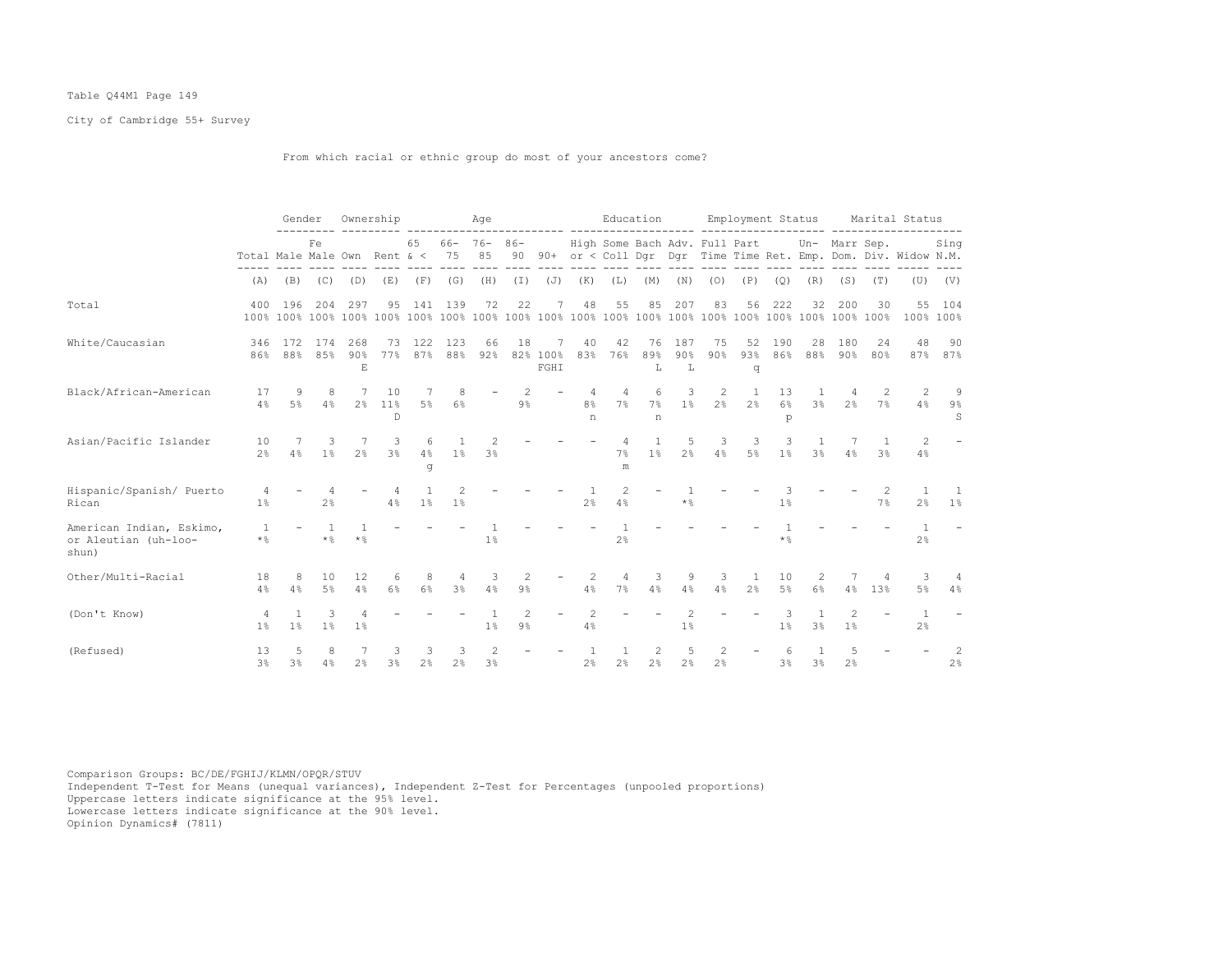## Table Q44M1 Page 150

City of Cambridge 55+ Survey

From which racial or ethnic group do most of your ancestors come?

|                                                           |                             |                  |                                  |                           |                                     |                 | Current Place of Residence |                            |                      |                 |                                  |                          |                           |                                                                                                                                                                                                                                                                                                                                                                                                                                  |                     | Living Situation |                 | ------ -----------                                                                                                                                                                               |                                     |             | Racial/Ethnic Group |      |           |                                          |
|-----------------------------------------------------------|-----------------------------|------------------|----------------------------------|---------------------------|-------------------------------------|-----------------|----------------------------|----------------------------|----------------------|-----------------|----------------------------------|--------------------------|---------------------------|----------------------------------------------------------------------------------------------------------------------------------------------------------------------------------------------------------------------------------------------------------------------------------------------------------------------------------------------------------------------------------------------------------------------------------|---------------------|------------------|-----------------|--------------------------------------------------------------------------------------------------------------------------------------------------------------------------------------------------|-------------------------------------|-------------|---------------------|------|-----------|------------------------------------------|
|                                                           |                             | East             |                                  |                           | Area Camb Mid                       |                 |                            | <b>September September</b> |                      |                 |                                  |                          |                           |                                                                                                                                                                                                                                                                                                                                                                                                                                  |                     |                  |                 | Neigh West Nor. High Mo Spou Grand Par. Friend Wh. Bl. Asia A.I.<br>Total Camb MIT Four Port Camb River Agass Nine Camb Camb Straw Other One Part / Child Rel nonRel Cauc AA Pac. Esk. Hisp Oth. |                                     |             | and the complete    |      |           |                                          |
|                                                           | (A)                         |                  |                                  |                           | (B) (C) (D) (E) (F)                 |                 | (G)                        | (H)                        |                      |                 | $(I)$ $(J)$ $(K)$                | (L)                      |                           |                                                                                                                                                                                                                                                                                                                                                                                                                                  | $(M)$ $(N)$ $(O)$   | (P)              | (Q)             |                                                                                                                                                                                                  | $(R)$ $(S)$ $(T)$ $(U)$ $(V)$ $(W)$ |             |                     |      |           | (X)                                      |
| Total                                                     | 400                         | 29               | 9                                | 21                        | 52<br>100% 100% 100% 100% 100% 100% | 51              | 13<br>100%                 | 12<br>100%                 | 16                   | 64              | 66<br>100% 100% 100%             | 6                        | 42<br>100% 100% 100% 100% |                                                                                                                                                                                                                                                                                                                                                                                                                                  | 143 195             | 23               | 12<br>100% 100% | 16                                                                                                                                                                                               | 346                                 | 17          | 10                  |      |           | 18<br>100% 100% 100% 100% 100% 100% 100% |
| White/Caucasian                                           | 346<br>86%                  | -27<br>93%<br>Cq | 4<br>44%                         | 19<br>90%<br>$\mathsf{C}$ | 45<br>87%<br>$\mathsf C$            | 47<br>92%<br>Cq | 9<br>69%                   | 10<br>83%<br>$\mathsf{C}$  | 15<br>94%<br>Cq      | 59<br>92%<br>Cq | 58<br>88%<br>$\mathsf C$         | 5<br>83%<br>$\mathtt{C}$ | 34<br>81%<br>$\mathsf{C}$ |                                                                                                                                                                                                                                                                                                                                                                                                                                  | 124 173<br>87% 89%  | 19               | 10<br>83% 83%   | 14                                                                                                                                                                                               | 346<br>88% 100%<br>X                |             |                     |      |           | 44%                                      |
| Black/African-American                                    | 17<br>4%                    | $\mathbf{1}$     | 4<br>3% 44%<br>EHKM<br><b>BD</b> | $5\%$                     | 4<br>8 <sup>°</sup>                 |                 | 3<br>23%<br>km             | 1<br>8 <sup>°</sup>        |                      |                 | $\mathbf{1}$<br>2%               |                          | 2 <sup>8</sup>            | 9<br>6%<br>$\circ$                                                                                                                                                                                                                                                                                                                                                                                                               | 4<br>2 <sup>°</sup> | 3<br>13%         | 8%              |                                                                                                                                                                                                  |                                     | -17<br>100% |                     |      |           |                                          |
| Asian/Pacific Islander                                    | 10<br>2 <sup>°</sup>        |                  |                                  |                           | 2 <sup>°</sup>                      | 2 <sup>°</sup>  | 8 <sup>°</sup>             |                            |                      | 2%              | 3<br>5%                          | 17%                      | 2 <sup>°</sup>            | $\mathfrak{D}_{1}^{2}(\mathfrak{D}_{1})=\mathfrak{D}_{2}^{2}(\mathfrak{D}_{2})=\mathfrak{D}_{2}^{2}(\mathfrak{D}_{1})=\mathfrak{D}_{2}^{2}(\mathfrak{D}_{2})=\mathfrak{D}_{2}^{2}(\mathfrak{D}_{1})=\mathfrak{D}_{2}^{2}(\mathfrak{D}_{1})=\mathfrak{D}_{2}^{2}(\mathfrak{D}_{1})=\mathfrak{D}_{2}^{2}(\mathfrak{D}_{1})=\mathfrak{D}_{2}^{2}(\mathfrak{D}_{1})=\mathfrak{D}_{2}^{2}(\mathfrak{D}_{1})=\mathfrak{D}_{2}^{$<br>1% | 4%                  |                  |                 |                                                                                                                                                                                                  |                                     |             | 100%<br>X           |      |           | $11\%$                                   |
| Hispanic/Spanish/ Puerto<br>Rican                         | 1 <sup>8</sup>              |                  | 11%                              |                           |                                     | 2 <sup>°</sup>  |                            |                            |                      |                 |                                  |                          |                           | $1\%$                                                                                                                                                                                                                                                                                                                                                                                                                            |                     |                  | 8 <sup>°</sup>  | 6%                                                                                                                                                                                               |                                     |             |                     |      | 100%<br>X | $\overline{1}$<br>$6\%$                  |
| American Indian, Eskimo,<br>or Aleutian (uh-loo-<br>shun) | $\overline{1}$<br>$\star$ % |                  |                                  |                           |                                     |                 |                            |                            |                      | 2%              |                                  |                          |                           | $1\%$                                                                                                                                                                                                                                                                                                                                                                                                                            |                     |                  |                 |                                                                                                                                                                                                  |                                     |             |                     | 100% |           |                                          |
| Other/Multi-Racial                                        | 18<br>4%                    |                  | 3% 11%                           | 5%                        | 4%                                  | 2 <sup>°</sup>  |                            |                            | 6%                   | 2.8             | 6%                               | 17%                      | 10%<br>j.                 | $3\%$                                                                                                                                                                                                                                                                                                                                                                                                                            | 4%                  |                  | 8 <sup>°</sup>  | 12%                                                                                                                                                                                              | 2 <sup>°</sup>                      |             | 20%                 |      |           | 18<br>25% 100%<br>SUW                    |
| (Don't Know)                                              | 1%                          |                  |                                  |                           |                                     |                 |                            |                            |                      | 3 <sup>°</sup>  |                                  |                          | $5\%$                     | 1 <sup>°</sup>                                                                                                                                                                                                                                                                                                                                                                                                                   | 1 <sup>°</sup>      |                  |                 |                                                                                                                                                                                                  |                                     |             |                     |      |           | 6%                                       |
| (Refused)                                                 | 13<br>3 <sup>°</sup>        | 3 <sup>°</sup>   |                                  |                           | 4%                                  | 4%              |                            | 8%                         | $\overline{1}$<br>6% | 2%              | $\mathfrak{D}$<br>3 <sup>°</sup> |                          | $5\%$                     | 3<br>2 <sup>8</sup>                                                                                                                                                                                                                                                                                                                                                                                                              | 6<br>3 <sup>°</sup> | 4%               |                 |                                                                                                                                                                                                  |                                     |             |                     |      |           | $\mathbf{1}$<br>$6\%$                    |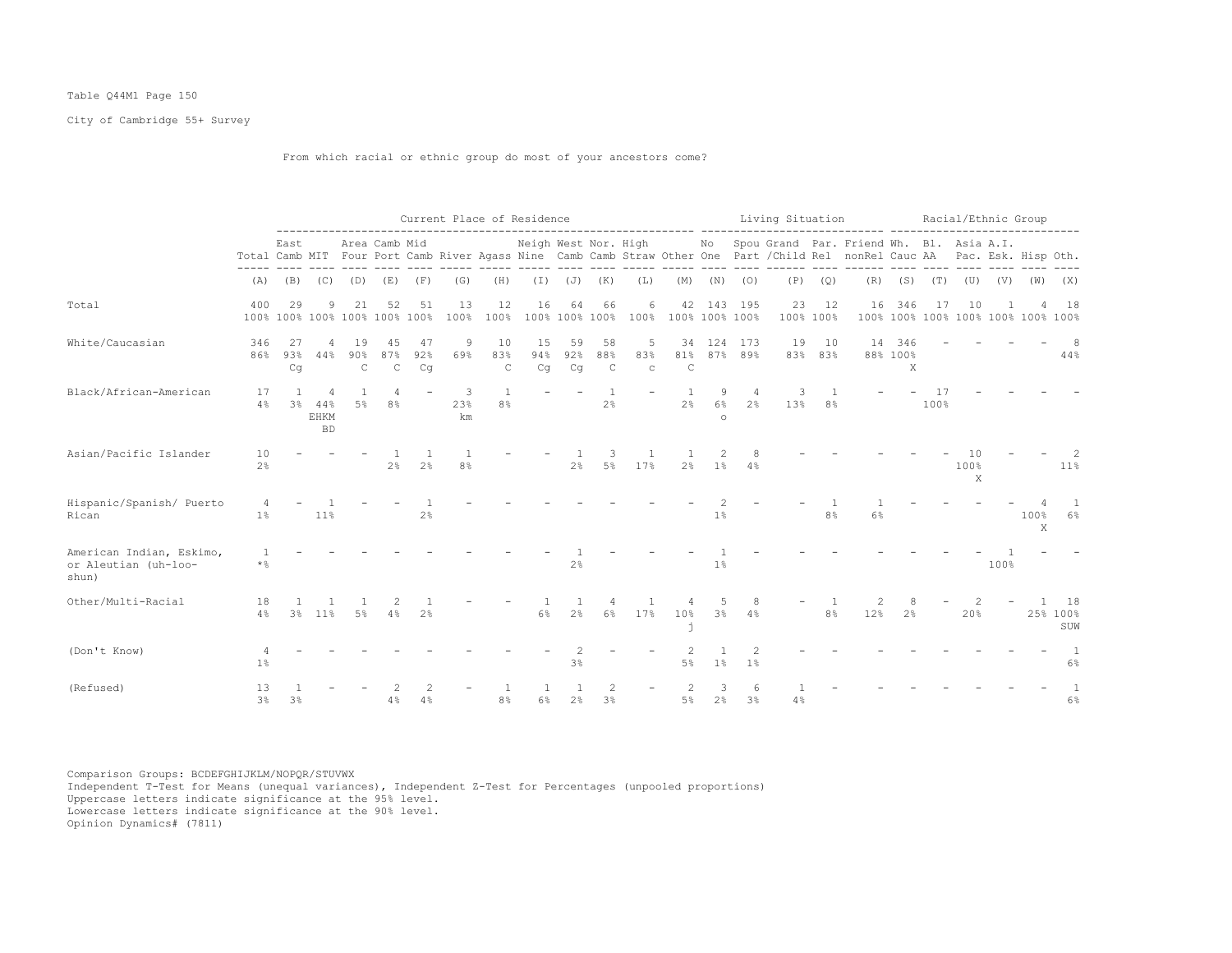## Table Q44M1 Page 151

City of Cambridge 55+ Survey

From which racial or ethnic group do most of your ancestors come?

|                                                           |                                  |                                                                 |                                 | Current Place of Residence |                   |           |           |                                 |                | Income         |                                                |                |                       |                    | Years in Household       |                    |                |                |           | Years in Cambridge                  |                |           |                     | People in Home      |                          |
|-----------------------------------------------------------|----------------------------------|-----------------------------------------------------------------|---------------------------------|----------------------------|-------------------|-----------|-----------|---------------------------------|----------------|----------------|------------------------------------------------|----------------|-----------------------|--------------------|--------------------------|--------------------|----------------|----------------|-----------|-------------------------------------|----------------|-----------|---------------------|---------------------|--------------------------|
|                                                           |                                  | Condo Sing Mult Apt Apt Apt<br>Total or TH Fam Fam 4-8 9-50 +50 |                                 |                            |                   |           |           |                                 |                | 30k- 60k- 90k- | <30k <60k <90k <120k 120k+ or< -10 -25 -50 +50 |                | $\mathbf{1}$          | $\leq 1$           | $< 10$ $< 25$            |                    |                | $\mathbf{1}$   | $\leq 1$  | $< 10$ $< 25$<br>$or < -10 -25 -50$ |                | $+50$     |                     |                     | $3+$                     |
|                                                           | (A)                              | (B)                                                             | (C)                             | (D)                        | (E)               | (F)       | (G)       | (H)                             | (I)            | (J)            | (K)                                            | (L)            | (M)                   | (N)                | (O)                      | (P)                | (Q)            | (R)            | (S)       | (T)                                 | (U)            | (V)       | (W)                 | (X)                 | (Y)                      |
| Total                                                     | 400<br>100%                      | 116<br>100%                                                     | 104                             | 103                        | 22                | 17        | 27        | 60                              | 67             | 54             | 45<br>100%                                     | 72             | 3                     |                    | 70 135 156               |                    | 34             | $\overline{2}$ | 32        | 79                                  | 181            | 100       | 149                 | 183                 | 61                       |
| White/Caucasian                                           | 346<br>86%                       | 105<br>91%<br>Eq                                                | 96<br>92%<br>EG                 | 89<br>86%<br>$\epsilon$    | 15<br>68%         | 13<br>76% | 20<br>74% | 46<br>77%                       | 61<br>91%<br>H | 52<br>96%<br>H | 42<br>93%<br>H                                 | 67<br>93%<br>H | $\overline{c}$<br>67% | 56<br>80%          | 126<br>93%<br>NP         | 132<br>8.5%        | 29<br>85%      | 50%            | 27<br>84% | 72<br>91%                           | -1.5.5<br>86%  | 87<br>87% | 128<br>86%          | 167<br>91%<br>Y     | 48<br>79%                |
| Black/African-American                                    | 17<br>4%                         | 2<br>2.8                                                        | 2<br>2 <sup>°</sup>             | 4<br>4%                    | 23%<br><b>BCD</b> | 12%       | $7\%$     | 6<br>10%                        | 3<br>4%        | 2<br>4%        | 2<br>4%                                        |                |                       | 5<br>7%<br>$\circ$ | $\mathfrak{D}$<br>$1\%$  | 9<br>6%<br>$\circ$ | 3%             |                | 6%        | 2<br>3 <sup>8</sup>                 | 9<br>5%        | 4%        | 9<br>6%             | 6<br>3 <sup>°</sup> | $\overline{2}$<br>3%     |
| Asian/Pacific Islander                                    | 10<br>2 <sup>°</sup>             | 2<br>2 <sup>°</sup>                                             | $\mathcal{L}$<br>2 <sup>°</sup> | 4%                         |                   |           | 7%        | $\mathcal{L}$<br>3 <sup>°</sup> | 3 <sup>°</sup> |                | 2 <sup>°</sup>                                 | 3<br>4%        |                       | 5<br>7%            | $\overline{\phantom{a}}$ | 3 <sup>8</sup>     |                |                | 9%        | 1 <sup>°</sup>                      | 2 <sup>°</sup> | 2%        | $\mathcal{L}$<br>1% | 2 <sup>°</sup>      | .5<br>8%<br>WX           |
| Hispanic/Spanish/ Puerto<br>Rican                         | 4<br>1%                          |                                                                 |                                 |                            | $5\%$             | $6\%$     | 4%        | 2<br>3 <sup>8</sup>             |                |                |                                                |                | 33%                   | 3 <sup>°</sup>     |                          |                    | 3 <sup>°</sup> | 50%            |           | 1 <sup>°</sup>                      | 1%             | 1%        | 2 <sup>°</sup>      | 1%                  | $\overline{\phantom{a}}$ |
| American Indian, Eskimo,<br>or Aleutian (uh-loo-<br>shun) | $\overline{1}$<br>$\star$ %      |                                                                 | 1%                              |                            |                   |           |           |                                 |                |                |                                                |                |                       |                    |                          |                    | 3 <sup>8</sup> |                |           |                                     |                | $1\%$     | 1 <sup>°</sup>      |                     |                          |
| Other/Multi-Racial                                        | 18<br>4%                         | 3%                                                              | 4%                              | .5%                        |                   |           | 12% 11%   | 6<br>10%<br>ήL                  | 2<br>3%        | 2 <sup>°</sup> | 7%                                             | 1%             |                       | 7%                 | 6%                       | 3%                 | 3%             |                | 6%        | 6%                                  | 4%             | 3%        | 3%                  | 3%                  | 7%                       |
| (Don't Know)                                              | $\overline{4}$<br>1 <sup>°</sup> | 2<br>2%                                                         |                                 | 2<br>2%                    |                   |           |           | 3%                              |                |                |                                                |                |                       |                    |                          | 1 <sup>°</sup>     | 6%             |                |           |                                     | 1%             | 3%        | 1%                  | $1\%$               | 2 <sup>°</sup>           |
| (Refused)                                                 | 13<br>3 <sup>°</sup>             | -5<br>4%                                                        | $1\%$                           | 3<br>3%                    | .5%               |           | 7%        | 2 <sup>°</sup>                  | $1\%$          |                |                                                | $1\%$          |                       | 1 <sup>°</sup>     | 3%                       | 4%                 |                |                |           | 1 <sup>°</sup>                      | 9<br>5%<br>tV  | $1\%$     | 3<br>2%             | 5<br>3%             | 2<br>3%                  |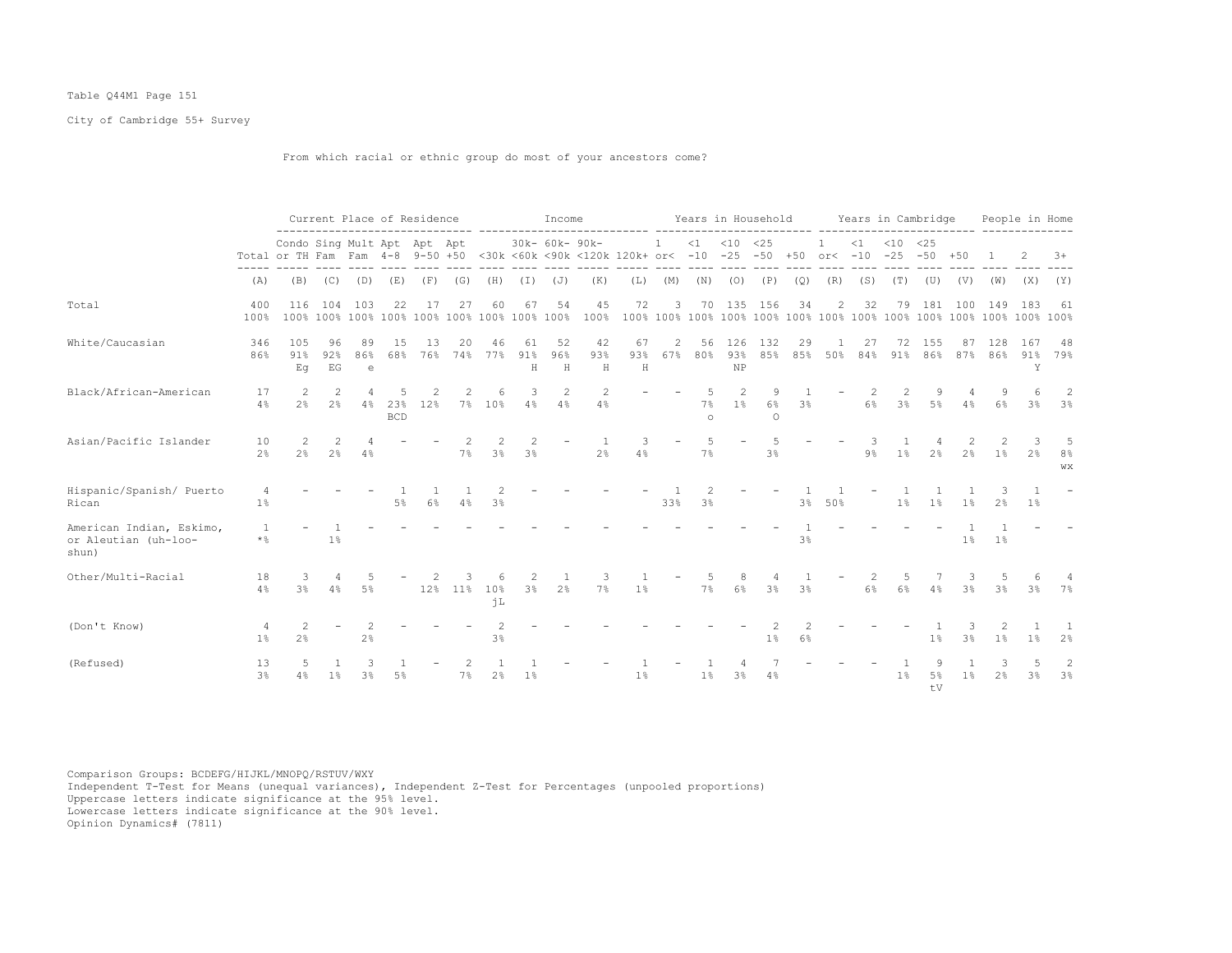## Table Q45 Page 152

City of Cambridge 55+ Survey

What is your current marital status?

|                                      |                      | Gender                                  |                           | Ownership                                                           |                      |                                | Age                                                                                              |                            |                      |                |                                            |    |                       |             |                        |                               |                     |                     |                    |            | Education Employment Status Marital Status                                                                                                                      |             |
|--------------------------------------|----------------------|-----------------------------------------|---------------------------|---------------------------------------------------------------------|----------------------|--------------------------------|--------------------------------------------------------------------------------------------------|----------------------------|----------------------|----------------|--------------------------------------------|----|-----------------------|-------------|------------------------|-------------------------------|---------------------|---------------------|--------------------|------------|-----------------------------------------------------------------------------------------------------------------------------------------------------------------|-------------|
|                                      |                      |                                         | Fe                        |                                                                     |                      | 65                             |                                                                                                  |                            |                      |                |                                            |    |                       |             |                        |                               |                     |                     |                    |            | 66- 76- 86- High Some Bach Adv. Full Part Un- Marr Sep.<br>Total Male Male Own Rent & < 75 85 90 90+ or < Coll Dqr Dqr Time Time Ret. Emp. Dom. Div. Widow N.M. | Sing        |
|                                      |                      |                                         |                           | (A) (B) (C) (D) (E) (F) (G) (H) (I) (J) (K) (L) (M) (N) (O) (P) (Q) |                      |                                |                                                                                                  |                            |                      |                |                                            |    |                       |             |                        |                               |                     |                     | $(R)$ $(S)$ $(T)$  |            |                                                                                                                                                                 | $(U)$ $(V)$ |
| Total                                | 400                  | 196                                     | 204                       | 297                                                                 | 95                   | 141 139                        |                                                                                                  | 72                         | 22                   | 7              | 48                                         | 55 | 85                    | 207         | 83                     | 56                            | 222                 | 32                  | 200                | 30         | 100% 100%                                                                                                                                                       | 55 104      |
| Married                              | 191<br>48%           | 99                                      | 92<br>51% 45%             | 172<br>58%<br>E                                                     | 16<br>17%            | 75<br>53%<br>IJ                | 69<br>50%<br>IJ                                                                                  | 36<br>50%<br>IJ            | 5                    | 1              | 16<br>23% 14% 33% 44% 45% 55%              | 24 | 38                    | 113<br>K    | 51<br>61%<br><b>OR</b> | 30<br>54%<br>r                | 99                  | 11                  | 191<br>45% 34% 96% |            |                                                                                                                                                                 |             |
| Single                               | 91<br>23%            | 51<br>26%                               | 40                        | 50<br>20% 17% 42%                                                   | 40<br>D.             | 39<br>28%<br>hI                | 34<br>T                                                                                          | 12<br>24% 17%<br>$\dot{1}$ |                      | $\mathbf{1}$   | 1 13<br>5% 14% 27% 24% 28% 20% 18% 23% 22% | 13 | 24                    | 41          | 15                     | 13                            | 49                  | 12<br>38%<br>Oq     |                    |            |                                                                                                                                                                 | -91<br>88%  |
| Widowed                              | 55<br>14%            | - 17                                    | 38<br><b>B</b>            | 41<br>9% 19% 14% 14%                                                | 13                   | 6                              | 16<br>4% 12% 17% 64% 57% 25% 13% 15% 11% 4% 7% 19%<br>F                                          | 12                         | 14<br>F FGH FGH      | $\overline{4}$ | 12<br>N                                    |    | 7 13                  | 23          | $3 - 3$                | $\overline{4}$                | 43<br>OP            | 5<br>16%<br>$\circ$ |                    |            | 55<br>100%                                                                                                                                                      |             |
| Separated/Divorced                   | 30<br>8 <sup>8</sup> | -9                                      | 21<br>5% 10%<br>B         |                                                                     | 16 14<br>5% 15%<br>D | 11                             | 12<br>8% 9% 8% 14% 6% 11%                                                                        | 6                          |                      | $-1$           | 3                                          | 6  | $6\overline{6}$       | 15<br>7% 7% | 6%                     | $5 -$<br>$\overline{4}$<br>7% | 19<br>9%            | $\mathbf{1}$<br>3%  |                    | 30<br>100% |                                                                                                                                                                 |             |
| Never Married                        | 13<br>$3\frac{6}{9}$ | 10<br>5%<br>$\subset$                   | $\mathcal{L}$             | -6<br>$1\%$ $2\%$                                                   | 7<br>7%<br>$\Delta$  | 5                              | - 5<br>$4\frac{8}{9}$ $4\frac{8}{9}$ $3\frac{8}{9}$ $5\frac{8}{9}$ $4\frac{8}{9}$ $5\frac{8}{9}$ | 2                          | $\overline{1}$       |                | -2                                         | 3  | 2                     | 6           | 2<br>$2\%$ $3\%$ $2\%$ | 2<br>4%                       | -7<br>3%            | 2<br>$6\%$          |                    |            |                                                                                                                                                                 | 13<br>12%   |
| Living together as<br>though married |                      | 8<br>$2\frac{6}{5}$ 4%<br>$\mathcal{C}$ | $\mathbf{1}$              | -6<br>$*$ $2$ $*$                                                   | 2<br>$2\frac{6}{5}$  | $\overline{4}$                 | $\overline{\mathbf{3}}$<br>$3\%$ $2\%$ $1\%$                                                     | $\mathbf{1}$               | $\overline{1}$<br>5% |                | $4\%$ $1\%$ $2\%$                          | 2  | $\overline{1}$        | -5          | 6<br>7%<br>$\circ$     | $\overline{1}$<br>2%          | 2<br>1 <sup>8</sup> |                     | 4%                 |            |                                                                                                                                                                 |             |
| (Don't Know)                         | -2<br>$\star$ %      | $\overline{1}$<br>1%                    | $\mathbf{1}$<br>$\star$ % | 2<br>1 <sup>°</sup>                                                 |                      | $\mathbf{1}$<br>1 <sup>°</sup> |                                                                                                  | $\overline{1}$<br>1%       |                      |                |                                            |    |                       | 1%          |                        | $\mathfrak{D}$<br>4%          |                     |                     |                    |            |                                                                                                                                                                 |             |
| (Refused)                            | 9<br>$2\frac{6}{9}$  | $\overline{1}$<br>1 <sup>8</sup>        | 8<br>B.                   | $4\%$ $1\%$                                                         | 3<br>3 <sup>8</sup>  |                                |                                                                                                  | 2<br>$3\%$                 |                      |                | 2<br>4%                                    |    | $\mathbf{1}$<br>$1\%$ | 2<br>$1\%$  | $\mathbf{1}$<br>$1\%$  |                               | 1%                  | 3 <sup>°</sup>      |                    |            |                                                                                                                                                                 |             |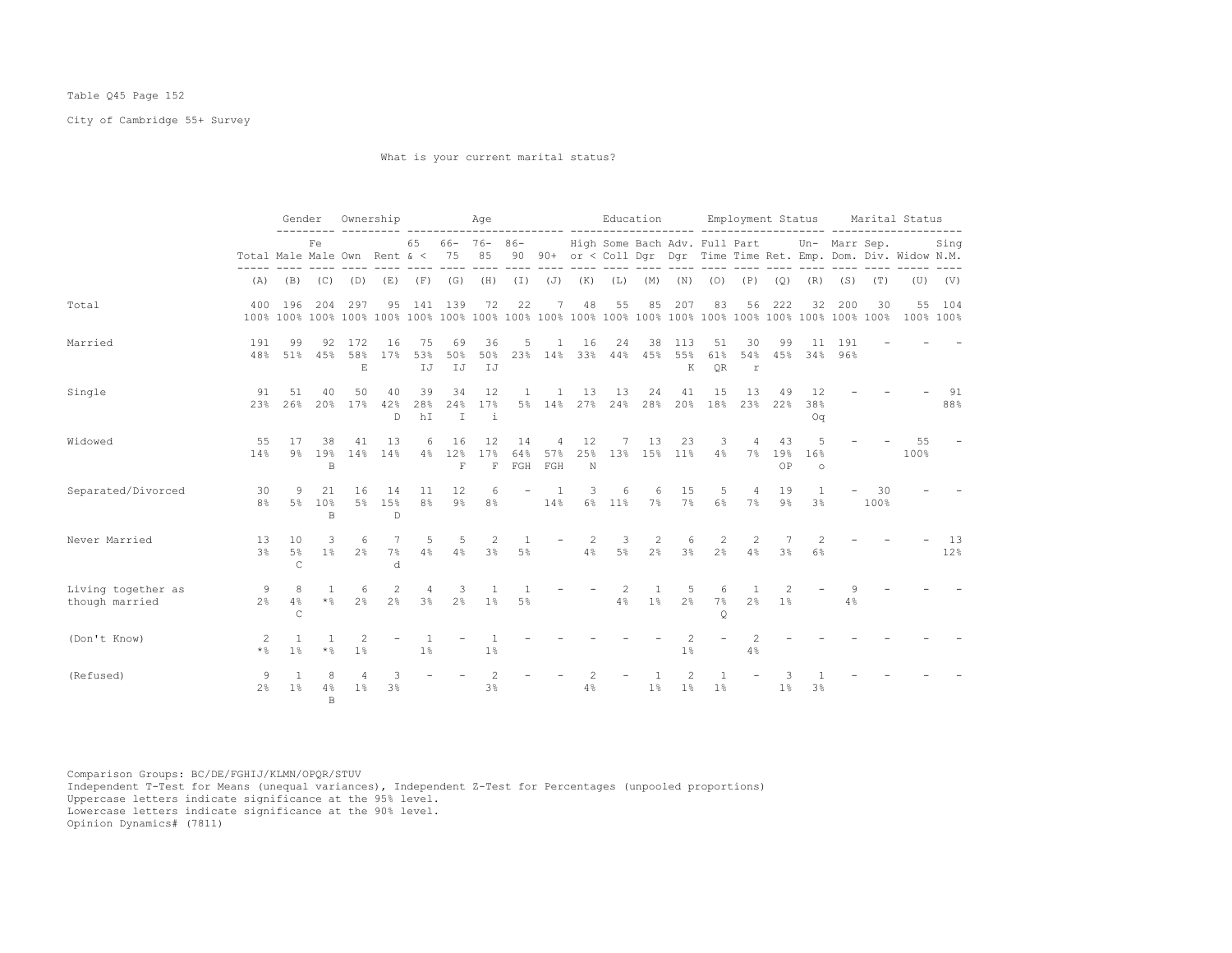# Table Q45 Page 153

City of Cambridge 55+ Survey

What is your current marital status?

|                                      |                      |                                     |          |           |                     |                | Current Place of Residence |                        |               |                                                   |                      |                          | ----------------------- ----------- |                          |                                | Living Situation         |                 | ------ ---------                                                                                                                                                                                                                                                                                 |                      | Racial/Ethnic Group |           |                                 |                                           |                           |
|--------------------------------------|----------------------|-------------------------------------|----------|-----------|---------------------|----------------|----------------------------|------------------------|---------------|---------------------------------------------------|----------------------|--------------------------|-------------------------------------|--------------------------|--------------------------------|--------------------------|-----------------|--------------------------------------------------------------------------------------------------------------------------------------------------------------------------------------------------------------------------------------------------------------------------------------------------|----------------------|---------------------|-----------|---------------------------------|-------------------------------------------|---------------------------|
|                                      |                      | East                                |          |           | Area Camb Mid       |                |                            |                        |               |                                                   |                      |                          |                                     |                          |                                |                          |                 | Neigh West Nor. High Mo Spou Grand Par. Friend Wh. Bl. Asia A.I.<br>Total Camb MIT Four Port Camb River Agass Nine Camb Camb Straw Other One Part / Child Rel nonRel Cauc AA Pac. Esk. Hisp Oth.<br>tics codes codes codes docs docs codes codes code docs codes code codede code code code code |                      |                     |           |                                 |                                           |                           |
|                                      |                      | $(A)$ $(B)$ $(C)$ $(D)$ $(E)$ $(F)$ |          |           |                     |                | (G)                        | (H)                    |               |                                                   | $(I)$ $(J)$ $(K)$    | (L)                      |                                     |                          | $(M)$ $(N)$ $(O)$              |                          | $(P)$ $(Q)$     |                                                                                                                                                                                                                                                                                                  |                      |                     |           |                                 | $(R)$ $(S)$ $(T)$ $(U)$ $(V)$ $(W)$ $(X)$ |                           |
| Total                                | 400                  | 29<br>100% 100% 100% 100% 100% 100% | 9        | 21        | 52                  | 51             | 13<br>100%                 | 12<br>100%             | 16            | 64                                                | 66<br>100% 100% 100% | 6                        | 42<br>100% 100% 100% 100%           |                          | 143 195                        | 23                       | 12<br>100% 100% | 16                                                                                                                                                                                                                                                                                               | 346                  | 17                  | 10        |                                 | 100% 100% 100% 100% 100% 100% 100%        | 18                        |
| Married                              | 191<br>48%           | 12<br>41%                           | 3<br>33% | 12<br>57% | 32<br>62%<br>M bcFM | 21<br>41%      | 5<br>38%                   | 9<br>75%<br>CFGJM<br>B | 9<br>56%<br>M | 30<br>47%<br>М                                    | 37<br>56%<br>M       | 4<br>67%<br>M            | 11<br>26%                           |                          | 4 178<br>3% 91%<br><b>NPOR</b> | 4<br>17%<br>n            | 8%              |                                                                                                                                                                                                                                                                                                  | 1 172<br>6% 50%<br>T | 24%                 | 60%<br>T. |                                 |                                           | 6<br>33%                  |
| Single                               | 91<br>23%            | 28%                                 | 2        | 3         | 9<br>22% 14% 17%    | 15<br>29%<br>J | 5<br>38%<br>j              |                        | 5             | 8<br>31% 12%                                      | 15<br>23%            | - 1<br>17%               | 15<br>36%<br>DEJ                    | 67<br>47%<br>OP          | 2<br>$1\%$                     | 5<br>22%<br>$\circ$      | 8<br>67%<br>OP  | 6<br>38%<br>$\circ$                                                                                                                                                                                                                                                                              | 77<br>22%            | 9<br>53%<br>SX      |           |                                 |                                           | 4<br>25% 22%              |
| Widowed                              | 55                   | 14% 14% 22% 14% 10%                 | 2        | 3         | 5                   | 6<br>12%       | 1<br>8%                    | 1<br>8 <sup>°</sup>    | 1<br>$6\%$    | 13<br>20%<br>ei                                   | 7<br>11 <sup>°</sup> | $\overline{\phantom{a}}$ | 6<br>14%                            | 42<br>29%<br>Q           |                                | 9<br>39%<br>$\mathsf{Q}$ | 1<br>8%         | 3                                                                                                                                                                                                                                                                                                | 48<br>19% 14% 12%    | 2                   |           | 20% 100%<br>TUWX<br>$\mathbb S$ |                                           | 3<br>25% 17%              |
| Separated/Divorced                   | 30<br>8%             | 3<br>10%                            | 2        | 22% 10%   | 6%                  | 4%             |                            | -1<br>8 <sup>°</sup>   | -1<br>6%      | 9<br>14%<br>$\mathop{\mathrm{F}}\nolimits{\Bbbk}$ | 3<br>$5\%$           |                          | 4                                   | 19<br>10% 13%<br>$\circ$ | 2<br>1 <sup>°</sup>            | 4<br>17%<br>$\circ$      | 2<br>17%        | 3<br>19%<br>$\circ$                                                                                                                                                                                                                                                                              | 24                   | 2.<br>7% 12% 10%    |           |                                 | $\overline{2}$<br>S                       | $\overline{4}$<br>50% 22% |
| Never Married                        | 13<br>3 <sup>°</sup> | 7%                                  |          |           | 4%                  | 8 <sup>°</sup> | 8 <sup>°</sup>             |                        |               | 2<br>3%                                           | 2%                   |                          |                                     | 9<br>6%<br>$\Omega$      | 1%                             |                          |                 | 2<br>12%                                                                                                                                                                                                                                                                                         | 13<br>4%             |                     |           |                                 |                                           |                           |
| Living together as<br>though married | 9<br>2%              |                                     |          |           | 2 <sup>°</sup>      | 2 <sup>°</sup> |                            |                        |               | 2 <sup>°</sup>                                    | 3%                   | 17%                      | 3<br>7%                             | $\overline{\phantom{a}}$ | 9<br>5%                        |                          |                 |                                                                                                                                                                                                                                                                                                  | 2%                   |                     | 10%       |                                 |                                           | 6%                        |
| (Don't Know)                         | $\mathcal{D}$<br>* % |                                     |          | 5%        |                     |                | 8 <sup>°</sup>             |                        |               |                                                   |                      |                          |                                     |                          | 1%                             |                          |                 | 6%                                                                                                                                                                                                                                                                                               | 1%                   |                     |           |                                 |                                           |                           |
| (Refused)                            | 9<br>$2\frac{6}{6}$  |                                     |          |           |                     | 4%             |                            | 8%                     |               | 2%                                                | 2 <sup>°</sup>       |                          | 7%                                  | $1\%$                    | $\overline{c}$<br>$1\%$        | 4%                       |                 |                                                                                                                                                                                                                                                                                                  | 1%                   |                     |           |                                 |                                           |                           |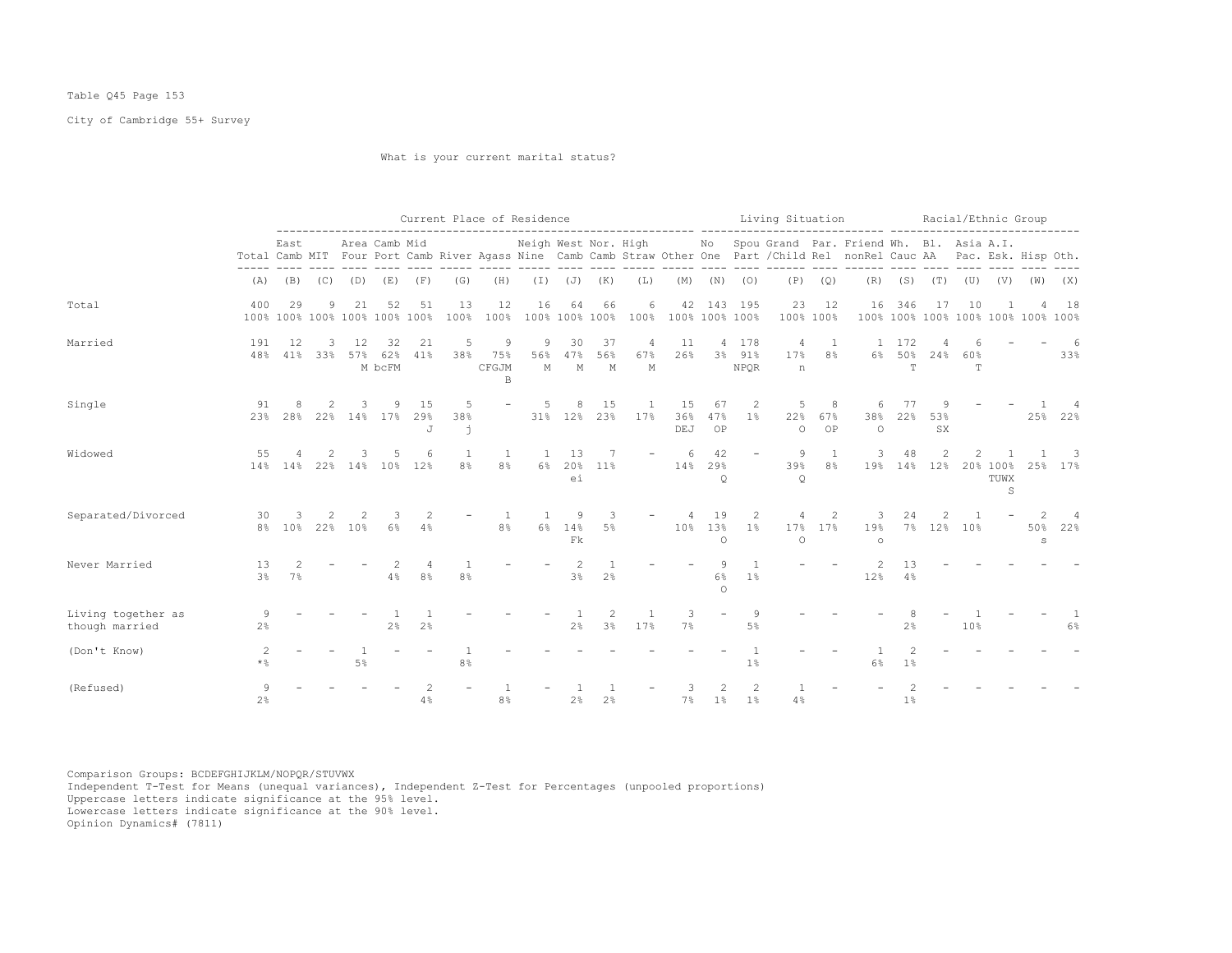## Table Q45 Page 154

City of Cambridge 55+ Survey

What is your current marital status?

|                                      |                      |                                                                 |                       |                     |                          | Current Place of Residence |                   |                  |                     | Income          |                                        |                  |                     |                 |                | Years in Household |                 |                          |                 | Years in Cambridge     |                      |                 |                     | People in Home      |                      |
|--------------------------------------|----------------------|-----------------------------------------------------------------|-----------------------|---------------------|--------------------------|----------------------------|-------------------|------------------|---------------------|-----------------|----------------------------------------|------------------|---------------------|-----------------|----------------|--------------------|-----------------|--------------------------|-----------------|------------------------|----------------------|-----------------|---------------------|---------------------|----------------------|
|                                      |                      | Condo Sing Mult Apt Apt Apt<br>Total or TH Fam Fam 4-8 9-50 +50 |                       |                     |                          |                            |                   |                  |                     | 30k- 60k- 90k-  | <30k <60k <90k <120k 120k+ or< -10 -25 |                  | 1                   | $\leq 1$        | $< 10$ $< 25$  | $-50 + 50$         |                 | $or < -10$               | $\leq 1$        | $< 10$ $< 25$<br>$-25$ | $-50$                | $+50$           |                     |                     | $3+$                 |
|                                      | (A)                  | (B)                                                             | (C)                   | (D)                 | (E)                      | (F)                        | (G)               | (H)              | (I)                 | (J)             | (K)                                    | (L)              | (M)                 | (N)             | (0)            | (P)                | (Q)             | (R)                      | (S)             | (T)                    | (U)                  | (V)             | (W)                 | (X)                 | (Y)                  |
| Total                                | 400<br>100%          | 116<br>100%                                                     | 104                   | 103                 | 22                       | 17                         | 27                | 60               | 67                  | 54              | 45<br>100%                             | 72               | 3                   | 70              | 135            | 156                | 34              | 2                        | 32              | 79                     | 181                  | 100             | 149                 | 183                 | 61                   |
| Married                              | 191<br>48%           | 54<br>47%                                                       | 66<br>63%<br>EFG BEFG | 58<br>56%<br>EFG    | .5<br>23%                | 6%                         | 15%               | 8<br>13%         | 19<br>28%<br>Н      | 26<br>48%<br>HI | 33<br>73%<br>HIJ                       | 57<br>79%<br>HIJ | -1<br>33%           | 30<br>43%       | 65<br>48%      | 81<br>52%          | 14<br>41%       | 50%                      | 15<br>47%       | 40<br>51%              | 90<br>50%            | 44<br>44%       | 5<br>3 <sup>°</sup> | 136<br>74%<br>W     | -49<br>80%<br>W      |
| Single                               | 91<br>23%            | 24<br>21%                                                       | 17<br>16%             | 18<br>17%           | 12<br>55%<br><b>BCDq</b> | 41%<br>Cd                  | 30%               | 29<br>48%<br>JKL | 24<br>36%<br>JKL    | 10<br>19%<br>L  | 5<br>11%                               |                  | 3% 33%              | -17<br>24%      | 38<br>P        | 28<br>28% 18%      | 18%             |                          | 19%             | 19<br>24%              | 40<br>22%            | 24<br>24%       | 69<br>46%<br>XY     | 15<br>8%            | .5<br>8 <sup>°</sup> |
| Widowed                              | 55<br>14%            | 16<br>14%<br>e                                                  | 1.3<br>12%            | 16<br>16%<br>e      | 5%                       | 12%                        | 22%<br>$\epsilon$ | 13<br>22%<br>K1  | 12<br>18%<br>k      | 8<br>15%        | 3<br>$7\%$                             | 10 <sup>°</sup>  | $\mathbf{1}$<br>33% | 15<br>21%<br>Op | 11             | 18<br>8% 12%       | 10<br>29%<br>OP | 50%                      | -9<br>28%<br>tU | 9<br>11%               | 15<br>8%             | 21<br>21%<br>tU | 42<br>28%<br>XY     | 10<br>5%            | 3<br>5%              |
| Separated/Divorced                   | 30<br>8 <sup>°</sup> | 7%                                                              | 4<br>4%               | 6<br>6%             | $9\%$                    | 29%<br><b>BCD</b>          | 15%               | 12%              |                     | 9% 13%          | 4%                                     |                  |                     | 7%              | 8 <sup>°</sup> | 11<br>7%           | $9\%$           | $\overline{\phantom{m}}$ | 6%              | $9\%$                  | 14<br>8 <sup>°</sup> | 7%              | 20<br>13%<br>XY     | 4%                  | 3<br>5%              |
| Never Married                        | 13<br>3 <sup>°</sup> | 6<br>5%                                                         |                       | 3<br>3 <sup>8</sup> |                          |                            | 1.5%<br>d.        | 5%               | 3<br>4%             | 2 <sup>°</sup>  |                                        | 4%               |                     | 1%              | 4%             | 4%                 |                 |                          |                 | 3%                     | 5%                   | 2 <sup>°</sup>  | 10<br>7%<br>X       | 3<br>2 <sup>°</sup> |                      |
| Living together as<br>though married | 9<br>2 <sup>8</sup>  | $\overline{4}$<br>$3\%$                                         | 1%                    | 2<br>2 <sup>°</sup> | 5%                       | 6%                         |                   |                  | 2<br>3 <sup>°</sup> | 2<br>4%         | 2 <sup>°</sup>                         | 3%               |                     | 1 <sup>°</sup>  | 1%             | 4%                 |                 |                          |                 |                        | 4%                   |                 |                     | 4%                  | 2 <sup>°</sup>       |
| (Don't Know)                         | 2<br>$\star$ %       |                                                                 | 2 <sup>°</sup>        |                     |                          |                            |                   |                  | 1%                  |                 | 2%                                     |                  |                     |                 | 1%             | 1%                 |                 |                          |                 | $1\%$                  |                      | 1 <sup>°</sup>  |                     | $1\%$               |                      |
| (Refused)                            | 9<br>2 <sup>°</sup>  | 3%                                                              | 1 <sup>°</sup>        |                     | 5%                       | 6%                         |                   |                  |                     |                 |                                        | 1%               |                     | 1 <sup>°</sup>  | $1\%$          | 3%                 | 3%              |                          |                 | $1\%$                  | 3%                   | $1\%$           | 2 <sup>°</sup>      | $1\%$               |                      |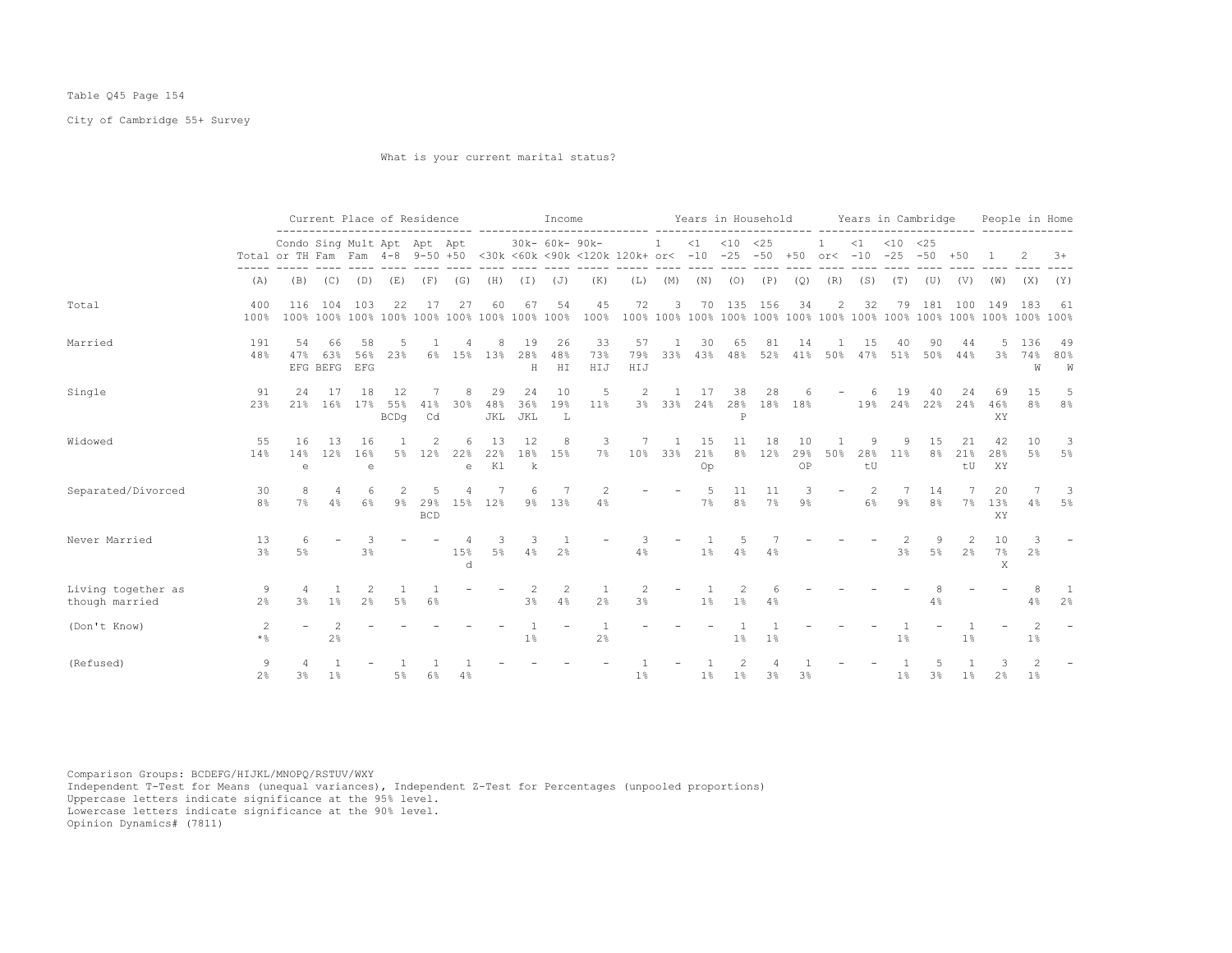## Table Q46 Page 155

City of Cambridge 55+ Survey

What is the highest level of education you have completed?

|                                        |                       | Gender                |                |                      | Ownership                   |                 | Aqe                     |                   |                  |                         |                          |                    |     | Education      |                           | Employment Status                  |                                       |             |                                             |             | Marital Status                                                                                               |                 |
|----------------------------------------|-----------------------|-----------------------|----------------|----------------------|-----------------------------|-----------------|-------------------------|-------------------|------------------|-------------------------|--------------------------|--------------------|-----|----------------|---------------------------|------------------------------------|---------------------------------------|-------------|---------------------------------------------|-------------|--------------------------------------------------------------------------------------------------------------|-----------------|
|                                        |                       |                       | Fe.            |                      |                             |                 | 65 66- 76- 86-<br>$---$ |                   |                  |                         |                          |                    |     |                |                           |                                    |                                       |             | High Some Bach Adv. Full Part Un- Marr Sep. |             | Sing<br>Total Male Male Own Rent & < 75 85 90 90+ or < Coll Dqr Dqr Time Time Ret. Emp. Dom. Div. Widow N.M. |                 |
|                                        | (A)                   | (B)                   | (C)            | (D)                  | (E)                         | (F)             | (G)                     | (H)               | $(\top)$         | $(\mathbb{J})$          | (K)                      | (L)                | (M) | (N)            | (0)                       | (P)                                | (Q)                                   | (R)         | (S)                                         | (T)         |                                                                                                              | $(U)$ $(V)$     |
| Total                                  | 400                   | 196                   | 204            | 297                  | 95                          |                 | 141 139                 | 72                | 22               | 7                       | 48                       | 55                 | 85  | 207            | 83                        | 56                                 | 222                                   | 32          | 200                                         | 30          | 100% 100%                                                                                                    | 55 104          |
| 12th grade or less                     | 15<br>4%              | 6<br>$3\%$            | 9<br>4%        | 4                    | 11<br>1% 12%<br>$\mathbb D$ | 8<br>$6\%$<br>G | $1\%$                   | 2<br>3%           | 2<br>$9\%$       |                         | 15<br>31%                |                    |     |                | 1%                        |                                    | $3\,$                                 | 22%<br>OO   |                                             | 3<br>2% 10% | $\overline{1}$                                                                                               | 6<br>$2\%$ 6%   |
| Graduated high school or<br>equivalent | 33<br>8 <sup>°</sup>  | 13<br>7 <sup>8</sup>  | 20<br>10%      | 23<br>8 <sup>°</sup> | 9<br>$9\%$                  | 7<br>$5\%$      | 9                       | 7<br>6% 10%       | 6<br>FGh         | 2<br>27% 29%            | 33<br>69%                |                    |     |                | 2 <sup>°</sup>            | $\mathcal{L}$<br>$2^{\circ}$<br>4% | 26<br>12%<br>OP                       | -3<br>$9\%$ | 12<br>6%                                    | $\sim$      | 11<br>20%<br>Sv.                                                                                             | 9<br>9%         |
| Some college, no degree                | 38<br>10 <sup>°</sup> | 20<br>10 <sup>°</sup> | 18<br>$9\%$    | 28                   | 10<br>9% 11%                | 9<br>$6\%$      | 12                      | 11<br>9% 15%<br>f | 2                | $\frac{1}{2}$<br>9% 14% | $\overline{\phantom{a}}$ | 38<br>69%          |     |                | 11<br>13%<br>$\, {\bf P}$ | 2<br>4%                            | 22<br>10 <sup>°</sup><br>$\mathbf{P}$ | - 3         | 16<br>9% 8% 17%                             | -5          | 6                                                                                                            | - 11<br>11% 11% |
| Associate degree                       | 17<br>4%              | 10<br>5%              | 7<br>3%        | 11<br>4%             | -5<br>5%                    | 12<br>9%<br>GH  | $\overline{\mathbf{3}}$ | 1<br>$2\%$ 1%     |                  |                         |                          | 17<br>31%          |     |                | 4<br>5%                   | 2<br>4%                            | $7\phantom{.0}$                       | 4<br>3% 12% | 10<br>5%                                    | 3%          | -1<br>2%                                                                                                     | -5<br>.5%       |
| Bachelor's degree                      | 85<br>21%             | 38<br>19%             | 47<br>23%      | 61<br>21%            | 23<br>24%                   | 34<br>24%       | 24<br>17%               | 19                | 4<br>26% 18% 14% |                         |                          | $\sim$ $-$<br>100% | 85  | $\sim$         | 14<br>17%                 | 11<br>20%                          | 53<br>24%                             | 6<br>19%    | 39<br>20%                                   | 6<br>20%    | 13<br>24%                                                                                                    | 26<br>25%       |
| Advanced degree                        | 207<br>52%            | 108<br>55%            | 99<br>49%      | 169<br>57%<br>E.     | 36<br>38%                   | 70<br>50%       | 90<br>65%<br>FHI        | 31<br>43%         | 8                | 3<br>36% 43%            |                          |                    |     | $-207$<br>100% | 50<br>60%<br>qR           | 39<br>70%<br>QR                    | 108<br>49%<br>R                       | 9<br>28%    | 118<br>59%<br>UV                            | 15<br>50%   | 23                                                                                                           | 47<br>42% 45%   |
| (Don't Know)                           |                       |                       |                |                      |                             |                 |                         |                   |                  |                         |                          |                    |     |                |                           |                                    |                                       |             |                                             |             |                                                                                                              |                 |
| (Refused)                              | $1\%$                 | 1 <sup>°</sup>        | 2 <sup>°</sup> | $\star$ %            | 1%                          | 1%              |                         | 1 <sup>°</sup>    |                  |                         |                          |                    |     |                | 1 <sup>°</sup>            |                                    |                                       |             | $*$ %                                       |             |                                                                                                              |                 |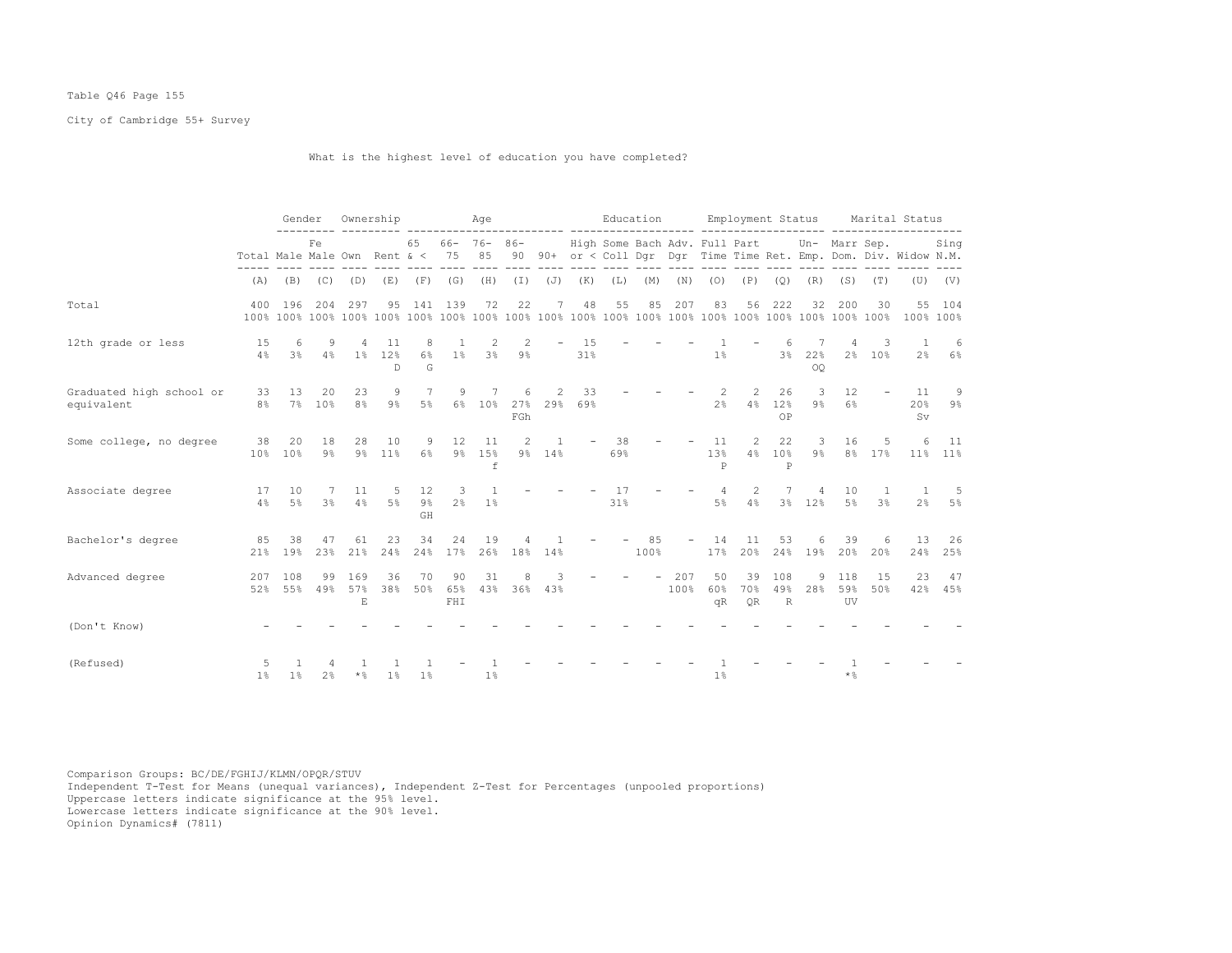## Table Q46 Page 156

City of Cambridge 55+ Survey

What is the highest level of education you have completed?

|                                        |                |                                     |             |                 |                       |                                   |            | Current Place of Residence |                                       |                        |                      |                     | ------------------- ------ |                       |                                  | Living Situation    |                    |                                                                                                                                                                                                                                  |                       |             | Racial/Ethnic Group                       |           |                       |                                 |
|----------------------------------------|----------------|-------------------------------------|-------------|-----------------|-----------------------|-----------------------------------|------------|----------------------------|---------------------------------------|------------------------|----------------------|---------------------|----------------------------|-----------------------|----------------------------------|---------------------|--------------------|----------------------------------------------------------------------------------------------------------------------------------------------------------------------------------------------------------------------------------|-----------------------|-------------|-------------------------------------------|-----------|-----------------------|---------------------------------|
|                                        |                | East                                |             |                 | Area Camb Mid         |                                   |            |                            |                                       |                        |                      | -----------         |                            |                       |                                  |                     |                    | Neigh West Nor. High Mo Spou Grand Par. Friend Wh. Bl. Asia A.I.<br>Total Camb MIT Four Port Camb River Agass Nine Camb Camb Straw Other One Part / Child Rel nonRel Cauc AA Pac. Esk. Hisp Oth.<br>---- ---- ------- ---- ----- |                       |             |                                           |           |                       |                                 |
|                                        | (A)            |                                     | $(B)$ $(C)$ |                 | $(D)$ $(E)$ $(F)$     |                                   | (G)        | (H)                        |                                       |                        | $(I)$ $(J)$ $(K)$    | (L)                 |                            |                       | $(M)$ $(N)$ $(O)$                |                     | $(P)$ $(Q)$        |                                                                                                                                                                                                                                  |                       |             | $(R)$ $(S)$ $(T)$ $(U)$ $(V)$ $(W)$ $(X)$ |           |                       |                                 |
| Total                                  | 400            | 29<br>100% 100% 100% 100% 100% 100% | 9           | 21              | 52                    | 51                                | 13<br>100% | 12<br>100%                 | 16                                    | 64                     | 66<br>100% 100% 100% | 6<br>100%           | 100% 100% 100%             |                       | 42 143 195                       | 23                  | 12<br>100% 100%    |                                                                                                                                                                                                                                  | 16 346                | 17          | 10<br>100% 100% 100% 100% 100% 100% 100%  |           |                       | 18                              |
| 12th grade or less                     | 15<br>4%       | 2                                   | 2           | 3<br>7% 22% 14% | 2 <sup>°</sup>        |                                   |            |                            |                                       | 2%                     | 3<br>$5\%$           |                     | 5%                         | 9<br>$6\%$<br>$\circ$ | -4<br>2 <sup>°</sup>             |                     | 2<br>17%           |                                                                                                                                                                                                                                  | 10                    | 3% 12%      |                                           |           | 25%                   | -1<br>6%                        |
| Graduated high school or<br>equivalent | 33             | 5<br>8% 17% 22% 10%<br>f            | 2           | 2               | 4<br>8%               | 4%                                |            |                            |                                       | 12%<br>f               | 8%                   |                     | -5<br>12%                  | 15<br>10%<br>$\circ$  | 10<br>5%                         | 5<br>22%<br>$\circ$ | <sup>1</sup><br>8% | $\overline{1}$<br>$6\%$                                                                                                                                                                                                          | 30                    | 2<br>9% 12% |                                           |           |                       | $6\%$                           |
| Some college, no degree                | 38             | 10% 14% 11% 14%                     |             |                 | 3<br>$6\%$            | 3<br>6%                           | 2<br>15%   | 8%                         |                                       | 5<br>8 <sup>°</sup>    | 5<br>8%              | 1<br>17%            | 5<br>12% 10%               | 15                    | 12<br>6%                         | 5<br>22%<br>$\circ$ | 3<br>25%           | 2<br>12%                                                                                                                                                                                                                         | 29                    | 3           | 3                                         | TUWX<br>S |                       | - 3<br>8% 18% 30% 100% 25% 17%  |
| Associate degree                       | 17<br>4%       | 2<br>7%                             |             | 5%              | 2<br>4%               | -1<br>2 <sup>°</sup>              | 8%         |                            | $6\%$                                 | 2 <sup>°</sup>         | 3<br>$5\%$           | 2<br>33%            |                            | -5<br>3 <sup>8</sup>  | 10<br>5%                         | 2<br>$9\%$          |                    |                                                                                                                                                                                                                                  | 13<br>4%              |             | 6% 10%                                    |           | $\overline{1}$<br>25% | $\overline{1}$<br>6%            |
| Bachelor's degree                      | 85             | 21% 24% 11% 19% 25% 18%             |             |                 | -1.3                  | 9                                 | 5<br>38%   | 3<br>25%                   | 3                                     | 12                     | 11<br>19% 19% 17%    | <sup>1</sup><br>17% | 13<br>k                    | 38<br>$\mathbf{p}$    | 38<br>31% 27% 19%                | 3                   | 2<br>13% 17%       | 3                                                                                                                                                                                                                                | 76<br>19% 22% 35% 10% | 6<br>u      |                                           |           |                       | $\overline{\phantom{a}}$<br>17% |
| Advanced degree                        | 207<br>52%     | 9                                   | 3           |                 | 29<br>31% 33% 38% 56% | 35<br>69%<br>Bm DG1M<br><b>BC</b> | 5<br>38%   | 8<br>67%                   | 12<br>75%<br>Bdm CDG1M<br>$\mathbb B$ | 36<br>56%<br><b>Bm</b> | 38<br>58%<br>BM      | 2<br>33%            | 16                         | 61                    | 119<br>38% 43% 61%<br><b>NPO</b> | 7                   | -4<br>30% 33%      | 10<br>62%<br>$\mathsf{P}$                                                                                                                                                                                                        | 187<br>54%<br>T       | 3<br>18%    | 50%<br>$+$                                |           |                       | -9<br>25% 50%<br>T.             |
| (Don't Know)                           |                |                                     |             |                 |                       |                                   |            |                            |                                       |                        |                      |                     |                            |                       |                                  |                     |                    |                                                                                                                                                                                                                                  |                       |             |                                           |           |                       |                                 |
| (Refused)                              | 1 <sup>°</sup> |                                     |             |                 |                       | 2%                                |            |                            |                                       | 2%                     | 2%                   |                     | 2%                         |                       | 1%                               | 4%                  |                    |                                                                                                                                                                                                                                  | $*$ $\frac{6}{9}$     |             |                                           |           |                       |                                 |

Comparison Groups: BCDEFGHIJKLM/NOPQR/STUVWX Independent T-Test for Means (unequal variances), Independent Z-Test for Percentages (unpooled proportions) Uppercase letters indicate significance at the 95% level. Lowercase letters indicate significance at the 90% level.

Opinion Dynamics# (7811)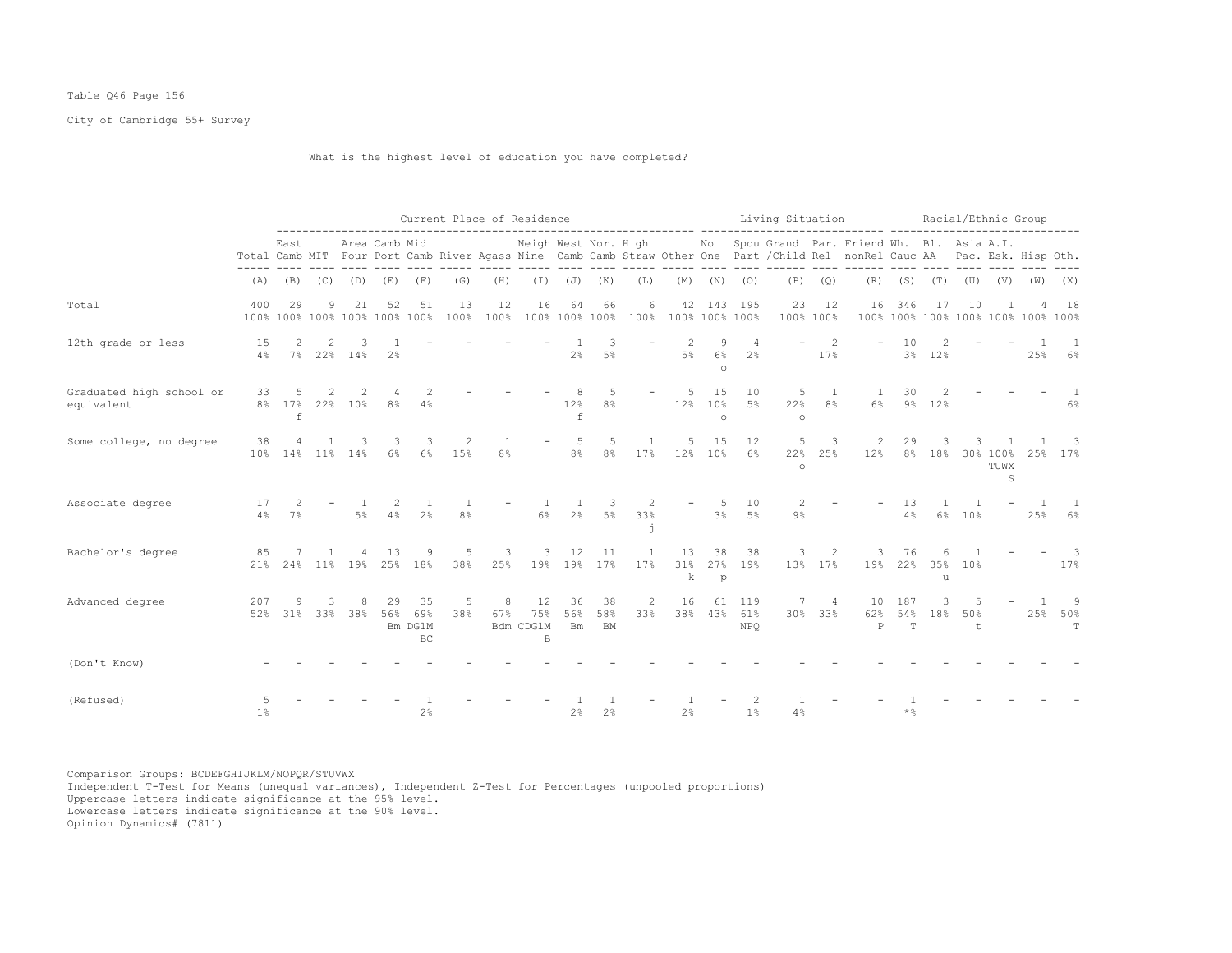## Table Q46 Page 157

City of Cambridge 55+ Survey

What is the highest level of education you have completed?

|                                        |                      |                                                                 |                     |                | Current Place of Residence |          |          |                     |                           | Income                    |                                        |                  |                          |                |                | Years in Household |                        |                          |                | Years in Cambridge          |                 |                    |                         | People in Home  |              |
|----------------------------------------|----------------------|-----------------------------------------------------------------|---------------------|----------------|----------------------------|----------|----------|---------------------|---------------------------|---------------------------|----------------------------------------|------------------|--------------------------|----------------|----------------|--------------------|------------------------|--------------------------|----------------|-----------------------------|-----------------|--------------------|-------------------------|-----------------|--------------|
|                                        |                      | Condo Sing Mult Apt Apt Apt<br>Total or TH Fam Fam 4-8 9-50 +50 |                     |                |                            |          |          |                     |                           | 30k- 60k- 90k-            | <30k <60k <90k <120k 120k+ or< -10 -25 |                  | $\mathbf{1}$             | $\leq 1$       | $< 10$ $< 25$  | $-50 + 50$         |                        | $or < -10$               | $\leq 1$       | $< 10 \le 25$<br>$-25 - 50$ |                 | $+50$              |                         |                 | $3+$         |
|                                        | (A)                  | (B)                                                             | (C)                 | (D)            | (E)                        | (F)      | (G)      | (H)                 | (I)                       | (J)                       | (K)                                    | (L)              | (M)                      | (N)            | (0)            | (P)                | (Q)                    | (R)                      | (S)            | (T)                         | (U)             | (V)                | (W)                     | (X)             | (Y)          |
| Total                                  | 400<br>100%          | 116<br>100%                                                     | 104                 | 103            | 22                         | 17       | 27       | 60                  | 67                        | 54                        | 45<br>100%                             | 72               | 3                        | 70             | 135            | 156                | 34                     | 2                        | 32             | 79                          | 181             | 100                | 149                     | 183             | 61           |
| 12th grade or less                     | 15<br>4%             |                                                                 | 2<br>2 <sup>°</sup> |                | 6% 14%                     |          | 11%      | 13%<br>$\mathbb{I}$ | 3 <sup>°</sup>            |                           |                                        |                  |                          | 7%<br>$\circ$  | $1\%$          | 2%                 | 15%<br>OP              |                          |                | 3%                          |                 | 11<br>1% 11%<br>TU | 9<br>6%<br>$\mathbf{x}$ | 2 <sup>8</sup>  | 2<br>3%      |
| Graduated high school or<br>equivalent | 33<br>8 <sup>°</sup> | 8<br>7%                                                         | 6                   | 12<br>6% 12%   | 5%                         | $6\%$    | 15%      | 8<br>13%<br>KL      | 13<br>19%<br>JKL          | 3<br>6%                   | 2 <sup>°</sup>                         | 1%               | -                        | -5<br>7%       | 8<br>6%        | 12<br>8%           | 8<br>24%<br><b>NOP</b> | $\overline{\phantom{a}}$ | 2<br>6%        | 3<br>4%                     | 10<br>6%        | 18<br>18%<br>STU   | 16<br>11%               | 13<br>7%        | 4<br>7%      |
| Some college, no degree                | 38<br>10%            | 10<br>$9\%$                                                     | 10<br>10%           | 10<br>10%      |                            | 2<br>12% | 5<br>19% | 9<br>15%<br>L       | 5<br>$7\%$                | 4<br>$7\%$                | 4<br>$9\%$                             | 2<br>3%          | $\overline{\phantom{m}}$ | 7<br>10%       | 9              | 16<br>7% 10%       | 6<br>18%               | -1<br>50%                | -3<br>$9\%$    | 6<br>8 <sup>°</sup>         | 12              | 14<br>7% 14%<br>u  | 16<br>11%               | 14              | -7<br>8% 11% |
| Associate degree                       | 17<br>4%             | 5<br>4%                                                         | 6<br>6%             | 2<br>2%        | 5%                         | 6%       | 4%       | -5<br>8%            | 2<br>3%                   | 3<br>$6\%$                | 2<br>4%                                | 2<br>3%          | 33%                      | 3<br>4%        | 5%             | 6<br>4%            |                        | 50%                      | 2<br>6%        | 4<br>5%                     | 4%              | 3<br>3%            | 4%                      | 4%              | 4<br>7%      |
| Bachelor's degree                      | 85<br>21%            | 24<br>21%                                                       | 20<br>19%           | 19<br>18%      | 36%                        | 29%      | 19%      | 18<br>30%<br>kL     | 17<br>25%<br>$\mathbf{1}$ | 13<br>24%<br>$\mathbf{1}$ | 16%                                    | 9<br>12%         | $\overline{\phantom{a}}$ | 15<br>21%      | 31<br>23%      | 34<br>22%          | 15%                    |                          | 22%            | 19<br>24%                   | 38<br>21%       | 21<br>21%          | 39<br>26%               | 35<br>19%       | 11<br>18%    |
| Advanced degree                        | 207<br>52%           | 66<br>57%<br>еG                                                 | 58%<br>eG           | 54<br>52%<br>G | 36%                        | 47%      | 30%      | 12<br>20%           | 28<br>42%<br>Н            | 31<br>57%<br>Ηi           | 31<br>69%<br>${\rm H\,I}$              | 58<br>81%<br>HIJ | $\mathcal{D}$<br>67%     | 34<br>49%<br>q | 77<br>57%<br>Q | 83<br>53%<br>Q     | 10<br>29%              | $\overline{\phantom{m}}$ | 18<br>56%<br>V | 45<br>57%<br>V              | 110<br>61%<br>V | 33<br>33%          | 63<br>42%               | 108<br>59%<br>W | -33<br>54%   |
| (Don't Know)                           |                      |                                                                 |                     |                |                            |          |          |                     |                           |                           |                                        |                  |                          |                |                |                    |                        |                          |                |                             |                 |                    |                         |                 |              |
| (Refused)                              | 1%                   | 3%                                                              |                     |                | 5%                         |          | 4%       |                     |                           |                           |                                        |                  |                          | 1%             | $1\%$          | 1%                 |                        |                          |                |                             | 2%              |                    |                         | 1%              |              |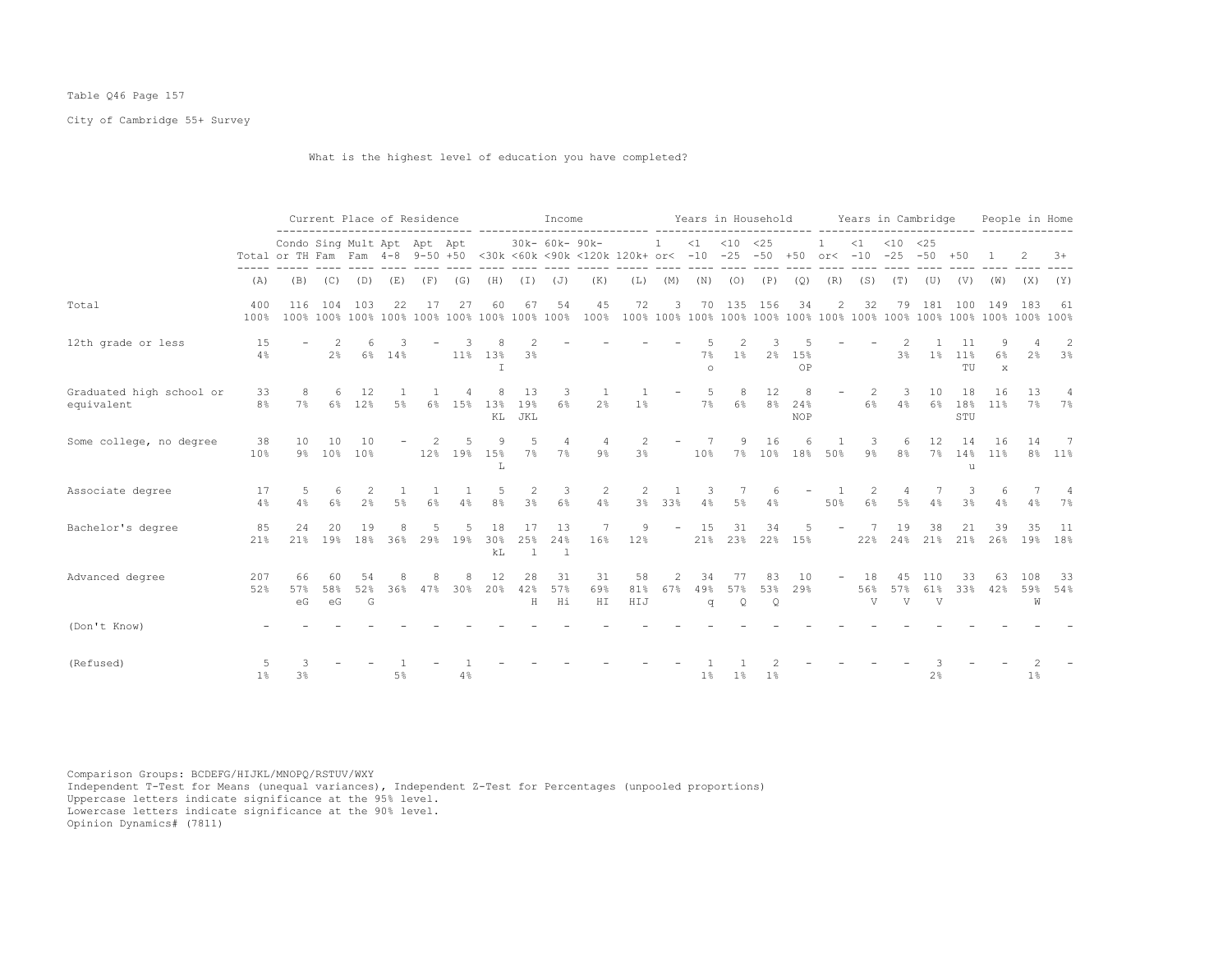## Table Q47 Page 158

City of Cambridge 55+ Survey

What is your current employment status?

|                    |                                  | Gender        |                     |                 | Ownership           |                 |                    | Age                     |                 |                          |                 | Education                  |                           |                 |                | Employment Status |                |            |                                             |                         | Marital Status                                                    |                         |
|--------------------|----------------------------------|---------------|---------------------|-----------------|---------------------|-----------------|--------------------|-------------------------|-----------------|--------------------------|-----------------|----------------------------|---------------------------|-----------------|----------------|-------------------|----------------|------------|---------------------------------------------|-------------------------|-------------------------------------------------------------------|-------------------------|
|                    | Total Male Male Own Rent $\<$ 75 |               | Fe                  |                 |                     | 65              |                    | $66 - 76 - 86 -$<br>85  |                 |                          |                 |                            |                           |                 |                |                   |                |            | High Some Bach Adv. Full Part Un- Marr Sep. |                         | 90 90+ or < Coll Dgr Dgr Time Time Ret. Emp. Dom. Div. Widow N.M. | Sing                    |
|                    | (A)                              | (B)           | (C)                 | (D)             | (E)                 | (F)             | (G)                | (H)                     | $(\top)$        | (J)                      | (K)             | (L)                        | (M)                       | (N)             | (0)            | (P)               | (Q)            | (R)        | (S)                                         | (T)                     |                                                                   | $(U)$ $(V)$             |
| Total              | 400                              | 196           | 204                 | 297             | 95                  | 141             | 139                | 72                      | 22              | 7                        | 48              | 55                         | 85                        | 207             | 83             | 56                | 222            | 32         | 200                                         | 30                      |                                                                   | 55 104<br>100% 100%     |
| Retired            | 222<br>56%                       | 110<br>56%    | 112<br>55%          | 163<br>55%      | 55<br>58%           | 36<br>26%       | 92<br>66%<br>F     | 60<br>83%<br>${\rm FG}$ | 19<br>86%<br>FG | 6<br>86%<br>$\mathbb{F}$ | 32<br>67%<br>n  | 29<br>53%                  | 53<br>62%                 | 108<br>52%      |                |                   | $-222$<br>100% | $\sim$     | 101<br>50%                                  | 19<br>63%               | 43<br>78%<br><b>SV</b>                                            | 56<br>54%               |
| Employed full time | 83<br>21%                        | 46<br>23%     | 37<br>18%           | 69<br>23%<br>E  | 13<br>14%           | 56<br>40%<br>GH | 20<br>14%<br>H     | 3<br>4%                 |                 |                          | -3<br>6%        | 1.5<br>27%<br>$_{\rm K}$   | 14<br>16%<br>$\mathbf{k}$ | 50<br>K         | 83<br>24% 100% |                   |                |            | 57<br>28%<br><b>UV</b>                      | .5<br>17%               |                                                                   | $3 \t17$<br>5% 16%<br>U |
| Employed part time | 56                               | 25<br>14% 13% | 31<br>15%           | 49<br>16%<br>E. | 6<br>6%             | 27<br>H         | 24<br>19% 17%<br>H | 3<br>4%                 | $\sim$          | 14%                      | 2<br>4%         | $\overline{4}$             | 11<br>7% 13%<br>k.        | 39<br>19%<br>KL | $\sim$         | 56<br>100%        |                |            | 31<br>16%<br>u                              | 4<br>13%                | $\overline{4}$                                                    | 15<br>7% 14%            |
| Unemployed         | 32<br>8 <sup>°</sup>             | 14<br>7%      | 18<br>9%            | 1.5             | 17<br>5% 18%<br>D   | 21<br>15%<br>Gh | 2<br>$1\%$         | 5<br>7%<br>q            | 3<br>14%<br>q   |                          | 10<br>21%<br>MN | $\overline{7}$<br>13%<br>n | 6<br>$7\%$                | 9<br>4%         |                |                   |                | 32<br>100% | 11<br>6%                                    | $\overline{1}$<br>$3\%$ | 5<br>$9\%$                                                        | 14<br>13%<br>ST         |
| (Don't Know)       | $\star$ %                        |               | $\star$ %           |                 | 1 <sup>°</sup>      |                 | 1%                 |                         |                 |                          |                 |                            | 1 <sup>°</sup>            |                 |                |                   |                |            |                                             |                         |                                                                   | $1\%$                   |
| (Refused)          | 6<br>2 <sup>°</sup>              | 1%            | 5<br>2 <sup>°</sup> | $\star$ %       | 3<br>3 <sup>8</sup> | $1\%$           |                    | 1%                      |                 |                          | 2%              |                            |                           | $\star$ %       |                |                   |                |            |                                             | 3%                      |                                                                   | 1%                      |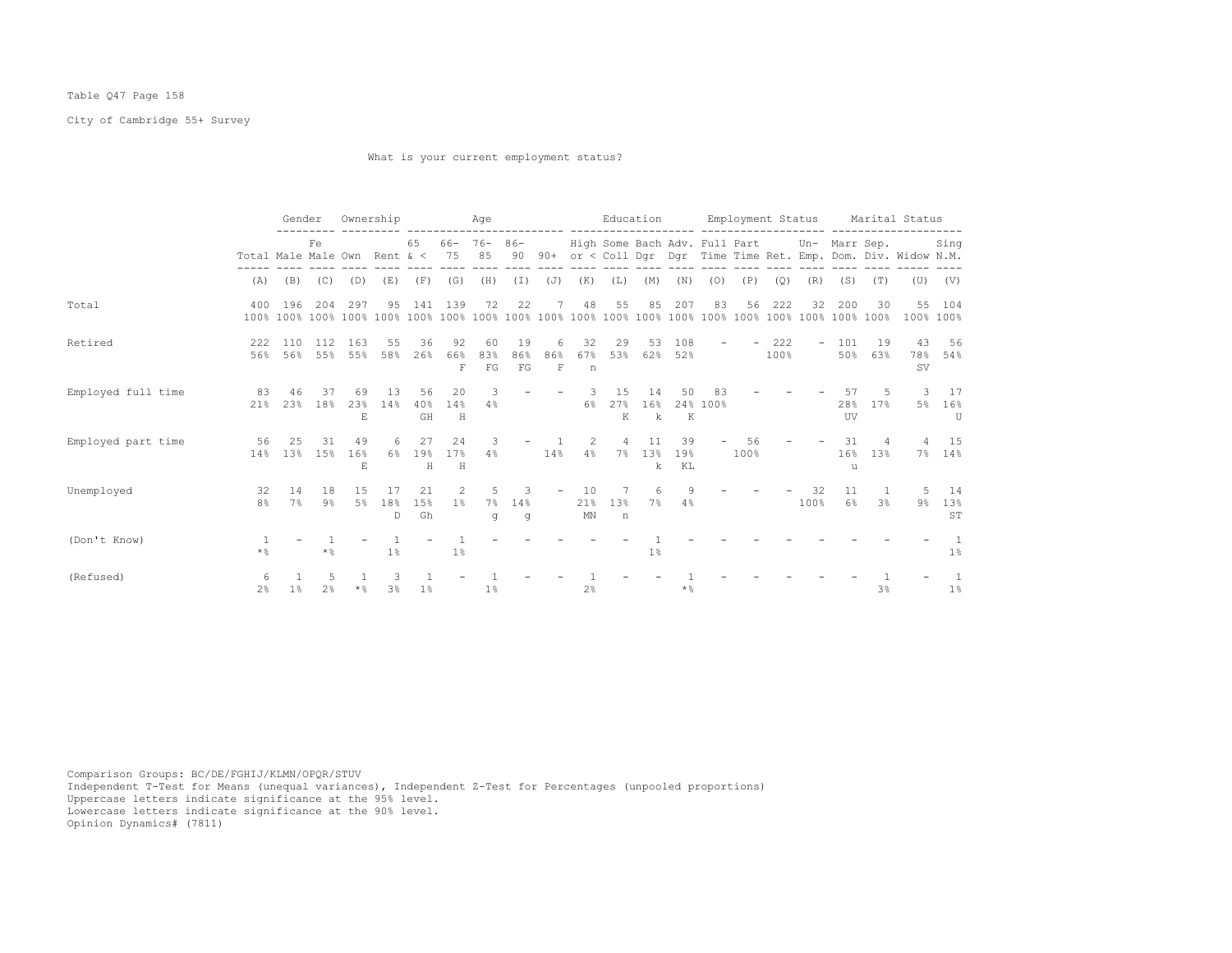## Table Q47 Page 159

City of Cambridge 55+ Survey

What is your current employment status?

|                    |                |                                     |        |          |                 |                 |            |                | Current Place of Residence |                  |                           |           |                |                      |                              | Living Situation |             |                                                                                                                                                                             |                      |                                |        | Racial/Ethnic Group |          |               |
|--------------------|----------------|-------------------------------------|--------|----------|-----------------|-----------------|------------|----------------|----------------------------|------------------|---------------------------|-----------|----------------|----------------------|------------------------------|------------------|-------------|-----------------------------------------------------------------------------------------------------------------------------------------------------------------------------|----------------------|--------------------------------|--------|---------------------|----------|---------------|
|                    |                | East                                |        |          | Area Camb Mid   |                 |            |                | Neigh West Nor. High       |                  |                           |           |                |                      |                              |                  |             | No Spou Grand Par. Friend Wh. Bl. Asia A.I.<br>Total Camb MIT Four Port Camb River Agass Nine Camb Camb Straw Other One Part / Child Rel nonRel Cauc AA Pac. Esk. Hisp Oth. |                      |                                |        |                     |          |               |
|                    | (A)            | (B)                                 | (C)    | (D)      | (E)             | (F)             | (G)        | (H)            | (I)                        | (J)              | (K)                       | (L)       | (M)            | (N)                  | (0)                          | (P)              | (Q)         | (R)                                                                                                                                                                         | (S)                  | (T)                            | (U)    | (V)                 | (W)      | (X)           |
| Total              | 400            | 29<br>100% 100% 100% 100% 100% 100% | 9      | 21       | 52              | 51              | 13<br>100% | 12<br>100%     | 16                         | 64<br>100% 100%  | 66<br>100%                | 6<br>100% |                |                      | 42 143 195<br>100% 100% 100% | 23<br>100%       | 12<br>100%  | 16<br>100%                                                                                                                                                                  | 346                  | 17<br>100% 100% 100% 100% 100% | 10     |                     |          | 18<br>$100\%$ |
| Retired            | 222<br>56%     | 16<br>55%                           | 67%    | 43%      | 29<br>56%       | 21<br>41%       | 5<br>38%   | 58%            | 11<br>69%<br>Fq            | 41<br>64%<br>dFq | 38<br>58%<br>$\mathsf{f}$ | 4<br>67%  | 23<br>55%      | 91<br>64%<br>$\circ$ | -98<br>50%                   | 13<br>57%        | 6<br>50%    | 8<br>50%                                                                                                                                                                    | 190<br>55%<br>u      | 13<br>76%<br>SU                |        | 30% 100%<br>STUX    | 75%<br>u | 10<br>56%     |
| Employed full time | 83<br>21%      | 24%                                 | 22%    | 38%<br>K | 19%             | 13<br>25%       | 15%        | 4<br>33%       | 3<br>19%                   | 14<br>22%        | 9<br>14%                  |           | 19%            | 16<br>$11\%$         | 54<br>28%<br>N               | 5<br>22%         | 3<br>25%    | 19%                                                                                                                                                                         | 75<br>22%            | 12%                            | 30%    |                     |          | -3<br>17%     |
| Employed part time | 56             | 3<br>14% 10%                        |        | 14%      | 10<br>19%<br>ήm | 12<br>24%<br>JM | 3<br>23%   | 8 <sup>°</sup> | 2                          | 12% 8%           | 13<br>20%<br>JM           | 17%       | 3              | 18                   | -31<br>7% 13% 16%            | 13%              |             | 25%                                                                                                                                                                         | 52<br>15%<br>X       |                                | 6% 30% |                     |          | 6%            |
| Unemployed         | 32             | 3<br>8% 10%                         |        | 5%       | $6\%$           | 8%              | 23%        |                |                            | 5%               | 4<br>6%                   | 17%       | 17%<br>еj      | 16<br>11%<br>$\circ$ | 11<br>6%                     |                  | 3<br>4% 25% | $6\%$                                                                                                                                                                       | 28<br>8 <sup>°</sup> | 6%                             | 10%    |                     |          | Z<br>$11\%$   |
| (Don't Know)       | $\star$ %      |                                     |        |          |                 |                 |            |                |                            |                  | 2%                        |           |                | 1%                   |                              |                  |             |                                                                                                                                                                             | $*$ &                |                                |        |                     |          |               |
| (Refused)          | 2 <sup>°</sup> |                                     | $11\%$ |          |                 | 2 <sup>°</sup>  |            |                |                            | 2%               | 2%                        |           | 2 <sup>°</sup> | $1\%$                | 1 <sup>°</sup>               | 4%               |             |                                                                                                                                                                             |                      |                                |        |                     |          | 25% 11%       |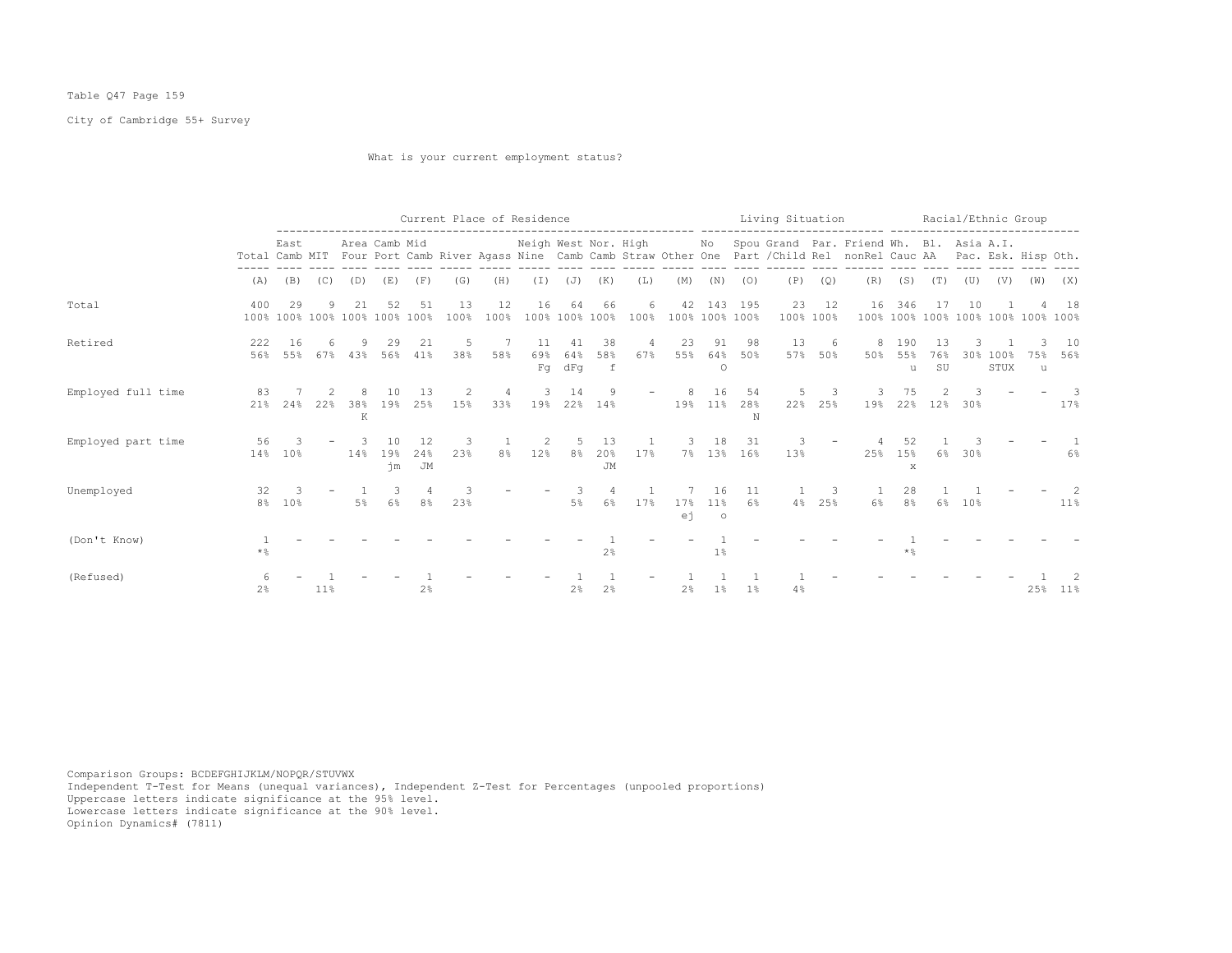## Table Q47 Page 160

City of Cambridge 55+ Survey

What is your current employment status?

|                    |                      |                                                                                                                                    |                 | Current Place of Residence |                      |           |                         |                   |                | Income            |                 |                 |                                   |                       |                                 |                      |                     |                          |                | Years in Household Years in Cambridge |                   |                 |                 | People in Home  |                |
|--------------------|----------------------|------------------------------------------------------------------------------------------------------------------------------------|-----------------|----------------------------|----------------------|-----------|-------------------------|-------------------|----------------|-------------------|-----------------|-----------------|-----------------------------------|-----------------------|---------------------------------|----------------------|---------------------|--------------------------|----------------|---------------------------------------|-------------------|-----------------|-----------------|-----------------|----------------|
|                    |                      | Condo Sing Mult Apt Apt Apt<br>Total or TH Fam Fam 4-8 9-50 +50 <30k <60k <90k <120k 120k+ or< -10 -25 -50 +50 or< -10 -25 -50 +50 |                 |                            |                      |           |                         |                   |                |                   | 30k- 60k- 90k-  |                 | <sup>1</sup>                      |                       | $<1$ $<10$ $<25$                |                      |                     |                          | $\leq 1$       | $< 10$ $< 25$                         |                   |                 | - 1 -           | -2.             | $3+$           |
|                    | (A)                  | (B)                                                                                                                                | (C)             | (D)                        | (E)                  |           | $(F)$ (G)               | (H)               | $(\top)$       | (J)               | (K)             | (L)             | (M)                               |                       | $(N)$ $(O)$                     | (P)                  | (Q)                 | (R)                      | (S)            | (T)                                   | (U)               | (V)             |                 | $(W)$ $(X)$     | (Y)            |
| Total              | 400<br>100%          | 116                                                                                                                                | 104             | 103                        | 22                   | 17        | 27                      | 60                | 67             | 54                | 45<br>100%      | 72              | 3                                 |                       | 70 135 156                      |                      | 34                  | $\overline{2}$           | 32             | 79                                    | 181               | 100             | 149             | 183             | 61             |
| Retired            | 222<br>56%           | 59<br>51%                                                                                                                          | 59<br>57%       | 62<br>60%<br>e             | 9.<br>41%            | 10<br>59% | 18<br>67%<br>$\epsilon$ | 38<br>63%<br>т.   | 42<br>63%<br>L | 31<br>57%         | 24<br>53%       | 31<br>43%       | 33%                               | 39<br>56%             | 74<br>55%                       | 84<br>54%            | 24<br>71%<br>op     | 50%                      | 22<br>69%<br>U | 42<br>53%                             | 83<br>46%         | 73<br>73%<br>TU | 96<br>64%<br>хY | 101<br>55%<br>V | -25<br>41%     |
| Employed full time | 83<br>21%            | 31<br>27%<br>DG                                                                                                                    | 2.5<br>24%<br>G | 16<br>16%<br>G             | 2.7%<br>$\mathbb{G}$ | 3<br>18%  | 4%                      | 3<br>5%           | 13%<br>h       | 13<br>24%<br>H    | 12<br>27%<br>Hi | 25<br>35%       | 2<br>67%<br>HI noQ                | -13<br>19%<br>$\circ$ | 27<br>20%<br>$\circ$            | 38<br>24%<br>$\circ$ | $\mathcal{L}$<br>6% | 50%                      | 9%             | 19<br>24%<br>SV.                      | 52<br>29%<br>. SV | 6%              | 11 <sup>8</sup> | 4.5<br>25%<br>W | 19<br>31%<br>W |
| Employed part time | 56<br>14%            | 20<br>17%                                                                                                                          | 12              | 18<br>12% 17%              |                      | 12%       | $7\%$                   | .5                | 11             | - 9<br>8% 16% 17% | 8<br>18%        | 1.3<br>18%<br>h | $-$                               | 11% 16% 16%           | 21<br>q                         | 25<br>$\mathsf{Q}$   | -2<br>6%            | $\overline{\phantom{a}}$ | -5             | 12.<br>16% 15% 16%                    | 29                | 10<br>$10\%$    | 18<br>12%       | 27<br>15%       | - 11<br>18%    |
| Unemployed         | 32<br>8 <sup>°</sup> | 3%                                                                                                                                 | 8<br>8%         |                            | 7% 27%<br>BCDf       |           | 1.5%                    | 13<br>22%<br>IJKL | 7%             | 2%                |                 | -3<br>2%        | $\overline{\phantom{0}}$<br>$4\%$ | 13%<br>$_{\rm P}$     | $12 \overline{ }$<br>$9\%$<br>p | 6                    | 4% 15%<br>p         | $\overline{\phantom{m}}$ |                | 6<br>6% 8% 7% 10% 11%                 | 12                | 10              | 16<br>x         |                 | -6<br>5% 10%   |
| (Don't Know)       | * %                  |                                                                                                                                    |                 |                            |                      |           |                         | 2 <sup>°</sup>    |                |                   |                 |                 |                                   |                       |                                 | $1\%$                |                     |                          |                |                                       | $1\%$             |                 | $1\,$ s         |                 |                |
| (Refused)          | 2 <sup>8</sup>       | 2 <sup>°</sup>                                                                                                                     |                 |                            | 5%                   | 6%        | 7%                      |                   |                |                   |                 |                 |                                   | $1\%$                 | $1\%$                           | $1\%$                | 3%                  |                          |                |                                       | $2\frac{6}{6}$    | $1\%$           | $1\%$           | $1\%$           |                |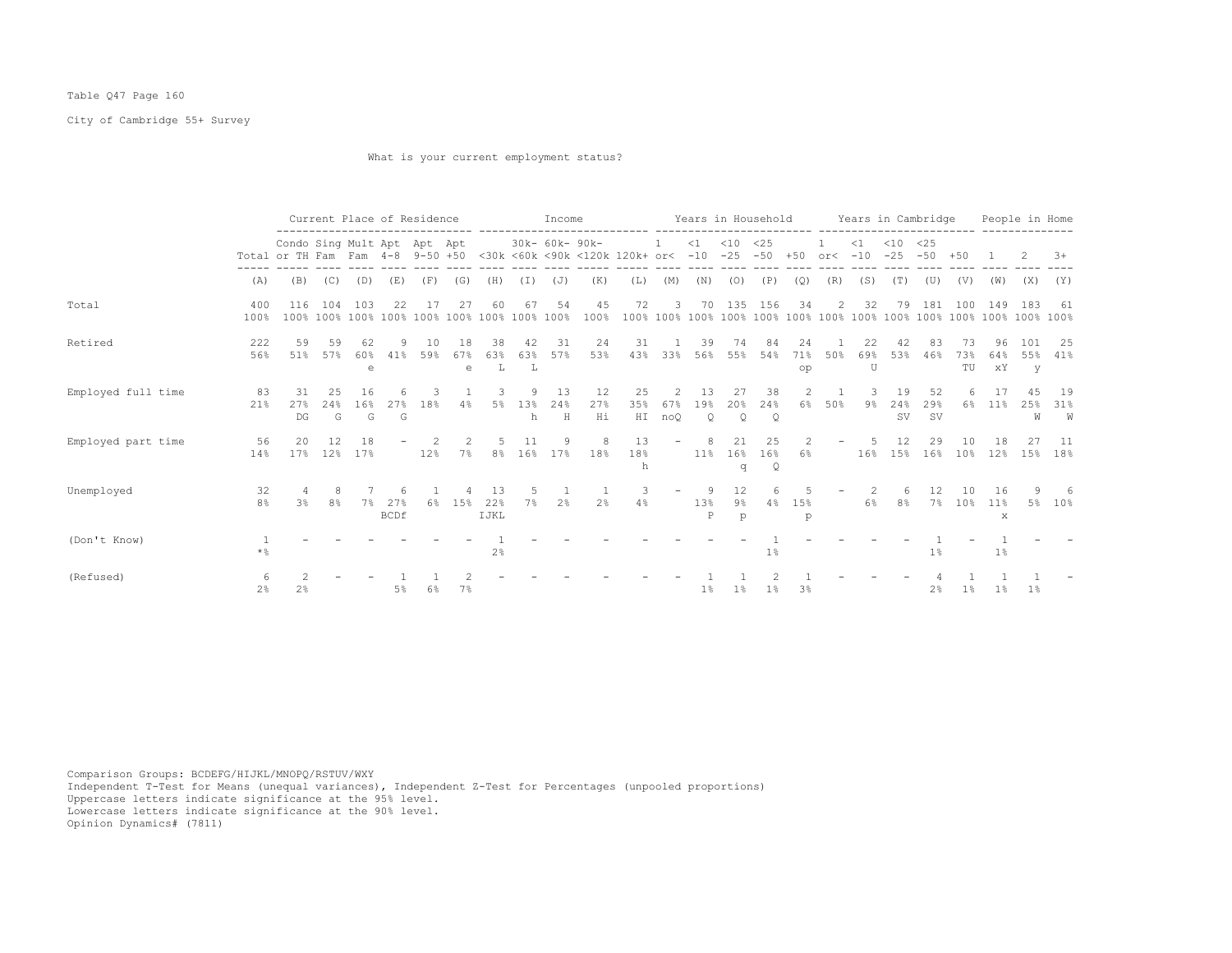#### Table Q49 Page 161

City of Cambridge 55+ Survey

 And just for statistical purposes, could you please tell me into which of the following ranges your total household income falls? This information will be kept strictly confidential and will be used for analytical purposes only.

|                                    |                              | Gender                |            | Ownership       |                |                         |                 | Age               |                     |                       |                     |                      | Education           |                  |                               | Employment Status        |                                      |                         |                        |                     | Marital Status                                             |                      |
|------------------------------------|------------------------------|-----------------------|------------|-----------------|----------------|-------------------------|-----------------|-------------------|---------------------|-----------------------|---------------------|----------------------|---------------------|------------------|-------------------------------|--------------------------|--------------------------------------|-------------------------|------------------------|---------------------|------------------------------------------------------------|----------------------|
|                                    | Total Male Male Own Rent & < |                       | Fe         |                 |                | 65                      | 66-<br>75       | $76 - 86 -$<br>85 | 90                  | $90+$                 |                     |                      |                     |                  | High Some Bach Adv. Full Part |                          |                                      |                         | Un- Marr Sep.          |                     | or < Coll Dgr Dgr Time Time Ret. Emp. Dom. Div. Widow N.M. | Sing                 |
|                                    | (A)                          | (B)                   | (C)        | (D)             | (E)            | (F)                     | (G)             | (H)               | (T)                 | (J)                   | (K)                 | (L)                  | (M)                 | (N)              | (0)                           | (P)                      | (Q)                                  | (R)                     | (S)                    | (T)                 | (U)                                                        | (V)                  |
| Total                              | 400                          | 196                   | 204        | 297             | 95             | 141                     | 139             | 72                | 22                  |                       | 48                  | 55                   | 85                  | 207              | 83                            | 56                       | 222                                  | 32                      | 200                    | 30                  | 55                                                         | 104<br>100% 100%     |
| Less than $$30,000$                | 60<br>15%                    | 29<br>15%             | 31<br>15%  | 20<br>$7\%$     | 39<br>41%<br>D | 23<br>16%               | 18              | 9<br>13% 12%      | 6<br>27%            | 14%                   | 16<br>33%<br>N      | 14<br>25%<br>N       | 18<br>21%<br>N      | 12<br>$6\%$      | 3<br>4%                       | 5<br>$9\%$               | 38<br>17%<br>Op                      | 13<br>41%<br><b>OPO</b> | 8<br>4%                | 7<br>23%<br>S.      | 13<br>24%<br>S                                             | -32<br>31%<br>S      |
| \$30,000 to less than<br>\$60,000  | 67<br>17%                    | 31<br>16%             | 36<br>18%  | 45<br>15%       | 2.1<br>22%     | 25<br>18%               | 20<br>14%       | 15<br>21%         | 18%                 | $\mathfrak{D}$<br>29% | 15<br>31%<br>LN     | 13%                  | 17<br>20%           | 28<br>14%        | 9<br>11%                      | 11<br>20%                | 42<br>19%<br>$\circ$                 | 16%                     | 21<br>10 <sup>9</sup>  | 6<br>20%            | 12<br>22%<br>s                                             | 27<br>26%<br>S       |
| \$60,000 to less than<br>\$90,000  | 54<br>14%                    | 28<br>14%             | 26<br>13%  | 45<br>15%       | $9\frac{6}{9}$ | 12<br>$9\frac{6}{6}$    | 32<br>23%<br>FH | 10%               | 3<br>14%            |                       | $\mathcal{L}$<br>6% | 13%                  | 13<br>15%<br>k      | 31<br>1.5%<br>К  | 13<br>16%<br>R                | 9<br>16%<br>$\mathbb{R}$ | 31<br>14%<br>$\mathbb R$             | 3 <sup>8</sup>          | 28<br>14%              | 23%                 | 8<br>15%                                                   | -11<br>11%           |
| \$90,000 to less than<br>\$120,000 | 45<br>11%                    | 19<br>10 <sup>8</sup> | 26<br>1.3% | 40<br>13%<br>E  | 5%             | 21<br>15%               | 1.5<br>11%      | 8 <sup>°</sup>    | 2<br>$9\frac{6}{3}$ |                       | 2 <sup>8</sup>      | 6<br>11%<br>k        | 8 <sup>°</sup><br>k | 31<br>1.5%<br>Km | 12<br>14%<br>$\mathbb{R}$     | 8<br>14%<br>$\mathbb R$  | 24<br>11 <sup>8</sup><br>$\mathbb R$ | 3 <sup>8</sup>          | 34<br>17%<br>tUV       | $\mathcal{L}$<br>7% | 3<br>$5\%$                                                 | -5<br>5%             |
| \$120,000 or more                  | 72<br>18%                    | 44<br>22%<br>C        | 28<br>14%  | 70<br>24%<br>E. | $1\%$          | 30<br>21%<br>$\ddot{1}$ | 23<br>17%       | 16<br>22%<br>i    | 2<br>$9\%$          | 14%                   | 2 <sup>°</sup>      | $\overline{4}$<br>7% | 9<br>11%<br>К       | 58<br>28%<br>KLM | 25<br>30%<br><b>OR</b>        | 13<br>23%<br>r           | 31<br>14%                            | 3<br>9 <sub>8</sub>     | 59<br>30%<br><b>UV</b> |                     | 13%                                                        | $\overline{5}$<br>5% |
| (Refused/Don't know)               | 102<br>26%                   | 23%                   | 28%        | 77<br>26%       | 20<br>21%      | 30<br>21%               | 31<br>22%       | 19<br>26%         | 23%                 | 43%                   | 25%                 | 31%                  | 25%                 | 47<br>23%        | 21<br>25%                     | 10<br>18%                | 56<br>25%                            | 28%                     | 50<br>25%              | 8<br>27%            | 12<br>22%                                                  | -24<br>23%           |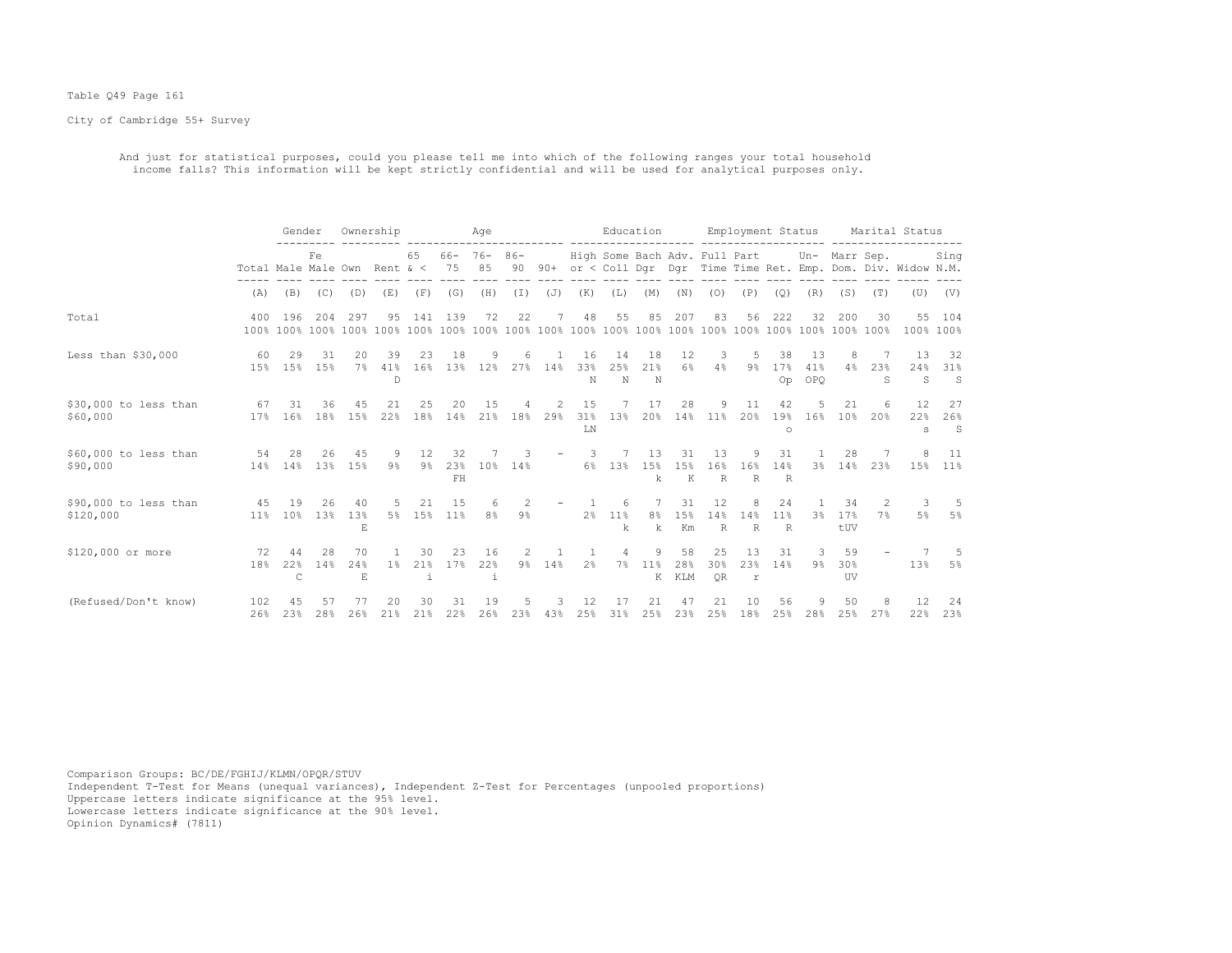#### Table Q49 Page 162

City of Cambridge 55+ Survey

 And just for statistical purposes, could you please tell me into which of the following ranges your total household income falls? This information will be kept strictly confidential and will be used for analytical purposes only.

|                                    |            |                                               |               |                |                      |                        |                |                         | Current Place of Residence        |                |                      |           |                                      |                 |                         | Living Situation |                      |                                                                                                                                                      |                           |          |      | Racial/Ethnic Group   |                                    |               |
|------------------------------------|------------|-----------------------------------------------|---------------|----------------|----------------------|------------------------|----------------|-------------------------|-----------------------------------|----------------|----------------------|-----------|--------------------------------------|-----------------|-------------------------|------------------|----------------------|------------------------------------------------------------------------------------------------------------------------------------------------------|---------------------------|----------|------|-----------------------|------------------------------------|---------------|
|                                    |            | East                                          |               |                | Area Camb Mid        |                        |                |                         | Neigh West Nor. High              |                |                      |           |                                      | No              |                         |                  |                      | Spou Grand Par. Friend Wh. Bl. Asia A.I.<br>Total Camb MIT Four Port Camb River Agass Nine Camb Camb Straw Other One Part / Child Rel nonRel Cauc AA |                           |          |      |                       | Pac. Esk. Hisp Oth.                |               |
|                                    | (A)        | (B)                                           | (C)           | (D)            | (E)                  | (F)                    | (G)            | (H)                     | $(\top)$                          | (J)            | (K)                  | (L)       | (M)                                  | (N)             | (0)                     | (P)              | (Q)                  | (R)                                                                                                                                                  | (S)                       | (T)      | (U)  | (V)                   | (W)                                | (X)           |
| Total                              | 400        | 29<br>100% 100% 100% 100% 100% 100%           |               | 21             | 52                   | 51                     | 13<br>100%     | 12<br>100%              | 16                                | 64             | 66<br>100% 100% 100% | 6<br>100% | 42<br>100% 100% 100%                 | 143             | 195                     | 23<br>100% 100%  | 12                   | 16                                                                                                                                                   | 346                       | 17       | 10   |                       | 100% 100% 100% 100% 100% 100% 100% | 18            |
| Less than $$30,000$                | 60         | 9<br>15% 31%<br>FhIJ<br>$\mathop{}\mathbb{E}$ | 3<br>33%<br>ń |                | 19% 10%              | 8 <sup>°</sup>         | 3<br>23%       | 1<br>8 <sup>°</sup>     | 6%                                | 4<br>6%        | 10<br>15%<br>ń       | 2<br>33%  | 12<br>29%<br>EFhIJ                   | 40<br>28%<br>Op | 8<br>4%                 | 3<br>13%         | 4<br>33%<br>$\Omega$ | 3<br>19%                                                                                                                                             | 46<br>13%                 | 35%<br>S | 2.0% |                       | 50%                                | 6<br>33%<br>S |
| \$30,000 to less than<br>\$60,000  | 67<br>17%  | 24%<br>М                                      |               | 19%            | 11<br>21%<br>М       | 18%<br>M               | 3<br>23%       |                         |                                   | 13<br>20%<br>M | 14<br>21%<br>M       |           | 5%                                   | 36<br>$\Omega$  | 21<br>25% 11%           | 17%              |                      | 31%<br>$\circ$                                                                                                                                       |                           | 18% 18%  | 20%  |                       |                                    | 11%           |
| \$60,000 to less than<br>\$90,000  | 54<br>14%  | 4<br>14%                                      | 11%           | 5%             | 6<br>12 <sup>8</sup> | 14%                    | 4<br>31%<br>d  | 8 <sup>°</sup>          | $\overline{2}$<br>12%             | 11%            | 13<br>20%<br>D       | 17%       | 5<br>12%                             | 18              | 29<br>13% 15%<br>P      | 4%               | 3<br>25%             | 19%                                                                                                                                                  | 52<br>15%<br>$\mathbf{x}$ | 12%      |      |                       |                                    | $6\%$         |
| \$90,000 to less than<br>\$120,000 | 45<br>11%  | 3 <sup>8</sup>                                |               | 19%<br>b       | 21%<br>BiM           | 10%                    |                | 3<br>25%<br>$\mathbf b$ | 6%                                | 11%            | 14%<br>bm            |           | 2<br>5%                              | 5 <sup>°</sup>  | 33<br>17%<br>N          | 3<br>13%         |                      | 6%                                                                                                                                                   | 12%                       | 12%      | 10%  |                       |                                    | 17%           |
| \$120,000 or more                  | 72<br>18%  | 10%                                           | $11\%$        | 10%            | 13%                  | 16<br>31%<br>DEKM<br>B | 2<br>15%       | $\overline{4}$<br>33%   | 50%<br>M EGjKM DekM<br><b>BCD</b> | 17<br>27%<br>B | 9<br>14%<br>m        |           | 5%                                   | 10<br>7%        | 57<br>29%<br><b>NPR</b> | 3<br>13%         |                      | 6%                                                                                                                                                   | 67<br>19%<br>X            |          | 30%  |                       |                                    | $6\%$         |
| (Refused/Don't know)               | 102<br>26% | 17%                                           | 44%<br>G      | 6.<br>29%<br>q | 12<br>23%            | 10<br>20%              | 8 <sup>°</sup> | 3<br>25%                | $\overline{4}$<br>25%             | 16<br>25%<br>q | 11<br>17%            | 3<br>50%  | 19<br>45%<br>q EFGJK<br>$\mathbb{B}$ | 32<br>22%       | 47<br>24%               | 9<br>39%         | 42%                  | 19%                                                                                                                                                  | 78<br>23%                 | 24%      |      | 20% 100%<br>TUWX<br>S | 50%                                | 28%           |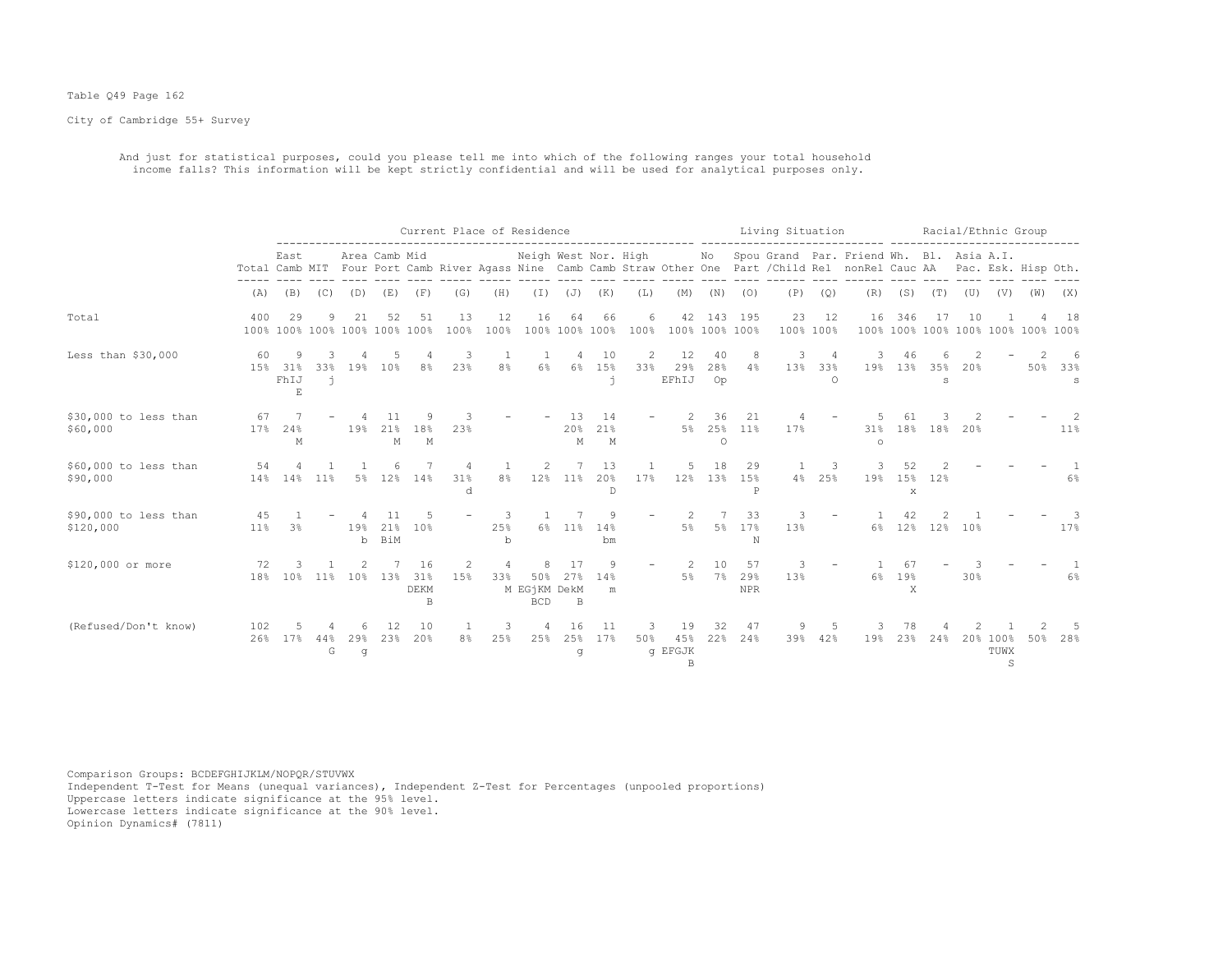#### Table Q49 Page 163

City of Cambridge 55+ Survey

 And just for statistical purposes, could you please tell me into which of the following ranges your total household income falls? This information will be kept strictly confidential and will be used for analytical purposes only.

|                                    |               |                                                                                                        |                                     |                           | Current Place of Residence |                        |                  |          |            | Income         |            |            |                  |                  | Years in Household  |                        |                  |                      |          |                 | Years in Cambridge   |                |                 | People in Home |                      |
|------------------------------------|---------------|--------------------------------------------------------------------------------------------------------|-------------------------------------|---------------------------|----------------------------|------------------------|------------------|----------|------------|----------------|------------|------------|------------------|------------------|---------------------|------------------------|------------------|----------------------|----------|-----------------|----------------------|----------------|-----------------|----------------|----------------------|
|                                    |               | Condo Sing Mult Apt Apt Apt<br>Total or TH Fam Fam 4-8 9-50 +50 <30k <60k <90k <120k 120k+ or< -10 -25 |                                     |                           |                            |                        |                  |          |            | 30k- 60k- 90k- |            |            |                  | $\leq 1$         | $<$ 10              | <25                    |                  | $-50 + 50$ or< $-10$ | $\leq 1$ | $<$ 10<br>$-25$ | $<$ 25<br>$-50 + 50$ |                |                 |                | $3+$                 |
|                                    | (A)           | (B)                                                                                                    | (C)                                 | (D)                       | (E)                        | (F)                    | (G)              | (H)      | (I)        | (J)            | (K)        | (L)        | (M)              | (N)              | (0)                 | (P)                    | (Q)              | (R)                  | (S)      | (T)             | (U)                  | (V)            | (W)             | (X)            | (Y)                  |
| Total                              | 400<br>100%   | 116                                                                                                    | 104                                 | 103                       | 22                         | -17                    | 27               | 60       | 67         | 54             | 45<br>100% | 72         | 3                | 70               | 135                 | 156                    | 34               | 2                    | 32       | 79              | 181                  | 100            | 149             | 183            | -61                  |
| Less than $$30,000$                | 60<br>15%     | 8%                                                                                                     | 5%                                  | 12<br>12%<br>$\mathbf C$  | 1 N<br>45%<br><b>BCD</b>   | 6<br>35%<br><b>BCD</b> | 13<br><b>BCD</b> | 48% 100% |            |                |            |            |                  | 20<br>29%<br>OPq | $20^{\circ}$<br>15% | 1.5<br>10 <sup>°</sup> | 15%              |                      | 25%      | 1.3<br>16%      | 23<br>13%            | 16<br>16%      | 43<br>29%<br>XY | 13<br>7%       | $\overline{4}$<br>7% |
| \$30,000 to less than<br>\$60,000  | 67<br>17%     | 20<br>17%                                                                                              | 14<br>13%                           | 21<br>20%                 |                            | 23% 18%                | $11\%$           |          | 67<br>100% |                |            |            |                  | 11<br>16%        | 29<br>21%<br>p      | 21<br>13%              | 15%              |                      | 16%      | 13<br>16%       | 29<br>16%            | 19<br>19%      | 37<br>25%<br>XY | 23<br>13%      | - 7<br>$11\%$        |
| \$60,000 to less than<br>\$90,000  | 54<br>14%     | 18                                                                                                     |                                     | 16<br>16% 12% 16%         | 18%                        | 6%                     | $11\%$           |          |            | 100%           |            |            |                  |                  | 10% 11%             | 28<br>18%<br>no        | 12%              | 50%                  | $9\%$    | 10              | 29<br>13% 16%        | 11%            | 19<br>13%       | 28             | -7<br>15% 11%        |
| \$90,000 to less than<br>\$120,000 | 4.5<br>$11\%$ | 14<br>12%<br>g                                                                                         | 15<br>14%<br>еG                     | 12<br>12%<br>q            |                            | 5% 12%                 | 4%               |          |            |                | 100%       |            |                  | 9%               |                     | 20<br>13% 13%          | 6%               |                      | 9%       | 11<br>14%       | 23<br>13%            | 8 <sup>8</sup> | 5%              | 30<br>16%<br>W | -7<br>$11\%$         |
| \$120,000 or more                  | 72<br>18%     | 27<br>23%<br>$\mathbb{D}\mathbb{G}$                                                                    | 31<br>30%<br>$\mathbb{D}\mathbb{G}$ | 13<br>13%<br>q            |                            |                        | 4%               |          |            |                |            | 72<br>100% | 2<br>67%<br>nopQ | 10<br>14%        | 23                  | 33                     | 17% 21% 12%      |                      | 12%      | 12<br>15%       | 40                   | 16<br>22% 16%  | 10<br>7%        | 41<br>22%<br>W | 21<br>34%<br>Wх      |
| (Refused/Don't know)               | 102<br>26%    | 28<br>24%<br>$\mathbf{E}$                                                                              | 26%<br>$\mathbf E$                  | 29<br>28%<br>$\mathbf{E}$ | $9\%$                      | 29%                    | 22%              |          |            |                |            |            | 33%              | 23%              | 23%                 | 39<br>25%              | 14<br>41%<br>nOp | 50%                  | 28%      | 25%             | 37<br>20%            | 30<br>30%<br>u | 33<br>22%       | 48<br>26%      | - 15<br>25%          |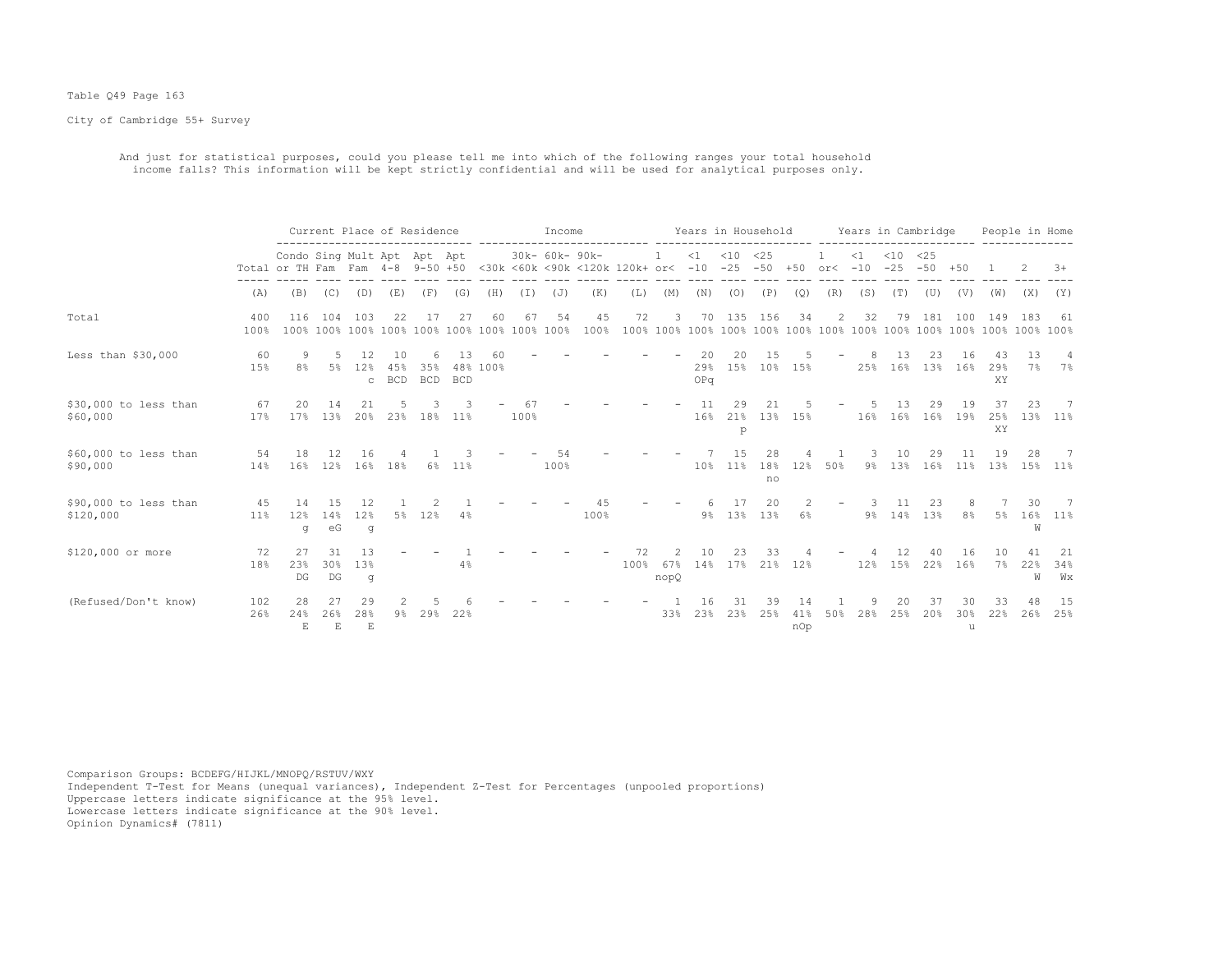## Table Q50M1 Page 164

City of Cambridge 55+ Survey

Finally, is there anything else you could imagine that would describe your ideal future living arrangement?

|                                         |                      | Gender<br>Fe<br>Total Male Male Own Rent & < |                            |                             | Ownership             |                            |                | Age                      |                         |        |                                |                                | Education           |              |                               |                           | Employment Status    |                      |                                        |                     | Marital Status                                                 |                         |
|-----------------------------------------|----------------------|----------------------------------------------|----------------------------|-----------------------------|-----------------------|----------------------------|----------------|--------------------------|-------------------------|--------|--------------------------------|--------------------------------|---------------------|--------------|-------------------------------|---------------------------|----------------------|----------------------|----------------------------------------|---------------------|----------------------------------------------------------------|-------------------------|
|                                         |                      |                                              |                            |                             |                       | 65                         | 66-<br>75      | $76 -$<br>85             | $86 -$<br>90            |        |                                |                                |                     |              | High Some Bach Adv. Full Part |                           |                      |                      | Un- Marr Sep.                          |                     | 90+ or < Coll Dqr Dqr Time Time Ret. Emp. Dom. Div. Widow N.M. | Sing                    |
|                                         | (A)                  | (B)                                          | (C)                        | (D)                         | (E)                   | (F)                        | (G)            | (H)                      | (I)                     | (J)    | (K)                            | (L)                            | (M)                 | (N)          | (0)                           | (P)                       | (Q)                  | (R)                  | (S)                                    | (T)                 | (U)                                                            | (V)                     |
| Total                                   | 400                  | 196                                          | 204                        | 297                         | 95                    | 141                        | 139            | 72                       | 22                      | 7      | 48                             | 55                             | 85                  | 207          | 83                            | 56                        | 222                  | 32                   | 200                                    | 30                  | 55                                                             | 104<br>100% 100%        |
| Yard/outdoor space/<br>garden           | 20<br>5%             | 12<br>$6\%$                                  | 8<br>4%                    | 13<br>4%                    | $7\%$                 | 11<br>8 <sup>°</sup><br>H  | 5%             | 1%                       | $5\%$                   |        | 2%                             | 4<br>$7\%$                     | 5<br>6%             | 10<br>5%     | 6<br>7%                       | 6<br>11 <sup>°</sup><br>q | 3 <sup>8</sup>       | 3%                   | 13<br>$6\%$<br>$\overline{\mathsf{V}}$ | З<br>10%            | 2<br>4%                                                        | $\overline{2}$<br>2%    |
| Housekeeping/maintenance<br>provided    | 20<br>$5\%$          | 9<br>$5\%$                                   | 11<br>$5\%$                | 18<br>6%<br>$\epsilon$      | 2<br>2 <sup>°</sup>   | 5<br>4%                    | 8<br>6%        | 4<br>6%                  | 2                       | 9% 14% | 3<br>6%                        | $\mathbf{1}$<br>2 <sup>°</sup> | 4<br>5%             | 12<br>6%     | 5<br>$6\%$                    | 3<br>$5\%$                | 10<br>5 <sup>°</sup> | 2<br>6%              | 14<br>7%<br>$\overline{V}$             |                     | 2<br>4%                                                        | -3<br>3%                |
| Live alone/on my own/in<br>my own house | 19<br>$5\%$          | 6<br>3 <sup>°</sup>                          | 13<br>6%                   | 16<br>5%<br>$\epsilon$      | 2<br>2.8              | 10<br>7%<br>H              | 6<br>4%        | $\mathbf{1}$<br>1%       | $\overline{1}$<br>$5\%$ |        | $\mathbf{1}$<br>2 <sup>°</sup> | 3<br>$5\%$                     | 4<br>$5\%$          | 11<br>5%     | 6<br>7%                       | 2<br>4%                   | 11<br>5 <sup>°</sup> |                      | 4%                                     | 3<br>10%            | $\overline{1}$<br>2.8                                          | 8<br>8%<br>$\mathbf{1}$ |
| Close to public<br>transportation       | 15<br>4%             | 4<br>2 <sup>°</sup>                          | 11<br>$5\%$<br>$\mathbf b$ | 14<br>$5\%$<br>$\mathbf{E}$ | 1<br>1 <sup>°</sup>   | 7<br>$5\%$                 | $5\%$          | 1%                       |                         |        |                                | 2 <sup>°</sup>                 | 4<br>$5\%$          | 10<br>5%     | 5<br>6%                       |                           | 3 <sup>°</sup>       | -3<br>9 <sup>°</sup> | 10<br>5%                               | 3 <sup>°</sup>      | 2<br>4%                                                        | 2<br>$2\frac{6}{6}$     |
| Good health                             | 14<br>4%             | 8<br>4%                                      | 6<br>3 <sup>°</sup>        | 13<br>4%<br>E.              | $\mathbf{1}$<br>$1\%$ | 3<br>$2\frac{6}{9}$        | 5<br>4%        | 6<br>8 <sup>°</sup><br>f |                         |        |                                | $\mathbf{1}$<br>$2\frac{6}{9}$ | 2<br>$2\frac{6}{9}$ | 11<br>$5\%$  | 2<br>$2\frac{6}{9}$           | 3<br>$5\%$                | 8<br>4%              | -1.<br>3%            | 11<br>$6\%$<br>V                       | 1<br>3 <sup>°</sup> | $\overline{1}$<br>2 <sup>°</sup>                               | - 1<br>$1\%$            |
| Stay in Cambridge                       | 12<br>$3\frac{6}{6}$ | 6<br>$3\frac{6}{6}$                          | 6<br>$3\frac{6}{6}$        | 9<br>3%                     | 3<br>$3\%$            | 6<br>4%                    | 4<br>3%        | 2<br>3%                  |                         |        | 2 <sup>°</sup>                 | 2<br>4%                        | 1<br>$1\%$          | 8<br>4%      | 3<br>4%                       |                           | 6<br>3%              | 3<br>$9\%$           | 4%                                     | 2<br>7%             |                                                                | -3<br>3%                |
| Affordability                           | 10<br>2 <sup>°</sup> | 2 <sup>°</sup>                               | 6<br>3 <sup>°</sup>        | 3<br>1 <sup>°</sup>         | 7%<br>$\mathbb D$     | $\Delta$<br>3 <sup>°</sup> | 4%             |                          |                         |        |                                |                                | 1 <sup>°</sup>      | 9<br>4%<br>m | 4<br>5 <sup>8</sup>           |                           | 2 <sup>°</sup>       | 1<br>3%              | 3<br>$2\frac{6}{9}$                    | 3<br>10%            | $\overline{1}$<br>2 <sup>°</sup>                               | 3<br>3%                 |
| Co-housing/co-op                        | 10<br>$2\frac{6}{6}$ | 3<br>2 <sup>°</sup>                          | 3%                         | 3 <sup>°</sup>              | 2<br>2 <sup>°</sup>   | 5<br>4%                    | $3\frac{6}{9}$ | 1 <sup>°</sup>           |                         |        |                                | $2\frac{6}{9}$                 | 5%                  | 2%           | 2<br>$2\frac{6}{6}$           | $\overline{c}$<br>4%      | 6<br>3%              |                      | 2.8                                    |                     | 3<br>5 <sup>°</sup>                                            | 4<br>4%                 |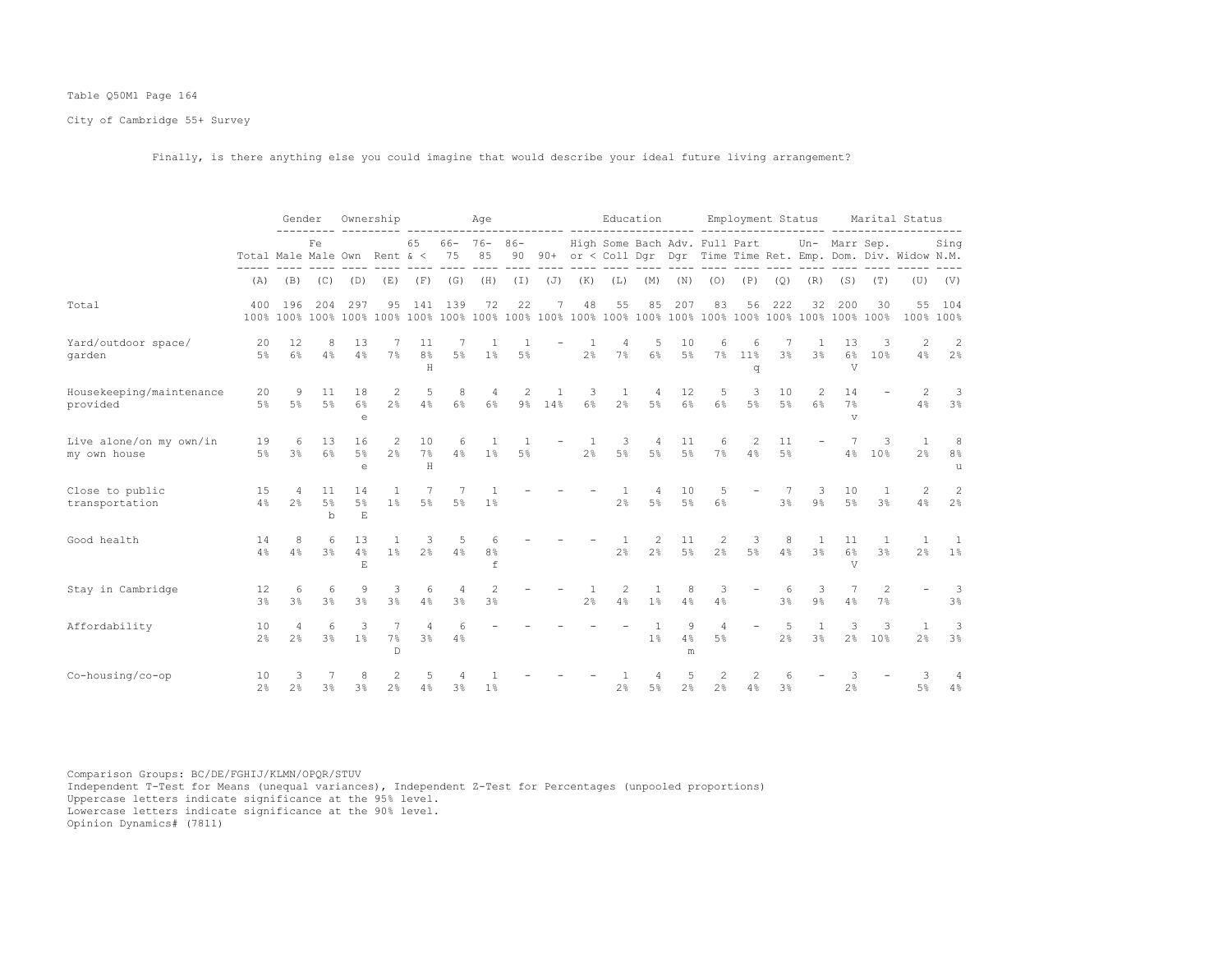Table Q50M1 Page 165 (Continued) City of Cambridge 55+ Survey

Finally, is there anything else you could imagine that would describe your ideal future living arrangement?

|                                      |                                  | Gender                           |                           |                      | Ownership           |                                  |                       | Age                 |              |     |                                |                                | Education            |                                                       |                     | Employment Status             |                     |                     |                     |                      | Marital Status                                                 |                                           |
|--------------------------------------|----------------------------------|----------------------------------|---------------------------|----------------------|---------------------|----------------------------------|-----------------------|---------------------|--------------|-----|--------------------------------|--------------------------------|----------------------|-------------------------------------------------------|---------------------|-------------------------------|---------------------|---------------------|---------------------|----------------------|----------------------------------------------------------------|-------------------------------------------|
|                                      | Total Male Male Own Rent $\<$ 75 |                                  | Fe                        |                      |                     | 65                               | 66-                   | $76 -$<br>85        | $86 -$<br>90 |     |                                |                                |                      |                                                       |                     | High Some Bach Adv. Full Part |                     |                     | Un- Marr Sep.       |                      | 90+ or < Coll Dqr Dqr Time Time Ret. Emp. Dom. Div. Widow N.M. | Sing                                      |
|                                      | (A)                              | (B)                              | (C)                       | (D)                  | (E)                 | (F)                              | (G)                   | (H)                 | (I)          | (J) | (K)                            | (L)                            | (M)                  | (N)                                                   | (0)                 | (P)                           | (Q)                 | (R)                 | (S)                 | (T)                  | (U)                                                            | (V)                                       |
| Near/with family/spouse              | 10<br>2 <sup>°</sup>             | 6<br>3 <sup>°</sup>              | 4<br>2 <sup>°</sup>       | 6<br>2 <sup>°</sup>  | 2<br>2 <sup>°</sup> | 3<br>2 <sup>°</sup>              | 5<br>4%               | 2<br>3 <sup>°</sup> |              |     | $\overline{c}$<br>4%           | 1<br>2 <sup>°</sup>            | $\overline{c}$<br>2% | 5<br>2 <sup>°</sup>                                   | 1%                  |                               | 8<br>4%             | 3 <sup>°</sup>      | 2%                  | 3 <sup>°</sup>       |                                                                | 4<br>4%                                   |
| Parking                              | 8<br>2 <sup>°</sup>              | 4<br>2 <sup>°</sup>              | 4<br>$2\frac{6}{6}$       | 5<br>2 <sup>°</sup>  | 3<br>3%             | 4<br>3%                          | 1%                    | 1%                  |              |     | <sup>1</sup><br>2 <sup>°</sup> | $\mathbf{1}$<br>2 <sup>°</sup> | 5<br>$6\%$<br>N      | $\star$ $\, \raisebox{-1.5pt}{\text{\circle*{1.5}}}}$ | 1<br>$1\%$          | 2<br>4%                       | 4<br>2 <sup>°</sup> | 1<br>3%             | $*$ %               |                      | $\overline{1}$<br>2 <sup>°</sup>                               | 6<br>6%<br>S                              |
| Easy access/elevator/<br>first floor | 8<br>$2\frac{6}{9}$              | 3<br>2 <sup>°</sup>              | 5<br>2 <sup>°</sup>       | 6<br>2 <sup>°</sup>  | 2<br>2 <sup>°</sup> | 5<br>4%                          | 2<br>1%               |                     |              |     |                                |                                | 3<br>4%              | 5<br>2 <sup>°</sup>                                   | 5<br>6%             | 2<br>4%                       |                     | 3 <sup>°</sup>      | 2%                  |                      | $\overline{1}$<br>2 <sup>°</sup>                               | $\overline{\mathbf{3}}$<br>3 <sup>°</sup> |
| Diverse community/multi-<br>age      | 8<br>2 <sup>°</sup>              | $\overline{2}$<br>1%             | 6<br>3 <sup>°</sup>       | 6<br>2 <sup>°</sup>  | 2<br>2 <sup>°</sup> | $\overline{4}$<br>3 <sup>°</sup> | 3<br>2%               | 1%                  |              |     |                                |                                | 1%                   | 3 <sup>°</sup>                                        | 3<br>4%             | $\overline{c}$<br>4%          | 3<br>1%             |                     | 6<br>3%             | $\overline{1}$<br>3% |                                                                | $\overline{1}$<br>1%                      |
| Handicapped accessible               | 8<br>2 <sup>°</sup>              | 6<br>3 <sup>°</sup>              | 2<br>1 <sup>°</sup>       | 5<br>$2\frac{6}{9}$  | 3<br>3%             | $\overline{c}$<br>1%             | $\overline{4}$<br>3%  | 2<br>3%             |              |     |                                | 3<br>5%                        |                      | -5<br>2%                                              | 2<br>2 <sup>°</sup> | $\overline{\phantom{a}}$      | 5<br>2 <sup>°</sup> | 1<br>3%             | $*$ %               | 2<br>7%              | $\overline{c}$<br>4%                                           | 3<br>$3\%$                                |
| Quiet                                | 8<br>2 <sup>°</sup>              | 7<br>4%<br>$\mathsf C$           | $\mathbf{1}$<br>$\star$ % | 5<br>2 <sup>8</sup>  | 3<br>3 <sup>°</sup> | 4<br>3 <sup>°</sup>              | $\mathbf{1}$<br>$1\%$ | 3<br>4%             |              |     | 2 <sup>°</sup>                 | 2<br>4%                        | 2<br>$2\frac{6}{9}$  | 3<br>1%                                               | 2<br>2 <sup>°</sup> | -1<br>2 <sup>°</sup>          | 2 <sup>°</sup>      | 1<br>3 <sup>°</sup> | 5<br>2 <sup>°</sup> | 2<br>7%              |                                                                | $\overline{1}$<br>$1\%$                   |
| Shared/community space               | 8<br>2 <sup>°</sup>              | $\overline{2}$<br>1 <sup>8</sup> | 6<br>$3\%$                | -5<br>2 <sup>8</sup> | 3<br>3 <sup>°</sup> | 5<br>4%<br>đ                     | 1 <sup>°</sup>        | 1%                  |              | 14% |                                | $\mathbf{1}$<br>2%             | 4<br>$5\%$           | 3<br>1 <sup>°</sup>                                   | -1<br>$1\%$         | 2 <sup>°</sup>                | 6<br>3 <sup>°</sup> |                     | 4<br>2 <sup>°</sup> | -1<br>3 <sup>°</sup> | -1<br>2 <sup>°</sup>                                           | -2<br>2%                                  |
| Assisted living/<br>continuing care  | 8<br>2 <sup>8</sup>              | 3<br>2 <sup>°</sup>              | 5<br>2 <sup>°</sup>       | 6<br>2 <sup>°</sup>  | 2<br>2 <sup>°</sup> | $\overline{4}$<br>3 <sup>°</sup> | 1<br>$1\%$            | 3<br>4%             |              |     |                                |                                | 3<br>4%              | 5<br>2%                                               | 2<br>2 <sup>°</sup> | 2<br>4%                       | 3<br>1%             | -1.<br>3%           | 2%                  |                      | 2<br>4%                                                        | <sup>1</sup><br>$1\%$                     |
| Pets                                 | 7<br>2 <sup>°</sup>              | 2<br>$1\%$                       | 5<br>2 <sup>°</sup>       | 2 <sup>°</sup>       |                     | 2<br>1%                          | 3%                    | 1%                  |              |     |                                |                                | $1\%$                | 3 <sup>°</sup>                                        |                     | 2<br>4%                       | 4<br>2 <sup>°</sup> | 1<br>3 <sup>°</sup> | 5<br>2 <sup>°</sup> |                      | $\overline{1}$<br>2 <sup>°</sup>                               | <sup>1</sup><br>$1\%$                     |
| Larger home/2 bedroom                | 7<br>2 <sup>°</sup>              | 3<br>2 <sup>°</sup>              | 4<br>2%                   | 3<br>$1\%$           | 4<br>4%             | 5<br>4%<br>đ                     | 1<br>$1\%$            |                     | 1<br>$5\%$   |     | 1<br>2%                        |                                | 1<br>1 <sup>°</sup>  | 5<br>$2\frac{6}{9}$                                   | 2<br>2 <sup>°</sup> | $\overline{\phantom{a}}$      | 3<br>1%             | 2<br>6%             | 3<br>2 <sup>°</sup> |                      | 2<br>4%                                                        | $\overline{c}$<br>$2\frac{6}{6}$          |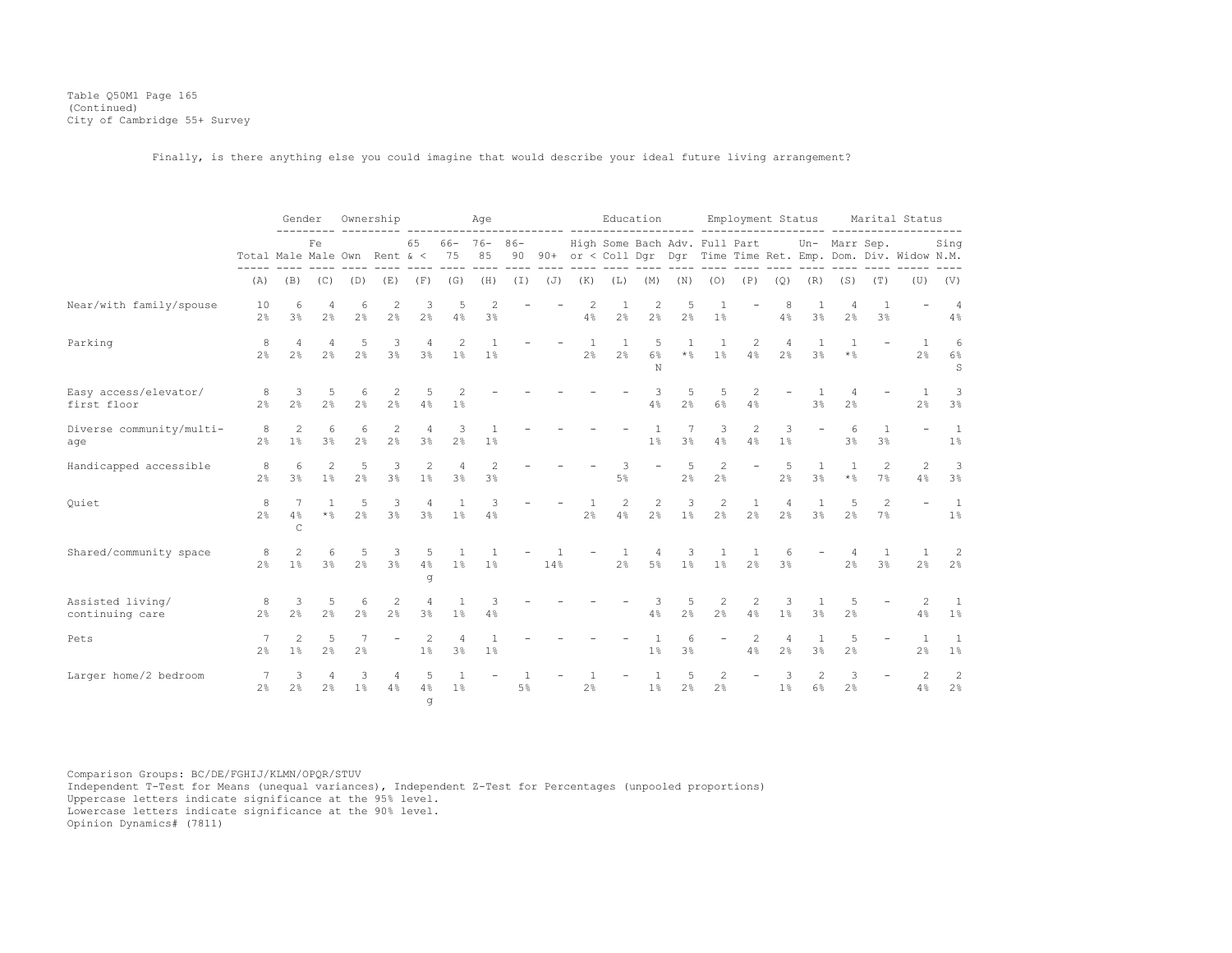Table Q50M1 Page 166 (Continued) City of Cambridge 55+ Survey

Finally, is there anything else you could imagine that would describe your ideal future living arrangement?

|                                                    |                                  |                                  | Gender                           |                                  | Ownership                        |                          |                                           | Age                            |                |                       |                                | Education                        |                                  |                                             |                                  | Employment Status              |                                   |                          |                                     |                          | Marital Status                                                    |                                            |
|----------------------------------------------------|----------------------------------|----------------------------------|----------------------------------|----------------------------------|----------------------------------|--------------------------|-------------------------------------------|--------------------------------|----------------|-----------------------|--------------------------------|----------------------------------|----------------------------------|---------------------------------------------|----------------------------------|--------------------------------|-----------------------------------|--------------------------|-------------------------------------|--------------------------|-------------------------------------------------------------------|--------------------------------------------|
|                                                    | Total Male Male Own Rent $\<$ 75 |                                  | Fe                               |                                  |                                  | 65                       |                                           | $66 - 76 - 86 -$<br>85         |                |                       |                                |                                  |                                  | High Some Bach Adv. Full Part Un- Marr Sep. |                                  |                                |                                   |                          |                                     |                          | 90 90+ or < Coll Dqr Dqr Time Time Ret. Emp. Dom. Div. Widow N.M. | Sing                                       |
|                                                    | (A)                              |                                  | $(B)$ $(C)$ $(D)$                |                                  |                                  | $(E)$ $(F)$ $(G)$        |                                           | (H)                            |                |                       | $(I)$ $(J)$ $(K)$              | (L)                              |                                  | $(M)$ $(N)$ $(O)$ $(P)$                     |                                  |                                | (Q)                               |                          | $(R)$ $(S)$                         | (T)                      | (U)                                                               | (V)                                        |
| Home with amenities (AC,<br>pool, fireplace, etc.) | -7<br>$2\frac{6}{9}$             | 3<br>2 <sup>°</sup>              | 4<br>2 <sup>8</sup>              | 5<br>2 <sup>°</sup>              | 2<br>2 <sup>°</sup>              | $\overline{c}$<br>1%     | $\overline{\mathbf{3}}$<br>2 <sup>°</sup> | 2<br>3%                        |                |                       | - 1<br>2 <sup>°</sup>          | 1<br>2 <sup>°</sup>              | $\overline{c}$<br>2 <sup>°</sup> | 3<br>1%                                     | $\mathbf{2}$<br>2 <sup>°</sup>   |                                | 2 <sup>°</sup>                    | 1<br>3%                  | 2<br>$1\%$                          | 3%                       | 1<br>2 <sup>°</sup>                                               | $\overline{\phantom{a}}$<br>3 <sup>°</sup> |
| Close to shops/hospital                            | 6<br>2.8                         | 2<br>1%                          | $\overline{4}$<br>2 <sup>8</sup> | 5<br>2.8                         | $\mathbf{1}$<br>1 <sup>°</sup>   | 1<br>1%                  | 4<br>3 <sup>°</sup>                       |                                |                | $\overline{1}$<br>14% | 2<br>4%                        | $\overline{\phantom{a}}$         | 2<br>2 <sup>°</sup>              | 2<br>$1\%$                                  | 1<br>1%                          | $\overline{\phantom{a}}$       | 3<br>1%                           | 1<br>$3\%$               | 3<br>2 <sup>°</sup>                 | $\overline{\phantom{a}}$ | 2<br>4%                                                           | $\overline{1}$<br>$1\%$                    |
| Access to social<br>activities                     | 6<br>$2\frac{6}{9}$              | $\overline{1}$<br>$1\%$          | 5<br>2 <sup>°</sup>              | 5<br>2 <sup>°</sup>              | $\overline{\phantom{a}}$         | 1<br>1%                  | $\mathbf{1}$<br>$1\%$                     | 2<br>3%                        | $\sim$         | 2<br>29%              | 2<br>4%                        |                                  | $\overline{c}$<br>2%             | 2<br>1%                                     | $\overline{\phantom{m}}$         | 2<br>4%                        | $\overline{4}$<br>2 <sup>°</sup>  | $\overline{\phantom{a}}$ | 3<br>2%                             |                          | 2<br>4%                                                           | $\equiv$                                   |
| Near/with friends                                  | 6<br>2 <sup>°</sup>              | $\overline{1}$<br>$1\%$          | 5<br>2 <sup>8</sup>              | 5<br>2 <sup>8</sup>              | 1<br>1%                          | 3<br>2 <sup>°</sup>      | $\mathbf{1}$<br>1%                        | 2<br>3 <sup>°</sup>            |                | <b>Service</b>        |                                | <sup>1</sup><br>2 <sup>°</sup>   | $\overline{4}$<br>$5\%$<br>n     | <sup>1</sup><br>$\star$ %                   | $\overline{c}$<br>2 <sup>°</sup> | $\mathbf{1}$<br>2 <sup>°</sup> | 3<br>1%                           |                          | 3<br>$2\frac{6}{5}$                 | $\equiv$                 | $\overline{1}$<br>2 <sup>°</sup>                                  | $\overline{1}$<br>1%                       |
| Assistance with meals                              | -5<br>$1\%$                      | 1<br>$1\%$                       | 4<br>$2\frac{6}{9}$              | -3<br>1%                         | 2<br>2 <sup>°</sup>              |                          |                                           | 2<br>3%                        | 1              | 1<br>5% 14%           | <sup>1</sup><br>2 <sup>°</sup> | -1<br>2 <sup>°</sup>             | 3<br>4%                          |                                             | $1\%$                            |                                | $\overline{4}$<br>2 <sup>°</sup>  |                          | 2<br>1%                             |                          | 2<br>4%                                                           | $\overline{1}$<br>1%                       |
| Medical assistance                                 | 5<br>1 <sup>°</sup>              | $\overline{4}$<br>2.8            | 1<br>$\star$ %                   | 4<br>1%                          | 1<br>1%                          | 1<br>1%                  | 4<br>3 <sup>°</sup>                       |                                |                |                       |                                | 2<br>4%                          | $\mathbf{1}$<br>1%               | 2<br>1 <sup>°</sup>                         | 2<br>2 <sup>°</sup>              | 1<br>2 <sup>°</sup>            | 2<br>1 <sup>°</sup>               |                          | 3<br>2 <sup>°</sup>                 |                          | 1<br>2 <sup>°</sup>                                               | $\overline{1}$<br>1%                       |
| Home with appliances/<br>kitchen                   | 5<br>1 <sup>8</sup>              |                                  | 5<br>2 <sup>°</sup>              | 3<br>1%                          | 2<br>2%                          | $\overline{\phantom{a}}$ | 2<br>$1\%$                                | -1<br>1%                       | $\overline{1}$ | 1<br>5% 14%           | <sup>1</sup><br>2.8            | <sup>1</sup><br>2.8              | 3<br>4%                          |                                             | $\overline{\phantom{a}}$         | 1<br>2.8                       | $\overline{4}$<br>2%              |                          | $\overline{2}$<br>1%                |                          | 3<br>$5\%$                                                        | $\overline{\phantom{a}}$                   |
| More support from city<br>of Cambridge             | 5<br>$1\%$                       | $\overline{2}$<br>1 <sup>8</sup> | 3<br>1 <sup>8</sup>              | $\overline{3}$<br>1 <sup>°</sup> | 2<br>2%                          | $\mathbf{1}$<br>1%       | $\overline{\mathbf{3}}$<br>2 <sup>°</sup> | <sup>1</sup><br>1 <sup>°</sup> |                |                       |                                |                                  | $\overline{1}$<br>1 <sup>°</sup> | $\overline{4}$<br>2%                        | 2<br>$2\frac{6}{9}$              | $\equiv$                       | 3<br>1%                           |                          | $\overline{1}$<br>$*$ $\frac{6}{5}$ | $\overline{1}$<br>3%     |                                                                   | $\overline{\mathbf{3}}$<br>3%              |
| Safe environment                                   | 4<br>1 <sup>°</sup>              | 2<br>1 <sup>8</sup>              | 2<br>$1\%$                       | $\overline{2}$<br>1 <sup>°</sup> | 2<br>2 <sup>°</sup>              | 1<br>1%                  | 1 <sup>°</sup>                            | 1<br>1%                        |                |                       |                                | $\overline{1}$<br>2 <sup>°</sup> | 1%                               | 2<br>1 <sup>°</sup>                         | $\mathbf{1}$<br>1 <sup>°</sup>   | $\overline{\phantom{0}}$       | $\mathbf{1}$<br>$*$ $\frac{6}{6}$ | $\overline{\phantom{a}}$ | $\overline{2}$<br>1%                | $\overline{\phantom{a}}$ |                                                                   | 2<br>2 <sup>°</sup>                        |
| Senior housing                                     | 4<br>$1\%$                       | $\overline{1}$<br>$1\%$          | 3<br>$1\%$                       | 3<br>$1\%$                       | 1<br>1%                          | 1<br>$1\%$               | -1<br>$1\%$                               | 2<br>3%                        |                |                       |                                |                                  | 2<br>2%                          | 2<br>$1\%$                                  | $\overline{\phantom{m}}$         | -1.<br>2%                      | 2<br>$1\%$                        | $\mathbf{1}$<br>3%       | 2<br>1%                             | 1<br>3%                  |                                                                   | $\overline{1}$<br>$1\%$                    |
| Multi-family                                       | 3<br>1 <sup>°</sup>              | $\mathcal{L}$<br>1 <sup>8</sup>  | $\mathbf{1}$<br>$\star$ %        | $\mathfrak{D}$<br>1 <sup>8</sup> | $\overline{1}$<br>1 <sup>°</sup> | 2<br>1%                  | 1 <sup>°</sup>                            |                                |                |                       |                                |                                  |                                  | 1%                                          | $\mathfrak{D}$<br>2%             |                                | $\mathbf{1}$<br>$\star$ %         |                          | $\mathfrak{D}$<br>1%                |                          |                                                                   | $\overline{1}$<br>1%                       |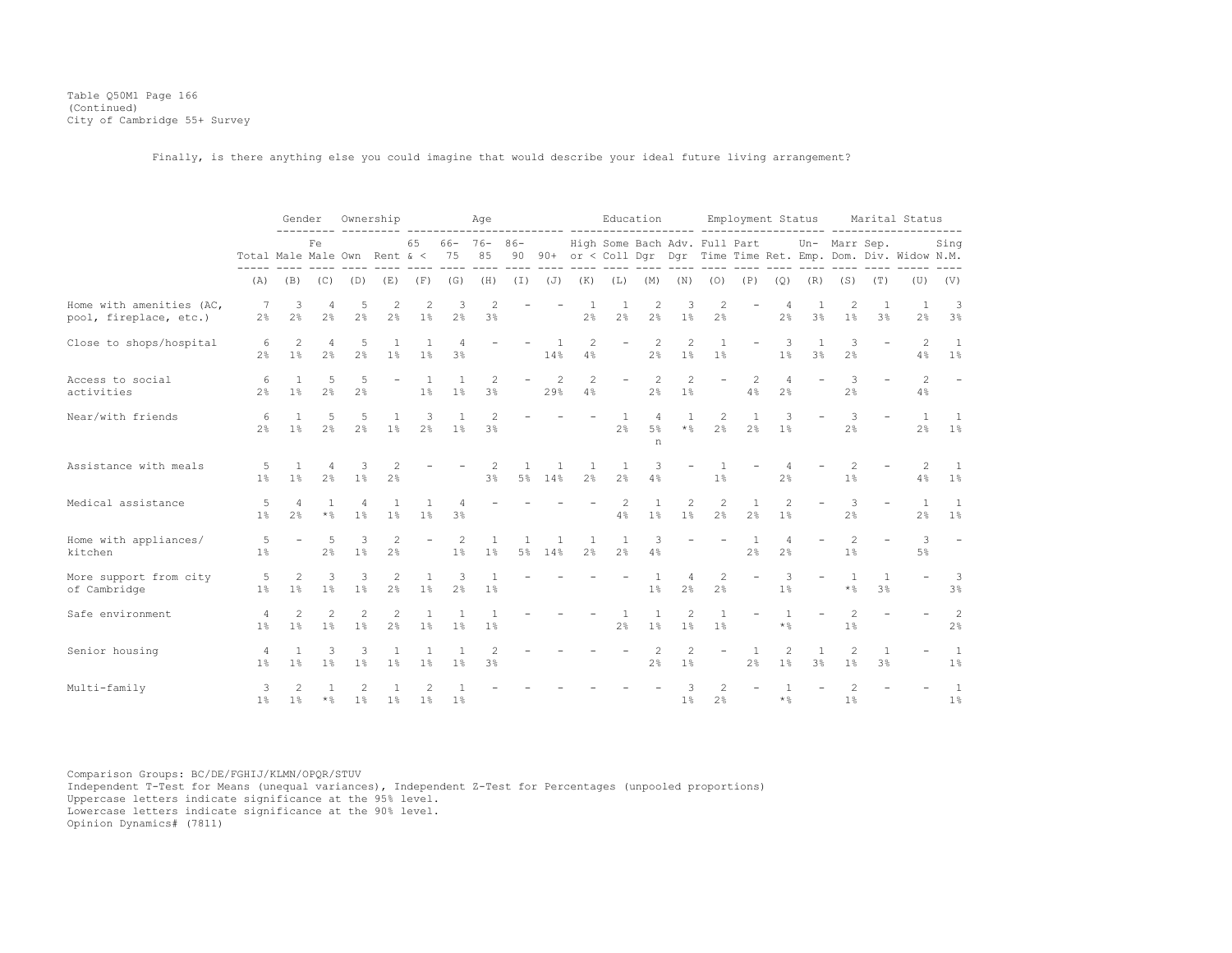Table Q50M1 Page 167 (Continued) City of Cambridge 55+ Survey

Finally, is there anything else you could imagine that would describe your ideal future living arrangement?

|                                              |                              |                                  | Gender                                  | Ownership                        |                     |                        |                      | Age                    |           |                          |                                  |                                             | Education                |                   |                     | Employment Status        |              |            |                |                | Marital Status                                                 |                         |
|----------------------------------------------|------------------------------|----------------------------------|-----------------------------------------|----------------------------------|---------------------|------------------------|----------------------|------------------------|-----------|--------------------------|----------------------------------|---------------------------------------------|--------------------------|-------------------|---------------------|--------------------------|--------------|------------|----------------|----------------|----------------------------------------------------------------|-------------------------|
|                                              | Total Male Male Own Rent & < |                                  | Fe                                      |                                  |                     | 65                     | 75                   | $66 - 76 - 86 -$<br>85 | 90        |                          |                                  | High Some Bach Adv. Full Part Un- Marr Sep. |                          |                   |                     |                          |              |            |                |                | 90+ or < Coll Dqr Dqr Time Time Ret. Emp. Dom. Div. Widow N.M. | Sing                    |
|                                              | (A)                          | (B)                              | (C)                                     | (D)                              | (E)                 | (F)                    | (G)                  | (H)                    | $(\top)$  | (J)                      | (K)                              | (L)                                         | (M)                      | (N)               | (0)                 | (P)                      | (Q)          | (R)        | (S)            | (T)            | (U)                                                            | (V)                     |
| Smaller home                                 | 3<br>1%                      | 2<br>1 <sup>°</sup>              | 1<br>$\star$ %                          | 2<br>$1\%$                       | 1%                  |                        |                      | 3<br>4%                |           |                          | $\overline{2}$<br>$4\%$          |                                             | 1%                       |                   |                     |                          | 3<br>1%      |            | $\star$ %      |                | $\overline{1}$<br>2 <sup>8</sup>                               | $\overline{1}$<br>$1\%$ |
| Better climate                               | 3<br>$1\%$                   | 2<br>$1\%$                       | $\overline{1}$<br>$\star$ $\frac{6}{6}$ | 2<br>$1\%$                       | 1%                  | 1%                     | 1%                   |                        |           |                          | 2%                               | $\overline{\phantom{a}}$                    | $1\%$                    | $*$ $\frac{6}{9}$ |                     |                          | 3<br>$1\%$   |            | 1%             |                |                                                                | $\overline{1}$<br>$1\%$ |
| Want to stay where I'm<br>at/satisfied as is |                              | 38 19<br>10% 10%                 | 19                                      | 30<br>9% 10%                     | 8<br>8 <sup>°</sup> | 12<br>$9\%$            | 13                   | 10<br>9% 14%           |           | 5% 14%                   | 10%                              | 5<br>9%                                     | 8 <sup>8</sup>           | 21<br>10%         | 5<br>$6\%$          | 5<br>9%                  | 25<br>$11\%$ | 3<br>$9\%$ | 25<br>12%<br>v |                | 5<br>9%                                                        | $\overline{7}$<br>7%    |
| No/Nothing                                   | 162<br>$40\%$                | 92<br>47%<br>$\mathsf{C}$        | 70                                      | 121<br>34% 41%                   | 39<br>41%           | 55<br>39%              | 53<br>38%            | 29<br>40%              | 11<br>50% | 2<br>29%                 | 25<br>52%<br>n                   | 24                                          | 33<br>44% 39%            | 79<br>38%         | 32<br>39%           | 24<br>43%                | 92<br>41%    | 13<br>41%  | 75<br>38%      | 12<br>40%      | 23<br>42%                                                      | 46<br>44%               |
| Other                                        | 26<br>$6\%$                  | 15<br>8%                         | 11<br>$5\%$                             | 18<br>6%                         | 6<br>6%             | 8<br>6%                | 12<br>$9\%$          | 3<br>4%                | 3<br>14%  | $\overline{\phantom{a}}$ | $\overline{\mathbf{3}}$<br>$6\%$ | $\overline{\mathbf{3}}$<br>$5\%$            | 6<br>7%                  | 14<br>7%          | 5<br>$6\%$          | 5<br>$9\%$               | 13<br>$6\%$  | 2<br>$6\%$ | 11<br>$6\%$    |                | 6<br>$11\%$                                                    | 9<br>9%                 |
| Don't know                                   | 2 <sup>°</sup>               | $\overline{4}$<br>2 <sup>°</sup> | 3<br>$1\%$                              | $\overline{5}$<br>$2\frac{6}{5}$ | 1%                  | $\mathcal{L}$<br>$1\%$ | $1\%$                | $6\%$<br>q             |           |                          | $2\frac{6}{9}$                   | 2<br>4%                                     | $\overline{\phantom{a}}$ | 3<br>$1\%$        | $\mathcal{L}$<br>2% | $\overline{\phantom{a}}$ | 5<br>2%      |            | 2 <sup>°</sup> |                | 2%                                                             | 2<br>2%                 |
| Refused                                      | 9<br>2 <sup>8</sup>          | 4<br>2 <sup>8</sup>              | 5<br>2 <sup>8</sup>                     | -5<br>2%                         | 3<br>3 <sup>°</sup> | 2<br>$1\%$             | -2<br>1 <sup>°</sup> | -1<br>1%               | $5\%$     | 14%                      | 2 <sup>8</sup>                   | 2<br>4%                                     | 1 <sup>°</sup>           | 2<br>$1\%$        | 2<br>2 <sup>°</sup> |                          | $1\%$        |            | $\star$ %      | 3 <sup>°</sup> |                                                                | 4%<br>S                 |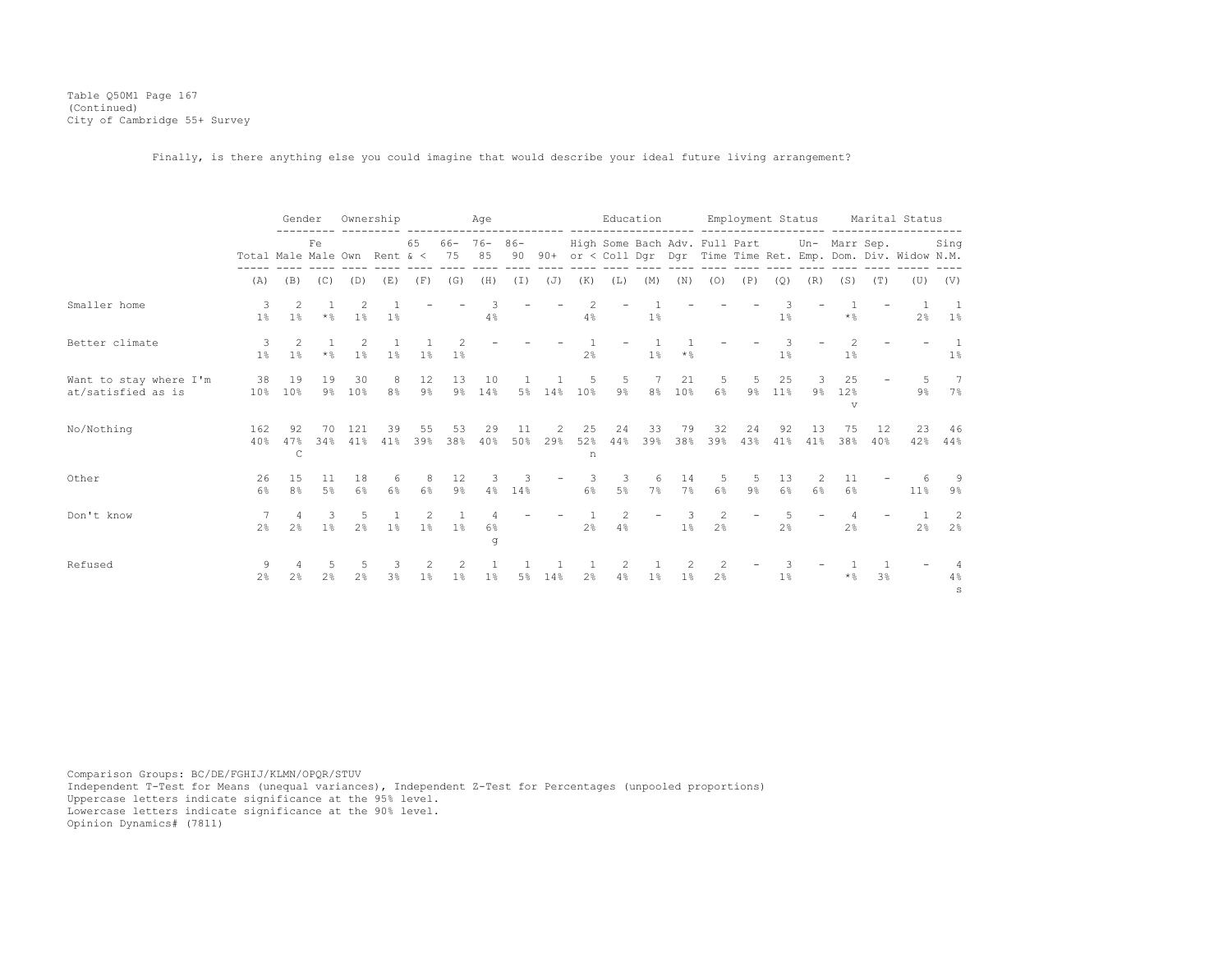## Table Q50M1 Page 168

City of Cambridge 55+ Survey

Finally, is there anything else you could imagine that would describe your ideal future living arrangement?

|                                         |                      |                |     |       |                                     |                      | Current Place of Residence |                       |                          |                                  |                      |                   |                      |                     |                           | Living Situation        |                 | ------ --------                                                                                                                                                          |                      |                                           |     | Racial/Ethnic Group |     |                       |
|-----------------------------------------|----------------------|----------------|-----|-------|-------------------------------------|----------------------|----------------------------|-----------------------|--------------------------|----------------------------------|----------------------|-------------------|----------------------|---------------------|---------------------------|-------------------------|-----------------|--------------------------------------------------------------------------------------------------------------------------------------------------------------------------|----------------------|-------------------------------------------|-----|---------------------|-----|-----------------------|
|                                         |                      | East           |     |       | Area Camb Mid                       |                      | $- - - - - -$              | $- - - - - -$         | Neigh West Nor. High     |                                  |                      |                   |                      | No                  |                           |                         |                 | Spou Grand Par. Friend Wh. Bl. Asia A.I.<br>Total Camb MIT Four Port Camb River Agass Nine Camb Camb Straw Other One Part / Child Rel nonRel Cauc AA Pac. Esk. Hisp Oth. |                      |                                           |     |                     |     |                       |
|                                         | (A)                  | (B)            | (C) | (D)   | (E)                                 | (F)                  | (G)                        | (H)                   | ----- ----<br>$(\top)$   |                                  | $(J)$ $(K)$          | ---- -----<br>(L) | $------$<br>(M)      | (N)                 | (0)                       | ---- ---- ------<br>(P) | (Q)             | ---- ------ ---- ---- ----<br>(R)                                                                                                                                        |                      | $(S)$ $(T)$                               |     | $(V)$ $(V)$         | (W) | (X)                   |
| Total                                   | 400                  | 29             | 9   | 21    | 52<br>100% 100% 100% 100% 100% 100% | 51                   | 13<br>100%                 | 12<br>100%            | 16                       | 64                               | 66<br>100% 100% 100% | 6<br>100%         | 42<br>100% 100% 100% | 143                 | 195                       | 23                      | 12<br>100% 100% | 16                                                                                                                                                                       | 346                  | -17<br>100% 100% 100% 100% 100% 100% 100% | 10  |                     |     | 18                    |
| Yard/outdoor space/<br>garden           | 20<br>$5\%$          | 3 <sup>8</sup> |     | 10%   | $8\%$                               | 10%                  |                            |                       | 6%                       | 2%                               | З<br>5%              | 2<br>33%          |                      | 4<br>3%             | 12<br>6%                  | 2<br>$9\%$              |                 | 12%                                                                                                                                                                      | 19<br>$5\%$          |                                           | 10% |                     |     | -1<br>6%              |
| Housekeeping/maintenance<br>provided    | 20                   | 5% 14%<br>k    |     |       | 2<br>4%                             | 3<br>6%              | 8 <sup>°</sup>             | 2<br>17%              |                          | 6%                               | 2%                   | 17%               | 2<br>5%              | 2<br>$1\%$          | 15<br>8 <sup>°</sup><br>N | 4%                      | 8 <sup>°</sup>  |                                                                                                                                                                          | 19<br>5%             |                                           |     |                     |     | 6%                    |
| Live alone/on my own/in<br>my own house | 19<br>$5\%$          | 2<br>7%        |     | $5\%$ | 2%                                  | $\overline{c}$<br>4% | 8 <sup>°</sup>             | 17%                   |                          | 6%                               | 6%                   |                   | 2<br>$5\%$           | 7<br>5%             | 7<br>4%                   | 3<br>13%                | 8 <sup>°</sup>  |                                                                                                                                                                          | 18<br>5%             |                                           | 10% |                     |     | 1<br>6%               |
| Close to public<br>transportation       | 15<br>4%             | 2<br>7%        |     |       | 2<br>4%                             | 2 <sup>°</sup>       |                            | $\overline{c}$<br>17% | $\overline{1}$<br>6%     | 6<br>9%<br>fK                    | 2%                   |                   |                      | .5<br>3%            | 10<br>5%                  |                         |                 |                                                                                                                                                                          | 14<br>4%             |                                           |     |                     |     |                       |
| Good health                             | 14<br>4%             | 7%             |     |       |                                     | 3<br>6%              |                            |                       | 2<br>12%                 | $\overline{4}$<br>6%             | 2<br>3%              |                   | 2 <sup>°</sup>       | 3<br>2 <sup>°</sup> | 11<br>6%<br>n             |                         |                 |                                                                                                                                                                          | 12<br>$3\frac{6}{9}$ |                                           |     |                     |     |                       |
| Stay in Cambridge                       | 12<br>$3\frac{6}{9}$ | 3 <sup>°</sup> |     | $5\%$ |                                     | $\overline{c}$<br>4% |                            | 8 <sup>°</sup>        |                          | 6%                               |                      | 17%               | 2 <sup>°</sup>       | 3<br>2 <sup>°</sup> | 8<br>4%                   | 4%                      |                 |                                                                                                                                                                          | 11<br>3%             |                                           |     |                     |     |                       |
| Affordability                           | 10<br>2 <sup>°</sup> | 3 <sup>°</sup> |     |       | 8 <sup>°</sup>                      | 2 <sup>°</sup>       |                            | 8 <sup>°</sup>        | $\overline{\phantom{m}}$ | 2 <sup>°</sup>                   | 2<br>3%              |                   |                      | 3<br>2 <sup>°</sup> | 3<br>2 <sup>°</sup>       | $\overline{c}$<br>$9\%$ |                 | 2<br>12%                                                                                                                                                                 | 6<br>2 <sup>°</sup>  | 6%                                        |     |                     | 25% | $6\%$                 |
| Co-housing/co-op                        | 10<br>2 <sup>°</sup> | 3 <sup>°</sup> |     | 10%   | 2 <sup>°</sup>                      |                      |                            |                       | $6\%$                    | $\overline{c}$<br>3 <sup>°</sup> | $\overline{c}$<br>3% | 17%               |                      | 5<br>3%             | 3<br>2 <sup>°</sup>       | 4%                      |                 |                                                                                                                                                                          | 2 <sup>°</sup>       | 6%                                        | 10% |                     |     | $\mathbf{1}$<br>$6\%$ |
| Near/with family/spouse                 | 10<br>$2\frac{6}{9}$ |                |     | $5\%$ | 2%                                  | 3<br>6%              | 8 <sup>°</sup>             |                       |                          | 2%                               | 3%                   |                   |                      | 3%                  | -5<br>3 <sup>°</sup>      | 4%                      |                 |                                                                                                                                                                          | 2%                   | 6%                                        |     |                     |     |                       |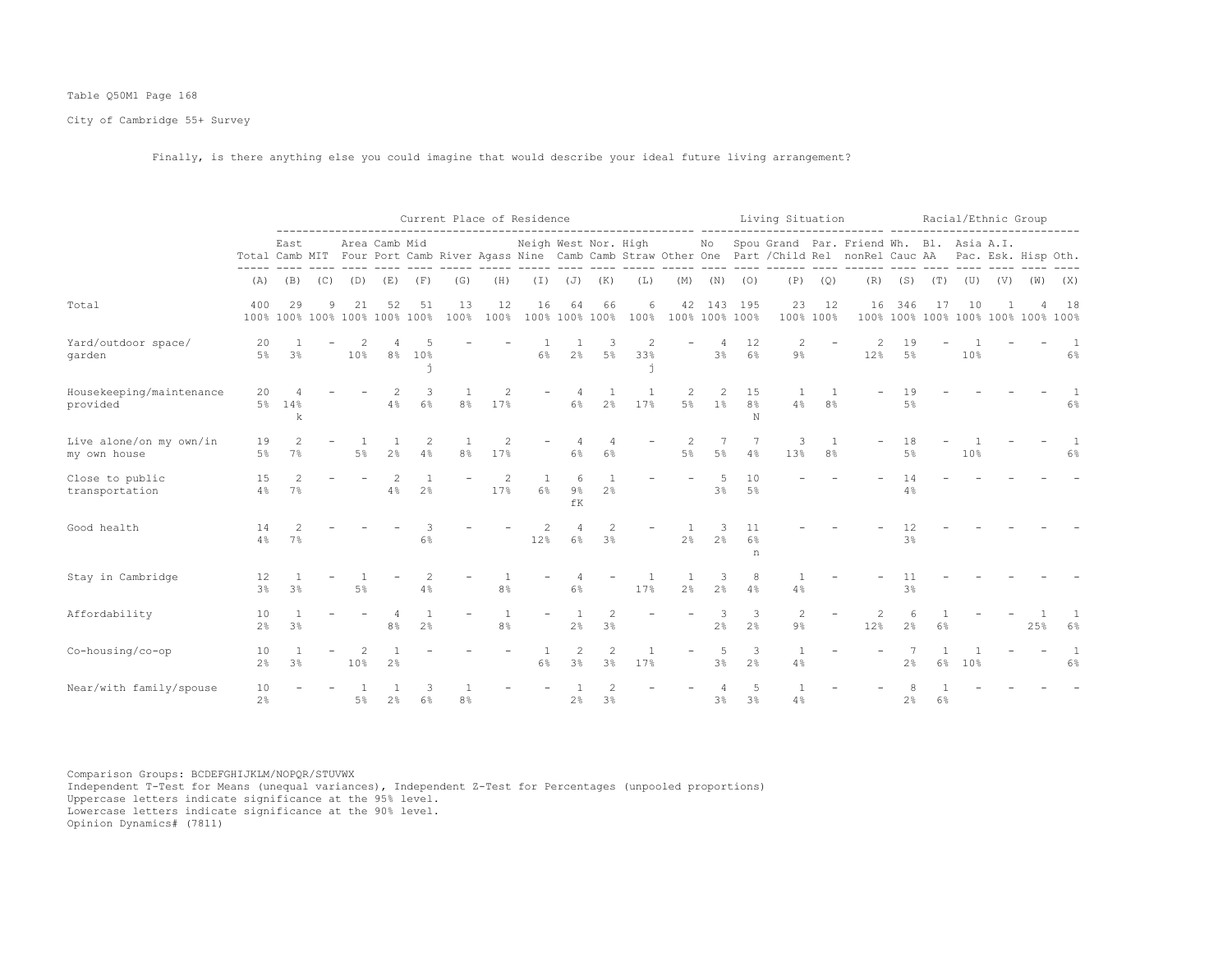Table Q50M1 Page 169 (Continued) City of Cambridge 55+ Survey

Finally, is there anything else you could imagine that would describe your ideal future living arrangement?

|                                                    |                      |                |             |       |                      |                      | Current Place of Residence |                      |                      |                |                      |     | ---------------------- -------------- |                                  |                                  | Living Situation |                |                                                                                                                                                                                                  |                     |    | Racial/Ethnic Group |     |     |       |
|----------------------------------------------------|----------------------|----------------|-------------|-------|----------------------|----------------------|----------------------------|----------------------|----------------------|----------------|----------------------|-----|---------------------------------------|----------------------------------|----------------------------------|------------------|----------------|--------------------------------------------------------------------------------------------------------------------------------------------------------------------------------------------------|---------------------|----|---------------------|-----|-----|-------|
|                                                    |                      | East           |             |       | Area Camb Mid        |                      |                            |                      |                      |                |                      |     |                                       |                                  |                                  |                  |                | Neigh West Nor. High Mo Spou Grand Par. Friend Wh. Bl. Asia A.I.<br>Total Camb MIT Four Port Camb River Agass Nine Camb Camb Straw Other One Part / Child Rel nonRel Cauc AA Pac. Esk. Hisp Oth. |                     |    |                     |     |     |       |
|                                                    | (A)                  |                | $(B)$ $(C)$ | (D)   | (E)                  | (F)                  | (G)                        | (H)                  |                      |                | $(I)$ $(J)$ $(K)$    | (L) | (M)                                   | (N)                              | (0)                              | (P)              | (Q)            | (R)                                                                                                                                                                                              |                     |    | $(S)$ $(T)$ $(U)$   | (V) | (W) | (X)   |
| Parking                                            | 8<br>2 <sup>°</sup>  | 3 <sup>°</sup> |             |       |                      | 4%                   | 8 <sup>°</sup>             |                      |                      |                | 5%                   |     | 2 <sup>°</sup>                        | 6<br>4%<br>$\circ$               | 1%                               |                  | 8 <sup>°</sup> |                                                                                                                                                                                                  | 2%                  |    |                     |     |     |       |
| Easy access/elevator/<br>first floor               | -8<br>$2\frac{6}{9}$ | 7%             |             |       | 4%                   |                      | 8 <sup>°</sup>             |                      |                      | 2%             | 2%                   |     | 2%                                    | 3<br>2 <sup>°</sup>              | $\overline{4}$<br>2 <sup>°</sup> |                  | 8%             |                                                                                                                                                                                                  | 2%                  |    |                     |     |     |       |
| Diverse community/multi-<br>age                    | 8<br>$2\frac{6}{6}$  |                |             |       | 4%                   |                      |                            | 8 <sup>°</sup>       | $\overline{1}$<br>6% | 2%             | 2<br>3%              |     | 2 <sup>°</sup>                        | 1%                               | 3 <sup>°</sup><br>n              |                  |                |                                                                                                                                                                                                  | 2%                  |    |                     |     |     | $6\%$ |
| Handicapped accessible                             | 8<br>2 <sup>°</sup>  | 3 <sup>°</sup> |             |       |                      | 2 <sup>°</sup>       | 8 <sup>°</sup>             | -1<br>8 <sup>°</sup> |                      | 2 <sup>°</sup> |                      | 17% | $5\%$                                 | 5<br>3%<br>$\circ$               | 1%                               |                  |                | 12%                                                                                                                                                                                              | 2 <sup>°</sup>      |    |                     |     | 25% |       |
| Quiet                                              | 8<br>2 <sup>°</sup>  | 3 <sup>°</sup> |             | $5\%$ | 2 <sup>°</sup>       |                      |                            |                      |                      | 2 <sup>°</sup> | 2 <sup>°</sup>       | 17% | 2 <sup>°</sup>                        | 1%                               | 6<br>3 <sup>°</sup><br>n         |                  |                |                                                                                                                                                                                                  | $1\%$               |    | 20%                 |     |     | $6\%$ |
| Shared/community space                             | 8<br>2 <sup>°</sup>  |                |             | .5%   | 2.8                  |                      | 8 <sup>°</sup>             | -1<br>8 <sup>°</sup> | $\overline{1}$<br>6% |                | 3%                   | 17% |                                       | $\overline{c}$<br>$1\%$          | 2 <sup>°</sup>                   |                  | 8%             |                                                                                                                                                                                                  | .5<br>1%            | 6% | 10%                 |     |     | $6\%$ |
| Assisted living/<br>continuing care                | 8<br>2 <sup>°</sup>  |                |             | 5%    | $\mathfrak{D}$<br>4% | -1<br>2 <sup>°</sup> |                            |                      |                      | 3%             | $\mathfrak{D}$<br>3% |     |                                       | 2<br>1%                          | 4<br>2 <sup>°</sup>              |                  | 8 <sup>°</sup> |                                                                                                                                                                                                  | 7<br>2 <sup>°</sup> |    | 10%                 |     |     |       |
| Pets                                               | 2%                   |                |             |       | 4%                   |                      |                            |                      |                      |                | 3<br>5 <sup>°</sup>  |     | 2 <sup>°</sup>                        | $\overline{2}$<br>1 <sup>°</sup> | 5<br>3 <sup>8</sup>              |                  |                |                                                                                                                                                                                                  | 2 <sup>°</sup>      |    |                     |     |     |       |
| Larger home/2 bedroom                              | 2 <sup>°</sup>       | 3 <sup>8</sup> | $11\%$      |       | 2 <sup>°</sup>       | 2 <sup>°</sup>       |                            | 8 <sup>°</sup>       |                      |                | 3%                   |     |                                       | 3<br>2%                          | 3<br>2%                          |                  |                |                                                                                                                                                                                                  | 1%                  | 6% |                     |     |     | $6\%$ |
| Home with amenities (AC,<br>pool, fireplace, etc.) | 7<br>2%              |                |             |       |                      |                      |                            |                      | 12%                  |                | 6%                   |     | 2%                                    | $\overline{4}$<br>3%             | $\overline{c}$<br>1 <sup>°</sup> |                  |                | 6%                                                                                                                                                                                               | 6<br>2%             |    | 10%                 |     |     |       |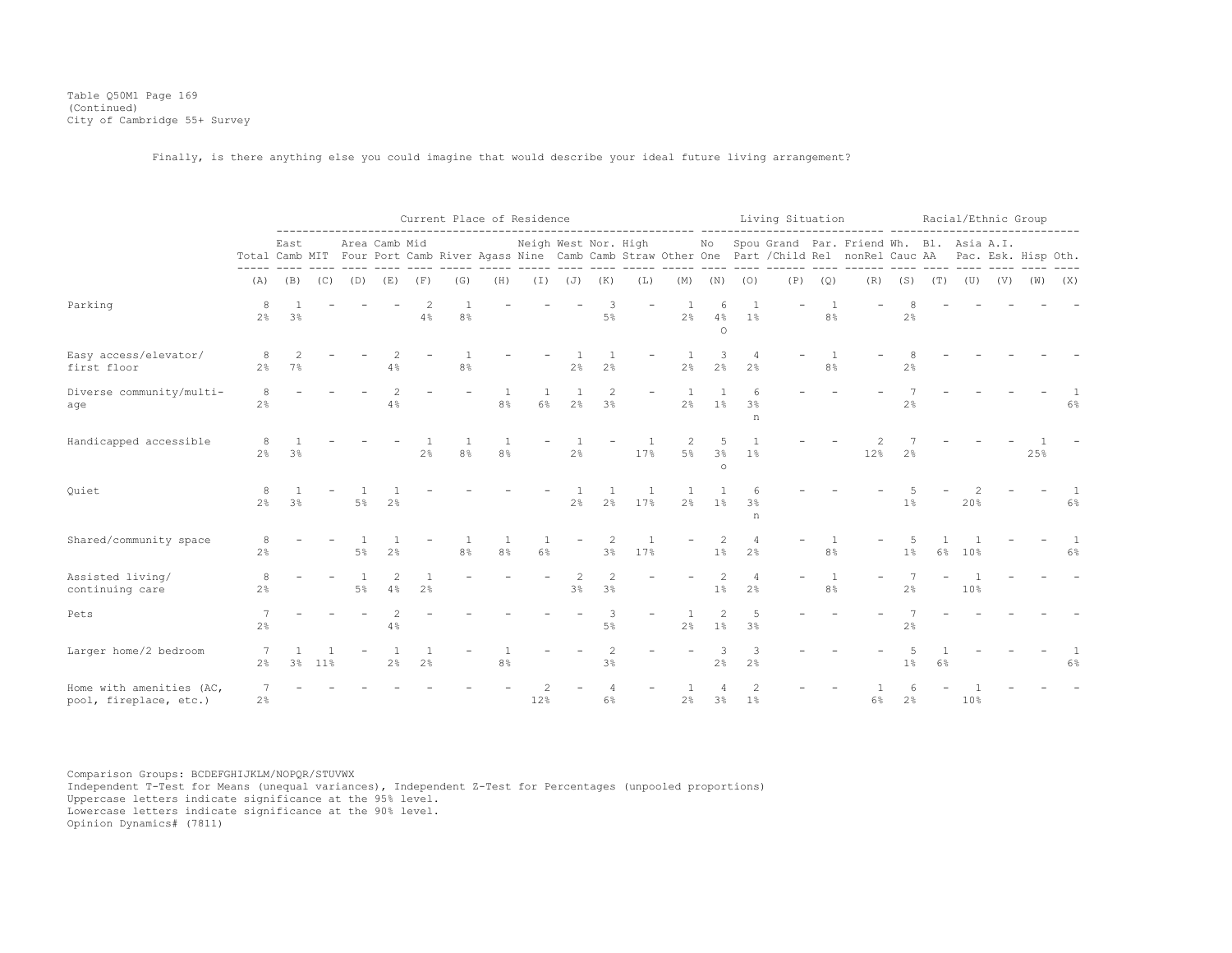Table Q50M1 Page 170 (Continued) City of Cambridge 55+ Survey

Finally, is there anything else you could imagine that would describe your ideal future living arrangement?

|                                        |                          |                |             |       |                     |                | Current Place of Residence       |     |                      |                |                                                                                                                              |             |                      |                      |                                  | Living Situation |                | ------- -------------                                                                                                                                                       |                                  |             |             |     | Racial/Ethnic Group |                       |
|----------------------------------------|--------------------------|----------------|-------------|-------|---------------------|----------------|----------------------------------|-----|----------------------|----------------|------------------------------------------------------------------------------------------------------------------------------|-------------|----------------------|----------------------|----------------------------------|------------------|----------------|-----------------------------------------------------------------------------------------------------------------------------------------------------------------------------|----------------------------------|-------------|-------------|-----|---------------------|-----------------------|
|                                        |                          | East           |             |       | Area Camb Mid       |                |                                  |     | Neigh West Nor. High |                |                                                                                                                              | and control |                      |                      |                                  |                  |                | No Spou Grand Par. Friend Wh. Bl. Asia A.I.<br>Total Camb MIT Four Port Camb River Agass Nine Camb Camb Straw Other One Part / Child Rel nonRel Cauc AA Pac. Esk. Hisp Oth. |                                  |             | ----------- |     |                     |                       |
|                                        | (A)                      |                | $(B)$ $(C)$ | (D)   | (E)                 | (F)            | (G)                              | (H) |                      | $(J)$ $(J)$    | (K)                                                                                                                          | (L)         | (M)                  | (N)                  | (0)                              | (P)              | (Q)            | (R)                                                                                                                                                                         |                                  | $(S)$ $(T)$ | (U)         | (V) | (W)                 | (X)                   |
| Close to shops/hospital                | 6<br>$2\frac{6}{6}$      |                |             |       | 4%                  | 2 <sup>°</sup> |                                  |     | 6%                   |                | 3%                                                                                                                           |             |                      | $1\%$                | 3<br>2 <sup>°</sup>              | 4%               |                |                                                                                                                                                                             | 1%                               |             | 10%         |     |                     |                       |
| Access to social<br>activities         | $2\frac{6}{6}$           |                |             |       | 4%                  | 2 <sup>°</sup> | 8 <sup>°</sup>                   |     |                      | 3%             |                                                                                                                              |             |                      | 1 <sup>°</sup>       | 3<br>2 <sup>°</sup>              | 4%               |                | $6\%$                                                                                                                                                                       | 6<br>2 <sup>°</sup>              |             |             |     |                     |                       |
| Near/with friends                      | 6<br>$2\frac{6}{6}$      |                |             | $5\%$ | 2%                  | 2.8            | $\overline{1}$<br>8 <sup>°</sup> |     |                      |                |                                                                                                                              |             |                      | $\mathfrak{D}$<br>1% | 2 <sup>°</sup>                   |                  |                |                                                                                                                                                                             | $2\frac{6}{9}$                   |             |             |     |                     |                       |
| Assistance with meals                  | 1%                       |                |             |       | $\mathcal{L}$<br>4% | 2%             |                                  |     |                      | 2%             | 2%                                                                                                                           |             |                      | 2<br>$1\%$           | $\mathcal{L}$<br>1%              |                  | 8%             |                                                                                                                                                                             | 1%                               | 6%          |             |     |                     |                       |
| Medical assistance                     | $5\overline{2}$<br>$1\%$ | 3 <sup>°</sup> |             |       | 2%                  | 2 <sup>°</sup> |                                  |     |                      |                |                                                                                                                              | 17%         |                      | 2<br>1 <sup>°</sup>  | 3<br>2 <sup>°</sup>              |                  |                |                                                                                                                                                                             | 3<br>1%                          |             | 10%         |     |                     |                       |
| Home with appliances/<br>kitchen       | 5<br>1%                  |                |             |       |                     | 2%             |                                  |     |                      | 2 <sup>°</sup> | $\mathfrak{D}_{1}^{2}(\mathfrak{D}_{1})=\mathfrak{D}_{2}^{2}(\mathfrak{D}_{2})=\mathfrak{D}_{2}^{2}(\mathfrak{D}_{1})$<br>3% |             | $\overline{1}$<br>2% | 2<br>$1\%$           | $\mathfrak{D}$<br>1 <sup>°</sup> |                  | 8 <sup>°</sup> |                                                                                                                                                                             | 5<br>1%                          |             |             |     |                     |                       |
| More support from city<br>of Cambridge | 5<br>$1\%$               |                |             | 10%   | 4%                  |                |                                  |     | $6\%$                |                |                                                                                                                              |             |                      | 2<br>1%              | 1%                               | 4%               |                | $6\%$                                                                                                                                                                       | $\overline{4}$<br>1 <sup>°</sup> | $6\%$       |             |     |                     | $6\%$                 |
| Safe environment                       | $1\%$                    |                |             |       |                     |                |                                  |     |                      |                | $\mathfrak{D}_{1}^{2}(\mathfrak{D}_{1})=\mathfrak{D}_{2}^{2}(\mathfrak{D}_{2})=\mathfrak{D}_{2}^{2}(\mathfrak{D}_{1})$<br>3% |             | 2%                   | $1\%$                | 1 <sup>°</sup>                   |                  |                |                                                                                                                                                                             | 2<br>$1\%$                       |             | 10%         |     |                     | $\mathbf{1}$<br>$6\%$ |
| Senior housing                         | $1\%$                    | 3 <sup>°</sup> |             |       |                     |                |                                  |     |                      | 3 <sup>°</sup> |                                                                                                                              |             |                      | 1%                   | 1%                               | 4%               |                |                                                                                                                                                                             | 1%                               |             |             |     |                     |                       |
| Multi-family                           | 3<br>$1\%$               |                |             |       |                     | 2 <sup>°</sup> | 8 <sup>°</sup>                   |     |                      |                |                                                                                                                              |             |                      | 1%                   | 1%                               |                  |                |                                                                                                                                                                             | 1%                               | 6%          |             |     |                     |                       |
| Smaller home                           | 3<br>1%                  |                |             |       |                     |                |                                  |     |                      | 2%             | 3%                                                                                                                           |             |                      | $1\%$                | 1 <sup>°</sup>                   |                  | 8 <sup>°</sup> |                                                                                                                                                                             | $1\%$                            |             |             |     |                     |                       |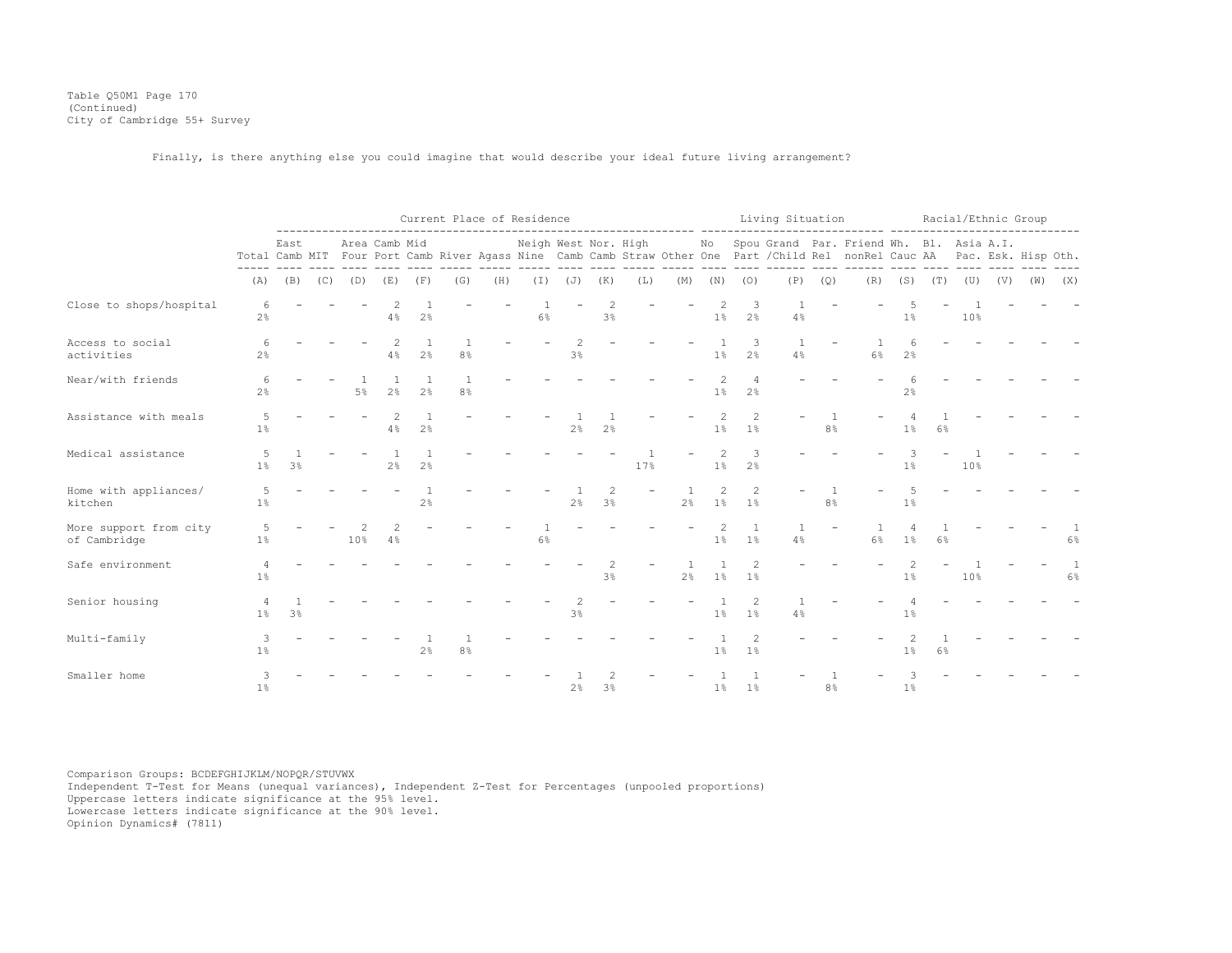Table Q50M1 Page 171 (Continued) City of Cambridge 55+ Survey

Finally, is there anything else you could imagine that would describe your ideal future living arrangement?

|                                              |                |                |                                  |        |               |           |           | Current Place of Residence |                      |                 |                      |                     |                          |                   |                | Living Situation |         |                                                                                                                                                                             |                            |                |     |                   | Racial/Ethnic Group |         |
|----------------------------------------------|----------------|----------------|----------------------------------|--------|---------------|-----------|-----------|----------------------------|----------------------|-----------------|----------------------|---------------------|--------------------------|-------------------|----------------|------------------|---------|-----------------------------------------------------------------------------------------------------------------------------------------------------------------------------|----------------------------|----------------|-----|-------------------|---------------------|---------|
|                                              |                | East           |                                  |        | Area Camb Mid |           |           |                            | Neigh West Nor. High |                 |                      |                     |                          |                   |                |                  |         | No Spou Grand Par. Friend Wh. Bl. Asia A.I.<br>Total Camb MIT Four Port Camb River Agass Nine Camb Camb Straw Other One Part / Child Rel nonRel Cauc AA Pac. Esk. Hisp Oth. |                            |                |     |                   |                     |         |
|                                              | (A)            | (B)            | (C)                              | (D)    | (E)           | (F)       | (G)       | (H)                        | (T)                  | (J)             | (K)                  | (L)                 | (M)                      | (N)               | (0)            | (P)              | (Q)     | (R)                                                                                                                                                                         | (S)                        | (T)            | (U) | (V)               | (W)                 | (X)     |
| Better climate                               | 3<br>1%        |                |                                  |        |               |           |           |                            |                      | 3%              | 2%                   |                     |                          |                   | 1%             |                  |         | $6\%$                                                                                                                                                                       | $1\,$ s                    |                |     |                   |                     |         |
| Want to stay where I'm<br>at/satisfied as is | 38<br>$10\%$   | 14%            |                                  | $14\%$ | 6%            | 8%        |           | 2<br>17%                   | 6%                   | 8%              | 11<br>17%<br>e       |                     | 10%                      | 11<br>8%          | 25<br>13%<br>p | $4\%$            |         | 6%                                                                                                                                                                          | 36<br>$10\%$               |                | 10% |                   |                     | $11\%$  |
| No/Nothing                                   | 162<br>40%     | 28%            | 78%<br>JKLm<br>EFHi<br><b>BD</b> | 29%    | 38%           | 20<br>39% | 54%<br>-1 | 25%                        | 44%                  | 28<br>44%<br>-1 | 25<br>38%            | $\mathbf{1}$<br>17% | 21<br>50%<br><b>Bdhl</b> | 63<br>44%         | 71<br>36%      | 12               | 52% 58% | 31%                                                                                                                                                                         | 142<br>41%<br>$\mathbf{x}$ | 10<br>59%<br>X | 30% | 100%<br>TUWX<br>S | 25%                 | 22%     |
| Other                                        | 26<br>$6\%$    | 3 <sup>°</sup> |                                  | 14%    | 8 %           | 12%<br>m  |           |                            | 6%                   | $6\%$           | 4<br>$6\%$           | 17%                 |                          | 11<br>$2\%$ $8\%$ | 11<br>$6\%$    | 4%               | $8\%$   | 12%                                                                                                                                                                         | 22<br>$6\%$                |                | 10% |                   |                     | 25% 11% |
| Don't know                                   | 2 <sup>°</sup> | 7%             |                                  | 5%     |               |           |           |                            |                      | 2 <sup>8</sup>  | 2 <sup>°</sup>       |                     | 2 <sup>8</sup>           | 2%                | 2 <sup>°</sup> | 4%               |         |                                                                                                                                                                             | 2 <sup>8</sup>             |                |     |                   |                     |         |
| Refused                                      | $2\%$          | 3%             | $11\%$                           |        |               | 4%        |           |                            |                      | 2%              | $\overline{c}$<br>3% |                     | 2%                       | 3<br>2%           | 2<br>1%        | 4%               | 8%      | 6%                                                                                                                                                                          | $1\%$                      | 6%             |     |                   | 25%                 | $6\%$   |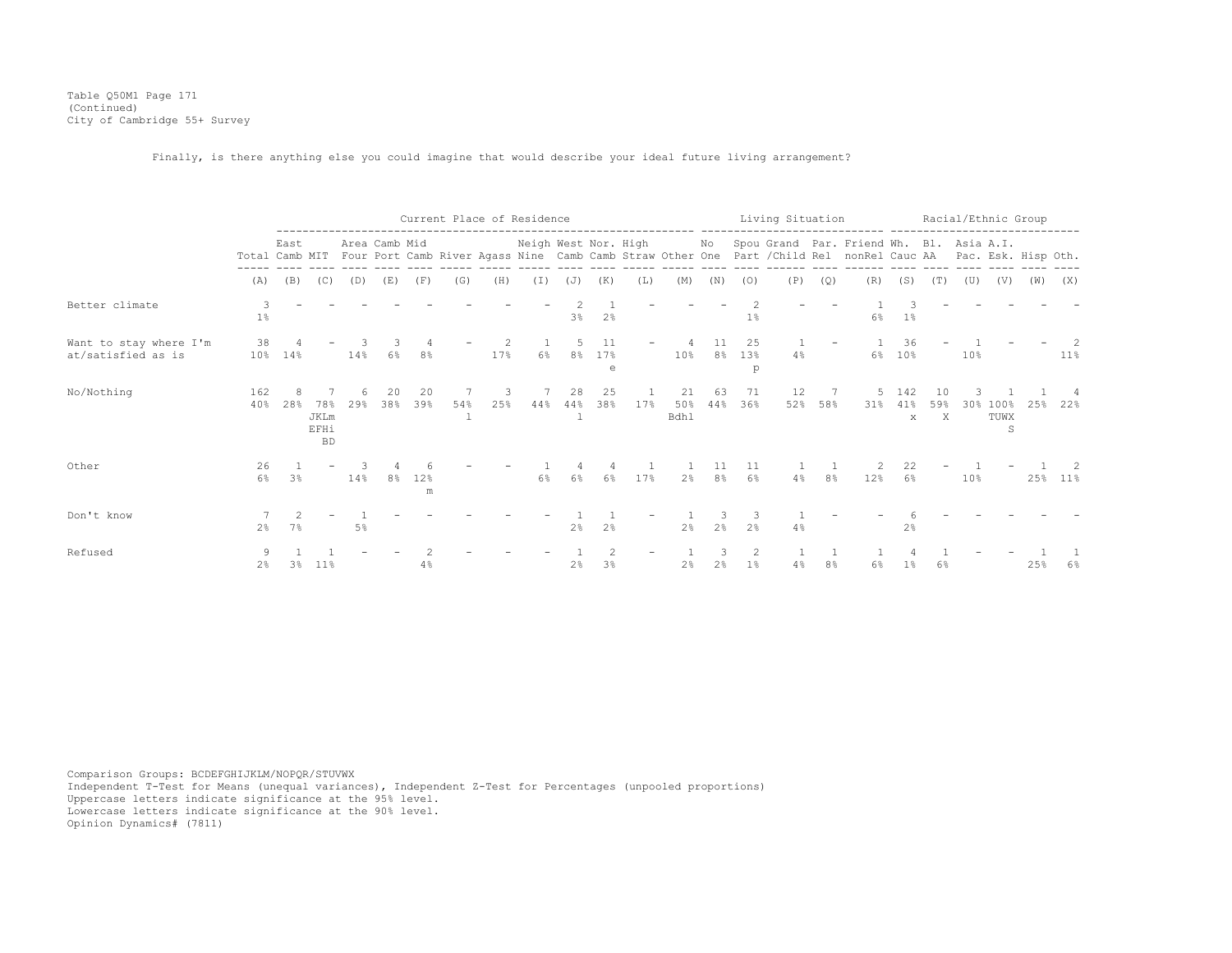## Table Q50M1 Page 172

City of Cambridge 55+ Survey

Finally, is there anything else you could imagine that would describe your ideal future living arrangement?

|                                         |                      |                                                                 |                                 | Current Place of Residence |                       |     |                                |                     |            | Income               |                                                |                      |                          |                     | Years in Household |                    |                |                            |                      | Years in Cambridge                                                                                                                                                  |                             |                |                      |               | People in Home           |
|-----------------------------------------|----------------------|-----------------------------------------------------------------|---------------------------------|----------------------------|-----------------------|-----|--------------------------------|---------------------|------------|----------------------|------------------------------------------------|----------------------|--------------------------|---------------------|--------------------|--------------------|----------------|----------------------------|----------------------|---------------------------------------------------------------------------------------------------------------------------------------------------------------------|-----------------------------|----------------|----------------------|---------------|--------------------------|
|                                         |                      | Condo Sing Mult Apt Apt Apt<br>Total or TH Fam Fam 4-8 9-50 +50 |                                 |                            |                       |     |                                |                     |            | 30k- 60k- 90k-       | <30k <60k <90k <120k 120k+ or< -10 -25 -50 +50 |                      | $\mathbf{1}$             | <1                  | $< 10$ $< 25$      |                    |                | $\mathbf{1}$<br>$or < -10$ | <1                   | $< 10$ $< 25$<br>$-25 - 50$                                                                                                                                         |                             | $+50$          |                      |               | $3+$                     |
|                                         | (A)                  | (B)                                                             | (C)                             | (D)                        | (E)                   | (F) | (G)                            | (H)                 | (I)        | (J)                  | (K)                                            | (L)                  | (M)                      | (N)                 | $- - - - -$<br>(0) | $- - - - -$<br>(P) | (Q)            | (R)                        | (S)                  | (T)                                                                                                                                                                 | (U)                         | (V)            | (W)                  | (X)           | (Y)                      |
| Total                                   | 400<br>100%          | 116<br>100%                                                     | 104                             | 103<br>100% 100%           | 22                    | 17  | 27<br>100% 100% 100% 100% 100% | 60                  | 67         | 54<br>100%           | 45<br>100%                                     | 72                   | 3                        | 70                  | 135                | 156                | 34             | 2                          | 32                   | 79                                                                                                                                                                  | 181                         | 100            | 149                  | 183           | 61<br>100%               |
| Yard/outdoor space/<br>qarden           | 20<br>5%             | -5<br>4%                                                        | 2<br>$2\%$                      | 10<br>10%<br>$\mathsf{C}$  | 9%                    | 6%  |                                | 2%                  | 5<br>7%    | 4<br>7%              | 3<br>7%                                        | 4<br>6%              |                          | 3<br>4%             | 9<br>7%            | 4%                 | 3%             |                            | 2<br>6%              | 5<br>$6\%$                                                                                                                                                          | 11<br>$6\%$<br>$\mathbf{V}$ | $2\frac{6}{6}$ | 3%                   | 10<br>5%      | 6<br>10%<br>W            |
| Housekeeping/maintenance<br>provided    | 20<br>5 <sup>°</sup> | 6<br>$5\%$                                                      | 5<br>$5\%$                      | 8<br>8 <sup>°</sup>        |                       |     | 4%                             | 2<br>3%             | 3<br>4%    | 2<br>4%              | 1<br>$2\%$                                     | 6<br>8 <sup>°</sup>  |                          | 2<br>$3\frac{6}{9}$ | 6<br>4%            | 8<br>$5\%$         | 12%            |                            | 2<br>6%              | 2<br>3%                                                                                                                                                             | 10<br>$6\%$                 | $6\%$          | 1 <sup>°</sup>       | 13<br>7%<br>W | 5<br>8%<br>W             |
| Live alone/on my own/in<br>my own house | 19<br>5 <sup>°</sup> | 6%                                                              | 7%                              | 5%                         |                       |     |                                | 2<br>$3\frac{6}{9}$ | 3<br>4%    | 3<br>$6\%$           | -1<br>2 <sup>°</sup>                           | 3<br>4%              |                          | 4<br>6%             | 10<br>7%<br>p      | 3%                 | 3 <sup>°</sup> |                            | 2<br>6%              | 5%                                                                                                                                                                  | 8<br>4%                     | 5%             | 8<br>5%              | 9<br>$5\%$    | $\overline{c}$<br>3%     |
| Close to public<br>transportation       | 15<br>4%             | 6%                                                              | 4<br>4%                         | 3<br>3%                    | .5%                   |     |                                | 2 <sup>°</sup>      | 2<br>3%    | $\overline{4}$<br>7% | 2 <sup>°</sup>                                 | 3<br>4%              |                          | 2<br>3%             | 7<br>5%            | 6<br>4%            |                | $\overline{1}$<br>50%      | 3%                   | 5 <sup>°</sup>                                                                                                                                                      | 4%                          | 2 <sup>°</sup> | 5<br>3%              | 4%            | 3<br>5%                  |
| Good health                             | 14<br>$4\%$          | $6\%$                                                           | 3<br>3%                         | 4<br>4%                    |                       |     |                                | 2%                  | 2<br>3%    | $\mathbf{1}$<br>2%   |                                                | 5<br>7%              |                          | 3<br>4%             | 4<br>3%            | 4%                 |                |                            | $\overline{c}$<br>6% | $\overline{2}$<br>3%                                                                                                                                                | 8<br>4%                     | 2%             | 3<br>2%              | 11<br>6%<br>W |                          |
| Stay in Cambridge                       | 12<br>3 <sup>°</sup> | -5<br>4%                                                        | 1%                              | 4<br>4%                    | 9%                    |     |                                | 2 <sup>°</sup>      | 2<br>3%    | 3<br>6%              | 2<br>4%                                        | 1 <sup>°</sup>       |                          | $1\%$               | 6<br>4%            | 3%                 | 3%             |                            | 3%                   | 2<br>3%                                                                                                                                                             | 6<br>3%                     | 3%             | 3<br>2%              | 4%            | 2<br>3%                  |
| Affordability                           | 10<br>2 <sup>°</sup> | $\overline{1}$<br>1%                                            | $\mathcal{L}$<br>2 <sup>°</sup> | 2                          | 2% 14%<br>$\mathbf b$ | 6%  |                                | 3<br>$5\%$          | 4<br>$6\%$ | $\equiv$             | 2%                                             | $\overline{2}$<br>3% | $\overline{\phantom{a}}$ | 2<br>3%             | 5<br>4%            | 3<br>2%            |                |                            |                      | 2<br>3%                                                                                                                                                             | 8<br>4%                     |                | $\overline{4}$<br>3% | 5<br>3%       | $\overline{1}$<br>2%     |
| Co-housing/co-op                        | 10<br>2%             | 3<br>3 <sup>°</sup>                                             | 3<br>3%                         | 3<br>3 <sup>°</sup>        | $5\%$                 |     |                                | 2<br>3%             | 5<br>7%    | $2\frac{6}{6}$       |                                                |                      |                          | 2<br>3%             | 5<br>4%            | 3<br>2%            |                |                            |                      | $5\%$                                                                                                                                                               | 6<br>3%                     |                | 5<br>3%              | 3<br>2%       | $\overline{2}$<br>3%     |
| Near/with family/spouse                 | 10<br>2%             |                                                                 | 4%                              | 4%                         | $5\%$                 |     | 4%                             | 3<br>5%             | $1\%$      | 2<br>4%              | 2%                                             | 1%                   |                          | 3%                  | 2<br>1%            | 3%                 | 6%             |                            | 3%                   | $\mathfrak{D}_{1}^{2}(\mathfrak{D}_{1})=\mathfrak{D}_{2}^{2}(\mathfrak{D}_{2})=\mathfrak{D}_{2}^{2}(\mathfrak{D}_{1})=\mathfrak{D}_{2}^{2}(\mathfrak{D}_{2})$<br>3% | 5<br>3%                     | 2%             | 3%                   | 5<br>3%       | $\overline{\phantom{a}}$ |

Comparison Groups: BCDEFG/HIJKL/MNOPQ/RSTUV/WXY Independent T-Test for Means (unequal variances), Independent Z-Test for Percentages (unpooled proportions) Uppercase letters indicate significance at the 95% level. Lowercase letters indicate significance at the 90% level.

Opinion Dynamics# (7811)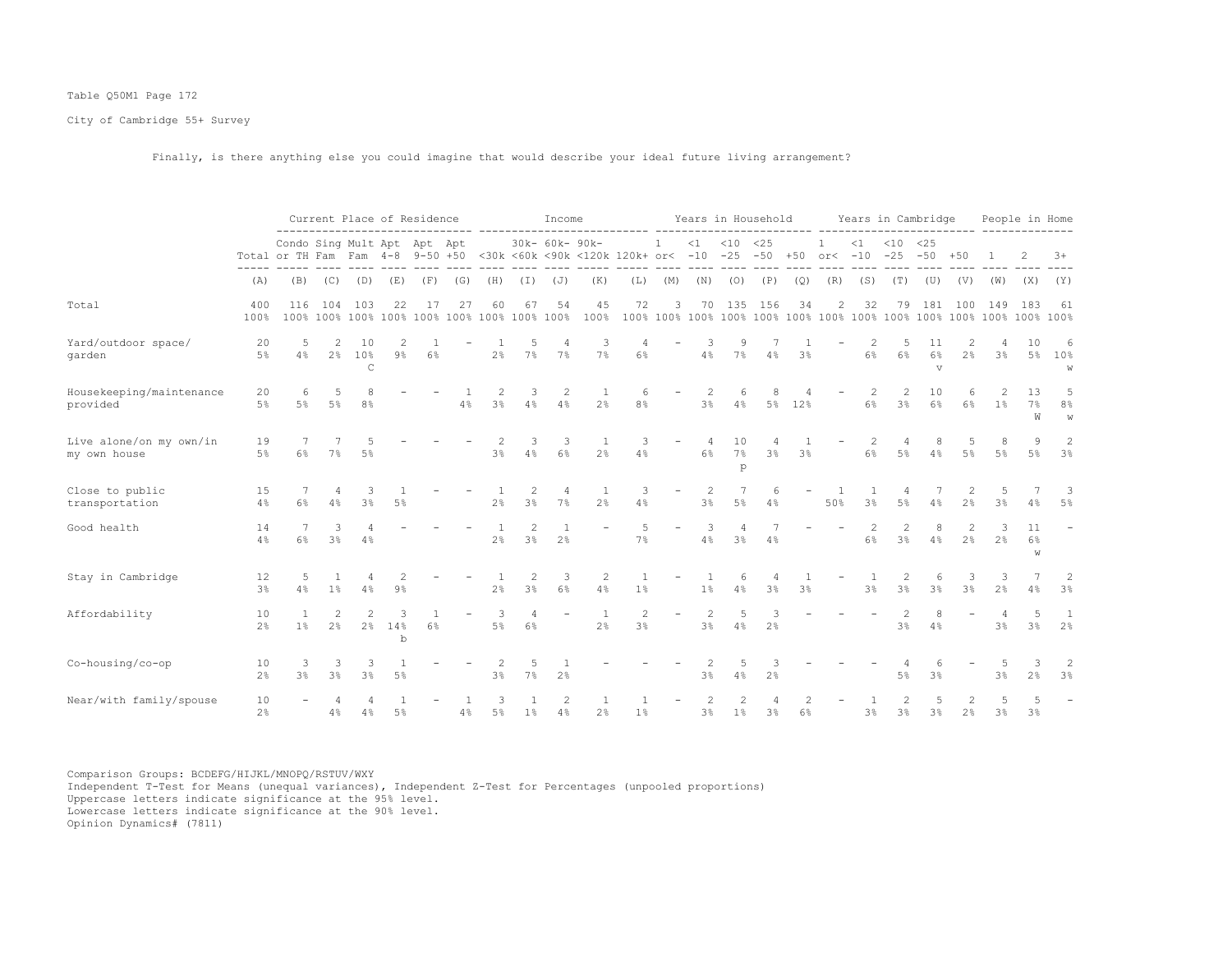Table Q50M1 Page 173 (Continued) City of Cambridge 55+ Survey

Finally, is there anything else you could imagine that would describe your ideal future living arrangement?

|                                                    |                      |                             |                          | Current Place of Residence       |                |             |                      |                                |         | Income              |                                                                                 |                         |                          |            |                       | Years in Household   |     |                            |                      |                             | Years in Cambridge              |                                  |                      |                         | People in Home                      |
|----------------------------------------------------|----------------------|-----------------------------|--------------------------|----------------------------------|----------------|-------------|----------------------|--------------------------------|---------|---------------------|---------------------------------------------------------------------------------|-------------------------|--------------------------|------------|-----------------------|----------------------|-----|----------------------------|----------------------|-----------------------------|---------------------------------|----------------------------------|----------------------|-------------------------|-------------------------------------|
|                                                    |                      | Condo Sing Mult Apt Apt Apt |                          |                                  |                |             |                      |                                |         | 30k- 60k- 90k-      | Total or TH Fam Fam 4-8 9-50 +50 <30k <60k <90k <120k 120k+ or< -10 -25 -50 +50 |                         | 1                        | $\leq 1$   | $< 10$ $< 25$         |                      |     | $\mathbf{1}$<br>$or < -10$ | $\leq 1$             | $< 10$ $< 25$<br>$-25 - 50$ |                                 | $+50$                            |                      |                         | $3+$                                |
|                                                    | (A)                  | (B)                         | (C)                      | (D)                              | (E)            | (F)         | (G)                  | (H)                            | (I)     | $(\mathbb{J})$      | (K)                                                                             | (L)                     | (M)                      | (N)        | (0)                   | (P)                  | (Q) | (R)                        | (S)                  | (T)                         | (U)                             | (V)                              | (W)                  | (X)                     | (Y)                                 |
| Parking                                            | 8<br>2 <sup>°</sup>  | $1\%$                       | 1%                       | 4%                               |                |             | 7%                   | 5%                             | $1\%$   | 2<br>4%             | 2%                                                                              |                         |                          |            | 1%                    | 4%<br>$\circ$        | 3%  |                            |                      |                             | 3%                              | 3%                               | 4%<br>X              | $1\%$                   | 1<br>2%                             |
| Easy access/elevator/<br>first floor               | 8<br>2 <sup>°</sup>  | 2<br>$2\frac{6}{5}$         | 1%                       | 3%                               |                | $6\%$       | 4%                   | 3%                             |         | 2%                  | 2<br>4%                                                                         | 2<br>3%                 |                          |            | 2<br>1 <sup>°</sup>   | 3%                   | 3%  |                            |                      | 1 <sup>°</sup>              | 6<br>3%                         | 1%                               | 2 <sup>°</sup>       | 5<br>3 <sup>8</sup>     |                                     |
| Diverse community/multi-<br>age                    | 8<br>$2\%$           | 1<br>1%                     | $\overline{c}$<br>2%     | $\overline{c}$<br>2 <sup>°</sup> |                |             | 4%                   | 2%                             | $1\%$   | 1<br>2%             |                                                                                 | $\overline{c}$<br>3%    | $\overline{\phantom{a}}$ | 2<br>3%    | 4<br>3%               | $\overline{c}$<br>1% |     |                            | $\overline{c}$<br>6% | 1%                          | 2 <sup>°</sup>                  | 1%                               | $\overline{1}$<br>1% | 2%                      | 3<br>5%                             |
| Handicapped accessible                             | 8<br>2 <sup>°</sup>  | $\overline{4}$<br>3%        |                          | 1%                               | $5\%$          | 12%         |                      | 3<br>5%                        |         | 3<br>$6\%$          |                                                                                 |                         |                          | 3<br>$4\%$ | 3%                    | 1%                   |     |                            | $\overline{c}$<br>6% | 3<br>4%                     | 3<br>2 <sup>°</sup>             |                                  | 6<br>4%              | 2<br>$1\%$              | $\overline{\phantom{a}}$            |
| Quiet                                              | 8<br>2 <sup>8</sup>  | $\overline{1}$<br>$1\%$     | $1\%$                    | 4<br>4%                          |                | -1<br>$6\%$ | $\overline{1}$<br>4% | $\mathbf{1}$<br>2 <sup>°</sup> | 4<br>6% |                     |                                                                                 | 1 <sup>°</sup>          |                          | 2<br>3%    | 3<br>2 <sup>°</sup>   | 3<br>2 <sup>°</sup>  |     |                            |                      | 4<br>5 <sup>°</sup>         | 2<br>$1\%$                      | $\overline{c}$<br>2 <sup>°</sup> | 2<br>1 <sup>°</sup>  | $\mathfrak{D}$<br>$1\%$ | $\overline{4}$<br>7%<br>$\mathbf x$ |
| Shared/community space                             | 8<br>2%              | 2<br>2%                     | $\overline{\phantom{m}}$ | 3<br>3%                          | $9\%$          | 6%          |                      | 3<br>$5\%$                     |         | 2%                  |                                                                                 | 2<br>3%                 | $\overline{\phantom{a}}$ | 3<br>$4\%$ | 3<br>2%               | $\overline{c}$<br>1% |     |                            |                      | 1%                          | 3%                              | 1%                               | $1\%$                | 3<br>2 <sup>°</sup>     | 3<br>5%                             |
| Assisted living/<br>continuing care                | 8<br>2%              | $\overline{4}$<br>3%        | $1\%$                    | 3%                               |                |             |                      | $2\frac{6}{6}$                 | 3%      |                     |                                                                                 | $\overline{4}$<br>$6\%$ | $\overline{1}$<br>33%    | 3<br>4%    | 2<br>$1\%$            | 1%                   |     |                            | 6%                   | 2<br>$3\%$                  | $2\%$                           | 1%                               | 2<br>1%              | Δ<br>2%                 | $\overline{c}$<br>3%                |
| Pets                                               | 7<br>2 <sup>8</sup>  | $\overline{2}$<br>2%        | 2<br>2%                  | 3<br>3%                          |                |             |                      |                                | 2<br>3% | 1<br>2%             | -1<br>2%                                                                        | $1\%$                   |                          | 2<br>3%    | $\mathbf{1}$<br>$1\%$ | 3<br>2%              | 3%  | $\overline{\phantom{m}}$   | 2<br>6%              | $\mathbf{1}$<br>$1\%$       | 3<br>2%                         | 1 <sup>°</sup>                   | 2<br>1 <sup>°</sup>  | 5<br>3%                 |                                     |
| Larger home/2 bedroom                              | -7<br>2 <sup>°</sup> |                             | 1 <sup>°</sup>           | 4<br>4%                          | $9\frac{6}{6}$ |             |                      | 2<br>3%                        | 1%      | 1<br>2 <sup>°</sup> | $\overline{c}$<br>4%                                                            | $1\%$                   |                          | 2<br>3%    | 3<br>2%               | 2<br>1%              |     |                            | 3%                   | 3<br>4%                     | 3<br>2%                         |                                  | 3<br>2%              | $\mathfrak{D}$<br>$1\%$ | $\overline{2}$<br>3%                |
| Home with amenities (AC,<br>pool, fireplace, etc.) | 7<br>2%              |                             | 2<br>2%                  | 3<br>3 <sup>°</sup>              | $5\%$          |             | 4%                   | 1<br>2%                        | 3<br>4% | 2%                  |                                                                                 |                         |                          | 2<br>3%    | 1 <sup>°</sup>        | 3%                   |     |                            | 3%                   |                             | $\overline{4}$<br>2%            | 2<br>2 <sup>°</sup>              | 4<br>3%              | 2<br>1 <sup>°</sup>     | 1<br>2%                             |
| Close to shops/hospital                            | 6<br>2 <sup>°</sup>  | $1\%$                       | $1\%$                    | 3<br>3 <sup>°</sup>              |                |             |                      | 2%                             | 1%      |                     |                                                                                 | 2<br>3%                 |                          | 1%         | 1%                    | 1%                   | 6%  |                            |                      | 1%                          | $\mathcal{D}$<br>1 <sup>°</sup> | 3<br>3 <sup>°</sup>              | 2<br>1%              | 3<br>2 <sup>°</sup>     | 1<br>2 <sup>°</sup>                 |

Comparison Groups: BCDEFG/HIJKL/MNOPQ/RSTUV/WXY Independent T-Test for Means (unequal variances), Independent Z-Test for Percentages (unpooled proportions) Uppercase letters indicate significance at the 95% level. Lowercase letters indicate significance at the 90% level.

Opinion Dynamics# (7811)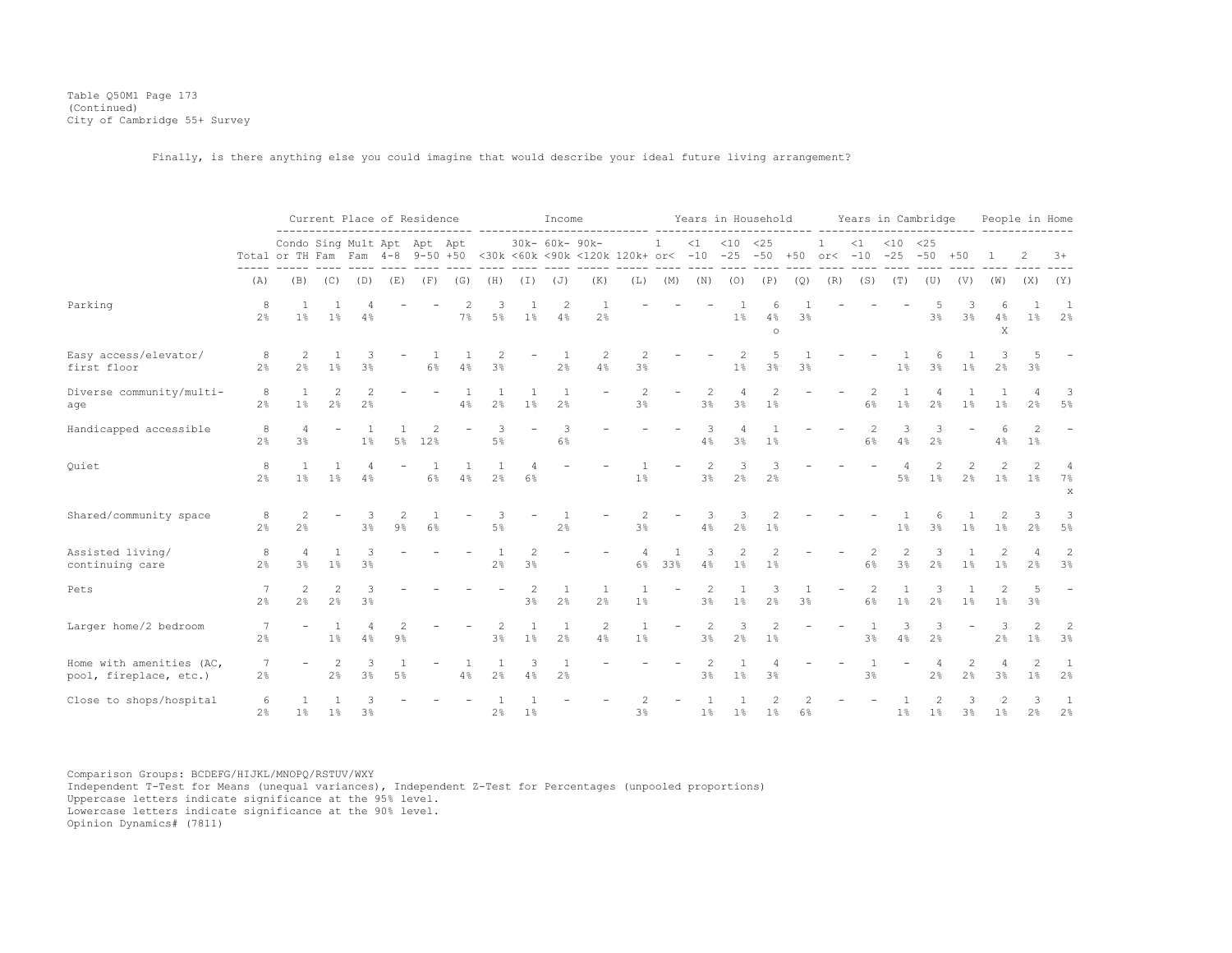Table Q50M1 Page 174 (Continued) City of Cambridge 55+ Survey

Finally, is there anything else you could imagine that would describe your ideal future living arrangement?

|                                        | Current Place of Residence |                                                                                                                |                                  |                      |       |       |                   | Income                           |                     |                          |                      |                         |                          | Years in Household |                     |                                         |            |                            |          | Years in Cambridge          | People in Home           |         |                         |                                  |                          |
|----------------------------------------|----------------------------|----------------------------------------------------------------------------------------------------------------|----------------------------------|----------------------|-------|-------|-------------------|----------------------------------|---------------------|--------------------------|----------------------|-------------------------|--------------------------|--------------------|---------------------|-----------------------------------------|------------|----------------------------|----------|-----------------------------|--------------------------|---------|-------------------------|----------------------------------|--------------------------|
|                                        | -----<br>(A)               | Condo Sing Mult Apt Apt Apt<br>Total or TH Fam Fam 4-8 9-50 +50 <30k <60k <90k <120k 120k+ or< -10 -25 -50 +50 |                                  |                      |       |       |                   |                                  |                     | 30k- 60k- 90k-           |                      |                         | $\mathbf{1}$             |                    | $<1$ $<10$ $<25$    |                                         |            | $\mathbf{1}$<br>$or < -10$ | $\leq 1$ | $< 10$ $< 25$<br>$-25 - 50$ |                          | $+50$   |                         |                                  | $3+$                     |
|                                        |                            | (B)                                                                                                            | (C)                              | (D)                  |       |       | $(E)$ $(F)$ $(G)$ | (H)                              |                     | $(I)$ $(J)$              | (K)                  |                         |                          |                    | $- - - - -$         | $----$<br>$(L)$ $(M)$ $(N)$ $(O)$ $(P)$ | (Q)        | (R)                        | (S)      | (T)                         | (U)                      | (V)     | (W)                     | (X)                              | (Y)                      |
| Access to social<br>activities         | 6<br>2 <sup>°</sup>        |                                                                                                                | 3<br>3%                          | $\mathcal{L}$<br>2%  |       |       |                   |                                  | $3\frac{6}{6}$      | $2\%$                    |                      |                         |                          |                    | 2<br>1%             | 1%                                      | $9\%$<br>p |                            |          | 1%                          | 2<br>1%                  | 3%      | 1%                      | $\overline{4}$<br>2 <sup>°</sup> | 1<br>2%                  |
| Near/with friends                      | 6<br>2 <sup>°</sup>        | $1\%$                                                                                                          | 4%                               |                      |       |       | 4%                |                                  | 1 <sup>°</sup>      | 2<br>4%                  |                      | 1%                      |                          | 2<br>3%            | 4<br>$3\frac{6}{9}$ |                                         |            |                            | 3%       | 2<br>3%                     | 2<br>1%                  | 1%      | 2<br>1%                 | 2%                               |                          |
| Assistance with meals                  | 5<br>$1\%$                 | $\overline{2}$<br>2 <sup>°</sup>                                                                               | 1%                               | 1%                   |       | 6%    |                   | -1<br>2 <sup>°</sup>             | 2<br>$3\frac{6}{6}$ | $\overline{\phantom{a}}$ | 2%                   |                         |                          | $1\%$              | $1\%$               | 1%                                      | 6%         |                            |          |                             | $1\%$                    | 4%<br>u | $1\%$                   | 3<br>2%                          |                          |
| Medical assistance                     | 5<br>1 <sup>°</sup>        | 2<br>2 <sup>°</sup>                                                                                            | 2<br>$2\%$                       | 1 <sup>°</sup>       |       |       |                   |                                  | $\mathcal{L}$<br>3% | 2<br>4%                  |                      |                         |                          | 1%                 |                     | 3%                                      |            |                            |          |                             | 3%                       |         | 2<br>1 <sup>°</sup>     | 2<br>1%                          | 1<br>2 <sup>°</sup>      |
| Home with appliances/<br>kitchen       | 5<br>1 <sup>°</sup>        | $\overline{1}$<br>$1\%$                                                                                        | -1.<br>$1\%$                     | $\overline{c}$<br>2% | 5%    |       |                   | 2<br>3%                          | 1%                  |                          | 2%                   |                         |                          | 2<br>3%            |                     | 2<br>1 <sup>°</sup>                     | 3%         |                            | 3%       |                             | 1%                       | 3<br>3% | 2<br>1%                 | 3<br>2 <sup>°</sup>              |                          |
| More support from city<br>of Cambridge | 5<br>1%                    |                                                                                                                | 2<br>2 <sup>°</sup>              | 1%                   | $5\%$ | 6%    |                   | -1<br>2%                         |                     |                          | $\overline{c}$<br>4% | $\overline{1}$<br>$1\%$ |                          |                    | 3<br>2%             | 2<br>$1\%$                              |            |                            |          |                             | 2 <sup>°</sup>           | 1%      | 1%                      | 2<br>1%                          |                          |
| Safe environment                       | 4<br>1%                    |                                                                                                                | $\overline{c}$<br>$2\frac{6}{6}$ |                      |       | $6\%$ |                   | $2\%$                            |                     | $2\frac{6}{6}$           |                      | $\overline{1}$<br>1%    | $\overline{\phantom{0}}$ | 2<br>3%            | $1\%$               | 1%                                      |            |                            |          | 1%                          | 2<br>$1\%$               | $1\%$   | 1 <sup>°</sup>          | 1%                               | 2%                       |
| Senior housing                         | 4<br>1 <sup>°</sup>        | 4<br>3%                                                                                                        |                                  |                      |       |       |                   | $\overline{1}$<br>$2\frac{6}{6}$ |                     | 2%                       |                      |                         |                          | 1%                 | 3<br>2%             |                                         |            |                            | 3%       | $\mathfrak{D}$<br>3%        | $\overline{\phantom{a}}$ | $1\%$   | 1%                      | 3<br>2 <sup>°</sup>              | $\overline{\phantom{a}}$ |
| Multi-family                           | 3<br>1%                    | $\overline{1}$<br>1%                                                                                           |                                  | 1%                   | $5\%$ |       |                   |                                  |                     |                          | 2<br>4%              | 1%                      |                          |                    | 2<br>1%             | 1%                                      |            |                            |          |                             | 3<br>$2\%$               |         | $\overline{1}$<br>$1\%$ | $\overline{1}$<br>$1\%$          | 1<br>2%                  |
| Smaller home                           | 3<br>1%                    |                                                                                                                | $\overline{c}$<br>2 <sup>°</sup> | $1\%$                |       |       |                   | 2%                               | 1 <sup>°</sup>      | 2%                       |                      |                         |                          | $1\%$              |                     | $1\%$                                   | 3%         |                            |          |                             | $1\%$                    | $1\%$   | 1%                      | 2<br>$1\%$                       |                          |
| Better climate                         | 3<br>1%                    |                                                                                                                | 1%                               | 2%                   |       |       |                   |                                  | $1\%$               |                          | 4%                   |                         |                          | $1\%$              | $1\%$               |                                         | 3%         |                            |          | 3%                          |                          | 1%      |                         | 3<br>2%                          |                          |

Comparison Groups: BCDEFG/HIJKL/MNOPQ/RSTUV/WXY Independent T-Test for Means (unequal variances), Independent Z-Test for Percentages (unpooled proportions) Uppercase letters indicate significance at the 95% level. Lowercase letters indicate significance at the 90% level.

Opinion Dynamics# (7811)